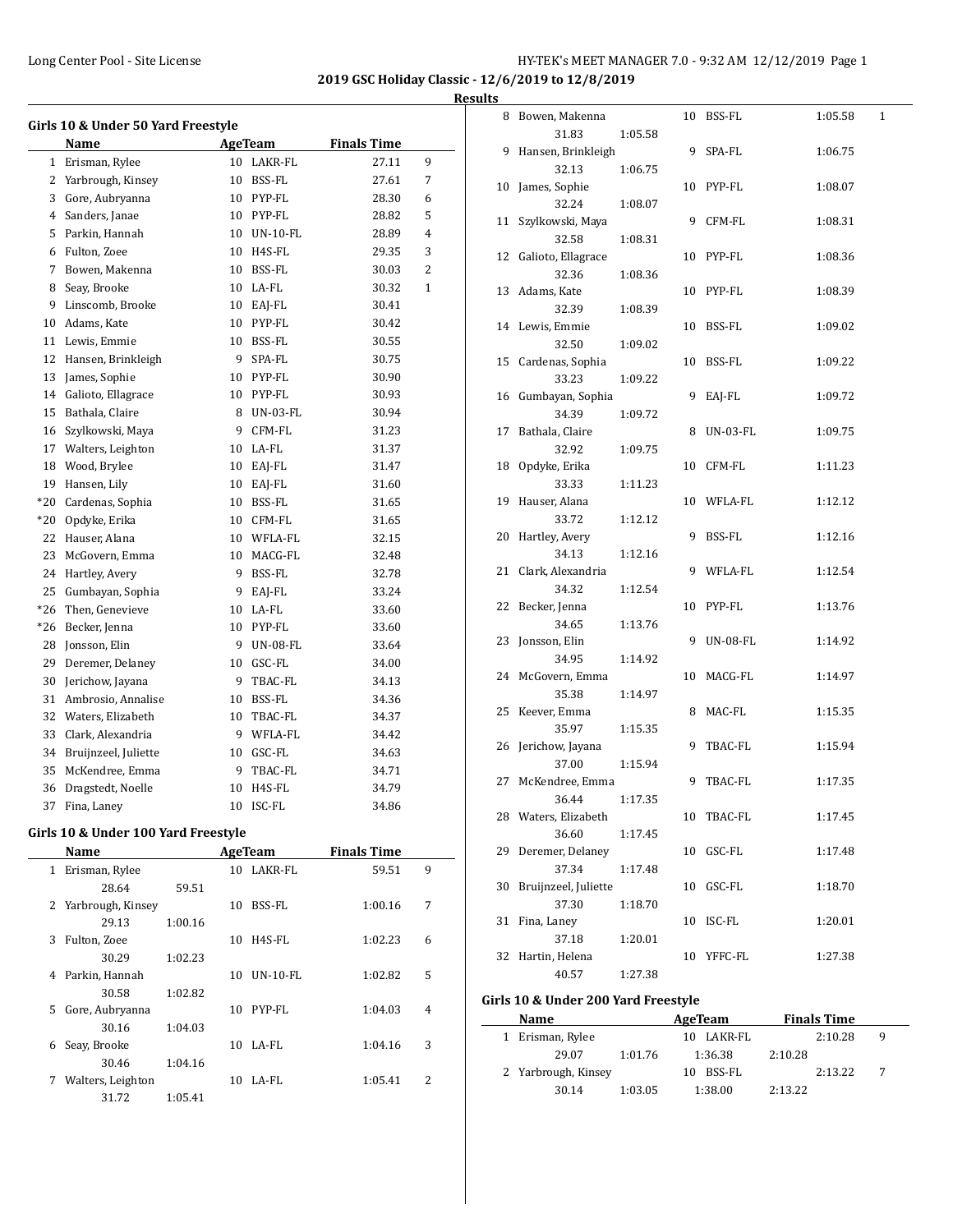$\overline{\phantom{a}}$ 

**2019 GSC Holiday Classic - 12/6/2019 to 12/8/2019 Results**

|    | (Girls 10 & Under 200 Yard Freestyle) |         |              |         |         |              |
|----|---------------------------------------|---------|--------------|---------|---------|--------------|
|    | Name AgeTeam Finals Time              |         |              |         |         |              |
|    | 3 Gore, Aubryanna                     |         | 10 PYP-FL    |         | 2:16.42 | 6            |
|    | 29.51                                 | 1:02.98 | 1:39.62      | 2:16.42 |         |              |
|    | 4 Fulton, Zoee                        |         | 10 H4S-FL    |         | 2:17.25 | 5            |
|    | 31.19                                 | 1:06.20 | 1:41.89      | 2:17.25 |         |              |
| 5  | Parkin, Hannah                        |         | 10 UN-10-FL  |         | 2:20.46 | 4            |
|    | 32.23                                 | 1:09.07 | 1:45.18      | 2:20.46 |         |              |
|    | 6 Bowen, Makenna                      |         | 10 BSS-FL    |         | 2:21.36 | 3            |
|    | 32.02                                 | 1:07.03 | 1:45.37      | 2:21.36 |         |              |
| 7  | Hansen, Brinkleigh                    |         | 9 SPA-FL     |         | 2:24.59 | 2            |
|    |                                       | 1:08.78 | 1:46.88      | 2:24.59 |         |              |
| 8  | Szylkowski, Maya                      |         | 9 CFM-FL     |         | 2:26.19 | $\mathbf{1}$ |
|    | 32.43                                 | 1:09.33 | 1:48.08      | 2:26.19 |         |              |
| 9  | Galioto, Ellagrace                    |         | 10 PYP-FL    |         | 2:29.97 |              |
|    | 33.77                                 | 1:11.90 | 1:52.04      | 2:29.97 |         |              |
| 10 | Cardenas, Sophia                      |         | 10 BSS-FL    |         | 2:30.63 |              |
|    | 34.02                                 | 1:13.32 | 1:52.93      | 2:30.63 |         |              |
| 11 | Opdyke, Erika                         |         | 10 CFM-FL    |         | 2:31.09 |              |
|    | 34.20                                 | 1:12.96 | 1:52.69      | 2:31.09 |         |              |
| 12 | Lewis, Emmie                          |         | 10 BSS-FL    |         | 2:32.25 |              |
|    | 33.14                                 | 1:11.21 | 1:52.13      | 2:32.25 |         |              |
| 13 | James, Sophie                         |         | 10 PYP-FL    |         | 2:33.20 |              |
|    | 34.41                                 | 1:13.83 | 1:54.44      | 2:33.20 |         |              |
|    | 14 Bathala, Claire                    |         | 8 UN-03-FL   |         | 2:33.59 |              |
|    | 34.91                                 | 1:14.83 | 1:53.87      | 2:33.59 |         |              |
| 15 | Becker, Jenna                         |         | 10 PYP-FL    |         | 2:36.02 |              |
|    | 33.81                                 | 1:13.85 | 1:55.56      | 2:36.02 |         |              |
| 16 | Hartley, Avery                        |         | 9 BSS-FL     |         | 2:37.48 |              |
|    | 34.33                                 | 1:13.78 | 1:55.09      | 2:37.48 |         |              |
| 17 | Then, Genevieve                       |         | 10 LA-FL     |         | 2:40.15 |              |
|    | 35.42                                 | 1:16.28 | 1:58.43      | 2:40.15 |         |              |
| 18 | McGovern, Emma                        |         | 10 MACG-FL   |         | 2:41.07 |              |
|    | 34.71                                 | 1:17.54 | 2:01.73      | 2:41.07 |         |              |
|    | 19 Wood, Ainsley                      |         | 10 LA-FL     |         | 2:42.90 |              |
|    | 35.44                                 | 1:17.08 | 2:01.45      | 2:42.90 |         |              |
| 20 | Jonsson, Elin                         |         | 9 UN-08-FL   |         | 2:46.33 |              |
|    | 35.83                                 | 1:18.00 | 2:03.14      | 2:46.33 |         |              |
|    | 21 Vail, Mya                          |         | 10 CFM-FL    |         | 2:50.41 |              |
|    | 38.17                                 | 1:22.83 | 2:07.91      | 2:50.41 |         |              |
|    | 22 Waters, Elizabeth                  |         | 10 TBAC-FL   |         | 2:50.74 |              |
|    | 35.21                                 | 1:20.70 | 2:08.18      | 2:50.74 |         |              |
| 23 | McKendree, Emma                       |         | 9 TBAC-FL    |         | 2:51.87 |              |
|    | 36.73                                 | 1:20.95 | 2:07.84      | 2:51.87 |         |              |
| 24 | Bruijnzeel, Juliette                  |         | 10 GSC-FL    |         | 2:51.92 |              |
|    | 38.84                                 | 1:23.18 | 2:08.09      | 2:51.92 |         |              |
| 25 | Zhou, Lily                            |         | 9 GSC-FL     |         | 2:55.43 |              |
|    | 39.42                                 | 1:24.78 | 2:10.76      | 2:55.43 |         |              |
| 26 | Delaney, Eva                          |         | 9 LA-FL      |         | 2:56.60 |              |
|    | 38.62                                 | 1:23.58 | 2:10.45      | 2:56.60 |         |              |
| 27 | Jerichow, Jayana                      |         | 9 TBAC-FL    |         | 2:57.32 |              |
|    | 37.51                                 | 1:22.64 | 2:10.27      | 2:57.32 |         |              |
| 28 | Murfee, Lola                          |         | GSC-FL<br>10 |         | 2:57.79 |              |
|    |                                       |         |              |         |         |              |

#### **Girls 10 & Under 50 Yard Backstroke**

| Name             | AgeTeam           | <b>Finals Time</b> |
|------------------|-------------------|--------------------|
| 1 Erisman, Rylee | 10 LAKR-FL        | 30.85<br>- q       |
| 2 Parkin, Hannah | $10$ UN- $10$ -FL | 33.01              |

| 3   | Yarbrough, Kinsey    | 10 | BSS-FL          | 33.03<br>6            |  |
|-----|----------------------|----|-----------------|-----------------------|--|
| 4   | Sanders, Janae       | 10 | PYP-FL          | 5<br>33.22            |  |
| 5   | Gore, Aubryanna      | 10 | PYP-FL          | 4<br>34.00            |  |
| 6   | Seay, Brooke         | 10 | LA-FL           | 3<br>34.55            |  |
| 7   | Fulton, Zoee         | 10 | H4S-FL          | 2<br>35.62            |  |
| 8   | Hansen, Brinkleigh   | 9  | SPA-FL          | $\mathbf{1}$<br>35.69 |  |
| 9   | Szylkowski, Maya     | 9  | CFM-FL          | 36.16                 |  |
| 10  | Lewis, Emmie         | 10 | BSS-FL          | 36.43                 |  |
| 11  | Bowen, Makenna       | 10 | BSS-FL          | 36.49                 |  |
| 12  | James, Sophie        | 10 | PYP-FL          | 36.54                 |  |
| 13  | Opdyke, Erika        |    | 10 CFM-FL       | 36.87                 |  |
| 14  | Hansen, Lily         |    | 10 EAJ-FL       | 36.91                 |  |
| 15  | McGovern, Emma       | 10 | MACG-FL         | 37.36                 |  |
| 16  | Galioto, Ellagrace   | 10 | PYP-FL          | 37.93                 |  |
| 17  | Cardenas, Sophia     | 10 | BSS-FL          | 38.07                 |  |
| 18  | Wood, Ainsley        | 10 | LA-FL           | 38.09                 |  |
| 19  | Becker, Jenna        | 10 | PYP-FL          | 38.24                 |  |
| 20  | Labonte, Avalon      | 10 | CFM-FL          | 38.28                 |  |
| 21  | Wood, Brylee         | 10 | EAJ-FL          | 38.82                 |  |
| 22  | Walters, Leighton    | 10 | LA-FL           | 39.35                 |  |
| 23  | Ambrosio, Annalise   | 10 | BSS-FL          | 39.39                 |  |
| 24  | Bruijnzeel, Juliette | 10 | GSC-FL          | 39.57                 |  |
| 25  | Linscomb, Brooke     | 10 | EAJ-FL          | 39.61                 |  |
| 26  | Hauser, Alana        |    | 10 WFLA-FL      | 39.77                 |  |
| 27  | Waters, Elizabeth    | 10 | TBAC-FL         | 39.83                 |  |
| 28  | Adams, Kate          | 10 | PYP-FL          | 39.89                 |  |
| 29  | Then, Genevieve      |    | 10 LA-FL        | 39.94                 |  |
| 30  | Gumbayan, Sophia     | 9  | EAJ-FL          | 40.29                 |  |
| 31  | Jonsson, Elin        | 9  | <b>UN-08-FL</b> | 40.95                 |  |
| 32  | Perez, Daniela       | 9  | GSC-FL          | 40.99                 |  |
| 33  | McKendree, Emma      | 9  | TBAC-FL         | 41.13                 |  |
| 34  | Deremer, Delaney     | 10 | GSC-FL          | 41.21                 |  |
| 35  | Bathala, Claire      | 8  | <b>UN-03-FL</b> | 41.50                 |  |
| 36  | Hartley, Avery       | 9  | <b>BSS-FL</b>   | 41.96                 |  |
| 37  | Jerichow, Jayana     | 9  | TBAC-FL         | 42.09                 |  |
| 38  | Fina, Laney          | 10 | ISC-FL          | 42.45                 |  |
| 39  | Sajdak, Gabrielle    | 8  | PYP-FL          | 43.23                 |  |
| --- | Delaney, Eva         | 9  | LA-FL           | <b>NS</b>             |  |

#### **Girls 10 & Under 100 Yard Backstroke**

|              | Name              |         |    | <b>AgeTeam</b> | <b>Finals Time</b> |   |
|--------------|-------------------|---------|----|----------------|--------------------|---|
| $\mathbf{1}$ | Erisman, Rylee    |         | 10 | LAKR-FL        | 1:05.77            | 9 |
|              | 31.62             | 1:05.77 |    |                |                    |   |
| 2            | Sanders, Janae    |         | 10 | PYP-FL         | 1:08.04            | 7 |
|              | 33.10             | 1:08.04 |    |                |                    |   |
| 3            | Yarbrough, Kinsey |         | 10 | BSS-FL         | 1:08.19            | 6 |
|              | 33.13             | 1:08.19 |    |                |                    |   |
| 4            | Gore, Aubryanna   |         | 10 | PYP-FL         | 1:11.79            | 5 |
|              | 34.66             | 1:11.79 |    |                |                    |   |
| 5.           | Parkin, Hannah    |         | 10 | $UN-10-FL$     | 1:12.24            | 4 |
|              | 35.86             | 1:12.24 |    |                |                    |   |
| 6            | Hansen, Lily      |         | 10 | EAI-FL         | 1:13.00            | 3 |
|              | 35.72             | 1:13.00 |    |                |                    |   |
| 7            | Fulton, Zoee      |         | 10 | H4S-FL         | 1:13.37            | 2 |
|              | 35.92             | 1:13.37 |    |                |                    |   |
| 8            | Seay, Brooke      |         | 10 | LA-FL          | 1:13.67            | 1 |
|              | 34.11             | 1:13.67 |    |                |                    |   |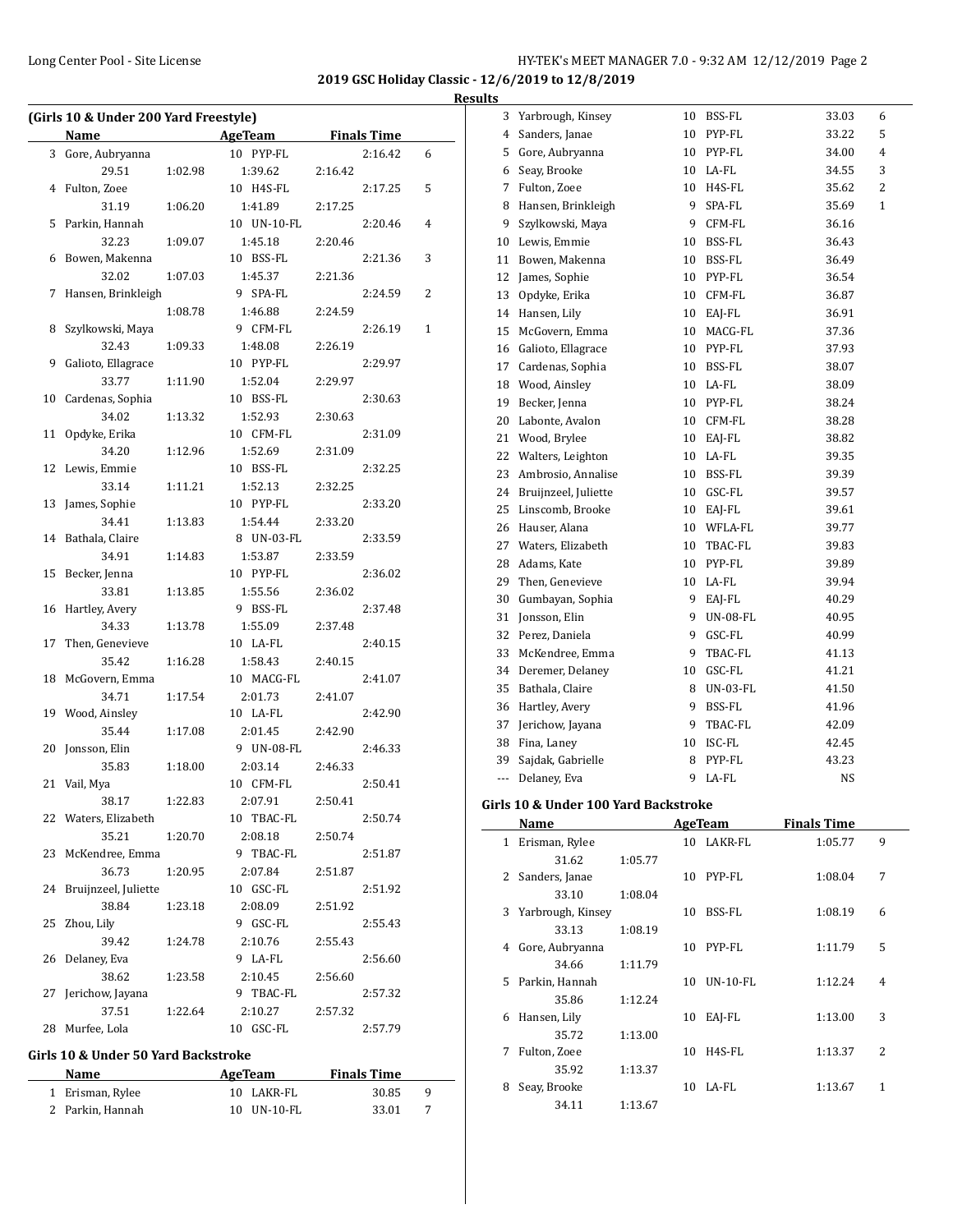**2019 GSC Holiday Classic - 12/6/2019 to 12/8/2019 Results**

|     | (Girls 10 & Under 100 Yard Backstroke) |         |   |            |                    |  |
|-----|----------------------------------------|---------|---|------------|--------------------|--|
|     | Name                                   |         |   | AgeTeam    | <b>Finals Time</b> |  |
|     | 9 Hansen, Brinkleigh                   |         |   | 9 SPA-FL   | 1:14.67            |  |
|     | 37.02                                  | 1:14.67 |   |            |                    |  |
| 10  | Szylkowski, Maya                       |         |   | 9 CFM-FL   | 1:16.07            |  |
|     | 36.54                                  | 1:16.07 |   |            |                    |  |
| 11  | James, Sophie                          |         |   | 10 PYP-FL  | 1:17.58            |  |
| 12  | Lewis, Emmie                           |         |   | 10 BSS-FL  | 1:18.72            |  |
|     | 13 Labonte, Avalon                     |         |   | 10 CFM-FL  | 1:19.34            |  |
|     | 38.60                                  | 1:19.34 |   |            |                    |  |
|     | 14 Bowen, Makenna                      |         |   | 10 BSS-FL  | 1:19.45            |  |
|     | 38.59                                  | 1:19.45 |   |            |                    |  |
|     | 15 Walters, Leighton                   |         |   | 10 LA-FL   | 1:20.27            |  |
|     | 38.62                                  | 1:20.27 |   |            |                    |  |
|     | 16 Cardenas, Sophia                    |         |   | 10 BSS-FL  | 1:20.29            |  |
|     | 39.59                                  | 1:20.29 |   |            |                    |  |
| 17  | Becker, Jenna                          |         |   | 10 PYP-FL  | 1:21.78            |  |
|     | 39.15                                  | 1:21.78 |   |            |                    |  |
|     | 18 McGovern, Emma                      |         |   | 10 MACG-FL | 1:23.19            |  |
|     | 39.17                                  | 1:23.19 |   |            |                    |  |
|     | 19 Bathala, Claire                     |         |   | 8 UN-03-FL | 1:23.87            |  |
|     | 41.19                                  | 1:23.87 |   |            |                    |  |
|     | 20 Hauser, Alana                       |         |   | 10 WFLA-FL | 1:24.00            |  |
|     | 40.09                                  | 1:24.00 |   |            |                    |  |
|     | 21 Waters, Elizabeth                   |         |   | 10 TBAC-FL | 1:25.04            |  |
|     | 40.95                                  | 1:25.04 |   |            |                    |  |
| 22  | Jonsson, Elin                          |         |   | 9 UN-08-FL | 1:27.04            |  |
|     | 41.75                                  | 1:27.04 |   |            |                    |  |
|     | 23 Sajdak, Gabrielle                   |         |   | 8 PYP-FL   | 1:28.59            |  |
|     | 43.06                                  | 1:28.59 |   |            |                    |  |
|     | 24 Hartin, Helena                      |         |   | 10 YFFC-FL | 1:39.44            |  |
|     | 45.65                                  | 1:39.44 |   |            |                    |  |
| --- | Delaney, Eva                           |         | 9 | LA-FL      | <b>NS</b>          |  |

#### **Girls 10 & Under 50 Yard Breaststroke**

|    | Name              |    | AgeTeam         | <b>Finals Time</b> |                |  |
|----|-------------------|----|-----------------|--------------------|----------------|--|
| 1  | Sanders, Janae    | 10 | PYP-FL          | 37.18              | 9              |  |
| 2  | Gore, Aubryanna   | 10 | PYP-FL          | 37.97              | 7              |  |
| 3  | Adams, Kate       | 10 | PYP-FL          | 40.85              | 6              |  |
| 4  | Hansen, Lily      | 10 | EAJ-FL          | 41.14              | 5              |  |
| 5  | Cardenas, Sophia  | 10 | BSS-FL          | 41.22              | 4              |  |
| 6  | Morgan, Whitney   | 10 | SJAX-FL         | 42.33              | 3              |  |
| 7  | Linscomb, Brooke  | 10 | EAJ-FL          | 43.06              | $\overline{2}$ |  |
| 8  | Bathala, Claire   | 8  | <b>UN-03-FL</b> | 44.57              | 1              |  |
| 9  | Wood, Brylee      | 10 | EAI-FL          | 44.74              |                |  |
| 10 | Perez, Daniela    | 9  | GSC-FL          | 45.46              |                |  |
| 11 | Labonte, Avalon   | 10 | CFM-FL          | 45.56              |                |  |
| 12 | Becker, Jenna     | 10 | PYP-FL          | 45.98              |                |  |
| 13 | Gumbayan, Sophia  | 9  | EAI-FL          | 46.64              |                |  |
| 14 | Hartin, Helena    | 10 | YFFC-FL         | 47.53              |                |  |
| 15 | Clark, Alexandria | 9  | WFLA-FL         | 48.23              |                |  |
|    | Fulton, Zoee      | 10 | H4S-FL          | DQ                 |                |  |
|    | False start       |    |                 |                    |                |  |

#### **Girls 10 & Under 100 Yard Breaststroke**

| Name             |         | AgeTeam     | <b>Finals Time</b> |  |
|------------------|---------|-------------|--------------------|--|
| 1 Sanders, Janae |         | $10$ PYP-FL | 1:21.57            |  |
| 38.09            | 1:21.57 |             |                    |  |

| 2  | Fulton, Zoee         |         | 10 | H4S-FL   | 1:23.84 | 7            |
|----|----------------------|---------|----|----------|---------|--------------|
|    | 40.54                | 1:23.84 |    |          |         |              |
| 3  | Gore, Aubryanna      |         | 10 | PYP-FL   | 1:24.74 | 6            |
|    | 39.66                | 1:24.74 |    |          |         |              |
|    | 4 Walters, Leighton  |         | 10 | LA-FL    | 1:30.96 | 5            |
|    | 42.37                | 1:30.96 |    |          |         |              |
| 5. | Cardenas, Sophia     |         | 10 | BSS-FL   | 1:32.99 | 4            |
|    | 44.18                | 1:32.99 |    |          |         |              |
| 6  | Adams, Kate          |         | 10 | PYP-FL   | 1:33.63 | 3            |
|    | 42.60                | 1:33.63 |    |          |         |              |
| 7  | Opdyke, Erika        |         | 10 | CFM-FL   | 1:33.71 | 2            |
|    | 43.77                | 1:33.71 |    |          |         |              |
| 8  | Linscomb, Brooke     |         | 10 | EAI-FL   | 1:33.97 | $\mathbf{1}$ |
|    | 45.61                | 1:33.97 |    |          |         |              |
| 9  | Lewis, Emmie         |         | 10 | BSS-FL   | 1:33.99 |              |
|    | 43.57                | 1:33.99 |    |          |         |              |
| 10 | Labonte, Avalon      |         | 10 | CFM-FL   | 1:34.26 |              |
|    | 45.30                | 1:34.26 |    |          |         |              |
| 11 | Bathala, Claire      |         | 8  | UN-03-FL | 1:37.52 |              |
|    | 46.20                | 1:37.52 |    |          |         |              |
| 12 | Rice, Annalise       |         | 10 | EAJ-FL   | 1:38.50 |              |
|    | 46.84                | 1:38.50 |    |          |         |              |
| 13 | Galioto, Ellagrace   |         | 10 | PYP-FL   | 1:39.02 |              |
|    | 47.12                | 1:39.02 |    |          |         |              |
|    | 14 Zhou, Lily        |         | 9  | GSC-FL   | 1:40.20 |              |
|    | 46.96                | 1:40.20 |    |          |         |              |
|    | 15 Vail, Mya         |         | 10 | CFM-FL   | 1:41.77 |              |
|    | 48.69                | 1:41.77 |    |          |         |              |
|    | 16 Becker, Jenna     |         | 10 | PYP-FL   | 1:42.70 |              |
|    | 48.40                | 1:42.70 |    |          |         |              |
| 17 | Perez, Daniela       |         | 9  | GSC-FL   | 1:43.08 |              |
|    | 48.56                | 1:43.08 |    |          |         |              |
| 18 | Bruijnzeel, Juliette |         | 10 | GSC-FL   | 1:43.72 |              |
|    | 49.57                | 1:43.72 |    |          |         |              |
| 19 | McKendree, Emma      |         | 9  | TBAC-FL  | 1:43.96 |              |
|    | 48.93                | 1:43.96 |    |          |         |              |
| 20 | Clark, Alexandria    |         | 9  | WFLA-FL  | 1:44.81 |              |
|    | 49.57                | 1:44.81 |    |          |         |              |

# **Girls 10 & Under 50 Yard Butterfly**

|       | Name               |    | <b>AgeTeam</b> | <b>Finals Time</b> |              |
|-------|--------------------|----|----------------|--------------------|--------------|
| 1     | Sanders, Janae     | 10 | PYP-FL         | 29.42              | 9            |
| 2     | Erisman, Rylee     | 10 | LAKR-FL        | 29.56              | 7            |
| 3     | Yarbrough, Kinsey  | 10 | BSS-FL         | 31.89              | 6            |
| 4     | Gore, Aubryanna    | 10 | PYP-FL         | 32.77              | 5            |
| 5     | Hansen, Brinkleigh | 9  | SPA-FL         | 33.66              | 4            |
| 6     | Bowen, Makenna     | 10 | BSS-FL         | 33.84              | 3            |
| 7     | Hansen, Lily       | 10 | EAI-FL         | 34.42              | 2            |
| 8     | Lewis, Emmie       | 10 | BSS-FL         | 35.02              | $\mathbf{1}$ |
| 9     | Szylkowski, Maya   | 9  | CFM-FL         | 35.27              |              |
| 10    | Adams, Kate        | 10 | PYP-FL         | 36.23              |              |
| 11    | James, Sophie      | 10 | PYP-FL         | 36.29              |              |
| 12    | Parkin, Hannah     | 10 | $UN-10-FL$     | 36.31              |              |
| 13    | Opdyke, Erika      | 10 | CFM-FL         | 36.39              |              |
| 14    | Wood, Brylee       | 10 | EAI-FL         | 37.69              |              |
| 15    | Keever, Emma       | 8  | MAC-FL         | 38.47              |              |
| $*16$ | Panna, Grace       | 8  | GSC-FL         | 38.56              |              |
| *16   | Morgan, Whitney    | 10 | SJAX-FL        | 38.56              |              |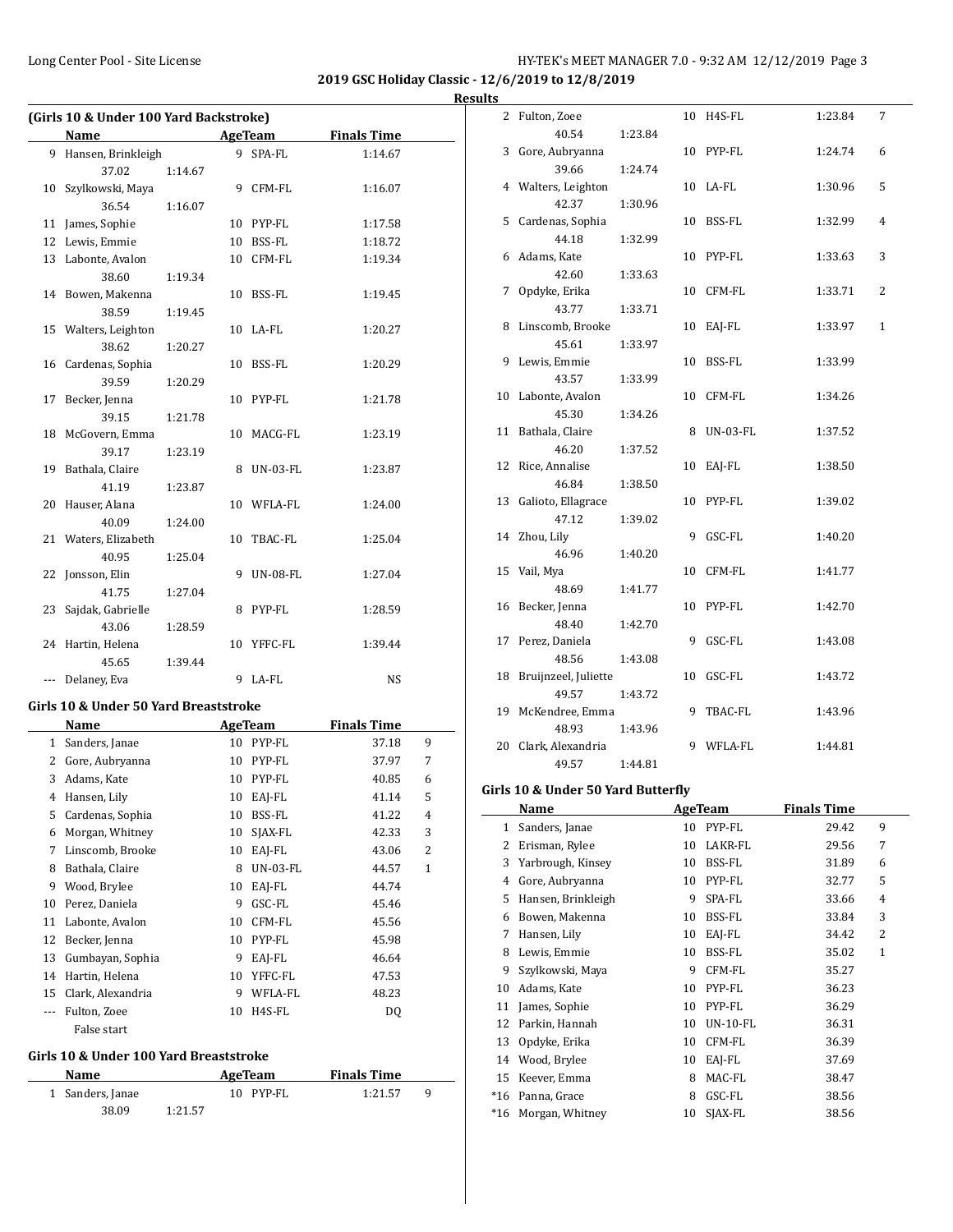**2019 GSC Holiday Classic - 12/6/2019 to 12/8/2019 Results**

| (Girls 10 & Under 50 Yard Butterfly) |                      |    |                 |                    |  |  |  |
|--------------------------------------|----------------------|----|-----------------|--------------------|--|--|--|
|                                      | Name                 |    | AgeTeam         | <b>Finals Time</b> |  |  |  |
|                                      | 18 Then, Genevieve   | 10 | LA-FL           | 38.78              |  |  |  |
| 19                                   | McGovern, Emma       | 10 | MACG-FL         | 39.40              |  |  |  |
| 20                                   | Perez, Daniela       | 9  | GSC-FL          | 39.82              |  |  |  |
|                                      | 21 Labonte, Avalon   | 10 | CFM-FL          | 40.06              |  |  |  |
| 22                                   | Bruijnzeel, Juliette | 10 | GSC-FL          | 40.24              |  |  |  |
|                                      | 23 Zhou, Lily        | 9  | GSC-FL          | 40.65              |  |  |  |
|                                      | 24 Delaney, Eva      | 9  | LA-FL           | 40.96              |  |  |  |
|                                      | 25 Wood, Ainsley     |    | $10$ LA-FL      | 41.13              |  |  |  |
|                                      | 26 Jonsson, Elin     | 9  | <b>UN-08-FL</b> | 41.79              |  |  |  |
| 27                                   | Waters, Elizabeth    | 10 | TBAC-FL         | 45.36              |  |  |  |
|                                      |                      |    |                 |                    |  |  |  |

#### **Girls 10 & Under 100 Yard Butterfly**

|     | <b>Name</b>                   |         |    | <b>AgeTeam</b>  | <b>Finals Time</b> |                |
|-----|-------------------------------|---------|----|-----------------|--------------------|----------------|
|     | 1 Erisman, Rylee              |         |    | 10 LAKR-FL      | 1:05.25            | 9              |
|     | 30.89                         | 1:05.25 |    |                 |                    |                |
| 2   | Sanders, Janae                |         |    | 10 PYP-FL       | 1:07.32            | 7              |
|     | 31.09                         | 1:07.32 |    |                 |                    |                |
|     | 3 Yarbrough, Kinsey           |         |    | 10 BSS-FL       | 1:13.06            | 6              |
|     | 33.00                         | 1:13.06 |    |                 |                    |                |
|     | 4 Hansen, Brinkleigh          |         | 9  | SPA-FL          | 1:13.43            | 5              |
|     | 35.01                         | 1:13.43 |    |                 |                    |                |
|     | 5 Szylkowski, Maya            |         | 9  | CFM-FL          | 1:18.16            | 4              |
|     | 36.04                         | 1:18.16 |    |                 |                    |                |
| 6   | Hansen, Lily                  |         | 10 | EAI-FL          | 1:19.09            | 3              |
|     | 36.75                         | 1:19.09 |    |                 |                    |                |
| 7   | Bowen, Makenna                |         |    | 10 BSS-FL       | 1:21.77            | $\overline{2}$ |
|     | 37.71                         | 1:21.77 |    |                 |                    |                |
|     | 8 Seay, Brooke                |         |    | 10 LA-FL        | 1:21.80            | $\mathbf{1}$   |
|     | 37.29                         | 1:21.80 |    |                 |                    |                |
| 9   | Adams, Kate                   |         |    | 10 PYP-FL       | 1:26.23            |                |
|     | 39.75                         | 1:26.23 |    |                 |                    |                |
|     | 10 Opdyke, Erika              |         |    | 10 CFM-FL       | 1:26.43            |                |
|     | 38.96                         | 1:26.43 |    |                 |                    |                |
|     | 11 Labonte, Avalon            |         |    | 10 CFM-FL       | 1:28.28            |                |
|     | 40.87                         | 1:28.28 |    |                 |                    |                |
|     | 12 Rice, Annalise             |         |    | 10 EAJ-FL       | 1:30.63            |                |
|     | 41.86                         | 1:30.63 |    |                 |                    |                |
|     | 13 Vail, Mya                  |         | 10 | CFM-FL          | 1:32.00            |                |
|     | 42.39                         | 1:32.00 |    |                 |                    |                |
|     | 14 Jonsson, Elin              |         | 9  | <b>UN-08-FL</b> | 1:35.46            |                |
|     | 42.82                         | 1:35.46 |    |                 |                    |                |
|     | 15 Bruijnzeel, Juliette       |         | 10 | GSC-FL          | 1:36.15            |                |
|     | 44.28                         | 1:36.15 | 8  | PYP-FL          |                    |                |
|     | 16 Sajdak, Gabrielle<br>44.96 |         |    |                 | 1:37.80            |                |
|     |                               | 1:37.80 | 9  | LA-FL           | <b>NS</b>          |                |
| --- | Delaney, Eva                  |         |    |                 |                    |                |

# **Girls 10 & Under 100 Yard IM**

|   | Name                |         |    | AgeTeam | <b>Finals Time</b> |         |   |
|---|---------------------|---------|----|---------|--------------------|---------|---|
| 1 | Erisman, Rylee      |         | 10 | LAKR-FL |                    | 1:08.10 | 9 |
|   | 31.28               | 1:08.10 |    |         |                    |         |   |
|   | 2 Sanders, Janae    |         | 10 | PYP-FL  |                    | 1:11.63 | 7 |
|   | 32.02               | 1:11.63 |    |         |                    |         |   |
|   | 3 Yarbrough, Kinsey |         | 10 | BSS-FL  |                    | 1:13.54 | 6 |
|   | 32.39               | 1:13.54 |    |         |                    |         |   |

| <u>э</u>             |                          |         |    |            |         |   |
|----------------------|--------------------------|---------|----|------------|---------|---|
|                      | 4 Fulton, Zoee           |         |    | 10 H4S-FL  | 1:15.96 | 5 |
|                      | 36.04                    | 1:15.96 |    |            |         |   |
| 5                    | Parkin, Hannah           |         | 10 | UN-10-FL   | 1:16.60 | 4 |
|                      | 34.94                    | 1:16.60 |    |            |         |   |
| 6                    | Hansen, Brinkleigh       |         | 9  | SPA-FL     | 1:16.72 | 3 |
|                      | 34.47                    | 1:16.72 |    |            |         |   |
| 7                    | Hansen, Lily             |         |    | 10 EAJ-FL  | 1:17.93 | 2 |
|                      | 36.25                    | 1:17.93 |    |            |         |   |
| 8                    | Opdyke, Erika            |         | 10 | CFM-FL     | 1:19.40 | 1 |
|                      | 37.17                    | 1:19.40 |    |            |         |   |
| 9                    | Bowen, Makenna           |         | 10 | BSS-FL     | 1:19.73 |   |
|                      | 36.71                    | 1:19.73 |    |            |         |   |
| 10                   | Lewis, Emmie             |         |    | 10 BSS-FL  | 1:20.13 |   |
|                      | 35.33                    | 1:20.13 |    |            |         |   |
| 11                   | Szylkowski, Maya         |         | 9  | CFM-FL     | 1:21.14 |   |
|                      | 38.53                    | 1:21.14 |    |            |         |   |
| 12                   | Morgan, Whitney          |         | 10 | SJAX-FL    | 1:22.75 |   |
|                      | 38.92                    | 1:22.75 |    |            |         |   |
| 13                   | Cardenas, Sophia         |         | 10 | BSS-FL     | 1:23.10 |   |
|                      | 38.81                    | 1:23.10 |    |            |         |   |
|                      | 14 Linscomb, Brooke      |         | 10 | EAI-FL     | 1:23.24 |   |
|                      | 40.18                    | 1:23.24 |    |            |         |   |
|                      | 15 Wood, Brylee          |         | 10 | EAJ-FL     | 1:23.38 |   |
|                      | 37.71                    | 1:23.38 |    |            |         |   |
| 16                   | Labonte, Avalon          |         | 10 | CFM-FL     | 1:23.70 |   |
|                      | 38.40                    | 1:23.70 |    |            |         |   |
| 17                   | Gumbayan, Sophia         |         | 9  | EAJ-FL     | 1:23.82 |   |
|                      | 39.32                    | 1:23.82 |    |            |         |   |
|                      | 18 Adams, Kate           |         |    | 10 PYP-FL  | 1:25.19 |   |
|                      | 39.68                    | 1:25.19 |    |            |         |   |
| 19                   | Then, Genevieve<br>39.58 | 1:26.60 |    | 10 LA-FL   | 1:26.60 |   |
| 20                   | Becker, Jenna            |         | 10 | PYP-FL     | 1:27.03 |   |
|                      | 39.93                    | 1:27.03 |    |            |         |   |
| 21                   | Bathala, Claire          |         | 8  | UN-03-FL   | 1:27.11 |   |
|                      | 41.16                    | 1:27.11 |    |            |         |   |
| 22                   | Hartley, Avery           |         | 9  | BSS-FL     | 1:28.75 |   |
|                      | 40.00                    | 1:28.75 |    |            |         |   |
| 23                   | McGovern, Emma           |         |    | 10 MACG-FL | 1:29.00 |   |
|                      | 41.07                    | 1:29.00 |    |            |         |   |
|                      | 24 Zhou, Lily            |         | 9  | GSC-FL     | 1:29.52 |   |
|                      | 41.05                    | 1:29.52 |    |            |         |   |
| 25                   | Keever, Emma             |         | 8  | MAC-FL     | 1:29.58 |   |
|                      | 41.67                    | 1:29.58 |    |            |         |   |
| 26                   | Wood, Ainsley            |         | 10 | LA-FL      | 1:30.47 |   |
|                      | 41.34                    | 1:30.47 |    |            |         |   |
| 27                   | Bruijnzeel, Juliette     |         | 10 | GSC-FL     | 1:31.26 |   |
|                      | 43.39                    | 1:31.26 |    |            |         |   |
| 28                   | Waters, Elizabeth        |         | 10 | TBAC-FL    | 1:32.85 |   |
|                      | 41.37                    | 1:32.85 |    |            |         |   |
| 29                   | Delaney, Eva             |         | 9  | LA-FL      | 1:32.91 |   |
|                      | 42.47                    | 1:32.91 |    |            |         |   |
| 30                   | Jerichow, Jayana         |         | 9  | TBAC-FL    | 1:39.29 |   |
| $\scriptstyle\cdots$ | Sajdak, Gabrielle        |         | 8  | PYP-FL     | DQ      |   |
|                      | One hand touch - breast  |         |    |            |         |   |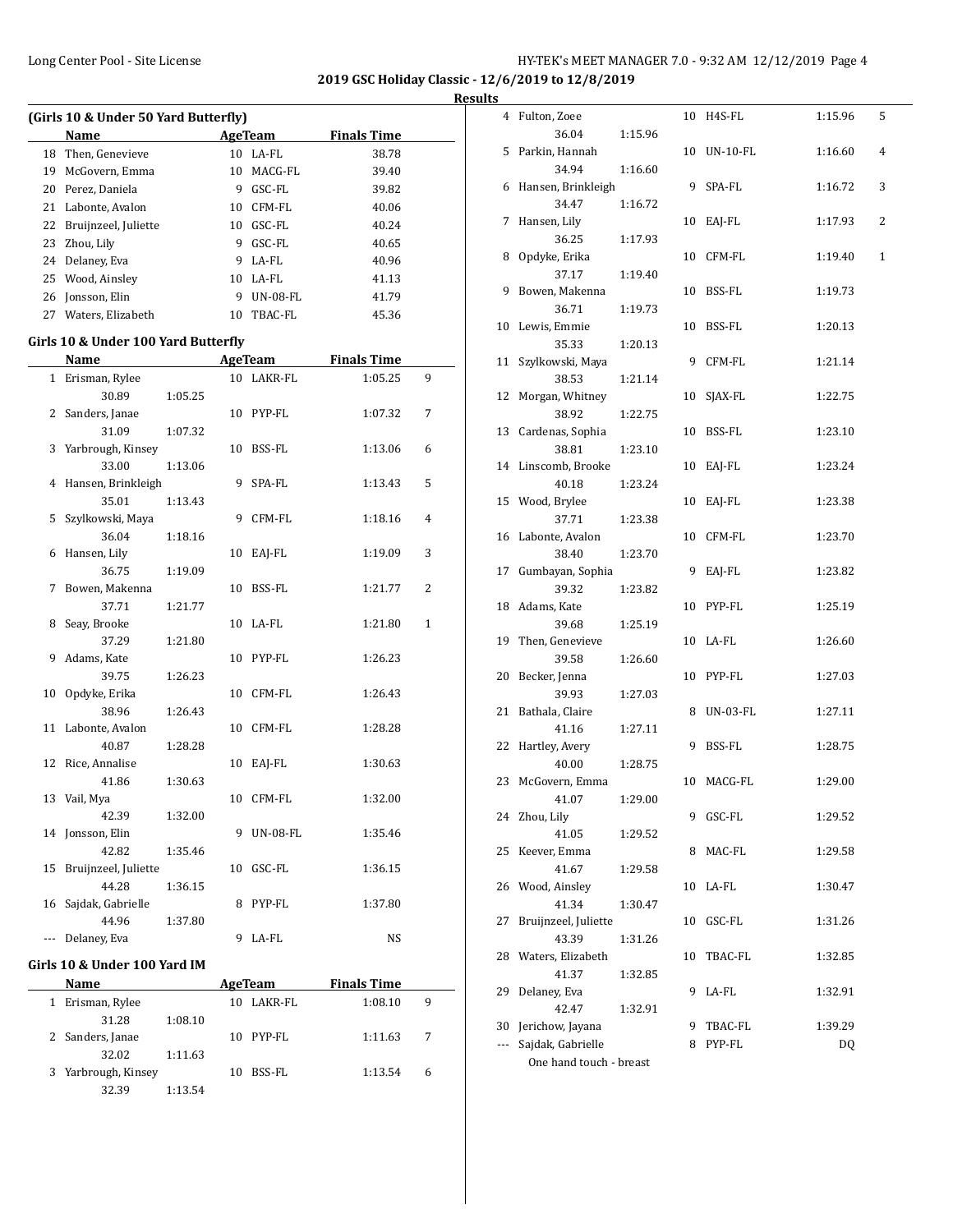**2019 GSC Holiday Classic - 12/6/2019 to 12/8/2019**

# **Results**

|              | Girls 10 & Under 200 Yard IM               |                |                    |   |
|--------------|--------------------------------------------|----------------|--------------------|---|
|              | Name                                       | <b>AgeTeam</b> | <b>Finals Time</b> |   |
| $\mathbf{1}$ | Erisman, Rylee                             | 10 LAKR-FL     | 2:26.74            | 9 |
|              | 31.02<br>1:07.15                           | 1:53.64        | 2:26.74            |   |
|              | 2 Sanders, Janae                           | 10 PYP-FL      | 2:31.92            | 7 |
|              | 31.15<br>1:11.09                           | 1:56.90        | 2:31.92            |   |
| 3            | Gore, Aubryanna                            | 10 PYP-FL      | 2:35.47            | 6 |
|              | 32.68<br>1:12.52                           | 1:58.82        | 2:35.47            |   |
| 4            | Fulton, Zoee                               | 10 H4S-FL      | 2:36.74            | 5 |
|              | 35.04<br>1:14.13                           | 2:02.36        | 2:36.74            |   |
| 5            | Yarbrough, Kinsey                          | 10 BSS-FL      | 2:37.15            | 4 |
|              | 33.25<br>1:10.73                           | 2:03.28        | 2:37.15            |   |
| 6            | Hansen, Brinkleigh                         | 9 SPA-FL       | 2:44.75            | 3 |
|              | 34.15<br>1:14.17                           | 2:08.03        | 2:44.75            |   |
| 7            | Hansen, Lily                               | 10 EAJ-FL      | 2:47.60            | 2 |
|              | 34.43<br>1:14.44                           | 2:08.18        | 2:47.60            |   |
| 8            | Bowen, Makenna                             | 10 BSS-FL      | 2:48.51            | 1 |
|              | 35.48<br>1:19.34                           | 2:11.94        | 2:48.51            |   |
| 9            | Szylkowski, Maya                           | 9 CFM-FL       | 2:49.29            |   |
|              | 35.34<br>1:17.79                           | 2:11.58        | 2:49.29            |   |
| 10           | Opdyke, Erika                              | 10 CFM-FL      | 2:50.00            |   |
|              | 36.28<br>1:19.17                           | 2:11.13        | 2:50.00            |   |
| 11           | Walters, Leighton                          | 10 LA-FL       | 2:53.33            |   |
|              | 40.87<br>1:25.71                           | 2:16.49        | 2:53.33            |   |
| 12           | Cardenas, Sophia                           | 10 BSS-FL      | 2:54.05            |   |
|              | 40.16<br>1:23.93                           | 2:16.51        | 2:54.05            |   |
| 13           | Labonte, Avalon                            | 10 CFM-FL      | 2:54.86            |   |
|              | 38.08<br>1:21.02                           | 2:12.96        | 2:54.86            |   |
| 14           | Seay, Brooke                               | 10 LA-FL       | 2:57.26            |   |
|              | 38.31<br>1:20.38                           | 2:16.03        | 2:57.26            |   |
| 15           | Becker, Jenna                              | 10 PYP-FL      | 3:01.75            |   |
|              | 41.77<br>1:26.71                           | 2:20.70        | 3:01.75            |   |
| 16           | Ambrosio, Annalise                         | 10 BSS-FL      | 3:03.87            |   |
|              | 37.88<br>1:24.32                           | 2:20.55        | 3:03.87            |   |
| 17           | Vail, Mya                                  | 10 CFM-FL      | 3:08.46            |   |
|              | 41.23<br>1:27.81                           | 2:25.36        | 3:08.46            |   |
| 18           | Bruijnzeel, Juliette                       | 10 GSC-FL      | 3:12.37            |   |
|              | 43.43<br>1:32.49                           | 2:27.30        | 3:12.37            |   |
| 19           | Waters, Elizabeth                          | 10 TBAC-FL     | 3:19.05            |   |
|              | 44.84<br>1:30.46                           | 2:35.27        | 3:19.05            |   |
| 20           | Sajdak, Gabrielle                          | 8 PYP-FL       | 3:20.16            |   |
|              | 44.47<br>1:33.15                           | 2:36.24        | 3:20.16            |   |
|              | Cirls 10.8. Under 200 Verd Freestyle Pelev |                |                    |   |

#### **Girls 10 & Under 200 Yard Freestyle Relay**

|                | Team                    |         | Relav                    |         | <b>Finals Time</b> |    |
|----------------|-------------------------|---------|--------------------------|---------|--------------------|----|
| 1              | PYP-FL                  |         | A                        |         | 2:00.29            | 18 |
|                | 1) Gore, Aubryanna 10   |         | 2) Galioto, Ellagrace 10 |         |                    |    |
|                | 3) Adams, Kate 10       |         | 4) Sanders, Janae 10     |         |                    |    |
|                | 29.35                   | 1:00.67 | 1:31.62                  | 2:00.29 |                    |    |
| $\overline{2}$ | BSS-FL                  |         | A                        |         | 2:00.62            | 14 |
|                | 1) Bowen, Makenna 10    |         | 2) Lewis, Emmie 10       |         |                    |    |
|                | 3) Cardenas, Sophia 10  |         | 4) Yarbrough, Kinsey 10  |         |                    |    |
|                | 29.98                   | 1:00.76 | 1:33.16                  | 2:00.62 |                    |    |
| 3              | LA-FL                   |         | A                        |         | 2:09.40            | 12 |
|                | 1) Walters, Leighton 10 |         | 2) Then, Genevieve 10    |         |                    |    |
|                | 3) Wood, Ainsley 10     |         | 4) Seav, Brooke 10       |         |                    |    |
|                | 31.64                   | 1:05.47 | 1:40.09                  | 2:09.40 |                    |    |
|                |                         |         |                          |         |                    |    |

| πь     |                                        |                          |                            |     |
|--------|----------------------------------------|--------------------------|----------------------------|-----|
| 4      | EAJ-FL                                 | A                        | 2:09.45                    | 10  |
|        | 1) Linscomb, Brooke 10                 | 2) Gumbayan, Sophia 9    |                            |     |
|        | 3) Hansen, Lily 10                     | 4) Wood, Brylee 10       |                            |     |
|        | 31.21<br>1:04.15                       | 1:37.79                  | 2:09.45                    |     |
| 5      | CFM-FL                                 | A                        | 2:15.33                    | 8   |
|        | 1) Vail, Mya 10                        | 2) Labonte, Avalon 10    |                            |     |
|        | 3) Opdyke, Erika 10                    | 4) Szylkowski, Maya 9    |                            |     |
|        | 34.96<br>1:12.35                       | 1:43.43                  | 2:15.33                    |     |
| 6      | GSC-FL                                 | A                        | 2:23.58                    | 6   |
|        | 1) Deremer, Delaney 10                 | 2) Panna, Grace 8        |                            |     |
|        | 3) Perez, Daniela 9                    |                          | 4) Bruijnzeel, Juliette 10 |     |
|        | 34.79<br>1:11.40                       | 1:47.59                  | 2:23.58                    |     |
|        |                                        |                          |                            |     |
|        | Girls 10 & Under 200 Yard Medley Relay |                          |                            |     |
|        | <b>Team</b>                            | Relay                    | <b>Finals Time</b>         |     |
| 1      | PYP-FL                                 | A                        | 2:17.87                    | 18  |
|        | 1) James, Sophie 10                    | 2) Gore, Aubryanna 10    |                            |     |
|        | 3) Sanders, Janae 10                   | 4) Galioto, Ellagrace 10 |                            |     |
|        | 36.98<br>1:14.10                       | 1:46.03                  | 2:17.87                    |     |
| 2      | CFM-FL                                 | A                        | 2:30.16                    | 14  |
|        | 1) Labonte, Avalon 10                  | 2) Opdyke, Erika 10      |                            |     |
|        | 3) Szylkowski, Maya 9                  | 4) Vail, Mya 10          |                            |     |
|        | 38.59<br>1:19.53                       | 1:56.65                  | 2:30.16                    |     |
| 3      | EAJ-FL                                 | A                        | 2:34.96                    | 12  |
|        | 1) Hansen, Lily 10                     |                          | 2) Linscomb, Brooke 10     |     |
|        | 3) Wood, Brylee 10                     | 4) Gumbayan, Sophia 9    |                            |     |
|        | 38.17<br>1:21.84                       | 2:01.15                  | 2:34.96                    |     |
|        | GSC-FL                                 | A                        | DQ                         |     |
|        | Early take-off swimmer #2              |                          |                            |     |
|        | 1) Perez, Daniela 9                    | 2) Zhou, Lily 9          |                            |     |
|        | 3) Panna, Grace 8                      | 4) Murfee, Lola 10       |                            |     |
|        | 42.07<br>1:26.54                       | 2:05.91                  | DQ                         |     |
|        | BSS-FL                                 | A                        | NS                         |     |
|        |                                        |                          |                            |     |
|        | Girls 11-12 50 Yard Freestyle          |                          |                            |     |
|        | Name                                   | AgeTeam                  | <b>Finals Time</b>         |     |
| Finals |                                        |                          |                            |     |
| 1      | Billitto, Brooke                       | 11 WFLA-FL               | 25.48                      | 9   |
| 2      | McGovern, Abbie                        | 12<br>MACG-FL            | 25.92                      | 7   |
| 3      | Chimidkhorloo, Sarnai                  | 12<br>PYP-FL             | 26.43                      | 6   |
| $^*4$  | Vasquez, Isabella                      | 12 STAR-FL               | 26.49                      | 4.5 |
| $*4$   | Jaffe, Logan                           | 12 PYP-FL                | 26.49                      | 4.5 |
|        | *6 Han, Claire                         | 12 BSS-FL                | 26.93                      | 2.5 |
|        | *6 Jones, Hattie                       | 12 PYP-FL                | 26.93                      | 2.5 |
|        | 8 Hammel, Blakely                      | 11 SJAX-FL               | 27.10                      | 1   |
|        | Girls 11-12 50 Yard Freestyle Swim-off |                          |                            |     |
|        | Name                                   | AgeTeam                  | <b>Finals Time</b>         |     |
|        | - Swim-off                             |                          |                            |     |
|        | 1 Whitehead, Eva                       | GSC-FL<br>12             | 26.19                      |     |
|        | 2 Jonsson, Lily                        | 12 UN-13-FL              | 26.42                      |     |
|        |                                        |                          |                            |     |
|        | Girls 11-12 50 Yard Freestyle          |                          |                            |     |
|        | Name                                   | AgeTeam                  | <b>Prelim Time</b>         |     |
|        | Preliminaries                          |                          |                            |     |
| 1      | Billitto, Brooke                       | WFLA-FL<br>11            | 25.79                      |     |
| 2      | McGovern, Abbie                        | 12<br>MACG-FL            | 26.07                      |     |
|        | 3 Vasquez, Isabella                    | STAR-FL<br>12            | 26.24                      |     |
|        | 4 Chimidkhorloo, Sarnai                | 12 PYP-FL                | 26.66                      |     |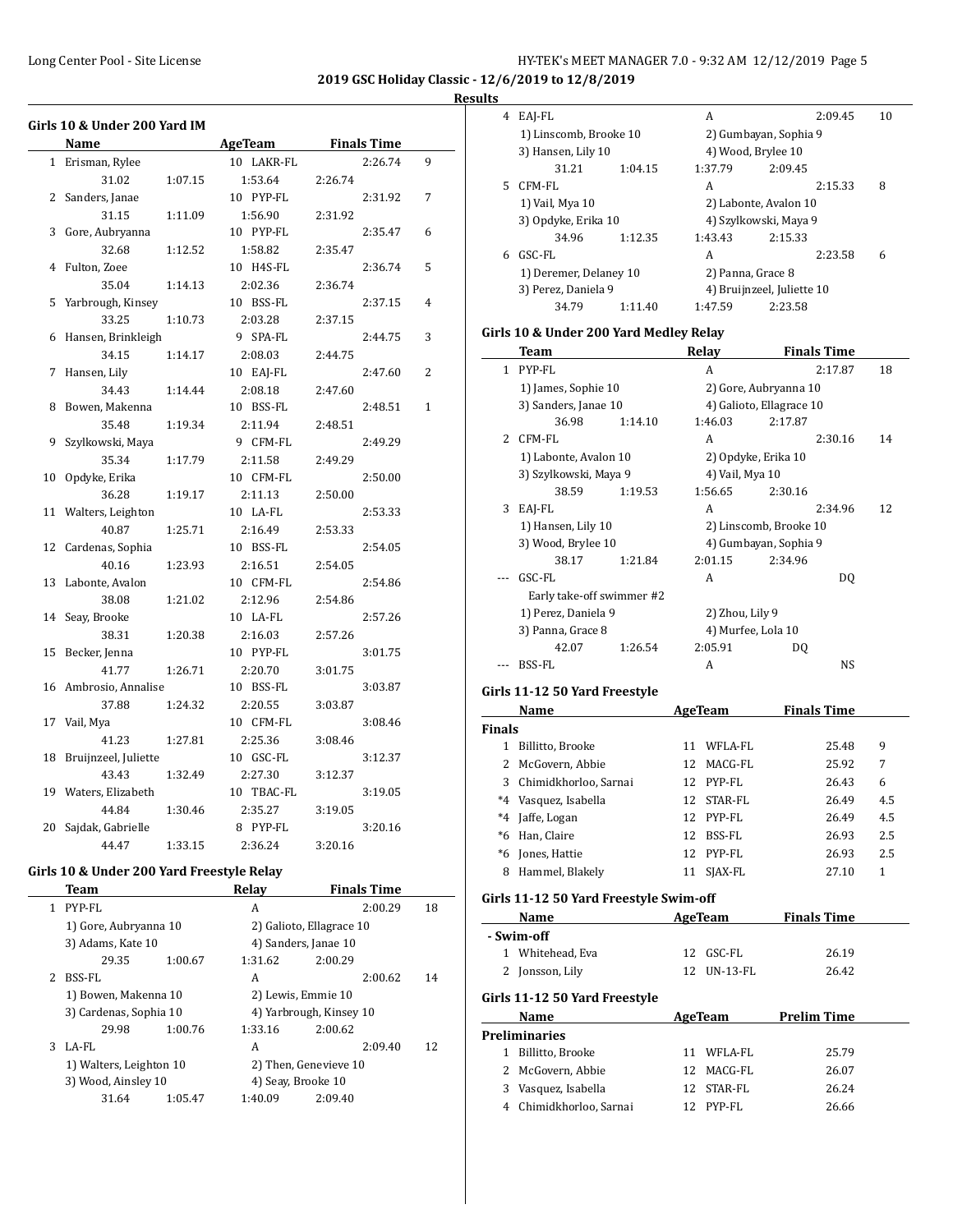**2019 GSC Holiday Classic - 12/6/2019 to 12/8/2019 Results**

|       | Preliminaries  (Girls 11-12 50 Yard Freestyle) |    |                |                    |
|-------|------------------------------------------------|----|----------------|--------------------|
|       | <b>Name</b>                                    |    | <b>AgeTeam</b> | <u>Prelim Time</u> |
| 5     | Hammel, Blakely                                |    | 11 SJAX-FL     | 26.71              |
|       | 6 Jaffe, Logan                                 |    | 12 PYP-FL      | 26.75              |
|       | 7 Han, Claire                                  |    | 12 BSS-FL      | 26.80              |
| 8     | Jones, Hattie                                  |    | 12 PYP-FL      | 26.82              |
| 9     | Fjare, Zoie                                    | 11 | SPA-FL         | 27.03              |
| 10    | Bok, Isabella                                  | 12 | TCSC-FL        | 27.09              |
| 11    | Bowen, Madelyn                                 | 12 | BSS-FL         | 27.14              |
| 12    |                                                | 12 | GSC-FL         | 27.19              |
|       | Whitehead, Eva                                 |    | 12 UN-13-FL    |                    |
| 13    | Jonsson, Lily                                  |    |                | 27.19              |
| 14    | Wygonik, Ava                                   |    | 12 LA-FL       | 27.32              |
| 15    | Green, Ava                                     |    | 12 BSS-FL      | 27.33              |
| 16    | Salgado, Anah                                  |    | 12 LA-FL       | 27.72              |
| 17    | Estrada, Mireya                                |    | 12 CBTS-FL     | 27.76              |
| 18    | Stewart, Elisabeth                             |    | 12 BSS-FL      | 27.85              |
| 19    | Cramer, Claire                                 |    | 12 SPA-FL      | 27.89              |
| 20    | Frost, Jenna                                   |    | 11 LA-FL       | 27.95              |
| 21    | McKinney, Kayla                                |    | 12 STAR-FL     | 28.00              |
| 22    | Seo, Dahee                                     |    | 11 ATAC-FL     | 28.01              |
| 23    | Higdon, Grace                                  |    | 11 BSS-FL      | 28.02              |
| 24    | Doyle, Lily                                    |    | 11 UN-27-FL    | 28.04              |
| 25    | Stewart, Mackenzi                              |    | 11 BSS-FL      | 28.18              |
|       | 26 Panna, Noelle                               |    | 12 GSC-FL      | 28.21              |
| 27    | Reese, Aidyn                                   |    | 11 LAKR-FL     | 28.26              |
| 28    | Juarez, Kiana                                  |    | 12 BSS-FL      | 28.43              |
| 29    | Fina, Zoe                                      |    | 12 ISC-FL      | 28.52              |
| 30    | Weeks, Hailee                                  |    | 12 CFM-FL      | 28.56              |
| 31    | Perez, Alejandra                               |    | 11 CFM-FL      | 28.57              |
| 32    | Moore, Katelyn                                 |    | 11 UN-36-FL    | 28.61              |
| 33    | Stever, Campbell                               |    | 12 GSC-FL      | 28.77              |
| 34    | Schaefer, Maisie                               |    | 12 UN-30-FL    | 28.78              |
| 35    | Harmon, Ella                                   |    | 11 SAST-FL     | 28.82              |
| 36    | Haw, Alexandra                                 |    | 12 LA-FL       | 28.92              |
| *37   | Moore, Sydney                                  |    | 12 PYP-FL      | 29.03              |
| *37   | Megginson, Lucy                                |    | 11 STAR-FL     | 29.03              |
| $*37$ | Campos, Andrea                                 |    | 11 GSC-FL      | 29.03              |
| 40    | Nogueira, Anna                                 | 12 | MVAC-FL        | 29.11              |
| 41    | Henkel, Sara                                   |    | 11 WFLA-FL     | 29.23              |
| 42    | Clarke, Kathryn                                |    | 12 LA-FL       | 29.31              |
| 43    | McDonald, Allison                              |    | 12 WFLA-FL     | 29.34              |
| 44    | Oldham, Sophia                                 | 11 | BSS-FL         | 29.41              |
| 45    | Keever, Ava                                    | 12 | MAC-FL         | 29.47              |
| *46   | Vandeusen, Mollie                              | 11 | BSS-FL         | 29.60              |
| *46   | Kelley, Jacquelyn                              | 12 | STAR-FL        | 29.60              |
| 48    | Brauner, Leehee                                |    | 12 GSC-FL      | 29.62              |
| 49    | Eldridge, Alaina                               |    | 12 LA-FL       | 29.63              |
| 50    | Haynes, Katharine                              |    | 11 ISC-FL      | 29.66              |
| 51    | Marim, Gabriella                               | 11 | BSS-FL         | 29.73              |
| 52    | Robertson, Kaya                                | 11 | STAR-FL        | 29.81              |
| 53    | Twomey, Mary                                   | 12 | TCSC-FL        | 29.82              |
| $*54$ | Panna, Elise                                   | 11 | GSC-FL         | 29.83              |
| *54   | Walters, Kara                                  | 11 | GSC-FL         | 29.83              |
| 56    | Moore, Cassidee                                | 11 | ATAC-FL        | 29.85              |
| 57    | Henry, Evie                                    | 11 | BSS-FL         | 29.89              |
| 58    | Loehr, Elizabeth                               | 11 | BSS-FL         | 29.93              |
| 59    | Meyer, Kristy                                  | 12 | GSC-FL         | 30.08              |
|       |                                                |    |                |                    |

| ய |     |                     |    |            |       |
|---|-----|---------------------|----|------------|-------|
|   | 60  | Ehinger, Ava        | 12 | CFM-FL     | 30.39 |
|   | 61  | Marsala, Chase      | 11 | WFLA-FL    | 30.40 |
|   | 62  | Jones, Kaylee       | 11 | ATAC-FL    | 30.44 |
|   | 63. | Dowell, Alexa       | 11 | MAC-FL     | 30.45 |
|   | 64  | Klyce, Alyssa       | 11 | STAR-FL    | 30.50 |
|   | 65  | Lyme, Natalie       |    | 12 TBAC-FL | 30.54 |
|   | 66  | Peterson, Helena    | 12 | BSS-FL     | 30.58 |
|   | 67  | Davenport, Victoria | 12 | GSC-FL     | 30.75 |
|   | 68  | Ulewicz, Charlotte  | 11 | PYP-FL     | 31.10 |
|   | 69  | Purcell, Ashley     |    | 12 PYP-FL  | 31.17 |
|   | 70  | Wyman, Aerin        | 11 | CBTS-FL    | 31.36 |
|   | 71  | Stout, Mia          |    | 12 ATAC-FL | 32.14 |
|   |     | Moore, Olivia       | 12 | BSS-FL     | NS    |
|   |     |                     |    |            |       |

# **Girls 11-12 100 Yard Freestyle**

|               | Name                  |       |    | AgeTeam    | <b>Finals Time</b> |                          |
|---------------|-----------------------|-------|----|------------|--------------------|--------------------------|
| <b>Finals</b> |                       |       |    |            |                    |                          |
| 1             | Billitto, Brooke      |       |    | 11 WFLA-FL | 55.76              | 9                        |
|               | 27.00                 | 55.76 |    |            |                    |                          |
| 2             | Chimidkhorloo, Sarnai |       |    | 12 PYP-FL  | 57.10              | 7                        |
|               | 27.45                 | 57.10 |    |            |                    |                          |
| 3             | McGovern, Abbie       |       |    | 12 MACG-FL | 57.62              | 6                        |
|               | 27.62                 | 57.62 |    |            |                    |                          |
| 4             | Vasquez, Isabella     |       |    | 12 STAR-FL | 58.38              | 5                        |
|               | 28.60                 | 58.38 |    |            |                    |                          |
| 5.            | Jaffe, Logan          |       |    | 12 PYP-FL  | 58.74              | 4                        |
|               | 28.08                 | 58.74 |    |            |                    |                          |
| 6             | Whitehead, Eva        |       | 12 | GSC-FL     | 58.88              | 3                        |
|               | 28.50                 | 58.88 |    |            |                    |                          |
| 7             | Bowen, Madelyn        |       | 12 | BSS-FL     | 59.28              | $\overline{\mathcal{L}}$ |
|               | 28.39                 | 59.28 |    |            |                    |                          |
| 8             | Carter, Lauren        |       | 12 | ATAC-FL    | 59.96              | 1                        |
|               | 28.43                 | 59.96 |    |            |                    |                          |

# **Girls 11-12 100 Yard Freestyle**

|    | Name                    |       |    | <b>AgeTeam</b> | Prelim Time |
|----|-------------------------|-------|----|----------------|-------------|
|    | <b>Preliminaries</b>    |       |    |                |             |
|    | 1 Billitto, Brooke      |       |    | 11 WFLA-FL     | 56.43       |
|    | 27.41                   | 56.43 |    |                |             |
|    | 2 Chimidkhorloo, Sarnai |       |    | 12 PYP-FL      | 56.87       |
|    | 27.73                   | 56.87 |    |                |             |
|    | 3 Fjare, Zoie           |       |    | 11 SPA-FL      | 58.05       |
|    | 27.83                   | 58.05 |    |                |             |
|    | 4 McGovern, Abbie       |       |    | 12 MACG-FL     | 58.08       |
|    | 28.05                   | 58.08 |    |                |             |
| 5. | Jaffe, Logan            |       |    | 12 PYP-FL      | 58.39       |
|    | 28.07                   | 58.39 |    |                |             |
| 6  | Vasquez, Isabella       |       |    | 12 STAR-FL     | 58.42       |
|    | 28.40                   | 58.42 |    |                |             |
| 7  | Bok, Isabella           |       |    | 12 TCSC-FL     | 58.68       |
|    | 27.79                   | 58.68 |    |                |             |
| 8  | Carter, Lauren          |       |    | 12 ATAC-FL     | 59.00       |
|    | 28.51                   | 59.00 |    |                |             |
| 9  | Jones, Hattie           |       |    | 12 PYP-FL      | 59.42       |
|    | 28.25                   | 59.42 |    |                |             |
| 10 | Bowen, Madelyn          |       | 12 | BSS-FL         | 59.43       |
|    | 28.53                   | 59.43 |    |                |             |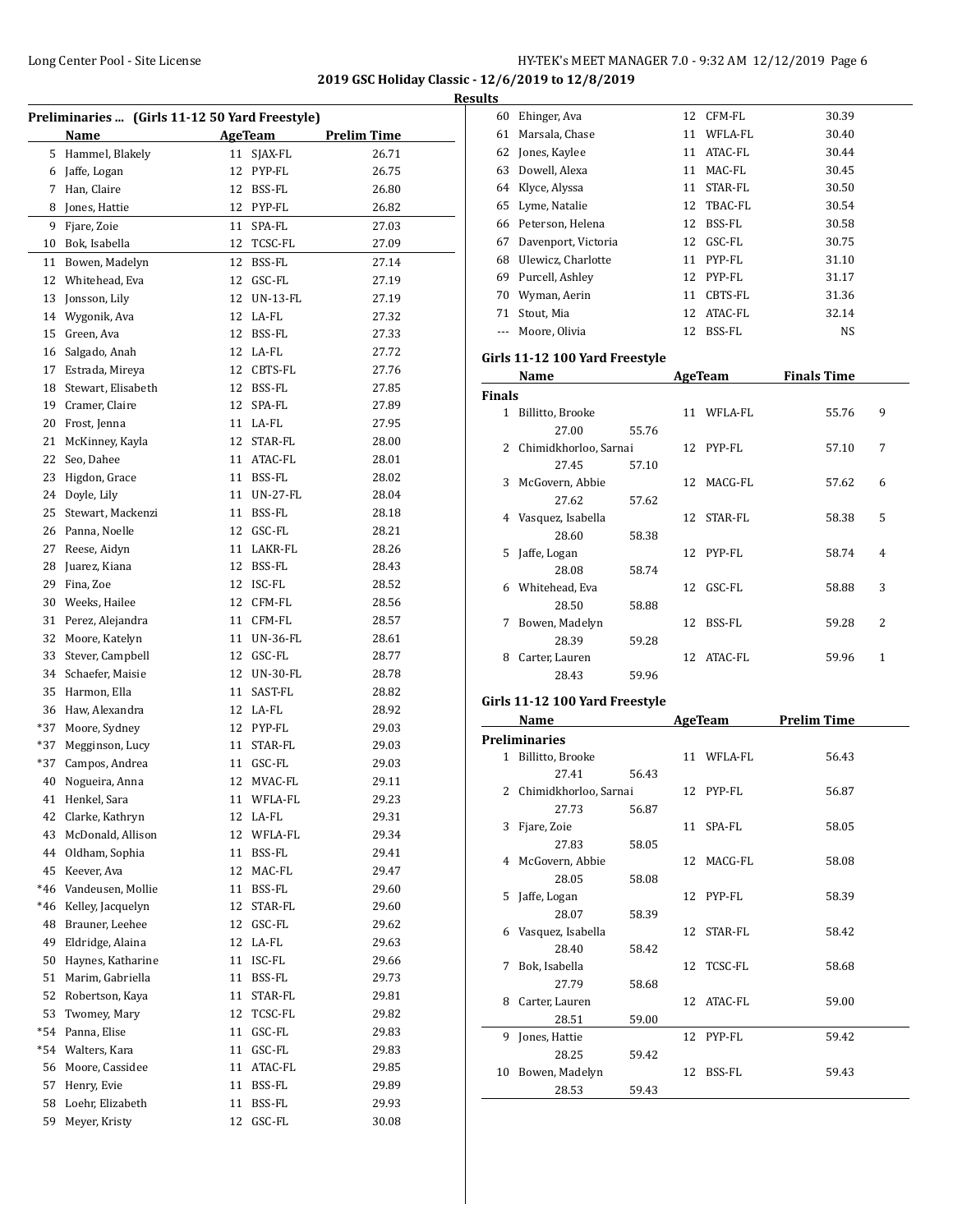|    | Preliminaries  (Girls 11-12 100 Yard Freestyle) |         |    |                 |                    |
|----|-------------------------------------------------|---------|----|-----------------|--------------------|
|    | Name                                            |         |    | AgeTeam         | <b>Prelim Time</b> |
|    | 11 Whitehead, Eva                               |         |    | 12 GSC-FL       | 59.55              |
|    | 28.55                                           | 59.55   |    |                 |                    |
|    | 12 Frost, Jenna                                 |         |    | 11 LA-FL        | 1:00.69            |
|    | 29.29                                           | 1:00.69 |    |                 |                    |
|    | 13 Panna, Noelle                                |         |    | 12 GSC-FL       | 1:00.75            |
|    | 29.22                                           | 1:00.75 |    |                 |                    |
|    | 14 Gumbayan, Neveah                             |         |    | 12 EAJ-FL       | 1:01.20            |
|    | 29.87                                           | 1:01.20 |    |                 |                    |
|    | 15 Cramer, Claire                               |         |    | 12 SPA-FL       | 1:01.23            |
|    | 30.02                                           | 1:01.23 |    |                 |                    |
|    | 16 McKendree, Madison                           |         |    | 12 TBAC-FL      | 1:01.30            |
|    | 29.25                                           | 1:01.30 |    |                 |                    |
|    | 17 Reese, Aidyn                                 |         |    | 11 LAKR-FL      | 1:01.36            |
|    | 29.00                                           | 1:01.36 |    |                 |                    |
|    | 18 Weeks, Hailee                                |         |    | 12 CFM-FL       | 1:01.55            |
|    | 30.07                                           | 1:01.55 |    |                 |                    |
| 19 | Salgado, Anah                                   |         |    | 12 LA-FL        | 1:01.59            |
|    | 29.67                                           | 1:01.59 |    |                 |                    |
| 20 | Keever, Ava                                     |         |    | 12 MAC-FL       | 1:01.63            |
|    | 29.61                                           | 1:01.63 |    |                 |                    |
| 21 | Hammel, Blakely                                 |         | 11 | SJAX-FL         | 1:01.82            |
|    | 29.38                                           | 1:01.82 |    |                 |                    |
|    | 22 Petrosevich, Alexis                          |         |    | 12 SAST-FL      | 1:01.90            |
|    | 29.48                                           | 1:01.90 |    |                 |                    |
| 23 | Seo, Dahee                                      |         |    | 11 ATAC-FL      | 1:02.03            |
|    | 29.83                                           | 1:02.03 |    |                 |                    |
| 24 | Doyle, Lily                                     |         |    | 11 UN-27-FL     | 1:02.24            |
|    | 29.38                                           | 1:02.24 |    |                 |                    |
| 25 | McKinney, Kayla                                 |         |    | 12 STAR-FL      | 1:02.40            |
|    | 29.90                                           | 1:02.40 |    |                 |                    |
|    | 26 Stewart, Mackenzi                            |         |    | 11 BSS-FL       | 1:02.46            |
|    | 30.56                                           | 1:02.46 |    |                 |                    |
| 27 | Higdon, Grace                                   |         |    | 11 BSS-FL       | 1:02.57            |
|    | 29.64                                           | 1:02.57 |    |                 |                    |
| 28 | Shanks, Nicole                                  |         |    | 12 CFM-FL       | 1:02.70            |
|    | 30.49                                           | 1:02.70 |    |                 |                    |
| 29 | Lopez-Esteban, Arianis                          |         |    | 12 BSS-FL       | 1:03.01            |
|    | 29.69                                           | 1:03.01 |    |                 |                    |
| 30 | Stever, Campbell                                |         |    | 12 GSC-FL       | 1:03.02            |
|    | 29.91                                           | 1:03.02 |    |                 |                    |
| 31 | Estrada, Mireya                                 |         |    | 12 CBTS-FL      | 1:03.11            |
|    | 30.04                                           | 1:03.11 |    |                 |                    |
| 32 | Henkel, Sara                                    |         |    | 11 WFLA-FL      | 1:03.38            |
|    | 29.76                                           | 1:03.38 |    |                 |                    |
| 33 | McDonald, Allison                               |         |    | 12 WFLA-FL      | 1:03.48            |
|    | 30.94                                           | 1:03.48 |    |                 |                    |
| 34 | Moore, Katelyn                                  |         | 11 | <b>UN-36-FL</b> | 1:03.63            |
|    | 30.85                                           | 1:03.63 |    |                 |                    |
| 35 | Fina, Zoe                                       |         |    | 12 ISC-FL       | 1:03.64            |
|    | 30.34                                           | 1:03.64 |    |                 |                    |
| 36 | Haw, Alexandra                                  |         |    | 12 LA-FL        | 1:03.89            |
|    | 30.70                                           | 1:03.89 |    |                 |                    |
| 37 | Campos, Andrea                                  |         | 11 | GSC-FL          | 1:03.99            |
|    | 30.23                                           | 1:03.99 |    |                 |                    |
| 38 | Vandeusen, Mollie                               |         |    | 11 BSS-FL       | 1:04.27            |
|    | 31.19                                           | 1:04.27 |    |                 |                    |

|               | 39 Marim, Gabriella                                                                                                                                                                                                           |         |    | 11 BSS-FL   |         | 1:04.28            |   |
|---------------|-------------------------------------------------------------------------------------------------------------------------------------------------------------------------------------------------------------------------------|---------|----|-------------|---------|--------------------|---|
|               | 30.73                                                                                                                                                                                                                         | 1:04.28 |    |             |         |                    |   |
|               | 40 Megginson, Lucy                                                                                                                                                                                                            |         |    | 11 STAR-FL  |         | 1:04.40            |   |
|               | 30.81                                                                                                                                                                                                                         | 1:04.40 |    |             |         |                    |   |
| 41            | Henry, Evie                                                                                                                                                                                                                   |         |    | 11 BSS-FL   |         | 1:04.46            |   |
|               | 31.52                                                                                                                                                                                                                         | 1:04.46 |    |             |         |                    |   |
|               | 42 Panna, Elise                                                                                                                                                                                                               |         |    | 11 GSC-FL   |         | 1:04.57            |   |
|               | 30.98                                                                                                                                                                                                                         | 1:04.57 |    |             |         |                    |   |
|               | 43 Wygonik, Lauren                                                                                                                                                                                                            |         |    | 12 LA-FL    |         | 1:04.68            |   |
|               | 30.96                                                                                                                                                                                                                         | 1:04.68 |    |             |         |                    |   |
|               | 44 Perez, Alejandra                                                                                                                                                                                                           |         |    | 11 CFM-FL   |         | 1:04.98            |   |
|               | 30.68                                                                                                                                                                                                                         | 1:04.98 |    |             |         |                    |   |
|               | 45 Lekov, Angelina                                                                                                                                                                                                            |         |    | 12 TBAC-FL  |         | 1:05.03            |   |
|               | 30.95                                                                                                                                                                                                                         | 1:05.03 |    |             |         |                    |   |
|               | 46 Davenport, Victoria                                                                                                                                                                                                        |         |    | 12 GSC-FL   |         | 1:05.14            |   |
|               | 31.71                                                                                                                                                                                                                         | 1:05.14 |    |             |         |                    |   |
|               | 47 Schaefer, Maisie                                                                                                                                                                                                           |         |    | 12 UN-30-FL |         | 1:05.20            |   |
|               | 31.52                                                                                                                                                                                                                         | 1:05.20 |    |             |         |                    |   |
|               | 48 Marsala, Chase                                                                                                                                                                                                             |         |    | 11 WFLA-FL  |         | 1:05.23            |   |
|               | 31.31                                                                                                                                                                                                                         | 1:05.23 |    |             |         |                    |   |
|               | 49 Twomey, Mary                                                                                                                                                                                                               |         |    | 12 TCSC-FL  |         | 1:05.25            |   |
|               | 31.92                                                                                                                                                                                                                         | 1:05.25 |    |             |         |                    |   |
|               | 50 Moore, Cassidee                                                                                                                                                                                                            |         |    | 11 ATAC-FL  |         | 1:05.31            |   |
|               | 31.11                                                                                                                                                                                                                         | 1:05.31 |    |             |         |                    |   |
|               | 51 Eldridge, Alaina                                                                                                                                                                                                           |         |    | 12 LA-FL    |         | 1:05.61            |   |
|               | 31.75                                                                                                                                                                                                                         | 1:05.61 |    |             |         |                    |   |
| 52            | Haynes, Katharine                                                                                                                                                                                                             |         |    | 11 ISC-FL   |         | 1:05.81            |   |
|               | 31.27                                                                                                                                                                                                                         | 1:05.81 |    |             |         |                    |   |
|               | 53 Walters, Kara                                                                                                                                                                                                              |         |    | 11 GSC-FL   |         | 1:05.83            |   |
|               | 31.81                                                                                                                                                                                                                         |         |    |             |         |                    |   |
| 54            |                                                                                                                                                                                                                               | 1:05.83 |    |             |         |                    |   |
|               | Meyer, Kristy<br>31.07                                                                                                                                                                                                        | 1:05.88 |    | 12 GSC-FL   |         | 1:05.88            |   |
| 55            | Stout, Mia                                                                                                                                                                                                                    |         |    | 12 ATAC-FL  |         | 1:06.17            |   |
|               | 31.36                                                                                                                                                                                                                         |         |    |             |         |                    |   |
|               | 56 Loehr, Elizabeth                                                                                                                                                                                                           | 1:06.17 |    | 11 BSS-FL   |         | 1:06.49            |   |
|               | 32.25                                                                                                                                                                                                                         | 1:06.49 |    |             |         |                    |   |
|               | 57 Oldham, Sophia                                                                                                                                                                                                             |         |    | 11 BSS-FL   |         | 1:06.52            |   |
|               | 31.62                                                                                                                                                                                                                         | 1:06.52 |    |             |         |                    |   |
|               | 58 Ehinger, Ava                                                                                                                                                                                                               |         |    | 12 CFM-FL   |         | 1:06.87            |   |
|               | 32.48                                                                                                                                                                                                                         | 1:06.87 |    |             |         |                    |   |
|               | 59 Ulewicz, Charlotte                                                                                                                                                                                                         |         |    | 11 PYP-FL   |         | 1:07.41            |   |
|               | 32.63                                                                                                                                                                                                                         | 1:07.41 |    |             |         |                    |   |
| 60            | Dowell, Alexa                                                                                                                                                                                                                 |         |    | 11 MAC-FL   |         | 1:07.58            |   |
|               | 32.47                                                                                                                                                                                                                         | 1:07.58 |    |             |         |                    |   |
| 61            | Brauner, Leehee                                                                                                                                                                                                               |         |    | 12 GSC-FL   |         | 1:07.60            |   |
|               | 31.90                                                                                                                                                                                                                         | 1:07.60 |    |             |         |                    |   |
|               |                                                                                                                                                                                                                               |         |    |             |         | 1:09.14            |   |
|               | 62 Klyce, Alyssa                                                                                                                                                                                                              |         | 11 | STAR-FL     |         |                    |   |
|               | 33.38<br>--- Moore, Olivia                                                                                                                                                                                                    | 1:09.14 |    |             |         | NS                 |   |
|               | --- Wygonik, Ava                                                                                                                                                                                                              |         |    | 12 BSS-FL   |         |                    |   |
|               |                                                                                                                                                                                                                               |         |    | 12 LA-FL    |         | NS                 |   |
|               | --- Stewart, Elisabeth                                                                                                                                                                                                        |         |    | 12 BSS-FL   |         | NS                 |   |
|               | Girls 11-12 200 Yard Freestyle                                                                                                                                                                                                |         |    |             |         |                    |   |
|               | Name and the set of the set of the set of the set of the set of the set of the set of the set of the set of the set of the set of the set of the set of the set of the set of the set of the set of the set of the set of the |         |    | AgeTeam     |         | <b>Finals Time</b> |   |
| <b>Finals</b> |                                                                                                                                                                                                                               |         |    |             |         |                    |   |
|               | 1 Billitto, Brooke                                                                                                                                                                                                            |         |    | 11 WFLA-FL  |         | 1:59.27            | 9 |
|               | 28.39                                                                                                                                                                                                                         | 59.05   |    | 1:29.68     | 1:59.27 |                    |   |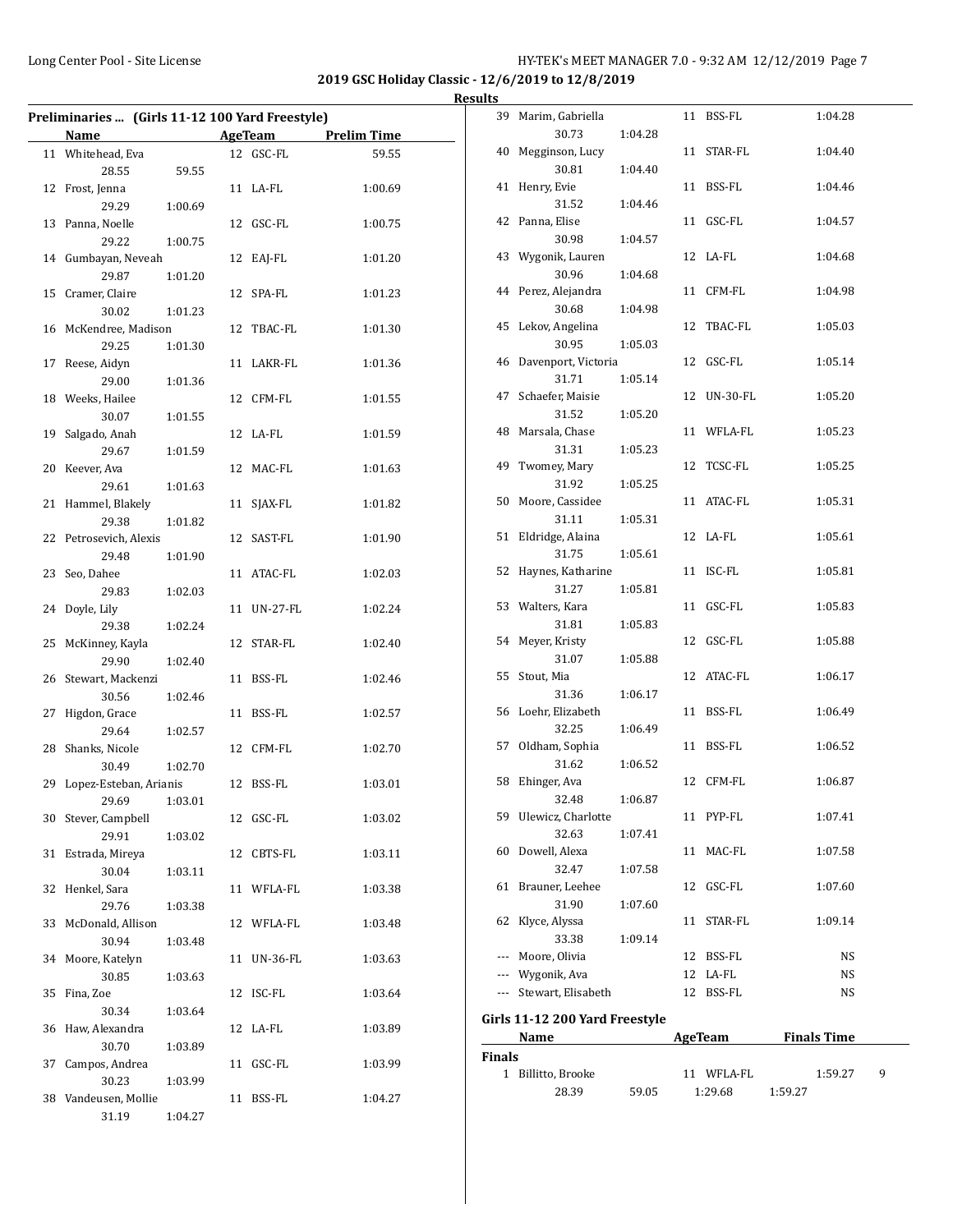**2019 GSC Holiday Classic - 12/6/2019 to 12/8/2019**

#### **Results**

|    | Finals  (Girls 11-12 200 Yard Freestyle) |         |                       |         |                    |   |
|----|------------------------------------------|---------|-----------------------|---------|--------------------|---|
|    | <b>Name</b>                              |         | AgeTeam               |         | <b>Finals Time</b> |   |
|    | 2 Dampier, Madison                       |         | 12 CFM-FL             |         | 1:59.67            | 7 |
|    | 28.67                                    | 59.41   | 1:29.98               | 1:59.67 |                    |   |
| 3  | Vasquez, Isabella                        |         | 12 STAR-FL            |         | 2:06.64            | 6 |
|    | 29.98                                    | 1:02.17 | 1:35.16               | 2:06.64 |                    |   |
| 4  | Bowen, Madelyn                           |         | 12 BSS-FL             |         | 2:06.80            | 5 |
|    | 29.17                                    | 1:01.27 | 1:34.08               | 2:06.80 |                    |   |
| 5  | Nguyen, Jolie                            |         | 12 LA-FL              |         | 2:07.67            | 4 |
|    | 29.63                                    | 1:03.12 | 1:36.86               | 2:07.67 |                    |   |
| 6  | Gumbayan, Neveah                         |         | 12 EAJ-FL             |         | 2:07.85            | 3 |
|    | 29.68                                    | 1:02.46 | 1:35.94               | 2:07.85 |                    |   |
| 7  | Jaffe, Logan                             |         | 12 PYP-FL             |         | 2:08.51            | 2 |
|    | 30.10                                    | 1:02.99 | 1:36.27               | 2:08.51 |                    |   |
|    | 8 Wygonik, Ava                           |         | 12 LA-FL              |         | 2:08.53            | 1 |
|    | 30.15                                    | 1:02.92 | 1:35.99               | 2:08.53 |                    |   |
|    |                                          |         |                       |         |                    |   |
|    | Girls 11-12 200 Yard Freestyle           |         |                       |         | <b>Prelim Time</b> |   |
|    | Name<br><b>Preliminaries</b>             |         | AgeTeam               |         |                    |   |
|    |                                          |         |                       |         |                    |   |
|    | 1 Dampier, Madison                       |         | 12 CFM-FL             |         | 2:02.80            |   |
| 2  | 28.72                                    | 1:00.20 | 1:31.88<br>11 WFLA-FL | 2:02.80 |                    |   |
|    | Billitto, Brooke                         |         |                       |         | 2:02.92            |   |
|    | 28.38                                    | 59.86   | 1:31.71<br>12 STAR-FL | 2:02.92 |                    |   |
| 3  | Vasquez, Isabella                        |         |                       |         | 2:05.34            |   |
|    | 29.55                                    | 1:01.66 | 1:34.11               | 2:05.34 |                    |   |
| 4  | Bowen, Madelyn                           |         | 12 BSS-FL             |         | 2:06.98            |   |
|    | 28.54                                    | 1:00.61 | 1:34.22               | 2:06.98 |                    |   |
| 5  | Wygonik, Ava                             |         | 12 LA-FL              |         | 2:07.52            |   |
|    | 29.01                                    | 1:01.42 | 1:34.95               | 2:07.52 |                    |   |
| 6  | Gumbayan, Neveah                         |         | 12 EAJ-FL             |         | 2:08.02            |   |
|    | 30.03                                    | 1:02.83 | 1:35.61               | 2:08.02 |                    |   |
| 7  | Nguyen, Jolie                            |         | 12 LA-FL              |         | 2:08.72            |   |
|    | 30.67                                    | 1:04.95 | 1:38.43               | 2:08.72 |                    |   |
| 8  | Jaffe, Logan                             |         | 12 PYP-FL             |         | 2:09.20            |   |
|    | 30.30                                    | 1:03.16 | 1:36.96               | 2:09.20 |                    |   |
| 9  | Cronin, Sydney                           |         | 12 LA-FL              |         | 2:10.25            |   |
|    | 29.48                                    | 1:02.62 | 1:37.21               | 2:10.25 |                    |   |
| 10 | Petrosevich, Alexis                      |         | 12 SAST-FL            |         | 2:11.01            |   |
|    | 30.17                                    | 1:03.15 | 1:37.07               | 2:11.01 |                    |   |
| 11 | McKendree, Madison                       |         | 12 TBAC-FL            |         | 2:11.09            |   |
|    | 30.13                                    | 1:03.79 | 1:37.81               | 2:11.09 |                    |   |
| 12 | Carter, Lauren                           |         | 12 ATAC-FL            |         | 2:11.11            |   |
|    | 28.44                                    | 1:01.34 | 1:36.21               | 2:11.11 |                    |   |
| 13 | Weeks, Hailee                            |         | 12 CFM-FL             |         | 2:12.00            |   |
|    | 30.88                                    | 1:03.90 | 1:38.36               | 2:12.00 |                    |   |
| 14 | Bok, Isabella                            |         | 12 TCSC-FL            |         | 2:12.42            |   |
|    | 30.02                                    | 1:03.05 | 1:37.85               | 2:12.42 |                    |   |
| 15 | Keever, Ava                              |         | 12 MAC-FL             |         | 2:12.45            |   |
|    | 30.49                                    | 1:04.40 | 1:38.85               | 2:12.45 |                    |   |
| 16 | Megginson, Lucy                          |         | 11 STAR-FL            |         | 2:12.71            |   |
|    | 29.76                                    | 1:03.45 | 1:38.16               | 2:12.71 |                    |   |
| 17 | Reese, Aidyn                             |         | 11 LAKR-FL            |         | 2:12.80            |   |
|    | 30.19                                    | 1:04.28 | 1:39.91               | 2:12.80 |                    |   |
| 18 | Shanks, Nicole                           |         | 12 CFM-FL             |         | 2:13.80            |   |
|    | 31.27                                    | 1:05.37 | 1:40.58               | 2:13.80 |                    |   |

|    | Henkel, Sara          |         | 11 WFLA-FL           |         | 2:13.86 |
|----|-----------------------|---------|----------------------|---------|---------|
|    | 29.93                 | 1:04.55 | 1:40.11              | 2:13.86 |         |
| 20 | Cramer, Claire        |         | SPA-FL<br>12         |         | 2:13.94 |
|    | 30.93                 | 1:05.21 | 1:40.22              | 2:13.94 |         |
| 21 | Stever, Campbell      |         | 12 GSC-FL            |         | 2:14.39 |
|    | 30.88                 | 1:05.31 | 1:41.00              | 2:14.39 |         |
| 22 | Wygonik, Lauren       |         | 12 LA-FL             |         | 2:14.69 |
|    | 30.98                 | 1:06.12 | 1:42.07              | 2:14.69 |         |
|    |                       |         | 11 LA-FL             |         | 2:15.05 |
| 23 | Frost, Jenna          |         |                      |         |         |
|    | 30.00                 | 1:04.02 | 1:39.72              | 2:15.05 |         |
| 24 | Panna, Noelle         |         | 12 GSC-FL            |         | 2:15.53 |
|    | 31.20                 | 1:05.77 | 1:41.24              | 2:15.53 |         |
| 25 | Harmon, Ella          |         | 11 SAST-FL           |         | 2:15.81 |
|    | 30.96                 | 1:05.21 | 1:40.99              | 2:15.81 |         |
| 26 | Hansen, Karrington    |         | 11 SPA-FL            |         | 2:16.17 |
|    | 30.08                 | 1:04.23 | 1:40.43              | 2:16.17 |         |
| 27 | Estrada, Mireya       |         | 12 CBTS-FL           |         | 2:16.51 |
|    | 30.37                 | 1:05.16 | 1:41.30              | 2:16.51 |         |
| 28 | Henry, Evie           |         | BSS-FL<br>11         |         | 2:16.81 |
|    | 29.85                 | 1:05.09 | 1:42.01              | 2:16.81 |         |
| 29 | Stewart, Mackenzi     |         | 11 BSS-FL            |         | 2:18.05 |
|    | 31.59                 | 1:07.27 | 1:43.81              | 2:18.05 |         |
|    |                       |         | 12 BSS-FL            |         |         |
| 30 | Peterson, Helena      |         |                      |         | 2:18.85 |
|    | 31.79                 | 1:07.10 | 1:43.46              | 2:18.85 |         |
| 31 | Vandeusen, Mollie     |         | 11 BSS-FL            |         | 2:18.91 |
|    | 31.81                 | 1:07.49 | 1:44.94              | 2:18.91 |         |
| 32 | Higdon, Grace         |         | 11 BSS-FL            |         | 2:19.04 |
|    | 31.78                 | 1:05.99 | 1:43.06              | 2:19.04 |         |
| 33 | McDonald, Allison     |         | 12 WFLA-FL           |         | 2:19.48 |
|    | 30.64                 | 1:06.24 | 1:43.18              | 2:19.48 |         |
| 34 | Stewart, Elisabeth    |         | 12 BSS-FL            |         | 2:19.60 |
|    | 32.12                 | 1:07.99 | 1:44.72              | 2:19.60 |         |
| 35 | Marim, Gabriella      |         | 11 BSS-FL            |         | 2:19.78 |
|    | 32.88                 | 1:09.30 | 1:45.23              | 2:19.78 |         |
|    | Perez, Alejandra      |         | 11 CFM-FL            |         | 2:19.79 |
|    |                       |         |                      | 2:19.79 |         |
| 36 |                       |         |                      |         |         |
|    | 32.17                 | 1:07.86 | 1:45.34              |         |         |
| 37 | Schaefer, Maisie      |         | 12 UN-30-FL          |         | 2:20.74 |
|    | 31.94                 | 1:07.48 | 1:44.52              | 2:20.74 |         |
| 38 | Kelley, Jacquelyn     |         | 12 STAR-FL           |         | 2:21.06 |
|    | 31.39                 | 1:07.91 | 1:45.04              | 2:21.06 |         |
| 39 | Marsala, Chase        |         | 11 WFLA-FL           |         | 2:21.60 |
|    | 31.52                 | 1:07.36 | 1:44.29              | 2:21.60 |         |
| 40 | Ehinger, Ava          |         | 12 CFM-FL            |         | 2:22.30 |
|    | 32.63                 | 1:09.39 | 1:47.07              | 2:22.30 |         |
| 41 | Watson, Layla         |         | 11 CFM-FL            |         | 2:22.35 |
|    | 32.97                 | 1:09.12 | 1:46.12              | 2:22.35 |         |
| 42 | Haw, Alexandra        |         | 12 LA-FL             |         | 2:22.81 |
|    | 33.02                 |         | 1:46.04              |         |         |
|    |                       | 1:09.02 |                      | 2:22.81 |         |
| 43 | Brauner, Leehee       |         | 12 GSC-FL            |         | 2:23.10 |
|    | 31.43                 | 1:07.98 | 1:45.85              | 2:23.10 |         |
| 44 | Twomey, Mary          |         | 12 TCSC-FL           |         | 2:23.23 |
|    | 31.89                 | 1:08.17 | 1:45.97              | 2:23.23 |         |
| 45 | Loehr, Elizabeth      |         | 11 BSS-FL            |         | 2:23.78 |
|    | 32.35                 | 1:09.44 | 1:47.19              | 2:23.78 |         |
| 46 | Meyer, Kristy         |         | 12 GSC-FL            |         | 2:24.45 |
|    | 32.04                 | 1:08.87 | 1:47.12              | 2:24.45 |         |
| 47 | Panna, Elise<br>31.41 |         | 11 GSC-FL<br>1:47.15 | 2:25.30 | 2:25.30 |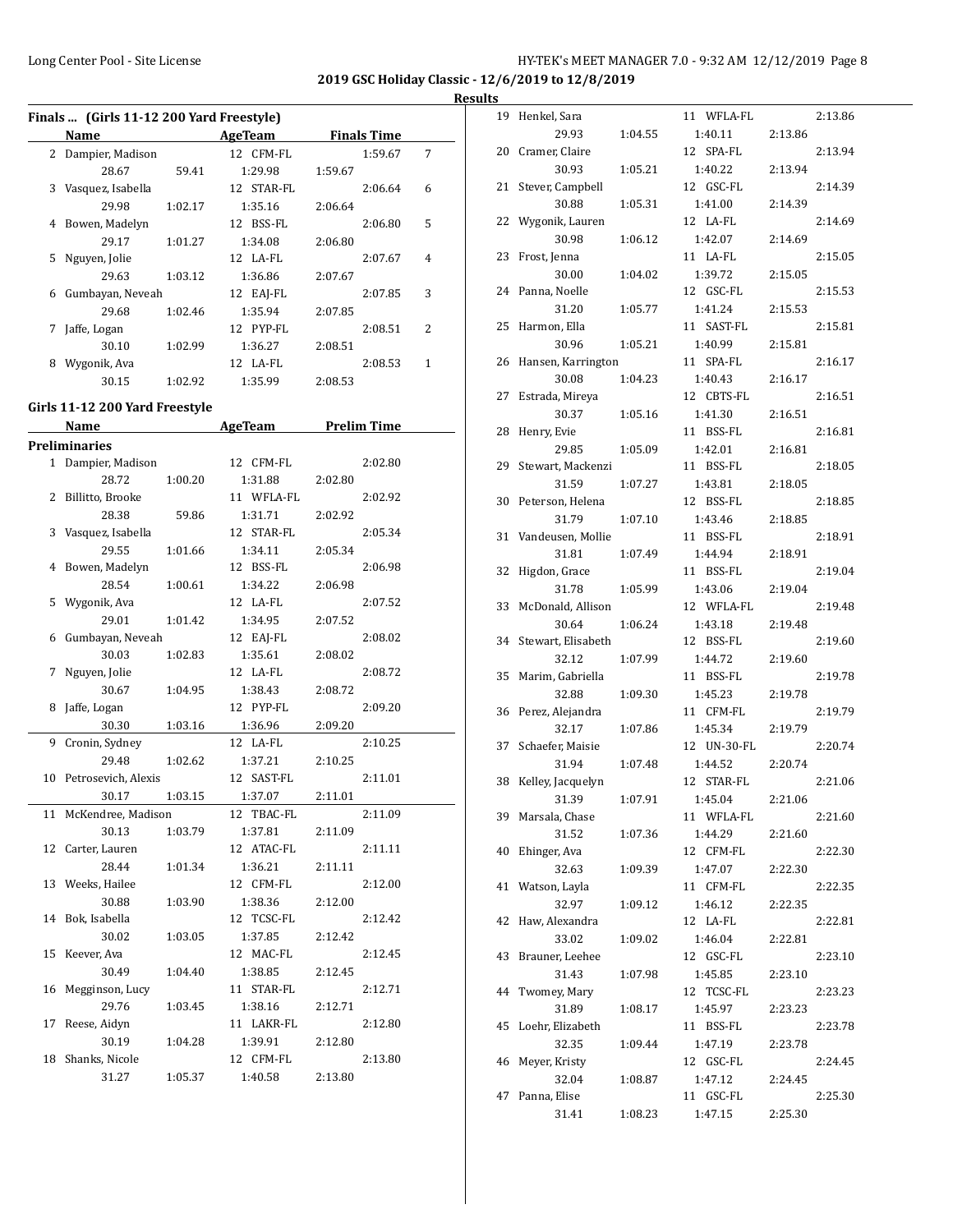**2019 GSC Holiday Classic - 12/6/2019 to 12/8/2019**

|    |                                                 |         |            |                    | <b>Results</b> |
|----|-------------------------------------------------|---------|------------|--------------------|----------------|
|    | Preliminaries  (Girls 11-12 200 Yard Freestyle) |         |            |                    | 10             |
|    | Name                                            |         | AgeTeam    | <b>Prelim Time</b> |                |
|    | 48 Jones, Kaylee                                |         | 11 ATAC-FL | 2:25.62            |                |
|    | 31.72                                           | 1:08.79 | 1:47.68    | 2:25.62            |                |
|    | 49 Klyce, Alyssa                                |         | 11 STAR-FL | 2:28.55            | 11             |
|    | 33.64                                           | 1:11.89 | 1:51.38    | 2:28.55            |                |
|    | 50 Davenport, Victoria                          |         | 12 GSC-FL  | 2:29.42            |                |
|    | 33.20                                           | 1:10.38 | 1:49.93    | 2:29.42            |                |
| 51 | Oldham, Sophia                                  |         | 11 BSS-FL  | 2:29.68            | 12             |
|    | 32.75                                           | 1:11.18 | 1:51.56    | 2:29.68            |                |
|    | 52 Dowell, Alexa                                |         | 11 MAC-FL  | 2:31.62            |                |
|    | 33.12                                           | 1:10.96 | 1:51.75    | 2:31.62            |                |
| 53 | Braganza, Lara                                  |         | 12 CFM-FL  | 2:34.05            | 13             |
|    | 34.36                                           | 1:12.91 | 1:53.56    | 2:34.05            |                |
|    | McGovern, Abbie                                 |         | 12 MACG-FL | DQ                 |                |
|    | False start                                     |         |            |                    |                |
|    | Moore, Olivia                                   |         | 12 BSS-FL  | NS.                | 14             |

#### **Girls 11-12 500 Yard Freestyle**

|   | Name                 |         | <b>AgeTeam</b> |         | <b>Finals Time</b> |              |
|---|----------------------|---------|----------------|---------|--------------------|--------------|
|   | 1 Dampier, Madison   |         | 12 CFM-FL      |         | 5:18.78            | 9            |
|   | 29.18                | 1:01.15 | 1:33.48        | 2:05.80 |                    |              |
|   | 2:38.03              | 3:10.05 | 3:42.36        | 4:14.75 |                    |              |
|   | 4:47.44              | 5:18.78 |                |         |                    |              |
|   | 2 Clayton, Abby      |         | 12 CBTS-FL     |         | 5:31.32            | 7            |
|   | 29.30                | 1:01.64 | 1:34.78        | 2:08.79 |                    |              |
|   | 2:42.82              | 3:16.80 | 3:50.87        | 4:24.67 |                    |              |
|   | 4:58.66              | 5:31.32 |                |         |                    |              |
|   | 3 Vasquez, Isabella  |         | 12 STAR-FL     |         | 5:41.81            | 6            |
|   | 30.23                | 1:04.55 | 1:39.83        | 2:14.98 |                    |              |
|   | 2:50.27              | 3:25.46 | 4:01.42        | 4:36.33 |                    |              |
|   | 5:10.99              | 5:41.81 |                |         |                    |              |
|   | 4 Bowen, Madelyn     |         | 12 BSS-FL      |         | 5:42.67            | 5            |
|   | 29.57                | 1:02.53 | 1:37.08        | 2:11.80 |                    |              |
|   | 2:46.77              | 3:22.21 | 3:58.34        | 4:33.39 |                    |              |
|   | 5:08.89              | 5:42.67 |                |         |                    |              |
|   | 5 McKendree, Madison |         | 12 TBAC-FL     |         | 5:44.57            | 4            |
|   | 30.81                | 1:04.63 | 1:39.94        | 2:15.61 |                    |              |
|   | 2:50.50              | 3:25.91 | 4:01.20        | 4:36.47 |                    |              |
|   | 5:11.28              | 5:44.57 |                |         |                    |              |
|   | 6 Shanks, Nicole     |         | 12 CFM-FL      |         | 5:44.95            | 3            |
|   | 31.75                | 1:06.48 | 1:41.92        | 2:17.59 |                    |              |
|   | 2:52.69              | 3:27.79 | 4:02.90        | 4:38.22 |                    |              |
|   | 5:12.77              | 5:44.95 |                |         |                    |              |
| 7 | Megginson, Lucy      |         | 11 STAR-FL     |         | 5:47.39            | 2            |
|   | 30.95                | 1:05.65 | 1:41.69        | 2:16.11 |                    |              |
|   | 2:50.80              | 3:25.73 | 4:01.41        | 4:37.08 |                    |              |
|   | 5:13.42              | 5:47.39 |                |         |                    |              |
|   | 8 Gumbayan, Neveah   |         | 12 EAJ-FL      |         | 5:47.50            | $\mathbf{1}$ |
|   | 30.40                | 1:05.07 | 1:41.49        | 2:16.80 |                    |              |
|   | 2:52.65              | 3:28.53 | 4:03.61        | 4:39.90 |                    |              |
|   | 5:15.04              | 5:47.50 |                |         |                    |              |
|   | 9 Weeks, Hailee      |         | 12 CFM-FL      |         | 5:50.17            |              |
|   | 32.80                | 1:07.47 | 1:42.52        | 2:17.84 |                    |              |
|   | 2:53.18              | 3:29.14 | 4:05.07        | 4:40.74 |                    |              |
|   | 5:16.12              | 5:50.17 |                |         |                    |              |

| 10 | Keever, Ava        |                    | 12 MAC-FL          |                    | 5:50.53 |
|----|--------------------|--------------------|--------------------|--------------------|---------|
|    | 31.21              | 1:05.91            | 1:41.89            | 2:17.72            |         |
|    | 2:53.75            | 3:29.30            | 4:05.27            | 4:41.09            |         |
|    | 5:16.83            | 5:50.53            |                    |                    |         |
| 11 | Stever, Campbell   |                    | 12 GSC-FL          |                    | 5:53.88 |
|    | 31.45              | 1:06.55            | 1:42.11            | 2:17.89            |         |
|    | 2:53.54            | 3:30.09            | 4:06.13            | 4:42.99            |         |
|    | 5:19.30            | 5:53.88            |                    |                    |         |
| 12 | Henkel, Sara       |                    | 11 WFLA-FL         |                    | 5:54.48 |
|    | 33.38              | 1:09.39            | 1:45.54            | 2:21.75            |         |
|    | 2:57.61            | 3:34.21            | 4:09.95            | 4:45.38            |         |
|    | 5:20.43            | 5:54.48            |                    |                    |         |
| 13 | Harmon, Ella       |                    | 11<br>SAST-FL      |                    | 5:56.10 |
|    | 32.10              | 1:07.61            | 1:44.09            | 2:20.92            |         |
|    | 2:57.44            | 3:33.96            | 4:10.43            | 4:46.45            |         |
|    | 5:22.07            | 5:56.10            |                    |                    |         |
|    | 14 Panna, Noelle   |                    | 12 GSC-FL          |                    | 5:58.32 |
|    | 32.10              | 1:08.19            | 1:44.05            | 2:21.08            |         |
|    | 2:58.52            | 3:35.33            | 4:11.49            | 4:47.85            |         |
|    | 5:23.95            | 5:58.32            |                    |                    |         |
| 15 | Cramer, Claire     |                    | 12 SPA-FL          |                    | 6:02.16 |
|    | 31.57              | 1:07.11            | 1:43.82            | 2:20.77            |         |
|    | 2:58.00            | 3:35.13            | 4:12.25            | 4:49.79            |         |
|    | 5:26.91            | 6:02.16            |                    |                    |         |
| 16 | Hansen, Karrington |                    | 11 SPA-FL          |                    | 6:02.73 |
|    | 32.12              | 1:08.47            | 1:45.86            | 2:22.54            |         |
|    | 2:59.53            | 3:36.09            | 4:12.57            | 4:50.73            |         |
|    | 5:26.82            | 6:02.73            |                    |                    |         |
|    |                    |                    |                    |                    |         |
|    |                    |                    |                    |                    |         |
| 17 | Peterson, Helena   |                    | 12 BSS-FL          |                    | 6:05.36 |
|    | 32.20              | 1:08.35            | 1:45.55            | 2:23.25            |         |
|    | 3:00.67            | 3:37.54            | 4:14.99            | 4:52.40            |         |
|    | 5:28.96            | 6:05.36            |                    |                    |         |
| 18 | Marim, Gabriella   |                    | 11<br>BSS-FL       |                    | 6:05.68 |
|    | 32.38              | 1:08.67            | 1:45.61            | 2:23.79            |         |
|    | 3:01.62            | 3:38.81            | 4:16.05            | 4:53.05            |         |
|    | 5:30.03            | 6:05.68            |                    |                    |         |
| 19 | Perez, Alejandra   |                    | 11 CFM-FL          |                    | 6:09.30 |
|    | 33.81              | 1:11.24            | 1:49.13            | 2:26.29            |         |
|    | 3:04.39            | 3:42.70            | 4:20.86            | 4:58.72            |         |
|    | 5:35.34            | 6:09.30            |                    |                    |         |
|    | 20 Watson, Layla   |                    | 11 CFM-FL          |                    | 6:09.62 |
|    | 32.85              | 1:09.34            | 1:46.22            | 2:23.95            |         |
|    | 3:01.48            | 3:38.92            | 4:16.33            | 4:54.43            |         |
|    | 5:32.33            | 6:09.62            |                    |                    |         |
| 21 | Henry, Evie        |                    | 11 BSS-FL          |                    | 6:10.92 |
|    | 31.84              | 1:08.71            | 1:46.29            | 2:24.67            |         |
|    | 3:02.55            | 3:39.64            | 4:17.85            | 4:55.59            |         |
|    | 5:34.14            | 6:10.92            |                    |                    |         |
| 22 | Kelley, Jacquelyn  |                    | 12 STAR-FL         |                    | 6:10.93 |
|    | 31.90              | 1:08.42            | 1:45.83            | 2:23.34            |         |
|    | 3:01.42            | 3:40.74            | 4:18.58            | 4:58.11            |         |
|    | 5:35.55            | 6:10.93            |                    |                    |         |
| 23 | Meyer, Kristy      |                    | 12 GSC-FL          |                    | 6:13.32 |
|    | 32.27              | 1:08.25            | 1:46.06<br>4:21.07 | 2:24.39<br>4:59.54 |         |
|    | 3:03.00<br>5:37.55 | 3:41.85<br>6:13.32 |                    |                    |         |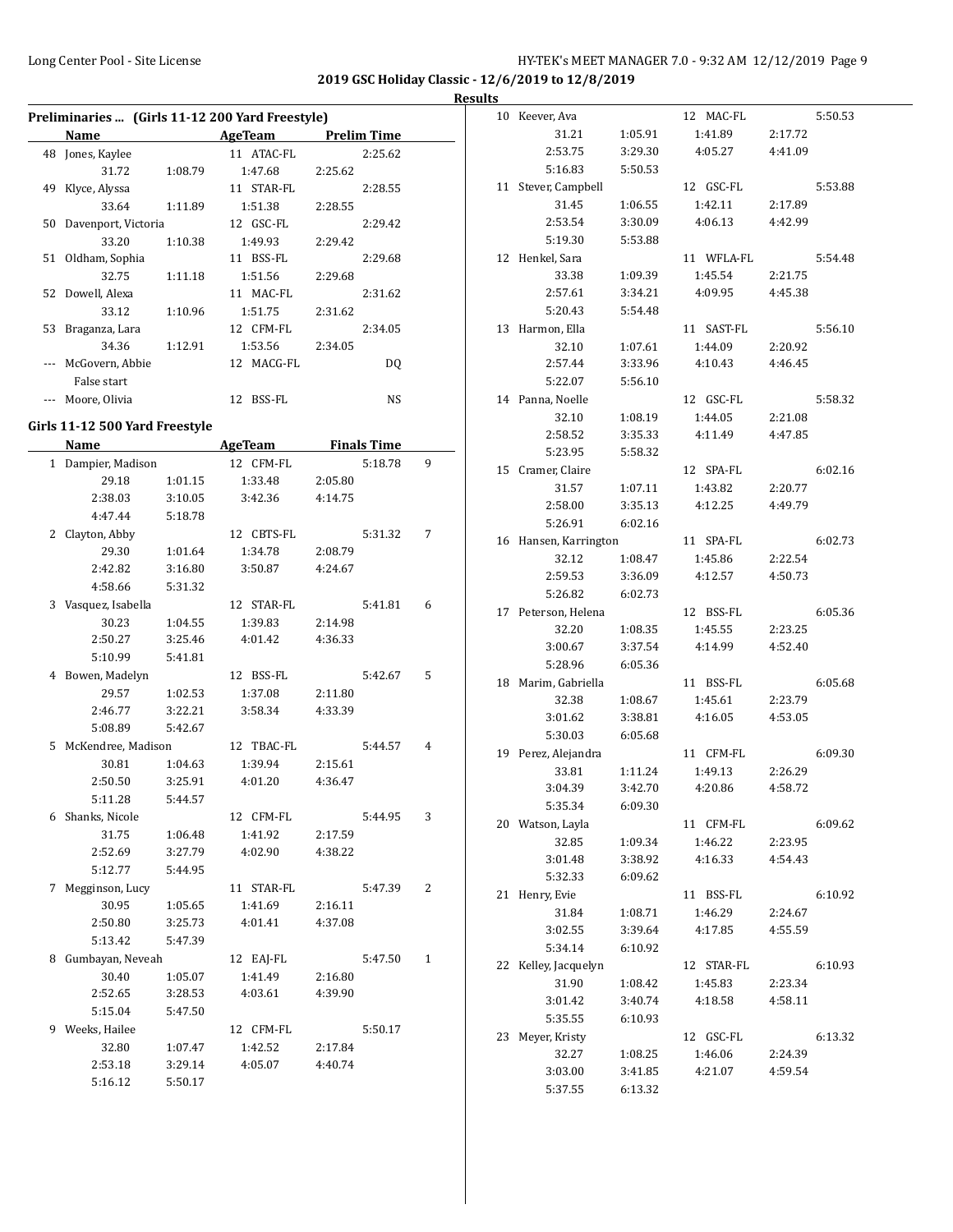| HY-TEK's MEET MANAGER 7.0 - 9:32 AM 12/12/2019 Page 10 |  |  |  |  |
|--------------------------------------------------------|--|--|--|--|
|--------------------------------------------------------|--|--|--|--|

**2019 GSC Holiday Classic - 12/6/2019 to 12/8/2019 Results**

#### **(Girls 11-12 500 Yard Freestyle) Name Age Team Finals Time** 24 Ehinger, Ava 12 CFM-FL 6:14.00 32.85 1:10.30 1:48.37 2:26.52 3:04.84 3:44.22 4:23.15 5:02.74 5:40.40 6:14.00 25 Stewart, Elisabeth 12 BSS-FL 6:14.32 33.00 1:09.96 1:47.66 2:26.00 3:04.44 3:43.08 4:21.79 5:00.54 5:38.40 6:14.32 26 Zamecki, Alexandra 11 CFM-FL 6:19.49 35.48 1:13.34 1:52.32 2:30.70 3:09.62 3:48.90 4:27.36 5:05.58 5:43.26 6:19.49 27 Bracken, Ella 11 UN-09-FL 6:21.68 32.89 1:09.81 1:48.44 2:27.54 3:07.08 3:46.39 4:26.26 5:06.33 5:44.91 6:21.68 28 Loehr, Elizabeth 11 BSS-FL 6:24.04 35.07 1:14.17 1:53.39 2:32.77 3:12.39 3:51.48 4:30.06 5:08.52 5:46.81 6:24.04 29 Juarez, Kiana 12 BSS-FL 6:32.53 33.74 1:12.02 1:52.46 2:33.00 3:12.77 3:53.45 4:33.37 5:14.04 5:53.93 6:32.53 30 Klyce, Alyssa 11 STAR-FL 6:34.17 34.85 1:14.97 1:54.91 2:35.11 3:16.20 3:56.91 4:37.41 5:17.79 5:57.24 6:34.17 31 Stout, Mia 12 ATAC-FL 6:37.33 32.68 1:12.06 1:52.87 2:33.60 3:13.56 3:55.21 4:36.67 5:17.48 5:58.08 6:37.33 32 Brauner, Leehee 12 GSC-FL 6:37.70 33.28 1:13.06 1:53.57 2:33.77 3:14.57 3:55.71 4:36.95 5:17.39 5:58.11 6:37.70 33 Houston, Catherine 12 YFFC-FL 7:01.23 36.21 1:16.99 1:59.37 2:42.50 3:26.06 4:10.41 4:54.57 5:36.64 6:19.72 7:01.23

#### **Girls 11-12 50 Yard Backstroke**

|               | Name                  |    | AgeTeam    | <b>Finals Time</b> |   |  |
|---------------|-----------------------|----|------------|--------------------|---|--|
| <b>Finals</b> |                       |    |            |                    |   |  |
| 1             | McGovern, Abbie       |    | 12 MACG-FL | 28.74              | 9 |  |
|               | 2 Branon, Savannah    | 12 | BSS-FL     | 28.94              | 7 |  |
|               | 3 Clayton, Abby       | 12 | CBTS-FL    | 29.32              | 6 |  |
| 4             | Billitto, Brooke      | 11 | WFLA-FL    | 29.73              | 5 |  |
|               | 5 Nguyen, Jolie       |    | 12 LA-FL   | 29.90              | 4 |  |
| 6             | Chimidkhorloo, Sarnai |    | 12 PYP-FL  | 30.25              | 3 |  |
|               | Hammel, Blakely       | 11 | SJAX-FL    | 31.06              | 2 |  |
| 8             | Jones, Hattie         | 12 | PYP-FL     | 32.05              | 1 |  |

| Girls 11-12 50 Yard Backstroke |                       |    |                 |                    |  |
|--------------------------------|-----------------------|----|-----------------|--------------------|--|
|                                | Name                  |    | AgeTeam         | <b>Prelim Time</b> |  |
|                                | <b>Preliminaries</b>  |    |                 |                    |  |
|                                | 1 McGovern, Abbie     |    | 12 MACG-FL      | 29.40              |  |
| 2                              | Billitto, Brooke      |    | 11 WFLA-FL      | 29.90              |  |
| 3                              | Branon, Savannah      |    | 12 BSS-FL       | 29.94              |  |
| 4                              | Clayton, Abby         |    | 12 CBTS-FL      | 30.14              |  |
| 5                              | Chimidkhorloo, Sarnai | 12 | PYP-FL          | 30.16              |  |
| 6                              | Nguyen, Jolie         | 12 | LA-FL           | 31.04              |  |
| 7                              | Jones, Hattie         |    | 12 PYP-FL       | 31.15              |  |
| 8                              | Hammel, Blakely       |    | 11 SJAX-FL      | 31.17              |  |
| 9                              | Carter, Lauren        |    | 12 ATAC-FL      | 31.33              |  |
| 10                             | Green, Ava            |    | 12 BSS-FL       | 31.36              |  |
| 11                             | Seo, Dahee            |    | 11 ATAC-FL      | 31.77              |  |
| 12                             | Ehinger, Ava          | 12 | CFM-FL          | 32.49              |  |
| 13                             | Wygonik, Ava          |    | 12 LA-FL        | 32.90              |  |
| 14                             | Jonsson, Lily         |    | 12 UN-13-FL     | 33.01              |  |
| 15                             | Higdon, Grace         |    | 11 BSS-FL       | 33.03              |  |
|                                | 16 Cramer, Claire     |    | 12 SPA-FL       | 33.35              |  |
|                                | 17 Dowell, Alexa      |    | 11 MAC-FL       | 33.50              |  |
| 18                             | Hansen, Karrington    |    | 11 SPA-FL       | 33.58              |  |
| 19                             | Fjare, Zoie           |    | 11 SPA-FL       | 33.66              |  |
| 20                             | Salgado, Anah         |    | 12 LA-FL        | 34.19              |  |
| 21                             | Vandeusen, Mollie     | 11 | BSS-FL          | 34.20              |  |
| 22                             | Juarez, Kiana         | 12 | <b>BSS-FL</b>   | 34.52              |  |
| 23                             | Lekov, Angelina       | 12 | TBAC-FL         | 34.88              |  |
| 24                             | Ulewicz, Charlotte    | 11 | PYP-FL          | 35.31              |  |
| 25                             | Moore, Cassidee       |    | 11 ATAC-FL      | 35.38              |  |
| 26                             | Wyman, Aerin          |    | 11 CBTS-FL      | 35.40              |  |
| 27                             | Brauner, Leehee       |    | 12 GSC-FL       | 35.60              |  |
| 28                             | Moore, Katelyn        | 11 | <b>UN-36-FL</b> | 35.78              |  |
| 29                             | Marsala, Chase        |    | 11 WFLA-FL      | 35.87              |  |
| 30                             | Schaefer, Maisie      | 12 | <b>UN-30-FL</b> | 35.89              |  |
| 31                             | Oldham, Sophia        | 11 | BSS-FL          | 36.39              |  |
| 32                             | Loehr, Elizabeth      | 11 | BSS-FL          | 37.43              |  |

#### **Girls 11-12 100 Yard Backstroke**

|               | Name                    |         |    | AgeTeam        | <b>Finals Time</b> |                          |
|---------------|-------------------------|---------|----|----------------|--------------------|--------------------------|
| <b>Finals</b> |                         |         |    |                |                    |                          |
| 1             | McGovern, Abbie         |         |    | 12 MACG-FL     | 1:01.97            | 9                        |
|               | 30.62                   | 1:01.97 |    |                |                    |                          |
| 2             | Clayton, Abby           |         | 12 | CBTS-FL        | 1:02.45            | 7                        |
|               | 30.40                   | 1:02.45 |    |                |                    |                          |
|               | 3 Chimidkhorloo, Sarnai |         |    | 12 PYP-FL      | 1:03.85            | 6                        |
|               | 31.25                   | 1:03.85 |    |                |                    |                          |
| 4             | Dampier, Madison        |         |    | 12 CFM-FL      | 1:04.18            | 5                        |
|               | 31.57                   | 1:04.18 |    |                |                    |                          |
| 5.            | Vasquez, Isabella       |         |    | 12 STAR-FL     | 1:04.78            | 4                        |
|               | 31.78                   | 1:04.78 |    |                |                    |                          |
| 6             | McKinney, Kayla         |         | 12 | STAR-FL        | 1:04.85            | 3                        |
|               | 31.87                   | 1:04.85 |    |                |                    |                          |
| 7             | Nguyen, Jolie           |         |    | $12$ $I.A-FI.$ | 1:05.30            | $\overline{\mathcal{L}}$ |
|               | 31.84                   | 1:05.30 |    |                |                    |                          |
| 8             | Carter, Lauren          |         | 12 | ATAC-FL        | 1:06.89            | 1                        |
|               | 31.83                   | 1:06.89 |    |                |                    |                          |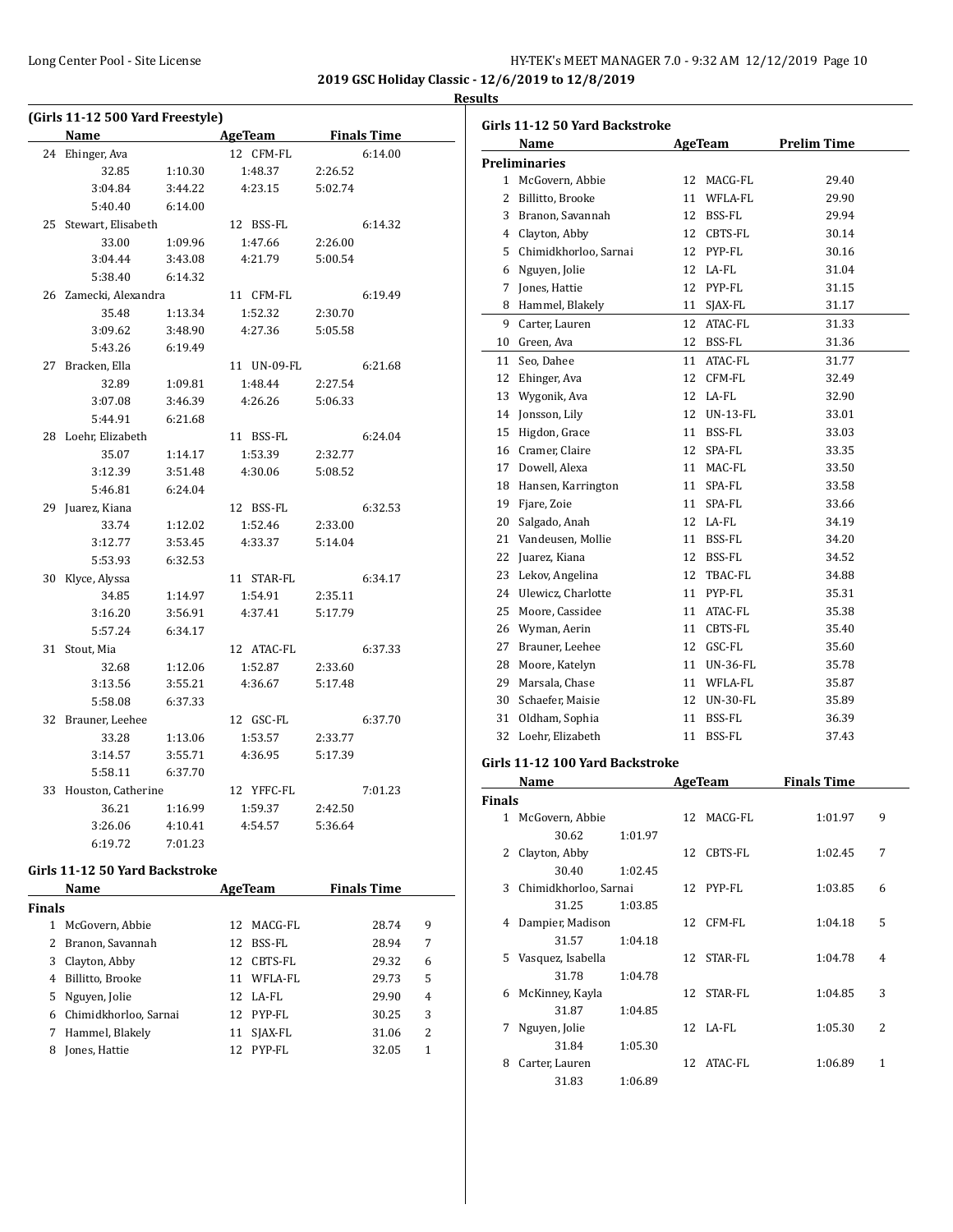**2019 GSC Holiday Classic - 12/6/2019 to 12/8/2019**

#### **Results**

| 4  | Name<br><b>Preliminaries</b><br>1 McGovern, Abbie<br>30.44<br>2 Clayton, Abby<br>30.53<br>3 Chimidkhorloo, Sarnai<br>30.46<br>Dampier, Madison<br>32.07 | 1:01.95<br>1:02.57<br>1:03.36 | 12 MACG-FL | AgeTeam Prelim Time<br>1:01.95 |
|----|---------------------------------------------------------------------------------------------------------------------------------------------------------|-------------------------------|------------|--------------------------------|
|    |                                                                                                                                                         |                               |            |                                |
|    |                                                                                                                                                         |                               |            |                                |
|    |                                                                                                                                                         |                               | 12 CBTS-FL | 1:02.57                        |
|    |                                                                                                                                                         |                               | 12 PYP-FL  | 1:03.36                        |
|    |                                                                                                                                                         |                               | 12 CFM-FL  | 1:04.37                        |
|    |                                                                                                                                                         | 1:04.37                       |            |                                |
| 5  | McKinney, Kayla<br>31.90                                                                                                                                | 1:05.30                       | 12 STAR-FL | 1:05.30                        |
|    | 6 Nguyen, Jolie<br>32.25                                                                                                                                | 1:06.10                       | 12 LA-FL   | 1:06.10                        |
|    | 7 Vasquez, Isabella<br>32.53                                                                                                                            | 1:06.28                       | 12 STAR-FL | 1:06.28                        |
| 8  | Carter, Lauren<br>32.67                                                                                                                                 | 1:06.33                       | 12 ATAC-FL | 1:06.33                        |
| 9  | Billitto, Brooke                                                                                                                                        |                               | 11 WFLA-FL | 1:06.47                        |
|    | 32.88<br>10 McKendree, Madison<br>32.73                                                                                                                 | 1:06.47<br>1:07.44            | 12 TBAC-FL | 1:07.44                        |
| 11 | Seo, Dahee<br>32.59                                                                                                                                     | 1:07.50                       | 11 ATAC-FL | 1:07.50                        |
| 12 | Hammel, Blakely<br>32.74                                                                                                                                | 1:07.51                       | 11 SJAX-FL | 1:07.51                        |
| 13 | Green, Ava<br>32.29                                                                                                                                     | 1:07.88                       | 12 BSS-FL  | 1:07.88                        |
|    | 14 Jones, Hattie<br>32.41                                                                                                                               | 1:08.32                       | 12 PYP-FL  | 1:08.32                        |
|    | 15 Petrosevich, Alexis<br>33.63                                                                                                                         | 1:08.89                       | 12 SAST-FL | 1:08.89                        |
| 16 | Gumbayan, Neveah<br>33.90                                                                                                                               |                               | 12 EAJ-FL  | 1:09.06                        |
| 17 | Ehinger, Ava                                                                                                                                            | 1:09.06                       | 12 CFM-FL  | 1:11.23                        |
|    | 35.80<br>18 Dowell, Alexa                                                                                                                               | 1:11.23                       | 11 MAC-FL  | 1:11.83                        |
|    | 35.29<br>19 Keever, Ava                                                                                                                                 | 1:11.83                       | 12 MAC-FL  | 1:12.13                        |
| 20 | 35.51<br>Hansen, Karrington                                                                                                                             | 1:12.13                       | 11 SPA-FL  | 1:12.16                        |
| 21 | 35.08<br>Perez, Alejandra                                                                                                                               | 1:12.16                       | 11 CFM-FL  | 1:13.22                        |
| 22 | 36.14<br>Stout, Mia                                                                                                                                     | 1:13.22                       | 12 ATAC-FL | 1:13.28                        |
| 23 | 35.64<br>Estrada, Mireya                                                                                                                                | 1:13.28                       | 12 CBTS-FL | 1:13.44                        |
| 24 | 35.45<br>Salgado, Anah                                                                                                                                  | 1:13.44                       | 12 LA-FL   | 1:13.47                        |
| 25 | 35.40<br>Vandeusen, Mollie                                                                                                                              | 1:13.47                       | 11 BSS-FL  | 1:13.62                        |
| 26 | 35.87<br>Higdon, Grace<br>35.04                                                                                                                         | 1:13.62<br>1:13.78            | 11 BSS-FL  | 1:13.78                        |

| 27 | Henry, Evie           |         |    | 11 BSS-FL   | 1:13.99 |
|----|-----------------------|---------|----|-------------|---------|
|    | 35.91                 | 1:13.99 |    |             |         |
|    | 28 Panna, Elise       |         |    | 11 GSC-FL   | 1:14.09 |
|    | 35.74                 | 1:14.09 |    |             |         |
| 29 | Schaefer, Maisie      |         |    | 12 UN-30-FL | 1:14.79 |
|    | 36.83                 | 1:14.79 |    |             |         |
|    | 30 Ulewicz, Charlotte |         |    | 11 PYP-FL   | 1:14.80 |
|    | 36.02                 | 1:14.80 |    |             |         |
| 31 | Haw, Alexandra        |         |    | 12 LA-FL    | 1:16.12 |
|    | 37.65                 | 1:16.12 |    |             |         |
|    | 32 Eldridge, Alaina   |         |    | 12 LA-FL    | 1:16.13 |
|    | 36.93                 | 1:16.13 |    |             |         |
|    | 33 Watson, Layla      |         |    | 11 CFM-FL   | 1:16.59 |
|    | 37.54                 | 1:16.59 |    |             |         |
|    | 34 Bracken, Ella      |         |    | 11 UN-09-FL | 1:16.71 |
|    | 36.47                 | 1:16.71 |    |             |         |
| 35 | Brauner, Leehee       |         |    | 12 GSC-FL   | 1:17.20 |
|    | 37.28                 | 1:17.20 |    |             |         |
| 36 | Klyce, Alyssa         |         | 11 | STAR-FL     | 1:18.97 |
|    | 38.68                 | 1:18.97 |    |             |         |
|    |                       |         |    |             |         |

# **Girls 11-12 200 Yard Backstroke**

|   | Name               |         | AgeTeam      |         | <b>Finals Time</b> |   |
|---|--------------------|---------|--------------|---------|--------------------|---|
| 1 | Branon, Savannah   |         | BSS-FL<br>12 |         | 2:18.04            | 9 |
|   | 32.09              | 1:06.69 | 1:42.95      | 2:18.04 |                    |   |
| 2 | McGovern, Abbie    |         | 12 MACG-FL   |         | 2:25.16            | 7 |
|   | 34.20              | 1:11.13 | 1:48.39      | 2:25.16 |                    |   |
| 3 | Hansen, Karrington |         | 11 SPA-FL    |         | 2:31.85            | 6 |
|   | 35.77              | 1:14.72 | 1:54.08      | 2:31.85 |                    |   |
| 4 | Stewart, Mackenzi  |         | BSS-FL<br>11 |         | 2:33.65            | 5 |
|   | 36.49              | 1:16.23 | 1:56.84      | 2:33.65 |                    |   |
| 5 | Ehinger, Ava       |         | CFM-FL<br>12 |         | 2:34.22            | 4 |
|   | 36.53              | 1:16.63 | 1:55.91      | 2:34.22 |                    |   |
| 6 | Brauner, Leehee    |         | GSC-FL<br>12 |         | 2:43.46            | 3 |
|   | 37.27              | 1:18.56 | 2:01.87      | 2:43.46 |                    |   |

#### **Girls 11-12 50 Yard Breaststroke**

|               | Name                             | AgeTeam |                 | <b>Finals Time</b> |   |
|---------------|----------------------------------|---------|-----------------|--------------------|---|
| <b>Finals</b> |                                  |         |                 |                    |   |
|               | Han, Claire                      | 12      | BSS-FL          | 31.12              | 9 |
|               | Branon, Savannah                 | 12      | BSS-FL          | 31.56              | 7 |
| 3             | Despres, Lily                    | 12      | EAJ-FL          | 32.81              | 6 |
| 4             | Jones, Hattie                    | 12      | PYP-FL          | 33.47              | 5 |
|               | 5 Whitehead, Eva                 | 12      | GSC-FL          | 33.63              | 4 |
| 6             | Loving, Peyton                   | 12      | <b>UN-01-FL</b> | 33.74              | 3 |
| 7             | Petrosevich, Alexis              |         | 12 SAST-FL      | 33.81              | 2 |
| 8             | Hengesbach, Marissa              |         | 12 WIN-FL       | 34.49              | 1 |
|               | Girls 11-12 50 Yard Breaststroke |         |                 |                    |   |
|               | Name                             |         | AgeTeam         | Prelim Time        |   |

|   | .                    |    |                 | . . <i>.</i> |
|---|----------------------|----|-----------------|--------------|
|   | <b>Preliminaries</b> |    |                 |              |
| 1 | Han, Claire          |    | 12 BSS-FL       | 31.52        |
|   | 2 Branon, Savannah   | 12 | BSS-FL          | 31.79        |
| 3 | Despres, Lily        |    | 12 EAJ-FL       | 33.06        |
|   | 4 Jones, Hattie      |    | 12 PYP-FL       | 33.51        |
|   | 5 Whitehead, Eva     | 12 | GSC-FL          | 33.94        |
|   | 6 Loving, Peyton     | 12 | <b>UN-01-FL</b> | 34.08        |
|   | Hengesbach, Marissa  | 12 | WIN-FL          | 34.11        |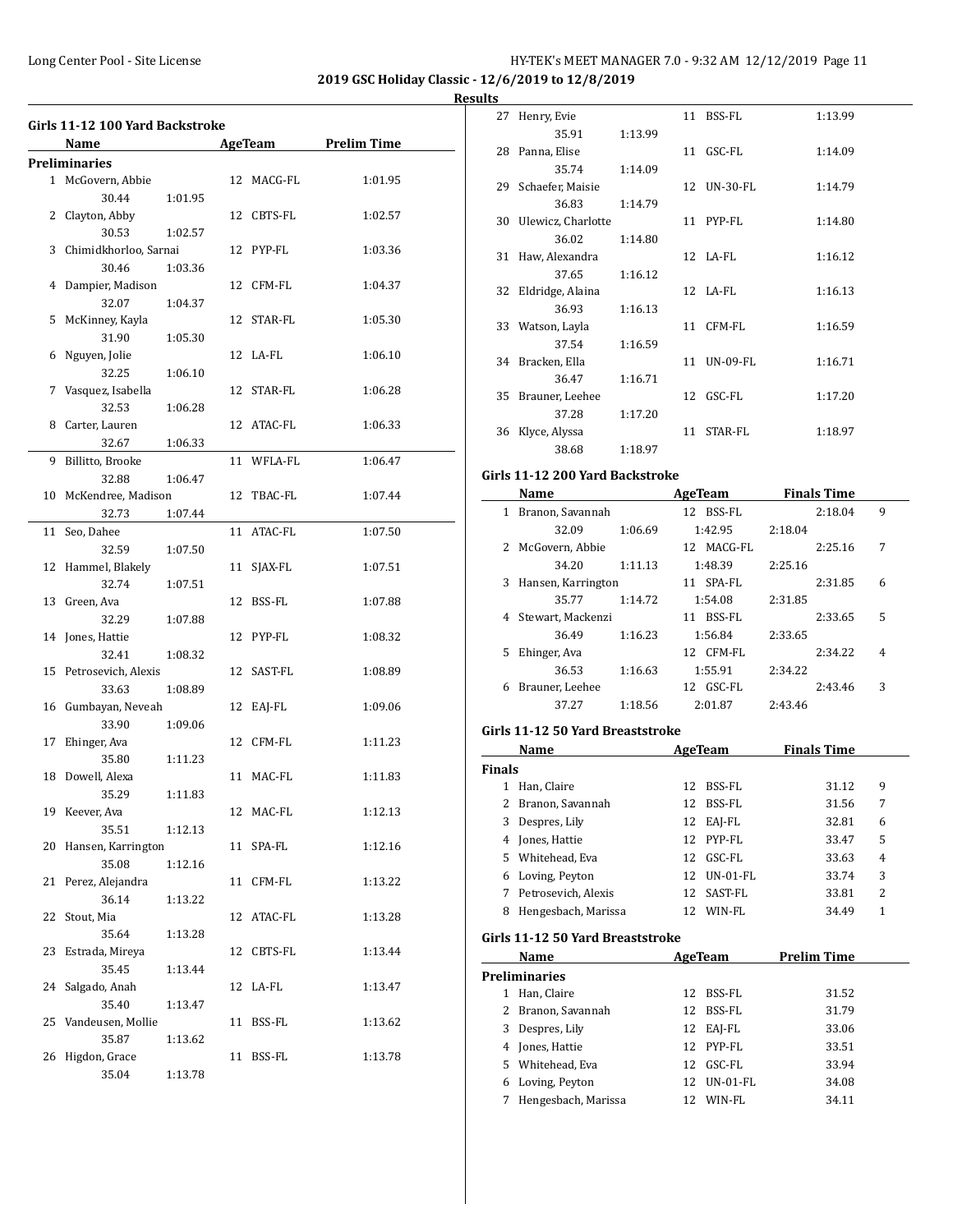**2019 GSC Holiday Classic - 12/6/2019 to 12/8/2019**

| Preliminaries  (Girls 11-12 50 Yard Breaststroke) |                     |    |                 |                    |  |  |  |  |
|---------------------------------------------------|---------------------|----|-----------------|--------------------|--|--|--|--|
|                                                   | Name                |    | AgeTeam         | <b>Prelim Time</b> |  |  |  |  |
| 8                                                 | Petrosevich, Alexis | 12 | SAST-FL         | 34.62              |  |  |  |  |
| 9                                                 | Cronin, Sydney      | 12 | LA-FL           | 35.06              |  |  |  |  |
| 10                                                | Green, Ava          | 12 | BSS-FL          | 35.32              |  |  |  |  |
| 11                                                | Hammel, Blakely     | 11 | SJAX-FL         | 35.68              |  |  |  |  |
| $*12$                                             | McKinney, Kayla     | 12 | STAR-FL         | 36.23              |  |  |  |  |
| $*12$                                             | Jonsson, Lily       | 12 | <b>UN-13-FL</b> | 36.23              |  |  |  |  |
| 14                                                | Reese, Aidyn        | 11 | LAKR-FL         | 36.36              |  |  |  |  |
| 15                                                | Moore, Sydney       | 12 | PYP-FL          | 36.42              |  |  |  |  |
| 16                                                | Higdon, Grace       | 11 | <b>BSS-FL</b>   | 37.21              |  |  |  |  |
| 17                                                | Marim, Gabriella    | 11 | BSS-FL          | 37.43              |  |  |  |  |
| 18                                                | Robertson, Kava     | 11 | STAR-FL         | 37.62              |  |  |  |  |
| 19                                                | Wygonik, Lauren     | 12 | LA-FL           | 37.90              |  |  |  |  |
| 20                                                | Lekov, Angelina     | 12 | TBAC-FL         | 38.08              |  |  |  |  |
| 21                                                | Juarez, Kiana       | 12 | BSS-FL          | 38.91              |  |  |  |  |
| 22                                                | Twomey, Mary        | 12 | TCSC-FL         | 38.93              |  |  |  |  |
| 23                                                | Moore, Cassidee     | 11 | ATAC-FL         | 39.17              |  |  |  |  |
| 24                                                | Haw, Alexandra      | 12 | LA-FL           | 39.82              |  |  |  |  |
| 25                                                | Henkel, Sara        | 11 | WFLA-FL         | 40.05              |  |  |  |  |
| 26                                                | Bartling, Alexa     | 11 | PYP-FL          | 40.15              |  |  |  |  |
| 27                                                | Peterson, Helena    | 12 | BSS-FL          | 40.17              |  |  |  |  |
| 28                                                | Braganza, Lara      | 12 | CFM-FL          | 41.22              |  |  |  |  |
| 29                                                | Cramer, Claire      | 12 | SPA-FL          | 42.55              |  |  |  |  |
|                                                   |                     |    |                 |                    |  |  |  |  |

# **Girls 11-12 100 Yard Breaststroke**

| Name          |                     | <b>AgeTeam</b> |    | <b>Finals Time</b> |         |   |
|---------------|---------------------|----------------|----|--------------------|---------|---|
| <b>Finals</b> |                     |                |    |                    |         |   |
| 1             | Han, Claire         |                | 12 | BSS-FL             | 1:05.77 | 9 |
|               | 31.01               | 1:05.77        |    |                    |         |   |
| 2             | Branon, Savannah    |                | 12 | BSS-FL             | 1:09.03 | 7 |
|               | 32.12               | 1:09.03        |    |                    |         |   |
| 3             | Cronin, Sydney      |                |    | $12$ $I.A-FI.$     | 1:13.58 | 6 |
|               | 35.42               | 1:13.58        |    |                    |         |   |
| 4             | Clayton, Abby       |                | 12 | CBTS-FL            | 1:13.76 | 5 |
|               | 35.30               | 1:13.76        |    |                    |         |   |
| 5.            | Hengesbach, Marissa |                |    | 12 WIN-FL          | 1:14.65 | 4 |
|               | 35.32               | 1:14.65        |    |                    |         |   |
| 6             | Petrosevich, Alexis |                |    | 12 SAST-FL         | 1:15.88 | 3 |
|               | 35.52               | 1:15.88        |    |                    |         |   |
| 7             | Whitehead, Eva      |                | 12 | GSC-FL             | 1:15.95 | 2 |
|               | 36.11               | 1:15.95        |    |                    |         |   |
| 8             | Loving, Peyton      |                | 12 | <b>UN-01-FL</b>    | 1:16.33 | 1 |
|               | 36.05               | 1:16.33        |    |                    |         |   |

#### **Girls 11-12 100 Yard Breaststroke**

|   | Name                 |         |    | AgeTeam   | <b>Prelim Time</b> |  |
|---|----------------------|---------|----|-----------|--------------------|--|
|   | <b>Preliminaries</b> |         |    |           |                    |  |
| 1 | Han, Claire          |         | 12 | BSS-FL    | 1:06.18            |  |
|   | 31.32                | 1:06.18 |    |           |                    |  |
|   | 2 Branon, Savannah   |         |    | 12 BSS-FL | 1:09.74            |  |
|   | 33.12                | 1:09.74 |    |           |                    |  |
| 3 | Despres, Lily        |         | 12 | EAI-FL    | 1:12.44            |  |
|   | 33.82                | 1:12.44 |    |           |                    |  |
| 4 | Loving, Peyton       |         | 12 | UN-01-FL  | 1:14.41            |  |
|   | 35.01                | 1:14.41 |    |           |                    |  |

| <b>Results</b> |                            |         |             |         |
|----------------|----------------------------|---------|-------------|---------|
|                | 5 Petrosevich, Alexis      |         | 12 SAST-FL  | 1:14.79 |
|                | 35.59                      | 1:14.79 |             |         |
|                | 6 Cronin, Sydney           |         | 12 LA-FL    | 1:14.81 |
|                | 35.92                      | 1:14.81 |             |         |
|                | 7 Hengesbach, Marissa      |         | 12 WIN-FL   | 1:15.12 |
|                | 35.22                      | 1:15.12 |             |         |
|                | 8 Clayton, Abby            |         | 12 CBTS-FL  | 1:15.30 |
|                | 35.80                      | 1:15.30 |             |         |
|                | 9 Whitehead, Eva           |         | 12 GSC-FL   | 1:15.68 |
|                | 35.67                      | 1:15.68 |             |         |
|                | 10 Jones, Hattie           |         | 12 PYP-FL   | 1:15.87 |
|                | 35.24                      | 1:15.87 |             |         |
|                | 11 Lopez-Esteban, Arianis  |         | 12 BSS-FL   | 1:16.87 |
|                | 35.48                      | 1:16.87 |             |         |
|                | 12 Green, Ava              |         | 12 BSS-FL   | 1:17.49 |
|                | 36.30                      | 1:17.49 |             |         |
|                | 13 Harmon, Ella            |         | 11 SAST-FL  | 1:18.36 |
|                | 37.27                      | 1:18.36 |             |         |
|                | 14 McKinney, Kayla         |         | 12 STAR-FL  | 1:19.54 |
|                | 37.40                      | 1:19.54 |             |         |
|                | 15 Jonsson, Lily           |         | 12 UN-13-FL | 1:20.16 |
|                | 37.97                      | 1:20.16 |             |         |
|                | 16 Marim, Gabriella        |         | 11 BSS-FL   | 1:20.73 |
|                | 38.54                      | 1:20.73 |             |         |
|                | 17 Megginson, Lucy         |         | 11 STAR-FL  | 1:21.53 |
|                | 37.74                      | 1:21.53 |             |         |
|                | 18 Robertson, Kaya         |         | 11 STAR-FL  | 1:21.92 |
|                | 37.76                      | 1:21.92 |             |         |
|                | 19 Reese, Aidyn            |         | 11 LAKR-FL  | 1:21.93 |
|                | 37.91                      | 1:21.93 |             |         |
|                | 20 Salgado, Anah           |         | 12 LA-FL    | 1:22.98 |
|                | 39.52                      | 1:22.98 |             |         |
|                | 21 Wygonik, Lauren         |         | 12 LA-FL    | 1:23.53 |
|                | 38.38                      | 1:23.53 |             |         |
|                | 22 Moore, Cassidee         |         | 11 ATAC-FL  | 1:24.03 |
|                | 38.96                      | 1:24.03 |             |         |
|                | 23 Eldridge, Alaina        |         | 12 LA-FL    | 1:24.32 |
|                | 40.01                      | 1:24.32 |             |         |
|                | 24 Lekov, Angelina         |         | 12 TBAC-FL  | 1:24.77 |
|                | 40.29                      | 1:24.77 |             |         |
|                | 25 Davenport, Victoria     |         | 12 GSC-FL   | 1:24.96 |
|                | 40.20                      | 1:24.96 |             |         |
|                | 26 Braganza, Lara          |         | 12 CFM-FL   | 1:25.53 |
|                | 39.71                      | 1:25.53 |             |         |
|                | 27 Twomey, Mary            |         | 12 TCSC-FL  | 1:26.20 |
|                | 39.64                      | 1:26.20 |             |         |
|                | 28 Bok, Isabella           |         | 12 TCSC-FL  | 1:26.52 |
|                | 40.45                      | 1:26.52 |             |         |
|                | 29 Walters, Kara           |         | 11 GSC-FL   | 1:27.41 |
|                | 41.29                      | 1:27.41 |             |         |
|                | 30 Stout, Mia              |         | 12 ATAC-FL  | 1:27.66 |
|                | 42.69                      | 1:27.66 |             |         |
|                | 31 Yang, Isabel            |         | 11 YFFC-FL  | 1:28.83 |
|                | 40.69<br>32 Haw, Alexandra | 1:28.83 | 12 LA-FL    | 1:29.20 |
|                | 41.97                      |         |             |         |
|                |                            | 1:29.20 |             |         |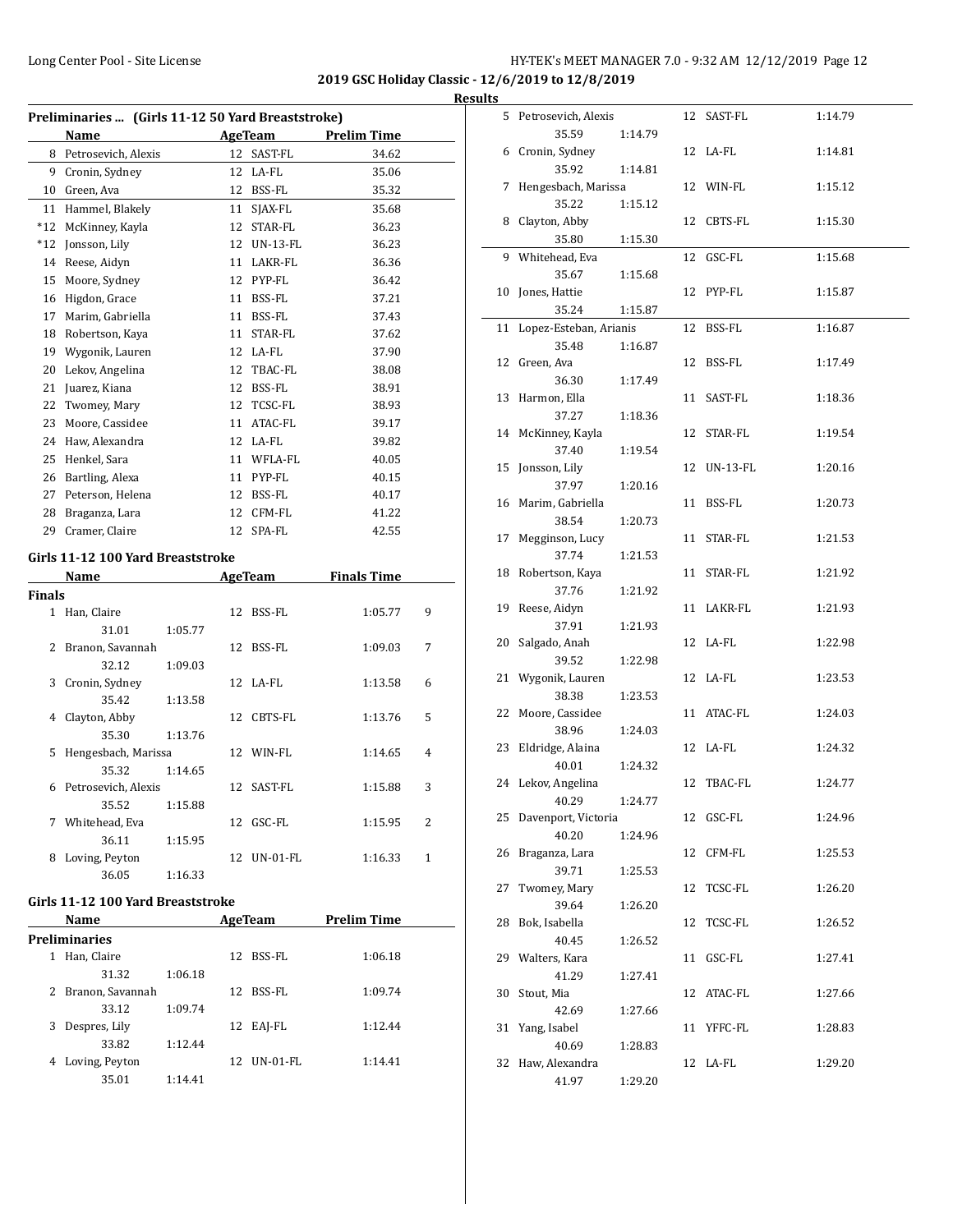**2019 GSC Holiday Classic - 12/6/2019 to 12/8/2019**

#### **Results**

|               | Girls 11-12 200 Yard Breaststroke |         |                       |                    |              |  |  |
|---------------|-----------------------------------|---------|-----------------------|--------------------|--------------|--|--|
|               | Name                              |         | <b>AgeTeam</b>        | <b>Finals Time</b> |              |  |  |
|               | 1 Han, Claire                     |         | 12 BSS-FL             | 2:24.91            | 9            |  |  |
|               | 32.95                             | 1:10.43 | 1:47.98               | 2:24.91            |              |  |  |
| 2             | Branon, Savannah                  |         | 12 BSS-FL             | 2:33.82            | 7            |  |  |
|               | 34.18                             | 1:12.78 | 1:53.12               | 2:33.82            |              |  |  |
| 3             | Despres, Lily                     |         | 12 EAJ-FL             | 2:34.69            | 6            |  |  |
|               | 34.86                             | 1:14.10 | 1:55.28               | 2:34.69            |              |  |  |
| 4             | Cronin, Sydney                    |         | 12 LA-FL              | 2:38.30            | 5            |  |  |
|               | 36.31                             | 1:17.06 | 1:58.16               | 2:38.30            |              |  |  |
| 5             | Whitehead, Eva                    |         | 12 GSC-FL             | 2:42.29            | 4            |  |  |
|               | 36.77                             | 1:17.83 | 2:00.66               | 2:42.29            |              |  |  |
| 6             | Loving, Peyton                    |         | 12 UN-01-FL           | 2:43.04            | 3            |  |  |
|               | 36.03                             | 1:16.94 | 1:59.35               | 2:43.04            |              |  |  |
| 7             | Hengesbach, Marissa               |         | 12 WIN-FL             | 2:44.04            | 2            |  |  |
|               | 36.59                             | 1:17.56 | 2:01.14               | 2:44.04            |              |  |  |
| 8             | Green, Ava                        |         | 12 BSS-FL             | 2:45.13            | $\mathbf{1}$ |  |  |
|               | 36.80                             | 1:18.67 | 2:01.62               | 2:45.13            |              |  |  |
| 9             | Salgado, Anah                     |         | 12 LA-FL              | 2:55.64            |              |  |  |
|               | 39.83                             | 1:24.17 | 2:09.79               | 2:55.64            |              |  |  |
| 10            | Eldridge, Alaina                  |         | 12 LA-FL              | 2:56.85            |              |  |  |
|               | 40.49                             | 1:26.78 | 2:12.41               | 2:56.85            |              |  |  |
| 11            | Stewart, Mackenzi                 |         | 11 BSS-FL             | 3:10.08            |              |  |  |
|               | 43.06                             | 1:33.05 | 2:22.73               | 3:10.08            |              |  |  |
|               | Girls 11-12 50 Yard Butterfly     |         |                       |                    |              |  |  |
|               | Name                              |         | <b>AgeTeam</b>        | <b>Finals Time</b> |              |  |  |
| <b>Finals</b> |                                   |         |                       |                    |              |  |  |
| $\mathbf 1$   | Chimidkhorloo, Sarnai             |         | 12<br>PYP-FL          | 27.55              | 9            |  |  |
|               | 2 Hammel, Blakely                 |         | 11<br>SJAX-FL         | 27.98              | 7            |  |  |
| 3             | Clayton, Abby                     |         | 12 CBTS-FL            | 28.41              | 6            |  |  |
|               | 4 Jaffe, Logan                    |         | 12 PYP-FL             | 28.52              | 5            |  |  |
| 5             | Bowen, Madelyn                    |         | 12 BSS-FL             | 28.65              | 4            |  |  |
| 6             | Jonsson, Lily                     |         | 12 UN-13-FL           | 28.87              | 3            |  |  |
| 7             | Wygonik, Ava                      |         | 12 LA-FL              | 29.04              | 2            |  |  |
| 8             | Fjare, Zoie                       |         | 11<br>SPA-FL          | 29.36              | $\mathbf{1}$ |  |  |
|               |                                   |         |                       |                    |              |  |  |
|               | Girls 11-12 50 Yard Butterfly     |         |                       |                    |              |  |  |
|               | Name                              |         | <b>AgeTeam</b>        | <b>Prelim Time</b> |              |  |  |
|               | Preliminaries                     |         |                       |                    |              |  |  |
| 1             | Chimidkhorloo, Sarnai             |         | 12<br>PYP-FL          | 27.97              |              |  |  |
| 2             | Jaffe, Logan                      |         | 12<br>PYP-FL          | 28.42              |              |  |  |
| 3             | Hammel, Blakely                   |         | 11<br>SJAX-FL         | 28.54              |              |  |  |
| 4             | Bowen, Madelyn                    |         | 12<br>BSS-FL          | 28.59              |              |  |  |
| 5             | Clayton, Abby                     |         | 12<br>CBTS-FL         | 28.85              |              |  |  |
| 6             | Fjare, Zoie                       |         | 11<br>SPA-FL          | 28.92              |              |  |  |
| 7             | Han, Claire                       |         | 12<br>BSS-FL          | 29.04              |              |  |  |
| 8             | Wygonik, Ava                      |         | 12<br>LA-FL           | 29.33              |              |  |  |
| 9             | Jonsson, Lily                     |         | 12<br><b>UN-13-FL</b> | 29.36              |              |  |  |
| 10            | Despres, Lily                     |         | 12<br>EAJ-FL          | 29.52              |              |  |  |
| 11            | Loving, Peyton                    |         | 12<br>UN-01-FL        | 29.83              |              |  |  |
| 12            | Green, Ava                        |         | 12<br>BSS-FL          | 29.88              |              |  |  |
| 13            | Nguyen, Jolie                     |         | 12<br>LA-FL           | 29.93              |              |  |  |
| 14            | Hengesbach, Marissa               |         | 12<br>WIN-FL          | 29.98              |              |  |  |
| 15            | McGovern, Abbie                   |         | 12<br>MACG-FL         | 30.42              |              |  |  |
| 16            | Jones, Hattie                     |         | 12<br>PYP-FL          | 30.53              |              |  |  |
| 17            | Carter, Lauren                    |         | 12<br>ATAC-FL         | 30.55              |              |  |  |
|               |                                   |         |                       |                    |              |  |  |

| 18             | Estrada, Mireya     | 12 | <b>CBTS-FL</b>  | 30.56 |
|----------------|---------------------|----|-----------------|-------|
| 19             | Cramer, Claire      | 12 | SPA-FL          | 31.06 |
| 20             | Stever, Campbell    | 12 | GSC-FL          | 31.21 |
| 21             | Shanks, Nicole      | 12 | CFM-FL          | 31.49 |
| 22             | Panna, Noelle       | 12 | GSC-FL          | 31.54 |
| 23             | Oldham, Sophia      | 11 | BSS-FL          | 31.67 |
| 24             | Reese, Aidyn        | 11 | LAKR-FL         | 31.76 |
| 25             | Harmon, Ella        | 11 | SAST-FL         | 31.78 |
| 26             | Vandeusen, Mollie   | 11 | BSS-FL          | 31.81 |
| 27             | Bok, Isabella       | 12 | TCSC-FL         | 31.90 |
| 28             | Juarez, Kiana       | 12 | BSS-FL          | 32.02 |
| 29             | Jones, Kaylee       | 11 | ATAC-FL         | 32.08 |
| 30             | Doyle, Lily         | 11 | <b>UN-27-FL</b> | 32.34 |
| 31             | Stewart, Elisabeth  | 12 | BSS-FL          | 32.41 |
| $*32$          | Wygonik, Lauren     | 12 | LA-FL           | 32.63 |
| *32            | Meyer, Kristy       | 12 | GSC-FL          | 32.63 |
| 34             | McDonald, Allison   | 12 | WFLA-FL         | 32.76 |
| 35             | Robertson, Kaya     | 11 | STAR-FL         | 32.77 |
| 36             | Davenport, Victoria | 12 | GSC-FL          | 32.91 |
| 37             | Braganza, Lara      | 12 | CFM-FL          | 33.12 |
| 38             | Campos, Andrea      | 11 | GSC-FL          | 33.31 |
| 39             | Moore, Cassidee     | 11 | ATAC-FL         | 33.69 |
| 40             | Schaefer, Maisie    | 12 | UN-30-FL        | 33.87 |
| 41             | Kelley, Jacquelyn   | 12 | STAR-FL         | 33.90 |
| 42             | Marsala, Chase      | 11 | WFLA-FL         | 33.94 |
| 43             | Wyman, Aerin        | 11 | CBTS-FL         | 34.24 |
| 44             | Twomey, Mary        | 12 | TCSC-FL         | 34.82 |
| $\overline{a}$ | Frost, Jenna        | 11 | LA-FL           | DQ    |
|                | False start         |    |                 |       |
| ---            | Moore, Olivia       | 12 | <b>BSS-FL</b>   | NS    |
|                |                     |    |                 |       |

#### **Girls 11-12 100 Yard Butterfly**

| Name          |                       | AgeTeam |    | <b>Finals Time</b> |         |   |
|---------------|-----------------------|---------|----|--------------------|---------|---|
| <b>Finals</b> |                       |         |    |                    |         |   |
| 1             | Han, Claire           |         | 12 | BSS-FL             | 1:01.90 | 9 |
|               | 29.06                 | 1:01.90 |    |                    |         |   |
| 2             | Jaffe, Logan          |         |    | 12 PYP-FL          | 1:02.22 | 7 |
|               | 29.44                 | 1:02.22 |    |                    |         |   |
| 3             | Chimidkhorloo, Sarnai |         |    | 12 PYP-FL          | 1:02.33 | 6 |
|               | 28.80                 | 1:02.33 |    |                    |         |   |
| 4             | Dampier, Madison      |         |    | 12 CFM-FL          | 1:02.97 | 5 |
|               | 29.79                 | 1:02.97 |    |                    |         |   |
| 5.            | Bowen, Madelyn        |         | 12 | BSS-FL             | 1:04.17 | 4 |
|               | 30.13                 | 1:04.17 |    |                    |         |   |
| 6             | Jonsson, Lily         |         | 12 | $UN-13-FL$         | 1:04.33 | 3 |
|               | 30.01                 | 1:04.33 |    |                    |         |   |
| 7             | Vasquez, Isabella     |         | 12 | STAR-FL            | 1:04.48 | 2 |
|               | 30.90                 | 1:04.48 |    |                    |         |   |
| 8             | Nguyen, Jolie         |         |    | $12$ LA-FL         | 1:05.61 | 1 |
|               | 31.00                 | 1:05.61 |    |                    |         |   |

#### **Girls 11-12 100 Yard Butterfly**

|                         | Name                 |           | AgeTeam   | <b>Prelim Time</b> |  |
|-------------------------|----------------------|-----------|-----------|--------------------|--|
|                         | <b>Preliminaries</b> |           |           |                    |  |
| 1 Chimidkhorloo, Sarnai |                      | 12 PYP-FL | 1:01.48   |                    |  |
|                         | 28.57                | 1:01.48   |           |                    |  |
|                         | 2 Han, Claire        |           | 12 BSS-FL | 1:02.71            |  |
|                         | 29.40                | 1:02.71   |           |                    |  |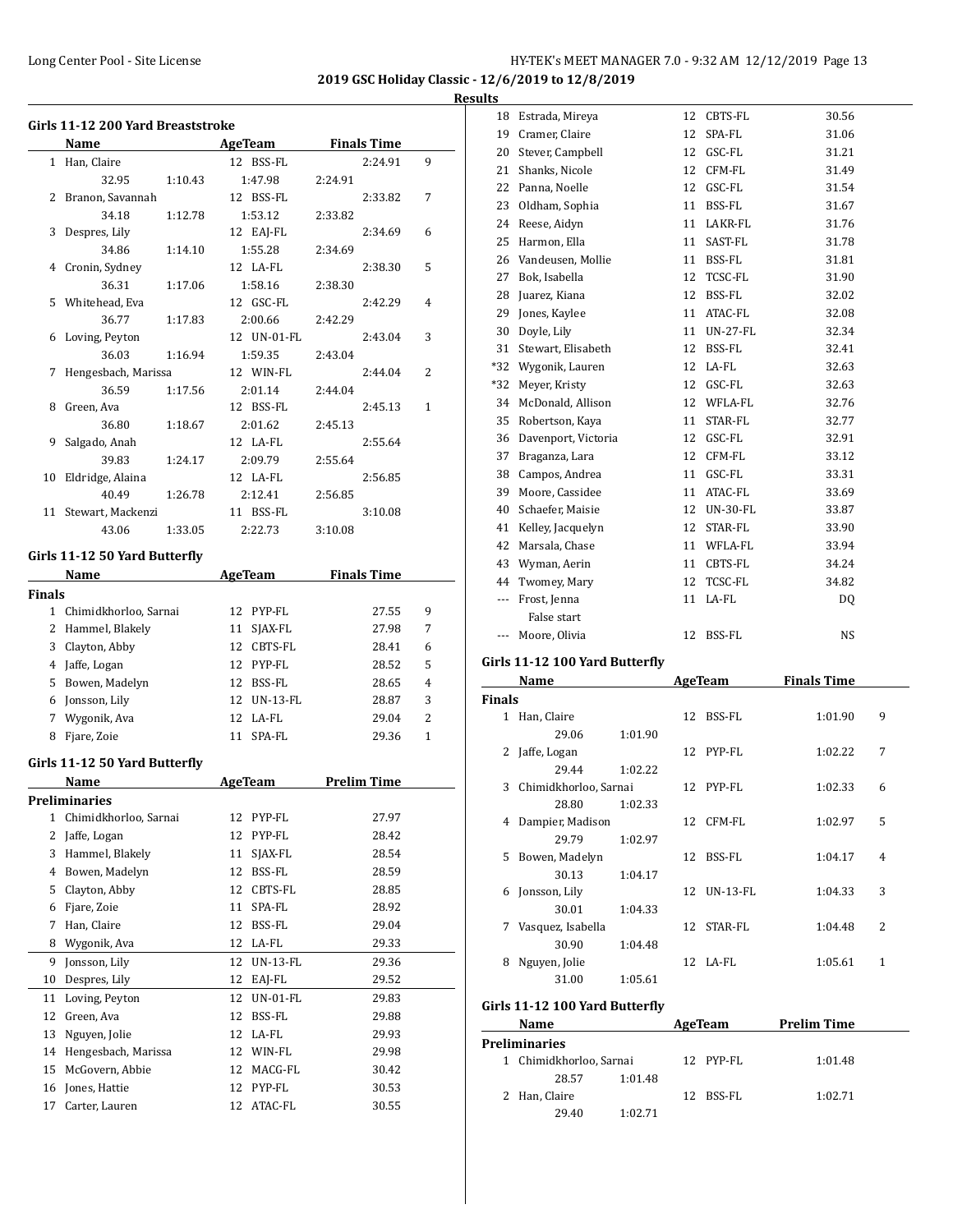| HY-TEK's MEET MANAGER 7.0 - 9:32 AM 12/12/2019 Page 14 |  |  |  |
|--------------------------------------------------------|--|--|--|
|--------------------------------------------------------|--|--|--|

30 Walters, Kara 11 GSC-FL 1:19.31

**2019 GSC Holiday Classic - 12/6/2019 to 12/8/2019**

| Results |
|---------|
|         |

|    | Preliminaries  (Girls 11-12 100 Yard Butterfly) |         |    |             |                    |
|----|-------------------------------------------------|---------|----|-------------|--------------------|
|    | Name                                            |         |    | AgeTeam     | <b>Prelim Time</b> |
|    | 3 Jaffe, Logan                                  |         |    | 12 PYP-FL   | 1:02.87            |
|    | 29.46                                           | 1:02.87 |    |             |                    |
|    | 4 Dampier, Madison                              |         |    | 12 CFM-FL   | 1:03.48            |
|    | 30.14                                           | 1:03.48 |    |             |                    |
| 5  | Bowen, Madelyn                                  |         |    | 12 BSS-FL   | 1:04.31            |
|    | 30.00                                           | 1:04.31 |    |             |                    |
| 6  | Vasquez, Isabella                               |         |    | 12 STAR-FL  | 1:05.68            |
|    | 31.45                                           | 1:05.68 |    |             |                    |
| 7  | Jonsson, Lily                                   |         |    | 12 UN-13-FL | 1:05.83            |
|    | 30.55                                           | 1:05.83 |    |             |                    |
| 8  | Fjare, Zoie                                     |         |    | 11 SPA-FL   | 1:06.35            |
|    | 31.83                                           | 1:06.35 |    |             |                    |
| 9  | Despres, Lily                                   |         | 12 | EAJ-FL      | 1:06.79            |
|    | 31.84                                           | 1:06.79 |    |             |                    |
| 10 | Nguyen, Jolie                                   |         |    | 12 LA-FL    | 1:07.94            |
|    | 32.15                                           | 1:07.94 |    |             |                    |
| 11 | Loving, Peyton                                  |         | 12 | $UN-01-FL$  | 1:08.08            |
|    | 31.89                                           | 1:08.08 |    |             |                    |
| 12 | Hengesbach, Marissa                             |         |    | 12 WIN-FL   | 1:08.08            |
|    | 31.95                                           | 1:08.08 |    |             |                    |
| 13 | Shanks, Nicole                                  |         |    | 12 CFM-FL   | 1:08.28            |
|    | 32.05                                           | 1:08.28 |    |             |                    |
|    | 14 McKendree, Madison                           |         |    | 12 TBAC-FL  | 1:08.66            |
|    | 32.07                                           | 1:08.66 |    |             |                    |
| 15 | Panna, Noelle                                   |         |    | 12 GSC-FL   | 1:09.08            |
|    | 31.88                                           | 1:09.08 |    |             |                    |
|    | 16 Carter, Lauren                               |         |    | 12 ATAC-FL  | 1:09.25            |
|    | 31.44                                           | 1:09.25 |    |             |                    |
| 17 | Frost, Jenna                                    |         |    | 11 LA-FL    | 1:10.24            |
|    | 32.17                                           | 1:10.24 |    |             |                    |
| 18 | Lopez-Esteban, Arianis                          |         |    | 12 BSS-FL   | 1:11.74            |
|    | 32.18                                           | 1:11.74 |    |             |                    |
| 19 | Stever, Campbell                                |         |    | 12 GSC-FL   | 1:12.22            |
|    | 33.69                                           | 1:12.22 |    |             |                    |
| 20 | Braganza, Lara                                  |         |    | 12 CFM-FL   | 1:12.55            |
|    | 33.12                                           | 1:12.55 |    |             |                    |
|    | 21 Harmon, Ella                                 |         |    | 11 SAST-FL  | 1:12.84            |
|    | 33.76                                           | 1:12.84 |    |             |                    |
|    | 22 Estrada, Mireya                              |         |    | 12 CBTS-FL  | 1:13.35            |
|    | 33.02                                           | 1:13.35 |    |             |                    |
| 23 | Meyer, Kristy                                   |         |    | 12 GSC-FL   | 1:13.58            |
|    | 33.67                                           | 1:13.58 |    |             |                    |
| 24 | Stewart, Mackenzi                               |         |    | 11 BSS-FL   | 1:13.93            |
|    | 34.28                                           | 1:13.93 |    |             |                    |
| 25 | Robertson, Kaya                                 |         |    | 11 STAR-FL  | 1:15.58            |
|    | 35.26                                           | 1:15.58 |    |             |                    |
| 26 | Oldham, Sophia                                  |         |    | 11 BSS-FL   | 1:15.92            |
|    | 34.94                                           | 1:15.92 |    |             |                    |
| 27 | Doyle, Lily                                     |         |    | 11 UN-27-FL | 1:16.81            |
|    | 35.12                                           | 1:16.81 |    |             |                    |
| 28 | Watson, Layla                                   |         |    | 11 CFM-FL   | 1:17.30            |
|    | 35.78                                           | 1:17.30 |    |             |                    |
| 29 | Davenport, Victoria                             |         |    | 12 GSC-FL   | 1:17.75            |
|    | 36.29                                           | 1:17.75 |    |             |                    |
|    |                                                 |         |    |             |                    |

|        | 36.01                          | 1:19.31 |    |                          |         |                    |     |
|--------|--------------------------------|---------|----|--------------------------|---------|--------------------|-----|
|        | --- Wygonik, Ava               |         |    | 12 LA-FL                 |         | NS                 |     |
|        | --- Moore, Olivia              |         |    | 12 BSS-FL                |         | NS                 |     |
|        | Girls 11-12 200 Yard Butterfly |         |    |                          |         |                    |     |
|        | Name AgeTeam Finals Time       |         |    |                          |         |                    |     |
|        | 1 Jaffe, Logan                 |         |    | 12 PYP-FL                |         | 2:17.47            | 9   |
|        | 29.75                          | 1:04.52 |    | 1:40.71                  | 2:17.47 |                    |     |
|        |                                |         |    |                          |         |                    |     |
|        | 2 Dampier, Madison             |         |    | 12 CFM-FL                |         | 2:17.96            | 7   |
|        | 31.10                          | 1:06.40 |    | 1:42.52                  | 2:17.96 |                    |     |
|        | 3 Bowen, Madelyn               |         |    | 12 BSS-FL                |         | 2:19.40            | 6   |
|        | 30.38                          | 1:05.75 |    | 1:43.06                  | 2:19.40 |                    |     |
|        | 4 Vasquez, Isabella            |         |    | 12 STAR-FL               |         | 2:27.09            | 5   |
|        | 32.52                          | 1:09.42 |    | 1:48.40                  | 2:27.09 |                    |     |
|        | 5 Panna, Noelle                |         |    | 12 GSC-FL                |         | 2:43.66            | 4   |
|        | 36.39                          | 1:18.58 |    | 2:02.15                  | 2:43.66 |                    |     |
|        | 6 Watson, Layla                |         |    | 11 CFM-FL                |         | 2:45.73            | 3   |
|        | 34.90                          | 1:16.14 |    | 2:00.01                  | 2:45.73 |                    |     |
|        |                                |         |    |                          |         |                    |     |
|        | Girls 11-12 100 Yard IM        |         |    |                          |         |                    |     |
|        | Name                           |         |    | <b>Example 2</b> AgeTeam |         | <b>Finals Time</b> |     |
| Finals |                                |         |    |                          |         |                    |     |
|        | 1 Han, Claire                  |         |    | 12 BSS-FL                |         | 1:03.29            | 9   |
|        | 30.25                          | 1:03.29 |    |                          |         |                    |     |
|        | 2 Branon, Savannah             |         |    | 12 BSS-FL                |         | 1:03.69            | 7   |
|        | 30.01                          | 1:03.69 |    |                          |         |                    |     |
|        | 3 Chimidkhorloo, Sarnai        |         |    | 12 PYP-FL                |         | 1:03.95            | 6   |
|        | 30.00                          | 1:03.95 |    |                          |         |                    |     |
|        | 4 Despres, Lily                |         |    | 12 EAJ-FL                |         | 1:04.77            | 5   |
|        | 30.45                          | 1:04.77 |    |                          |         |                    |     |
|        | 5 Whitehead, Eva               |         |    | 12 GSC-FL                |         | 1:05.06            | 4   |
|        | 30.18                          | 1:05.06 |    |                          |         |                    |     |
|        | *6 Billitto, Brooke            |         |    | 11 WFLA-FL               |         | 1:05.41            | 2.5 |
|        | 30.50                          | 1:05.41 |    |                          |         |                    |     |
|        | *6 Clayton, Abby               |         |    | 12 CBTS-FL               |         | 1:05.41            | 2.5 |
|        | 29.74                          |         |    |                          |         |                    |     |
|        |                                | 1:05.41 |    |                          |         |                    | 1   |
|        | 8 Wygonik, Ava                 |         |    | 12 LA-FL                 |         | 1:08.43            |     |
|        | 31.97                          | 1:08.43 |    |                          |         |                    |     |
|        | Girls 11-12 100 Yard IM        |         |    |                          |         |                    |     |
|        | <b>Name</b>                    |         |    | AgeTeam                  |         | <b>Prelim Time</b> |     |
|        | <b>Preliminaries</b>           |         |    |                          |         |                    |     |
|        | 1 Branon. Savannah             |         |    | 12 BSS-FL                |         | 1:03.98            |     |
|        | 29.56                          | 1:03.98 |    |                          |         |                    |     |
|        | 2 Han, Claire                  |         | 12 | <b>BSS-FL</b>            |         | 1:05.03            |     |
|        | 31.39                          | 1:05.03 |    |                          |         |                    |     |
|        | 3 Chimidkhorloo, Sarnai        |         | 12 | PYP-FL                   |         | 1:05.19            |     |
|        | 30.32                          | 1:05.19 |    |                          |         |                    |     |
| 4      | Billitto, Brooke               |         |    | 11 WFLA-FL               |         | 1:05.37            |     |
|        |                                |         |    |                          |         |                    |     |
|        | 30.70                          | 1:05.37 |    |                          |         |                    |     |
| 5      | Whitehead, Eva                 |         |    | 12 GSC-FL                |         | 1:05.38            |     |
|        | 29.91                          | 1:05.38 |    |                          |         |                    |     |
| 6      | Clayton, Abby                  |         | 12 | CBTS-FL                  |         | 1:06.11            |     |
|        | 30.23                          | 1:06.11 |    |                          |         |                    |     |
| 7      | Despres, Lily                  |         | 12 | EAJ-FL                   |         | 1:06.12            |     |
|        | 31.36                          | 1:06.12 |    |                          |         |                    |     |
|        |                                |         |    |                          |         |                    |     |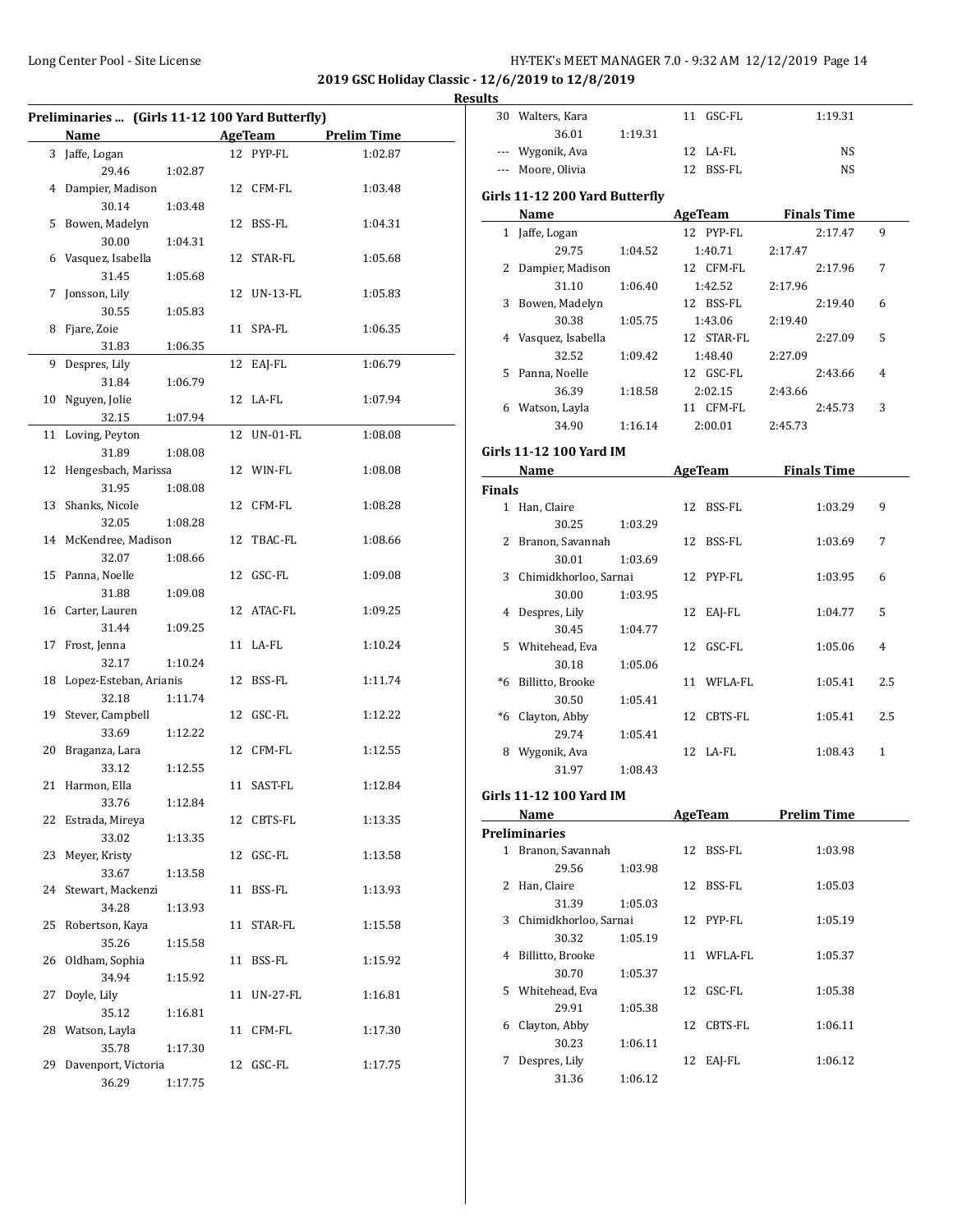| Preliminaries  (Girls 11-12 100 Yard IM) |                       |         |    |            |                    |
|------------------------------------------|-----------------------|---------|----|------------|--------------------|
|                                          | Name                  |         |    | AgeTeam    | <b>Prelim Time</b> |
|                                          | 8 Wygonik, Ava        |         |    | 12 LA-FL   | 1:08.03            |
|                                          | 30.92                 | 1:08.03 |    |            |                    |
| 9                                        | Cronin, Sydney        |         |    | 12 LA-FL   | 1:08.78            |
|                                          | 32.83                 | 1:08.78 |    |            |                    |
| 10                                       | Nguyen, Jolie         |         |    | 12 LA-FL   | 1:08.85            |
|                                          | 32.07                 | 1:08.85 |    |            |                    |
| 11                                       | McKinney, Kayla       |         | 12 | STAR-FL    | 1:08.87            |
|                                          | 31.15                 | 1:08.87 |    |            |                    |
| 12                                       | Loving, Peyton        |         | 12 | UN-01-FL   | 1:09.06            |
|                                          | 33.17                 | 1:09.06 |    |            |                    |
| 13                                       | Hammel, Blakely       |         | 11 | SJAX-FL    | 1:09.23            |
|                                          | 30.89                 | 1:09.23 |    |            |                    |
|                                          | 14 Megginson, Lucy    |         | 11 | STAR-FL    | 1:09.28            |
|                                          | 32.78                 | 1:09.28 |    |            |                    |
| 15                                       | Hengesbach, Marissa   |         |    | 12 WIN-FL  | 1:09.38            |
|                                          | 31.85                 | 1:09.38 |    |            |                    |
| 16                                       | Petrosevich, Alexis   |         |    | 12 SAST-FL | 1:09.73            |
|                                          | 33.81                 | 1:09.73 |    |            |                    |
| 17                                       | Fjare, Zoie           |         | 11 | SPA-FL     | 1:10.05            |
|                                          | 32.38                 | 1:10.05 |    |            |                    |
| 18                                       | Gumbayan, Neveah      |         | 12 | EAJ-FL     | 1:10.66            |
|                                          | 32.35                 | 1:10.66 |    |            |                    |
| 19                                       | Harmon, Ella          |         | 11 | SAST-FL    | 1:10.82            |
|                                          | 34.50                 | 1:10.82 |    |            |                    |
| 20                                       | McKendree, Madison    |         |    | 12 TBAC-FL | 1:10.94            |
|                                          | 33.51                 | 1:10.94 |    |            |                    |
| 21                                       | Shanks, Nicole        |         |    | 12 CFM-FL  | 1:12.30            |
|                                          | 34.26                 | 1:12.30 |    |            |                    |
| 22                                       | Hansen, Karrington    |         | 11 | SPA-FL     | 1:12.63            |
|                                          | 32.56                 | 1:12.63 |    |            |                    |
| 23                                       | Higdon, Grace         |         | 11 | BSS-FL     | 1:12.71            |
|                                          | 32.66                 | 1:12.71 |    |            |                    |
| 24                                       | Lekov, Angelina       |         | 12 | TBAC-FL    | 1:12.91            |
|                                          | 34.75                 | 1:12.91 |    |            |                    |
| 25                                       | Bok, Isabella         |         | 12 | TCSC-FL    | 1:13.16            |
|                                          | 32.65                 | 1:13.16 |    |            |                    |
|                                          | 26 Keever, Ava        |         |    | 12 MAC-FL  | 1:13.73            |
|                                          | 35.11                 | 1:13.73 |    |            |                    |
|                                          | 27 Frost, Jenna       |         |    | 11 LA-FL   | 1:13.78            |
|                                          | 34.53                 | 1:13.78 |    |            |                    |
| 28                                       | Henry, Evie           |         |    | 11 BSS-FL  | 1:13.91            |
|                                          | 35.40                 | 1:13.91 |    |            |                    |
| 29                                       | Juarez, Kiana         |         |    | 12 BSS-FL  | 1:13.92            |
|                                          | 35.11                 | 1:13.92 |    |            |                    |
|                                          | 30 Vandeusen, Mollie  |         |    | 11 BSS-FL  | 1:14.19            |
|                                          | 33.82                 | 1:14.19 |    |            |                    |
| 31                                       | Robertson, Kaya       |         |    | 11 STAR-FL | 1:14.38            |
|                                          | 35.46                 | 1:14.38 |    |            |                    |
| 32                                       | Stewart, Mackenzi     |         |    | 11 BSS-FL  | 1:14.97            |
|                                          | 34.22                 | 1:14.97 |    |            |                    |
|                                          | 33 Weeks, Hailee      |         |    | 12 CFM-FL  | 1:14.99            |
|                                          | 35.62                 | 1:14.99 |    |            |                    |
|                                          | 34 Stewart, Elisabeth |         |    | 12 BSS-FL  | 1:15.24            |
|                                          | 35.40                 | 1:15.24 |    |            |                    |
|                                          |                       |         |    |            |                    |

| suits         |                          |         |                          |                     |   |
|---------------|--------------------------|---------|--------------------------|---------------------|---|
|               | 35 Estrada, Mireya       |         | 12 CBTS-FL               | 1:15.31             |   |
|               | 33.24                    | 1:15.31 |                          |                     |   |
|               | 36 Doyle, Lily           |         | 11 UN-27-FL              | 1:16.09             |   |
|               | 34.66                    | 1:16.09 |                          |                     |   |
|               | 37 Henkel, Sara          |         | 11 WFLA-FL               | 1:17.29             |   |
|               | 36.86                    | 1:17.29 |                          |                     |   |
|               | 38 Haw, Alexandra        |         | 12 LA-FL                 | 1:17.45             |   |
|               | 36.42                    | 1:17.45 |                          |                     |   |
|               | 39 Schaefer, Maisie      |         | 12 UN-30-FL              | 1:17.66             |   |
|               | 35.93                    | 1:17.66 |                          |                     |   |
|               | 40 Moore, Cassidee       |         | 11 ATAC-FL               | 1:17.75             |   |
|               | 36.45                    | 1:17.75 |                          |                     |   |
|               | 41 Peterson, Helena      |         | 12 BSS-FL                | 1:18.34             |   |
|               | 37.12                    | 1:18.34 |                          |                     |   |
|               | --- Eldridge, Alaina     |         | 12 LA-FL                 | <b>NS</b>           |   |
|               | --- Moore, Olivia        |         | 12 BSS-FL                | <b>NS</b>           |   |
|               | Girls 11-12 200 Yard IM  |         |                          |                     |   |
|               |                          |         | Name AgeTeam Finals Time |                     |   |
| <b>Finals</b> |                          |         |                          |                     |   |
|               | 1 Branon, Savannah       |         | 12 BSS-FL                | 2:16.13             | 9 |
|               | 30.17                    | 1:03.37 | 1:43.08                  | 2:16.13             |   |
|               | 2 Dampier, Madison       |         | 12 CFM-FL                | 2:17.33             | 7 |
|               | 30.10                    | 1:05.05 | 1:46.81                  | 2:17.33             |   |
|               | 3 Billitto, Brooke       |         | 11 WFLA-FL               | 2:18.28             | 6 |
|               | 30.62                    | 1:06.29 | 1:47.76                  | 2:18.28             |   |
|               | 4 Despres, Lily          |         | 12 EAJ-FL                | 2:19.28             | 5 |
|               | 30.95                    | 1:07.18 | 1:47.14                  | 2:19.28             |   |
|               | 5 Clayton, Abby          |         | 12 CBTS-FL               | 2:20.98             | 4 |
|               | 30.18                    | 1:04.87 | 1:47.70                  | 2:20.98             |   |
|               | 6 Nguyen, Jolie          |         | 12 LA-FL                 | 2:21.57             | 3 |
|               | 31.22                    | 1:07.80 | 1:49.17                  | 2:21.57             |   |
|               | 7 Whitehead, Eva         |         | 12 GSC-FL                | 2:21.99             | 2 |
|               | 30.65                    | 1:06.85 | 1:49.42                  | 2:21.99             |   |
|               | 8 Cronin, Sydney         |         | 12 LA-FL                 | 2:25.78             | 1 |
|               | 32.30                    | 1:10.29 | 1:51.72                  | 2:25.78             |   |
|               |                          |         |                          |                     |   |
|               | Girls 11-12 200 Yard IM  |         |                          |                     |   |
|               | Name                     |         |                          | AgeTeam Prelim Time |   |
|               | <b>Preliminaries</b>     |         |                          |                     |   |
|               | 1 Branon, Savannah       |         | 12 BSS-FL                | 2:17.60             |   |
|               | 30.07                    | 1:04.45 | 1:44.73                  | 2:17.60             |   |
|               | 2 Despres, Lily          |         | 12 EAJ-FL                | 2:18.50             |   |
|               | 30.83                    | 1:07.16 | 1:46.98                  | 2:18.50             |   |
|               | 3 Whitehead, Eva         |         | 12 GSC-FL                | 2:19.93             |   |
|               | 30.23                    | 1:05.76 | 1:47.56                  | 2:19.93             |   |
| 4             | Billitto, Brooke         |         | 11 WFLA-FL               | 2:20.97             |   |
|               | 30.61                    | 1:06.28 | 1:49.73                  | 2:20.97             |   |
| 5             | Nguyen, Jolie            |         | 12 LA-FL                 | 2:22.41             |   |
|               | 31.57                    | 1:08.25 | 1:50.36                  | 2:22.41             |   |
| 6             | Dampier, Madison         |         | 12 CFM-FL                | 2:22.77             |   |
|               | 30.94                    | 1:07.09 | 1:51.07                  | 2:22.77             |   |
| 7             | Cronin, Sydney           |         | 12 LA-FL                 | 2:22.79             |   |
|               | 31.27                    | 1:09.65 | 1:49.52                  | 2:22.79             |   |
| 8             | Clayton, Abby            |         | 12 CBTS-FL               | 2:22.98             |   |
|               | 30.31                    | 1:05.59 | 1:50.01                  | 2:22.98             |   |
|               |                          |         |                          |                     |   |
|               | 9 Jonsson, Lily<br>30.38 | 1:07.81 | 12 UN-13-FL<br>1:53.23   | 2:26.23<br>2:26.23  |   |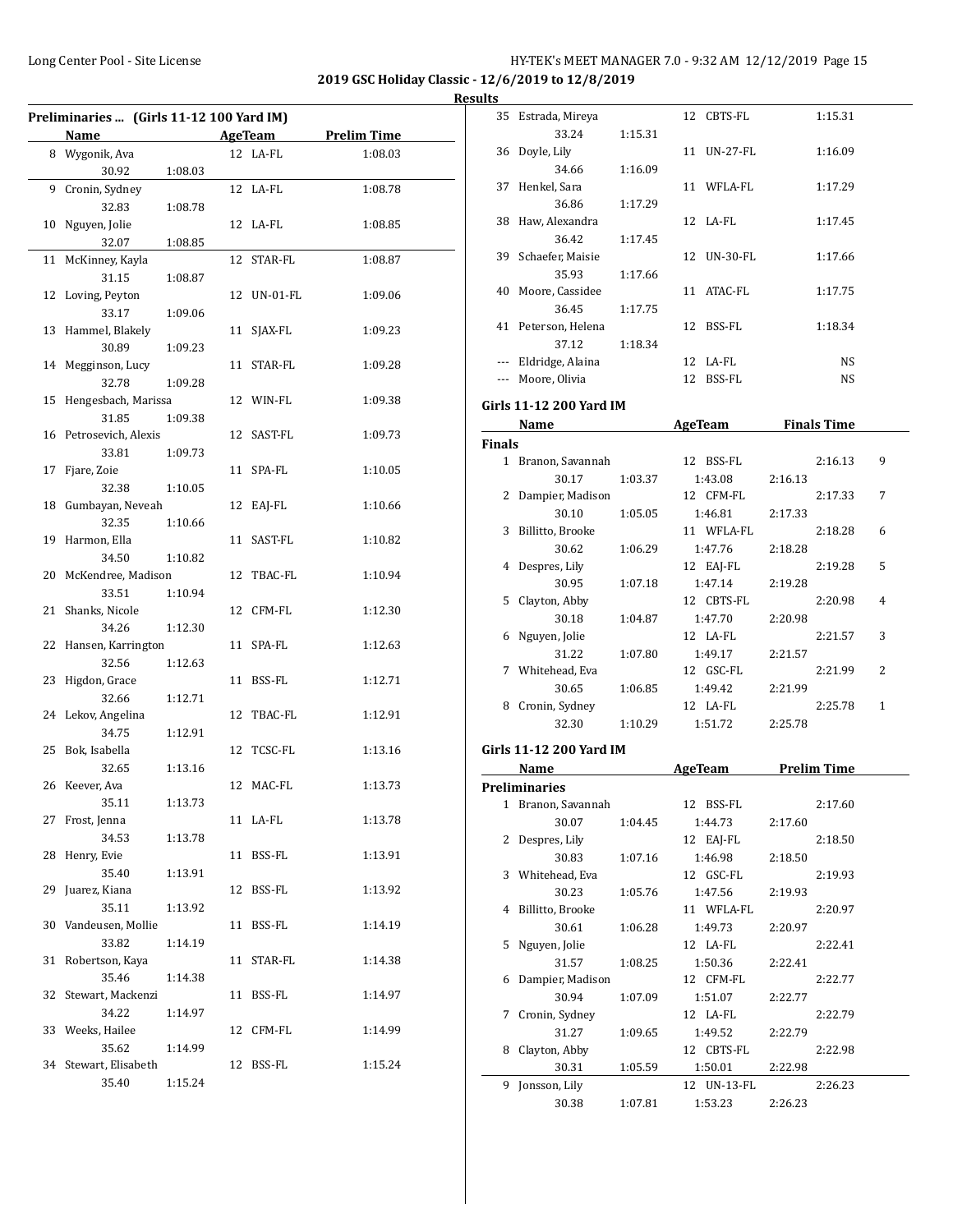37 Stout, Mia 12 ATAC-FL 2:47.50

**2019 GSC Holiday Classic - 12/6/2019 to 12/8/2019**

#### **Results**

| Preliminaries  (Girls 11-12 200 Yard IM) |                                                  |                |                    |  |  |
|------------------------------------------|--------------------------------------------------|----------------|--------------------|--|--|
|                                          | <b>Name</b><br>and the company of the company of | <b>AgeTeam</b> | <b>Prelim Time</b> |  |  |
| 10                                       | Hengesbach, Marissa                              | 12 WIN-FL      | 2:27.20            |  |  |
|                                          | 31.46<br>1:10.42                                 | 1:52.79        | 2:27.20            |  |  |
| 11                                       | Jaffe, Logan                                     | 12 PYP-FL      | 2:27.47            |  |  |
|                                          | 29.57<br>1:08.52                                 | 1:55.67        | 2:27.47            |  |  |
|                                          | 12 Carter, Lauren                                | 12 ATAC-FL     | 2:27.69            |  |  |
|                                          | 30.65<br>1:08.55                                 | 1:54.03        | 2:27.69            |  |  |
| 13                                       | McKendree, Madison                               | 12 TBAC-FL     | 2:28.02            |  |  |
|                                          | 31.78<br>1:08.97                                 | 1:55.76        | 2:28.02            |  |  |
|                                          | 14 Loving, Peyton                                | 12 UN-01-FL    | 2:28.61            |  |  |
|                                          | 31.75<br>1:11.80                                 | 1:53.80        | 2:28.61            |  |  |
| 15                                       | Gumbayan, Neveah                                 | 12 EAJ-FL      | 2:28.80            |  |  |
|                                          | 32.86<br>1:09.02                                 | 1:55.67        | 2:28.80            |  |  |
| 16                                       | Reese, Aidyn                                     | 11 LAKR-FL     | 2:28.92            |  |  |
|                                          | 32.75<br>1:12.51                                 | 1:56.27        | 2:28.92            |  |  |
| 17                                       | McKinney, Kayla                                  | 12 STAR-FL     | 2:29.44            |  |  |
|                                          | 32.07<br>1:08.59                                 | 1:54.33        | 2:29.44            |  |  |
| 18                                       | Harmon, Ella                                     | 11 SAST-FL     | 2:31.55            |  |  |
|                                          | 33.48<br>1:14.08                                 | 1:56.66        | 2:31.55            |  |  |
| 19                                       | Megginson, Lucy                                  | 11 STAR-FL     | 2:31.86            |  |  |
|                                          | 32.75<br>1:12.01                                 | 1:56.77        | 2:31.86            |  |  |
| 20                                       | Seo, Dahee                                       | 11 ATAC-FL     | 2:33.55            |  |  |
|                                          | 32.78<br>1:09.23                                 | 1:58.37        | 2:33.55            |  |  |
| 21                                       | Shanks, Nicole                                   | 12 CFM-FL      | 2:33.72            |  |  |
|                                          | 33.31<br>1:13.47                                 | 1:59.93        | 2:33.72            |  |  |
| 22                                       | Stever, Campbell                                 | 12 GSC-FL      | 2:34.56            |  |  |
|                                          | 31.98<br>1:14.07                                 | 2:00.81        | 2:34.56            |  |  |
| 23                                       | Eldridge, Alaina                                 | 12 LA-FL       | 2:35.74            |  |  |
|                                          | 33.61<br>1:14.03                                 | 2:00.72        | 2:35.74            |  |  |
| 24                                       | Frost, Jenna                                     | 11 LA-FL       | 2:36.29            |  |  |
|                                          | 33.33<br>1:13.63                                 | 2:01.65        | 2:36.29            |  |  |
| 25                                       | Davenport, Victoria                              | 12 GSC-FL      | 2:36.49            |  |  |
|                                          | 37.62<br>1:18.24                                 | 2:03.30        | 2:36.49            |  |  |
| 26                                       | Weeks, Hailee                                    | 12 CFM-FL      | 2:36.66            |  |  |
|                                          | 35.59<br>1:16.52                                 | 2:03.63        | 2:36.66            |  |  |
| 27                                       | Lekov, Angelina                                  | 12 TBAC-FL     | 2:37.58            |  |  |
|                                          | 33.68<br>1:13.42                                 | 2:01.09        | 2:37.58            |  |  |
| 28                                       | Hansen, Karrington                               | 11 SPA-FL      | 2:38.56            |  |  |
|                                          | 35.34 1:12.47                                    | 2:04.12        | 2:38.56            |  |  |
| 29                                       | Henkel, Sara                                     | 11 WFLA-FL     | 2:38.64            |  |  |
|                                          | 33.51<br>1:15.51                                 | 2:03.82        | 2:38.64            |  |  |
| 30                                       | Robertson, Kaya                                  | 11 STAR-FL     | 2:39.03            |  |  |
|                                          | 34.62<br>1:14.22                                 | 2:03.48        | 2:39.03            |  |  |
| 31                                       | Henry, Evie                                      | 11 BSS-FL      | 2:39.40            |  |  |
|                                          | 35.45<br>1:16.54                                 | 2:04.42        | 2:39.40            |  |  |
| 32                                       | Walters, Kara                                    | 11 GSC-FL      | 2:39.47            |  |  |
|                                          | 34.62<br>1:13.67                                 | 2:01.31        | 2:39.47            |  |  |
| 33                                       | Marim, Gabriella                                 | 11 BSS-FL      | 2:39.99            |  |  |
|                                          | 35.22<br>1:17.36                                 | 2:04.36        | 2:39.99            |  |  |
| 34                                       | Peterson, Helena                                 | 12 BSS-FL      | 2:40.55            |  |  |
|                                          | 37.68<br>1:19.33                                 | 2:05.48        | 2:40.55            |  |  |
| 35                                       | Watson, Layla                                    | 11 CFM-FL      | 2:44.62            |  |  |
|                                          | 35.76<br>1:20.09                                 | 2:08.95        | 2:44.62            |  |  |
| 36                                       | Perez, Alejandra                                 | 11 CFM-FL      | 2:45.55            |  |  |
|                                          | 34.55<br>1:18.20                                 | 2:10.42        | 2:45.55            |  |  |
|                                          |                                                  |                |                    |  |  |

|     | 39.91                                | 1:21.51 | 2:11.05<br>2:47.50            |                                  |                    |    |
|-----|--------------------------------------|---------|-------------------------------|----------------------------------|--------------------|----|
|     | 38 Oldham, Sophia                    |         | 11 BSS-FL                     |                                  | 2:52.55            |    |
|     | 33.06                                | 1:18.65 | 2:13.79                       | 2:52.55                          |                    |    |
| --- | Braganza, Lara                       |         | 12 CFM-FL                     |                                  | NS                 |    |
|     | Moore, Olivia                        |         | 12 BSS-FL                     |                                  | NS                 |    |
|     |                                      |         |                               |                                  |                    |    |
|     | Girls 11-12 400 Yard IM              |         |                               |                                  |                    |    |
|     | Name                                 |         | <b>AgeTeam</b>                |                                  | <b>Finals Time</b> |    |
|     | 1 Dampier, Madison                   |         | 12 CFM-FL                     |                                  | 4:54.48            | 9  |
|     | 32.06                                | 1:07.63 | 1:45.98                       | 2:24.29                          |                    |    |
|     | 3:08.12                              | 3:50.78 | 4:23.03                       | 4:54.48                          |                    |    |
|     | 2 Cronin, Sydney                     |         | 12 LA-FL                      |                                  | 4:59.21            | 7  |
|     | 32.18                                | 1:10.68 | 1:50.93                       | 2:30.11                          |                    |    |
|     | 3:10.57                              | 3:51.64 | 4:25.45                       | 4:59.21                          |                    |    |
|     | 3 Weeks, Hailee                      |         | 12 CFM-FL                     |                                  | 5:30.08            | 6  |
|     | 36.91                                | 1:19.64 | 2:02.17                       | 2:44.37                          |                    |    |
|     | 3:32.75                              | 4:21.12 | 4:55.97                       | 5:30.08                          |                    |    |
|     | 4 Watson, Layla                      |         | 11 CFM-FL                     |                                  | 5:39.11            | 5  |
|     | 35.54                                | 1:18.81 | 2:01.13                       | 2:44.49                          |                    |    |
|     | 3:32.93                              | 4:23.02 | 5:01.47                       | 5:39.11                          |                    |    |
|     | 5 Meyer, Kristy                      |         | 12 GSC-FL                     |                                  | 5:47.18            | 4  |
|     | 34.94                                | 1:17.08 | 1:59.48                       | 2:41.13                          |                    |    |
|     | 3:36.40                              | 4:28.93 | 5:08.80                       | 5:47.18                          |                    |    |
|     | Girls 11-12 200 Yard Freestyle Relay |         |                               |                                  |                    |    |
|     | Team                                 |         | Relay                         |                                  | <b>Finals Time</b> |    |
|     | 1 BSS-FL                             |         | A                             |                                  | 1:46.47            | 18 |
|     | 1) Branon, Savannah 12               |         | 2) Green, Ava 12              |                                  |                    |    |
|     | 3) Bowen, Madelyn 12                 |         | 4) Han, Claire 12             |                                  |                    |    |
|     |                                      |         |                               |                                  |                    |    |
|     |                                      |         |                               |                                  |                    |    |
|     | 26.50                                | 53.68   | 1:20.28<br>A                  | 1:46.47                          |                    |    |
|     | 2 PYP-FL                             |         |                               |                                  | 1:47.80            | 14 |
|     | 1) Jaffe, Logan 12                   |         |                               | 2) Moore, Sydney 12              |                    |    |
|     | 3) Jones, Hattie 12                  |         |                               | 4) Chimidkhorloo, Sarnai 12      |                    |    |
|     | 26.68<br>3 LA-FL                     | 55.16   | 1:21.64<br>A                  | 1:47.80                          | 1:48.35            | 12 |
|     |                                      |         |                               |                                  |                    |    |
|     | 1) Frost, Jenna 11                   |         | 2) Salgado, Anah 12           |                                  |                    |    |
|     | 3) Nguyen, Jolie 12<br>27.71         | 55.39   | 4) Wygonik, Ava 12<br>1:21.69 | 1:48.35                          |                    |    |
| 4   | STAR-FL                              |         | A                             |                                  | 1:50.64            | 10 |
|     |                                      |         |                               | 2) Vasquez, Isabella 12          |                    |    |
|     | 1) Megginson, Lucy 11                |         |                               |                                  |                    |    |
|     | 3) McKinney, Kayla 12<br>27.83       | 54.08   | 1:22.04                       | 4) Robertson, Kaya 11<br>1:50.64 |                    |    |
|     | 5 WFLA-FL                            |         | A                             |                                  | 1:51.87            | 8  |
|     | 1) Billitto, Brooke 11               |         | 2) Henkel, Sara 11            |                                  |                    |    |
|     | 3) McDonald, Allison 12              |         |                               | 4) Marsala, Chase 11             |                    |    |
|     | 25.83                                | 54.50   | 1:22.33                       | 1:51.87                          |                    |    |
|     | 6 GSC-FL                             |         | A                             |                                  | 1:52.27            | 6  |
|     | 1) Panna, Noelle 12                  |         |                               | 2) Stever, Campbell 12           |                    |    |
|     | 3) Brauner, Leehee 12                |         |                               | 4) Whitehead, Eva 12             |                    |    |
|     | 28.08                                | 56.36   | 1:26.00                       | 1:52.27                          |                    |    |
| 7   | ATAC-FL                              |         | A                             |                                  | 1:54.80            | 4  |
|     | 1) Carter, Lauren 12                 |         | 2) Jones, Kaylee 11           |                                  |                    |    |
|     | 3) Moore, Cassidee 11                |         | 4) Seo, Dahee 11              |                                  |                    |    |
|     | 27.43                                | 57.58   | 1:27.00                       | 1:54.80                          |                    |    |
|     | 8 LA-FL                              |         | B                             |                                  | 1:55.58            | 2  |
|     | 1) Cronin, Sydney 12                 |         |                               | 2) Haw, Alexandra 12             |                    |    |
|     | 3) Eldridge, Alaina 12               |         | 1:26.83                       | 4) Clarke, Kathryn 12<br>1:55.58 |                    |    |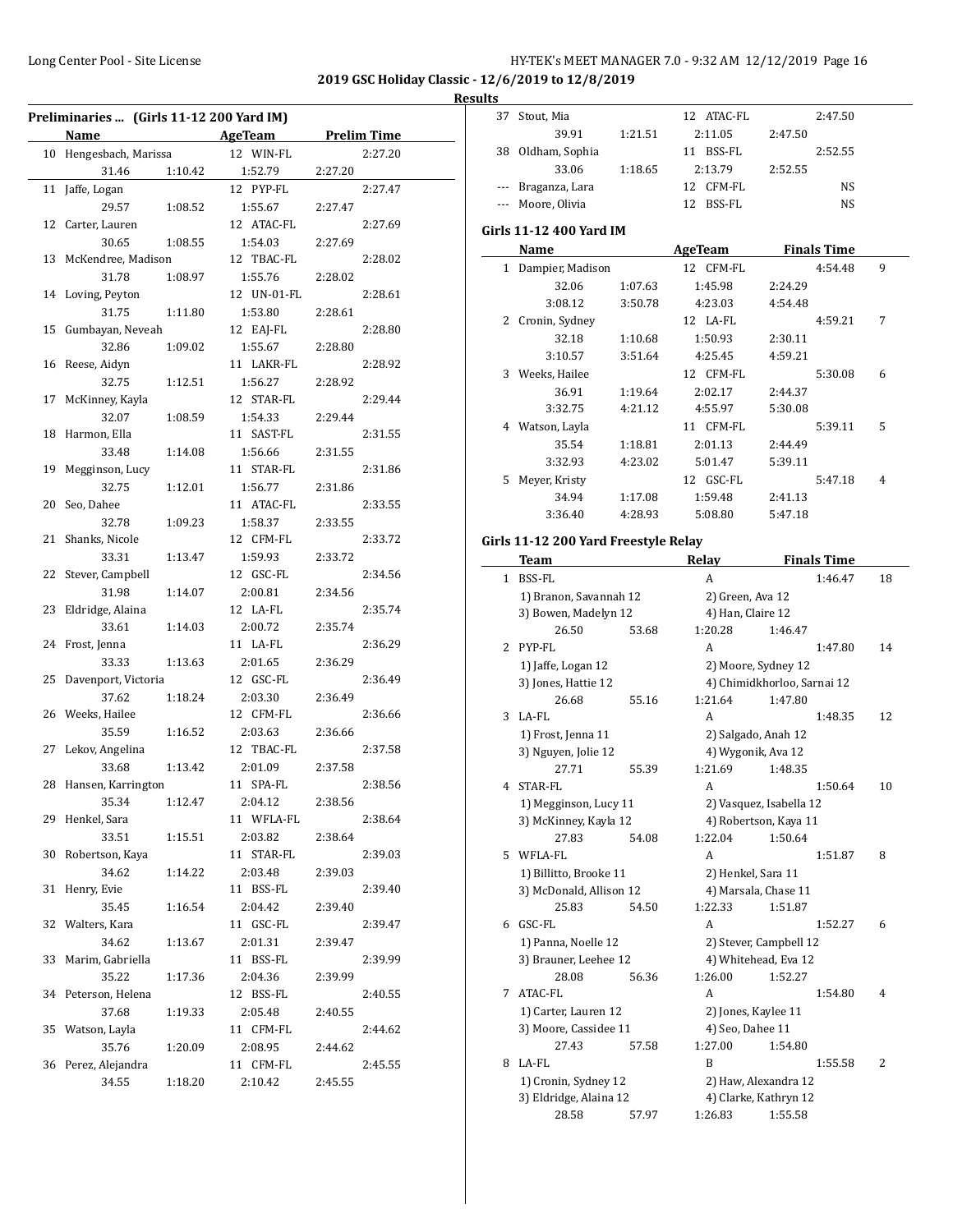**2019 GSC Holiday Classic - 12/6/2019 to 12/8/2019**

#### **Results**

| (Girls 11-12 200 Yard Freestyle Relay) |                                             |         |                        |                     |  |  |  |
|----------------------------------------|---------------------------------------------|---------|------------------------|---------------------|--|--|--|
|                                        | Team                                        |         | Relay                  | <b>Finals Time</b>  |  |  |  |
| 9                                      | BSS-FL                                      |         | B                      | 1:56.75             |  |  |  |
|                                        | 1) Vandeusen, Mollie 11                     |         | 2) Loehr, Elizabeth 11 |                     |  |  |  |
|                                        | 3) Stewart, Mackenzi 11                     |         |                        | 4) Higdon, Grace 11 |  |  |  |
|                                        | 29.54                                       | 1:00.08 | 1:29.24                | 1:56.75             |  |  |  |
| 10                                     | GSC-FL                                      |         | B                      | 1:58.17             |  |  |  |
|                                        | 1) Campos, Andrea 11<br>3) Meyer, Kristy 12 |         |                        | 2) Panna, Elise 11  |  |  |  |
|                                        |                                             |         |                        | 4) Walters, Kara 11 |  |  |  |
|                                        | 28.76                                       | 58.70   | 1:28.98                | 1:58.17             |  |  |  |

# **Girls 11-12 200 Yard Medley Relay**

|   | <b>Team</b>                 |         | Relay              | <b>Finals Time</b>        |    |
|---|-----------------------------|---------|--------------------|---------------------------|----|
| 1 | <b>BSS-FL</b>               |         | A                  | 1:55.98                   | 18 |
|   | 1) Branon, Savannah 12      |         | 2) Han, Claire 12  |                           |    |
|   | 3) Bowen, Madelyn 12        |         | 4) Green, Ava 12   |                           |    |
|   | 29.93                       | 1:00.70 | 1:29.13            | 1:55.98                   |    |
| 2 | LA-FL                       |         | A                  | 2:00.86                   | 14 |
|   | 1) Nguyen, Jolie 12         |         |                    | 2) Cronin, Sydney 12      |    |
|   | 3) Wygonik, Ava 12          |         | 4) Frost, Jenna 11 |                           |    |
|   | 30.91                       | 1:04.67 | 1:33.83            | 2:00.86                   |    |
| 3 | PYP-FL                      |         | A                  | 2:01.73                   | 12 |
|   | 1) Chimidkhorloo, Sarnai 12 |         |                    | 2) Jones, Hattie 12       |    |
|   | 3) Jaffe, Logan 12          |         |                    | 4) Moore, Sydney 12       |    |
|   | 30.04                       | 1:03.94 | 1:32.59            | 2:01.73                   |    |
| 4 | STAR-FL                     |         | A                  | 2:05.61                   | 10 |
|   | 1) McKinney, Kayla 12       |         |                    | 2) Robertson, Kaya 11     |    |
|   | 3) Vasquez, Isabella 12     |         |                    | 4) Megginson, Lucy 11     |    |
|   | 32.10                       | 1:08.47 | 1:37.93            | 2:05.61                   |    |
| 5 | GSC-FL                      |         | A                  | 2:06.58                   | 8  |
|   | 1) Brauner, Leehee 12       |         |                    | 2) Whitehead, Eva 12      |    |
|   | 3) Stever, Campbell 12      |         |                    | 4) Panna, Noelle 12       |    |
|   | 34.22                       | 1:08.18 | 1:38.93            | 2:06.58                   |    |
| 6 | BSS-FL                      |         | B                  | 2:10.76                   | 6  |
|   | 1) Higdon, Grace 11         |         |                    | 2) Marim, Gabriella 11    |    |
|   | 3) Oldham, Sophia 11        |         |                    | 4) Stewart, Elisabeth 12  |    |
|   | 33.05                       | 1:11.40 | 1:43.08            | 2:10.76                   |    |
| 7 | WFLA-FL                     |         | A                  | 2:11.69                   | 4  |
|   | 1) Marsala, Chase 11        |         | 2) Henkel, Sara 11 |                           |    |
|   | 3) Billitto, Brooke 11      |         |                    | 4) McDonald, Allison 12   |    |
|   | 35.83                       | 1:15.36 | 1:44.01            | 2:11.69                   |    |
| 8 | GSC-FL                      |         | R                  | 2:15.21                   | 2  |
|   | 1) Panna, Elise 11          |         |                    | 2) Davenport, Victoria 12 |    |
|   | 3) Meyer, Kristy 12         |         |                    | 4) Campos, Andrea 11      |    |
|   | 35.36                       | 1:14.35 | 1:46.55            | 2:15.21                   |    |
|   | ATAC-FL                     |         | A                  | NS                        |    |

#### **Girls 13-14 50 Yard Freestyle**

| Name      |                          |    | AgeTeam | <b>Finals Time</b> |   |
|-----------|--------------------------|----|---------|--------------------|---|
| A - Final |                          |    |         |                    |   |
| 1         | Meyers-Labenz, Katherine | 13 | BSS-FL  | 23.98              | 9 |
|           | 2 Nesty, Lillian         | 13 | GSC-FL  | 24.21              | 7 |
| 3         | Ekk, Isabella            | 14 | ATAC-FL | 24.31              | 6 |
| 4         | Hardman, Mary Leigh      | 14 | WIN-FL  | 24.45              | 5 |
|           | 5 Tong, Gabryella        | 14 | LAKR-FL | 24.62              | 4 |
| 6         | Pinola, Haylie           | 14 | BSS-FL  | 24.66              | 3 |
|           | Sands, Adele             | 13 | PS-FL   | 24.96              | 2 |
| 8         | Golubovic, Maya          | 13 | WFLA-FL | 25.10              | 1 |

| <b>B</b> - Final |                        |    |             |       |
|------------------|------------------------|----|-------------|-------|
| 9                | Klyce, Ella            |    | 13 STAR-FL  | 24.94 |
| 10               | Belmore, Samantha      | 13 | GSC-FL      | 24.96 |
|                  | 11 Finn, Aubrey        |    | 14 SJAX-FL  | 25.02 |
|                  | 12 Davenport, Madisson |    | $14$ GSC-FL | 25.23 |
|                  | 13 Burkholder, Grace   |    | 14 HOT-FL   | 25.25 |
|                  | 14 Sundermeyer, Emma   |    | 13 STAR-FL  | 25.32 |
|                  | 15 Zuniga, Ryland      |    | 14 EAI-FL   | 25.59 |
|                  | 16 Shahboz, Gwen       | 14 | GSC-FL      | 25.90 |

#### **Girls 13-14 50 Yard Freestyle**

|                | Name                     | <b>AgeTeam</b> | <u>Prelim Time</u> |
|----------------|--------------------------|----------------|--------------------|
|                | <b>Preliminaries</b>     |                |                    |
| $\mathbf{1}$   | Meyers-Labenz, Katherine | 13 BSS-FL      | 24.52              |
| $\overline{2}$ | Ekk, Isabella            | 14 ATAC-FL     | 24.81              |
|                | 3 Nesty, Lillian         | 13 GSC-FL      | 24.90              |
|                | 4 Pinola, Haylie         | 14 BSS-FL      | 24.91              |
| 5              | Hardman, Mary Leigh      | 14 WIN-FL      | 25.00              |
|                | 6 Tong, Gabryella        | 14 LAKR-FL     | 25.05              |
| 7              | Golubovic, Maya          | 13 WFLA-FL     | 25.09              |
|                | 8 Sands, Adele           | 13 PS-FL       | 25.14              |
|                | 9 Klyce, Ella            | 13 STAR-FL     | 25.29              |
| 10             | Finn, Aubrey             | 14 SJAX-FL     | 25.32              |
| $*11$          | Sundermeyer, Emma        | 13 STAR-FL     | 25.35              |
| *11            | Zuniga, Ryland           | 14 EAJ-FL      | 25.35              |
| 13             | Belmore, Samantha        | 13 GSC-FL      | 25.41              |
| 14             | Burkholder, Grace        | 14 HOT-FL      | 25.46              |
| 15             | Davenport, Madisson      | 14 GSC-FL      | 25.61              |
| 16             | Shahboz, Gwen            | 14 GSC-FL      | 25.67              |
| 17             | Larweth, Brooke          | 14 LAKR-FL     | 25.69              |
|                | 18 Petitt, Katherine     | 14 TBAY-FL     | 25.72              |
| 19             | Baraniak, Camryn         | 13 BSS-FL      | 25.76              |
| 20             | Noble, Lucy              | 14 H4S-FL      | 25.83              |
| 21             | Shulman, Veronica        | 14 STAR-FL     | 25.89              |
| 22             | Bodruzic, Dora           | 14 WFLA-FL     | 25.91              |
| $*23$          | Murphy, Julia            | 13 BSS-FL      | 26.00              |
| $*23$          | Candelora, Maria         | 14 PYP-FL      | 26.00              |
| *25            | McFadden, Riley          | 14 ATAC-FL     | 26.11              |
| $*25$          | Han, Michelle            | 14 GSC-FL      | 26.11              |
| 27             | Reynolds, Madeleine      | 13 LAKR-FL     | 26.13              |
| 28             | McGovern, Tara           | 14 MACG-FL     | 26.17              |
| 29             | Noga, Abigail            | 14 SPA-FL      | 26.27              |
| 30             | Fulton, Nelanee          | 13 H4S-FL      | 26.45              |
| 31             | Messerschmitt, Taylor    | 13 TBAC-FL     | 26.53              |
| $*32$          | Taylor, Summer           | 13 EAJ-FL      | 26.54              |
| *32            | Pautsch, Shelby          | 14 ATAC-FL     | 26.54              |
| 34             | Johnson, Maggie          | 13 SPA-FL      | 26.58              |
| 35             | Pritchard, Emily         | 14 EAJ-FL      | 26.59              |
|                | 36 Gonzalez, Mia         | 14 LA-FL       | 26.62              |
| $*37$          | Clark, Livia-rose        | 14 ATAC-FL     | 26.64              |
| $*37$          | Knight, Jordyn           | 13 EAJ-FL      | 26.64              |
| 39             | Baranova, Ekaterina      | 13 PS-FL       | 26.70              |
|                | 40 Fox, Elle             | 14 LA-FL       | 26.76              |
| 41             | Doig, Natalie            | 13 TCSC-FL     | 26.81              |
| 42             | Drew, Alexandra          | 14 BSS-FL      | 26.82              |
| 43             | White, Kylie             | 13 BSS-FL      | 26.83              |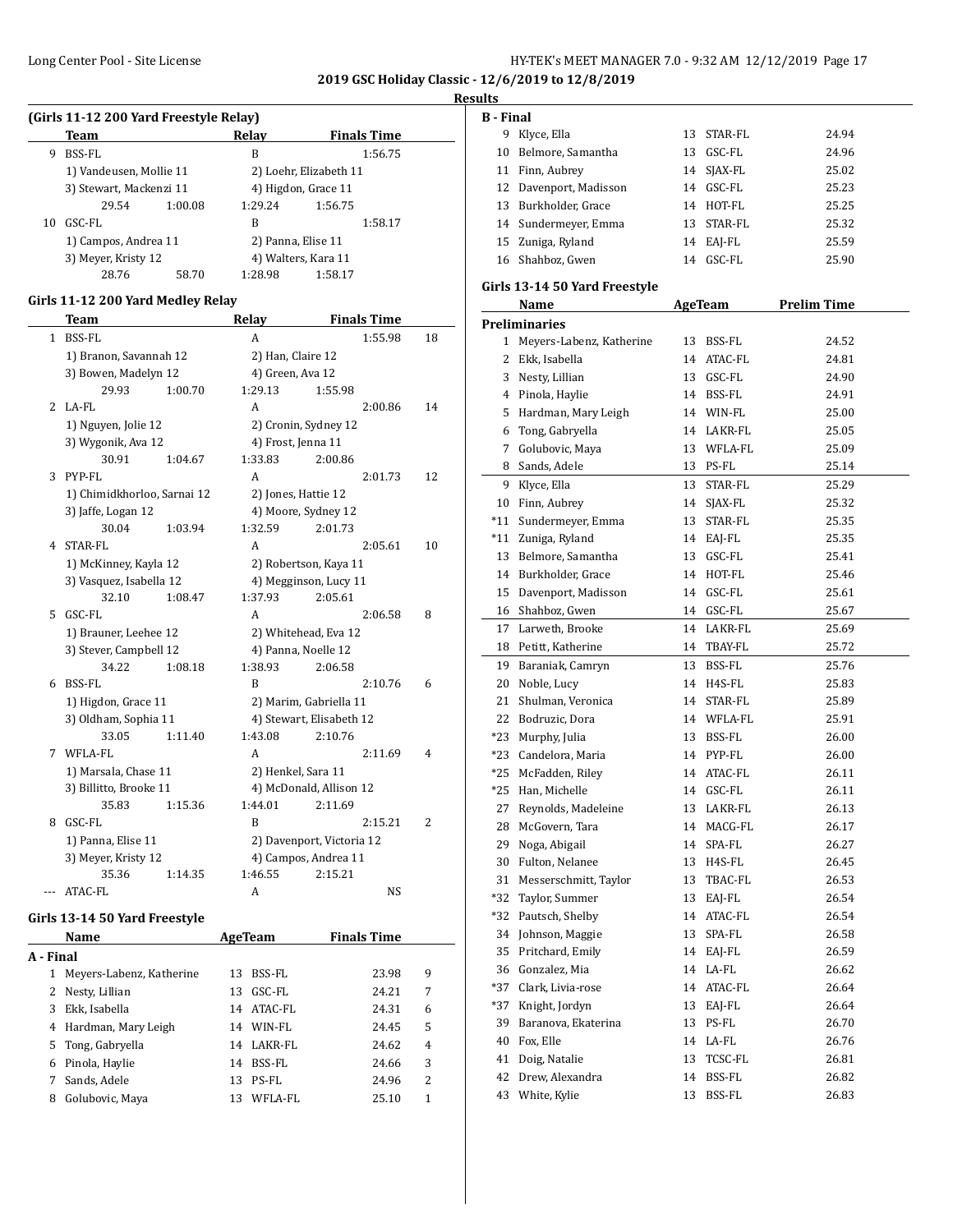**2019 GSC Holiday Classic - 12/6/2019 to 12/8/2019 Results**

| Preliminaries  (Girls 13-14 50 Yard Freestyle) |                             |    |             |                    |  |  |  |  |
|------------------------------------------------|-----------------------------|----|-------------|--------------------|--|--|--|--|
|                                                | Name                        |    | AgeTeam     | <b>Prelim Time</b> |  |  |  |  |
|                                                | 44 Dieffenthaller, Isabella | 13 | SPA-FL      | 26.85              |  |  |  |  |
|                                                | 45 Carter, Caylin           | 14 | TBAC-FL     | 26.99              |  |  |  |  |
|                                                | *46 Simone, Amelia          |    | 14 ATAC-FL  | 27.03              |  |  |  |  |
|                                                | *46 Zelenka, Grace          |    | 13 EAJ-FL   | 27.03              |  |  |  |  |
|                                                | 48 Koveraite, Ugne          |    | 13 WFLA-FL  | 27.04              |  |  |  |  |
| *49                                            | Beauchamp, Natalie          |    | 13 STAR-FL  | 27.06              |  |  |  |  |
| *49                                            | Herron, Talia               |    | 13 GSC-FL   | 27.06              |  |  |  |  |
| 51                                             | Triplett, Caroline          |    | 13 NBT-FL   | 27.11              |  |  |  |  |
| 52                                             | Hite, Haylee                |    | 13 EAJ-FL   | 27.14              |  |  |  |  |
| 53                                             | Adams, Ava                  |    | 14 PYP-FL   | 27.20              |  |  |  |  |
| 54                                             | Deorsey, Madison            |    | 14 WFLA-FL  | 27.23              |  |  |  |  |
| 55                                             | Covington, Jayla            |    | 13 BSS-FL   | 27.29              |  |  |  |  |
|                                                | 56 Powell, Peyton           |    | 14 LAKR-FL  | 27.31              |  |  |  |  |
| 57                                             | Freeman, Montana            |    | 14 BSS-FL   | 27.32              |  |  |  |  |
|                                                | *58 Pope, Alex              |    | 13 SPA-FL   | 27.39              |  |  |  |  |
| $*58$                                          | Mejia, Lucia                |    | 13 PYP-FL   | 27.39              |  |  |  |  |
| 60                                             | Rutledge, Elisabeth         |    | 14 SPA-FL   | 27.45              |  |  |  |  |
| $*61$                                          | Powers, Emalee              |    | 14 UN-29-FL | 27.47              |  |  |  |  |
| $*61$                                          | Burgstiner, Sarah           |    | 13 BSS-FL   | 27.47              |  |  |  |  |
| 63                                             | Kueffer, Ava                |    | 14 BSS-FL   | 27.52              |  |  |  |  |
| 64                                             | Bordeaux, Olivia            |    | 14 WFLA-FL  | 27.59              |  |  |  |  |
| 65                                             | Sanchez, Ana                |    | 14 UN-38-FL | 27.60              |  |  |  |  |
| *66                                            | Henry, Jill                 |    | 14 BSS-FL   | 27.74              |  |  |  |  |
| $*66$                                          | Mercado, Jeslanie           |    | 14 MVAC-FL  | 27.74              |  |  |  |  |
| 68                                             | Stargardt, Hailey           |    | 13 TBAC-FL  | 27.83              |  |  |  |  |
|                                                | 69 Grass, Carson            |    | 13 LA-FL    | 27.88              |  |  |  |  |
|                                                | 70 Megginson, Chloe         |    | 13 STAR-FL  | 27.91              |  |  |  |  |
|                                                | 71 Austin, Teresa           |    | 14 WFLA-FL  | 27.96              |  |  |  |  |
|                                                | 72 D'Alessandro, Ava        |    | 14 BSS-FL   | 27.97              |  |  |  |  |
| 73                                             | Li, Melissa                 |    | 13 GSC-FL   | 28.05              |  |  |  |  |
| 74                                             | Ofiara, Yasmine             | 14 | TBAC-FL     | 28.24              |  |  |  |  |
| 75                                             | Brunacci, Isabella          |    | 14 WVKW-FL  | 28.99              |  |  |  |  |
| $\overline{a}$                                 | Brackin, Elyna              | 13 | SPA-FL      | NS.                |  |  |  |  |
|                                                | --- Daniels, Gavriela       |    | 13 TBAC-FL  | NS.                |  |  |  |  |
|                                                | --- Kaloostian, Kendall     | 14 | TBAC-FL     | NS                 |  |  |  |  |
|                                                | --- Wars, Jillian           |    | 14 ATAC-FL  | NS                 |  |  |  |  |
|                                                | --- Gowdy, Lucrezia         |    | 13 BSS-FL   | <b>NS</b>          |  |  |  |  |
|                                                |                             |    |             |                    |  |  |  |  |

#### **Girls 13-14 100 Yard Freestyle**

|           | Name                     |       |    | AgeTeam    | <b>Finals Time</b> |   |
|-----------|--------------------------|-------|----|------------|--------------------|---|
| A - Final |                          |       |    |            |                    |   |
| 1         | Sands, Adele             |       | 13 | PS-FL      | 52.49              | 9 |
|           | 25.90                    | 52.49 |    |            |                    |   |
| 2         | Tong, Gabryella          |       | 14 | LAKR-FL    | 52.90              | 7 |
|           | 25.99                    | 52.90 |    |            |                    |   |
| 3         | Ekk, Isabella            |       |    | 14 ATAC-FL | 52.99              | 6 |
|           | 25.73                    | 52.99 |    |            |                    |   |
| 4         | Sundermeyer, Emma        |       | 13 | STAR-FL    | 53.48              | 5 |
|           | 26.15                    | 53.48 |    |            |                    |   |
| 5.        | Hardman, Mary Leigh      |       | 14 | WIN-FL     | 53.56              | 4 |
|           | 25.67                    | 53.56 |    |            |                    |   |
| 6         | Pinola, Haylie           |       | 14 | BSS-FL     | 53.72              | 3 |
|           | 25.85                    | 53.72 |    |            |                    |   |
| 7         | Meyers-Labenz, Katherine |       | 13 | BSS-FL     | 54.07              | 2 |
|           | 25.88                    | 54.07 |    |            |                    |   |

|                  | 8 Belmore, Samantha            |       |    | 13 GSC-FL  | 54.09               | 1 |
|------------------|--------------------------------|-------|----|------------|---------------------|---|
|                  | 25.82                          | 54.09 |    |            |                     |   |
| <b>B</b> - Final |                                |       |    |            |                     |   |
|                  | 9 Nesty, Lillian               |       |    | 13 GSC-FL  | 53.28               |   |
|                  | 25.57                          | 53.28 |    |            |                     |   |
|                  | 10 Davenport, Madisson         |       |    | 14 GSC-FL  | 53.59               |   |
|                  | 26.24                          | 53.59 |    |            |                     |   |
|                  | 11 Klyce, Ella                 |       |    | 13 STAR-FL | 54.25               |   |
|                  | 26.17                          | 54.25 |    |            |                     |   |
|                  | 12 Finn, Aubrey                |       |    | 14 SJAX-FL | 54.56               |   |
|                  |                                |       |    |            |                     |   |
|                  | 26.28                          | 54.56 |    |            |                     |   |
|                  | *13 Golubovic, Maya            |       |    | 13 WFLA-FL | 55.18               |   |
|                  | 26.50                          | 55.18 |    |            |                     |   |
|                  | *13 Larweth, Brooke            |       |    | 14 LAKR-FL | 55.18               |   |
|                  | 26.51                          | 55.18 |    |            |                     |   |
|                  | 15 Gonzalez, Mia               |       |    | 14 LA-FL   | 56.26               |   |
|                  | 27.20                          | 56.26 |    |            |                     |   |
|                  | 16 McFadden, Riley             |       |    | 14 ATAC-FL | 56.60               |   |
|                  | 27.34                          | 56.60 |    |            |                     |   |
|                  | Girls 13-14 100 Yard Freestyle |       |    |            |                     |   |
|                  | Name                           |       |    |            | AgeTeam Prelim Time |   |
|                  | <b>Preliminaries</b>           |       |    |            |                     |   |
|                  | 1 Ekk, Isabella                |       |    |            |                     |   |
|                  |                                | 53.31 |    | 14 ATAC-FL | 53.31               |   |
|                  | 25.97                          |       |    |            |                     |   |
|                  | 2 Pinola, Haylie               |       |    | 14 BSS-FL  | 53.35               |   |
|                  | 25.87                          | 53.35 |    |            |                     |   |
|                  | 3 Tong, Gabryella              |       |    | 14 LAKR-FL | 53.43               |   |
|                  | 26.23                          | 53.43 |    |            |                     |   |
|                  | 4 Sands, Adele                 |       |    | 13 PS-FL   | 53.77               |   |
|                  | 26.19                          | 53.77 |    |            |                     |   |
|                  | 5 Sundermeyer, Emma            |       |    | 13 STAR-FL | 53.82               |   |
|                  | 26.39                          | 53.82 |    |            |                     |   |
|                  | 6 Hardman, Mary Leigh          |       |    | 14 WIN-FL  | 53.87               |   |
|                  | 25.56                          | 53.87 |    |            |                     |   |
|                  | 7 Belmore, Samantha            |       |    | 13 GSC-FL  | 53.88               |   |
|                  | 25.92                          | 53.88 |    |            |                     |   |
|                  | 8 Meyers-Labenz, Katherine     |       |    | 13 BSS-FL  | 53.99               |   |
|                  | 26.16                          | 53.99 |    |            |                     |   |
| 9.               | Nesty, Lillian                 |       | 13 | GSC-FL     | 54.13               |   |
|                  | 25.88                          | 54.13 |    |            |                     |   |
|                  | 10 Klyce, Ella                 |       |    | 13 STAR-FL | 54.31               |   |
|                  | 26.25                          | 54.31 |    |            |                     |   |
| 11               | Davenport, Madisson            |       |    | 14 GSC-FL  | 54.48               |   |
|                  | 26.19                          | 54.48 |    |            |                     |   |
|                  | 12 White, Carly                |       |    | 14 ATAC-FL | 54.53               |   |
|                  | 26.61                          | 54.53 |    |            |                     |   |
| 13               | Finn, Aubrey                   |       | 14 | SJAX-FL    | 54.81               |   |
|                  | 26.33                          | 54.81 |    |            |                     |   |
|                  | 14 Larweth, Brooke             |       |    | 14 LAKR-FL | 55.67               |   |
|                  | 26.74                          | 55.67 |    |            |                     |   |
| 15               | McFadden, Riley                |       |    | 14 ATAC-FL | 55.77               |   |
|                  | 27.01                          | 55.77 |    |            |                     |   |
|                  | 16 Gonzalez, Mia               |       |    | 14 LA-FL   | 55.85               |   |
|                  | 27.25                          | 55.85 |    |            |                     |   |
| 17               | Golubovic, Maya                |       |    | 13 WFLA-FL | 56.10               |   |
|                  | 27.01                          | 56.10 |    |            |                     |   |
|                  |                                |       |    |            |                     |   |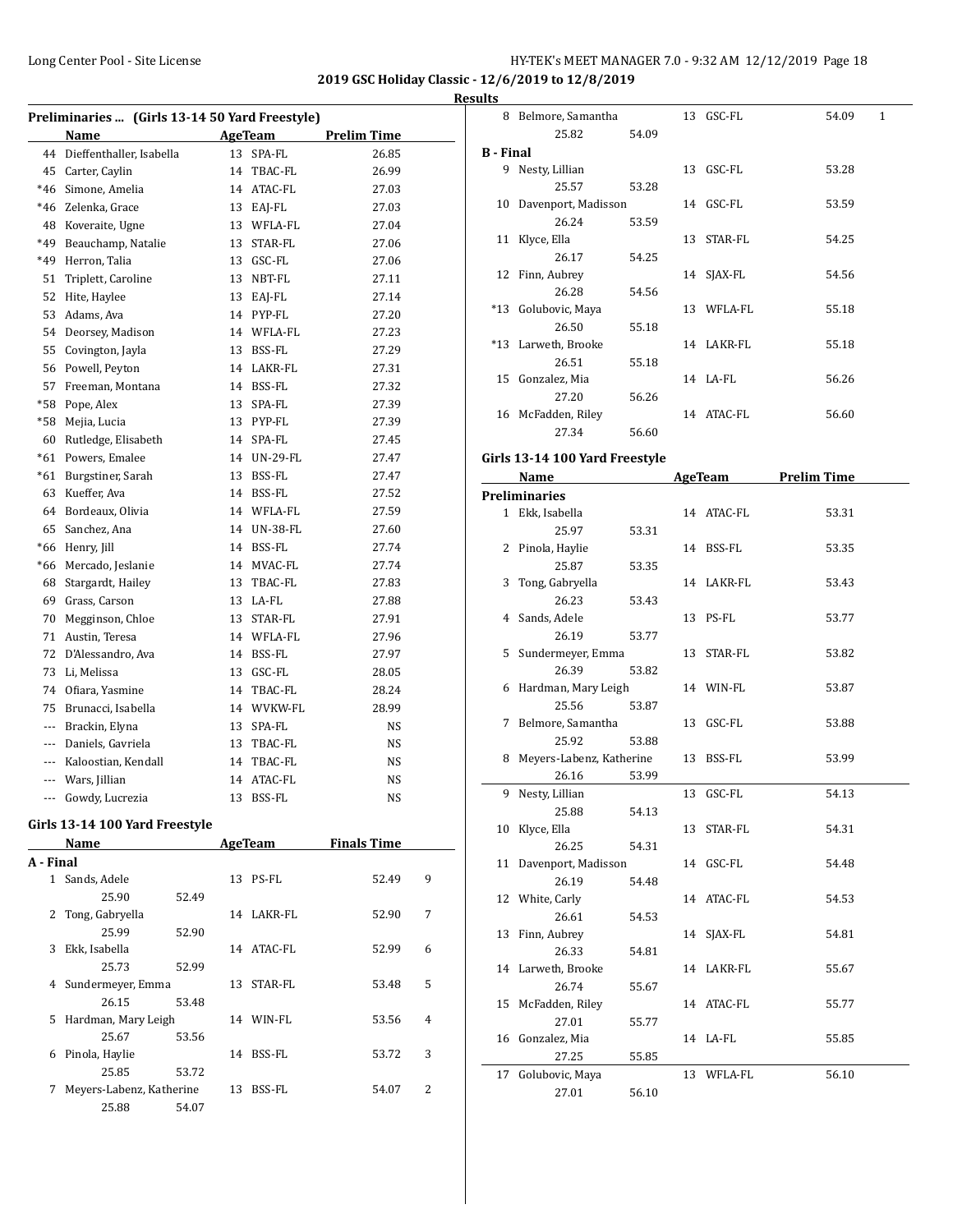|       | Preliminaries  (Girls 13-14 100 Yard Freestyle) |       |    |            |                    |
|-------|-------------------------------------------------|-------|----|------------|--------------------|
|       | Name                                            |       |    | AgeTeam    | <b>Prelim Time</b> |
|       | 18 Shulman, Veronica                            |       |    | 14 STAR-FL | 56.29              |
|       | 27.24                                           | 56.29 |    |            |                    |
| 19    | Noble, Lucy                                     |       |    | 14 H4S-FL  | 56.31              |
|       | 26.93                                           | 56.31 |    |            |                    |
| *20   | Messerschmitt, Taylor                           |       |    | 13 TBAC-FL | 56.45              |
|       | 27.14                                           | 56.45 |    |            |                    |
| $*20$ | Murphy, Julia                                   |       |    | 13 BSS-FL  | 56.45              |
|       | 27.27                                           | 56.45 |    |            |                    |
| 22    | Fulton, Nelanee                                 |       |    | 13 H4S-FL  | 56.46              |
|       | 27.08                                           | 56.46 |    |            |                    |
| 23    | McGovern, Tara                                  |       |    | 14 MACG-FL | 56.62              |
|       | 27.19                                           | 56.62 |    |            |                    |
|       | 24 Daniels, Gavriela                            |       |    | 13 TBAC-FL | 56.64              |
|       | 27.16                                           | 56.64 |    |            |                    |
|       | 25 Cardenas, Isabella                           |       |    | 13 BSS-FL  | 56.67              |
|       | 27.59                                           | 56.67 |    |            |                    |
|       | 26 Simone, Amelia                               |       |    | 14 ATAC-FL | 56.69              |
|       | 27.65                                           | 56.69 |    |            |                    |
|       | 27 Pautsch, Shelby                              |       |    | 14 ATAC-FL | 56.88              |
|       | 27.65                                           | 56.88 |    |            |                    |
|       | 28 Pritchard, Emily                             |       |    | 14 EAJ-FL  | 56.90              |
|       | 27.22                                           | 56.90 |    |            |                    |
| 29    | Noga, Abigail                                   |       |    | 14 SPA-FL  | 56.91              |
|       | 27.02                                           | 56.91 |    |            |                    |
| 30    | Fox, Elle                                       |       |    | 14 LA-FL   | 56.93              |
|       | 27.12                                           | 56.93 |    |            |                    |
| 31    | Han, Michelle                                   |       |    | 14 GSC-FL  | 56.96              |
|       | 27.31                                           | 56.96 |    |            |                    |
|       | 32 Knight, Jordyn                               |       |    | 13 EAJ-FL  | 57.03              |
|       | 27.22                                           | 57.03 |    |            |                    |
|       | 33 Candelora, Maria                             |       |    | 14 PYP-FL  | 57.08              |
|       | 27.78<br>34 Edwards, Piyamard                   | 57.08 |    | 13 PS-FL   | 57.20              |
|       | 26.90                                           | 57.20 |    |            |                    |
| 35    | Reynolds, Madeleine                             |       |    | 13 LAKR-FL | 57.58              |
|       | 27.22                                           | 57.58 |    |            |                    |
|       | 36 White, Kylie                                 |       |    | 13 BSS-FL  | 57.61              |
|       | 27.41                                           | 57.61 |    |            |                    |
| 37    | Doig, Natalie                                   |       |    | 13 TCSC-FL | 57.63              |
|       | 27.41                                           | 57.63 |    |            |                    |
| 38    | Herron, Talia                                   |       | 13 | GSC-FL     | 57.73              |
|       | 27.96                                           | 57.73 |    |            |                    |
| 39    | Clark, Livia-rose                               |       |    | 14 ATAC-FL | 57.74              |
|       | 27.94                                           | 57.74 |    |            |                    |
| 40    | Carter, Caylin                                  |       | 14 | TBAC-FL    | 57.75              |
|       | 27.41                                           | 57.75 |    |            |                    |
| 41    | Taylor, Summer                                  |       | 13 | EAJ-FL     | 57.82              |
|       | 27.40                                           | 57.82 |    |            |                    |
| 42    | Dieffenthaller, Isabella                        |       | 13 | SPA-FL     | 58.01              |
|       | 28.34                                           | 58.01 |    |            |                    |
| 43    | Johnson, Maggie                                 |       | 13 | SPA-FL     | 58.11              |
|       | 27.74                                           | 58.11 |    |            |                    |
| $*44$ | Baranova, Ekaterina                             |       |    | 13 PS-FL   | 58.13              |
|       | 28.19                                           | 58.13 |    |            |                    |

| <u>.</u> |                               |         |    |             |         |
|----------|-------------------------------|---------|----|-------------|---------|
| *44      | Triplett, Caroline            |         |    | 13 NBT-FL   | 58.13   |
|          | 28.09                         | 58.13   |    |             |         |
| 46       | Pope, Alex                    |         | 13 | SPA-FL      | 58.23   |
|          | 27.73                         | 58.23   |    |             |         |
| 47       | Zuniga, Ryland                |         |    | 14 EAJ-FL   | 58.25   |
|          | 27.41                         | 58.25   |    |             |         |
| 48       | Freeman, Montana              |         |    | 14 BSS-FL   | 58.30   |
|          | 27.94                         | 58.30   |    |             |         |
| 49       | Powell, Peyton                |         |    | 14 LAKR-FL  | 58.45   |
|          | 27.83                         | 58.45   |    |             |         |
|          | 50 Zelenka, Grace             |         | 13 | EAJ-FL      | 58.47   |
|          | 28.28                         | 58.47   |    | 14 BSS-FL   |         |
|          | 51 Drew, Alexandra<br>28.77   | 58.58   |    |             | 58.58   |
| 52       | McLaughlin, Faith             |         |    | 14 BSS-FL   | 58.60   |
|          | 27.78                         | 58.60   |    |             |         |
| 53       | Kaloostian, Kendall           |         | 14 | TBAC-FL     | 58.70   |
|          | 28.34                         | 58.70   |    |             |         |
|          | 54 Netzley, Emma              |         |    | 14 LA-FL    | 58.73   |
|          | 27.81                         | 58.73   |    |             |         |
| 55       | Deorsey, Madison              |         |    | 14 WFLA-FL  | 58.87   |
|          | 28.25                         | 58.87   |    |             |         |
| 56       | Powers, Emalee                |         |    | 14 UN-29-FL | 58.90   |
|          | 28.41                         | 58.90   |    |             |         |
| 57       | Burkholder, Grace             |         |    | 14 HOT-FL   | 58.91   |
|          | 27.61                         | 58.91   |    |             |         |
| *58      | Burgstiner, Sarah             |         |    | 13 BSS-FL   | 58.93   |
|          | 28.03                         | 58.93   |    |             |         |
| *58      | Rutledge, Elisabeth           |         |    | 14 SPA-FL   | 58.93   |
|          | 28.21                         | 58.93   |    |             |         |
| 60       | Sanchez, Ana                  |         | 14 | UN-38-FL    | 59.03   |
|          | 28.22                         | 59.03   |    |             |         |
| 61       | Hite, Haylee                  |         | 13 | EAJ-FL      | 59.05   |
|          | 28.63                         | 59.05   |    |             |         |
| 62       | Beauchamp, Natalie            |         | 13 | STAR-FL     | 59.12   |
|          | 28.23                         | 59.12   |    |             |         |
|          | 63 Williams, Raeghan<br>28.69 | 59.46   |    | 14 WFLA-FL  | 59.46   |
|          |                               |         |    | 13 BSS-FL   | 59.50   |
|          | 64 Covington, Jayla<br>29.26  | 59.50   |    |             |         |
|          | 65 Bordeaux, Olivia           |         |    | 14 WFLA-FL  | 59.70   |
|          | 28.86                         | 59.70   |    |             |         |
| 66       | Henry, Jill                   |         |    | 14 BSS-FL   | 59.79   |
|          | 28.76                         | 59.79   |    |             |         |
| 67       | Koveraite, Ugne               |         |    | 13 WFLA-FL  | 59.81   |
|          | 27.80                         | 59.81   |    |             |         |
| 68       | He, Katie                     |         | 13 | GSC-FL      | 59.87   |
|          | 28.27                         | 59.87   |    |             |         |
| 69       | Adams, Ava                    |         |    | 14 PYP-FL   | 59.96   |
|          | 28.47                         | 59.96   |    |             |         |
| 70       | Stargardt, Hailey             |         | 13 | TBAC-FL     | 59.99   |
|          | 28.33                         | 59.99   |    |             |         |
| 71       | Bodruzic, Dora                |         |    | 14 WFLA-FL  | 1:00.12 |
|          | 28.50                         | 1:00.12 |    |             |         |
| 72       | Megginson, Chloe              |         | 13 | STAR-FL     | 1:01.08 |
|          | 29.54                         | 1:01.08 |    |             |         |
| 73       | Kueffer, Ava                  |         |    | 14 BSS-FL   | 1:01.32 |
|          | 29.19                         | 1:01.32 |    |             |         |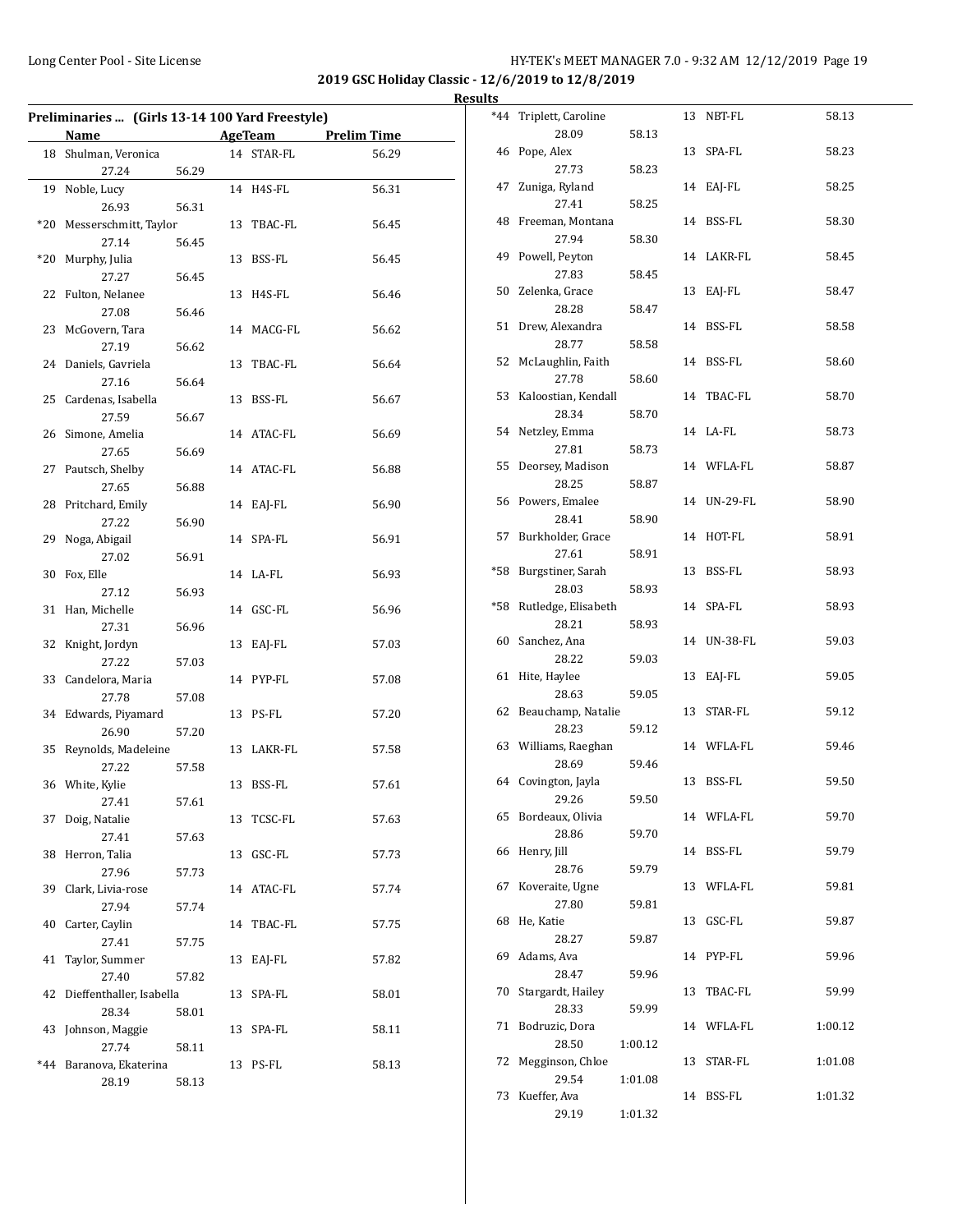**Preliminaries ... (Girls 13-14 100 Yard Freestyle)**

# Long Center Pool - Site License **HY-TEK's MEET MANAGER 7.0 - 9:32 AM 12/12/2019** Page 20

**2019 GSC Holiday Classic - 12/6/2019 to 12/8/2019 Results**

 $\overline{a}$ 

 $\overline{\phantom{a}}$ 

|                  | Name                           | <b>AgeTeam</b> | <b>Prelim Time</b> |   |
|------------------|--------------------------------|----------------|--------------------|---|
|                  | --- Baraniak, Camryn           | 13 BSS-FL      | NS                 |   |
|                  | --- D'Alessandro, Ava          | 14 BSS-FL      | NS                 |   |
|                  | --- Zhou, Emily                | 13 GSC-FL      | NS                 |   |
|                  | --- Petitt, Katherine          | 14 TBAY-FL     | NS                 |   |
|                  | --- Gowdy, Lucrezia            | 13 BSS-FL      | NS                 |   |
|                  | --- Cox, Sophie                | 14 LAKR-FL     | NS                 |   |
|                  |                                |                |                    |   |
|                  | Girls 13-14 200 Yard Freestyle |                |                    |   |
|                  | Name                           | AgeTeam        | <b>Finals Time</b> |   |
| A - Final        |                                |                |                    |   |
|                  | 1 Sands, Adele                 | 13 PS-FL       | 1:53.01            | 9 |
|                  | 26.45<br>55.06                 | 1:24.52        | 1:53.01            |   |
| 2                | Davenport, Madisson            | 14 GSC-FL      | 1:54.62            | 7 |
|                  | 26.59<br>55.92                 | 1:25.59        | 1:54.62            |   |
| 3                | Belmore, Samantha              | 13 GSC-FL      | 1:55.09            | 6 |
|                  | 25.90<br>54.84                 | 1:25.12        | 1:55.09            |   |
| 4                | Ekk, Isabella                  | 14 ATAC-FL     | 1:56.47            | 5 |
|                  | 27.09<br>56.92                 | 1:26.66        | 1:56.47            |   |
| 5                | Tong, Gabryella                | 14 LAKR-FL     | 1:56.51            | 4 |
|                  | 27.58<br>57.12                 | 1:27.20        | 1:56.51            |   |
| 6                | Golubovic, Maya                | 13 WFLA-FL     | 1:56.71            | 3 |
|                  | 26.87<br>56.40                 | 1:26.61        | 1:56.71            |   |
| 7                | Pautsch, Shelby                | 14 ATAC-FL     | 1:57.56            | 2 |
|                  | 28.09<br>57.97                 | 1:27.88        | 1:57.56            |   |
|                  | 8 Meyers-Labenz, Katherine     | 13 BSS-FL      | 1:58.53            | 1 |
|                  | 26.98<br>56.90                 | 1:27.63        | 1:58.53            |   |
| <b>B</b> - Final |                                |                |                    |   |
|                  | 9 Finn, Aubrey                 | 14 SJAX-FL     | 1:58.44            |   |
|                  | 27.06<br>57.59                 | 1:28.27        | 1:58.44            |   |
|                  | 10 Pinola, Haylie              | 14 BSS-FL      | 1:59.46            |   |
|                  | 27.43<br>57.58                 | 1:28.95        | 1:59.46            |   |
|                  | 11 Cardenas, Isabella          | 13 BSS-FL      | 1:59.87            |   |
|                  | 27.89<br>58.18                 | 1:29.73        | 1:59.87            |   |
|                  | 12 Pritchard, Emily            | 14 EAJ-FL      | 1:59.92            |   |
|                  | 27.44<br>57.93                 | 1:29.08        | 1:59.92            |   |
| 13               | Reynolds, Madeleine            | 13 LAKR-FL     | 1:59.95            |   |
|                  | 27.52<br>57.78                 | 1:28.82        | 1:59.95            |   |
|                  | 14 Kruger, Ryan                | 14 NBT-FL      | 2:01.44            |   |
|                  | 28.32<br>58.73                 | 1:30.21        | 2:01.44            |   |
|                  | 15 Cox, Sophie                 | 14 LAKR-FL     | 2:01.98            |   |
|                  | 28.48<br>59.31                 | 1:31.27        | 2:01.98            |   |
|                  | 16 Knight, Jordyn              | 13 EAJ-FL      | 2:04.56            |   |
|                  | 28.15<br>58.82                 | 1:31.04        | 2:04.56            |   |
|                  |                                |                |                    |   |
|                  | Girls 13-14 200 Yard Freestyle |                |                    |   |
|                  | Name                           | <b>AgeTeam</b> | <b>Prelim Time</b> |   |
|                  | Preliminaries                  |                |                    |   |
|                  | 1 Sands, Adele                 | 13 PS-FL       | 1:53.81            |   |
|                  | 26.60<br>55.07                 | 1:24.35        | 1:53.81            |   |
| 2                | Davenport, Madisson            | 14 GSC-FL      | 1:56.12            |   |
|                  | 26.71<br>56.55                 | 1:26.82        | 1:56.12            |   |
|                  | 3 Belmore, Samantha            | 13 GSC-FL      | 1:56.42            |   |
|                  | 26.50<br>56.07                 | 1:26.33        | 1:56.42            |   |
|                  | 4 Ekk, Isabella                | 14 ATAC-FL     | 1:57.09            |   |
|                  | 27.05<br>57.17                 | 1:26.53        | 1:57.09            |   |
|                  |                                |                |                    |   |

| 5  | Tong, Gabryella          |         | 14 LAKR-FL          |         | 1:57.33 |
|----|--------------------------|---------|---------------------|---------|---------|
|    | 27.52                    | 56.60   | 1:26.96             | 1:57.33 |         |
| 6  | Golubovic, Maya          |         | 13 WFLA-FL          |         | 1:57.44 |
|    | 27.32                    | 57.01   | 1:27.44             | 1:57.44 |         |
| 7  | Pautsch, Shelby          |         | 14 ATAC-FL          |         | 1:58.94 |
|    | 28.05                    | 58.07   | 1:28.67             | 1:58.94 |         |
| 8  | Meyers-Labenz, Katherine |         | 13 BSS-FL           |         | 1:59.34 |
|    | 27.31                    | 57.23   | 1:28.30             | 1:59.34 |         |
| 9  | Finn, Aubrey             |         | 14 SJAX-FL          |         | 1:59.84 |
|    | 26.72                    | 56.83   | 1:28.82             | 1:59.84 |         |
|    | 10 Pritchard, Emily      |         | 14 EAJ-FL           |         | 2:00.32 |
|    | 27.62                    | 57.92   | 1:29.08             | 2:00.32 |         |
| 11 | Cardenas, Isabella       |         | 13 BSS-FL           |         | 2:00.34 |
|    | 28.19                    | 58.37   | 1:30.18             | 2:00.34 |         |
| 12 | Knight, Jordyn           |         | 13 EAJ-FL           |         | 2:00.88 |
|    | 27.42                    | 56.51   | 1:28.35             | 2:00.88 |         |
| 13 | Reynolds, Madeleine      |         | 13 LAKR-FL          |         | 2:01.25 |
|    | 27.40                    | 57.70   | 1:29.24             | 2:01.25 |         |
| 14 | Kruger, Ryan             |         | 14 NBT-FL           |         | 2:01.42 |
|    | 28.16                    | 58.62   | 1:30.14             | 2:01.42 |         |
|    | 15 Cox, Sophie           |         | 14 LAKR-FL          |         | 2:01.60 |
|    | 28.14                    | 58.85   | 1:30.79             | 2:01.60 |         |
|    | 16 Pinola, Haylie        |         | 14 BSS-FL           |         | 2:01.61 |
|    | 27.16                    | 57.63   | 1:29.60             | 2:01.61 |         |
| 17 | Simone, Amelia           |         | 14 ATAC-FL          |         | 2:01.85 |
|    | 28.56                    | 59.30   | 1:30.79             | 2:01.85 |         |
|    | 18 Nesty, Lillian        |         | 13 GSC-FL           |         | 2:01.87 |
|    | 28.40                    | 59.85   | 1:31.13             | 2:01.87 |         |
| 19 | Rinard, Carissa          |         | 14 WFLA-FL          |         | 2:01.94 |
|    | 27.97                    | 58.63   | 1:30.68             | 2:01.94 |         |
|    | 20 Fulton, Nelanee       |         | 13 H4S-FL           |         | 2:02.12 |
|    | 28.14                    | 58.89   | 1:31.14             | 2:02.12 |         |
| 21 | McFadden, Riley          |         | 14 ATAC-FL          |         | 2:02.35 |
|    | 28.98                    | 1:00.69 | 1:32.05             | 2:02.35 |         |
| 22 | Han, Michelle            |         | 14 GSC-FL           |         | 2:02.53 |
|    | 29.09                    | 1:00.24 | 1:31.69             | 2:02.53 |         |
| 23 | Bodruzic, Dora<br>27.98  | 59.53   | 14 WFLA-FL          | 2:02.79 | 2:02.79 |
|    | 24 Edwards, Piyamard     |         | 1:31.75<br>13 PS-FL |         | 2:02.87 |
|    | 27.85 59.18              |         | 1:31.51             | 2:02.87 |         |
|    | 25 McGovern, Tara        |         | 14 MACG-FL          |         | 2:03.23 |
|    | 28.31                    | 59.63   | 1:31.81             | 2:03.23 |         |
| 26 | Baranova, Ekaterina      |         | 13 PS-FL            |         | 2:03.50 |
|    | 27.41                    | 58.77   | 1:31.55             | 2:03.50 |         |
| 27 | Clark, Livia-rose        |         | 14 ATAC-FL          |         | 2:03.54 |
|    | 27.83                    | 59.51   | 1:31.75             | 2:03.54 |         |
| 28 | Fox, Elle                |         | 14 LA-FL            |         | 2:03.72 |
|    | 28.19                    | 59.29   | 1:31.40             | 2:03.72 |         |
| 29 | Pope, Alex               |         | 13 SPA-FL           |         | 2:04.03 |
|    | 28.06                    | 59.43   | 1:32.06             | 2:04.03 |         |
| 30 | Noble, Lucy              |         | 14 H4S-FL           |         | 2:04.30 |
|    | 28.46                    | 1:00.91 | 1:33.12             | 2:04.30 |         |
| 31 | Burkholder, Grace        |         | 14 HOT-FL           |         | 2:04.36 |
|    | 28.33                    | 59.79   | 1:31.96             | 2:04.36 |         |
| 32 | Doig, Natalie            |         | 13 TCSC-FL          |         | 2:04.38 |
|    | 28.32                    | 1:00.05 | 1:32.51             | 2:04.38 |         |
|    |                          |         |                     |         |         |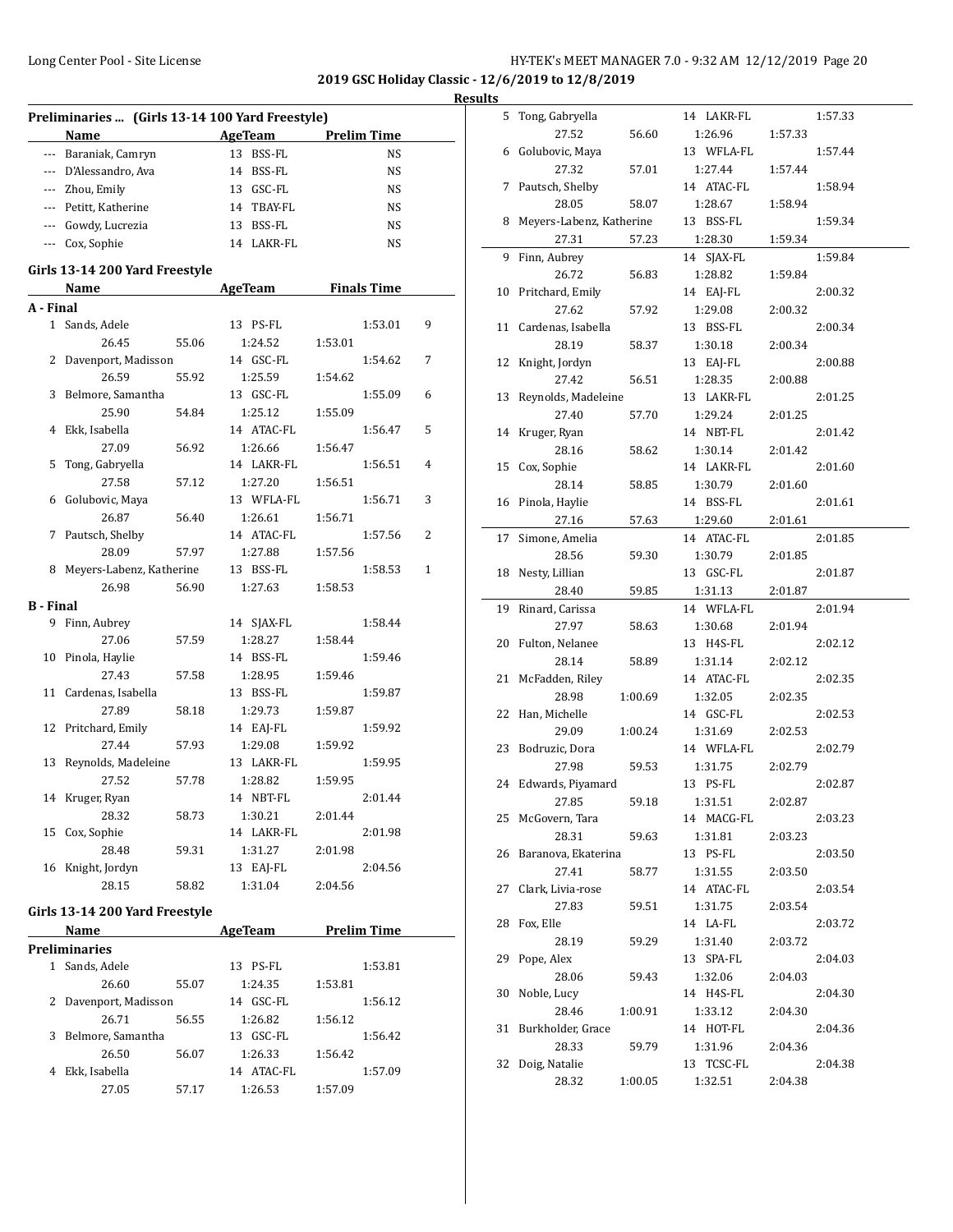l.

|     |                             |         | Preliminaries  (Girls 13-14 200 Yard Freestyle) |         |                    |
|-----|-----------------------------|---------|-------------------------------------------------|---------|--------------------|
|     | Name                        |         | AgeTeam                                         |         | <b>Prelim Time</b> |
|     | 33 Candelora, Maria         |         | 14 PYP-FL                                       |         | 2:04.95            |
|     | 28.39                       | 59.81   | 1:32.66                                         | 2:04.95 |                    |
| 34  | Herron, Talia               |         | 13 GSC-FL                                       |         | 2:05.00            |
|     | 29.12                       | 1:01.40 | 1:33.94                                         | 2:05.00 |                    |
| 35  | McLaughlin, Faith           |         | 14 BSS-FL                                       |         | 2:05.30            |
|     | 28.51                       | 1:00.02 | 1:32.77                                         | 2:05.30 |                    |
| *36 | Williams, Raeghan           |         | 14 WFLA-FL                                      |         | 2:05.49            |
|     | 28.97                       | 1:00.51 | 1:33.24                                         | 2:05.49 |                    |
| *36 | Netzley, Emma               |         | 14 LA-FL                                        |         | 2:05.49            |
|     | 27.99                       | 59.84   | 1:32.82                                         | 2:05.49 |                    |
| 38  | Deorsey, Madison            |         | 14 WFLA-FL                                      |         | 2:05.50            |
|     | 29.79                       | 1:01.80 | 1:34.12                                         | 2:05.50 |                    |
|     | 39 Dieffenthaller, Isabella |         | 13 SPA-FL                                       |         | 2:05.63            |
|     | 28.67                       | 1:00.28 | 1:33.27                                         | 2:05.63 |                    |
| 40  | Gonzalez, Mia               |         | 14 LA-FL                                        |         | 2:06.08            |
|     | 27.44                       | 57.44   | 1:30.78                                         | 2:06.08 |                    |
| 41  | Daniels, Gavriela           |         | 13 TBAC-FL                                      |         | 2:06.35            |
|     | 28.33                       | 59.42   |                                                 |         |                    |
|     |                             |         | 1:32.26                                         | 2:06.35 |                    |
| 42  | Beauchamp, Natalie          |         | 13 STAR-FL                                      |         | 2:07.34            |
|     | 28.23                       | 1:00.06 | 1:33.86                                         | 2:07.34 |                    |
| 43  | Murphy, Julia               |         | 13 BSS-FL                                       |         | 2:07.39            |
|     | 29.68                       | 1:01.55 | 1:35.04                                         | 2:07.39 |                    |
| 44  | Johnson, Maggie             |         | 13 SPA-FL                                       |         | 2:07.46            |
|     | 29.20                       | 1:01.36 | 1:35.00                                         | 2:07.46 |                    |
| 45  | Triplett, Caroline          |         | 13 NBT-FL                                       |         | 2:07.67            |
|     | 28.95                       | 1:00.92 | 1:34.56                                         | 2:07.67 |                    |
| 46  | Carter, Caylin              |         | 14 TBAC-FL                                      |         | 2:07.97            |
|     | 28.25                       | 1:00.72 | 1:34.72                                         | 2:07.97 |                    |
| 47  | Taylor, Summer              |         | 13 EAJ-FL                                       |         | 2:08.04            |
|     | 28.39                       | 1:00.53 | 1:35.04                                         | 2:08.04 |                    |
| 48  | Adams, Ava                  |         | 14 PYP-FL                                       |         | 2:08.09            |
|     | 28.99                       | 1:01.39 | 1:34.85                                         | 2:08.09 |                    |
| 49  | Shulman, Veronica           |         | 14 STAR-FL                                      |         | 2:08.35            |
|     | 28.60                       | 1:00.49 | 1:34.53                                         | 2:08.35 |                    |
| 50  | Burgstiner, Sarah           |         | 13 BSS-FL                                       |         | 2:08.38            |
|     | 29.71                       | 1:02.79 | 1:36.10                                         | 2:08.38 |                    |
| 51  | Hurley, Megan               |         | 14 H4S-FL                                       |         | 2:08.60            |
|     |                             |         |                                                 |         |                    |
|     | 28.64                       | 1:00.87 | 1:35.29                                         | 2:08.60 |                    |
|     | 52 Cyr, Emily               |         | 14 PYP-FL                                       |         | 2:08.69            |
|     | 30.12                       | 1:01.87 | 1:35.21                                         | 2:08.69 |                    |
| 53  | Rutledge, Elisabeth         |         | 14 SPA-FL                                       |         | 2:08.85            |
|     | 28.26                       | 1:00.90 | 1:35.24                                         | 2:08.85 |                    |
| 54  | Sampson, Ashley             |         | 14 CFM-FL                                       |         | 2:08.86            |
|     | 30.37                       | 1:03.04 | 1:36.39                                         | 2:08.86 |                    |
| 55  | Bordeaux, Olivia            |         | 14 WFLA-FL                                      |         | 2:08.89            |
|     | 29.82                       | 1:02.71 | 1:36.38                                         | 2:08.89 |                    |
| 56  | Powers, Emalee              |         | 14 UN-29-FL                                     |         | 2:09.33            |
|     | 28.57                       | 1:00.94 | 1:35.28                                         | 2:09.33 |                    |
| 57  | Heideman, Mckenzie          |         | 14 BSS-FL                                       |         | 2:09.99            |
|     | 28.58                       | 1:01.08 | 1:35.55                                         | 2:09.99 |                    |
| 58  | Rubin, Jennifer             |         | 13 GSC-FL                                       |         | 2:10.46            |
|     | 29.57                       | 1:02.76 | 1:36.48                                         | 2:10.46 |                    |
| 59  | Hite, Haylee                |         | 13 EAJ-FL                                       |         | 2:10.60            |
|     | 28.84                       | 1:02.53 | 1:36.90                                         | 2:10.60 |                    |
|     |                             |         |                                                 |         |                    |
| 60  | Koveraite, Ugne             |         | 13 WFLA-FL                                      |         | 2:11.58            |
|     | 28.93                       | 1:01.62 | 1:36.72                                         | 2:11.58 |                    |

|                  | 61 Stargardt, Hailey                                                                                                                                                                                                          |         | 13 TBAC-FL          |         | 2:12.14   |   |
|------------------|-------------------------------------------------------------------------------------------------------------------------------------------------------------------------------------------------------------------------------|---------|---------------------|---------|-----------|---|
|                  | 28.73                                                                                                                                                                                                                         | 1:01.60 | 1:37.01             | 2:12.14 |           |   |
|                  | --- Klyce, Ella                                                                                                                                                                                                               |         | 13 STAR-FL          |         | DQ        |   |
|                  | False start                                                                                                                                                                                                                   |         |                     |         |           |   |
|                  | --- Stevens, Alexandra                                                                                                                                                                                                        |         | 13 CFM-FL           |         | DQ        |   |
|                  | False start                                                                                                                                                                                                                   |         |                     |         |           |   |
|                  | --- Gowdy, Lucrezia                                                                                                                                                                                                           |         | 13 BSS-FL           |         | <b>NS</b> |   |
|                  | --- Kaloostian, Kendall                                                                                                                                                                                                       |         | 14 TBAC-FL          |         | <b>NS</b> |   |
|                  | --- Zhou, Emily                                                                                                                                                                                                               |         | 13 GSC-FL           |         | NS        |   |
|                  | Girls 13-14 500 Yard Freestyle                                                                                                                                                                                                |         |                     |         |           |   |
|                  | Name and the same state of the state of the state of the state of the state of the state of the state of the state of the state of the state of the state of the state of the state of the state of the state of the state of |         | AgeTeam Finals Time |         |           |   |
| A - Final        |                                                                                                                                                                                                                               |         |                     |         |           |   |
|                  | 1 Shahboz, Gwen                                                                                                                                                                                                               |         | 14 GSC-FL           |         | 5:05.77   | 9 |
|                  | 27.68                                                                                                                                                                                                                         | 57.72   | 1:28.61             | 1:59.44 |           |   |
|                  | 2:30.75                                                                                                                                                                                                                       | 3:01.87 | 3:33.09             | 4:04.39 |           |   |
|                  | 4:35.75                                                                                                                                                                                                                       | 5:05.77 |                     |         |           |   |
|                  | 2 Sands, Adele                                                                                                                                                                                                                |         | 13 PS-FL            |         | 5:10.91   | 7 |
|                  | 27.50                                                                                                                                                                                                                         | 57.69   | 1:28.80             | 2:00.19 |           |   |
|                  | 2:32.12                                                                                                                                                                                                                       | 3:04.21 | 3:36.92             | 4:08.92 |           |   |
|                  | 4:40.30                                                                                                                                                                                                                       | 5:10.91 |                     |         |           |   |
|                  | 3 Golubovic, Maya                                                                                                                                                                                                             |         | 13 WFLA-FL          |         | 5:16.27   | 6 |
|                  | 28.22                                                                                                                                                                                                                         | 58.69   | 1:30.07             | 2:01.84 |           |   |
|                  | 2:34.15                                                                                                                                                                                                                       | 3:06.44 | 3:38.83             | 4:11.58 |           |   |
|                  | 4:44.32                                                                                                                                                                                                                       | 5:16.27 |                     |         |           |   |
|                  | 4 Cox, Sophie                                                                                                                                                                                                                 |         | 14 LAKR-FL          |         | 5:17.02   | 5 |
|                  | 27.93                                                                                                                                                                                                                         | 58.85   | 1:30.58             | 2:03.00 |           |   |
|                  | 2:35.48                                                                                                                                                                                                                       | 3:08.12 | 3:40.76             | 4:13.30 |           |   |
|                  | 4:45.66                                                                                                                                                                                                                       | 5:17.02 |                     |         |           |   |
|                  | 5 Kruger, Ryan                                                                                                                                                                                                                |         | 14 NBT-FL           |         | 5:18.91   | 4 |
|                  | 28.64                                                                                                                                                                                                                         | 59.74   | 1:31.66             | 2:04.26 |           |   |
|                  | 2:36.85                                                                                                                                                                                                                       | 3:09.24 | 3:41.78             | 4:14.34 |           |   |
|                  | 4:47.13                                                                                                                                                                                                                       | 5:18.91 |                     |         |           |   |
|                  | 6 Stevens, Alexandra                                                                                                                                                                                                          |         | 13 CFM-FL           |         | 5:19.19   | 3 |
|                  | 28.06                                                                                                                                                                                                                         | 59.11   | 1:31.37             | 2:04.14 |           |   |
|                  | 2:36.71                                                                                                                                                                                                                       | 3:09.65 | 3:42.48             | 4:15.50 |           |   |
|                  | 4:47.72                                                                                                                                                                                                                       | 5:19.19 |                     |         |           |   |
|                  | 7 Belmore, Samantha                                                                                                                                                                                                           |         | 13 GSC-FL           |         | 5:20.79   | 2 |
|                  | 27.63                                                                                                                                                                                                                         | 58.43   | 1:29.55             | 2:01.06 |           |   |
|                  | 2:33.23                                                                                                                                                                                                                       | 3:05.62 | 3:38.98             | 4:13.07 |           |   |
|                  | 4:47.22                                                                                                                                                                                                                       | 5:20.79 |                     |         |           |   |
|                  | 8 Pritchard, Emily                                                                                                                                                                                                            |         | 14 EAJ-FL           |         | 5:22.67   | 1 |
|                  | 28.29                                                                                                                                                                                                                         | 59.62   | 1:31.47             | 2:03.78 |           |   |
|                  | 2:36.51                                                                                                                                                                                                                       | 3:09.63 | 3:42.75             | 4:16.65 |           |   |
|                  | 4:50.36                                                                                                                                                                                                                       | 5:22.67 |                     |         |           |   |
| <b>B</b> - Final |                                                                                                                                                                                                                               |         |                     |         |           |   |
|                  | 9 Tong, Gabryella                                                                                                                                                                                                             |         | 14 LAKR-FL          |         | 5:14.55   |   |
|                  | 29.68                                                                                                                                                                                                                         | 1:01.72 | 1:34.09             | 2:06.66 |           |   |
|                  | 2:38.42                                                                                                                                                                                                                       | 3:10.24 | 3:42.53             | 4:14.36 |           |   |
|                  | 4:45.27                                                                                                                                                                                                                       | 5:14.55 |                     |         |           |   |
|                  | 10 Simone, Amelia                                                                                                                                                                                                             |         | 14 ATAC-FL          |         | 5:22.29   |   |
|                  | 29.08                                                                                                                                                                                                                         | 1:00.56 | 1:33.25             | 2:05.36 |           |   |
|                  | 2:37.96                                                                                                                                                                                                                       | 3:10.61 | 3:43.78             | 4:16.87 |           |   |
|                  | 4:50.03                                                                                                                                                                                                                       | 5:22.29 |                     |         |           |   |
|                  |                                                                                                                                                                                                                               |         |                     |         |           |   |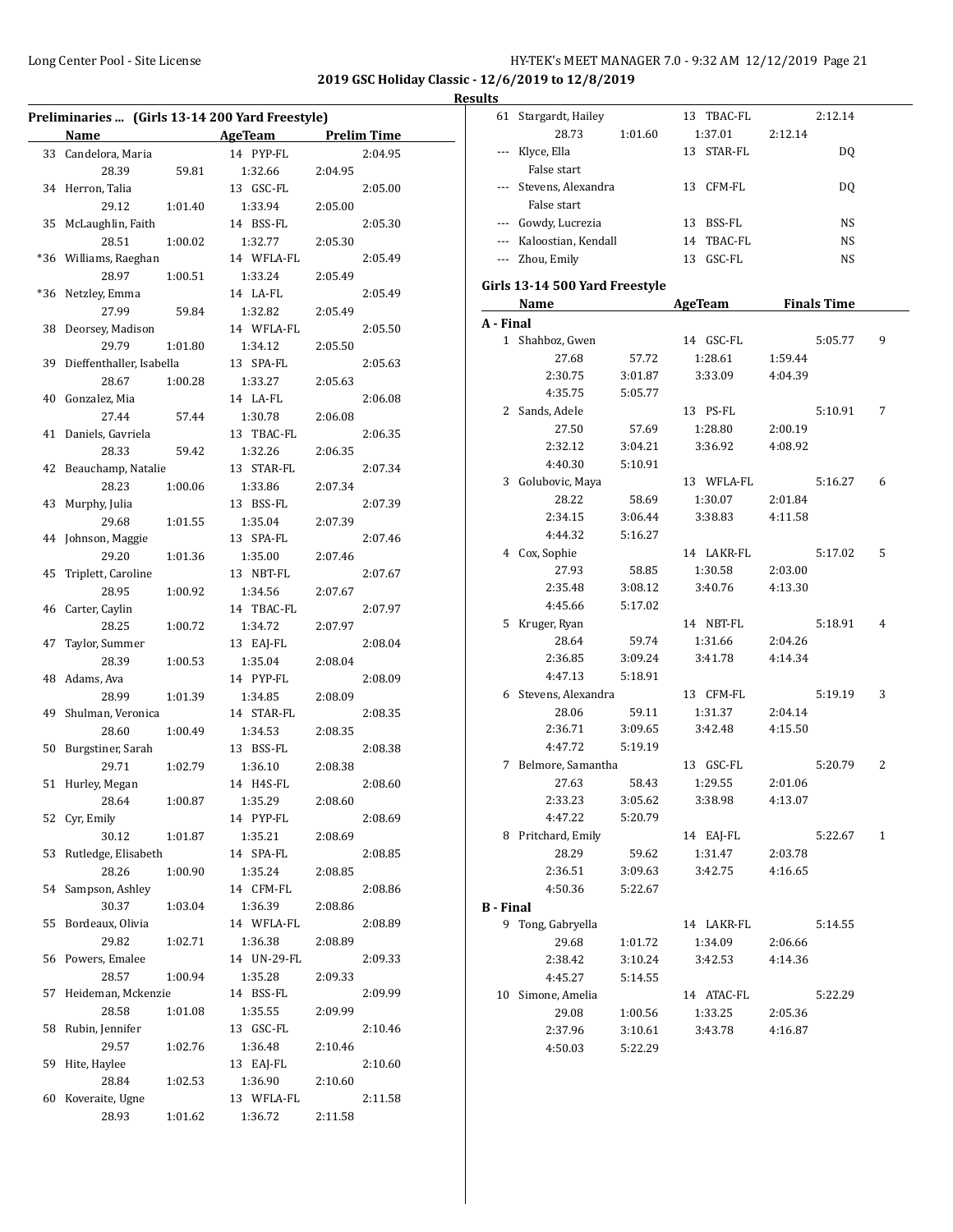**2019 GSC Holiday Classic - 12/6/2019 to 12/8/2019**

# **Results**

| B - Final  (Girls 13-14 500 Yard Freestyle) |         |            |         |                    |  |  |  |
|---------------------------------------------|---------|------------|---------|--------------------|--|--|--|
| Name                                        |         | AgeTeam    |         | <b>Finals Time</b> |  |  |  |
| 11 Clark, Livia-rose                        |         | 14 ATAC-FL |         | 5:25.86            |  |  |  |
| 28.39                                       | 1:00.13 | 1:32.84    | 2:05.92 |                    |  |  |  |
| 2:39.21                                     | 3:12.72 | 3:46.40    | 4:20.00 |                    |  |  |  |
| 4:53.54                                     | 5:25.86 |            |         |                    |  |  |  |
| 12 Zuniga, Ryland                           |         | 14 EAJ-FL  |         | 5:26.88            |  |  |  |
| 28.95                                       | 1:00.80 | 1:33.95    | 2:07.03 |                    |  |  |  |
| 2:40.69                                     | 3:14.61 | 3:48.41    | 4:22.25 |                    |  |  |  |
| 4:55.28                                     | 5:26.88 |            |         |                    |  |  |  |
| 13 Bodruzic, Dora                           |         | 14 WFLA-FL |         | 5:27.00            |  |  |  |
| 29.40                                       | 1:02.23 | 1:35.22    | 2:08.99 |                    |  |  |  |
| 2:42.37                                     | 3:15.66 | 3:48.83    | 4:21.95 |                    |  |  |  |
| 4:55.44                                     | 5:27.00 |            |         |                    |  |  |  |
| 14 Williams, Raeghan                        |         | 14 WFLA-FL |         | 5:27.01            |  |  |  |
| 29.78                                       | 1:02.04 | 1:35.11    | 2:08.75 |                    |  |  |  |
| 2:42.40                                     | 3:16.10 | 3:49.87    | 4:22.50 |                    |  |  |  |
| 4:54.80                                     | 5:27.01 |            |         |                    |  |  |  |
| 15 Sampson, Ashley                          |         | 14 CFM-FL  |         | 5:28.21            |  |  |  |
| 30.24                                       | 1:02.60 | 1:35.25    | 2:08.47 |                    |  |  |  |
| 2:41.67                                     | 3:15.19 | 3:48.94    | 4:22.39 |                    |  |  |  |
| 4:55.84                                     | 5:28.21 |            |         |                    |  |  |  |
| 16 Fox, Elle                                |         | 14 LA-FL   |         | 5:28.66            |  |  |  |
| 29.01                                       | 1:01.10 | 1:34.12    | 2:07.57 |                    |  |  |  |
| 2:41.19                                     | 3:14.92 | 3:48.81    | 4:22.35 |                    |  |  |  |
| 4:55.79                                     | 5:28.66 |            |         |                    |  |  |  |
| Girls 13-14 500 Yard Freestyle              |         |            |         |                    |  |  |  |
| Name                                        |         | AgeTeam    |         | <b>Prelim Time</b> |  |  |  |
| <b>Preliminaries</b>                        |         |            |         |                    |  |  |  |
| 1 Shahboz, Gwen                             |         | 14 GSC-FL  |         | 5:13.64            |  |  |  |
| 28.49                                       | 59.92   | 1:31.85    | 2:04.07 |                    |  |  |  |
| 2:35.91                                     | 3:07.77 | 3:39.99    | 4:11.82 |                    |  |  |  |
| 4:43.69                                     | 5:13.64 |            |         |                    |  |  |  |
| 2 Sands, Adele                              |         | 13 PS-FL   |         | 5:15.10            |  |  |  |
| 28.56                                       | 59.76   | 1:31.70    | 2:04.26 |                    |  |  |  |
| 2:36.35                                     | 3:07.89 | 3:39.73    | 4:11.67 |                    |  |  |  |
| 4:43.76                                     | 5:15.10 |            |         |                    |  |  |  |
| 3 Cox, Sophie                               |         | 14 LAKR-FL |         | 5:16.10            |  |  |  |
| 29.30                                       | 1:00.68 | 1:32.69    | 2:04.79 |                    |  |  |  |
| 2:37.27                                     | 3:09.50 | 3:41.43    | 4:13.57 |                    |  |  |  |
| 4:45.55                                     | 5:16.10 |            |         |                    |  |  |  |
| 4 Stevens, Alexandra                        |         | 13 CFM-FL  |         | 5:17.75            |  |  |  |
| 28.98                                       | 1:00.62 | 1:33.02    | 2:05.49 |                    |  |  |  |
| 2:37.92                                     | 3:10.43 | 3:42.88    | 4:15.17 |                    |  |  |  |
| 4:47.26                                     | 5:17.75 |            |         |                    |  |  |  |
| 5 Belmore, Samantha                         |         | 13 GSC-FL  |         | 5:19.15            |  |  |  |
| 29.67                                       | 1:01.72 | 1:34.68    | 2:07.11 |                    |  |  |  |
| 2:40.00                                     | 3:12.67 | 3:45.10    | 4:16.53 |                    |  |  |  |
| 4:47.41                                     | 5:19.15 |            |         |                    |  |  |  |
| 6 Golubovic, Maya                           |         | 13 WFLA-FL |         | 5:19.92            |  |  |  |
| 28.97                                       | 1:00.09 | 1:32.16    | 2:04.56 |                    |  |  |  |
| 2:37.05                                     | 3:09.71 | 3:42.27    | 4:15.20 |                    |  |  |  |
| 4:48.24                                     | 5:19.92 |            |         |                    |  |  |  |
| 7 Pritchard, Emily                          |         | 14 EAJ-FL  |         | 5:22.36            |  |  |  |
| 28.83                                       | 1:00.13 | 1:32.08    | 2:04.76 |                    |  |  |  |
| 2:37.51                                     | 3:10.31 | 3:43.28    | 4:16.85 |                    |  |  |  |
| 4:50.19                                     | 5:22.36 |            |         |                    |  |  |  |

| 8  | Kruger, Ryan                    |                    | 14 NBT-FL          |                    | 5:23.18 |
|----|---------------------------------|--------------------|--------------------|--------------------|---------|
|    | 29.57                           | 1:01.19            | 1:33.60            | 2:06.69            |         |
|    | 2:39.34                         | 3:11.98            | 3:44.62            | 4:17.55            |         |
|    | 4:51.06                         | 5:23.18            |                    |                    |         |
| 9. | Zuniga, Ryland                  |                    | 14 EAJ-FL          |                    | 5:26.09 |
|    | 29.39                           | 1:02.11            | 1:35.70            | 2:08.88            |         |
|    | 2:42.33                         | 3:16.14            | 3:49.20            | 4:21.72            |         |
|    | 4:54.65                         | 5:26.09            |                    |                    |         |
|    | 10 Simone, Amelia               |                    | 14 ATAC-FL         |                    | 5:26.14 |
|    | 29.56                           | 1:01.44            | 1:33.75            | 2:06.54            |         |
|    | 2:39.54                         | 3:12.43            | 3:46.05            | 4:20.25            |         |
|    | 4:53.67                         | 5:26.14            |                    |                    |         |
| 11 | Sampson, Ashley                 |                    | 14 CFM-FL          |                    | 5:26.41 |
|    | 30.31                           | 1:03.09            | 1:36.43            | 2:09.73            |         |
|    | 2:42.82                         | 3:16.23            | 3:49.27            | 4:22.02            |         |
|    | 4:54.58                         | 5:26.41            |                    |                    |         |
|    | 12 Tong, Gabryella              |                    | 14 LAKR-FL         |                    | 5:27.03 |
|    | 29.98                           | 1:01.48            | 1:32.94            | 2:05.13            |         |
|    | 2:37.99                         | 3:10.78            | 3:44.25            | 4:18.97            |         |
|    | 4:53.36                         | 5:27.03            |                    |                    |         |
|    | 13 Williams, Raeghan            |                    | 14 WFLA-FL         |                    | 5:27.61 |
|    | 30.14                           | 1:02.75            | 1:36.07            | 2:09.65            |         |
|    | 2:43.63                         | 3:17.20            | 3:50.39            | 4:22.91            |         |
|    | 4:55.72                         | 5:27.61            |                    |                    |         |
|    | 14 Clark, Livia-rose            |                    | 14 ATAC-FL         |                    | 5:29.03 |
|    | 29.09                           | 1:01.40            | 1:34.22            | 2:07.84            |         |
|    | 2:41.66                         | 3:15.35            | 3:48.96            | 4:22.93            |         |
|    | 4:56.83                         | 5:29.03            |                    |                    |         |
|    | 15 Fox, Elle                    |                    | 14 LA-FL           |                    | 5:29.43 |
|    | 29.36                           | 1:02.00            | 1:35.25            | 2:08.54            |         |
|    | 2:42.22                         | 3:15.79            | 3:49.71            | 4:23.43            |         |
|    | 4:57.04                         | 5:29.43            |                    |                    |         |
|    | 16 Bodruzic, Dora               |                    | 14 WFLA-FL         |                    | 5:29.89 |
|    | 29.81                           | 1:03.71            | 1:37.72            | 2:11.88            |         |
|    | 2:45.42                         | 3:18.74            | 3:52.66            | 4:26.38            |         |
|    | 4:59.02                         | 5:29.89            |                    |                    |         |
|    | 17 Edwards, Piyamard            |                    | 13 PS-FL           |                    | 5:29.90 |
|    | 29.61                           | 1:02.56            | 1:36.42            | 2:10.28            |         |
|    | 2:44.48                         | 3:18.09            | 3:51.38            | 4:25.03            |         |
|    | 4:58.49                         | 5:29.90            |                    |                    |         |
|    | 18 Meyers-Labenz, Katherine     |                    | 13 BSS-FL          |                    | 5:30.13 |
|    | 28.44                           | 59.95              | 1:32.87            | 2:06.48            |         |
|    | 2:40.47                         | 3:14.97            | 3:49.57            | 4:23.85            |         |
|    | 4:57.65                         | 5:30.13            |                    |                    |         |
| 19 | Cardenas, Isabella              |                    | 13 BSS-FL          |                    | 5:30.15 |
|    | 29.40                           | 1:02.14            | 1:36.07            | 2:09.71<br>4:24.44 |         |
|    | 2:43.11<br>4:58.32              | 3:16.41            | 3:50.64            |                    |         |
|    |                                 | 5:30.15            |                    |                    |         |
|    | 20 Hardman, Mary Leigh<br>29.85 |                    | 14 WIN-FL          |                    | 5:31.73 |
|    | 2:43.96                         | 1:02.34<br>3:17.41 | 1:35.58<br>3:51.79 | 2:10.05<br>4:26.06 |         |
|    | 5:00.26                         | 5:31.73            |                    |                    |         |
| 21 | Taylor, Summer                  |                    | 13 EAJ-FL          |                    | 5:31.79 |
|    | 29.55                           | 1:02.60            | 1:36.36            | 2:10.55            |         |
|    | 2:44.08                         | 3:17.72            | 3:51.54            | 4:25.73            |         |
|    | 4:59.49                         | 5:31.79            |                    |                    |         |
|    |                                 |                    |                    |                    |         |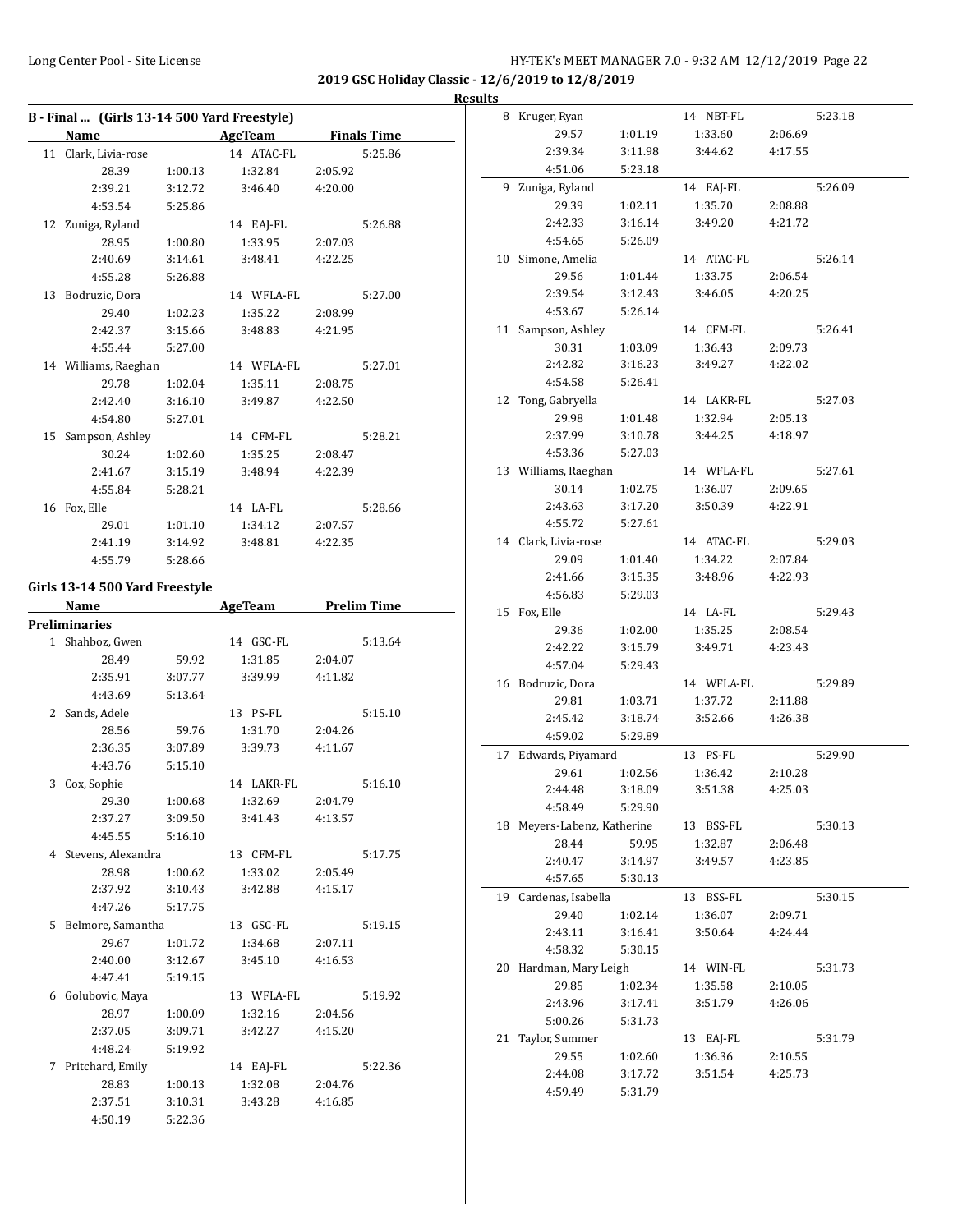**2019 GSC Holiday Classic - 12/6/2019 to 12/8/2019**

**Results**

|                        |         | Preliminaries  (Girls 13-14 500 Yard Freestyle) |         |         |
|------------------------|---------|-------------------------------------------------|---------|---------|
|                        |         | Name AgeTeam Prelim Time                        |         |         |
| 22 Gonzalez, Mia       |         | 14 LA-FL                                        |         | 5:32.14 |
| 29.02                  | 1:01.31 | 1:34.53                                         | 2:08.26 |         |
| 2:42.31                | 3:14.61 | 3:48.10                                         | 4:23.40 |         |
| 4:58.39                | 5:32.14 |                                                 |         |         |
| 23 Deorsey, Madison    |         | 14 WFLA-FL                                      |         | 5:34.05 |
| 30.60                  | 1:04.03 | 1:38.05                                         | 2:12.33 |         |
| 2:45.85                | 3:20.29 | 3:54.59                                         | 4:29.32 |         |
| 5:02.62                | 5:34.05 |                                                 |         |         |
| 24 Heideman, Mckenzie  |         | 14 BSS-FL                                       |         | 5:35.00 |
| 30.61                  | 1:03.69 | 1:37.43                                         | 2:11.34 |         |
| 2:44.81                | 3:18.11 | 3:52.53                                         | 4:27.07 |         |
| 5:01.65                | 5:35.00 |                                                 |         |         |
| 25 Herron, Talia       |         | 13 GSC-FL                                       |         | 5:35.32 |
| 30.41                  | 1:04.14 | 1:38.61                                         | 2:13.16 |         |
| 2:47.55                | 3:21.79 | 3:56.21                                         | 4:30.02 |         |
| 5:03.92                | 5:35.32 |                                                 |         |         |
| 26 Rubin, Jennifer     |         | 13 GSC-FL                                       |         | 5:35.42 |
| 30.70                  | 1:04.10 | 1:38.23                                         | 2:12.69 |         |
| 2:46.87                | 3:21.14 | 3:55.22                                         | 4:29.31 |         |
| 5:03.69                | 5:35.42 |                                                 |         |         |
| 27 Rinard, Carissa     |         | 14 WFLA-FL                                      |         | 5:35.52 |
| 30.39                  | 1:03.61 | 1:37.40                                         | 2:11.35 |         |
| 2:46.09                | 3:20.90 | 3:53.63                                         | 4:27.44 |         |
| 5:02.08                | 5:35.52 |                                                 |         |         |
| 28 Kaloostian, Kendall |         | 14 TBAC-FL                                      |         | 5:35.76 |
| 30.78                  | 1:04.91 | 1:39.10                                         | 2:13.00 |         |
| 2:46.98                | 3:20.66 | 3:54.92                                         | 4:29.32 |         |
| 5:03.34                | 5:35.76 |                                                 |         |         |
| 29 Candelora, Maria    |         | 14 PYP-FL                                       |         | 5:35.91 |
| 30.11                  | 1:03.13 | 1:37.11                                         | 2:10.44 |         |
| 2:44.24                | 3:18.41 | 3:52.91                                         | 4:27.21 |         |
| 5:01.90                | 5:35.91 |                                                 |         |         |
| 30 Doig, Natalie       |         | 13 TCSC-FL                                      |         | 5:37.88 |
| 29.92                  | 1:03.47 | 1:37.50                                         | 2:11.59 |         |
| 2:46.05                | 3:21.03 | 3:57.05                                         | 4:31.06 |         |
| 5:05.21                | 5:37.88 |                                                 |         |         |
| 31 Raleigh, Katie      |         | 14 PYP-FL                                       |         | 5:37.96 |
| 29.65                  | 1:02.77 | 1:36.81                                         | 2:11.41 |         |
| 2:45.99                | 3:20.20 | 3:55.09                                         | 4:29.66 |         |
| 5:04.03                | 5:37.96 |                                                 |         |         |
| 32 Triplett, Caroline  |         | 13 NBT-FL                                       |         | 5:39.74 |
| 29.58                  | 1:02.43 | 1:36.15                                         | 2:10.19 |         |
| 2:45.10                | 3:20.35 | 3:55.88                                         | 4:31.11 |         |
| 5:06.35                | 5:39.74 |                                                 |         |         |
| 33 Rutledge, Elisabeth |         | 14 SPA-FL                                       |         | 5:40.77 |
| 29.40                  | 1:03.71 | 1:38.26                                         | 2:13.41 |         |
| 2:48.18                | 3:23.68 | 3:59.36                                         | 4:33.84 |         |
|                        | 5:40.77 |                                                 |         |         |
| 5:07.96                |         |                                                 |         |         |
| 34 Cyr, Emily          |         | 14 PYP-FL                                       |         | 5:41.87 |
| 32.00                  | 1:05.42 | 1:39.88                                         | 2:14.10 |         |
| 2:48.00                | 3:22.63 | 3:57.33                                         | 4:32.22 |         |
| 5:07.37                | 5:41.87 |                                                 |         |         |
| 35 Bordeaux, Olivia    |         | 14 WFLA-FL                                      |         | 5:43.63 |
| 29.66                  | 1:03.39 | 1:37.96                                         | 2:13.45 |         |
| 2:48.72                | 3:24.33 | 4:01.01                                         | 4:36.53 |         |
| 5:11.37                | 5:43.63 |                                                 |         |         |

|   | 36 Burkholder, Grace            |          | 14 HOT-FL      |          | 5:43.90            |
|---|---------------------------------|----------|----------------|----------|--------------------|
|   | 29.66                           | 1:02.60  | 1:36.97        | 2:11.85  |                    |
|   | 2:47.29                         | 3:22.85  | 3:58.16        | 4:33.83  |                    |
|   | 5:09.48                         | 5:43.90  |                |          |                    |
|   | 37 Pope, Alex                   |          | 13 SPA-FL      |          | 5:44.82            |
|   | 31.30                           | 1:05.24  | 1:39.94        | 2:14.97  |                    |
|   | 2:49.95                         | 3:25.18  | 4:00.65        | 4:36.13  |                    |
|   | 5:10.91                         | 5:44.82  |                |          |                    |
|   | 38 Beauchamp, Natalie           |          | 13 STAR-FL     |          | 5:44.95            |
|   | 29.92                           | 1:04.05  | 1:39.85        | 2:15.39  |                    |
|   | 2:50.70                         | 3:26.30  | 4:02.24        | 4:36.97  |                    |
|   | 5:12.15                         | 5:44.95  |                |          |                    |
|   | 39 Henry, Jill                  |          | 14 BSS-FL      |          | 5:47.34            |
|   | 30.78                           | 1:05.05  | 1:40.19        | 2:15.03  |                    |
|   | 2:50.68                         | 3:26.52  | 4:02.62        | 4:37.85  |                    |
|   | 5:12.42                         | 5:47.34  |                |          |                    |
|   | 40 Cronin, Logan                |          | 14 LA-FL       |          | 5:51.09            |
|   | 32.21                           | 1:07.51  | 1:42.64        | 2:18.19  |                    |
|   | 2:53.73                         | 3:29.50  | 4:04.97        | 4:41.00  |                    |
|   | 5:16.89                         | 5:51.09  |                |          |                    |
|   |                                 |          |                |          | 5:52.03            |
|   | 41 Powers, Emalee               |          | 14 UN-29-FL    |          |                    |
|   | 30.95                           | 1:05.74  | 1:42.58        | 2:18.87  |                    |
|   | 2:54.99                         | 3:32.11  | 4:08.58        | 4:44.23  |                    |
|   | 5:18.87                         | 5:52.03  |                |          |                    |
|   | 42 Vizcaya, Ariana              |          | 13 RAD-FL      |          | 6:02.28            |
|   | 31.17                           | 1:05.85  | 1:41.12        | 2:17.86  |                    |
|   | 2:54.87                         | 3:33.01  | 4:10.47        | 4:48.62  |                    |
|   | 5:25.93                         | 6:02.28  |                |          |                    |
|   | --- Hurley, Megan               |          | 14 H4S-FL      |          | NS                 |
|   | Girls 13-14 1650 Yard Freestyle |          |                |          |                    |
|   | <b>Name</b>                     |          | <b>AgeTeam</b> |          | <b>Finals Time</b> |
|   | 1 Sands, Adele                  |          | 13 PS-FL       |          | 18:15.09<br>9      |
|   | 29.04                           | 1:00.61  | 1:33.37        | 2:06.27  |                    |
|   | 2:39.12                         | 3:12.31  | 3:45.42        | 4:18.84  |                    |
|   | 4:52.08                         | 5:25.03  | 5:57.90        | 6:30.88  |                    |
|   | 7:03.96                         | 7:37.06  | 8:10.34        | 8:43.57  |                    |
|   | 9:17.10                         | 9:50.48  | 10:24.04       | 10:57.66 |                    |
|   | 11:31.50                        | 12:04.92 | 12:38.20       | 13:11.58 |                    |
|   | 13:45.20                        | 14:18.72 | 14:52.25       | 15:25.94 |                    |
|   | 15:59.61                        | 16:33.44 | 17:06.72       | 17:39.15 | 18:15.09           |
| 2 | Kruger, Ryan                    |          | 14 NBT-FL      |          | 18:19.53<br>7      |
|   | 30.14                           | 1:02.79  | 1:36.21        | 2:09.19  |                    |
|   | 2:42.41                         | 3:15.65  | 3:48.95        | 4:22.00  |                    |
|   | 4:55.52                         | 5:28.76  | 6:01.94        | 6:35.34  |                    |
|   | 7:08.68                         | 7:42.06  | 8:15.60        | 8:48.89  |                    |
|   | 9:23.02                         | 9:56.26  | 10:29.87       | 11:02.02 |                    |
|   | 11:37.19                        | 12:10.47 | 12:43.74       | 13:17.66 |                    |
|   | 13:51.19                        | 14:25.08 | 14:59.21       | 15:32.73 |                    |
|   | 16:06.50                        | 16:40.02 | 17:13.96       | 17:47.40 | 18:19.53           |
|   |                                 |          |                |          |                    |
|   |                                 |          |                |          |                    |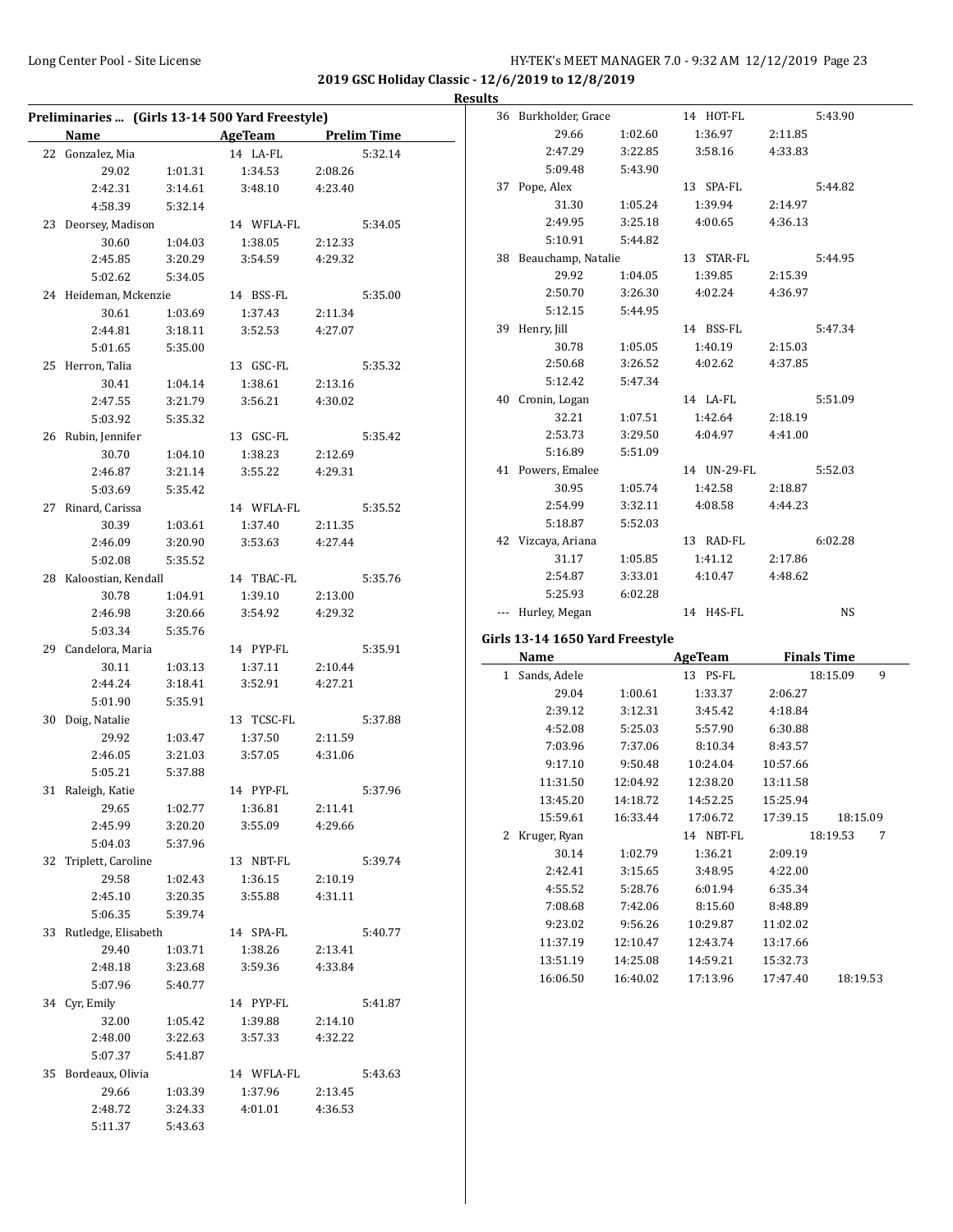**2019 GSC Holiday Classic - 12/6/2019 to 12/8/2019**

|   | (Girls 13-14 1650 Yard Freestyle) |          |                |                            |
|---|-----------------------------------|----------|----------------|----------------------------|
|   | Name                              |          | <b>AgeTeam</b> | <b>Finals Time</b>         |
| 3 | Stevens, Alexandra                |          | 13 CFM-FL      | 18:23.74<br>6              |
|   | 30.68                             | 1:04.33  | 1:38.54        | 2:13.05                    |
|   | 2:47.24                           | 3:21.38  | 3:55.54        | 4:29.82                    |
|   | 5:04.16                           | 5:38.12  | 6:12.47        | 6:46.36                    |
|   | 7:20.35                           | 7:54.15  | 8:27.91        | 9:01.74                    |
|   | 9:35.49                           | 10:09.08 | 10:42.75       | 11:16.51                   |
|   | 11:49.88                          | 12:22.86 | 12:56.49       | 13:29.93                   |
|   | 14:02.95                          | 14:35.82 | 15:08.73       | 15:41.71                   |
|   | 16:14.35                          | 16:47.16 | 17:19.93       | 17:52.55<br>18:23.74       |
|   | 4 Williams, Raeghan               |          | 14 WFLA-FL     | 18:31.35<br>5              |
|   | 30.22                             | 1:02.48  | 1:35.79        | 2:09.42                    |
|   | 2:43.45                           | 3:17.44  | 3:51.63        | 4:25.16                    |
|   | 4:58.98                           | 5:32.87  | 6:06.61        | 6:40.53                    |
|   | 7:13.95                           | 7:47.16  | 8:20.74        | 8:54.65                    |
|   | 9:28.49                           | 10:02.45 | 10:36.66       | 11:10.82                   |
|   | 11:44.77                          | 12:18.60 | 12:52.74       | 13:26.65                   |
|   | 14:00.39                          | 14:34.18 | 15:07.76       | 15:41.68                   |
|   | 16:15.73                          | 16:50.41 | 17:25.18       | 17:59.08<br>18:31.35       |
| 5 | Taylor, Summer                    |          | 13 EAJ-FL      | 18:55.95<br>4              |
|   | 30.72                             | 1:04.34  | 1:38.89        | 2:13.16                    |
|   | 2:47.55                           | 3:21.93  | 3:55.95        | 4:30.51                    |
|   | 5:04.66                           | 5:39.54  | 6:14.38        | 6:48.94                    |
|   | 7:23.70                           | 7:58.51  | 8:32.91        | 9:07.71                    |
|   | 9:42.47                           | 10:16.54 | 10:50.86       | 11:25.38                   |
|   | 12:00.20                          | 12:35.14 | 13:10.09       | 13:45.56                   |
|   | 14:20.71                          | 14:55.20 | 15:30.14       | 16:05.31                   |
|   | 16:39.66                          | 17:14.75 | 17:49.49       | 18:23.64<br>18:55.95       |
| 6 | Cox, Sophie                       |          | 14 LAKR-FL     | 19:10.50<br>3              |
|   |                                   |          | 1:38.75        | 2:13.01                    |
|   | 2:47.50                           | 3:22.04  | 3:57.12        | 4:31.30                    |
|   | 5:05.92                           | 5:40.98  | 6:15.99        | 6:50.86                    |
|   | 7:26.06                           | 8:01.79  | 8:36.89        | 9:12.74                    |
|   | 9:47.68                           | 10:22.22 | 10:57.44       | 11:33.35                   |
|   | 12:09.41                          | 12:44.68 | 13:20.21       | 13:56.19                   |
|   | 14:32.22                          | 15:08.55 | 15:44.00       | 16:19.53                   |
|   | 16:54.25                          | 17:28.73 | 18:03.58       | 18:37.75<br>19:10.50       |
| 7 | Gonzalez, Mia                     |          | 14 LA-FL       | 19:13.79<br>$\overline{2}$ |
|   | 30.10                             | 1:02.83  | 1:36.67        | 2:10.40                    |
|   | 2:44.40                           | 3:17.97  | 3:51.52        | 4:25.74                    |
|   | 5:00.40                           | 5:35.24  | 6:10.56        | 6:45.74                    |
|   | 7:20.79                           | 7:55.88  | 8:31.49        | 9:06.94                    |
|   | 9:42.20                           | 10:17.77 | 10:53.15       | 11:28.64                   |
|   | 12:04.36                          | 12:40.68 | 13:16.43       | 13:51.99                   |
|   | 14:28.00                          | 15:04.17 | 15:40.32       | 16:16.78                   |
|   | 16:52.44                          | 17:28.17 | 18:03.86       | 18:39.17<br>19:13.79       |
| 8 | Meyers-Labenz, Katherine          |          | 13 BSS-FL      | 19:16.94<br>1              |
|   | 31.14                             | 1:05.30  | 1:40.24        | 2:15.06                    |
|   | 2:50.11                           | 3:25.73  | 4:00.95        | 4:36.03                    |
|   | 5:11.31                           | 5:46.80  | 6:22.33        | 6:57.95                    |
|   | 7:33.28                           | 8:08.31  | 8:43.67        | 9:19.24                    |
|   | 9:54.32                           | 10:29.16 | 11:04.43       | 11:39.50                   |
|   | 12:14.98                          | 12:50.34 | 13:25.39       | 14:00.82                   |
|   | 14:36.72                          | 15:12.03 | 15:47.53       | 16:23.40                   |
|   | 16:59.34                          | 17:34.27 | 18:09.22       | 18:43.64<br>19:16.94       |

| <b>Results</b> |                                 |          |                     |          |          |                |  |
|----------------|---------------------------------|----------|---------------------|----------|----------|----------------|--|
|                | 9 Henry, Jill                   |          | 14 BSS-FL           |          | 19:43.89 |                |  |
|                | 30.76                           | 1:05.02  | 1:41.58             | 2:16.93  |          |                |  |
|                | 2:53.76                         | 3:29.89  | 4:05.54             | 4:41.66  |          |                |  |
|                | 5:17.77                         | 5:52.82  | 6:29.83             | 7:05.90  |          |                |  |
|                | 7:41.55                         | 8:18.04  | 8:54.50             | 9:31.29  |          |                |  |
|                | 10:06.33                        | 10:41.16 | 11:17.15            | 11:52.31 |          |                |  |
|                | 12:28.68                        | 13:04.97 | 13:40.08            | 14:17.39 |          |                |  |
|                | 14:54.43                        | 15:31.49 | 16:09.26            | 16:45.66 |          |                |  |
|                | 17:21.86                        | 17:58.04 | 18:34.22            | 19:10.90 | 19:43.89 |                |  |
|                | 10 Rubin, Jennifer              |          | 13 GSC-FL           |          | 19:56.47 |                |  |
|                | 31.07                           | 1:04.09  | 1:38.06             | 2:12.71  |          |                |  |
|                | 2:47.57                         | 3:22.63  | 3:58.29             | 4:33.82  |          |                |  |
|                | 5:09.85                         | 5:45.95  | 6:22.46             | 6:58.85  |          |                |  |
|                | 7:35.40                         | 8:11.43  | 8:47.97             | 9:24.59  |          |                |  |
|                | 10:00.52                        | 10:37.18 | 11:13.81            | 11:50.02 |          |                |  |
|                | 12:26.41                        | 13:02.82 | 13:40.20            | 14:17.62 |          |                |  |
|                | 14:54.98                        | 15:32.46 | 16:10.22            | 16:47.98 |          |                |  |
|                | 17:25.55                        | 18:03.29 | 18:41.14            | 19:18.89 | 19:56.47 |                |  |
|                | 11 Cronin, Logan                |          | 14 LA-FL            |          | 20:20.78 |                |  |
|                | 33.07                           | 1:08.53  | 1:45.07             | 2:21.30  |          |                |  |
|                | 2:57.58                         | 3:34.43  | 4:11.08             | 4:48.10  |          |                |  |
|                | 5:24.97                         | 6:01.77  | 6:38.80             | 7:16.05  |          |                |  |
|                | 7:53.29                         | 8:30.45  | 9:07.67             | 9:45.39  |          |                |  |
|                | 10:22.70                        | 10:59.20 | 11:36.80            | 12:14.35 |          |                |  |
|                | 12:51.67                        | 13:29.25 | 14:06.88            | 14:44.84 |          |                |  |
|                | 15:22.27                        | 16:00.24 | 16:37.85            | 17:15.28 |          |                |  |
|                | 17:52.97                        | 18:30.32 | 19:07.37            | 19:44.69 | 20:20.78 |                |  |
|                | Girls 13-14 100 Yard Backstroke |          |                     |          |          |                |  |
|                | Name                            |          | AgeTeam Finals Time |          |          |                |  |
| A - Final      |                                 |          |                     |          |          |                |  |
|                | 1 Rinard, Carissa               |          | 14 WFLA-FL          |          | 57.43    | 9              |  |
|                | 27.88                           | 57.43    |                     |          |          |                |  |
|                | 2 McFadden, Riley               |          | 14 ATAC-FL          |          | 59.72    | 7              |  |
|                | 29.48                           | 59.72    |                     |          |          |                |  |
|                | 3 White, Carly                  |          | 14 ATAC-FL          |          | 59.99    | 6              |  |
|                | 29.11                           | 59.99    |                     |          |          |                |  |
|                | 4 McGovern, Tara                |          | 14 MACG-FL          |          | 1:00.75  | 5              |  |
|                | 29.49                           | 1:00.75  |                     |          |          |                |  |
|                | 5 Shahboz, Gwen                 |          | 14 GSC-FL           |          | 1:00.82  | $\overline{4}$ |  |
|                | 29.52                           | 1:00.82  |                     |          |          |                |  |
|                | 6 Pautsch, Shelby               |          | 14 ATAC-FL          |          | 1:00.89  | 3              |  |
|                | 29.85                           | 1:00.89  |                     |          |          |                |  |
|                | 7 Klyce, Ella                   |          | 13 STAR-FL          |          | 1:01.37  | 2              |  |

8 Finn, Aubrey 14 SJAX-FL 1:02.26 1

9 Nesty, Lillian 13 GSC-FL 1:00.19

10 Reynolds, Madeleine 13 LAKR-FL 1:00.28

11 Larweth, Brooke 14 LAKR-FL 1:00.67

12 Hardman, Mary Leigh 14 WIN-FL 1:00.84

13 Ekk, Isabella 14 ATAC-FL 1:01.08

29.99 1:01.37

30.02 1:02.26

29.80 1:00.19

29.17 1:00.28

29.41 1:00.67

29.07 1:00.84

30.18 1:01.08

**B - Final**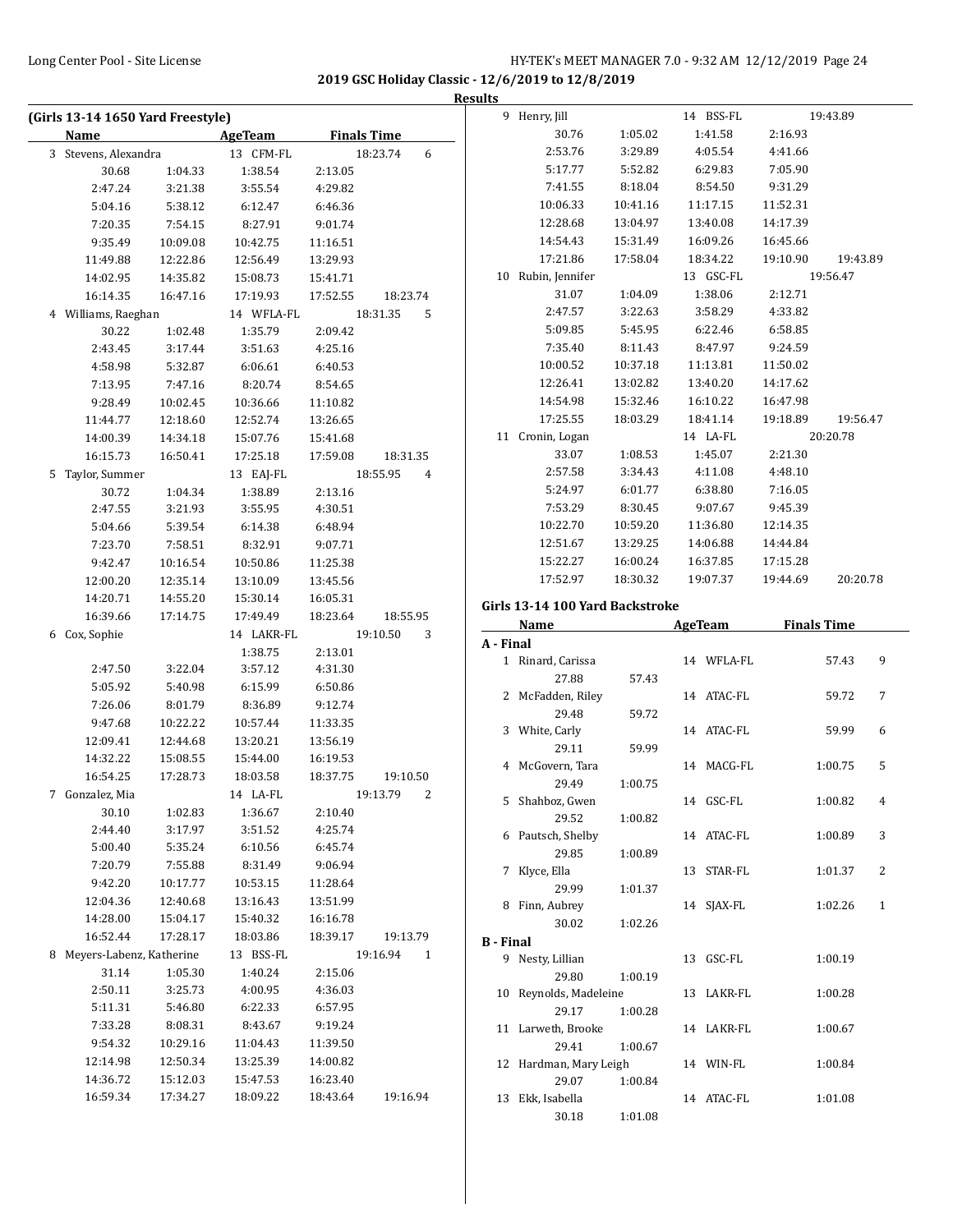**2019 GSC Holiday Classic - 12/6/2019 to 12/8/2019**

**Results**

|    | Name                            |         |    | AgeTeam    | <b>Finals Time</b> |
|----|---------------------------------|---------|----|------------|--------------------|
|    | 14 Han, Michelle                |         |    | 14 GSC-FL  | 1:01.11            |
|    | 29.39                           | 1:01.11 |    |            |                    |
|    | 15 Raleigh, Katie               |         |    | 14 PYP-FL  | 1:02.40            |
|    | 30.14                           | 1:02.40 |    |            |                    |
|    | 16 McLaughlin, Faith            |         |    | 14 BSS-FL  | 1:04.28            |
|    | 30.60                           | 1:04.28 |    |            |                    |
|    | Girls 13-14 100 Yard Backstroke |         |    |            |                    |
|    | Name                            |         |    | AgeTeam    | <b>Prelim Time</b> |
|    | <b>Preliminaries</b>            |         |    |            |                    |
|    | 1 Rinard, Carissa               |         |    | 14 WFLA-FL | 1:00.09            |
|    | 29.21                           | 1:00.09 |    |            |                    |
|    | 2 McFadden, Riley               |         |    | 14 ATAC-FL | 1:00.75            |
|    | 30.14                           | 1:00.75 |    |            |                    |
|    | 3 McGovern, Tara                |         |    | 14 MACG-FL | 1:01.42            |
|    | 29.85                           | 1:01.42 |    |            |                    |
|    | 4 Pautsch, Shelby               |         |    | 14 ATAC-FL | 1:01.46            |
|    | 30.33                           | 1:01.46 |    |            |                    |
| 5  | Klyce, Ella                     |         |    | 13 STAR-FL | 1:01.63            |
|    | 30.26                           | 1:01.63 |    |            |                    |
|    | 6 White, Carly                  |         |    | 14 ATAC-FL | 1:01.72            |
|    | 30.26                           | 1:01.72 |    |            |                    |
| 7  | Shahboz, Gwen                   |         |    | 14 GSC-FL  | 1:01.84            |
|    | 29.89                           | 1:01.84 |    |            |                    |
|    | 8 Finn, Aubrey                  |         |    | 14 SJAX-FL | 1:02.85            |
|    | 30.69                           | 1:02.85 |    |            |                    |
| 9  | Han, Michelle                   |         |    | 14 GSC-FL  | 1:02.93            |
|    |                                 |         |    |            |                    |
|    | 30.40                           | 1:02.93 |    |            |                    |
| 10 | Reynolds, Madeleine             |         |    | 13 LAKR-FL | 1:02.97            |
|    | 30.38                           | 1:02.97 |    |            |                    |
| 11 | Nesty, Lillian                  |         |    | 13 GSC-FL  | 1:03.01            |
|    | 31.27                           | 1:03.01 |    |            |                    |
|    | 12 Larweth, Brooke              |         |    | 14 LAKR-FL | 1:03.17            |
|    | 30.49                           | 1:03.17 |    |            |                    |
|    | 13 Hardman, Mary Leigh          |         |    | 14 WIN-FL  | 1:03.21            |
|    | 30.24                           | 1:03.21 |    |            |                    |
|    | 14 Ekk, Isabella                |         |    | 14 ATAC-FL | 1:03.41            |
|    | 31.26                           | 1:03.41 |    |            |                    |
|    | 15 McLaughlin, Faith            |         |    | 14 BSS-FL  | 1:03.59            |
|    | 30.57                           | 1:03.59 |    |            |                    |
| 16 | Raleigh, Katie                  |         |    | 14 PYP-FL  | 1:03.84            |
|    | 30.84                           | 1:03.84 |    |            |                    |
| 17 | Doig, Natalie                   |         | 13 | TCSC-FL    | 1:03.99            |
|    | 31.17                           | 1:03.99 |    |            |                    |
| 18 | Messerschmitt, Taylor           |         | 13 | TBAC-FL    | 1:04.20            |
|    | 30.94                           | 1:04.20 |    |            |                    |
| 19 | Johnson, Maggie                 |         | 13 | SPA-FL     | 1:04.40            |
|    | 30.51                           | 1:04.40 |    |            |                    |
| 20 | Knight, Jordyn                  |         | 13 | EAJ-FL     | 1:04.52            |
|    | 30.67                           | 1:04.52 |    |            |                    |
| 21 | Drew, Alexandra                 |         | 14 | BSS-FL     | 1:04.65            |
|    | 30.85                           | 1:04.65 |    |            |                    |
| 22 | Netzley, Emma                   |         |    | 14 LA-FL   | 1:04.68            |
|    | 30.84                           | 1:04.68 |    |            |                    |
|    |                                 |         |    |            |                    |

| 23  | Heideman, Mckenzie     |         |    | 14 BSS-FL  | 1:04.96 |
|-----|------------------------|---------|----|------------|---------|
|     | 31.27                  | 1:04.96 |    |            |         |
|     | 24 Carter, Caylin      |         |    | 14 TBAC-FL | 1:05.32 |
|     | 31.56                  | 1:05.32 |    |            |         |
|     | 25 Farmer, Danielle    |         |    | 14 WIN-FL  | 1:05.46 |
|     | 30.93                  | 1:05.46 |    |            |         |
|     | 26 Hite, Haylee        |         | 13 | EAJ-FL     | 1:05.58 |
|     | 32.08                  | 1:05.58 |    |            |         |
| 27  | Burkholder, Grace      |         | 14 | HOT-FL     | 1:05.67 |
|     | 31.33                  | 1:05.67 |    |            |         |
|     | 28 Sundermeyer, Emma   |         |    | 13 STAR-FL | 1:05.85 |
|     | 32.42                  | 1:05.85 |    |            |         |
| 29  | Mercado, Jeslanie      |         |    | 14 MVAC-FL | 1:05.91 |
|     | 31.96                  | 1:05.91 |    |            |         |
| 30  | Mudgett, Emma          |         |    | 14 SAST-FL | 1:06.10 |
|     | 32.11                  | 1:06.10 |    |            |         |
| 31  | Covington, Jayla       |         | 13 | BSS-FL     | 1:06.33 |
|     | 33.23                  | 1:06.33 |    |            |         |
|     | 32 Kaloostian, Kendall |         |    | 14 TBAC-FL | 1:06.46 |
|     | 32.41                  | 1:06.46 |    |            |         |
| 33  | Sands, Adele           |         | 13 | PS-FL      | 1:06.64 |
|     | 32.57                  | 1:06.64 |    |            |         |
|     | 34 Baraniak, Camryn    |         | 13 | BSS-FL     | 1:07.38 |
|     | 32.49                  | 1:07.38 |    |            |         |
| 35  | Adams, Ava             |         |    | 14 PYP-FL  | 1:07.57 |
|     | 32.87                  | 1:07.57 |    |            |         |
|     | 36 Deorsey, Madison    |         |    | 14 WFLA-FL | 1:08.91 |
|     | 34.28                  | 1:08.91 |    |            |         |
|     | 37 Williams, Raeghan   |         |    | 14 WFLA-FL | 1:10.45 |
|     | 34.39                  | 1:10.45 |    |            |         |
| 38  | Koveraite, Ugne        |         |    | 13 WFLA-FL | 1:14.54 |
|     | 36.13                  | 1:14.54 |    |            |         |
| --- | Vizcaya, Ariana        |         | 13 | RAD-FL     | DQ      |
|     | Re-Submerged           |         |    |            |         |
|     |                        |         |    |            |         |

# **Girls 13-14 200 Yard Backstroke**

|                  | Name                  |         | <b>AgeTeam</b> |         | <b>Finals Time</b> |   |
|------------------|-----------------------|---------|----------------|---------|--------------------|---|
| A - Final        |                       |         |                |         |                    |   |
|                  | 1 Rinard, Carissa     |         | 14 WFLA-FL     |         | 2:04.68            | 9 |
|                  | 28.86                 | 1:00.37 | 1:32.69        | 2:04.68 |                    |   |
| $\mathcal{L}$    | McFadden, Riley       |         | 14 ATAC-FL     |         | 2:09.73            | 7 |
|                  | 30.30                 | 1:03.37 | 1:36.82        | 2:09.73 |                    |   |
| 3                | Finn, Aubrey          |         | 14 SJAX-FL     |         | 2:09.94            | 6 |
|                  | 30.11                 | 1:03.39 | 1:36.38        | 2:09.94 |                    |   |
| 4                | Klyce, Ella           |         | 13 STAR-FL     |         | 2:10.05            | 5 |
|                  | 30.53                 | 1:03.71 | 1:37.49        | 2:10.05 |                    |   |
| 5.               | Shahboz, Gwen         |         | 14 GSC-FL      |         | 2:12.56            | 4 |
|                  | 30.94                 | 1:04.20 | 1:38.43        | 2:12.56 |                    |   |
|                  | 6 Hardman, Mary Leigh |         | 14 WIN-FL      |         | 2:12.66            | 3 |
|                  | 30.53                 | 1:04.25 | 1:38.96        | 2:12.66 |                    |   |
| 7                | Han, Michelle         |         | 14 GSC-FL      |         | 2:15.81            | 2 |
|                  | 30.72                 | 1:04.57 | 1:40.06        | 2:15.81 |                    |   |
| 8                | McGovern, Tara        |         | 14 MACG-FL     |         | 2:18.70            | 1 |
|                  | 30.95                 | 1:05.49 | 1:42.46        | 2:18.70 |                    |   |
| <b>B</b> - Final |                       |         |                |         |                    |   |
| 9                | Reynolds, Madeleine   |         | 13 LAKR-FL     |         | 2:10.49            |   |
|                  | 30.80                 | 1:04.29 | 1:37.35        | 2:10.49 |                    |   |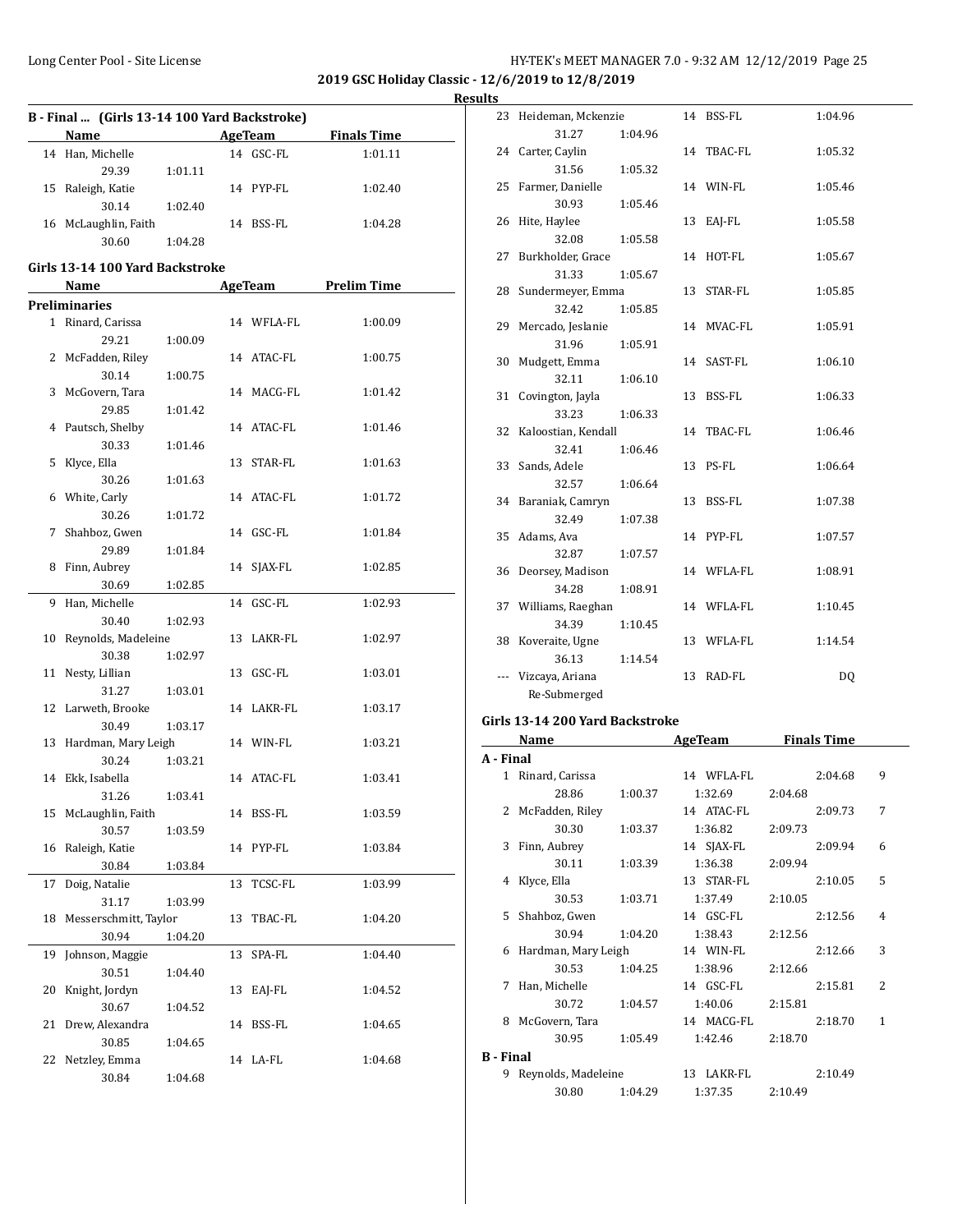**2019 GSC Holiday Classic - 12/6/2019 to 12/8/2019**

#### **Results**

|    | B - Final  (Girls 13-14 200 Yard Backstroke) |         |              |                    |
|----|----------------------------------------------|---------|--------------|--------------------|
|    | Name                                         |         | AgeTeam      | <b>Finals Time</b> |
|    | 10 Meyers-Labenz, Katherine                  |         | 13 BSS-FL    | 2:12.97            |
|    | 31.78                                        | 1:05.34 | 1:39.85      | 2:12.97            |
|    | 11 Larweth, Brooke                           |         | 14 LAKR-FL   | 2:13.60            |
|    | 31.02                                        | 1:04.83 | 1:39.30      | 2:13.60            |
|    | 12 Heideman, Mckenzie                        |         | 14 BSS-FL    | 2:14.06            |
|    | 31.25                                        | 1:04.93 | 1:39.59      | 2:14.06            |
|    | *13 Kaloostian, Kendall                      |         | 14 TBAC-FL   | 2:17.74            |
|    | 32.28                                        | 1:07.21 | 1:43.11      | 2:17.74            |
|    | *13 Cardenas, Isabella                       |         | 13 BSS-FL    | 2:17.74            |
|    | 31.85                                        | 1:06.60 | 1:42.41      | 2:17.74            |
| 15 | Megginson, Chloe                             |         | 13 STAR-FL   | 2:19.39            |
|    | 32.22                                        | 1:07.72 | 1:44.02      | 2:19.39            |
|    | McLaughlin, Faith                            |         | BSS-FL<br>14 | NS.                |

#### **Girls 13-14 200 Yard Backstroke**

| <b>Preliminaries</b><br>1 Rinard, Carissa<br>14 WFLA-FL<br>2:10.62<br>30.57<br>1:37.20<br>1:03.69<br>2:10.62<br>2 White, Carly<br>14 ATAC-FL<br>2:11.12<br>1:38.17<br>30.84<br>1:04.37<br>2:11.12<br>3 McFadden, Riley<br>14 ATAC-FL<br>2:11.96<br>32.18<br>1:06.14<br>1:39.43<br>2:11.96<br>Pautsch, Shelby<br>14 ATAC-FL<br>2:12.63<br>4<br>31.76<br>1:39.50<br>1:05.60<br>2:12.63<br>Klyce, Ella<br>13 STAR-FL<br>5<br>2:13.54<br>31.45<br>1:39.59<br>1:05.27<br>2:13.54<br>Shahboz, Gwen<br>14 GSC-FL<br>2:13.66<br>6<br>31.64<br>1:39.74<br>1:05.63<br>2:13.66<br>Finn, Aubrey<br>14 SJAX-FL<br>7<br>2:14.22<br>31.40<br>1:41.11<br>2:14.22<br>1:05.36<br>Ekk, Isabella<br>14 ATAC-FL<br>8<br>2:14.25<br>31.91<br>1:05.86<br>1:40.03<br>2:14.25<br>Han, Michelle<br>14 GSC-FL<br>9<br>2:14.74<br>31.16<br>1:05.16<br>1:39.57<br>2:14.74<br>10 McGovern, Tara<br>14 MACG-FL<br>2:15.26 |  |
|--------------------------------------------------------------------------------------------------------------------------------------------------------------------------------------------------------------------------------------------------------------------------------------------------------------------------------------------------------------------------------------------------------------------------------------------------------------------------------------------------------------------------------------------------------------------------------------------------------------------------------------------------------------------------------------------------------------------------------------------------------------------------------------------------------------------------------------------------------------------------------------------|--|
|                                                                                                                                                                                                                                                                                                                                                                                                                                                                                                                                                                                                                                                                                                                                                                                                                                                                                            |  |
|                                                                                                                                                                                                                                                                                                                                                                                                                                                                                                                                                                                                                                                                                                                                                                                                                                                                                            |  |
|                                                                                                                                                                                                                                                                                                                                                                                                                                                                                                                                                                                                                                                                                                                                                                                                                                                                                            |  |
|                                                                                                                                                                                                                                                                                                                                                                                                                                                                                                                                                                                                                                                                                                                                                                                                                                                                                            |  |
|                                                                                                                                                                                                                                                                                                                                                                                                                                                                                                                                                                                                                                                                                                                                                                                                                                                                                            |  |
|                                                                                                                                                                                                                                                                                                                                                                                                                                                                                                                                                                                                                                                                                                                                                                                                                                                                                            |  |
|                                                                                                                                                                                                                                                                                                                                                                                                                                                                                                                                                                                                                                                                                                                                                                                                                                                                                            |  |
|                                                                                                                                                                                                                                                                                                                                                                                                                                                                                                                                                                                                                                                                                                                                                                                                                                                                                            |  |
|                                                                                                                                                                                                                                                                                                                                                                                                                                                                                                                                                                                                                                                                                                                                                                                                                                                                                            |  |
|                                                                                                                                                                                                                                                                                                                                                                                                                                                                                                                                                                                                                                                                                                                                                                                                                                                                                            |  |
|                                                                                                                                                                                                                                                                                                                                                                                                                                                                                                                                                                                                                                                                                                                                                                                                                                                                                            |  |
|                                                                                                                                                                                                                                                                                                                                                                                                                                                                                                                                                                                                                                                                                                                                                                                                                                                                                            |  |
|                                                                                                                                                                                                                                                                                                                                                                                                                                                                                                                                                                                                                                                                                                                                                                                                                                                                                            |  |
|                                                                                                                                                                                                                                                                                                                                                                                                                                                                                                                                                                                                                                                                                                                                                                                                                                                                                            |  |
|                                                                                                                                                                                                                                                                                                                                                                                                                                                                                                                                                                                                                                                                                                                                                                                                                                                                                            |  |
|                                                                                                                                                                                                                                                                                                                                                                                                                                                                                                                                                                                                                                                                                                                                                                                                                                                                                            |  |
|                                                                                                                                                                                                                                                                                                                                                                                                                                                                                                                                                                                                                                                                                                                                                                                                                                                                                            |  |
|                                                                                                                                                                                                                                                                                                                                                                                                                                                                                                                                                                                                                                                                                                                                                                                                                                                                                            |  |
|                                                                                                                                                                                                                                                                                                                                                                                                                                                                                                                                                                                                                                                                                                                                                                                                                                                                                            |  |
|                                                                                                                                                                                                                                                                                                                                                                                                                                                                                                                                                                                                                                                                                                                                                                                                                                                                                            |  |
| 32.07<br>1:05.94<br>1:40.14<br>2:15.26                                                                                                                                                                                                                                                                                                                                                                                                                                                                                                                                                                                                                                                                                                                                                                                                                                                     |  |
| Hardman, Mary Leigh<br>14 WIN-FL<br>2:15.73<br>11                                                                                                                                                                                                                                                                                                                                                                                                                                                                                                                                                                                                                                                                                                                                                                                                                                          |  |
| 1:06.59<br>31.43<br>1:41.58<br>2:15.73                                                                                                                                                                                                                                                                                                                                                                                                                                                                                                                                                                                                                                                                                                                                                                                                                                                     |  |
| Reynolds, Madeleine<br>13 LAKR-FL<br>2:16.01<br>12                                                                                                                                                                                                                                                                                                                                                                                                                                                                                                                                                                                                                                                                                                                                                                                                                                         |  |
| 32.58<br>1:07.05<br>1:41.58<br>2:16.01                                                                                                                                                                                                                                                                                                                                                                                                                                                                                                                                                                                                                                                                                                                                                                                                                                                     |  |
| Meyers-Labenz, Katherine<br>13 BSS-FL<br>13<br>2:16.06                                                                                                                                                                                                                                                                                                                                                                                                                                                                                                                                                                                                                                                                                                                                                                                                                                     |  |
| 31.84<br>1:05.73<br>1:41.07<br>2:16.06                                                                                                                                                                                                                                                                                                                                                                                                                                                                                                                                                                                                                                                                                                                                                                                                                                                     |  |
| Heideman, Mckenzie<br>14 BSS-FL<br>2:16.25<br>14                                                                                                                                                                                                                                                                                                                                                                                                                                                                                                                                                                                                                                                                                                                                                                                                                                           |  |
| 31.66<br>1:05.68<br>1:40.90<br>2:16.25                                                                                                                                                                                                                                                                                                                                                                                                                                                                                                                                                                                                                                                                                                                                                                                                                                                     |  |
| Kaloostian, Kendall<br>14 TBAC-FL<br>2:17.71<br>15                                                                                                                                                                                                                                                                                                                                                                                                                                                                                                                                                                                                                                                                                                                                                                                                                                         |  |
| 32.04<br>1:42.60<br>1:06.87<br>2:17.71                                                                                                                                                                                                                                                                                                                                                                                                                                                                                                                                                                                                                                                                                                                                                                                                                                                     |  |
| Larweth, Brooke<br>14 LAKR-FL<br>2:17.96<br>16                                                                                                                                                                                                                                                                                                                                                                                                                                                                                                                                                                                                                                                                                                                                                                                                                                             |  |
| 31.55<br>1:42.12<br>1:06.20<br>2:17.96                                                                                                                                                                                                                                                                                                                                                                                                                                                                                                                                                                                                                                                                                                                                                                                                                                                     |  |
| McLaughlin, Faith<br>2:18.36<br>17<br>14 BSS-FL                                                                                                                                                                                                                                                                                                                                                                                                                                                                                                                                                                                                                                                                                                                                                                                                                                            |  |
| 31.96<br>1:06.51<br>1:42.52<br>2:18.36                                                                                                                                                                                                                                                                                                                                                                                                                                                                                                                                                                                                                                                                                                                                                                                                                                                     |  |
| Cardenas, Isabella<br>18<br>13 BSS-FL<br>2:18.94                                                                                                                                                                                                                                                                                                                                                                                                                                                                                                                                                                                                                                                                                                                                                                                                                                           |  |
| 32.40<br>1:45.42<br>1:08.16<br>2:18.94                                                                                                                                                                                                                                                                                                                                                                                                                                                                                                                                                                                                                                                                                                                                                                                                                                                     |  |
| Megginson, Chloe<br>13 STAR-FL<br>19<br>2:19.49                                                                                                                                                                                                                                                                                                                                                                                                                                                                                                                                                                                                                                                                                                                                                                                                                                            |  |
| 31.96<br>1:44.81<br>1:07.67<br>2:19.49                                                                                                                                                                                                                                                                                                                                                                                                                                                                                                                                                                                                                                                                                                                                                                                                                                                     |  |

| 20 | Raleigh, Katie     |         | 14 PYP-FL  |         | 2:19.76 |
|----|--------------------|---------|------------|---------|---------|
|    | 32.67              | 1:08.02 | 1:44.25    | 2:19.76 |         |
| 21 | Mudgett, Emma      |         | 14 SAST-FL |         | 2:19.88 |
|    | 33.37              | 1:08.72 | 1:44.38    | 2:19.88 |         |
| 22 | Netzley, Emma      |         | 14 LA-FL   |         | 2:20.86 |
|    | 31.33              | 1:06.57 | 1:44.05    | 2:20.86 |         |
| 23 | Gonzalez, Mia      |         | 14 LA-FL   |         | 2:21.64 |
|    | 32.39              | 1:08.10 | 1:45.28    | 2:21.64 |         |
|    | 24 Pope, Alex      |         | 13 SPA-FL  |         | 2:21.89 |
|    | 33.46              | 1:08.61 | 1:45.32    | 2:21.89 |         |
|    | 25 Johnson, Maggie |         | 13 SPA-FL  |         | 2:22.22 |
|    | 34.39              | 1:10.18 | 1:46.46    | 2:22.22 |         |
| 26 | Drew, Alexandra    |         | 14 BSS-FL  |         | 2:22.43 |
|    |                    | 1:09.30 | 1:45.96    | 2:22.43 |         |
| 27 | Hite, Haylee       |         | 13 EAJ-FL  |         | 2:23.10 |
|    | 32.67              | 1:08.74 | 1:47.11    | 2:23.10 |         |
| 28 | Burkholder, Grace  |         | 14 HOT-FL  |         | 2:26.45 |
|    | 32.70              | 1:08.98 | 1:47.82    | 2:26.45 |         |

# **Girls 13-14 100 Yard Breaststroke**

|                  | Name                  |         | <b>AgeTeam</b> | <b>Finals Time</b> |     |
|------------------|-----------------------|---------|----------------|--------------------|-----|
| A - Final        |                       |         |                |                    |     |
|                  | 1 Shahboz, Gwen       |         | 14 GSC-FL      | 1:05.32            | 9   |
|                  | 30.95<br>1:05.32      |         |                |                    |     |
|                  | 2 Petitt, Katherine   |         | 14 TBAY-FL     | 1:06.19            | 7   |
|                  | 31.31                 | 1:06.19 |                |                    |     |
|                  | 3 Sundermeyer, Emma   |         | 13 STAR-FL     | 1:07.26            | 6   |
|                  | 31.94<br>1:07.26      |         |                |                    |     |
|                  | 4 Powell, Peyton      |         | 14 LAKR-FL     | 1:09.38            | 5   |
|                  | 32.03<br>1:09.38      |         |                |                    |     |
|                  | 5 White, Carly        |         | 14 ATAC-FL     | 1:09.43            | 4   |
|                  | 32.92<br>1:09.43      |         |                |                    |     |
|                  | 6 Baranova, Ekaterina |         | 13 PS-FL       | 1:10.08            | 3   |
|                  | 32.67                 | 1:10.08 |                |                    |     |
|                  | *7 Pinola, Haylie     |         | 14 BSS-FL      | 1:10.14            | 1.5 |
|                  | 33.37<br>1:10.14      |         |                |                    |     |
|                  | *7 Zuniga, Ryland     |         | 14 EAJ-FL      | 1:10.14            | 1.5 |
|                  | 32.82<br>1:10.14      |         |                |                    |     |
| <b>B</b> - Final |                       |         |                |                    |     |
|                  | 9 Davenport, Madisson |         | 14 GSC-FL      | 1:09.88            |     |
|                  | 32.84<br>1:09.88      |         |                |                    |     |
|                  | 10 White, Kylie       |         | 13 BSS-FL      | 1:10.74            |     |
|                  | 34.28                 | 1:10.74 |                |                    |     |
|                  | 11 Sanchez, Ana       |         | 14 UN-38-FL    | 1:11.80            |     |
|                  | 33.32<br>1:11.80      |         |                |                    |     |
|                  | 12 Stevens, Alexandra |         | 13 CFM-FL      | 1:11.83            |     |
|                  | 34.07                 | 1:11.83 |                |                    |     |
|                  | 13 D'Alessandro, Ava  |         | 14 BSS-FL      | 1:13.99            |     |
|                  | 34.33                 | 1:13.99 |                |                    |     |
|                  | 14 Simone, Amelia     |         | 14 ATAC-FL     | 1:14.26            |     |
|                  | 34.94                 | 1:14.26 |                |                    |     |
|                  | 15 Fulton, Nelanee    |         | 13 H4S-FL      | 1:14.46            |     |
|                  | 35.47                 | 1:14.46 |                |                    |     |
| 16               | Joos, Sophia          | 13      | BSS-FL         | 1:15.06            |     |
|                  | 36.33<br>1:15.06      |         |                |                    |     |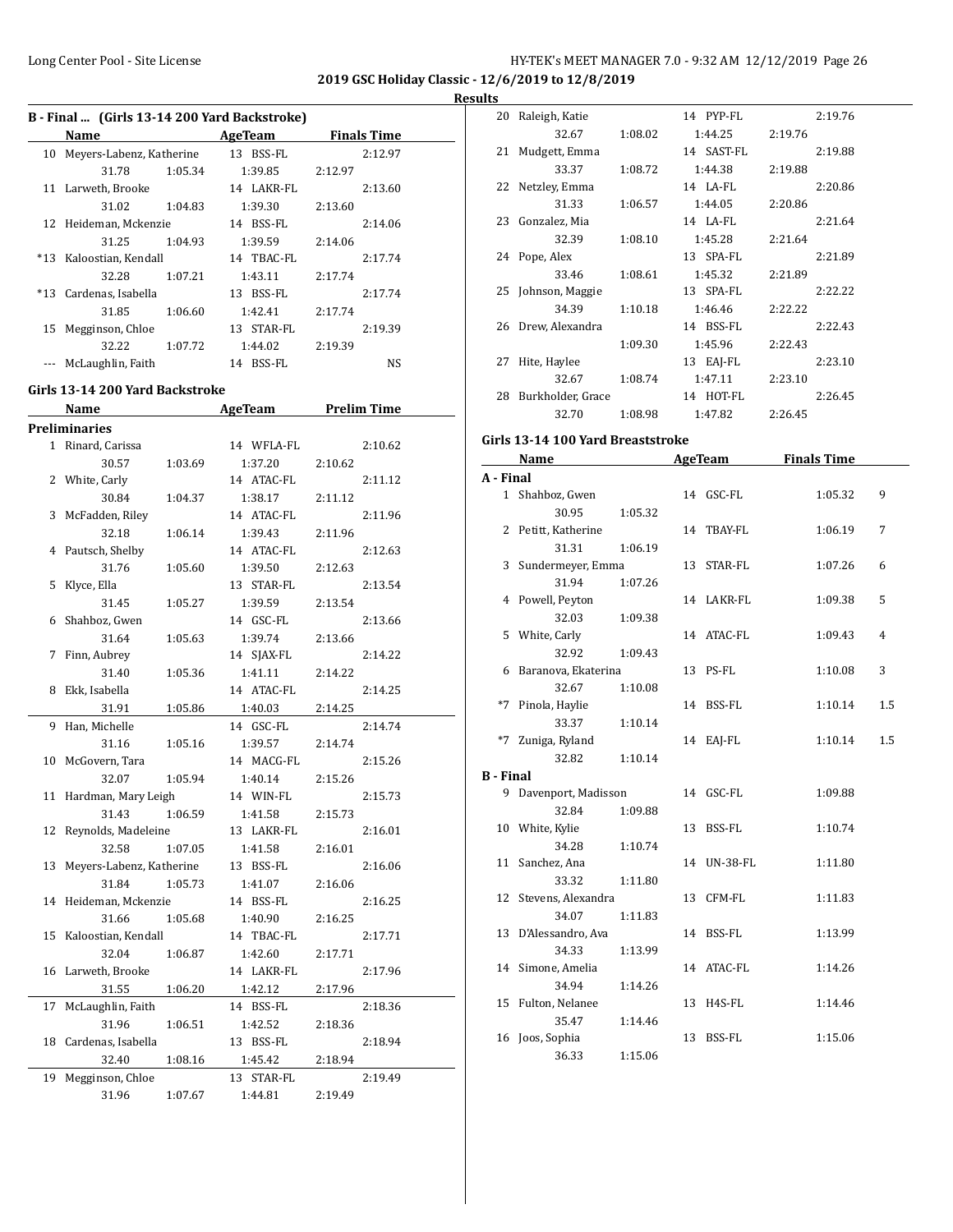**2019 GSC Holiday Classic - 12/6/2019 to 12/8/2019 Results**

#### **Girls 13-14 100 Yard Breaststroke Name Age Team Prelim Time Preliminaries** 1 Shahboz, Gwen 14 GSC-FL 1:05.88 31.10 1:05.88 2 Sundermeyer, Emma 13 STAR-FL 1:07.53 32.05 1:07.53 3 Petitt, Katherine 14 TBAY-FL 1:08.04 32.09 1:08.04 4 Powell, Peyton 14 LAKR-FL 1:08.69 31.79 1:08.69 5 White, Carly 14 ATAC-FL 1:09.45 32.69 1:09.45 6 Zuniga, Ryland 14 EAJ-FL 1:09.66 32.73 1:09.66 7 Pinola, Haylie 14 BSS-FL 1:09.82 33.04 1:09.82 8 Baranova, Ekaterina 13 PS-FL 1:10.28 33.63 1:10.28 9 Davenport, Madisson 14 GSC-FL 1:10.78 33.72 1:10.78 10 D'Alessandro, Ava 14 BSS-FL 1:12.02 33.49 1:12.02 11 White, Kylie 13 BSS-FL 1:12.77 34.69 1:12.77 12 Stevens, Alexandra 13 CFM-FL 1:12.85 34.60 1:12.85 13 Joos, Sophia 13 BSS-FL 1:12.95 35.33 1:12.95 14 Simone, Amelia 14 ATAC-FL 1:13.53 34.33 1:13.53 15 Fulton, Nelanee 13 H4S-FL 1:13.63 34.77 1:13.63 16 Sanchez, Ana 14 UN-38-FL 1:13.97 34.76 1:13.97 17 Candelora, Maria 14 PYP-FL 1:14.32 35.10 1:14.32 18 Austin, Teresa 14 WFLA-FL 1:14.98 35.42 1:14.98 19 Mudgett, Emma 14 SAST-FL 1:15.24 35.46 1:15.24 20 Noble, Lucy 14 H4S-FL 1:15.36 35.42 1:15.36 21 Triplett, Caroline 13 NBT-FL 1:16.26 36.11 1:16.26 22 Vizcaya, Ariana 13 RAD-FL 1:16.52 35.32 1:16.52 23 Burkholder, Grace 14 HOT-FL 1:18.30 36.49 1:18.30 24 Daniels, Gavriela 13 TBAC-FL 1:19.63 37.00 1:19.63

|                  | Girls 13-14 200 Yard Breaststroke |         |                                     |         |         |                |
|------------------|-----------------------------------|---------|-------------------------------------|---------|---------|----------------|
|                  | Name AgeTeam Finals Time          |         |                                     |         |         |                |
| A - Final        |                                   |         |                                     |         |         |                |
|                  | 1 Shahboz, Gwen                   |         | 14 GSC-FL                           |         | 2:22.67 | 9              |
|                  | 32.46                             | 1:08.09 | 1:45.28                             | 2:22.67 |         |                |
|                  | 2 Petitt, Katherine               |         | 14 TBAY-FL                          |         | 2:26.95 | 7              |
|                  | 32.80                             | 1:09.46 | 1:47.63                             | 2:26.95 |         |                |
|                  | 3 Cox, Sophie                     |         | 14 LAKR-FL                          |         | 2:27.27 | 6              |
|                  | 33.39                             | 1:10.56 | 1:49.31                             | 2:27.27 |         |                |
|                  | 4 Davenport, Madisson             |         | 14 GSC-FL                           |         | 2:28.64 | 5              |
|                  | 34.02                             | 1:11.86 | 1:50.34                             | 2:28.64 |         |                |
|                  | 5 Sundermeyer, Emma               |         | 13 STAR-FL                          |         | 2:29.51 | $\overline{4}$ |
|                  | 33.85                             | 1:11.79 | 1:50.86                             | 2:29.51 |         |                |
|                  | 6 White, Kylie                    |         | 13 BSS-FL                           |         | 2:30.58 | 3              |
|                  | 33.86                             | 1:12.48 | 1:51.71                             | 2:30.58 |         |                |
|                  | 7 Zuniga, Ryland                  |         | 14 EAJ-FL                           |         | 2:30.71 | 2              |
|                  | 33.67 1:12.63                     |         | 1:51.64                             | 2:30.71 |         |                |
|                  | 8 Cardenas, Isabella              |         | 13 BSS-FL                           |         | 2:32.63 | $\mathbf{1}$   |
|                  | 34.33 1:13.64                     |         | 1:53.07                             | 2:32.63 |         |                |
| <b>B</b> - Final |                                   |         |                                     |         |         |                |
|                  | 9 Stevens, Alexandra              |         | 13 CFM-FL                           |         | 2:33.68 |                |
|                  | 35.15                             | 1:14.63 | 1:53.80                             | 2:33.68 |         |                |
|                  | 10 Sanchez, Ana                   |         | 14 UN-38-FL                         |         | 2:34.72 |                |
|                  | 34.91                             |         | 1:13.61 1:53.76                     | 2:34.72 |         |                |
|                  | 11 Baranova, Ekaterina            |         | 13 PS-FL                            |         | 2:36.20 |                |
|                  | 33.88                             | 1:13.85 | 1:55.57                             | 2:36.20 |         |                |
|                  | 12 Austin, Teresa                 |         | 14 WFLA-FL                          |         | 2:39.50 |                |
|                  | 36.45                             | 1:17.34 | 1:58.90                             | 2:39.50 |         |                |
|                  | 13 Simone, Amelia                 |         | 14 ATAC-FL                          |         | 2:39.99 |                |
|                  | 36.76                             | 1:17.21 | 1:58.41                             | 2:39.99 |         |                |
|                  | 14 Joos, Sophia                   |         | 13 BSS-FL                           |         | 2:42.81 |                |
|                  | 36.60                             |         | 1:18.32   2:00.81                   | 2:42.81 |         |                |
|                  | 15 Triplett, Caroline             |         | 13 NBT-FL                           |         | 2:46.73 |                |
|                  | 37.82                             |         | 1:19.49 2:03.19                     | 2:46.73 |         |                |
|                  |                                   |         |                                     |         |         |                |
|                  | Girls 13-14 200 Yard Breaststroke |         |                                     |         |         |                |
|                  | Name AgeTeam Prelim Time          |         |                                     |         |         |                |
|                  | Preliminaries                     |         |                                     |         |         |                |
|                  | 1 Shahboz, Gwen                   |         | 14 GSC-FL                           |         | 2:24.41 |                |
|                  |                                   |         | 31.82   1:08.55   1:46.13   2:24.41 |         |         |                |
| 2                | Cox, Sophie                       |         | 14 LAKR-FL                          |         | 2:27.74 |                |
|                  | 33.66                             | 1:11.72 | 1:50.35                             | 2:27.74 |         |                |
| 3                | Davenport, Madisson               |         | 14 GSC-FL                           |         | 2:29.19 |                |
|                  | 33.66                             | 1:11.47 | 1:50.36                             | 2:29.19 |         |                |
| 4                | Sundermeyer, Emma                 |         | 13 STAR-FL                          |         | 2:32.14 |                |
|                  | 34.30                             | 1:12.99 | 1:52.60                             | 2:32.14 |         |                |
| 5                | Petitt, Katherine                 |         | 14 TBAY-FL                          |         | 2:32.26 |                |
|                  | 33.24                             | 1:11.62 | 1:52.10                             | 2:32.26 |         |                |
| 6                | White, Kylie                      |         | 13 BSS-FL                           |         | 2:33.58 |                |
|                  | 34.94                             | 1:14.28 | 1:54.30                             | 2:33.58 |         |                |
| 7                | Zuniga, Ryland                    |         | 14 EAJ-FL                           |         | 2:33.98 |                |
|                  | 35.45                             | 1:15.27 | 1:55.20                             | 2:33.98 |         |                |
| 8                | Fulton, Nelanee                   |         | 13 H4S-FL                           |         | 2:36.10 |                |
|                  | 36.14                             | 1:16.04 | 1:56.45                             | 2:36.10 |         |                |
| 9                | Cardenas, Isabella                |         | 13 BSS-FL                           |         | 2:36.42 |                |
|                  | 34.94                             | 1:15.10 | 1:56.15                             | 2:36.42 |         |                |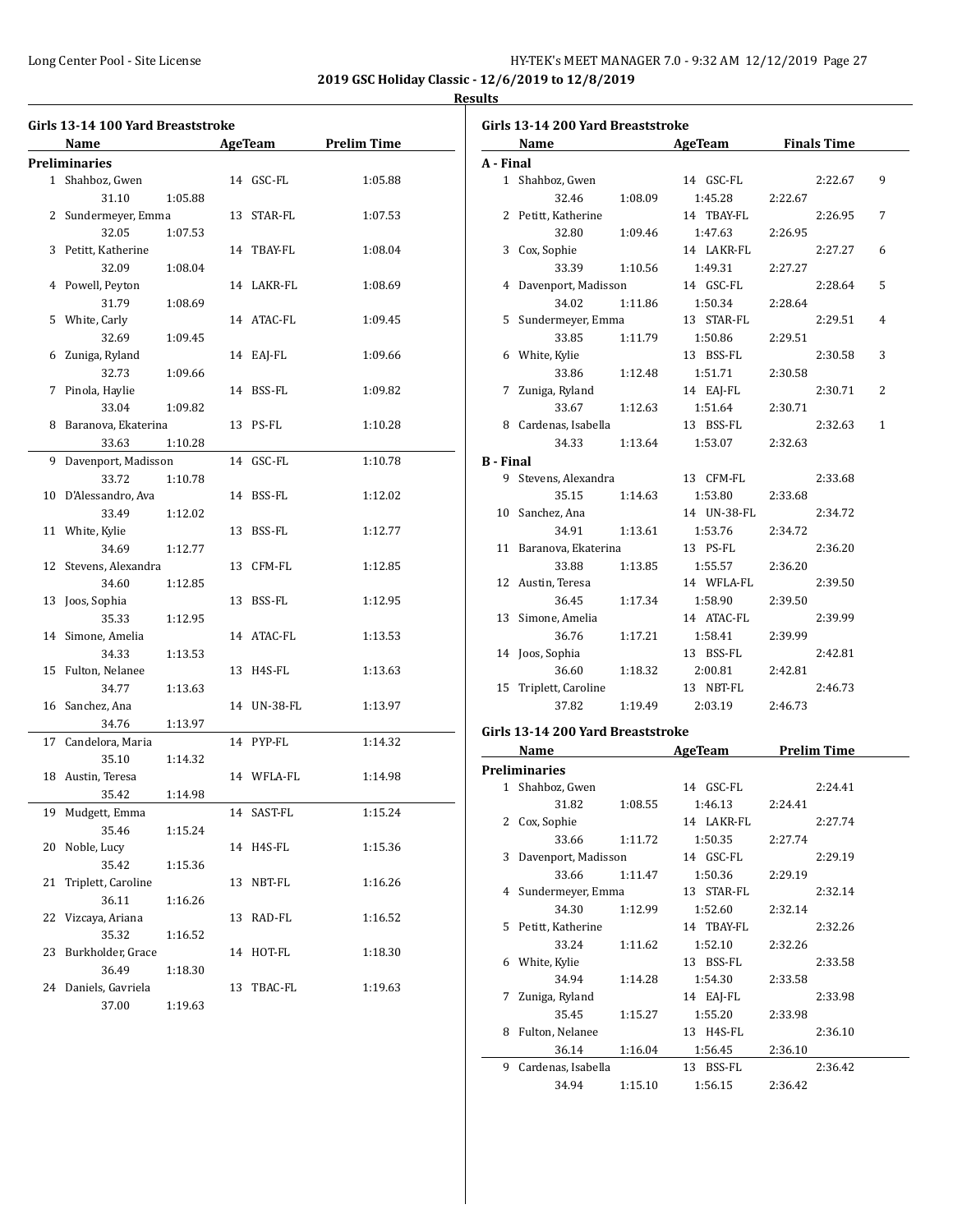15 Edwards, Piyamard 13 PS-FL 1:01.88

**2019 GSC Holiday Classic - 12/6/2019 to 12/8/2019**

#### **Results**

L.

÷,

| Preliminaries  (Girls 13-14 200 Yard Breaststroke) |                        |         |  |                                       |         |           |   |
|----------------------------------------------------|------------------------|---------|--|---------------------------------------|---------|-----------|---|
|                                                    | Name                   |         |  | <b>Example 21 AgeTeam</b> Prelim Time |         |           |   |
|                                                    | 10 Baranova, Ekaterina |         |  | 13 PS-FL                              |         | 2:36.63   |   |
|                                                    | 34.85                  | 1:16.22 |  | 1:58.13                               | 2:36.63 |           |   |
|                                                    | 11 Stevens, Alexandra  |         |  | 13 CFM-FL                             |         | 2:37.95   |   |
|                                                    | 35.55                  | 1:15.73 |  | 1:56.29                               | 2:37.95 |           |   |
|                                                    | 12 Joos, Sophia        |         |  | 13 BSS-FL                             |         | 2:38.63   |   |
|                                                    | 36.74                  | 1:17.21 |  | 1:58.20                               | 2:38.63 |           |   |
|                                                    | 13 Simone, Amelia      |         |  | 14 ATAC-FL                            |         | 2:38.83   |   |
|                                                    | 35.31                  | 1:14.96 |  | 1:56.83                               | 2:38.83 |           |   |
|                                                    | 14 Sanchez, Ana        |         |  | 14 UN-38-FL                           |         | 2:39.92   |   |
|                                                    | 35.89                  | 1:16.07 |  | 1:57.36                               | 2:39.92 |           |   |
|                                                    | 15 Austin, Teresa      |         |  | 14 WFLA-FL                            |         | 2:40.18   |   |
|                                                    | 35.81                  | 1:16.29 |  | 1:58.50                               | 2:40.18 |           |   |
|                                                    | 16 Triplett, Caroline  |         |  | 13 NBT-FL                             |         | 2:44.03   |   |
|                                                    | 36.61                  | 1:18.77 |  | 2:01.65                               | 2:44.03 |           |   |
| 17                                                 | Mudgett, Emma          |         |  | 14 SAST-FL                            |         | 2:45.39   |   |
|                                                    | 37.58                  | 1:19.20 |  | 2:02.54                               | 2:45.39 |           |   |
|                                                    | 18 Vizcaya, Ariana     |         |  | 13 RAD-FL                             |         | 2:49.14   |   |
|                                                    | 37.20                  | 1:20.14 |  | 2:05.31                               | 2:49.14 |           |   |
| ---                                                | Heideman, Mckenzie     |         |  | 14 BSS-FL                             |         | <b>NS</b> |   |
|                                                    | --- D'Alessandro, Ava  |         |  | 14 BSS-FL                             |         | NS        |   |
|                                                    | --- Powell, Peyton     |         |  | 14 LAKR-FL                            |         | <b>NS</b> |   |
| Girls 13-14 100 Yard Butterfly                     |                        |         |  |                                       |         |           |   |
|                                                    | Name                   |         |  | AgeTeam Finals Time                   |         |           |   |
| A - Final                                          |                        |         |  |                                       |         |           |   |
|                                                    | 1 Nesty, Lillian       |         |  | 13 GSC-FL                             |         | 57.06     | 9 |
|                                                    | 26.58                  | 57.06   |  |                                       |         |           |   |
| 2                                                  | Tong, Gabryella        |         |  | 14 LAKR-FL                            |         | 58.20     | 7 |
|                                                    | 27.53                  | 58.20   |  |                                       |         |           |   |

3 Messerschmitt, Taylor 13 TBAC-FL 58.33 6

4 Petitt, Katherine 14 TBAY-FL 58.40 5

5 Baraniak, Camryn 13 BSS-FL 58.55 4

6 Sundermeyer, Emma 13 STAR-FL 59.68 3

7 Golubovic, Maya 13 WFLA-FL 59.96 2

8 Han, Michelle 14 GSC-FL 1:00.28 1

9 Rinard, Carissa 14 WFLA-FL 57.65

10 Klyce, Ella 13 STAR-FL 59.21

11 Finn, Aubrey 14 SJAX-FL 59.65

12 Raleigh, Katie 14 PYP-FL 1:00.48

13 Pinola, Haylie 14 BSS-FL 1:00.49

14 Fox, Elle 19 14 LA-FL 1:01.61

27.60 58.33

27.05 58.40

27.18 58.55

28.01 59.68

27.90 59.96

27.95 1:00.28

26.72 57.65

27.79 59.21

28.03 59.65

28.28 1:00.48

28.34 1:00.49

28.82 1:01.61

**B - Final**

|    | 28.83                          | 1:01.88 |    |               |                    |  |
|----|--------------------------------|---------|----|---------------|--------------------|--|
|    | 16 Belmore, Samantha           |         |    | 13 GSC-FL     | 1:04.54            |  |
|    | 29.25                          | 1:04.54 |    |               |                    |  |
|    | Girls 13-14 100 Yard Butterfly |         |    |               |                    |  |
|    | Name                           |         |    | AgeTeam       | <b>Prelim Time</b> |  |
|    | <b>Preliminaries</b>           |         |    |               |                    |  |
|    | 1 Baraniak, Camryn             |         |    | 13 BSS-FL     | 57.99              |  |
|    |                                |         |    |               |                    |  |
|    | 27.27                          | 57.99   |    |               |                    |  |
| 2  | Tong, Gabryella                |         |    | 14 LAKR-FL    | 58.78              |  |
|    | 28.07                          | 58.78   |    |               |                    |  |
| 3  | Messerschmitt, Taylor          |         |    | 13 TBAC-FL    | 58.94              |  |
|    | 28.15                          | 58.94   |    |               |                    |  |
|    | 4 Nesty, Lillian               |         | 13 | GSC-FL        | 58.99              |  |
|    | 26.80                          | 58.99   |    |               |                    |  |
| 5  | Sundermeyer, Emma              |         |    | 13 STAR-FL    | 59.76              |  |
|    | 28.42                          | 59.76   |    |               |                    |  |
|    | 6 Petitt, Katherine            |         |    | 14 TBAY-FL    | 59.98              |  |
|    | 28.12                          | 59.98   |    |               |                    |  |
| 7  | Han, Michelle                  |         |    | 14 GSC-FL     | 1:00.00            |  |
|    | 28.61                          | 1:00.00 |    |               |                    |  |
| 8  | Golubovic, Maya                |         |    | 13 WFLA-FL    | 1:00.01            |  |
|    | 28.30                          | 1:00.01 |    |               |                    |  |
| *9 | Raleigh, Katie                 |         |    | 14 PYP-FL     | 1:00.58            |  |
|    | 28.36                          | 1:00.58 |    |               |                    |  |
| *9 | Klyce, Ella                    |         |    | 13 STAR-FL    | 1:00.58            |  |
|    | 28.58                          | 1:00.58 |    |               |                    |  |
| 11 | Finn, Aubrey                   |         |    | 14 SJAX-FL    | 1:00.71            |  |
|    | 28.11                          | 1:00.71 |    |               |                    |  |
|    | 12 Rinard, Carissa             |         |    | 14 WFLA-FL    | 1:00.74            |  |
|    | 28.63                          | 1:00.74 |    |               |                    |  |
| 13 | Pinola, Haylie                 |         |    | 14 BSS-FL     | 1:00.78            |  |
|    | 28.05                          | 1:00.78 |    |               |                    |  |
|    | 14 Belmore, Samantha           |         |    | 13 GSC-FL     | 1:00.94            |  |
|    | 28.61                          | 1:00.94 |    |               |                    |  |
| 15 | Edwards, Piyamard              |         |    | 13 PS-FL      | 1:02.25            |  |
|    | 28.56                          | 1:02.25 |    |               |                    |  |
|    | 16 Fox, Elle                   |         |    | 14 LA-FL      | 1:02.42            |  |
|    | 29.22                          | 1:02.42 |    |               |                    |  |
| 17 | McGovern, Tara                 |         |    | 14 MACG-FL    | 1:02.85            |  |
|    | 29.71                          | 1:02.85 |    |               |                    |  |
| 18 | Pritchard, Emily               |         |    | 14 EAJ-FL     | 1:03.01            |  |
|    | 29.26                          | 1:03.01 |    |               |                    |  |
| 19 | Netzley, Emma                  |         | 14 | LA-FL         | 1:03.22            |  |
|    | 29.20                          | 1:03.22 |    |               |                    |  |
| 20 | Murphy, Julia                  |         | 13 | <b>BSS-FL</b> | 1:03.56            |  |
|    | 29.36                          | 1:03.56 |    |               |                    |  |
| 21 | Pautsch, Shelby                |         | 14 | ATAC-FL       | 1:03.70            |  |
|    | 30.39                          | 1:03.70 |    |               |                    |  |
| 22 | Knight, Jordyn                 |         | 13 | EAJ-FL        | 1:03.74            |  |
|    | 30.02                          | 1:03.74 |    |               |                    |  |
| 23 | Kruger, Ryan                   |         | 14 | NBT-FL        | 1:03.81            |  |
|    | 29.96                          |         |    |               |                    |  |
| 24 |                                | 1:03.81 |    | BSS-FL        | 1:03.94            |  |
|    | Covington, Jayla               |         | 13 |               |                    |  |
|    | 29.65                          | 1:03.94 |    |               |                    |  |
|    |                                |         |    |               |                    |  |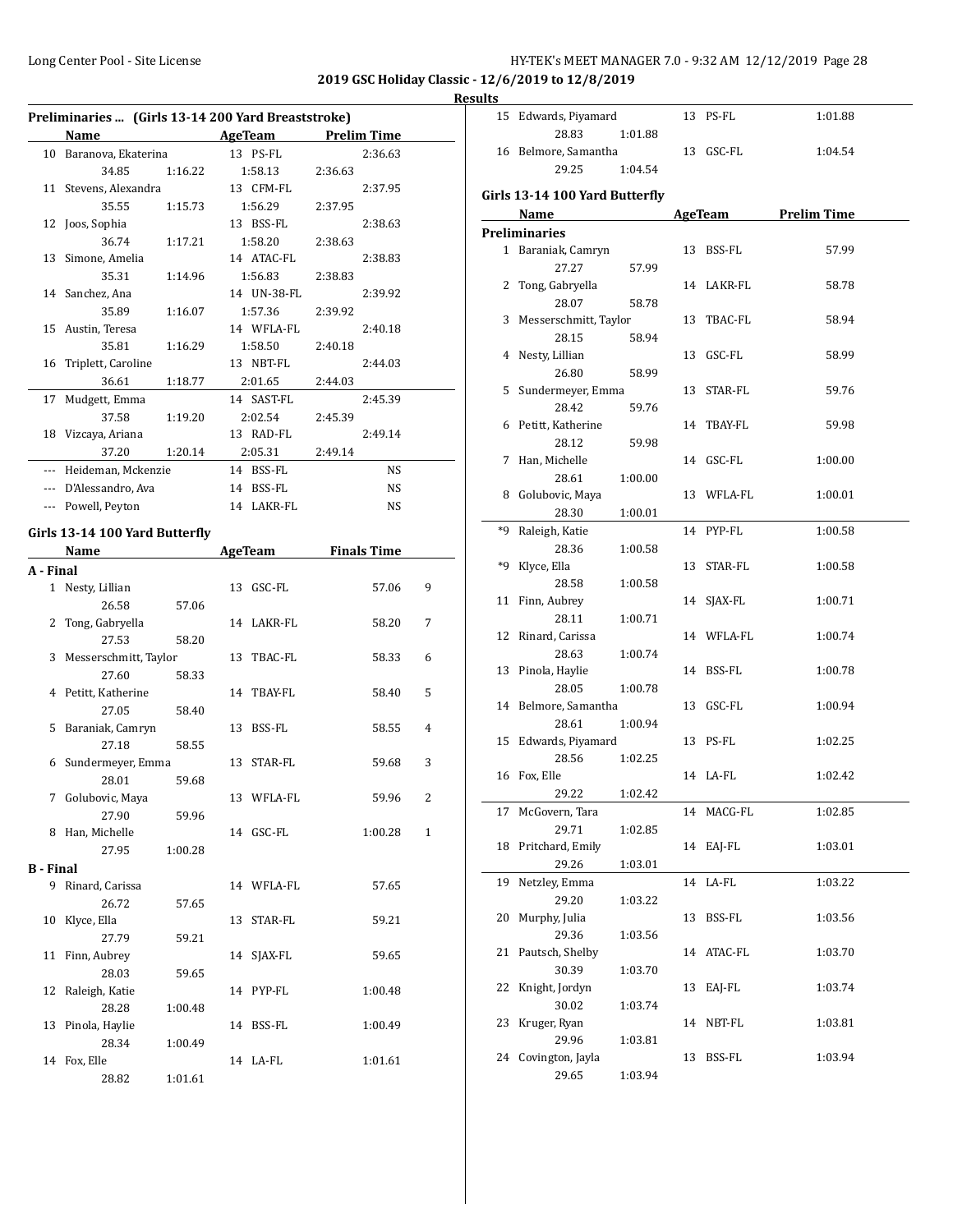**2019 GSC Holiday Classic - 12/6/2019 to 12/8/2019**

**Results**

|                  | Preliminaries  (Girls 13-14 100 Yard Butterfly) |         |                |         |                    |   |
|------------------|-------------------------------------------------|---------|----------------|---------|--------------------|---|
|                  | Name                                            |         | <b>AgeTeam</b> |         | <b>Prelim Time</b> |   |
| 25               | Pope, Alex                                      |         | 13 SPA-FL      |         | 1:05.00            |   |
|                  | 29.69                                           | 1:05.00 |                |         |                    |   |
|                  | 26 Herron, Talia                                |         | 13 GSC-FL      |         | 1:05.11            |   |
| 27               | McLaughlin, Faith                               |         | 14 BSS-FL      |         | 1:05.65            |   |
|                  | 30.38                                           | 1:05.65 |                |         |                    |   |
| 28               | Sanchez, Ana                                    |         | 14 UN-38-FL    |         | 1:05.77            |   |
|                  | 31.17                                           | 1:05.77 |                |         |                    |   |
| 29               | Doig, Natalie                                   |         | 13 TCSC-FL     |         | 1:05.79            |   |
|                  | 30.41                                           | 1:05.79 |                |         |                    |   |
| 30               | Noble, Lucy                                     |         | 14 H4S-FL      |         | 1:06.45            |   |
|                  | 30.88                                           | 1:06.45 |                |         |                    |   |
| 31               | Daniels, Gavriela                               |         | 13 TBAC-FL     |         | 1:06.63            |   |
|                  | 30.81                                           | 1:06.63 |                |         |                    |   |
| 32               | Gonzalez, Mia                                   |         | 14 LA-FL       |         | 1:07.39            |   |
|                  |                                                 |         |                |         |                    |   |
|                  | 30.17                                           | 1:07.39 | 13 RAD-FL      |         | 1:07.56            |   |
|                  | 33 Vizcaya, Ariana                              |         |                |         |                    |   |
|                  | 31.84                                           | 1:07.56 |                |         |                    |   |
|                  | 34 Williams, Raeghan                            |         | 14 WFLA-FL     |         | 1:11.92            |   |
|                  | 32.85                                           | 1:11.92 |                |         |                    |   |
| 35               | Koveraite, Ugne                                 |         | 13 WFLA-FL     |         | 1:12.08            |   |
|                  | 32.77                                           | 1:12.08 |                |         |                    |   |
|                  | --- Mercado, Jeslanie                           |         | 14 MVAC-FL     |         | NS                 |   |
|                  | --- Zhou, Emily                                 |         | 13 GSC-FL      |         | NS                 |   |
|                  | Girls 13-14 200 Yard Butterfly                  |         |                |         |                    |   |
|                  | Name                                            |         | AgeTeam        |         | <b>Finals Time</b> |   |
| A - Final        |                                                 |         |                |         |                    |   |
| $\mathbf{1}$     | Rinard, Carissa                                 |         | 14 WFLA-FL     |         | 2:05.10            | 9 |
|                  | 28.22                                           | 59.25   | 1:32.16        | 2:05.10 |                    |   |
|                  | 2 Raleigh, Katie                                |         | 14 PYP-FL      |         | 2:09.24            | 7 |
|                  | 28.04                                           | 1:00.66 | 1:34.85        |         |                    |   |
| 3                | Messerschmitt, Taylor                           |         | 13 TBAC-FL     | 2:09.24 | 2:13.22            | 6 |
|                  | 29.27                                           |         |                |         |                    |   |
|                  |                                                 | 1:02.69 | 1:37.72        | 2:13.22 |                    |   |
|                  | 4 Petitt, Katherine<br>28.92                    |         | 14 TBAY-FL     |         | 2:14.19            | 5 |
|                  | Nesty, Lillian                                  | 1:02.38 | 1:37.87        | 2:14.19 |                    |   |
| 5                |                                                 |         | 13 GSC-FL      |         | 2:14.43            | 4 |
|                  | 28.85                                           | 1:02.90 | 1:38.45        | 2:14.43 |                    |   |
|                  | 6 Pinola, Haylie                                |         | 14 BSS-FL      |         | 2:14.77            | 3 |
|                  | 29.29                                           | 1:02.69 | 1:38.61        | 2:14.77 |                    |   |
|                  | 7 Edwards, Piyamard                             |         | 13 PS-FL       |         | 2:17.19            | 2 |
|                  | 29.48                                           | 1:04.02 | 1:40.55        | 2:17.19 |                    |   |
|                  | 8 Fox, Elle                                     |         | 14 LA-FL       |         | 2:20.67            | 1 |
|                  | 29.29                                           | 1:03.40 | 1:40.79        | 2:20.67 |                    |   |
| <b>B</b> - Final |                                                 |         |                |         |                    |   |
|                  | 9 Bodruzic, Dora                                |         | 14 WFLA-FL     |         | 2:17.82            |   |
|                  | 30.62                                           | 1:05.59 | 1:42.48        | 2:17.82 |                    |   |
| 10               | Tong, Gabryella                                 |         | 14 LAKR-FL     |         | 2:18.86            |   |
|                  | 30.54                                           | 1:06.05 | 1:43.64        | 2:18.86 |                    |   |
| 11               | Golubovic, Maya                                 |         | 13 WFLA-FL     |         | 2:19.98            |   |
|                  | 29.77                                           | 1:03.27 | 1:40.11        | 2:19.98 |                    |   |
|                  | 12 Heideman, Mckenzie                           |         | 14 BSS-FL      |         | 2:22.72            |   |
|                  | 30.55                                           | 1:05.85 | 1:43.61        | 2:22.72 |                    |   |
| 13               | Herron, Talia                                   |         | 13 GSC-FL      |         | 2:23.72            |   |
|                  | 31.75                                           | 1:08.50 | 1:46.93        | 2:23.72 |                    |   |
|                  | 14 White, Kylie                                 |         | 13 BSS-FL      |         | 2:24.13            |   |
|                  | 33.20                                           | 1:08.56 | 1:46.44        | 2:24.13 |                    |   |
|                  |                                                 |         |                |         |                    |   |

|                                                                                                                                                                                                                                                                                 | 15 Austin, Teresa              |         | 14 WFLA-FL          |         | 2:33.09 |   |
|---------------------------------------------------------------------------------------------------------------------------------------------------------------------------------------------------------------------------------------------------------------------------------|--------------------------------|---------|---------------------|---------|---------|---|
|                                                                                                                                                                                                                                                                                 | 33.67                          | 1:12.43 | 1:52.87             | 2:33.09 |         |   |
|                                                                                                                                                                                                                                                                                 |                                |         |                     |         |         |   |
|                                                                                                                                                                                                                                                                                 | Girls 13-14 200 Yard Butterfly |         |                     |         |         |   |
|                                                                                                                                                                                                                                                                                 | Name                           |         | AgeTeam Prelim Time |         |         |   |
|                                                                                                                                                                                                                                                                                 | <b>Preliminaries</b>           |         |                     |         |         |   |
|                                                                                                                                                                                                                                                                                 | 1 Rinard, Carissa              |         | 14 WFLA-FL          |         | 2:09.22 |   |
|                                                                                                                                                                                                                                                                                 | 29.11                          | 1:01.50 | 1:35.32             | 2:09.22 |         |   |
|                                                                                                                                                                                                                                                                                 | 2 Raleigh, Katie               |         | 14 PYP-FL           |         | 2:12.36 |   |
|                                                                                                                                                                                                                                                                                 | 29.17                          | 1:02.53 | 1:37.12             | 2:12.36 |         |   |
|                                                                                                                                                                                                                                                                                 | 3 Messerschmitt, Taylor        |         | 13 TBAC-FL          |         | 2:15.08 |   |
|                                                                                                                                                                                                                                                                                 | 30.40                          | 1:03.97 | 1:39.18             | 2:15.08 |         |   |
|                                                                                                                                                                                                                                                                                 | 4 Edwards, Piyamard            |         | 13 PS-FL            |         | 2:15.60 |   |
|                                                                                                                                                                                                                                                                                 | 30.34                          | 1:04.79 | 1:40.70             | 2:15.60 |         |   |
|                                                                                                                                                                                                                                                                                 | 5 Petitt, Katherine            |         | 14 TBAY-FL          |         | 2:15.65 |   |
|                                                                                                                                                                                                                                                                                 | 29.25                          | 1:03.05 | 1:38.48             | 2:15.65 |         |   |
|                                                                                                                                                                                                                                                                                 | 6 Nesty, Lillian               |         | 13 GSC-FL           |         | 2:16.63 |   |
|                                                                                                                                                                                                                                                                                 | 28.97                          | 1:03.34 | 1:39.50             | 2:16.63 |         |   |
| 7                                                                                                                                                                                                                                                                               | Pinola, Haylie                 |         | 14 BSS-FL           |         | 2:17.82 |   |
|                                                                                                                                                                                                                                                                                 | 30.36                          | 1:05.59 | 1:41.76             | 2:17.82 |         |   |
| 8                                                                                                                                                                                                                                                                               | Fox, Elle                      |         | 14 LA-FL            |         | 2:18.69 |   |
|                                                                                                                                                                                                                                                                                 | 30.03                          | 1:04.57 | 1:41.23             | 2:18.69 |         |   |
| 9                                                                                                                                                                                                                                                                               | Tong, Gabryella                |         | 14 LAKR-FL          |         | 2:20.68 |   |
|                                                                                                                                                                                                                                                                                 | 31.81                          | 1:07.76 | 1:44.76             | 2:20.68 |         |   |
|                                                                                                                                                                                                                                                                                 | 10 Golubovic, Maya             |         | 13 WFLA-FL          |         | 2:22.61 |   |
|                                                                                                                                                                                                                                                                                 | 30.26                          | 1:05.45 | 1:43.38             | 2:22.61 |         |   |
|                                                                                                                                                                                                                                                                                 | 11 Heideman, Mckenzie          |         | 14 BSS-FL           |         | 2:24.68 |   |
|                                                                                                                                                                                                                                                                                 | 31.22                          | 1:07.60 | 1:45.25             | 2:24.68 |         |   |
|                                                                                                                                                                                                                                                                                 | 12 Herron, Talia               |         | 13 GSC-FL           |         | 2:25.36 |   |
|                                                                                                                                                                                                                                                                                 | 32.91                          | 1:10.14 | 1:48.88             | 2:25.36 |         |   |
|                                                                                                                                                                                                                                                                                 | 13 Bodruzic, Dora              |         | 14 WFLA-FL          |         | 2:25.87 |   |
|                                                                                                                                                                                                                                                                                 | 31.64                          | 1:08.98 | 1:47.58             | 2:25.87 |         |   |
|                                                                                                                                                                                                                                                                                 | 14 White, Kylie                |         | 13 BSS-FL           |         | 2:27.02 |   |
|                                                                                                                                                                                                                                                                                 | 32.00                          | 1:08.99 | 1:49.51             | 2:27.02 |         |   |
|                                                                                                                                                                                                                                                                                 | 15 Doig, Natalie               |         | 13 TCSC-FL          |         | 2:29.14 |   |
|                                                                                                                                                                                                                                                                                 | 31.46                          | 1:08.71 | 1:49.05             | 2:29.14 |         |   |
|                                                                                                                                                                                                                                                                                 | 16 Austin, Teresa              |         | 14 WFLA-FL          |         | 2:33.01 |   |
|                                                                                                                                                                                                                                                                                 | 34.13                          | 1:13.84 | 1:54.13             | 2:33.01 |         |   |
|                                                                                                                                                                                                                                                                                 | --- Sands, Adele               |         | 13 PS-FL            |         | NS      |   |
|                                                                                                                                                                                                                                                                                 | --- Baraniak, Camryn           |         | 13 BSS-FL           |         | NS      |   |
|                                                                                                                                                                                                                                                                                 |                                |         |                     |         |         |   |
| Girls 13-14 200 Yard IM<br>AgeTeam Finals Time<br>Name and the same of the same of the same of the same of the same of the same of the same of the same of the same of the same of the same of the same of the same of the same of the same of the same of the same of the same |                                |         |                     |         |         |   |
|                                                                                                                                                                                                                                                                                 |                                |         |                     |         |         |   |
| A - Final                                                                                                                                                                                                                                                                       | 1 White, Carly                 |         |                     |         |         |   |
|                                                                                                                                                                                                                                                                                 |                                |         | 14 ATAC-FL          |         | 2:09.30 | 9 |
|                                                                                                                                                                                                                                                                                 | 27.88                          | 1:00.73 | 1:38.75             | 2:09.30 |         |   |
|                                                                                                                                                                                                                                                                                 | 2 Nesty, Lillian               |         | 13 GSC-FL           |         | 2:10.57 | 7 |
|                                                                                                                                                                                                                                                                                 | 28.63                          | 1:00.78 | 1:40.94             | 2:10.57 |         |   |
|                                                                                                                                                                                                                                                                                 | 3 Davenport, Madisson          |         | 14 GSC-FL           |         | 2:10.81 | 6 |
|                                                                                                                                                                                                                                                                                 | 27.68                          | 1:00.91 | 1:40.72             | 2:10.81 |         |   |
|                                                                                                                                                                                                                                                                                 | 4 Sundermeyer, Emma            |         | 13 STAR-FL          |         | 2:11.29 | 5 |
|                                                                                                                                                                                                                                                                                 | 28.68                          | 1:03.14 | 1:41.86             | 2:11.29 |         |   |
| 5                                                                                                                                                                                                                                                                               | Klyce, Ella                    |         | 13 STAR-FL          |         | 2:12.71 | 4 |
|                                                                                                                                                                                                                                                                                 | 28.47                          | 1:01.11 | 1:42.66             | 2:12.71 |         |   |
|                                                                                                                                                                                                                                                                                 | 6 Petitt, Katherine            |         | 14 TBAY-FL          |         | 2:13.26 | 3 |
|                                                                                                                                                                                                                                                                                 | 27.71                          | 1:01.54 | 1:41.38             | 2:13.26 |         |   |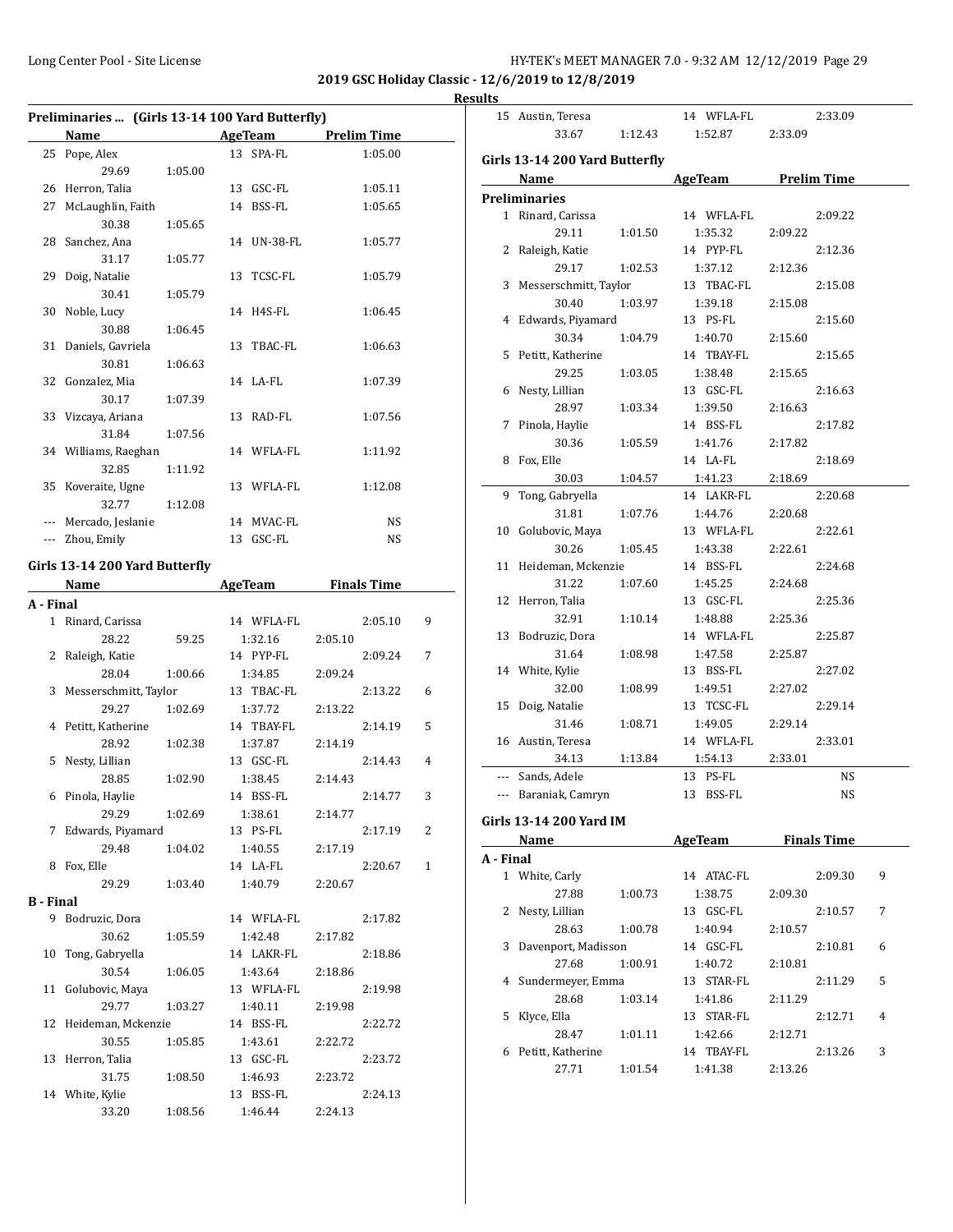**2019 GSC Holiday Classic - 12/6/2019 to 12/8/2019 Results**

 $\overline{\phantom{0}}$ 

|           | A - Final  (Girls 13-14 200 Yard IM) |                                                     |                                      |         |         |   |
|-----------|--------------------------------------|-----------------------------------------------------|--------------------------------------|---------|---------|---|
|           | Name                                 | <u> 1989 - John Barn Barn, amerikansk politiker</u> | AgeTeam Finals Time                  |         |         |   |
|           | 7 Cox, Sophie                        |                                                     | 14 LAKR-FL                           |         | 2:13.55 | 2 |
|           | 29.03 1:04.72                        |                                                     | 1:43.20                              | 2:13.55 |         |   |
|           | 8 Larweth, Brooke                    |                                                     | 14 LAKR-FL                           |         | 2:14.38 | 1 |
|           |                                      |                                                     | 28.87   1:01.84   1:44.03            | 2:14.38 |         |   |
| B - Final |                                      |                                                     |                                      |         |         |   |
|           | 9 Reynolds, Madeleine                |                                                     | 13 LAKR-FL                           |         | 2:13.50 |   |
|           | 28.90                                | 1:02.10                                             | 1:43.90                              | 2:13.50 |         |   |
|           | 10 Cardenas, Isabella                |                                                     | 13 BSS-FL                            |         | 2:14.26 |   |
|           | 29.34                                | 1:02.85                                             | 1:42.49                              | 2:14.26 |         |   |
|           | 11 Powell, Peyton                    |                                                     | 14 LAKR-FL                           |         | 2:14.56 |   |
|           | 29.40                                | 1:04.74                                             | 1:43.41                              | 2:14.56 |         |   |
|           | 12 Finn, Aubrey                      |                                                     | 14 SJAX-FL                           |         | 2:15.83 |   |
|           | 27.97                                | 1:02.39                                             | 1:46.03                              | 2:15.83 |         |   |
|           | 13 Pinola, Haylie                    |                                                     | 14 BSS-FL                            |         | 2:17.44 |   |
|           |                                      |                                                     |                                      |         |         |   |
|           | 29.00                                | 1:02.71                                             | 1:45.73                              | 2:17.44 |         |   |
|           | 14 McFadden, Riley                   |                                                     | 14 ATAC-FL                           |         | 2:17.94 |   |
|           | 29.54                                | 1:04.44                                             | 1:45.51                              | 2:17.94 |         |   |
|           | 15 Clark, Livia-rose                 |                                                     | 14 ATAC-FL                           |         | 2:20.12 |   |
|           | 30.43                                | 1:05.81                                             | 1:48.31                              | 2:20.12 |         |   |
|           | 16 Bodruzic, Dora                    |                                                     | 14 WFLA-FL                           |         | 2:20.82 |   |
|           | 29.13                                | 1:06.06                                             | 1:49.79                              | 2:20.82 |         |   |
|           | Girls 13-14 200 Yard IM              |                                                     |                                      |         |         |   |
|           | Name                                 |                                                     | <b>Example 2 AgeTeam</b> Prelim Time |         |         |   |
|           |                                      |                                                     |                                      |         |         |   |
|           | <b>Preliminaries</b>                 |                                                     |                                      |         |         |   |
|           | 1 White, Carly                       |                                                     | 14 ATAC-FL                           |         | 2:11.14 |   |
|           | 29.00                                | 1:03.20                                             | 1:40.87                              | 2:11.14 |         |   |
|           | 2 Sundermeyer, Emma                  |                                                     | 13 STAR-FL                           |         | 2:12.05 |   |
|           | 28.75                                | 1:03.91                                             | 1:42.39                              | 2:12.05 |         |   |
|           | 3 Davenport, Madisson                |                                                     | 14 GSC-FL                            |         | 2:12.97 |   |
|           | 28.50                                | 1:02.57                                             | 1:42.15                              | 2:12.97 |         |   |
|           | 4 Nesty, Lillian                     |                                                     | 13 GSC-FL                            |         | 2:13.07 |   |
|           | 27.02                                | 1:00.34                                             | 1:41.51                              | 2:13.07 |         |   |
|           | 5 Klyce, Ella                        |                                                     | 13 STAR-FL                           |         | 2:15.02 |   |
|           | 28.62                                | 1:02.53                                             | 1:44.26                              | 2:15.02 |         |   |
|           | 6 Petitt, Katherine                  |                                                     | 14 TBAY-FL                           |         | 2:16.33 |   |
|           | 28.06                                | 1:02.92                                             | 1:43.29                              | 2:16.33 |         |   |
|           | 7 Cox, Sophie                        |                                                     | 14 LAKR-FL                           |         | 2:16.44 |   |
|           | 30.07                                | 1:05.52                                             | 1:44.97                              | 2:16.44 |         |   |
| 8         | Larweth, Brooke                      |                                                     | 14 LAKR-FL                           |         | 2:16.93 |   |
|           | 29.72                                | 1:02.93                                             | 1:45.25                              | 2:16.93 |         |   |
| 9         | Pinola, Haylie                       |                                                     | 14 BSS-FL                            |         | 2:17.75 |   |
|           | 28.61                                | 1:03.22                                             | 1:46.27                              | 2:17.75 |         |   |
| 10        | Finn, Aubrey                         |                                                     | 14 SJAX-FL                           |         | 2:18.36 |   |
|           | 28.05                                | 1:02.14                                             | 1:47.42                              | 2:18.36 |         |   |
| 11        | Powell, Peyton                       |                                                     | 14 LAKR-FL                           |         | 2:18.68 |   |
|           | 30.57                                | 1:06.52                                             | 1:45.99                              | 2:18.68 |         |   |
| 12        | Baraniak, Camryn                     |                                                     | 13 BSS-FL                            |         | 2:18.87 |   |
|           | 28.50                                | 1:04.12                                             | 1:48.31                              | 2:18.87 |         |   |
| 13        | Bodruzic, Dora                       |                                                     | 14 WFLA-FL                           |         | 2:18.98 |   |
|           |                                      |                                                     |                                      |         |         |   |
|           | 29.10                                | 1:05.31                                             | 1:47.98                              | 2:18.98 |         |   |
| 14        | Reynolds, Madeleine                  |                                                     | 13 LAKR-FL                           |         | 2:19.00 |   |
|           | 29.60                                | 1:04.41                                             | 1:47.87                              | 2:19.00 |         |   |
| 15        | Cardenas, Isabella                   |                                                     | 13 BSS-FL                            |         | 2:19.15 |   |
|           | 30.64                                | 1:06.45                                             | 1:46.58                              | 2:19.15 |         |   |

| 16 | McFadden, Riley                |         | 14 ATAC-FL            |         | 2:19.90 |
|----|--------------------------------|---------|-----------------------|---------|---------|
|    | 30.30                          | 1:06.42 | 1:48.29               | 2:19.90 |         |
| 17 | Clark, Livia-rose              |         | 14 ATAC-FL            |         | 2:20.01 |
|    | 30.51                          | 1:06.39 | 1:48.43               | 2:20.01 |         |
| 18 | Meyers-Labenz, Katherine       |         | 13 BSS-FL             |         | 2:20.08 |
|    | 30.79                          | 1:05.13 | 1:49.61               | 2:20.08 |         |
| 19 | Fulton, Nelanee                |         | 13 H4S-FL             |         | 2:20.33 |
|    | 31.94                          | 1:07.68 | 1:49.82               | 2:20.33 |         |
| 20 | Raleigh, Katie                 |         | 14 PYP-FL             |         | 2:20.38 |
|    | 29.66                          | 1:04.06 | 1:47.23               | 2:20.38 |         |
| 21 | Zuniga, Ryland                 |         | 14 EAJ-FL             |         | 2:20.57 |
|    | 30.36                          | 1:08.10 | 1:49.56               | 2:20.57 |         |
| 22 | Netzley, Emma                  |         | 14 LA-FL              |         | 2:20.90 |
|    | 29.71                          | 1:04.51 | 1:48.08               | 2:20.90 |         |
| 23 | White, Kylie                   |         | 13 BSS-FL             |         | 2:21.10 |
|    | 31.24                          | 1:07.75 | 1:49.84               | 2:21.10 |         |
| 24 | Knight, Jordyn                 |         | 13 EAJ-FL             |         | 2:21.72 |
|    | 31.19                          | 1:06.21 | 1:50.74               | 2:21.72 |         |
| 25 | Heideman, Mckenzie             |         | 14 BSS-FL             |         | 2:21.86 |
|    | 30.96                          | 1:05.28 | 1:47.16               | 2:21.86 |         |
| 26 | Gonzalez, Mia                  |         | 14 LA-FL              |         | 2:21.90 |
|    | 29.92                          | 1:05.57 | 1:50.43               | 2:21.90 |         |
| 27 | Kruger, Ryan                   |         | 14 NBT-FL             |         | 2:22.38 |
|    | 30.26                          | 1:07.67 | 1:50.72               | 2:22.38 |         |
| 28 | Fox, Elle                      |         | 14 LA-FL              |         | 2:23.07 |
|    | 29.97                          | 1:07.23 | 1:49.97               | 2:23.07 |         |
| 29 | Stevens, Alexandra             |         | 13 CFM-FL             |         | 2:23.29 |
|    | 32.54                          | 1:10.55 | 1:51.64               | 2:23.29 |         |
| 30 | Noble, Lucy                    |         | 14 H4S-FL             |         | 2:24.21 |
|    | 30.16                          | 1:10.72 | 1:52.53               | 2:24.21 |         |
| 31 | Beauchamp, Natalie             |         | 13 STAR-FL            |         | 2:24.26 |
|    | 31.57                          | 1:06.26 | 1:50.44               | 2:24.26 |         |
| 32 | Triplett, Caroline             |         | 13 NBT-FL             |         | 2:24.30 |
|    | 30.86<br>Kaloostian, Kendall   | 1:07.40 | 1:51.11               | 2:24.30 | 2:24.59 |
| 33 |                                |         | 14 TBAC-FL            |         |         |
| 34 | 30.98                          | 1:05.85 | 1:51.82<br>13 TBAC-FL | 2:24.59 |         |
|    | Messerschmitt, Taylor<br>29.52 | 1:05.22 | 1:51.54               | 2:24.86 | 2:24.86 |
| 35 | Megginson, Chloe               |         | 13 STAR-FL            |         | 2:25.18 |
|    | 31.08  1:06.73                 |         | 1:53.27               | 2:25.18 |         |
| 36 | Murphy, Julia                  |         | 13 BSS-FL             |         | 2:25.35 |
|    | 30.50                          | 1:07.59 | 1:52.18               | 2:25.35 |         |
| 37 | Hite, Haylee                   |         | 13 EAJ-FL             |         | 2:25.66 |
|    | 31.45                          | 1:07.56 | 1:52.65               | 2:25.66 |         |
| 38 | Pope, Alex                     |         | 13 SPA-FL             |         | 2:25.74 |
|    | 30.56                          | 1:08.31 | 1:52.01               | 2:25.74 |         |
| 39 | Austin, Teresa                 |         | 14 WFLA-FL            |         | 2:25.77 |
|    | 31.16                          | 1:10.01 | 1:51.68               | 2:25.77 |         |
| 40 | Herron, Talia                  |         | 13 GSC-FL             |         | 2:25.88 |
|    | 31.02                          | 1:09.50 | 1:53.30               | 2:25.88 |         |
| 41 | Sanchez, Ana                   |         | 14 UN-38-FL           |         | 2:26.08 |
|    | 31.36                          | 1:10.22 | 1:51.79               | 2:26.08 |         |
| 42 | Carter, Caylin                 |         | 14 TBAC-FL            |         | 2:26.10 |
|    | 31.51                          | 1:08.02 | 1:53.25               | 2:26.10 |         |
| 43 | Freeman, Montana               |         | 14 BSS-FL             |         | 2:26.60 |
|    | 30.06                          | 1:06.44 | 1:51.29               | 2:26.60 |         |
|    |                                |         |                       |         |         |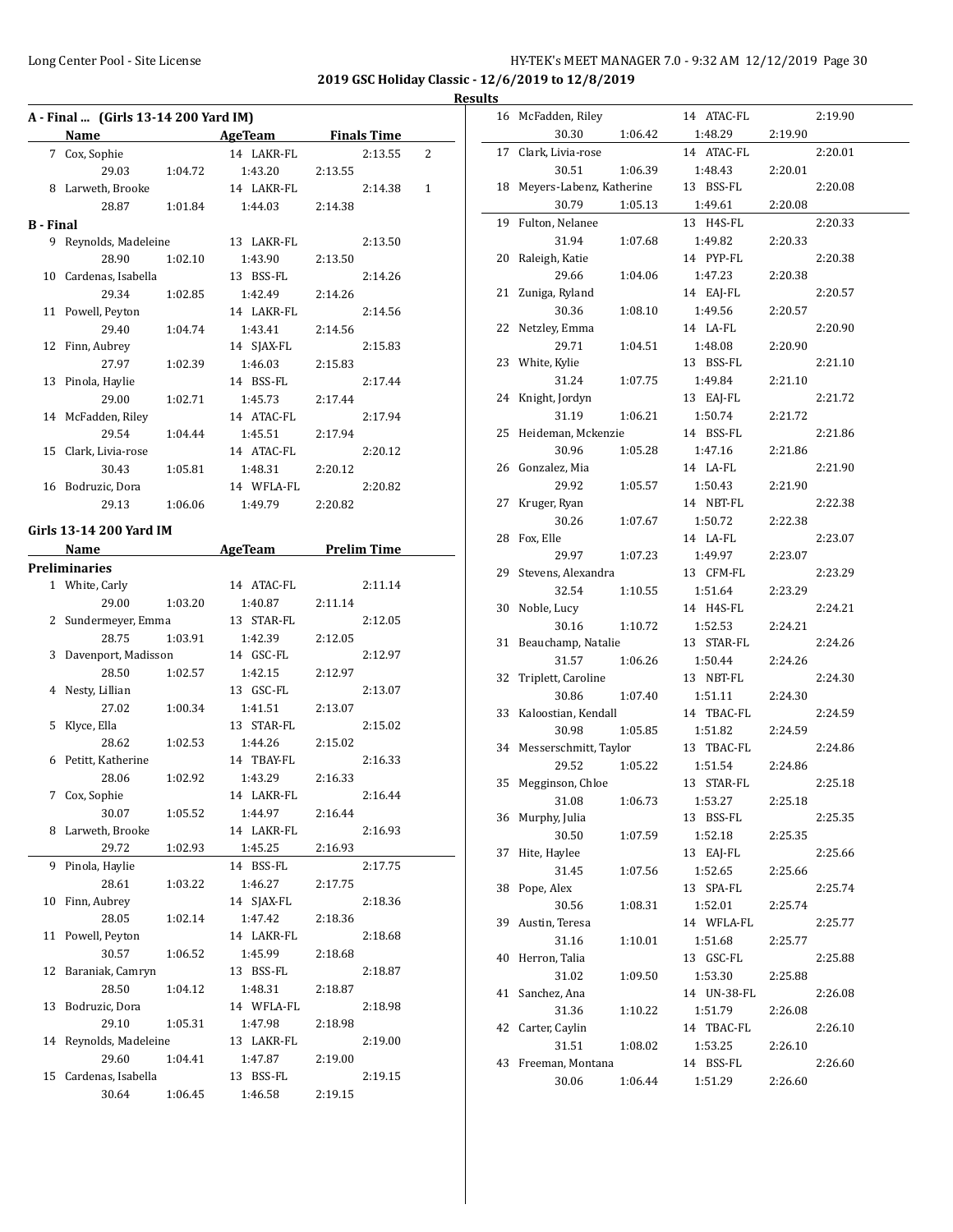**2019 GSC Holiday Classic - 12/6/2019 to 12/8/2019**

|--|

| Preliminaries  (Girls 13-14 200 Yard IM) |                          |         |               |                    |  |  |  |
|------------------------------------------|--------------------------|---------|---------------|--------------------|--|--|--|
|                                          | Name                     |         | AgeTeam       | <b>Prelim Time</b> |  |  |  |
|                                          | 44 Edwards, Piyamard     |         | 13 PS-FL      | 2:26.79            |  |  |  |
|                                          | 30.47                    | 1:10.06 | 1:54.69       | 2:26.79            |  |  |  |
| 45                                       | Baranova, Ekaterina      |         | 13 PS-FL      | 2:27.51            |  |  |  |
|                                          | 32.84                    | 1:13.02 | 1:53.90       | 2:27.51            |  |  |  |
| 46                                       | Mudgett, Emma            |         | 14 SAST-FL    | 2:27.73            |  |  |  |
|                                          | 33.24                    | 1:07.80 | 1:52.69       | 2:27.73            |  |  |  |
| 47                                       | Dieffenthaller, Isabella |         | 13 SPA-FL     | 2:29.23            |  |  |  |
|                                          | 34.27                    | 1:12.53 | 1:57.03       | 2:29.23            |  |  |  |
| 48                                       | Vizcava, Ariana          |         | 13 RAD-FL     | 2:30.39            |  |  |  |
|                                          | 31.13                    | 1:11.05 | 1:54.56       | 2:30.39            |  |  |  |
|                                          | McLaughlin, Faith        |         | 14 BSS-FL     | DQ                 |  |  |  |
|                                          | False start - Misc       |         |               |                    |  |  |  |
|                                          | Daniels, Gavriela        |         | TBAC-FL<br>13 | <b>NS</b>          |  |  |  |
|                                          | Adams, Ava               |         | PYP-FL<br>14  | <b>NS</b>          |  |  |  |
|                                          | Gowdy, Lucrezia          |         | BSS-FL<br>13  | NS                 |  |  |  |

#### **Girls 13-14 400 Yard IM**

|                  | Name                  |         | <b>AgeTeam</b> |         | <b>Finals Time</b> |   |
|------------------|-----------------------|---------|----------------|---------|--------------------|---|
| A - Final        |                       |         |                |         |                    |   |
|                  | 1 Shahboz, Gwen       |         | 14 GSC-FL      |         | 4:29.91            | 9 |
|                  | 29.26                 | 1:02.74 | 1:37.56        | 2:11.75 |                    |   |
|                  | 2:48.21               | 3:26.07 | 3:58.50        | 4:29.91 |                    |   |
|                  | 2 Raleigh, Katie      |         | 14 PYP-FL      |         | 4:41.95            | 7 |
|                  | 29.48                 | 1:02.38 | 1:37.62        | 2:13.95 |                    |   |
|                  | 2:55.89               | 3:37.48 | 4:10.43        | 4:41.95 |                    |   |
|                  | 3 Davenport, Madisson |         | 14 GSC-FL      |         | 4:42.66            | 6 |
|                  | 29.25                 | 1:03.29 | 1:40.34        | 2:16.27 |                    |   |
|                  | 2:57.41               | 3:39.77 | 4:11.76        | 4:42.66 |                    |   |
|                  | 4 Cox, Sophie         |         | 14 LAKR-FL     |         | 4:44.10            | 5 |
|                  | 29.54                 | 1:04.39 | 1:41.95        | 2:18.53 |                    |   |
|                  | 2:58.71               | 3:38.86 | 4:12.57        | 4:44.10 |                    |   |
|                  | 5 Golubovic, Maya     |         | 13 WFLA-FL     |         | 4:46.48            | 4 |
|                  | 29.47                 | 1:03.29 | 1:40.10        | 2:15.82 |                    |   |
|                  | 2:59.53               | 3:43.78 | 4:15.86        | 4:46.48 |                    |   |
|                  | 6 Baraniak, Camryn    |         | 13 BSS-FL      |         | 4:47.22            | 3 |
|                  | 28.63                 | 1:02.79 | 1:40.68        | 2:17.74 |                    |   |
|                  | 3:01.19               | 3:44.58 | 4:17.08        | 4:47.22 |                    |   |
|                  | 7 Stevens, Alexandra  |         | 13 CFM-FL      |         | 4:52.18            | 2 |
|                  | 31.84                 | 1:08.44 | 1:46.08        | 2:23.07 |                    |   |
|                  | 3:05.82               | 3:47.98 | 4:20.78        | 4:52.18 |                    |   |
|                  | 8 Reynolds, Madeleine |         | 13 LAKR-FL     |         | 4:54.08            | 1 |
|                  | 29.42                 | 1:04.84 | 1:41.16        | 2:16.91 |                    |   |
|                  | 3:02.32               | 3:48.43 | 4:21.69        | 4:54.08 |                    |   |
| <b>B</b> - Final |                       |         |                |         |                    |   |
| 9.               | Heideman, Mckenzie    |         | 14 BSS-FL      |         | 4:49.80            |   |
|                  | 30.49                 | 1:06.31 | 1:42.76        | 2:18.38 |                    |   |
|                  | 3:00.61               | 3:43.15 | 4:17.20        | 4:49.80 |                    |   |
|                  | 10 Cardenas, Isabella |         | 13 BSS-FL      |         | 4:51.05            |   |
|                  | 31.45                 | 1:08.55 | 1:45.32        | 2:21.73 |                    |   |
|                  | 3:02.83               | 3:45.49 | 4:19.44        | 4:51.05 |                    |   |
|                  | 11 White, Kylie       |         | 13 BSS-FL      |         | 4:52.24            |   |
|                  | 32.07                 | 1:07.75 | 1:45.95        | 2:23.67 |                    |   |
|                  | 3:05.08               | 3:46.98 | 4:20.70        | 4:52.24 |                    |   |
|                  |                       |         |                |         |                    |   |

|    | 12 Fulton, Nelanee           |                    | 13 H4S-FL           |         | 4:52.40 |
|----|------------------------------|--------------------|---------------------|---------|---------|
|    | 31.70                        | 1:08.65            | 1:47.30             | 2:25.58 |         |
|    | 3:06.57                      | 3:48.25            | 4:21.49             | 4:52.40 |         |
|    | 13 Bodruzic, Dora            |                    | 14 WFLA-FL          |         | 4:56.22 |
|    | 29.49                        | 1:05.29            | 1:44.62             | 2:22.45 |         |
|    | 3:07.61                      | 3:52.60            | 4:25.47             | 4:56.22 |         |
|    | 14 Edwards, Piyamard         |                    | 13 PS-FL            |         | 4:56.75 |
|    | 30.38                        | 1:05.70            | 1:43.62             | 2:21.31 |         |
|    | 3:06.36                      | 3:51.73            | 4:25.27             | 4:56.75 |         |
|    | 15 Netzley, Emma             |                    | 14 LA-FL            |         | 4:57.12 |
|    | 29.20                        | 1:03.43            | 1:41.49             | 2:18.33 |         |
|    | 3:02.76                      | 3:48.14            | 4:23.90             | 4:57.12 |         |
|    | 16 McFadden, Riley           |                    | 14 ATAC-FL          |         | 4:59.03 |
|    | 28.96                        | 1:04.25            | 1:41.00             | 2:18.17 |         |
|    | 3:02.23                      | 3:50.36            | 4:25.81             | 4:59.03 |         |
|    | Girls 13-14 400 Yard IM      |                    |                     |         |         |
|    |                              |                    | AgeTeam Prelim Time |         |         |
|    | <b>Name</b><br>Preliminaries |                    |                     |         |         |
|    | 1 Shahboz, Gwen              |                    | 14 GSC-FL           |         | 4:33.31 |
|    | 29.69                        |                    | 1:39.25             | 2:14.43 |         |
|    | 2:50.97                      | 1:03.55<br>3:29.13 | 4:01.63             | 4:33.31 |         |
|    |                              |                    |                     |         |         |
|    | 2 Cox, Sophie                |                    | 14 LAKR-FL          |         | 4:43.63 |
|    | 30.33                        | 1:05.36            | 1:43.26             | 2:19.85 |         |
|    | 2:59.63                      | 3:39.47            | 4:12.36             | 4:43.63 |         |
|    | 3 Raleigh, Katie             |                    | 14 PYP-FL           |         | 4:46.99 |
|    | 29.55                        | 1:03.07            | 1:38.84             | 2:15.48 |         |
|    | 2:57.16                      | 3:39.65            | 4:13.39             | 4:46.99 |         |
|    | 4 Golubovic, Maya            |                    | 13 WFLA-FL          |         | 4:47.14 |
|    | 30.00                        | 1:04.41            | 1:40.50             | 2:15.75 |         |
|    | 2:59.46                      | 3:43.57            | 4:16.05             | 4:47.14 |         |
|    | 5 Davenport, Madisson        |                    | 14 GSC-FL           |         | 4:47.60 |
|    | 29.76                        | 1:05.11            | 1:42.54             | 2:19.26 |         |
|    | 3:01.00                      | 3:42.78            | 4:16.00             | 4:47.60 |         |
|    | 6 Baraniak, Camryn           |                    | 13 BSS-FL           |         | 4:49.92 |
|    | 29.51                        | 1:04.15            | 1:42.25             | 2:19.71 |         |
|    | 3:03.88                      | 3:48.15            | 4:20.29             | 4:49.92 |         |
| 7  | Reynolds, Madeleine          |                    | 13 LAKR-FL          |         | 4:50.55 |
|    | 29.43                        | 1:04.03            | 1:40.62             | 2:16.53 |         |
|    | 3:01.17                      | 3:46.05            | 4:18.70             | 4:50.55 |         |
|    | 8 Stevens, Alexandra         |                    | 13 CFM-FL           |         | 4:51.80 |
|    | 32.48                        | 1:10.36            | 1:48.37             | 2:25.91 |         |
|    | 3:06.57                      | 3:47.89            | 4:20.28             | 4:51.80 |         |
| 9  | Cardenas, Isabella           |                    | 13 BSS-FL           |         | 4:52.40 |
|    | 30.78                        | 1:07.30            | 1:44.14             | 2:21.45 |         |
|    | 3:02.57                      | 3:45.20            | 4:19.90             | 4:52.40 |         |
| 10 | Heideman, Mckenzie           |                    | 14 BSS-FL           |         | 4:52.73 |
|    | 30.26                        | 1:06.43            | 1:42.41             | 2:19.04 |         |
|    | 3:01.22                      | 3:44.84            | 4:19.61             | 4:52.73 |         |
|    | 11 McFadden, Riley           |                    | 14 ATAC-FL          |         | 4:53.90 |
|    | 30.15                        | 1:06.41            | 1:44.24             | 2:20.77 |         |
|    | 3:03.58                      | 3:47.49            | 4:22.09             | 4:53.90 |         |
|    | 12 White, Kylie              |                    | 13 BSS-FL           |         | 4:56.78 |
|    | 31.50                        | 1:08.62            | 1:47.31             | 2:25.28 |         |
|    | 3:07.45                      | 3:50.05            | 4:24.06             | 4:56.78 |         |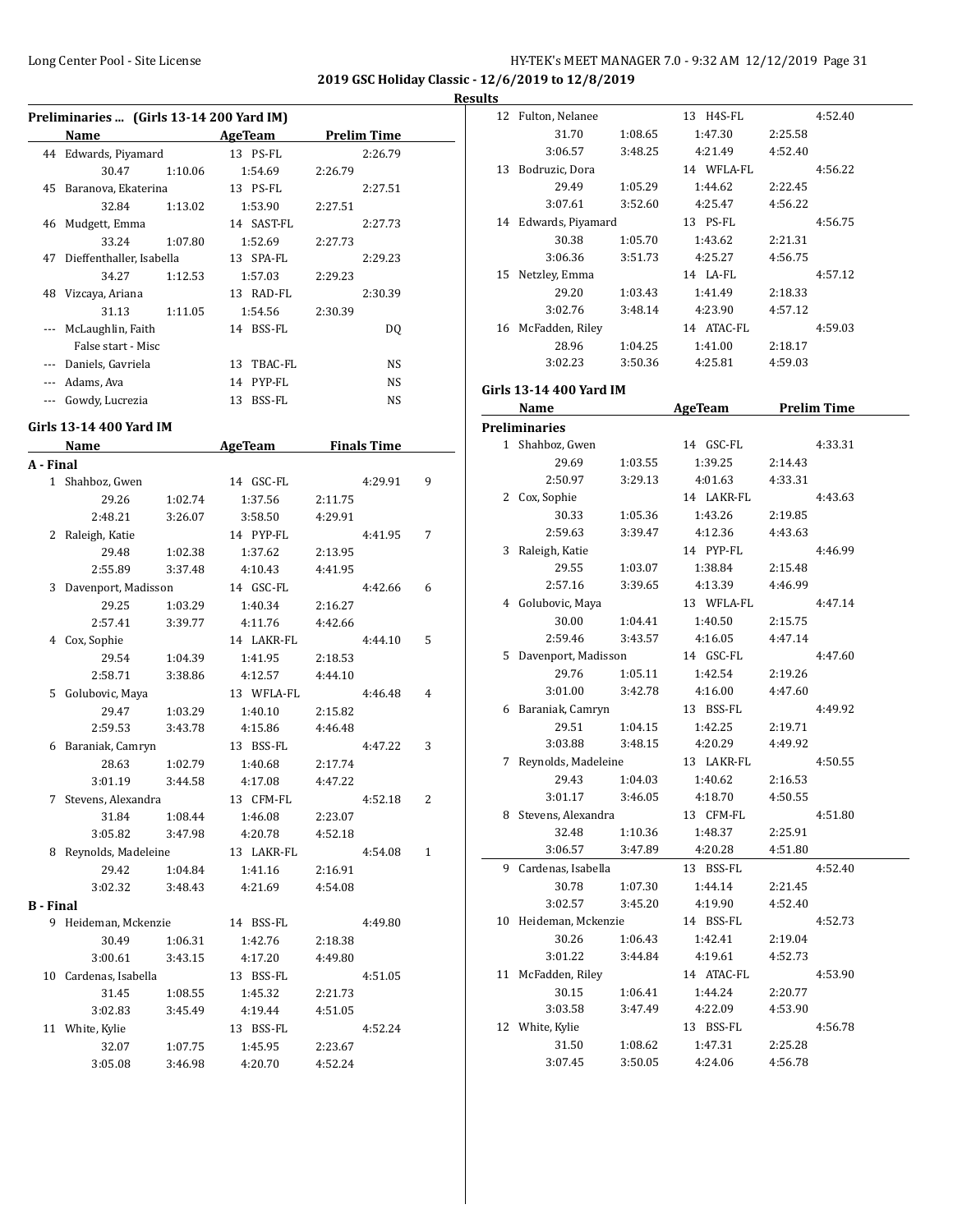**2019 GSC Holiday Classic - 12/6/2019 to 12/8/2019**

| Results |  |
|---------|--|
|         |  |

|     |                         | Preliminaries  (Girls 13-14 400 Yard IM) |                      |                           |    |
|-----|-------------------------|------------------------------------------|----------------------|---------------------------|----|
|     | Name                    |                                          | AgeTeam              | <b>Prelim Time</b>        |    |
|     | 13 Bodruzic, Dora       |                                          | 14 WFLA-FL           | 4:57.50                   |    |
|     | 30.12                   | 1:05.66                                  | 1:45.01              | 2:23.27                   |    |
|     | 3:08.35                 | 3:52.68                                  | 4:26.16              | 4:57.50                   |    |
|     | 14 Fulton, Nelanee      |                                          | 13 H4S-FL            | 4:58.43                   |    |
|     | 33.50                   | 1:11.34                                  | 1:50.52              | 2:29.49                   |    |
|     | 3:11.11                 | 3:52.96                                  | 4:26.46              | 4:58.43                   |    |
|     | *15 Netzley, Emma       |                                          | 14 LA-FL             | 5:01.63                   |    |
|     | 29.67                   | 1:04.73                                  | 1:43.69              | 2:22.10                   |    |
|     |                         | 3:53.07                                  | 4:27.93              | 5:01.63                   |    |
|     | *15 Edwards, Piyamard   |                                          | 13 PS-FL             | 5:01.63                   |    |
|     | 30.85                   | 1:07.49                                  | 1:46.91              | 2:25.31                   |    |
|     | 3:11.08                 | 3:56.47                                  | 4:29.32              | 5:01.63                   |    |
|     |                         |                                          |                      |                           |    |
| 17  | Rubin, Jennifer         |                                          | 13 GSC-FL            | 5:02.95                   |    |
|     | 33.49                   | 1:13.27                                  | 1:52.64              | 2:30.40                   |    |
|     | 3:13.76                 | 3:56.76                                  | 4:30.11              | 5:02.95                   |    |
|     | 18 Austin, Teresa       |                                          | 14 WFLA-FL           | 5:05.93                   |    |
|     | 32.98                   | 1:11.18                                  | 1:52.67              | 2:33.02                   |    |
|     | 3:14.20                 | 3:56.75                                  | 4:32.67              | 5:05.93                   |    |
| 19  | Messerschmitt, Taylor   |                                          | 13 TBAC-FL           | 5:07.76                   |    |
|     | 30.98                   | 1:06.37                                  | 1:45.62              | 2:24.59                   |    |
|     | 3:12.16                 | 4:00.06                                  | 4:34.16              | 5:07.76                   |    |
| --- | Henry, Jill             |                                          | 14 BSS-FL            | DQ                        |    |
|     |                         | Non-simultaneous arms - breast           |                      |                           |    |
| --- | Powell, Peyton          |                                          | 14 LAKR-FL           | DQ                        |    |
|     |                         | Non-simultaneous arms - breast           |                      |                           |    |
|     |                         |                                          |                      |                           |    |
|     |                         | Girls 13-14 200 Yard Freestyle Relay     |                      |                           |    |
|     | Team                    |                                          | Relay                | <b>Finals Time</b>        |    |
|     | 1 BSS-FL                |                                          | A                    | 1:39.66                   | 18 |
|     |                         | 1) Meyers-Labenz, Katherine 13           | 2) Murphy, Julia 13  |                           |    |
|     | 3) Covington, Jayla 13  |                                          | 4) Pinola, Haylie 14 |                           |    |
|     | 24.31                   | 49.56                                    | 1:15.77              | 1:39.66                   |    |
| 2   | GSC-FL                  |                                          | A                    | 1:39.99                   | 14 |
|     | 1) Nesty, Lillian 13    |                                          |                      | 2) Davenport, Madisson 14 |    |
|     | 3) Belmore, Samantha 13 |                                          |                      | 4) Shahboz, Gwen 14       |    |
|     | 24.54                   | 49.36                                    | 1:14.38              | 1:39.99                   |    |
| 3   | STAR-FL                 |                                          | A                    | 1:41.00                   | 12 |
|     | 1) Sundermeyer, Emma 13 |                                          | 2) Klyce, Ella 13    |                           |    |
|     | 3) Shulman, Veronica 14 |                                          |                      | 4) Beauchamp, Natalie 13  |    |
|     | 25.16                   | 49.19                                    | 1:14.01              | 1:41.00                   |    |
| 4   | ATAC-FL                 |                                          | A                    | 1:42.30                   | 10 |
|     | 1) White, Carly 14      |                                          |                      | 2) Pautsch, Shelby 14     |    |
|     | 3) McFadden, Riley 14   |                                          | 4) Ekk, Isabella 14  |                           |    |
|     | 25.01                   | 51.45                                    | 1:17.82              | 1:42.30                   |    |
| 5   | EAJ-FL                  |                                          | A                    | 1:46.29                   | 8  |
|     | 1) Zelenka, Grace 13    |                                          |                      | 2) Taylor, Summer 13      |    |
|     | 3) Pritchard, Emily 14  |                                          |                      | 4) Zuniga, Ryland 14      |    |
|     | 27.19                   | 53.77                                    | 1:20.23              | 1:46.29                   |    |
| 6   | WFLA-FL                 |                                          | A                    | 1:46.37                   | 6  |
|     | 1) Golubovic, Maya 13   |                                          |                      | 2) Bodruzic, Dora 14      |    |
|     | 3) Deorsey, Madison 14  |                                          |                      | 4) Bordeaux, Olivia 14    |    |
|     | 25.58                   | 52.02                                    | 1:19.25              | 1:46.37                   |    |
|     |                         |                                          |                      |                           |    |

| 7 | PYP-FL                    |       | A                    |                        | 1:46.40 | 4 |
|---|---------------------------|-------|----------------------|------------------------|---------|---|
|   | 1) Raleigh, Katie 14      |       | 2) Cyr, Emily 14     |                        |         |   |
|   | 3) Adams, Ava 14          |       |                      | 4) Candelora, Maria 14 |         |   |
|   | 26.08                     | 52.83 | 1:20.55              | 1:46.40                |         |   |
| 8 | BSS-FL                    |       | B                    |                        | 1:48.26 | 2 |
|   | 1) Cardenas, Isabella 13  |       | 2) Henry, Jill 14    |                        |         |   |
|   | 3) Drew, Alexandra 14     |       | 4) White, Kylie 13   |                        |         |   |
|   | 26.56                     | 53.91 | 1:21.60              | 1:48.26                |         |   |
| 9 | TBAC-FL                   |       | A                    |                        | 1:48.99 |   |
|   | 1) Stargardt, Hailey 13   |       | 2) Carter, Caylin 14 |                        |         |   |
|   | 3) Kaloostian, Kendall 14 |       |                      | 4) Ofiara, Yasmine 14  |         |   |
|   | 27.23                     | 54.00 | 1:21.29              | 1:48.99                |         |   |
|   | GSC-FL                    |       | B                    |                        | NS      |   |
|   | LAKR-FL                   |       | А                    |                        | NS.     |   |
|   |                           |       |                      |                        |         |   |

# **Girls 13-14 200 Yard Medley Relay**

|              | Team                        | Relay                     | <b>Finals Time</b>             |    |
|--------------|-----------------------------|---------------------------|--------------------------------|----|
| $\mathbf{1}$ | GSC-FL                      | A                         | 1:50.36                        | 18 |
|              | 1) Han, Michelle 14         | 2) Shahboz, Gwen 14       |                                |    |
|              | 3) Nesty, Lillian 13        | 4) Davenport, Madisson 14 |                                |    |
|              | 28.53<br>59.86              | 1:24.99                   | 1:50.36                        |    |
| 2            | BSS-FL                      | A                         | 1:52.22                        | 14 |
|              | 1) Baraniak, Camryn 13      |                           | 2) Pinola, Haylie 14           |    |
|              | 3) Murphy, Julia 13         |                           | 4) Meyers-Labenz, Katherine 13 |    |
|              | 29.82<br>1:01.46            | 1:28.33                   | 1:52.22                        |    |
| 3            | ATAC-FL                     | A                         | 1:53.86                        | 12 |
|              | 1) McFadden, Riley 14       |                           | 2) White, Carly 14             |    |
|              | 3) Pautsch, Shelby 14       |                           | 4) Ekk, Isabella 14            |    |
|              | 28.85<br>1:01.30            | 1:29.62                   | 1:53.86                        |    |
| 4            | EAI-FL                      | A                         | 1:55.28                        | 10 |
|              | 1) Hite, Haylee 13          |                           | 2) Zuniga, Ryland 14           |    |
|              | 3) Pritchard, Emily 14      |                           | 4) Knight, Jordyn 13           |    |
|              | 29.71<br>1:01.89            | 1:29.67                   | 1:55.28                        |    |
| 5            | STAR-FL                     | A                         | 1:55.53                        | 8  |
|              | 1) Klyce, Ella 13           |                           | 2) Sundermeyer, Emma 13        |    |
|              | 3) Beauchamp, Natalie 13    |                           | 4) Shulman, Veronica 14        |    |
|              | 28.26<br>59.78              | 1:30.55                   | 1:55.53                        |    |
| 6            | WFLA-FL                     | A                         | 1:57.75                        | 6  |
|              | 1) Rinard, Carissa 14       |                           | 2) Austin, Teresa 14           |    |
|              | 3) Bodruzic, Dora 14        |                           | 4) Golubovic, Maya 13          |    |
|              | 29.69<br>1:04.64            | 1:33.50                   | 1:57.75                        |    |
| 7            | TBAC-FL                     | A                         | 1:58.45                        | 4  |
|              | 1) Carter, Caylin 14        |                           | 2) Daniels, Gavriela 13        |    |
|              | 3) Messerschmitt, Taylor 13 |                           | 4) Stargardt, Hailey 13        |    |
|              | 29.93<br>1:05.19            | 1:31.93                   | 1:58.45                        |    |
| 8            | BSS-FL                      | B                         | 2:00.69                        | 2  |
|              | 1) Heideman, Mckenzie 14    |                           | 2) White, Kylie 13             |    |
|              | 3) Covington, Jayla 13      |                           | 4) Cardenas, Isabella 13       |    |
|              | 31.37<br>1:05.29            | 1:34.17                   | 2:00.69                        |    |
|              | PYP-FL                      | A                         | DO.                            |    |
|              | Early take-off swimmer #2   |                           |                                |    |
|              | 1) Adams, Ava 14            |                           | 2) Candelora, Maria 14         |    |
|              | 3) Raleigh, Katie 14        | 4) Cyr, Emily 14          |                                |    |
|              | 31.80<br>1:06.44            | 1:33.78                   | DQ                             |    |
|              | GSC-FL                      | B                         | NS                             |    |
| ---          | LAKR-FL                     | A                         | NS                             |    |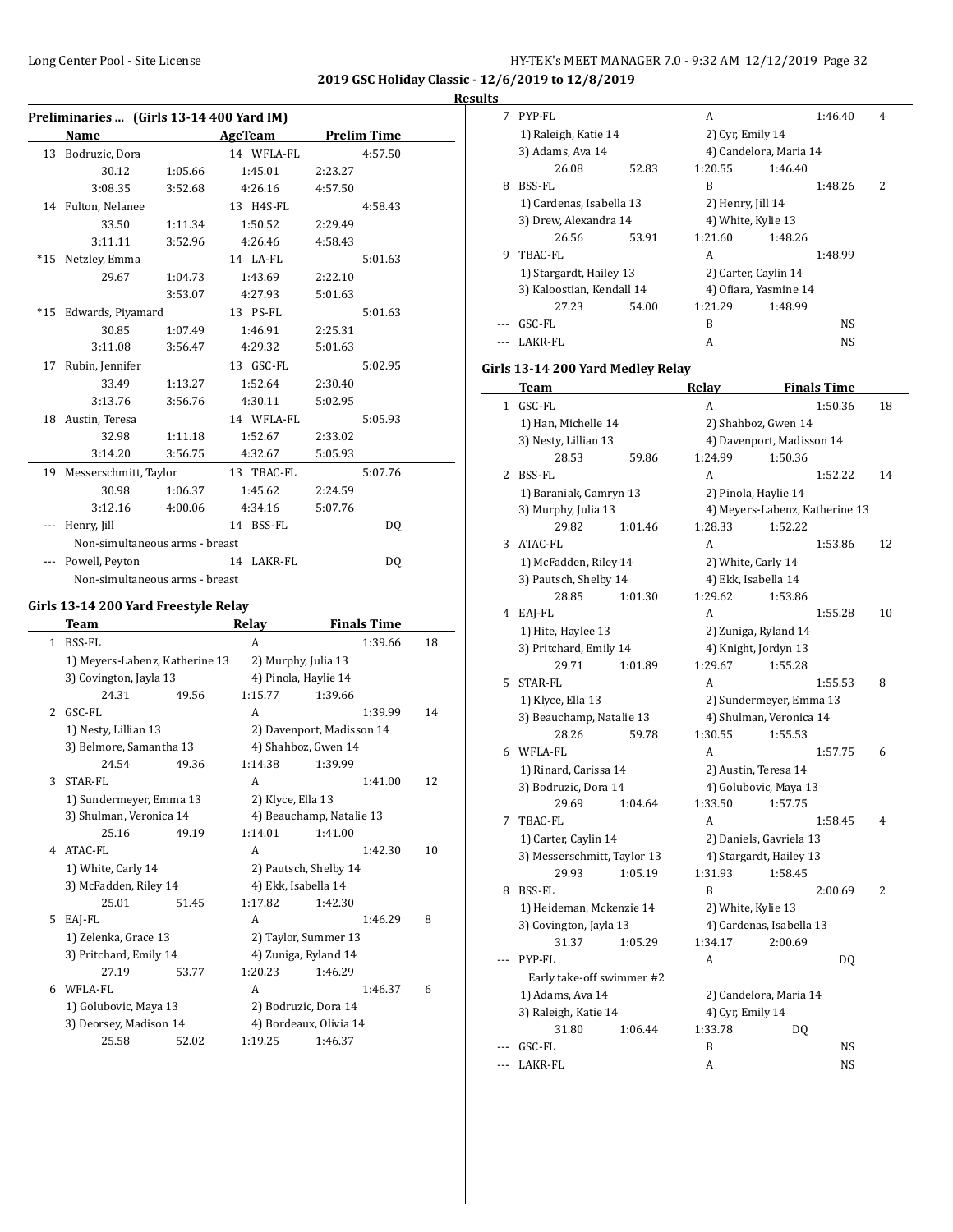**2019 GSC Holiday Classic - 12/6/2019 to 12/8/2019 Results**

|           | Girls 15-16 50 Yard Freestyle |    |                |                    |                |
|-----------|-------------------------------|----|----------------|--------------------|----------------|
|           | Name                          |    | <b>AgeTeam</b> | <b>Finals Time</b> |                |
| A - Final |                               |    |                |                    |                |
| 1         | Bates, Georgia                | 16 | GSC-FL         | 23.84              | 9              |
| 2         | Cottle, Michelle              | 15 | LAKR-FL        | 23.87              | 7              |
|           | 3 Waite, Emily                | 15 | TBAC-FL        | 24.07              | 6              |
| 4         | McCabe, Reilly                |    | 16 SAST-FL     | 24.17              | 5              |
|           | 5 Shaw, Marcia                |    | 16 ATAC-FL     | 24.22              | $\overline{4}$ |
|           | 6 McGrath, Megan              |    | 16 BSS-FL      | 24.25              | 3              |
|           | 7 Clark, Hayley               |    | 15 LAKR-FL     | 24.44              | 2              |
|           | 8 Ahn, Hannah                 |    | 15 GSC-FL      | 24.73              | 1              |
| B - Final |                               |    |                |                    |                |
| 9         | Puryear-Lynch, Gabrielle      | 15 | LAKR-FL        | 24.77              |                |
| 10        | Zapata, Ashley                | 15 | BSS-FL         | 24.78              |                |
|           | 11 Chang, Ella                |    | 16 SAST-FL     | 25.08              |                |
| 12        | Reeves, Gabriella             |    | 16 GSC-FL      | 25.13              |                |
|           | 13 Kelly, Avery               |    | 16 PYP-FL      | 25.21              |                |
|           | 14 Trefry, Claire             |    | 15 GSC-FL      | 25.25              |                |
|           | 15 Vaughan, Catherine         |    | 15 TBAY-FL     | 25.37              |                |
| 16        | Sturm, Gwyneth                | 15 | BSS-FL         | 25.81              |                |
|           | Girls 15-16 50 Yard Freestyle |    |                |                    |                |
|           | Name                          |    | AgeTeam        | <b>Prelim Time</b> |                |
|           | Preliminaries                 |    |                |                    |                |
|           | 1 Cottle, Michelle            | 15 | LAKR-FL        | 24.44              |                |
|           | 2 Bates, Georgia              |    | 16 GSC-FL      | 24.47              |                |
| 3         | Waite, Emily                  |    | 15 TBAC-FL     | 24.59              |                |
|           |                               |    | 16 ATAC-FL     | 24.65              |                |
|           | 4 Shaw, Marcia                |    | 16 SAST-FL     | 24.76              |                |
| 5         | McCabe, Reilly                |    |                |                    |                |
| 6         | Clark, Hayley                 |    | 15 LAKR-FL     | 24.78              |                |
| 7<br>8    | McGrath, Megan                |    | 16 BSS-FL      | 24.89              |                |
|           | Ahn, Hannah                   |    | 15 GSC-FL      | 24.98              |                |
| 9         | Puryear-Lynch, Gabrielle      |    | 15 LAKR-FL     | 25.14              |                |
| 10        | Reeves, Gabriella             |    | 16 GSC-FL      | 25.23              |                |
| 11        | Vaughan, Catherine            | 15 | TBAY-FL        | 25.31              |                |
| 12        | Zapata, Ashley                |    | 15 BSS-FL      | 25.35              |                |
| 13        | Kelly, Avery                  |    | 16 PYP-FL      | 25.39              |                |
| 14        | Chang, Ella                   |    | 16 SAST-FL     | 25.45              |                |
| 15        | Sturm, Gwyneth                | 15 | BSS-FL         | 25.57              |                |
| 16        | Trefry, Claire                | 15 | GSC-FL         | 25.60              |                |
| 17        | Okuyama, Maya                 | 16 | PYP-FL         | 25.63              |                |
| 18        | Herron, Laci                  | 16 | GSC-FL         | 25.64              |                |
| 19        | Lankford, Sarah               | 15 | SPA-FL         | 25.68              |                |
| $*20$     | Barkman, Katelyn              | 16 | PYP-FL         | 25.78              |                |
| $*20$     | Howell, Margaret              | 15 | ATAC-FL        | 25.78              |                |
| 22        | Monette, Anna                 | 16 | WVKW-FL        | 25.80              |                |
| 23        | Zorn, Alexandra               | 16 | BSS-FL         | 25.82              |                |
| 24        | Somrah, Edith                 | 16 | TBAC-FL        | 26.00              |                |
| *25       | Sealey, Isabelle              | 15 | UN-34-FL       | 26.04              |                |
| *25       | Copland, Olivia               | 15 | UN-26-FL       | 26.04              |                |
| 27        | Gerrard, Molly                | 16 | SPA-FL         | 26.06              |                |
| 28        | Loving, Kylie                 | 15 | UN-19-FL       | 26.08              |                |
| 29        | Johnson, Christine            | 16 | EAJ-FL         | 26.10              |                |
| 30        | Shields, Madeline             | 15 | TCSC-FL        | 26.17              |                |
| 31        | Ott, Callie                   | 15 | SPA-FL         | 26.18              |                |
| *32       | Bohacek, Sara                 | 15 | TBAY-FL        | 26.27              |                |

| *32       | Beauchamp, Ashley              |       | 16 | STAR-FL     | 26.27              |   |
|-----------|--------------------------------|-------|----|-------------|--------------------|---|
| 34        | O'Malley, Meredith             |       |    | 16 STAR-FL  | 26.38              |   |
| 35        | Alexander, Ariel               |       |    | 16 UN-25-FL | 26.40              |   |
| 36        | Hoenstine, Kathryn             |       |    | 16 STAR-FL  | 26.41              |   |
| 37        | Ray, Jaimie                    |       |    | 15 SAST-FL  | 26.46              |   |
| 38        | Cardozo, Abby                  |       |    | 16 EAJ-FL   | 26.54              |   |
| 39        | Emerson, Claire                |       |    | 15 SPA-FL   | 26.55              |   |
|           | 40 Caswell, Mary               |       |    | 16 UN-31-FL | 26.59              |   |
| 41        | Domingo, Emma                  |       |    | 15 SJAX-FL  | 26.62              |   |
| 42        | Rideout, Madeline              |       |    | 16 RAD-FL   | 26.63              |   |
| 43        | Higgs, Isabelle                |       |    | 15 LA-FL    | 26.68              |   |
| 44        | Jensen, Allea                  |       |    | 15 WFLA-FL  | 26.73              |   |
|           | 45 Walsh, Ayden                |       |    | 15 LA-FL    | 26.77              |   |
| 46        | Troup, Leah                    |       |    | 15 SJAX-FL  | 26.78              |   |
| 47        | Davis, Ava                     |       |    | 15 PS-FL    | 26.79              |   |
| 48        | McGee, Keara                   |       |    | 15 SAST-FL  | 26.82              |   |
|           | 49 Gaines, Amelia              |       |    | 16 EAJ-FL   | 26.83              |   |
|           | 50 Brandt-Oliveira, Tatiana    |       |    | 16 MVAC-FL  | 26.84              |   |
| 51        |                                |       |    | 15 LA-FL    |                    |   |
|           | Sargeant, Avery                |       |    |             | 26.87<br>26.88     |   |
| 52        | Nagy, Julia                    |       |    | 15 STAR-FL  |                    |   |
| 53        | Moore, Taylor                  |       |    | 15 PYP-FL   | 26.90              |   |
| 54        | Kondal, Amelia                 |       |    | 16 LA-FL    | 26.91              |   |
| 55        | Lawlor, Lindsey                |       |    | 16 SAST-FL  | 26.96              |   |
| 56        | Chmara, Isabela                |       |    | 16 PYP-FL   | 26.98              |   |
| 57        | Lemus, Alexia                  |       |    | 16 WVKW-FL  | 27.09              |   |
| 58        | Gillespie, Gabrielle           |       |    | 16 UN-32-FL | 27.19              |   |
| 59        | Cimini, Meghan                 |       |    | 15 GSC-FL   | 27.20              |   |
| 60        | Turba, Emma                    |       |    | 16 TCSC-FL  | 27.21              |   |
| 61        | Grant, Maslin                  |       |    | 16 SPA-FL   | 27.22              |   |
| 62        | McCreary, Sydney               |       |    | 15 UN-28-FL | 27.23              |   |
| 63        | Custodio, Bruna                |       |    | 16 TBAY-FL  | 27.26              |   |
| 64        | Harrington, Anna               |       |    | 15 CS-FL    | 27.27              |   |
| 65        | Campos, Moana                  |       |    | 15 STAR-FL  | 27.52              |   |
|           | 66 Green. Emelia               |       |    | 15 BSS-FL   | 27.55              |   |
| 67        | Trezza, Savannah               |       |    | 16 RAD-FL   | 27.59              |   |
| 68        | Harris, Leah                   |       |    | 15 LA-FL    | 27.60              |   |
| 69        | Greene, Kristin                |       |    | 16 BSS-FL   | 27.71              |   |
| 70        | Kays, Aubrey                   |       |    | 16 PYP-FL   | 27.73              |   |
| 71        | Germosen, Isabella             |       | 16 | RAD-FL      | 28.07              |   |
| 72        | Montenegro, Valerie            |       |    | 15 RAD-FL   | 28.11              |   |
| 73        | Burke, Ainsley                 |       |    | 15 SPA-FL   | 28.33              |   |
|           | 74 Muramatsu, Jaiden           |       |    | 16 STAR-FL  | 29.02              |   |
|           | 75 Miller, Emelia              |       |    | 16 MVAC-FL  | 29.31              |   |
|           | --- Baladakis, Zoe             |       |    | 16 PYP-FL   | NS                 |   |
|           | --- Mantegari, Sophia          |       | 16 | BSS-FL      | NS                 |   |
| ---       | Staveski, Alexis               |       | 15 | PYP-FL      | NS                 |   |
|           |                                |       |    |             |                    |   |
|           | Girls 15-16 100 Yard Freestyle |       |    |             |                    |   |
|           | <b>Name</b>                    |       |    | AgeTeam     | <b>Finals Time</b> |   |
| A - Final |                                |       |    |             |                    |   |
|           | 1 Waite, Emily                 |       | 15 | TBAC-FL     | 51.19              | 9 |
|           | 24.70                          | 51.19 |    |             |                    |   |
| 2         | Bates, Georgia                 |       | 16 | GSC-FL      | 51.81              | 7 |
|           | 24.60                          | 51.81 |    |             |                    |   |
| 3         | McGrath, Megan                 |       | 16 | BSS-FL      | 51.98              | 6 |

25.06 51.98

25.01 52.10

4 Cottle, Michelle 15 LAKR-FL 52.10 5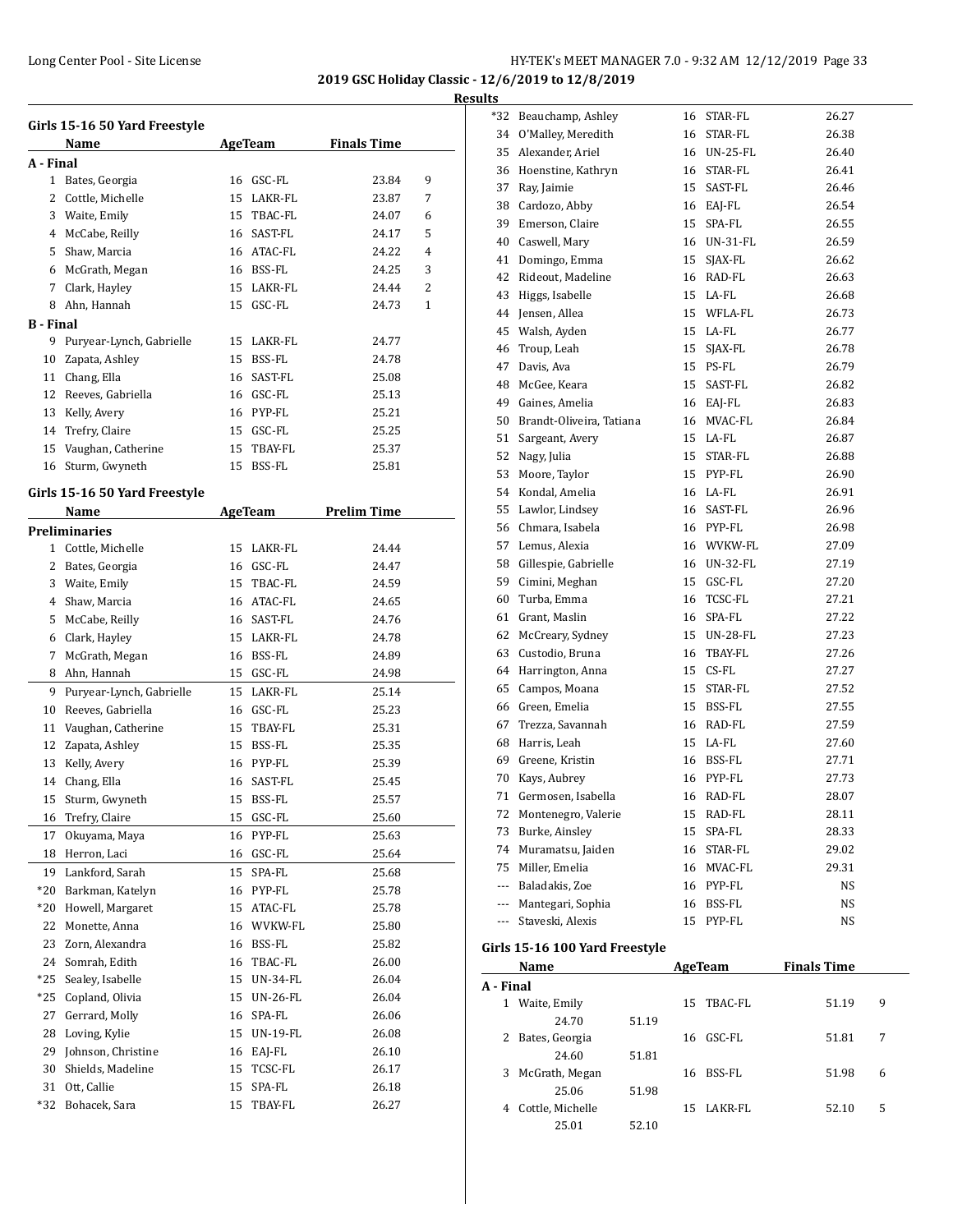|                  | A - Final  (Girls 15-16 100 Yard Freestyle)<br>Name |       |    | <b>AgeTeam</b> | <b>Finals Time</b> |   |
|------------------|-----------------------------------------------------|-------|----|----------------|--------------------|---|
|                  | 5 Shaw, Marcia                                      |       |    | 16 ATAC-FL     | 53.02              | 4 |
|                  | 25.59                                               | 53.02 |    |                |                    |   |
|                  | 6 Monette, Anna                                     |       |    | 16 WVKW-FL     | 54.23              | 3 |
|                  | 25.98                                               | 54.23 |    |                |                    |   |
|                  | 7 Ahn, Hannah                                       |       |    | 15 GSC-FL      | 54.49              | 2 |
|                  | 25.42                                               | 54.49 |    |                |                    |   |
|                  | 8 Zapata, Ashley                                    |       |    | 15 BSS-FL      | 54.52              | 1 |
|                  | 25.95                                               | 54.52 |    |                |                    |   |
| <b>B</b> - Final |                                                     |       |    |                |                    |   |
|                  | 9 Chestang, Emma                                    |       |    | 16 LA-FL       | 53.70              |   |
|                  | 25.96                                               | 53.70 |    |                |                    |   |
| 10               | Puryear-Lynch, Gabrielle                            |       |    | 15 LAKR-FL     | 53.95              |   |
|                  | 25.85                                               | 53.95 |    |                |                    |   |
|                  | 11 Zorn, Alexandra                                  |       |    | 16 BSS-FL      | 54.03              |   |
|                  | 25.90                                               | 54.03 |    |                |                    |   |
|                  | 12 Chorpening, Emily                                |       |    | 16 ATAC-FL     | 54.23              |   |
|                  | 26.59                                               | 54.23 |    |                |                    |   |
| 13               | Degrado, Bianca                                     |       |    | 16 BSS-FL      | 54.65              |   |
|                  | 26.34                                               | 54.65 |    |                |                    |   |
| 14               | Trefry, Claire                                      |       |    | 15 GSC-FL      | 54.88              |   |
|                  | 26.40                                               | 54.88 |    |                |                    |   |
| 15               | Rittenhouse, Marliese                               |       |    | 16 BSS-FL      | 54.89              |   |
|                  | 26.42                                               | 54.89 |    |                |                    |   |
|                  | 16 Sealey, Isabelle                                 |       |    | 15 UN-34-FL    | 55.42              |   |
|                  | 26.91                                               | 55.42 |    |                |                    |   |
|                  | Girls 15-16 100 Yard Freestyle                      |       |    |                |                    |   |
|                  |                                                     |       |    |                |                    |   |
|                  |                                                     |       |    |                |                    |   |
|                  | Name                                                |       |    | AgeTeam        | <b>Prelim Time</b> |   |
|                  | <b>Preliminaries</b>                                |       |    | 15 TBAC-FL     | 52.19              |   |
|                  | 1 Waite, Emily<br>25.29                             | 52.19 |    |                |                    |   |
|                  | 2 Bates, Georgia                                    |       |    | 16 GSC-FL      | 52.32              |   |
|                  | 25.10                                               | 52.32 |    |                |                    |   |
|                  | 3 Cottle, Michelle                                  |       |    | 15 LAKR-FL     | 52.69              |   |
|                  | 25.47                                               | 52.69 |    |                |                    |   |
|                  | 4 McGrath, Megan                                    |       |    | 16 BSS-FL      | 52.78              |   |
|                  | 25.34                                               | 52.78 |    |                |                    |   |
|                  | 5 Clark, Hayley                                     |       |    | 15 LAKR-FL     | 52.91              |   |
|                  | 25.52                                               | 52.91 |    |                |                    |   |
| 6                | Shaw, Marcia                                        |       |    | 16 ATAC-FL     | 53.77              |   |
|                  | 25.82                                               | 53.77 |    |                |                    |   |
| 7                | Ahn, Hannah                                         |       |    | 15 GSC-FL      | 53.85              |   |
|                  | 25.65                                               | 53.85 |    |                |                    |   |
| 8                | Zapata, Ashley                                      |       | 15 | BSS-FL         | 54.07              |   |
|                  | 25.75                                               | 54.07 |    |                |                    |   |
| 9                | Monette, Anna                                       |       |    | 16 WVKW-FL     | 54.10              |   |
|                  | 26.52                                               | 54.10 |    |                |                    |   |
| 10               | Chorpening, Emily                                   |       |    | 16 ATAC-FL     | 54.26              |   |
|                  | 26.72                                               | 54.26 |    |                |                    |   |
| 11               | Puryear-Lynch, Gabrielle                            |       |    | 15 LAKR-FL     | 54.27              |   |
|                  | 25.83                                               | 54.27 |    |                |                    |   |
| 12               | Trefry, Claire                                      |       |    | 15 GSC-FL      | 54.30              |   |
|                  | 26.14                                               | 54.30 |    |                |                    |   |
| 13               | Zorn, Alexandra<br>25.87                            | 54.37 |    | 16 BSS-FL      | 54.37              |   |

| սււა |                          |       |             |       |
|------|--------------------------|-------|-------------|-------|
|      | 14 Lankford, Sarah       |       | 15 SPA-FL   | 54.51 |
|      | 26.68                    | 54.51 |             |       |
| 15   | Copland, Olivia          |       | 15 UN-26-FL | 54.65 |
|      | 26.60                    | 54.65 |             |       |
|      | 16 Sturm, Gwyneth        |       | 15 BSS-FL   | 54.66 |
|      | 26.56                    | 54.66 |             |       |
| 17   | Sealey, Isabelle         |       | 15 UN-34-FL | 54.68 |
|      | 26.59                    | 54.68 |             |       |
|      | 18 Chang, Ella           |       | 16 SAST-FL  | 54.73 |
|      | 26.51                    | 54.73 |             |       |
|      | 19 Rittenhouse, Marliese |       | 16 BSS-FL   | 55.06 |
|      | 26.84                    | 55.06 |             |       |
|      | 20 Chestang, Emma        |       | 16 LA-FL    | 55.09 |
|      | 26.58                    | 55.09 |             |       |
|      | 21 Degrado, Bianca       |       | 16 BSS-FL   | 55.10 |
|      | 26.65                    | 55.10 |             |       |
|      | *22 Okuyama, Maya        |       | 16 PYP-FL   | 55.17 |
|      | 26.31                    | 55.17 |             |       |
|      | *22 McCabe, Reilly       |       | 16 SAST-FL  | 55.17 |
|      | 26.01                    | 55.17 |             |       |
|      | 24 Khoo, Faith           |       | 16 BSS-FL   | 55.38 |
|      | 26.39                    | 55.38 |             |       |
|      | 25 Sammy, Katherine      |       | 15 GSC-FL   | 55.42 |
|      | 26.35                    | 55.42 |             |       |
|      | 26 Loving, Kylie         |       | 15 UN-19-FL | 55.58 |
|      | 26.85                    | 55.58 |             |       |
|      | 27 Muramatsu, Jaiden     |       | 16 STAR-FL  | 55.70 |
|      | 26.81                    | 55.70 |             |       |
|      | 28 Kelly, Avery          |       | 16 PYP-FL   | 55.73 |
|      | 26.75                    | 55.73 |             |       |
|      | 29 Ott, Callie           |       | 15 SPA-FL   | 55.75 |
|      | 26.91                    | 55.75 |             |       |
|      | 30 Jensen, Allea         |       | 15 WFLA-FL  | 55.89 |
|      | 27.08                    | 55.89 |             |       |
|      | 31 Shields, Madeline     |       | 15 TCSC-FL  | 56.14 |
|      | 26.87                    | 56.14 |             |       |
|      | 32 Somrah, Edith         |       | 16 TBAC-FL  | 56.16 |
|      | 26.85                    | 56.16 |             |       |
|      | 33 Ray, Jaimie           |       | 15 SAST-FL  | 56.20 |
|      | 26.99                    | 56.20 |             |       |
|      | 34 Vaughan, Catherine    |       | 15 TBAY-FL  | 56.28 |
|      | 27.11                    | 56.28 |             |       |
| 35   | Rideout, Madeline        |       | 16 RAD-FL   | 56.32 |
|      | 27.03                    | 56.32 |             |       |
| 36   | Rathjen, Grace           |       | 16 BSS-FL   | 56.41 |
|      | 26.94                    | 56.41 |             |       |
|      | 37 O'Malley, Meredith    |       | 16 STAR-FL  | 56.42 |
|      | 26.99                    | 56.42 |             |       |
| *38  | Herron, Laci             |       | 16 GSC-FL   | 56.45 |
|      | 27.08                    | 56.45 |             |       |
| *38  | Perkins, Sybil           |       | 16 BSS-FL   | 56.45 |
|      | 27.58                    | 56.45 |             |       |
|      | 40 Johnson, Christine    |       | 16 EAJ-FL   | 56.57 |
|      | 27.02                    | 56.57 |             |       |
|      | 41 Hinkle, Haven         |       | 16 SAST-FL  | 56.71 |
|      | 27.16                    | 56.71 |             |       |
|      |                          |       |             |       |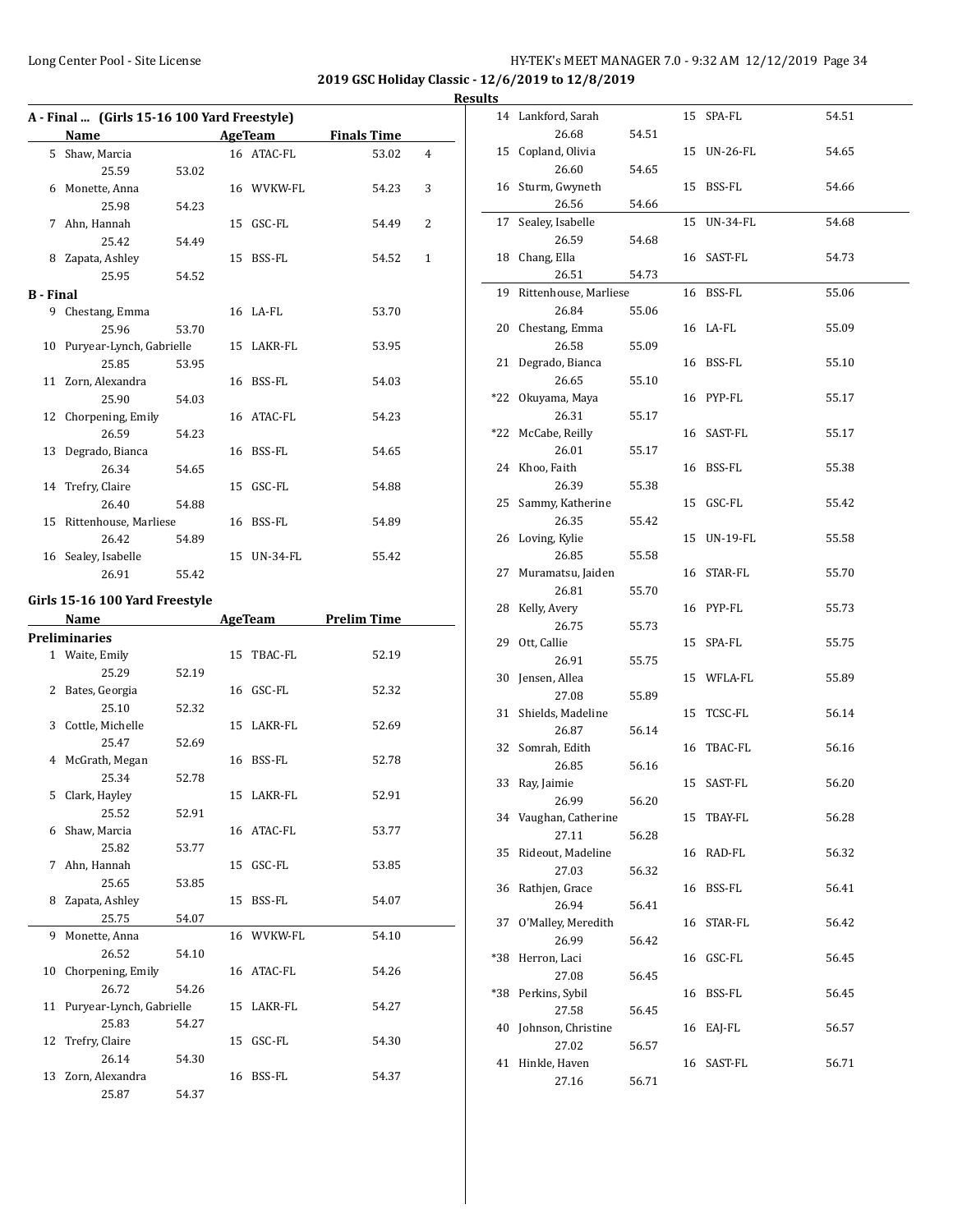| Preliminaries  (Girls 15-16 100 Yard Freestyle) |                          |       |    |                 |                    |
|-------------------------------------------------|--------------------------|-------|----|-----------------|--------------------|
|                                                 | <b>Name</b>              |       |    | <b>AgeTeam</b>  | <b>Prelim Time</b> |
|                                                 | 42 Gerrard, Molly        |       |    | 16 SPA-FL       | 56.84              |
|                                                 | 27.06                    | 56.84 |    |                 |                    |
| 43                                              | McCreary, Sydney         |       | 15 | UN-28-FL        | 56.92              |
|                                                 | 27.21                    | 56.92 |    |                 |                    |
| 44                                              | Troup, Leah              |       | 15 |                 | 56.93              |
|                                                 | 26.99                    |       |    | SJAX-FL         |                    |
| 45                                              | Ibrahim, Yasmeen         | 56.93 |    | BSS-FL          |                    |
|                                                 |                          |       | 15 |                 | 56.95              |
|                                                 | 27.86                    | 56.95 |    |                 |                    |
|                                                 | 46 Walsh, Ayden          |       | 15 | LA-FL           | 57.00              |
|                                                 | 27.46                    | 57.00 |    |                 |                    |
|                                                 | 47 Chmara, Isabela       |       |    | 16 PYP-FL       | 57.01              |
|                                                 | 27.73                    | 57.01 |    |                 |                    |
|                                                 | 48 Beauchamp, Ashley     |       |    | 16 STAR-FL      | 57.02              |
|                                                 | 27.42                    | 57.02 |    |                 |                    |
| 49                                              | McGee, Keara             |       |    | 15 SAST-FL      | 57.03              |
|                                                 | 27.69                    | 57.03 |    |                 |                    |
| 50                                              | Lawlor, Lindsey          |       |    | 16 SAST-FL      | 57.19              |
|                                                 | 27.77                    | 57.19 |    |                 |                    |
| 51                                              | Bohacek, Sara            |       | 15 | TBAY-FL         | 57.54              |
|                                                 | 27.11                    | 57.54 |    |                 |                    |
| 52                                              | Espinel, Lani            |       |    | 16 MVAC-FL      | 57.59              |
|                                                 | 28.02                    | 57.59 |    |                 |                    |
| 53                                              | Hoenstine, Kathryn       |       |    | 16 STAR-FL      | 57.87              |
|                                                 | 27.72                    | 57.87 |    |                 |                    |
|                                                 | 54 Shilts, Selin         |       |    | 15 WIN-FL       | 58.12              |
|                                                 | 28.09                    | 58.12 |    |                 |                    |
| 55                                              | Baker, Mya               |       |    | 16 SPA-FL       | 58.16              |
|                                                 | 28.18                    | 58.16 |    |                 |                    |
|                                                 | 56 Caswell, Mary         |       | 16 | <b>UN-31-FL</b> | 58.17              |
|                                                 | 27.91                    | 58.17 |    |                 |                    |
| 57                                              | Trezza, Savannah         |       | 16 | RAD-FL          | 58.48              |
|                                                 | 27.86                    | 58.48 |    |                 |                    |
| 58                                              | Emerson, Claire          |       | 15 | SPA-FL          | 58.66              |
|                                                 | 27.98                    | 58.66 |    |                 |                    |
| 59                                              | Gillespie, Gabrielle     |       | 16 | UN-32-FL        | 58.69              |
|                                                 | 27.87                    | 58.69 |    |                 |                    |
|                                                 |                          |       |    | 15 LA-FL        | 58.72              |
| 60                                              | Harris, Leah             |       |    |                 |                    |
|                                                 | 28.11                    | 58.72 |    |                 |                    |
|                                                 | 61 Sargeant, Avery       |       |    | 15 LA-FL        | 58.81              |
|                                                 | 28.16                    | 58.81 |    |                 |                    |
| 62                                              | De Toledo Piza, Bianca   |       |    | 16 BSS-FL       | 58.97              |
|                                                 | 28.63                    | 58.97 |    |                 |                    |
| 63                                              | McArthur, Camden         |       |    | 16 PYP-FL       | 59.13              |
|                                                 | 28.49                    | 59.13 |    |                 |                    |
| 64                                              | Nagy, Julia              |       |    | 15 STAR-FL      | 59.23              |
|                                                 | 28.32                    | 59.23 |    |                 |                    |
| 65                                              | Brandt-Oliveira, Tatiana |       |    | 16 MVAC-FL      | 59.24              |
|                                                 | 27.92                    | 59.24 |    |                 |                    |
| 66                                              | Lemus, Alexia            |       |    | 16 WVKW-FL      | 59.38              |
|                                                 | 28.70                    | 59.38 |    |                 |                    |
| 67                                              | Frost, Kaitlyn           |       | 15 | LA-FL           | 59.59              |
|                                                 | 28.78                    | 59.59 |    |                 |                    |
| *68                                             | Campos, Moana            |       |    | 15 STAR-FL      | 59.65              |
|                                                 | 28.92                    | 59.65 |    |                 |                    |
| *68                                             | Greene, Kristin          |       |    | 16 BSS-FL       | 59.65              |
|                                                 | 28.16                    | 59.65 |    |                 |                    |
|                                                 |                          |       |    |                 |                    |

|                  | 70 Burke, Ainsley                                                                                                                                                                                                             |         | SPA-FL<br>15  | 59.70                    |     |
|------------------|-------------------------------------------------------------------------------------------------------------------------------------------------------------------------------------------------------------------------------|---------|---------------|--------------------------|-----|
|                  | 28.90                                                                                                                                                                                                                         | 59.70   |               |                          |     |
|                  | 71 Domingo, Emma                                                                                                                                                                                                              |         | SJAX-FL<br>15 | 59.95                    |     |
|                  | 28.63                                                                                                                                                                                                                         | 59.95   |               |                          |     |
|                  | 72 Custodio, Bruna                                                                                                                                                                                                            |         | 16 TBAY-FL    | 1:00.05                  |     |
|                  | 28.95                                                                                                                                                                                                                         | 1:00.05 |               |                          |     |
|                  | 73 Germosen, Isabella                                                                                                                                                                                                         |         | 16 RAD-FL     | 1:00.63                  |     |
|                  | 28.92                                                                                                                                                                                                                         | 1:00.63 |               |                          |     |
|                  | 74 Green, Emelia                                                                                                                                                                                                              |         | 15 BSS-FL     | 1:01.19                  |     |
|                  | 28.73                                                                                                                                                                                                                         | 1:01.19 |               |                          |     |
|                  | 75 Gaines, Amelia                                                                                                                                                                                                             |         | 16 EAJ-FL     | 1:01.25                  |     |
|                  | 27.82                                                                                                                                                                                                                         | 1:01.25 |               |                          |     |
|                  | 76 Grant, Maslin                                                                                                                                                                                                              |         | 16 SPA-FL     | 1:01.72                  |     |
|                  | 29.84                                                                                                                                                                                                                         | 1:01.72 |               |                          |     |
|                  | --- Montenegro, Valerie                                                                                                                                                                                                       |         | 15 RAD-FL     | NS                       |     |
|                  | --- Pyhel, Mckenzie                                                                                                                                                                                                           |         | 16 SPA-FL     | NS                       |     |
|                  |                                                                                                                                                                                                                               |         |               |                          |     |
|                  | --- Mantegari, Sophia                                                                                                                                                                                                         |         | 16 BSS-FL     | NS                       |     |
|                  | --- Barkman, Katelyn                                                                                                                                                                                                          |         | 16 PYP-FL     | NS                       |     |
|                  | --- Baladakis, Zoe                                                                                                                                                                                                            |         | 16 PYP-FL     | NS                       |     |
|                  | --- Howell, Margaret                                                                                                                                                                                                          |         | 15 ATAC-FL    | NS                       |     |
|                  | --- Sochocki, Emily                                                                                                                                                                                                           |         | 15 WFLA-FL    | NS                       |     |
|                  | --- Lambert, Avery                                                                                                                                                                                                            |         | 15 BSS-FL     | NS                       |     |
|                  | --- Marim, Isabella                                                                                                                                                                                                           |         | 15 BSS-FL     | NS                       |     |
|                  |                                                                                                                                                                                                                               |         |               |                          |     |
|                  | Girls 15-16 200 Yard Freestyle Swim-off                                                                                                                                                                                       |         |               |                          |     |
|                  |                                                                                                                                                                                                                               |         |               | Name AgeTeam Finals Time |     |
|                  | - Swim-off                                                                                                                                                                                                                    |         |               |                          |     |
|                  | 1 Trefry, Claire                                                                                                                                                                                                              |         | 15 GSC-FL     | 1:56.58                  |     |
|                  | 27.31                                                                                                                                                                                                                         | 57.21   | 1:27.53       | 1:56.58                  |     |
|                  |                                                                                                                                                                                                                               |         |               |                          |     |
|                  | 2 Khoo, Faith                                                                                                                                                                                                                 |         | 16 BSS-FL     | 1:56.76                  |     |
|                  | 27.21                                                                                                                                                                                                                         | 57.03   | 1:27.23       | 1:56.76                  |     |
|                  |                                                                                                                                                                                                                               |         |               |                          |     |
|                  | Girls 15-16 200 Yard Freestyle                                                                                                                                                                                                |         |               |                          |     |
|                  | Name and the same state of the state of the state of the state of the state of the state of the state of the state of the state of the state of the state of the state of the state of the state of the state of the state of |         |               | AgeTeam Finals Time      |     |
| A - Final        |                                                                                                                                                                                                                               |         |               |                          |     |
|                  | 1 McGrath, Megan                                                                                                                                                                                                              |         | 16 BSS-FL     | 1:49.51                  | 9   |
|                  | 25.25                                                                                                                                                                                                                         | 52.92   | 1:21.01       | 1:49.51                  |     |
|                  | 2 Deboer, Camille                                                                                                                                                                                                             |         | 15 GSC-FL     | 1:50.61                  | 7   |
|                  | 25.81                                                                                                                                                                                                                         | 53.81   | 1:22.29       | 1:50.61                  |     |
|                  | 3 Clark, Hayley                                                                                                                                                                                                               |         | 15 LAKR-FL    | 1:50.72                  | 6   |
|                  | 25.74                                                                                                                                                                                                                         | 53.41   | 1:21.83       | 1:50.72                  |     |
|                  | 4 Chorpening, Emily                                                                                                                                                                                                           |         | 16 ATAC-FL    | 1:53.95                  | 5   |
|                  | 27.09                                                                                                                                                                                                                         | 55.90   | 1:25.10       | 1:53.95                  |     |
| 5                | Waite, Emily                                                                                                                                                                                                                  |         | 15 TBAC-FL    | 1:54.05                  | 4   |
|                  | 26.11                                                                                                                                                                                                                         | 54.87   | 1:24.78       | 1:54.05                  |     |
|                  | *6 Howell, Margaret                                                                                                                                                                                                           |         | 15 ATAC-FL    | 1:54.54                  | 2.5 |
|                  | 26.75                                                                                                                                                                                                                         | 55.96   | 1:25.43       | 1:54.54                  |     |
|                  | *6 Lankford, Sarah                                                                                                                                                                                                            |         | 15 SPA-FL     | 1:54.54                  | 2.5 |
|                  | 26.60                                                                                                                                                                                                                         | 55.40   | 1:25.35       | 1:54.54                  |     |
|                  | 8 Cottle, Michelle                                                                                                                                                                                                            |         | 15 LAKR-FL    | 1:54.71                  | 1   |
|                  | 26.21                                                                                                                                                                                                                         | 55.13   | 1:24.90       | 1:54.71                  |     |
| <b>B</b> - Final |                                                                                                                                                                                                                               |         |               |                          |     |
|                  | 9 Bates, Georgia                                                                                                                                                                                                              |         | 16 GSC-FL     | 1:53.44                  |     |
|                  | 26.13                                                                                                                                                                                                                         | 54.90   | 1:24.25       | 1:53.44                  |     |
|                  | 10 Joerin, Carly                                                                                                                                                                                                              |         | 16 PS-FL      | 1:54.84                  |     |
|                  | 27.11                                                                                                                                                                                                                         | 56.34   | 1:25.67       | 1:54.84                  |     |
|                  | 11 Lambert, Avery                                                                                                                                                                                                             |         | 15 BSS-FL     | 1:55.28                  |     |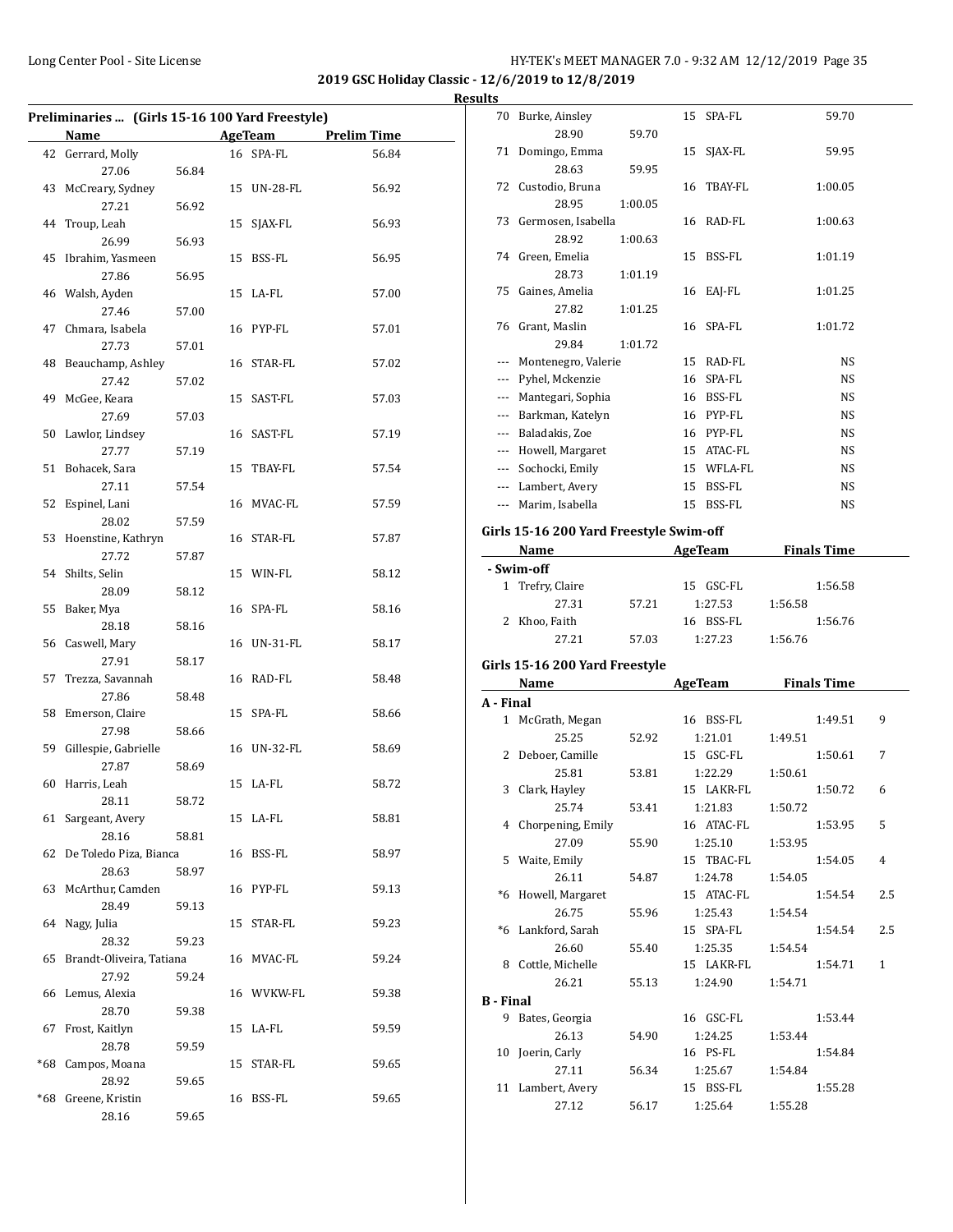|    | B - Final  (Girls 15-16 200 Yard Freestyle) |       |                     |         |                    |  |  |  |
|----|---------------------------------------------|-------|---------------------|---------|--------------------|--|--|--|
|    | Name                                        |       | <b>AgeTeam</b>      |         | <b>Finals Time</b> |  |  |  |
|    | 12 Puryear-Lynch, Gabrielle                 |       | 15 LAKR-FL          |         | 1:55.47            |  |  |  |
|    | 26.99                                       | 56.43 | 1:25.87             | 1:55.47 |                    |  |  |  |
| 13 | Shields, Madeline                           |       | 15 TCSC-FL          |         | 1:55.49            |  |  |  |
|    | 27.24                                       | 56.84 | 1:26.51             | 1:55.49 |                    |  |  |  |
| 14 | Higgs, Isabelle                             |       | 15 LA-FL            |         | 1:58.28            |  |  |  |
|    | 27.08                                       | 56.69 | 1:27.37             | 1:58.28 |                    |  |  |  |
| 15 | Reeves, Gabriella                           |       | 16 GSC-FL           |         | 1:58.31            |  |  |  |
|    | 27.19                                       | 56.70 | 1:27.31             | 1:58.31 |                    |  |  |  |
| 16 | Trefry, Claire                              |       | 15 GSC-FL           |         | 1:59.25            |  |  |  |
|    | 27.52                                       | 57.34 | 1:28.49             | 1:59.25 |                    |  |  |  |
|    |                                             |       |                     |         |                    |  |  |  |
|    | Girls 15-16 200 Yard Freestyle              |       |                     |         |                    |  |  |  |
|    | Name                                        |       | AgeTeam Prelim Time |         |                    |  |  |  |
|    | <b>Preliminaries</b>                        |       |                     |         |                    |  |  |  |
|    | 1 McGrath, Megan                            |       | 16 BSS-FL           |         | 1:50.52            |  |  |  |
|    | 25.60                                       | 53.32 | 1:21.59             | 1:50.52 |                    |  |  |  |
| 2  | Clark, Hayley                               |       | 15 LAKR-FL          |         | 1:51.01            |  |  |  |
|    | 25.85                                       | 53.41 | 1:22.02             | 1:51.01 |                    |  |  |  |
| 3  | Deboer, Camille                             |       | 15 GSC-FL           |         | 1:51.81            |  |  |  |
|    | 25.86                                       | 54.08 | 1:22.92             | 1:51.81 |                    |  |  |  |
|    | 4 Lankford, Sarah                           |       | 15 SPA-FL           |         | 1:53.76            |  |  |  |
|    | 26.58                                       | 55.26 | 1:25.08             | 1:53.76 |                    |  |  |  |
| 5  | Chorpening, Emily                           |       | 16 ATAC-FL          |         | 1:54.06            |  |  |  |
|    | 27.12                                       | 55.79 | 1:25.07             | 1:54.06 |                    |  |  |  |
|    | 6 Waite, Emily                              |       | 15 TBAC-FL          |         | 1:54.34            |  |  |  |
|    | 26.47                                       | 55.41 | 1:24.96             | 1:54.34 |                    |  |  |  |
| 7  | Cottle, Michelle                            |       | 15 LAKR-FL          |         | 1:54.55            |  |  |  |
|    |                                             |       |                     |         |                    |  |  |  |
|    | 25.78                                       | 54.21 | 1:24.27             | 1:54.55 |                    |  |  |  |
| 8  | Howell, Margaret                            |       | 15 ATAC-FL          |         | 1:54.75            |  |  |  |
|    | 26.98                                       | 56.21 | 1:25.63             | 1:54.75 |                    |  |  |  |
| 9  | Bates, Georgia                              |       | 16 GSC-FL           |         | 1:55.27            |  |  |  |
|    | 26.66                                       | 56.24 | 1:25.78             | 1:55.27 |                    |  |  |  |
| 10 | Puryear-Lynch, Gabrielle                    |       | 15 LAKR-FL          |         | 1:55.73            |  |  |  |
|    | 27.12                                       | 56.45 | 1:25.84             | 1:55.73 |                    |  |  |  |
| 11 | Lambert, Avery                              |       | 15 BSS-FL           |         | 1:56.52            |  |  |  |
|    | 26.92                                       | 56.12 | 1:26.55             | 1:56.52 |                    |  |  |  |
|    | 12 Joerin, Carly                            |       | 16 PS-FL            |         | 1:57.03            |  |  |  |
|    | 27.82                                       | 58.07 | 1:27.77             | 1:57.03 |                    |  |  |  |
| 13 | Shields, Madeline                           |       | 15 TCSC-FL          |         | 1:57.32            |  |  |  |
|    | 27.71                                       | 57.25 | 1:27.53             | 1:57.32 |                    |  |  |  |
| 14 | Reeves, Gabriella                           |       | 16 GSC-FL           |         | 1:57.56            |  |  |  |
|    | 27.52                                       | 57.10 | 1:27.27             | 1:57.56 |                    |  |  |  |
| 15 | Higgs, Isabelle                             |       | 15 LA-FL            |         | 1:57.69            |  |  |  |
|    | 27.42                                       | 57.22 | 1:27.58             | 1:57.69 |                    |  |  |  |
| 16 | Trefry, Claire                              |       | 15 GSC-FL           |         | 1:57.87            |  |  |  |
|    | 26.96                                       | 56.42 | 1:27.22             | 1:57.87 |                    |  |  |  |
| 17 | Khoo, Faith                                 |       | 16 BSS-FL           |         | 1:57.87            |  |  |  |
|    | 26.58                                       | 57.09 | 1:27.49             | 1:57.87 |                    |  |  |  |
| 18 | Hinkle, Haven                               |       | 16 SAST-FL          |         | 1:58.03            |  |  |  |
|    | 27.85                                       | 57.94 | 1:28.12             | 1:58.03 |                    |  |  |  |
| 19 | Zorn, Alexandra                             |       | 16 BSS-FL           |         | 1:58.26            |  |  |  |
|    | 26.74                                       | 55.78 | 1:26.75             | 1:58.26 |                    |  |  |  |
| 20 | Vaughan, Catherine                          |       | 15 TBAY-FL          |         |                    |  |  |  |
|    |                                             |       |                     |         | 1:58.72            |  |  |  |
|    | 27.29                                       | 56.74 | 1:27.23             | 1:58.72 |                    |  |  |  |

| 21 | Ahn, Hannah           |         | GSC-FL<br>15  |         | 1:58.88 |
|----|-----------------------|---------|---------------|---------|---------|
|    | 27.01                 | 56.98   | 1:27.92       | 1:58.88 |         |
| 22 | Shaw, Marcia          |         | 16 ATAC-FL    |         | 1:58.98 |
|    | 27.11                 | 57.30   | 1:28.13       | 1:58.98 |         |
| 23 | Neskora, Ella         |         | 15 BSS-FL     |         | 1:59.12 |
|    | 27.75                 | 57.94   | 1:28.65       | 1:59.12 |         |
| 24 | Rittenhouse, Marliese |         | 16 BSS-FL     |         | 1:59.16 |
|    | 27.48                 | 57.59   | 1:28.33       | 1:59.16 |         |
| 25 | Sammy, Katherine      |         | 15 GSC-FL     |         | 1:59.71 |
|    | 26.62                 | 55.92   | 1:27.52       | 1:59.71 |         |
| 26 | Degrado, Bianca       |         | 16 BSS-FL     |         | 1:59.99 |
|    | 27.83                 | 57.42   | 1:28.17       | 1:59.99 |         |
| 27 | Rathjen, Grace        |         | 16 BSS-FL     |         | 2:00.94 |
|    | 28.13                 | 58.97   | 1:30.06       | 2:00.94 |         |
| 28 | Troup, Leah           |         | 15<br>SJAX-FL |         | 2:01.03 |
|    | 28.83                 | 59.24   | 1:30.23       | 2:01.03 |         |
| 29 | Copland, Olivia       |         | 15 UN-26-FL   |         | 2:01.19 |
|    | 27.66                 | 57.97   | 1:30.16       | 2:01.19 |         |
| 30 | Perkins, Sybil        |         | 16 BSS-FL     |         | 2:01.81 |
|    | 27.30                 | 57.87   | 1:29.58       | 2:01.81 |         |
| 31 | Cardozo, Abby         |         | 16 EAJ-FL     |         | 2:01.84 |
|    | 27.79                 | 58.36   | 1:30.06       | 2:01.84 |         |
| 32 | Harris, Leah          |         | 15 LA-FL      |         | 2:02.31 |
|    | 28.04                 | 58.92   | 1:30.93       | 2:02.31 |         |
| 33 | Jensen, Allea         |         | 15 WFLA-FL    |         | 2:02.52 |
|    | 27.75                 | 58.14   | 1:30.43       | 2:02.52 |         |
| 34 | Ott, Callie           |         | 15 SPA-FL     |         | 2:02.92 |
|    | 28.50                 | 59.52   | 1:31.56       | 2:02.92 |         |
| 35 | Kondal, Amelia        |         | 16 LA-FL      |         | 2:02.99 |
|    | 28.00                 | 58.63   | 1:30.66       | 2:02.99 |         |
| 36 | Gerrard, Molly        |         | 16 SPA-FL     |         | 2:03.09 |
|    | 27.65                 | 58.90   | 1:31.70       | 2:03.09 |         |
| 37 | Johnson, Christine    |         | 16 EAJ-FL     |         | 2:03.27 |
|    | 27.99                 | 59.36   | 1:31.23       | 2:03.27 |         |
| 38 | O'Malley, Meredith    |         | 16 STAR-FL    |         | 2:03.60 |
|    | 27.58                 | 58.89   | 1:31.13       | 2:03.60 |         |
| 39 | Lawlor, Lindsey       |         | 16 SAST-FL    |         | 2:03.65 |
|    | 28.19                 | 59.16   | 1:31.72       | 2:03.65 |         |
| 40 | Walsh, Ayden          |         | 15 LA-FL      |         | 2:03.81 |
|    | 27.88                 | 58.84   | 1:31.20       | 2:03.81 |         |
| 41 | Pyhel, Mckenzie       |         | 16 SPA-FL     |         | 2:03.82 |
|    | 28.90                 | 59.55   | 1:31.41       | 2:03.82 |         |
| 42 | Regan, Anna           |         | 16 LA-FL      |         | 2:04.07 |
|    | 28.63                 | 59.36   | 1:31.61       | 2:04.07 |         |
| 43 | Custodio, Bruna       |         | 16 TBAY-FL    |         | 2:05.01 |
|    | 28.80                 | 1:00.01 | 1:32.46       | 2:05.01 |         |
| 44 | Bohacek, Sara         |         | 15 TBAY-FL    |         | 2:05.24 |
|    | 27.92                 | 59.71   | 1:32.69       | 2:05.24 |         |
| 45 | Ibrahim, Yasmeen      |         | 15 BSS-FL     |         | 2:05.48 |
|    | 28.97                 | 1:00.83 | 1:33.16       | 2:05.48 |         |
| 46 | McArthur, Camden      |         | 16 PYP-FL     |         | 2:05.61 |
|    | 28.76                 | 1:00.57 | 1:33.61       | 2:05.61 |         |
| 47 | Kelly, Avery          |         | 16 PYP-FL     |         | 2:05.78 |
|    | 28.95                 | 1:00.88 | 1:33.54       | 2:05.78 |         |
| 48 |                       |         | 15 SAST-FL    |         | 2:05.82 |
|    | Ray, Jaimie<br>28.94  | 1:01.41 | 1:33.55       | 2:05.82 |         |
| 49 | Marim, Isabella       |         | 15 BSS-FL     |         | 2:06.34 |
|    | 29.16                 | 1:00.73 | 1:33.57       | 2:06.34 |         |
|    |                       |         |               |         |         |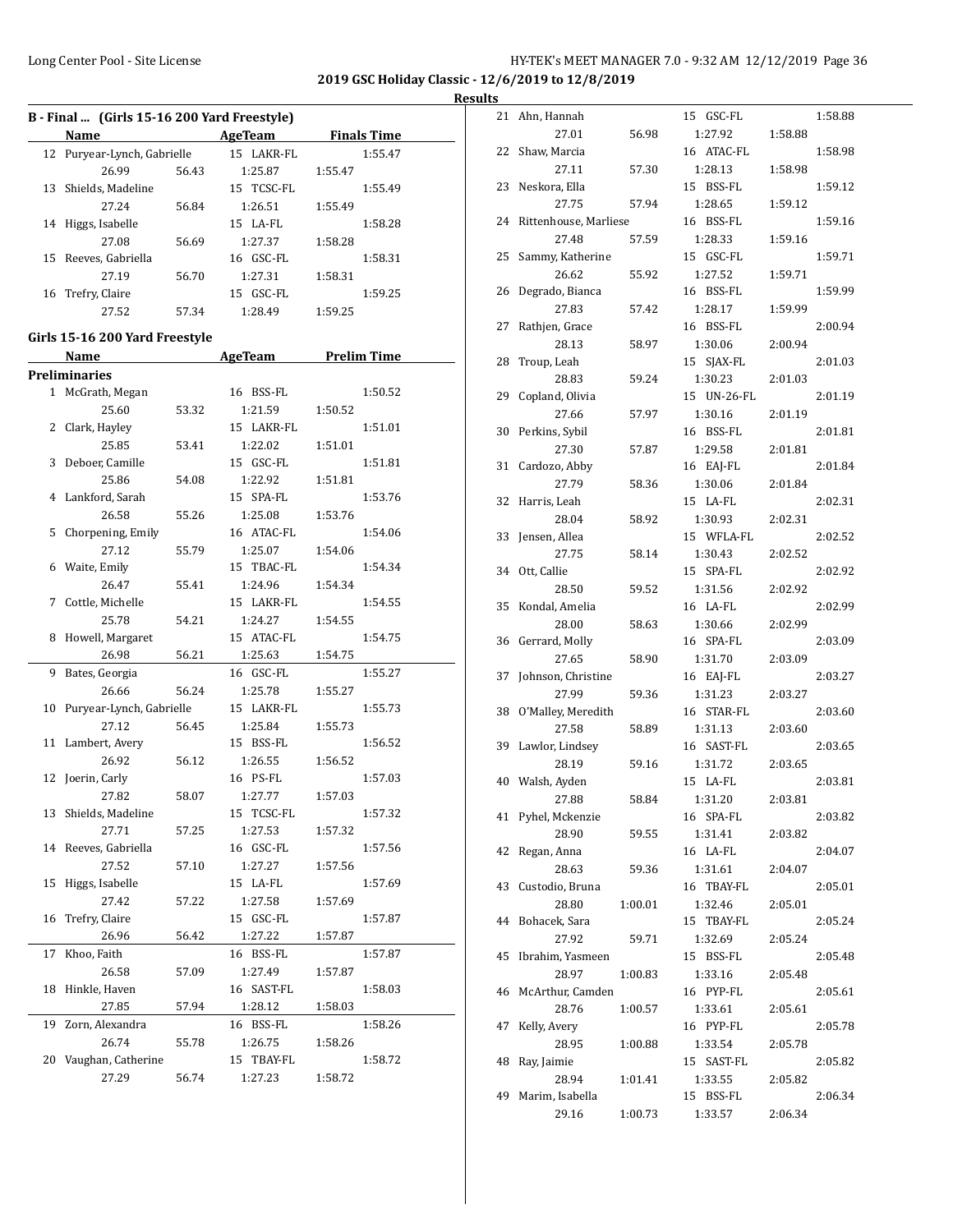| Results |  |
|---------|--|
|         |  |

|           | Preliminaries  (Girls 15-16 200 Yard Freestyle) |         |                          |         |                    |   |
|-----------|-------------------------------------------------|---------|--------------------------|---------|--------------------|---|
|           |                                                 |         | Name AgeTeam Prelim Time |         |                    |   |
|           | *50 McCabe, Reilly                              |         | 16 SAST-FL               |         | 2:06.44            |   |
|           | 28.61                                           | 1:01.52 | 1:34.87                  | 2:06.44 |                    |   |
| *50       | Haughey, Alexis                                 |         | 16 PYP-FL                |         | 2:06.44            |   |
|           | 28.95                                           | 1:00.52 | 1:33.56                  | 2:06.44 |                    |   |
|           | 52 Ash, Mady                                    |         | 15 EAJ-FL                |         | 2:06.52            |   |
|           | 28.59                                           | 1:00.65 | 1:33.92                  | 2:06.52 |                    |   |
|           | 53 Beauchamp, Ashley                            |         | 16 STAR-FL               |         | 2:07.20            |   |
|           | 28.92                                           | 1:01.03 | 1:34.27                  | 2:07.20 |                    |   |
|           | 54 Goz, Kaitlynne                               |         | 16 PYP-FL                |         | 2:07.86            |   |
|           | 28.51                                           | 59.58   | 1:32.88                  | 2:07.86 |                    |   |
|           | 55 Conklin, Mackenzie                           |         | 16 GSC-FL                |         | 2:07.88            |   |
|           | 29.22                                           | 1:01.38 | 1:34.64                  | 2:07.88 |                    |   |
| 56        | Greene, Kristin                                 |         | 16 BSS-FL                |         | 2:08.04            |   |
|           | 28.54                                           | 1:00.51 | 1:34.13                  | 2:08.04 |                    |   |
| 57        | Sochocki, Emily                                 |         | 15 WFLA-FL               |         | 2:08.49            |   |
|           | 29.98                                           | 1:02.83 | 1:36.58                  | 2:08.49 |                    |   |
| 58        | Montenegro, Valerie                             |         | 15 RAD-FL                |         | 2:08.59            |   |
|           | 29.53                                           | 1:01.56 | 1:35.09                  | 2:08.59 |                    |   |
|           | 59 Germosen, Isabella                           |         | 16 RAD-FL                |         | 2:08.67            |   |
|           | 29.50                                           | 1:02.36 | 1:35.36                  | 2:08.67 |                    |   |
|           | 60 Frost, Kaitlyn                               |         | 15 LA-FL                 |         | 2:08.93            |   |
|           | 28.96                                           | 1:01.39 | 1:35.46                  | 2:08.93 |                    |   |
|           | 61 De Toledo Piza, Bianca                       |         | 16 BSS-FL                |         | 2:09.63            |   |
|           | 29.60                                           | 1:00.90 | 1:34.12                  | 2:09.63 |                    |   |
|           | 62 Gillespie, Gabrielle                         |         | 16 UN-32-FL              |         | 2:10.43            |   |
|           | 28.26                                           |         | 1:35.36                  |         |                    |   |
|           |                                                 | 1:00.70 |                          | 2:10.43 |                    |   |
|           | 63 Campos, Moana                                |         | 15 STAR-FL               |         | 2:10.75            |   |
|           | 30.84                                           | 1:04.20 | 1:37.44                  | 2:10.75 |                    |   |
| ---       | Sturm, Gwyneth                                  |         | 15 BSS-FL                |         | NS                 |   |
| ---       | Chang, Ella                                     |         | 16 SAST-FL               |         | NS                 |   |
|           | --- Baladakis, Zoe                              |         | 16 PYP-FL                |         | NS                 |   |
|           | --- Chestang, Emma                              |         | 16 LA-FL                 |         | NS                 |   |
|           | --- Herron, Laci                                |         | 16 GSC-FL                |         | NS                 |   |
|           | Girls 15-16 500 Yard Freestyle                  |         |                          |         |                    |   |
|           | <b>Name</b>                                     |         | AgeTeam                  |         | <b>Finals Time</b> |   |
| A - Final |                                                 |         |                          |         |                    |   |
| 1         | Clark, Hayley                                   |         | 15 LAKR-FL               |         | 4:54.64            | 9 |
|           | 27.03                                           | 56.37   | 1:26.13                  | 1:56.22 |                    |   |
|           | 2:26.01                                         | 2:55.65 | 3:25.54                  | 3:55.85 |                    |   |
|           | 4:25.74                                         | 4:54.64 |                          |         |                    |   |
|           | 2 Chorpening, Emily                             |         | 16 ATAC-FL               |         | 4:57.25            | 7 |
|           |                                                 |         |                          |         |                    |   |
|           | 27.32                                           | 56.58   | 1:26.37                  | 1:56.55 |                    |   |
|           | 2:26.72                                         | 2:57.06 | 3:27.43                  | 3:57.69 |                    |   |
|           | 4:27.87                                         | 4:57.25 |                          |         |                    |   |
|           | 3 Deboer, Camille                               |         | 15 GSC-FL                |         | 5:00.71            | 6 |
|           | 26.70                                           | 56.12   | 1:26.02                  | 1:56.22 |                    |   |
|           | 2:26.70                                         | 2:57.22 | 3:28.10                  | 3:59.16 |                    |   |
|           | 4:30.18                                         | 5:00.71 |                          |         |                    |   |
|           | 4 Waite, Emily                                  |         | 15 TBAC-FL               |         | 5:07.10            | 5 |
|           | 27.00                                           | 56.58   | 1:27.39                  | 1:58.59 |                    |   |
|           | 2:29.84                                         | 3:01.22 | 3:33.04                  | 4:05.27 |                    |   |
|           | 4:36.94                                         | 5:07.10 |                          |         |                    |   |

|                  | 5 Lambert, Avery     |         | 15 BSS-FL  |         | 5:11.94 | 4            |
|------------------|----------------------|---------|------------|---------|---------|--------------|
|                  | 27.87                | 58.25   | 1:29.29    | 2:00.44 |         |              |
|                  | 2:31.74              | 3:04.07 | 3:36.36    | 4:08.49 |         |              |
|                  | 4:40.60              | 5:11.94 |            |         |         |              |
|                  | 6 Hinkle, Haven      |         | 16 SAST-FL |         | 5:12.96 | 3            |
|                  | 27.47                | 57.72   | 1:28.75    | 2:00.12 |         |              |
|                  | 2:31.79              | 3:04.02 | 3:36.53    | 4:09.20 |         |              |
|                  | 4:41.36              | 5:12.96 |            |         |         |              |
|                  | 7 Lankford, Sarah    |         | 15 SPA-FL  |         | 5:14.08 | 2            |
|                  | 28.15                | 58.65   | 1:31.06    | 2:03.38 |         |              |
|                  | 2:35.21              | 3:07.41 | 3:39.29    | 4:11.48 |         |              |
|                  | 4:43.84              | 5:14.08 |            |         |         |              |
|                  | 8 Breuer, Alexandra  |         | 15 BSS-FL  |         | 5:14.21 | $\mathbf{1}$ |
|                  | 28.14                | 59.16   | 1:30.92    | 2:02.91 |         |              |
|                  | 2:35.11              | 3:07.05 | 3:39.62    | 4:11.76 |         |              |
|                  | 4:43.50              | 5:14.21 |            |         |         |              |
| <b>B</b> - Final |                      |         |            |         |         |              |
|                  | 9 Howell, Margaret   |         | 15 ATAC-FL |         | 5:04.03 |              |
|                  | 26.90                | 56.61   | 1:27.18    | 1:58.08 |         |              |
|                  | 2:29.25              | 3:00.55 | 3:32.03    | 4:03.20 |         |              |
|                  | 4:33.97              | 5:04.03 |            |         |         |              |
|                  | 10 McGrath, Megan    |         | 16 BSS-FL  |         | 5:04.73 |              |
|                  | 27.18                | 57.53   | 1:28.11    | 1:59.52 |         |              |
|                  | 2:31.00              | 3:02.28 | 3:33.06    | 4:04.02 |         |              |
|                  | 4:34.84              | 5:04.73 |            |         |         |              |
|                  | 11 Shields, Madeline |         | 15 TCSC-FL |         | 5:08.95 |              |
|                  | 28.01                | 58.87   | 1:30.55    | 2:01.93 |         |              |
|                  | 2:33.24              | 3:04.61 | 3:35.89    | 4:07.09 |         |              |
|                  | 4:38.38              | 5:08.95 |            |         |         |              |
|                  | 12 Khoo, Faith       |         | 16 BSS-FL  |         | 5:12.94 |              |
|                  | 28.07                | 59.16   | 1:30.74    | 2:02.71 |         |              |
|                  | 2:34.50              | 3:06.36 | 3:37.96    | 4:09.64 |         |              |
|                  | 4:41.51              | 5:12.94 |            |         |         |              |
|                  | 13 Baker, Mya        |         | 16 SPA-FL  |         | 5:14.74 |              |
|                  | 29.30                | 1:00.75 | 1:32.30    | 2:04.14 |         |              |
|                  | 2:36.16              | 3:07.99 | 3:39.72    | 4:11.63 |         |              |
|                  | 4:43.67              | 5:14.74 |            |         |         |              |
|                  | 14 Trefry, Claire    |         | 15 GSC-FL  |         | 5:16.05 |              |
|                  | 28.21                | 59.04   | 1:30.71    | 2:02.69 |         |              |
|                  | 2:34.71              | 3:07.10 | 3:39.83    | 4:12.34 |         |              |
|                  | 4:44.73              | 5:16.05 |            |         |         |              |
|                  | 15 Cardozo, Abby     |         | 16 EAJ-FL  |         | 5:18.34 |              |
|                  | 28.67                | 1:00.12 | 1:31.83    | 2:03.83 |         |              |
|                  | 2:36.03              | 3:08.63 | 3:41.37    | 4:13.94 |         |              |
|                  | 4:46.76              | 5:18.34 |            |         |         |              |
|                  | 16 Sturm, Gwyneth    |         | 15 BSS-FL  |         | 5:18.65 |              |
|                  | 27.81                | 58.25   | 1:29.56    | 2:01.70 |         |              |
|                  | 2:34.86              | 3:08.10 | 3:41.30    | 4:14.52 |         |              |
|                  | 4:47.38              | 5:18.65 |            |         |         |              |

#### **Girls 15-16 500 Yard Freestyle**

| Name                 |         | AgeTeam   | <b>Prelim Time</b> |  |
|----------------------|---------|-----------|--------------------|--|
| <b>Preliminaries</b> |         |           |                    |  |
| Deboer, Camille      |         | 15 GSC-FL | 5:00.42            |  |
| 27.03                | 56.64   | 1:26.76   | 1:56.93            |  |
| 2:27.34              | 2:57.86 | 3:28.47   | 3:59.26            |  |
| 4:29.90              | 5:00.42 |           |                    |  |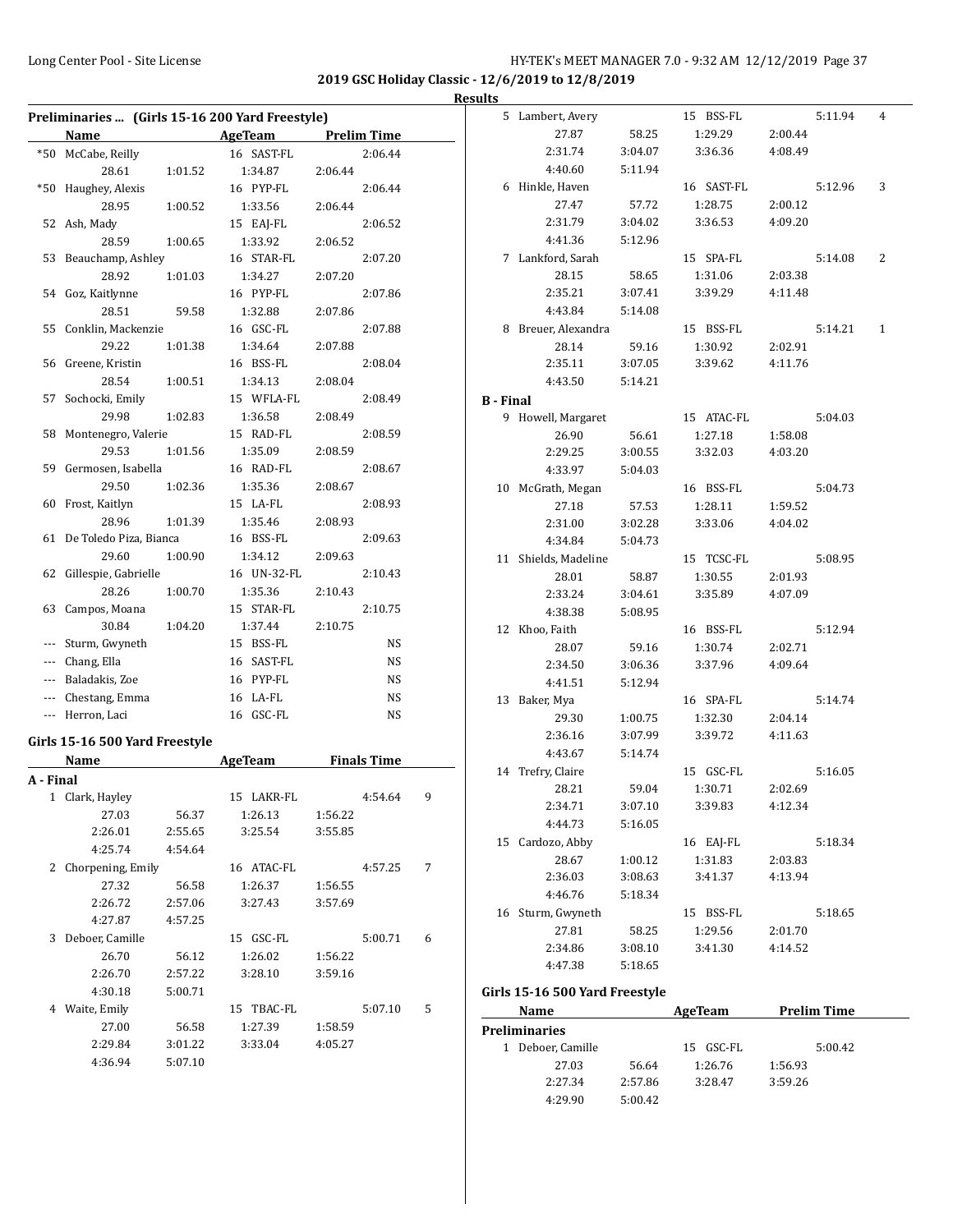L.

**2019 GSC Holiday Classic - 12/6/2019 to 12/8/2019 Results** 

|    |                     |         | Preliminaries  (Girls 15-16 500 Yard Freestyle) |                    |         |
|----|---------------------|---------|-------------------------------------------------|--------------------|---------|
|    | Name                |         | AgeTeam                                         | <b>Prelim Time</b> |         |
|    | 2 Chorpening, Emily |         | 16 ATAC-FL                                      |                    | 5:01.28 |
|    | 27.85               | 57.61   | 1:27.88                                         | 1:58.33            |         |
|    | 2:28.81             | 2:59.48 | 3:30.06                                         | 4:00.71            |         |
|    | 4:31.38             | 5:01.28 |                                                 |                    |         |
| 3  | Clark, Hayley       |         | 15 LAKR-FL                                      |                    | 5:01.34 |
|    | 27.78               | 57.65   | 1:27.76                                         |                    |         |
|    | 2:28.54             | 2:59.10 | 3:29.86                                         | 1:58.03<br>4:00.58 |         |
|    |                     |         |                                                 |                    |         |
|    | 4:31.50             | 5:01.34 |                                                 |                    | 5:08.01 |
|    | 4 Lankford, Sarah   |         | 15 SPA-FL                                       |                    |         |
|    | 28.23               | 58.56   | 1:30.00                                         | 2:01.44            |         |
|    | 2:33.08             | 3:04.29 | 3:36.10                                         | 4:07.35            |         |
|    | 4:38.19             | 5:08.01 |                                                 |                    |         |
| 5  | Hinkle, Haven       |         | 16 SAST-FL                                      |                    | 5:11.57 |
|    | 28.19               | 58.27   | 1:29.32                                         | 2:00.58            |         |
|    | 2:31.97             | 3:04.10 | 3:36.16                                         | 4:08.32            |         |
|    | 4:40.39             | 5:11.57 |                                                 |                    |         |
|    | 6 Waite, Emily      |         | 15 TBAC-FL                                      |                    | 5:11.83 |
|    | 28.91               | 59.87   | 1:30.75                                         | 2:02.43            |         |
|    | 2:34.05             | 3:05.77 | 3:38.05                                         | 4:09.93            |         |
|    | 4:41.39             | 5:11.83 |                                                 |                    |         |
|    | 7 Lambert, Avery    |         | 15 BSS-FL                                       |                    | 5:12.36 |
|    | 27.95               | 58.32   | 1:29.75                                         | 2:01.65            |         |
|    | 2:33.79             | 3:05.70 | 3:37.71                                         | 4:09.95            |         |
|    | 4:41.87             | 5:12.36 |                                                 |                    |         |
| 8  | Breuer, Alexandra   |         | 15 BSS-FL                                       |                    | 5:12.40 |
|    | 29.13               | 1:00.64 | 1:32.35                                         | 2:04.23            |         |
|    | 2:36.08             | 3:08.15 | 3:39.99                                         | 4:11.72            |         |
|    | 4:42.59             | 5:12.40 |                                                 |                    |         |
| 9  | McGrath, Megan      |         | 16 BSS-FL                                       |                    | 5:12.43 |
|    | 28.60               | 58.79   | 1:30.17                                         | 2:01.65            |         |
|    | 2:32.94             | 3:04.64 | 3:36.82                                         | 4:08.80            |         |
|    | 4:41.08             | 5:12.43 |                                                 |                    |         |
| 10 | Howell, Margaret    |         | 15 ATAC-FL                                      |                    | 5:13.37 |
|    | 28.65               | 59.82   | 1:31.70                                         | 2:03.47            |         |
|    | 2:35.30             | 3:07.34 | 3:39.40                                         | 4:11.30            |         |
|    | 4:43.00             | 5:13.37 |                                                 |                    |         |
| 11 | Shields, Madeline   |         | <b>TCSC-FL</b><br>15                            |                    | 5:13.55 |
|    | 28.39               | 59.65   | 1:31.61                                         | 2:03.44            |         |
|    | 2:35.35             | 3:06.98 | 3:38.58                                         | 4:10.31            |         |
|    | 4:42.10             | 5:13.55 |                                                 |                    |         |
| 12 | Sturm, Gwyneth      |         | 15 BSS-FL                                       |                    | 5:14.32 |
|    | 28.74               | 59.12   | 1:30.75                                         | 2:02.29            |         |
|    | 2:33.90             | 3:05.82 | 3:37.89                                         | 4:10.20            |         |
|    | 4:42.76             | 5:14.32 |                                                 |                    |         |
| 13 | Cardozo, Abby       |         | 16 EAJ-FL                                       |                    | 5:16.78 |
|    | 28.79               | 1:00.40 | 1:32.44                                         | 2:04.52            |         |
|    | 2:37.04             | 3:09.45 | 3:42.09                                         | 4:14.42            |         |
|    | 4:46.00             | 5:16.78 |                                                 |                    |         |
| 14 | Khoo, Faith         |         | 16 BSS-FL                                       |                    | 5:16.86 |
|    | 29.35               | 1:01.98 | 1:34.63                                         | 2:06.92            |         |
|    | 2:39.52             | 3:12.04 | 3:44.49                                         | 4:15.97            |         |
|    | 4:47.19             | 5:16.86 |                                                 |                    |         |
|    |                     |         |                                                 |                    |         |

| 15 | Baker, Mya            |         | 16 SPA-FL  |         | 5:17.67 |
|----|-----------------------|---------|------------|---------|---------|
|    | 29.94                 | 1:01.80 | 1:33.92    | 2:06.05 |         |
|    | 2:38.09               | 3:10.16 | 3:42.19    | 4:14.44 |         |
|    | 4:46.45               | 5:17.67 |            |         |         |
|    | 16 Trefry, Claire     |         | 15 GSC-FL  |         | 5:22.10 |
|    | 29.74                 |         | 1:33.87    | 2:06.31 |         |
|    | 2:38.92               | 3:11.78 | 3:44.67    | 4:18.07 |         |
|    | 4:50.52               | 5:22.10 |            |         |         |
|    | 17 Reeves, Gabriella  |         | 16 GSC-FL  |         | 5:23.29 |
|    | 29.28                 | 1:01.06 | 1:33.17    | 2:05.54 |         |
|    | 2:37.95               | 3:11.18 | 3:43.96    | 4:17.53 |         |
|    | 4:50.84               | 5:23.29 |            |         |         |
|    |                       |         |            |         | 5:26.12 |
|    | 18 Neskora, Ella      |         | 15 BSS-FL  |         |         |
|    | 29.46                 | 1:01.95 | 1:34.55    | 2:07.86 |         |
|    | 2:41.06               | 3:14.03 | 3:47.23    | 4:20.38 |         |
|    | 4:53.90               | 5:26.12 |            |         |         |
|    | 19 Rathjen, Grace     |         | 16 BSS-FL  |         | 5:27.09 |
|    | 30.18                 | 1:03.33 | 1:36.62    | 2:09.55 |         |
|    | 2:42.92               | 3:15.91 | 3:49.53    | 4:22.15 |         |
|    | 4:54.91               | 5:27.09 |            |         |         |
|    | 20 Ash, Mady          |         | 15 EAJ-FL  |         | 5:27.61 |
|    | 29.03                 | 1:00.82 | 1:33.94    | 2:07.40 |         |
|    | 2:41.25               | 3:15.25 | 3:49.28    | 4:22.84 |         |
|    | 4:56.02               | 5:27.61 |            |         |         |
|    | 21 Pyhel, Mckenzie    |         | 16 SPA-FL  |         | 5:27.87 |
|    | 30.62                 | 1:03.24 | 1:36.29    | 2:09.15 |         |
|    | 2:41.78               | 3:14.75 | 3:48.19    | 4:21.45 |         |
|    | 4:54.85               | 5:27.87 |            |         |         |
|    | 22 Troup, Leah        |         | 15 SJAX-FL |         | 5:28.29 |
|    | 30.15                 | 1:03.18 | 1:36.36    | 2:10.07 |         |
|    | 2:43.70               | 3:17.08 | 3:50.10    | 4:23.58 |         |
|    | 4:56.60               | 5:28.29 |            |         |         |
|    | 23 Perkins, Sybil     |         | 16 BSS-FL  |         | 5:28.96 |
|    | 29.12                 | 1:01.09 | 1:33.98    | 2:06.84 |         |
|    | 2:40.06               | 3:13.94 | 3:48.07    | 4:22.16 |         |
|    | 4:56.30               | 5:28.96 |            |         |         |
|    | 24 Ott, Callie        |         | 15 SPA-FL  |         | 5:30.88 |
|    | 29.39                 | 1:01.77 | 1:35.05    | 2:08.55 |         |
|    | 2:42.58               | 3:16.59 | 3:50.80    | 4:25.43 |         |
|    | 4:58.95               | 5:30.88 |            |         |         |
|    | 25 Haughey, Alexis    |         | 16 PYP-FL  |         | 5:31.21 |
|    | 29.92                 | 1:02.24 | 1:34.91    | 2:08.24 |         |
|    | 2:41.60               | 3:15.55 | 3:50.09    | 4:24.50 |         |
|    | 4:58.53               | 5:31.21 |            |         |         |
|    | 26 O'Malley, Meredith |         | 16 STAR-FL |         | 5:32.33 |
|    | 29.93                 | 1:02.20 | 1:35.80    | 2:09.59 |         |
|    | 2:44.07               | 3:17.49 | 3:51.55    | 4:25.36 |         |
|    | 4:59.48               | 5:32.33 |            |         |         |
|    | 27 McArthur, Camden   |         | 16 PYP-FL  |         | 5:34.87 |
|    | 30.22                 | 1:03.07 | 1:36.92    | 2:10.84 |         |
|    | 2:44.61               | 3:18.89 | 3:53.34    | 4:27.65 |         |
|    | 5:01.84               | 5:34.87 |            |         |         |
|    | 28 Custodio, Bruna    |         | 16 TBAY-FL |         | 5:34.91 |
|    | 30.18                 | 1:02.52 | 1:35.57    | 2:09.55 |         |
|    | 2:44.00               | 3:18.41 | 3:52.81    | 4:27.14 |         |
|    | 5:01.41               | 5:34.91 |            |         |         |
|    |                       |         |            |         |         |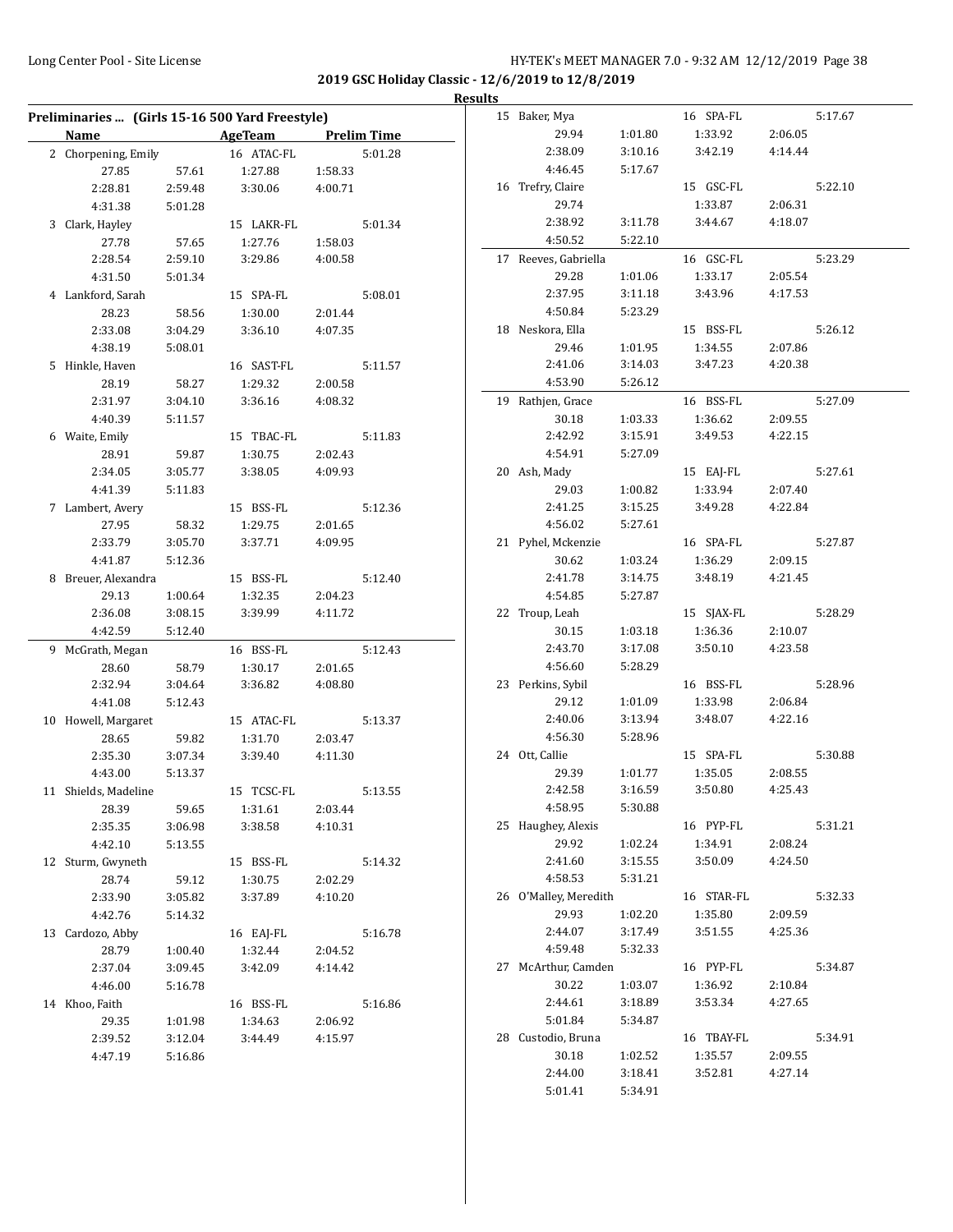**2019 GSC Holiday Classic - 12/6/2019 to 12/8/2019**

#### **Results**

|                       |         | Preliminaries  (Girls 15-16 500 Yard Freestyle) |         |                    | 43 De Toledo Piza, Bianca       |          | 16 BSS-FL  |          | 5:56.44            |
|-----------------------|---------|-------------------------------------------------|---------|--------------------|---------------------------------|----------|------------|----------|--------------------|
| Name                  |         | <b>AgeTeam</b>                                  |         | <b>Prelim Time</b> | 30.93                           | 1:03.71  | 1:37.43    | 2:12.49  |                    |
| 29 Chmara, Isabela    |         | 16 PYP-FL                                       |         | 5:35.30            | 2:48.76                         | 3:25.10  | 4:02.78    | 4:40.97  |                    |
| 29.43                 | 1:02.15 | 1:36.14                                         | 2:09.90 |                    | 5:18.97                         | 5:56.44  |            |          |                    |
| 2:43.61               | 3:17.82 | 3:52.19                                         | 4:27.29 |                    |                                 |          |            |          |                    |
| 5:02.02               | 5:35.30 |                                                 |         |                    | Girls 15-16 1650 Yard Freestyle |          |            |          |                    |
| 30 Marim, Isabella    |         | 15 BSS-FL                                       |         | 5:35.49            | Name                            |          | AgeTeam    |          | <b>Finals Time</b> |
| 30.74                 | 1:02.89 | 1:35.99                                         | 2:09.24 |                    | 1 Chorpening, Emily             |          | 16 ATAC-FL |          | 16:57.38           |
| 2:43.89               | 3:19.40 | 3:54.86                                         | 4:29.18 |                    | 28.07                           | 58.22    | 1:28.96    | 1:59.81  |                    |
| 5:03.26               | 5:35.49 |                                                 |         |                    | 2:30.60                         | 3:01.56  | 3:32.39    | 4:03.33  |                    |
| 31 Conklin, Mackenzie |         | 16 GSC-FL                                       |         | 5:35.84            | 4:34.21                         | 5:05.21  | 5:36.10    | 6:07.16  |                    |
| 30.00                 | 1:02.79 | 1:36.17                                         | 2:10.14 |                    | 6:38.10                         | 7:08.99  | 7:40.09    | 8:11.10  |                    |
| 2:44.17               | 3:17.74 | 3:52.27                                         | 4:26.83 |                    | 8:42.04                         | 9:12.96  | 9:44.06    | 10:15.29 |                    |
| 5:01.85               | 5:35.84 |                                                 |         |                    | 10:46.40                        | 11:17.43 | 11:48.58   | 12:19.59 |                    |
| 32 Frost, Kaitlyn     |         | 15 LA-FL                                        |         | 5:36.26            | 12:50.68                        | 13:21.83 | 13:52.66   | 14:23.73 |                    |
| 30.29                 | 1:03.35 | 1:37.16                                         | 2:11.45 |                    | 14:54.76                        | 15:25.86 | 15:56.84   | 16:27.57 | 16:5               |
| 2:45.50               | 3:19.80 | 3:54.04                                         | 4:28.53 |                    | 2 Deboer, Camille               |          | 15 GSC-FL  |          | 17:05.50           |
| 5:03.08               | 5:36.26 |                                                 |         |                    | 27.89                           | 58.52    | 1:29.82    | 2:01.22  |                    |
| 33 Walsh, Ayden       |         | 15 LA-FL                                        |         | 5:36.35            | 2:32.88                         | 3:04.49  | 3:36.31    | 4:08.02  |                    |
| 30.40                 | 1:04.00 | 1:38.46                                         | 2:12.74 |                    | 4:39.46                         | 5:11.05  | 5:42.25    | 6:13.54  |                    |
| 2:47.27               | 3:22.19 | 3:56.60                                         | 4:30.51 |                    | 6:44.78                         | 7:15.93  | 7:46.99    | 8:17.97  |                    |
| 5:04.60               | 5:36.35 |                                                 |         |                    | 8:49.22                         | 9:20.28  | 9:51.42    | 10:22.49 |                    |
| 34 Shilts, Selin      |         | 15 WIN-FL                                       |         | 5:36.41            | 10:53.39                        | 11:24.37 | 11:55.53   | 12:26.68 |                    |
| 30.11                 | 1:03.09 | 1:37.53                                         | 2:11.92 |                    | 12:57.74                        | 13:28.73 | 13:59.88   | 14:31.02 |                    |
| 2:46.35               | 3:21.27 | 3:55.64                                         | 4:30.01 |                    | 15:02.21                        | 15:33.27 | 16:04.37   | 16:35.43 | 17:0               |
| 5:03.95               | 5:36.41 |                                                 |         |                    | 3 Baker, Mya                    |          | 16 SPA-FL  |          | 17:51.74           |
| 35 Sochocki, Emily    |         | 15 WFLA-FL                                      |         | 5:36.91            | 30.01                           | 1:02.39  | 1:34.93    | 2:07.69  |                    |
| 31.86                 | 1:06.16 |                                                 | 2:15.06 |                    | 2:40.41                         | 3:13.27  | 3:45.97    | 4:18.47  |                    |
|                       |         |                                                 | 4:31.07 |                    | 4:51.09                         | 5:23.81  | 5:56.45    | 6:29.06  |                    |
| 5:04.81               | 5:36.91 |                                                 |         |                    | 7:01.77                         | 7:34.60  | 8:07.02    | 8:39.11  |                    |
| 36 Bohacek, Sara      |         | 15 TBAY-FL                                      |         | 5:38.76            | 9:11.25                         | 9:43.29  | 10:15.70   | 10:48.32 |                    |
| 29.36                 | 1:02.59 | 1:36.72                                         | 2:11.75 |                    | 11:20.73                        | 11:53.14 | 12:25.65   | 12:58.04 |                    |
| 2:46.61               | 3:21.57 | 3:56.75                                         | 4:31.69 |                    | 13:30.58                        | 14:03.39 | 14:36.18   | 15:09.06 |                    |
| 5:06.24               | 5:38.76 |                                                 |         |                    | 15:41.76                        | 16:14.51 | 16:47.18   | 17:19.95 | 17:5               |
| 37 Ibrahim, Yasmeen   |         | 15 BSS-FL                                       |         | 5:40.89            | 4 Howell, Margaret              |          | 15 ATAC-FL |          | 17:52.45           |
| 30.50                 | 1:04.57 | 1:38.47                                         | 2:12.91 |                    | 29.54                           | 1:01.54  | 1:34.31    | 2:07.19  |                    |
| 2:47.78               | 3:23.26 | 3:58.64                                         | 4:33.85 |                    | 2:40.12                         | 3:13.14  | 3:46.02    | 4:19.08  |                    |
| 5:07.97               | 5:40.89 |                                                 |         |                    | 4:51.96                         | 5:24.66  | 5:57.42    | 6:30.14  |                    |
| 38 McDowell, Hannah   |         | 15 CBTS-FL                                      |         | 5:42.23            | 7:02.76                         | 7:35.40  | 8:08.09    | 8:40.64  |                    |
| 30.88                 | 1:04.38 | 1:38.80                                         | 2:13.49 |                    | 9:13.24                         | 9:45.75  | 10:18.37   | 10:50.97 |                    |
| 2:48.80               | 3:24.65 | 4:00.51                                         | 4:35.48 |                    | 11:23.69                        | 11:56.44 | 12:29.13   | 13:01.75 |                    |
| 5:09.80               | 5:42.23 |                                                 |         |                    | 13:34.19                        | 14:06.95 | 14:39.35   | 15:12.11 |                    |
| 39 Harrington, Anna   |         | 15 CS-FL                                        |         | 5:43.73            | 15:44.64                        | 16:17.10 | 16:49.42   | 17:21.37 | 17:5               |
| 30.42                 | 1:05.87 | 1:41.44                                         | 2:16.65 |                    | 5 Trefry, Claire                |          | 15 GSC-FL  |          | 18:02.60           |
| 2:52.23               | 3:27.63 | 4:03.06                                         | 4:37.70 |                    | 30.10                           | 1:03.04  | 1:36.25    | 2:09.39  |                    |
| 5:11.36               | 5:43.73 |                                                 |         |                    | 2:42.27                         | 3:14.70  | 3:47.42    | 4:19.68  |                    |
| 40 Greene, Kristin    |         | 16 BSS-FL                                       |         | 5:48.22            | 4:51.93                         | 5:24.36  | 5:57.03    | 6:29.71  |                    |
| 30.75                 | 1:04.46 | 1:39.40                                         | 2:14.59 |                    | 7:02.40                         | 7:35.14  | 8:08.19    | 8:41.15  |                    |
| 2:50.18               | 3:25.84 | 4:01.39                                         | 4:36.97 |                    | 9:14.36                         | 9:47.56  | 10:20.94   | 10:53.92 |                    |
| 5:13.07               | 5:48.22 |                                                 |         |                    | 11:27.16                        | 12:00.46 | 12:33.56   | 13:07.10 |                    |
| 41 Germosen, Isabella |         | 16 RAD-FL                                       |         | 5:48.71            | 13:40.43                        | 14:13.80 | 14:46.84   | 15:20.00 |                    |
| 31.35                 | 1:06.16 | 1:41.89                                         | 2:17.27 |                    | 15:52.91                        | 16:25.76 | 16:58.80   | 17:31.33 | 18:                |
| 2:52.61               | 3:28.52 | 4:03.98                                         | 4:39.28 |                    |                                 |          |            |          |                    |
| 5:14.27               | 5:48.71 |                                                 |         |                    |                                 |          |            |          |                    |
| 42 Nagy, Julia        |         | 15 STAR-FL                                      |         | 5:54.24            |                                 |          |            |          |                    |
| 30.74                 | 1:05.78 | 1:42.01                                         | 2:18.46 |                    |                                 |          |            |          |                    |
| 2:55.84               | 3:32.15 | 4:07.62                                         | 4:44.77 |                    |                                 |          |            |          |                    |
| 5:20.17               | 5:54.24 |                                                 |         |                    |                                 |          |            |          |                    |

|   | Girls 15-16 1650 Yard Freestyle |          |                |                    |               |  |  |  |  |
|---|---------------------------------|----------|----------------|--------------------|---------------|--|--|--|--|
|   | Name                            |          | <b>AgeTeam</b> | <b>Finals Time</b> |               |  |  |  |  |
|   | 1 Chorpening, Emily             |          | 16 ATAC-FL     |                    | 16:57.38<br>9 |  |  |  |  |
|   | 28.07                           | 58.22    | 1:28.96        | 1:59.81            |               |  |  |  |  |
|   | 2:30.60                         | 3:01.56  | 3:32.39        | 4:03.33            |               |  |  |  |  |
|   | 4:34.21                         | 5:05.21  | 5:36.10        | 6:07.16            |               |  |  |  |  |
|   | 6:38.10                         | 7:08.99  | 7:40.09        | 8:11.10            |               |  |  |  |  |
|   | 8:42.04                         | 9:12.96  | 9:44.06        | 10:15.29           |               |  |  |  |  |
|   | 10:46.40                        | 11:17.43 | 11:48.58       | 12:19.59           |               |  |  |  |  |
|   | 12:50.68                        | 13:21.83 | 13:52.66       | 14:23.73           |               |  |  |  |  |
|   | 14:54.76                        | 15:25.86 | 15:56.84       | 16:27.57           | 16:57.38      |  |  |  |  |
| 2 | Deboer, Camille                 |          | 15 GSC-FL      |                    | 17:05.50<br>7 |  |  |  |  |
|   | 27.89                           | 58.52    | 1:29.82        | 2:01.22            |               |  |  |  |  |
|   | 2:32.88                         | 3:04.49  | 3:36.31        | 4:08.02            |               |  |  |  |  |
|   | 4:39.46                         | 5:11.05  | 5:42.25        | 6:13.54            |               |  |  |  |  |
|   | 6:44.78                         | 7:15.93  | 7:46.99        | 8:17.97            |               |  |  |  |  |
|   | 8:49.22                         | 9:20.28  | 9:51.42        | 10:22.49           |               |  |  |  |  |
|   | 10:53.39                        | 11:24.37 | 11:55.53       | 12:26.68           |               |  |  |  |  |
|   | 12:57.74                        | 13:28.73 | 13:59.88       | 14:31.02           |               |  |  |  |  |
|   | 15:02.21                        | 15:33.27 | 16:04.37       | 16:35.43           | 17:05.50      |  |  |  |  |
| 3 | Baker, Mya                      |          | 16 SPA-FL      |                    | 17:51.74<br>6 |  |  |  |  |
|   | 30.01                           | 1:02.39  | 1:34.93        | 2:07.69            |               |  |  |  |  |
|   | 2:40.41                         | 3:13.27  | 3:45.97        | 4:18.47            |               |  |  |  |  |
|   | 4:51.09                         | 5:23.81  | 5:56.45        | 6:29.06            |               |  |  |  |  |
|   | 7:01.77                         | 7:34.60  | 8:07.02        | 8:39.11            |               |  |  |  |  |
|   | 9:11.25                         | 9:43.29  | 10:15.70       | 10:48.32           |               |  |  |  |  |
|   | 11:20.73                        | 11:53.14 | 12:25.65       | 12:58.04           |               |  |  |  |  |
|   | 13:30.58                        | 14:03.39 | 14:36.18       | 15:09.06           |               |  |  |  |  |
|   | 15:41.76                        | 16:14.51 | 16:47.18       | 17:19.95           | 17:51.74      |  |  |  |  |
|   | 4 Howell, Margaret              |          | 15 ATAC-FL     |                    | 17:52.45<br>5 |  |  |  |  |
|   | 29.54                           | 1:01.54  | 1:34.31        | 2:07.19            |               |  |  |  |  |
|   | 2:40.12                         | 3:13.14  | 3:46.02        | 4:19.08            |               |  |  |  |  |
|   | 4:51.96                         | 5:24.66  | 5:57.42        | 6:30.14            |               |  |  |  |  |
|   | 7:02.76                         | 7:35.40  | 8:08.09        | 8:40.64            |               |  |  |  |  |
|   | 9:13.24                         | 9:45.75  | 10:18.37       | 10:50.97           |               |  |  |  |  |
|   | 11:23.69                        | 11:56.44 | 12:29.13       | 13:01.75           |               |  |  |  |  |
|   | 13:34.19                        | 14:06.95 | 14:39.35       | 15:12.11           |               |  |  |  |  |
|   | 15:44.64                        | 16:17.10 | 16:49.42       | 17:21.37           | 17:52.45      |  |  |  |  |
| 5 | Trefry, Claire                  |          | 15 GSC-FL      |                    | 18:02.60<br>4 |  |  |  |  |
|   | 30.10                           | 1:03.04  | 1:36.25        | 2:09.39            |               |  |  |  |  |
|   | 2:42.27                         | 3:14.70  | 3:47.42        | 4:19.68            |               |  |  |  |  |
|   | 4:51.93                         | 5:24.36  | 5:57.03        | 6:29.71            |               |  |  |  |  |
|   | 7:02.40                         | 7:35.14  | 8:08.19        | 8:41.15            |               |  |  |  |  |
|   | 9:14.36                         | 9:47.56  | 10:20.94       | 10:53.92           |               |  |  |  |  |
|   | 11:27.16                        | 12:00.46 | 12:33.56       | 13:07.10           |               |  |  |  |  |
|   | 13:40.43                        | 14:13.80 | 14:46.84       | 15:20.00           |               |  |  |  |  |
|   | 15:52.91                        | 16:25.76 | 16:58.80       | 17:31.33           | 18:02.60      |  |  |  |  |
|   |                                 |          |                |                    |               |  |  |  |  |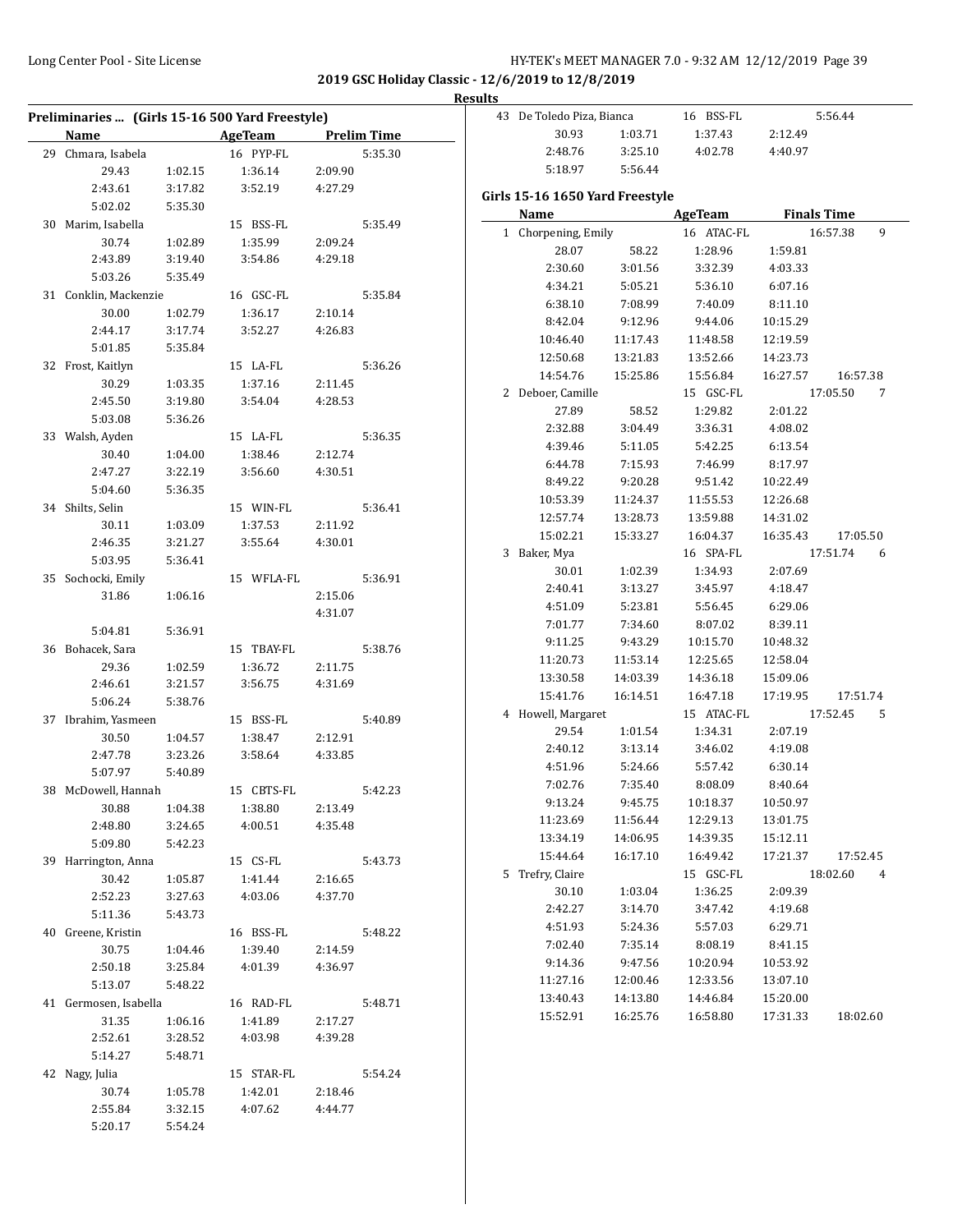4 Khoo, Faith 16 BSS-FL 59.10 5

5 Monette, Anna 16 WVKW-FL 59.17 4

6 Rittenhouse, Marliese 16 BSS-FL 1:01.53 3

7 Ahn, Hannah 15 GSC-FL 1:01.59 2

8 Lankford, Sarah 15 SPA-FL 1:01.91 1

9 Harris, Leah 15 LA-FL 1:00.50

10 Shaw, Marcia 16 ATAC-FL 1:00.67

11 Neskora, Ella 15 BSS-FL 1:01.21

12 Muramatsu, Jaiden 16 STAR-FL 1:01.67

13 Grant, Maslin 16 SPA-FL 1:01.68

14 Vaughan, Catherine 15 TBAY-FL 1:02.10

28.38 59.10

28.47 59.17

29.91 1:01.53

29.36 1:01.59

30.16 1:01.91

29.49 1:00.50

29.57 1:00.67

30.50 1:01.21

29.06 1:01.67

29.52 1:01.68

29.92 1:02.10

**2019 GSC Holiday Classic - 12/6/2019 to 12/8/2019**

#### **Results**

**B - Final**

|    | (Girls 15-16 1650 Yard Freestyle)<br><b>Name</b> |          | <b>AgeTeam</b> | <b>Finals Time</b>       |
|----|--------------------------------------------------|----------|----------------|--------------------------|
| 6  | Sturm, Gwyneth                                   |          | 15 BSS-FL      | 18:05.48<br>3            |
|    | 29.50                                            | 1:01.49  | 1:33.84        | 2:06.95                  |
|    | 2:40.03                                          | 3:12.98  | 3:45.63        | 4:18.24                  |
|    | 4:50.84                                          | 5:23.60  | 5:56.20        | 6:28.71                  |
|    | 7:01.59                                          | 7:34.33  | 8:07.37        | 8:39.83                  |
|    | 9:12.65                                          | 9:45.47  | 10:18.39       | 10:51.29                 |
|    | 11:24.46                                         | 11:58.00 | 12:31.84       | 13:05.51                 |
|    | 13:39.09                                         | 14:12.61 | 14:46.35       | 15:20.30                 |
|    | 15:53.72                                         | 16:26.86 | 17:00.75       | 17:34.11<br>18:05.48     |
| 7  | Lambert, Avery                                   |          | 15 BSS-FL      | 18:26.48<br>2            |
|    | 29.81                                            | 1:02.48  | 1:35.76        | 2:09.19                  |
|    | 2:41.80                                          | 3:14.81  | 3:48.01        | 4:21.39                  |
|    | 4:54.70                                          | 5:27.86  | 6:01.85        | 6:35.58                  |
|    | 7:09.17                                          | 7:43.13  | 8:17.06        | 8:50.89                  |
|    | 9:24.58                                          | 9:58.30  | 10:32.34       | 11:06.58                 |
|    | 11:40.43                                         | 12:14.51 | 12:48.62       | 13:22.28                 |
|    | 13:56.14                                         | 14:30.09 | 15:04.18       | 15:38.38                 |
|    | 16:12.56                                         | 16:46.32 | 17:20.23       | 17:53.87<br>18:26.48     |
| 8  | Conklin, Mackenzie                               |          | 16 GSC-FL      | 18:44.26<br>$\mathbf{1}$ |
|    | 30.41                                            | 1:03.31  | 1:36.76        | 2:10.57                  |
|    | 2:44.38                                          | 3:18.16  | 3:51.91        | 4:25.42                  |
|    | 4:59.16                                          | 5:33.11  | 6:06.86        | 6:40.67                  |
|    | 7:14.92                                          | 7:49.25  | 8:23.53        | 8:58.12                  |
|    | 9:32.95                                          | 10:07.47 | 10:42.29       | 11:16.63                 |
|    | 11:51.19                                         | 12:25.54 | 12:59.94       | 13:33.96                 |
|    | 14:08.75                                         | 14:43.58 | 15:18.32       | 15:52.94                 |
|    | 16:27.93                                         | 17:01.73 | 17:36.27       | 18:10.70<br>18:44.26     |
| 9  | Haughey, Alexis                                  |          | 16 PYP-FL      | 19:17.88                 |
|    | 30.81                                            | 1:05.15  | 1:39.74        | 2:13.74                  |
|    | 2:48.67                                          | 3:23.11  | 3:57.51        | 4:32.20                  |
|    | 5:07.06                                          | 5:41.81  | 6:16.88        | 6:52.01                  |
|    | 7:27.24                                          | 8:02.75  | 8:37.59        | 9:12.68                  |
|    | 9:48.44                                          | 10:23.80 | 10:59.71       | 11:35.29                 |
|    | 12:10.22                                         | 12:46.11 | 13:22.08       | 13:57.58                 |
|    | 14:32.93                                         | 15:08.79 | 15:44.85       | 16:20.47                 |
|    | 16:56.42                                         | 17:32.64 | 18:07.75       | 18:43.69<br>19:17.88     |
| 10 | Germosen, Isabella                               |          | 16 RAD-FL      | 19:55.05                 |
|    | 31.46                                            | 1:06.76  | 1:43.23        | 2:19.34                  |
|    | 2:55.25                                          | 3:31.28  | 4:07.56        | 4:44.08                  |
|    | 5:20.41                                          | 5:56.74  | 6:33.19        | 7:09.38                  |
|    | 7:46.11                                          | 8:22.86  | 8:59.69        | 9:37.11                  |
|    | 10:13.65                                         | 10:50.40 | 11:27.33       | 12:03.92                 |
|    |                                                  |          |                |                          |
|    | 12:41.53                                         | 13:18.33 | 13:55.26       | 14:31.80                 |
|    | 15:08.64                                         | 15:45.25 | 16:21.56       | 16:57.91                 |
|    | 17:34.34                                         | 18:10.40 | 18:45.90       | 19:20.98<br>19:55.05     |

**Name Age Team Finals Time** 

1 Bates, Georgia 16 GSC-FL 57.64 9

2 Sealey, Isabelle 15 UN-34-FL 58.00 7

3 Sammy, Katherine 15 GSC-FL 58.50 6

28.13 57.64

28.25 58.00

27.78 58.50

**A - Final**

# 15 Kondal, Amelia 16 LA-FL 1:02.16 29.67 1:02.16 16 Puryear-Lynch, Gabrielle 15 LAKR-FL 1:02.37 30.21 1:02.37 **Girls 15-16 100 Yard Backstroke Name AgeTeam Prelim Time Preliminaries** 1 Bates, Georgia 16 GSC-FL 59.03 28.61 59.03 2 Sealey, Isabelle 15 UN-34-FL 59.55 29.27 59.55 3 Sammy, Katherine 15 GSC-FL 59.92 28.48 59.92 4 Khoo, Faith 16 BSS-FL 1:00.02 28.75 1:00.02 29.41 1:00.07

30.71 1:02.51

| 5. | Monette, Anna         |         |    | 16 WVKW-FL | 1:00.07 |
|----|-----------------------|---------|----|------------|---------|
|    | 29.41                 | 1:00.07 |    |            |         |
| 6  | Lankford, Sarah       |         | 15 | SPA-FL     | 1:01.25 |
|    | 30.07                 | 1:01.25 |    |            |         |
| 7  | Ahn, Hannah           |         | 15 | GSC-FL     | 1:01.33 |
|    | 29.04                 | 1:01.33 |    |            |         |
| 8  | Rittenhouse, Marliese |         | 16 | BSS-FL     | 1:01.48 |
|    | 29.87                 | 1:01.48 |    |            |         |
| 9  | Howell, Margaret      |         |    | 15 ATAC-FL | 1:01.99 |
|    | 30.42                 | 1:01.99 |    |            |         |
|    | 10 Muramatsu, Jaiden  |         | 16 | STAR-FL    | 1:02.11 |
|    | 29.89                 | 1:02.11 |    |            |         |
| 11 | Harris, Leah          |         |    | 15 LA-FL   | 1:02.15 |
|    | 30.32                 | 1:02.15 |    |            |         |
| 12 | Neskora, Ella         |         | 15 | BSS-FL     | 1:02.27 |
|    | 30.70                 | 1:02.27 |    |            |         |
|    | 13 Shaw, Marcia       |         |    | 16 ATAC-FL | 1:02.51 |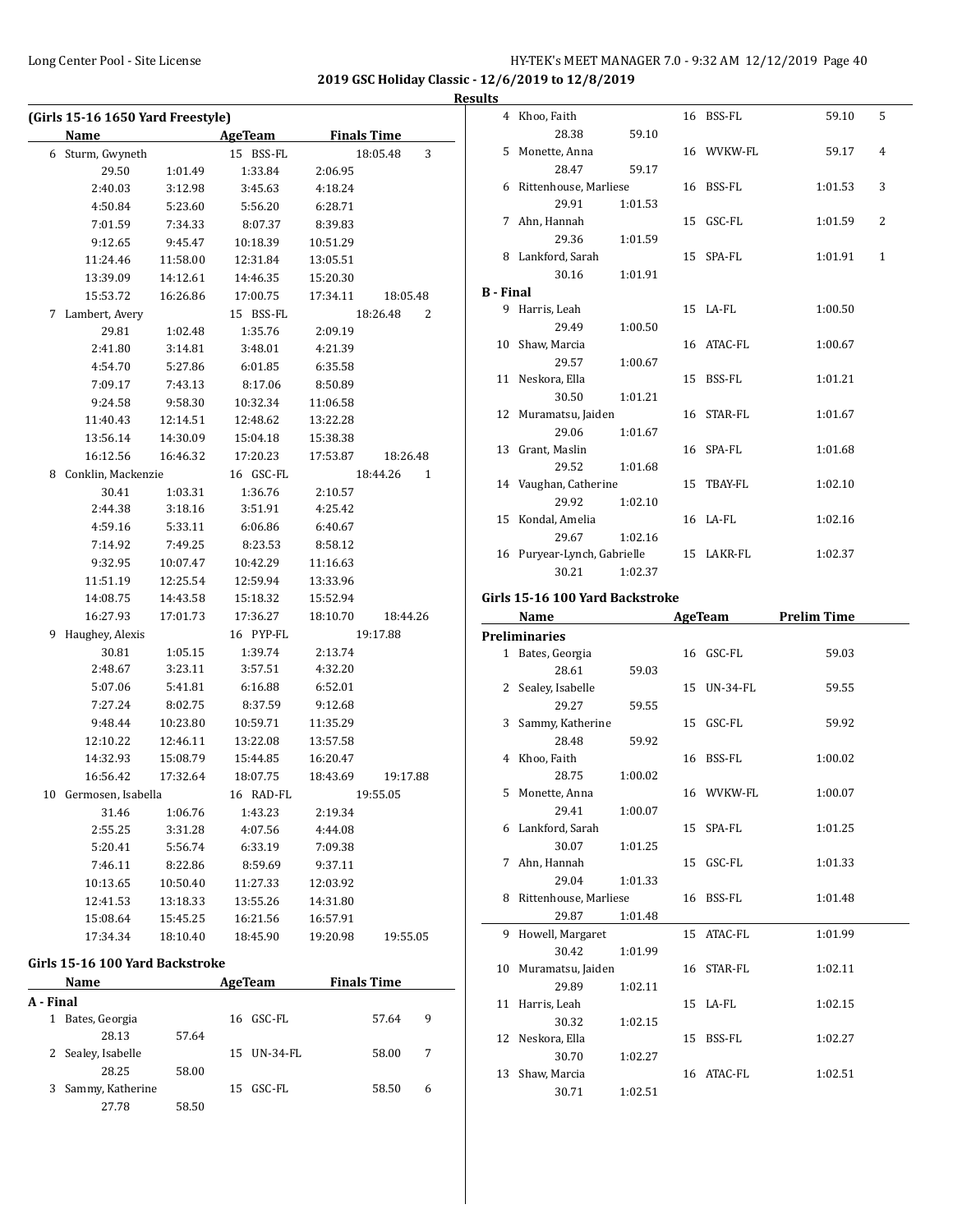**2019 GSC Holiday Classic - 12/6/2019 to 12/8/2019**

|              | Preliminaries  (Girls 15-16 100 Yard Backstroke) |         |                     |         |         | <b>Results</b> |
|--------------|--------------------------------------------------|---------|---------------------|---------|---------|----------------|
|              | Name                                             |         | AgeTeam Prelim Time |         |         |                |
|              | 14 Vaughan, Catherine                            |         | 15 TBAY-FL          |         | 1:02.97 |                |
|              | 30.98                                            | 1:02.97 |                     |         |         |                |
|              | 15 Grant, Maslin                                 |         | 16 SPA-FL           |         | 1:03.14 |                |
|              | 30.83                                            | 1:03.14 |                     |         |         |                |
|              |                                                  |         | 15 LAKR-FL          |         | 1:03.18 |                |
|              | 16 Puryear-Lynch, Gabrielle<br>30.61             | 1:03.18 |                     |         |         |                |
|              |                                                  |         |                     |         |         |                |
|              | 17 Kondal, Amelia                                |         | 16 LA-FL            |         | 1:03.20 |                |
|              | 30.37                                            | 1:03.20 |                     |         |         |                |
|              | 18 Strong, Jessica                               |         | 15 BSS-FL           |         | 1:03.77 |                |
|              | 30.94                                            | 1:03.77 |                     |         |         |                |
|              | 19 Hoenstine, Kathryn                            |         | 16 STAR-FL          |         | 1:04.10 |                |
|              | 30.96                                            | 1:04.10 |                     |         |         |                |
|              | 20 Rathjen, Grace                                |         | 16 BSS-FL           |         | 1:04.28 |                |
|              | 31.30                                            | 1:04.28 |                     |         |         |                |
|              | *21 Higgs, Isabelle                              |         | 15 LA-FL            |         | 1:04.29 |                |
|              | 31.13                                            | 1:04.29 |                     |         |         |                |
|              | *21 Zorn, Alexandra                              |         | 16 BSS-FL           |         | 1:04.29 |                |
|              | 31.12                                            | 1:04.29 |                     |         |         |                |
|              | *23 Caswell, Mary                                |         | 16 UN-31-FL         |         | 1:04.34 |                |
|              | 31.11                                            | 1:04.34 |                     |         |         |                |
|              | *23 McCabe, Reilly                               |         | 16 SAST-FL          |         | 1:04.34 |                |
|              | 30.95                                            | 1:04.34 |                     |         |         |                |
|              | 25 Ott, Callie                                   |         | 15 SPA-FL           |         | 1:04.62 |                |
|              |                                                  |         |                     |         |         |                |
|              | 31.50                                            | 1:04.62 |                     |         |         |                |
|              | 26 Greene, Kristin                               |         | 16 BSS-FL           |         | 1:05.00 |                |
|              | 31.37                                            | 1:05.00 |                     |         |         |                |
|              | 27 Custodio, Bruna                               |         | 16 TBAY-FL          |         | 1:05.29 |                |
|              | 32.24                                            | 1:05.29 |                     |         |         |                |
|              | 28 Nagy, Julia                                   |         | 15 STAR-FL          |         | 1:05.41 |                |
|              | 31.37                                            | 1:05.41 |                     |         |         |                |
|              | 29 Johnson, Christine                            |         | 16 EAJ-FL           |         | 1:06.37 |                |
|              | 32.47                                            | 1:06.37 |                     |         |         |                |
|              | 30 Green, Emelia                                 |         | 15 BSS-FL           |         | 1:07.40 |                |
|              | 32.38                                            | 1:07.40 |                     |         |         |                |
|              | 31 Jensen, Allea                                 |         | 15 WFLA-FL          |         | 1:08.93 |                |
|              | 33.39                                            | 1:08.93 |                     |         |         |                |
|              |                                                  |         |                     |         |         |                |
|              | Girls 15-16 200 Yard Backstroke                  |         |                     |         |         |                |
|              | Name                                             |         | AgeTeam Finals Time |         |         |                |
| A - Final    |                                                  |         |                     |         |         |                |
| $\mathbf{1}$ | Sammy, Katherine                                 |         | 15 GSC-FL           |         | 2:05.20 | 9              |
|              | 28.61                                            | 59.26   | 1:31.64             | 2:05.20 |         |                |
|              | 2 Sealey, Isabelle                               |         | 15 UN-34-FL         |         | 2:06.37 | 7              |
|              | 29.59                                            | 1:01.50 | 1:34.19             | 2:06.37 |         |                |
|              | 3 Khoo, Faith                                    |         | 16 BSS-FL           |         | 2:06.49 | 6              |
|              | 29.17                                            | 1:01.41 | 1:34.25             | 2:06.49 |         |                |
| 4            | Howell, Margaret                                 |         | 15 ATAC-FL          |         | 2:09.79 | 5              |
|              | 31.13                                            | 1:04.15 | 1:37.40             | 2:09.79 |         |                |
| 5            | Chestang, Emma                                   |         | 16 LA-FL            |         | 2:11.29 | $\overline{4}$ |
|              | 30.43                                            | 1:03.47 | 1:37.58             | 2:11.29 |         |                |
| 6            | Harris, Leah                                     |         | 15 LA-FL            |         | 2:11.52 | 3              |
|              | 30.06                                            |         | 1:38.31             |         |         |                |
|              |                                                  | 1:03.44 |                     | 2:11.52 |         |                |
| 7            | Grant, Maslin                                    |         | 16 SPA-FL           |         | 2:12.70 | 2              |
|              | 30.91                                            | 1:04.51 | 1:39.04             | 2:12.70 |         |                |

|                  | 8 Neskora, Ella                 |         | 15 BSS-FL            |         | 2:13.29<br>1 |
|------------------|---------------------------------|---------|----------------------|---------|--------------|
|                  | 32.21                           | 1:06.14 | 1:40.36              | 2:13.29 |              |
| <b>B</b> - Final |                                 |         |                      |         |              |
|                  | 9 Monette, Anna                 |         | 16 WVKW-FL           |         | 2:12.03      |
|                  | 29.59                           | 1:02.82 | 1:37.83              | 2:12.03 |              |
|                  | 10 Higgs, Isabelle              |         | 15 LA-FL             |         | 2:12.73      |
|                  | 30.78                           | 1:04.02 | 1:38.61              | 2:12.73 |              |
|                  | 11 Kondal, Amelia               |         | 16 LA-FL             |         | 2:14.15      |
|                  | 31.57                           | 1:05.51 | 1:40.23              | 2:14.15 |              |
|                  | 12 Jensen, Allea                |         | 15 WFLA-FL           |         | 2:14.89      |
|                  | 31.32                           | 1:05.50 | 1:40.38              | 2:14.89 |              |
|                  | 13 Perkins, Sybil               |         | 16 BSS-FL            |         | 2:15.93      |
|                  | 32.13                           | 1:06.08 | 1:41.10              | 2:15.93 |              |
|                  | 14 Zorn, Alexandra              |         | 16 BSS-FL            |         | 2:16.21      |
|                  | 31.29                           | 1:05.25 | 1:40.42              | 2:16.21 |              |
|                  | 15 Rideout, Madeline            |         | 16 RAD-FL            |         | 2:17.46      |
|                  | 32.24                           | 1:06.90 | 1:42.27              | 2:17.46 |              |
|                  | 16 Joerin, Carly                |         | 16 PS-FL             |         | 2:21.25      |
|                  | 32.17                           | 1:07.63 | 1:44.34              | 2:21.25 |              |
|                  | Girls 15-16 200 Yard Backstroke |         |                      |         |              |
|                  |                                 |         |                      |         |              |
|                  | Name                            |         | AgeTeam Prelim Time  |         |              |
|                  | <b>Preliminaries</b>            |         |                      |         |              |
|                  | 1 Sealey, Isabelle              |         | 15 UN-34-FL          |         | 2:07.12      |
|                  | 29.94                           | 1:01.66 | 1:34.21              | 2:07.12 |              |
|                  | 2 Bates, Georgia                |         | 16 GSC-FL            |         | 2:07.73      |
|                  | 29.53                           | 1:01.70 | 1:34.53              | 2:07.73 |              |
|                  | 3 Khoo, Faith                   |         | 16 BSS-FL            |         | 2:09.85      |
|                  | 30.42                           | 1:03.48 | 1:37.09              | 2:09.85 |              |
|                  | 4 Howell, Margaret              |         | 15 ATAC-FL           |         | 2:10.20      |
|                  | 31.32                           | 1:04.41 | 1:37.62              | 2:10.20 |              |
|                  | 5 Sammy, Katherine              |         | 15 GSC-FL            |         | 2:10.37      |
|                  | 29.26                           | 1:01.31 | 1:35.35              | 2:10.37 |              |
|                  | 6 Shaw, Marcia                  |         | 16 ATAC-FL           |         | 2:12.83      |
|                  | 31.34                           | 1:05.31 | 1:39.51              | 2:12.83 |              |
| 7                | Chestang, Emma                  |         | 16 LA-FL             |         | 2:13.13      |
|                  | 30.62                           | 1:03.40 | 1:37.89              | 2:13.13 |              |
|                  | 8 Lankford, Sarah               |         | 15 SPA-FL            |         | 2:13.55      |
|                  | 31.78                           | 1:05.93 | 1:40.45              | 2:13.55 |              |
|                  | 9 Grant, Maslin                 |         | 16 SPA-FL            |         | 2:13.72      |
|                  | 31.44                           | 1:05.28 | 1:39.80<br>15 LA-FL  | 2:13.72 |              |
|                  | 10 Harris, Leah                 |         |                      |         | 2:13.78      |
| 11               | 31.71<br>Neskora, Ella          | 1:05.28 | 1:39.66<br>15 BSS-FL | 2:13.78 |              |
|                  | 32.50                           |         | 1:40.47              |         | 2:14.07      |
|                  | 12 Higgs, Isabelle              | 1:05.93 | 15 LA-FL             | 2:14.07 | 2:14.47      |
|                  | 31.70                           |         | 1:40.27              | 2:14.47 |              |
| 13               | Monette, Anna                   | 1:05.34 | 16 WVKW-FL           |         | 2:14.81      |
|                  | 30.72                           |         |                      |         |              |
| 14               | Rideout, Madeline               | 1:05.12 | 1:40.33<br>16 RAD-FL | 2:14.81 | 2:15.83      |
|                  | 32.10                           |         | 1:41.58              |         |              |
|                  |                                 | 1:06.33 |                      | 2:15.83 | 2:16.50      |
| 15               | Perkins, Sybil                  |         | 16 BSS-FL            |         |              |
|                  | 32.02<br>Zorn, Alexandra        | 1:05.82 | 1:41.25<br>16 BSS-FL | 2:16.50 |              |
| 16               | 31.47                           |         |                      |         | 2:16.93      |
|                  |                                 | 1:05.69 | 1:41.11              | 2:16.93 |              |
| 17               | Jensen, Allea                   |         | 15 WFLA-FL           |         | 2:17.04      |
|                  | 32.27                           | 1:07.10 | 1:42.21              | 2:17.04 |              |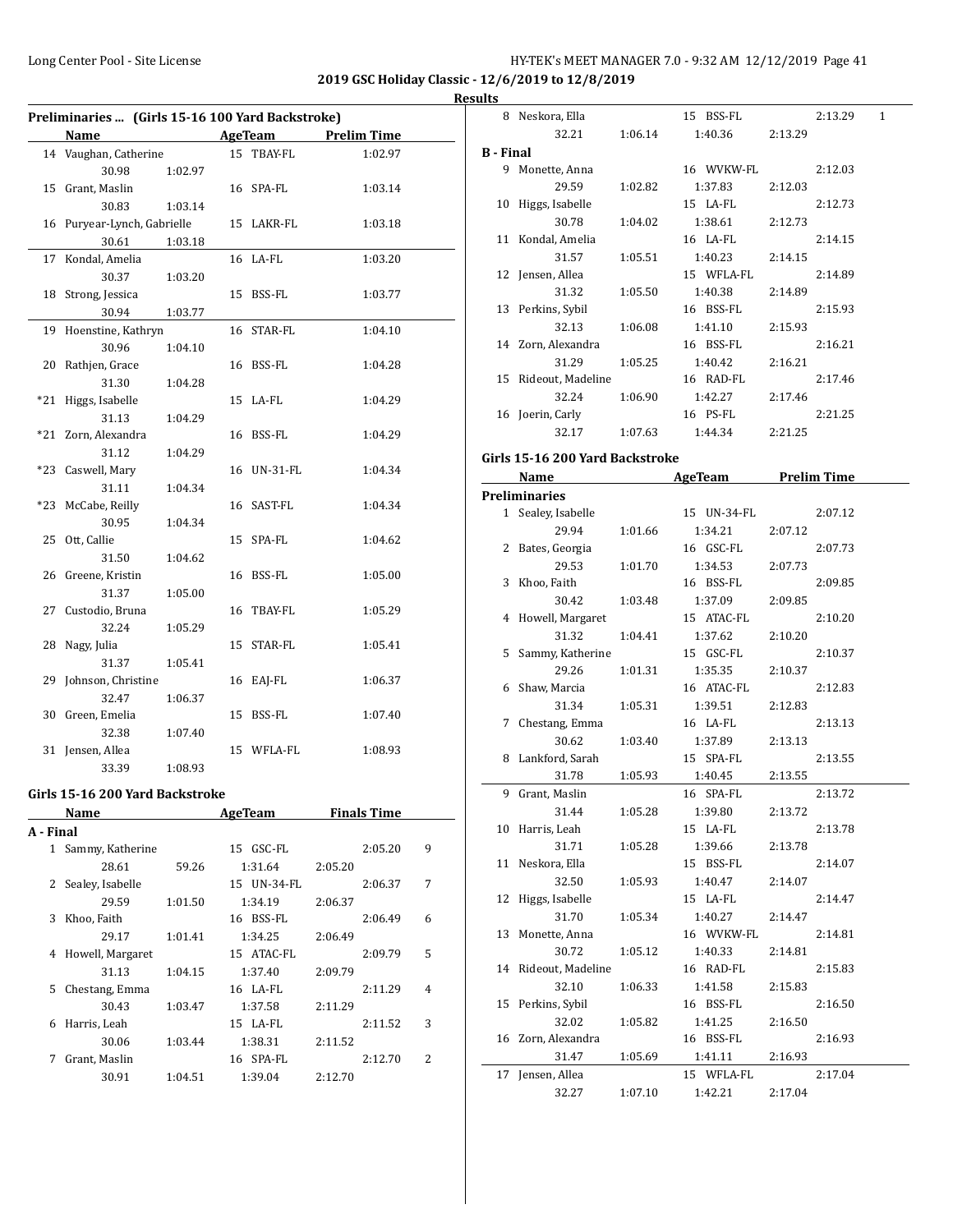# **Results**

| Preliminaries  (Girls 15-16 200 Yard Backstroke) |                                                                                                                                                                                                                               |         |  |                     |         |                    |   |
|--------------------------------------------------|-------------------------------------------------------------------------------------------------------------------------------------------------------------------------------------------------------------------------------|---------|--|---------------------|---------|--------------------|---|
|                                                  | <b>Name</b>                                                                                                                                                                                                                   |         |  | AgeTeam             |         | <b>Prelim Time</b> |   |
|                                                  | 18 Kondal, Amelia                                                                                                                                                                                                             |         |  | 16 LA-FL            |         | 2:18.15            |   |
|                                                  | 31.50                                                                                                                                                                                                                         | 1:06.31 |  | 1:42.11             | 2:18.15 |                    |   |
| 19                                               | Joerin, Carly                                                                                                                                                                                                                 |         |  | 16 PS-FL            |         | 2:18.59            |   |
|                                                  | 32.24                                                                                                                                                                                                                         | 1:07.38 |  | 1:43.29             | 2:18.59 |                    |   |
|                                                  | 20 Caswell, Mary                                                                                                                                                                                                              |         |  | 16 UN-31-FL         |         | 2:19.30            |   |
|                                                  | 31.61                                                                                                                                                                                                                         | 1:06.99 |  | 1:43.74             | 2:19.30 |                    |   |
| 21                                               | Turba, Emma                                                                                                                                                                                                                   |         |  | 16 TCSC-FL          |         | 2:19.77            |   |
|                                                  | 33.02                                                                                                                                                                                                                         | 1:07.94 |  | 1:43.82             | 2:19.77 |                    |   |
| 22                                               | Ott, Callie                                                                                                                                                                                                                   |         |  | 15 SPA-FL           |         | 2:19.80            |   |
|                                                  | 33.65                                                                                                                                                                                                                         | 1:08.51 |  | 1:44.11             | 2:19.80 |                    |   |
| 23                                               | Vaughan, Catherine                                                                                                                                                                                                            |         |  | 15 TBAY-FL          |         | 2:19.81            |   |
|                                                  | 32.85                                                                                                                                                                                                                         | 1:07.91 |  | 1:43.89             | 2:19.81 |                    |   |
|                                                  | 24 Rathjen, Grace                                                                                                                                                                                                             |         |  | 16 BSS-FL           |         | 2:20.38            |   |
|                                                  | 32.80                                                                                                                                                                                                                         | 1:08.79 |  | 1:44.82             | 2:20.38 |                    |   |
| 25                                               | Emerson, Claire                                                                                                                                                                                                               |         |  | 15 SPA-FL           |         | 2:20.76            |   |
|                                                  | 32.34                                                                                                                                                                                                                         | 1:07.26 |  | 1:43.85             | 2:20.76 |                    |   |
| 26                                               | Campos, Moana                                                                                                                                                                                                                 |         |  | 15 STAR-FL          |         | 2:22.49            |   |
|                                                  | 33.98                                                                                                                                                                                                                         | 1:09.50 |  | 1:45.76             | 2:22.49 |                    |   |
| 27                                               | Nagy, Julia                                                                                                                                                                                                                   |         |  | 15 STAR-FL          |         | 2:23.70            |   |
|                                                  |                                                                                                                                                                                                                               | 1:08.61 |  | 1:45.82             | 2:23.70 |                    |   |
| 28                                               | Gillespie, Gabrielle                                                                                                                                                                                                          |         |  | 16 UN-32-FL         |         | 2:24.50            |   |
|                                                  | 33.57                                                                                                                                                                                                                         | 1:09.30 |  | 1:46.75             | 2:24.50 |                    |   |
|                                                  | --- McCabe, Reilly                                                                                                                                                                                                            |         |  | 16 SAST-FL          |         | NS                 |   |
|                                                  | --- Ahn, Hannah                                                                                                                                                                                                               |         |  | 15 GSC-FL           |         | NS                 |   |
|                                                  |                                                                                                                                                                                                                               |         |  |                     |         |                    |   |
|                                                  | Girls 15-16 100 Yard Breaststroke                                                                                                                                                                                             |         |  |                     |         |                    |   |
|                                                  | Name and the same state of the state of the state of the state of the state of the state of the state of the state of the state of the state of the state of the state of the state of the state of the state of the state of |         |  | AgeTeam Finals Time |         |                    |   |
| A - Final                                        |                                                                                                                                                                                                                               |         |  |                     |         |                    |   |
|                                                  | 1 Strong, Jessica                                                                                                                                                                                                             |         |  | 15 BSS-FL           |         | 1:04.61            | 9 |
|                                                  | 30.47                                                                                                                                                                                                                         | 1:04.61 |  |                     |         |                    |   |
|                                                  | 2 Clark, Hayley                                                                                                                                                                                                               |         |  | 15 LAKR-FL          |         | 1:05.25            | 7 |
|                                                  | 30.68                                                                                                                                                                                                                         | 1:05.25 |  |                     |         |                    |   |
| 3                                                | Breuer, Alexandra                                                                                                                                                                                                             |         |  | 15 BSS-FL           |         | 1:05.91            | 6 |
|                                                  | 31.26                                                                                                                                                                                                                         | 1:05.91 |  |                     |         |                    |   |
|                                                  | 4 Zapata, Ashley                                                                                                                                                                                                              |         |  | 15 BSS-FL           |         | 1:06.15            | 5 |
|                                                  | 30.92                                                                                                                                                                                                                         | 1:06.15 |  |                     |         |                    |   |
| 5                                                | Loving, Kylie                                                                                                                                                                                                                 |         |  | 15 UN-19-FL         |         | 1:06.49            | 4 |
|                                                  | 31.18                                                                                                                                                                                                                         | 1:06.49 |  |                     |         |                    |   |
|                                                  | 6 Copland, Olivia                                                                                                                                                                                                             |         |  | 15 UN-26-FL         |         | 1:07.65            | 3 |
|                                                  | 31.83                                                                                                                                                                                                                         | 1:07.65 |  |                     |         |                    |   |
| 7                                                | Sargeant, Avery                                                                                                                                                                                                               |         |  | 15 LA-FL            |         | 1:08.64            | 2 |
|                                                  | 32.13                                                                                                                                                                                                                         | 1:08.64 |  |                     |         |                    |   |
| 8                                                | Sammy, Katherine                                                                                                                                                                                                              |         |  | 15 GSC-FL           |         | 1:08.82            | 1 |
|                                                  | 32.15                                                                                                                                                                                                                         | 1:08.82 |  |                     |         |                    |   |
| <b>B</b> - Final                                 |                                                                                                                                                                                                                               |         |  |                     |         |                    |   |
| 9                                                | Cottle, Michelle                                                                                                                                                                                                              |         |  | 15 LAKR-FL          |         | 1:07.87            |   |
|                                                  | 32.02                                                                                                                                                                                                                         | 1:07.87 |  |                     |         |                    |   |
| 10                                               | Davis, Ava                                                                                                                                                                                                                    |         |  | 15 PS-FL            |         | 1:08.93            |   |
|                                                  | 32.35                                                                                                                                                                                                                         | 1:08.93 |  |                     |         |                    |   |
| 11                                               | Trezza, Savannah                                                                                                                                                                                                              |         |  | 16 RAD-FL           |         | 1:08.94            |   |
|                                                  | 32.44                                                                                                                                                                                                                         | 1:08.94 |  |                     |         |                    |   |
| 12                                               | Barkman, Katelyn                                                                                                                                                                                                              |         |  | 16 PYP-FL           |         | 1:08.98            |   |
|                                                  | 32.26                                                                                                                                                                                                                         | 1:08.98 |  |                     |         |                    |   |
| 13                                               | Joerin, Carly                                                                                                                                                                                                                 |         |  | 16 PS-FL            |         | 1:10.22            |   |
|                                                  | 33.32                                                                                                                                                                                                                         | 1:10.22 |  |                     |         |                    |   |

|    | 14 Marim, Isabella                |         |    | 15 BSS-FL   | 1:10.73             |
|----|-----------------------------------|---------|----|-------------|---------------------|
|    | 33.49                             | 1:10.73 |    |             |                     |
|    | 15 Baker, Mya                     |         |    | 16 SPA-FL   | 1:12.01             |
|    | 34.21                             | 1:12.01 |    |             |                     |
|    | 16 Cimini, Meghan                 |         |    | 15 GSC-FL   | 1:12.17             |
|    | 33.46                             | 1:12.17 |    |             |                     |
|    | Girls 15-16 100 Yard Breaststroke |         |    |             |                     |
|    |                                   |         |    |             |                     |
|    | Name                              |         |    |             | AgeTeam Prelim Time |
|    | <b>Preliminaries</b>              |         |    |             |                     |
|    | 1 Strong, Jessica                 |         |    | 15 BSS-FL   | 1:05.59             |
|    | 30.81                             | 1:05.59 |    |             |                     |
|    | 2 Clark, Hayley                   |         |    | 15 LAKR-FL  | 1:05.71             |
|    | 30.80                             | 1:05.71 |    |             |                     |
|    | 3 Breuer, Alexandra               |         |    | 15 BSS-FL   | 1:06.23             |
|    | 31.31                             | 1:06.23 |    |             |                     |
|    | 4 Zapata, Ashley                  |         |    | 15 BSS-FL   | 1:06.43             |
|    | 31.14                             | 1:06.43 |    |             |                     |
|    | 5 Loving, Kylie                   |         |    | 15 UN-19-FL | 1:07.00             |
|    | 31.51                             | 1:07.00 |    |             |                     |
|    | 6 Copland, Olivia                 |         |    | 15 UN-26-FL | 1:08.42             |
|    | 32.54                             | 1:08.42 |    |             |                     |
|    | 7 Sargeant, Avery                 |         |    | 15 LA-FL    | 1:08.93             |
|    | 32.04                             | 1:08.93 |    |             |                     |
|    | 8 Sammy, Katherine                |         |    | 15 GSC-FL   | 1:09.43             |
|    | 32.44                             | 1:09.43 |    |             |                     |
|    | 9 Cottle, Michelle                |         |    | 15 LAKR-FL  | 1:09.47             |
|    | 32.35                             | 1:09.47 |    |             |                     |
|    | 10 Davis, Ava                     |         |    | 15 PS-FL    | 1:09.56             |
|    | 32.91                             | 1:09.56 |    |             |                     |
|    | 11 Barkman, Katelyn               |         |    | 16 PYP-FL   | 1:09.84             |
|    | 32.72                             | 1:09.84 |    |             |                     |
|    | 12 Trezza, Savannah               |         |    | 16 RAD-FL   | 1:10.45             |
|    | 33.53                             | 1:10.45 |    |             |                     |
|    | 13 Cimini, Meghan                 |         |    | 15 GSC-FL   |                     |
|    |                                   |         |    |             | 1:10.86             |
|    | 33.08                             | 1:10.86 |    |             |                     |
|    | 14 Joerin, Carly                  |         |    | 16 PS-FL    | 1:10.95             |
|    | 33.96                             | 1:10.95 |    |             |                     |
|    | 15 Marim, Isabella                |         |    | 15 BSS-FL   | 1:12.11             |
|    | 33.78                             | 1:12.11 |    |             |                     |
|    | 16 Baker, Mya                     |         |    | 16 SPA-FL   | 1:12.34             |
|    | 34.18                             | 1:12.34 |    |             |                     |
| 17 | Schmutzler, Sophia                |         |    | 15 LAKR-FL  | 1:12.35             |
|    | 33.48                             | 1:12.35 |    |             |                     |
| 18 | Owens, Arianna                    |         |    | 16 ATAC-FL  | 1:12.51             |
|    | 33.40                             | 1:12.51 |    |             |                     |
| 19 | Kondal, Amelia                    |         | 16 | LA-FL       | 1:12.58             |
|    | 34.37                             | 1:12.58 |    |             |                     |
| 20 | Turba, Emma                       |         | 16 | TCSC-FL     | 1:14.67             |
|    | 34.87                             | 1:14.67 |    |             |                     |
| 21 | McGee, Keara                      |         | 15 | SAST-FL     | 1:14.90             |
|    | 35.34                             | 1:14.90 |    |             |                     |
| 22 | Haughey, Alexis                   |         | 16 | PYP-FL      | 1:15.15             |
|    | 35.35                             | 1:15.15 |    |             |                     |
| 23 | Green, Emelia                     |         | 15 | BSS-FL      | 1:16.64             |
|    | 35.74                             | 1:16.64 |    |             |                     |
|    |                                   |         |    |             |                     |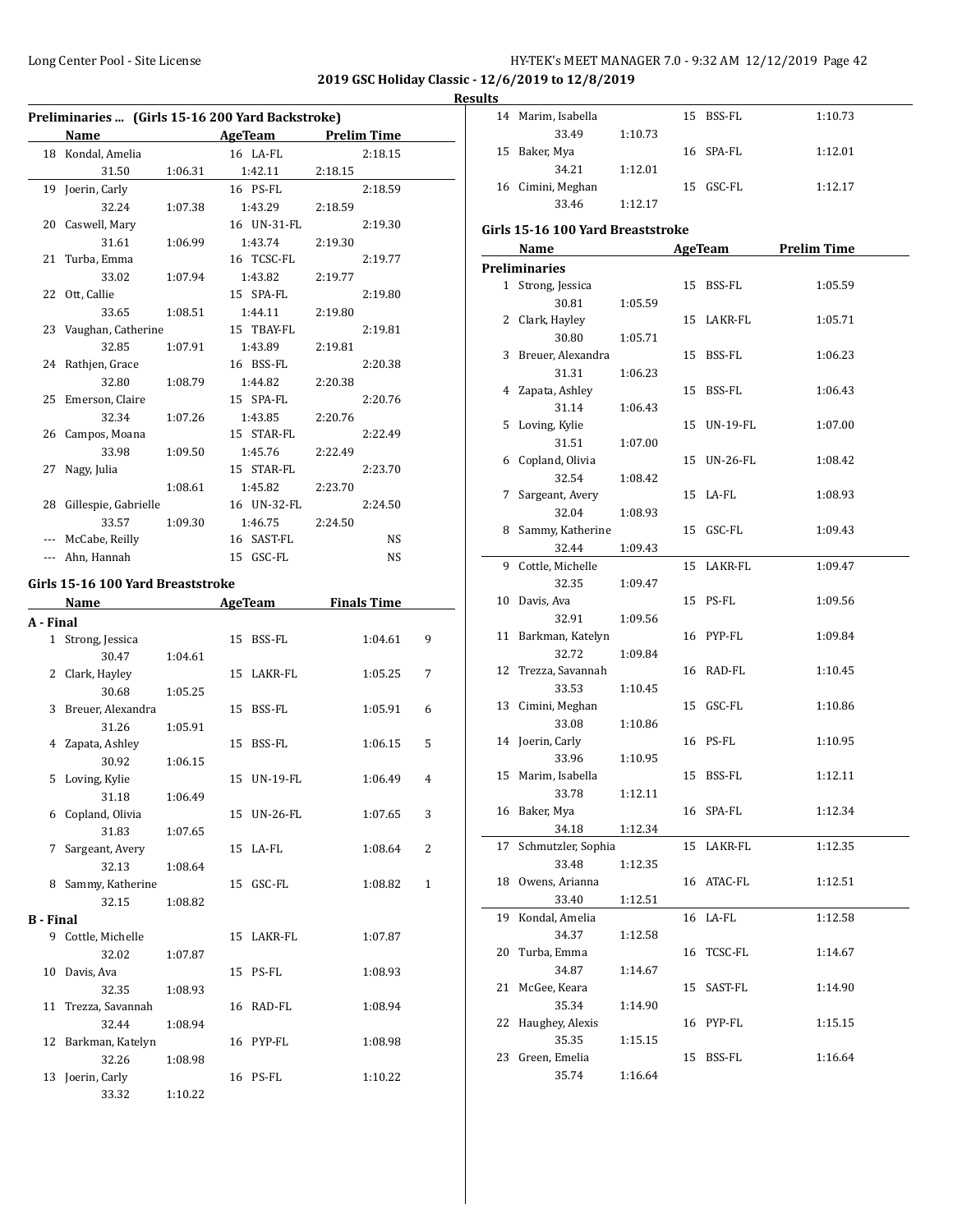**2019 GSC Holiday Classic - 12/6/2019 to 12/8/2019**

|           | Name                              |         | <b>Example 21 AgeTeam</b> Prelim Time |                     |   |
|-----------|-----------------------------------|---------|---------------------------------------|---------------------|---|
|           | 24 Miller, Emelia                 |         | 16 MVAC-FL                            | 1:18.94             |   |
|           | 37.09                             | 1:18.94 |                                       |                     |   |
|           | 25 Sochocki, Emily                |         | 15 WFLA-FL                            | 1:21.77             |   |
|           | 39.20                             | 1:21.77 |                                       |                     |   |
|           | --- McCreary, Sydney              |         | 15 UN-28-FL                           | NS                  |   |
|           | --- Mantegari, Sophia             |         | 16 BSS-FL                             | NS                  |   |
|           | --- McCabe, Reilly                |         | 16 SAST-FL                            | NS                  |   |
| ---       | Burke, Ainsley                    |         | 15 SPA-FL                             | NS                  |   |
|           | Girls 15-16 200 Yard Breaststroke |         |                                       |                     |   |
|           |                                   |         |                                       |                     |   |
|           | Name                              |         |                                       | AgeTeam Finals Time |   |
| A - Final |                                   |         |                                       |                     |   |
|           | 1 Breuer, Alexandra               |         | 15 BSS-FL                             | 2:19.12             |   |
|           | 31.32                             | 1:06.23 | 1:42.24                               | 2:19.12             |   |
| 2         | Clark, Hayley                     |         | 15 LAKR-FL                            | 2:19.39             |   |
|           | 31.52                             | 1:06.54 | 1:42.92                               | 2:19.39             |   |
| 3         | Strong, Jessica                   |         | 15 BSS-FL                             | 2:21.58             |   |
|           | 31.09                             | 1:06.21 | 1:43.38                               | 2:21.58             |   |
|           | 4 Sargeant, Avery                 |         | 15 LA-FL                              | 2:27.00             |   |
|           | 32.79                             | 1:10.46 | 1:48.92                               | 2:27.00             |   |
| 5         | Loving, Kylie                     |         | 15 UN-19-FL                           | 2:28.37             |   |
|           | 32.22                             | 1:08.95 | 1:47.73                               | 2:28.37             |   |
| 6         | Sammy, Katherine                  |         | 15 GSC-FL                             | 2:28.85             |   |
|           | 33.11                             | 1:10.13 | 1:49.23                               | 2:28.85             |   |
| 7         | Joerin, Carly                     |         | 16 PS-FL                              | 2:31.38             | 2 |
|           |                                   |         |                                       |                     |   |
|           | 34.39                             | 1:12.57 | 1:51.88                               | 2:31.38             |   |
| 8         | Zapata, Ashley                    |         | 15 BSS-FL                             | 2:31.44             |   |
|           | 32.54                             | 1:10.38 | 1:50.21                               | 2:31.44             |   |
|           | B - Final                         |         |                                       |                     |   |
|           | 9 Marim, Isabella                 |         | 15 BSS-FL                             | 2:34.65             |   |
|           | 34.53                             | 1:13.74 | 1:53.96                               | 2:34.65             |   |
|           | 10 Cimini, Meghan                 |         | 15 GSC-FL                             | 2:34.88             |   |
|           | 34.53                             | 1:13.68 | 1:54.28                               | 2:34.88             |   |
|           | 11 Espinel, Lani                  |         | 16 MVAC-FL                            | 2:35.57             |   |
|           | 35.65                             | 1:16.25 | 1:56.42                               | 2:35.57             |   |
| 12        | Bohacek, Sara                     |         | 15 TBAY-FL                            | 2:36.23             |   |
|           | 34.45                             | 1:14.15 | 1:55.63                               | 2:36.23             |   |
|           | 13 McCreary, Sydney               |         | 15 UN-28-FL                           | 2:38.60             |   |
|           | 35.87                             | 1:16.01 | 1:57.46                               | 2:38.60             |   |
|           | 14 Kondal, Amelia                 |         | 16 LA-FL                              | 2:38.82             |   |
|           | 35.66                             | 1:15.49 | 1:56.98                               | 2:38.82             |   |
|           | --- Green, Emelia                 |         | 15 BSS-FL                             | NS                  |   |
|           |                                   |         |                                       |                     |   |
|           | Girls 15-16 200 Yard Breaststroke |         |                                       |                     |   |
|           | Name                              |         |                                       | AgeTeam Prelim Time |   |
|           | <b>Preliminaries</b>              |         |                                       |                     |   |
|           | 1 Breuer, Alexandra               |         | 15 BSS-FL                             | 2:19.19             |   |
|           | 31.43                             | 1:06.57 | 1:42.85                               | 2:19.19             |   |
|           | 2 Clark, Hayley                   |         | 15 LAKR-FL                            | 2:22.93             |   |
|           | 31.94                             | 1:07.92 | 1:45.20                               | 2:22.93             |   |
| 3         | Strong, Jessica                   |         | 15 BSS-FL                             | 2:24.76             |   |
|           | 32.08                             | 1:08.03 | 1:46.00                               | 2:24.76             |   |
|           | 4 Loving, Kylie                   |         | 15 UN-19-FL                           | 2:27.47             |   |
|           | 33.72                             |         | 1:48.58                               |                     |   |
|           |                                   | 1:10.69 |                                       | 2:27.47             |   |
|           | 5 Zapata, Ashley                  | 1:11.20 | 15 BSS-FL                             | 2:28.80             |   |
|           | 33.60                             |         | 1:49.86                               | 2:28.80             |   |

| <b>Results</b>   |                                |         |             |                     |         |              |
|------------------|--------------------------------|---------|-------------|---------------------|---------|--------------|
|                  | 6 Copland, Olivia              |         | 15 UN-26-FL |                     | 2:28.91 |              |
|                  | 32.75                          | 1:10.25 | 1:49.40     | 2:28.91             |         |              |
| 7                | Sargeant, Avery                |         | 15 LA-FL    |                     | 2:29.91 |              |
|                  | 33.14                          | 1:11.12 | 1:50.31     | 2:29.91             |         |              |
|                  | 8 Sammy, Katherine             |         | 15 GSC-FL   |                     | 2:30.18 |              |
|                  | 33.95                          | 1:11.82 | 1:50.81     | 2:30.18             |         |              |
|                  | 9 Trezza, Savannah             |         | 16 RAD-FL   |                     | 2:30.43 |              |
|                  | 33.87                          | 1:12.22 | 1:51.07     | 2:30.43             |         |              |
|                  |                                |         | 16 PS-FL    |                     | 2:33.79 |              |
|                  | 10 Joerin, Carly<br>34.73      |         |             |                     |         |              |
|                  |                                | 1:13.66 | 1:53.40     | 2:33.79             |         |              |
|                  | 11 Marim, Isabella             |         | 15 BSS-FL   |                     | 2:36.11 |              |
|                  | 35.35                          | 1:14.92 | 1:55.70     | 2:36.11             |         |              |
|                  | 12 Espinel, Lani               |         | 16 MVAC-FL  |                     | 2:37.24 |              |
|                  | 36.03                          | 1:17.03 | 1:57.66     | 2:37.24             |         |              |
|                  | 13 Cimini, Meghan              |         | 15 GSC-FL   |                     | 2:37.82 |              |
|                  | 34.82                          | 1:14.14 | 1:55.67     | 2:37.82             |         |              |
|                  | 14 Bohacek, Sara               |         | 15 TBAY-FL  |                     | 2:38.68 |              |
|                  | 34.86                          | 1:15.30 | 1:57.62     | 2:38.68             |         |              |
|                  | 15 Kondal, Amelia              |         | 16 LA-FL    |                     | 2:39.02 |              |
|                  | 35.41                          | 1:15.75 | 1:57.69     | 2:39.02             |         |              |
|                  | 16 McCreary, Sydney            |         | 15 UN-28-FL |                     | 2:39.46 |              |
|                  | 35.61                          | 1:16.15 | 1:57.87     | 2:39.46             |         |              |
|                  | 17 Chmara, Isabela             |         | 16 PYP-FL   |                     | 2:40.18 |              |
|                  | 36.39                          | 1:17.51 | 1:58.88     | 2:40.18             |         |              |
|                  | 18 Burke, Ainsley              |         | 15 SPA-FL   |                     | 2:47.67 |              |
|                  | 36.64                          | 1:18.13 | 2:02.09     | 2:47.67             |         |              |
|                  | 19 Green, Emelia               |         | 15 BSS-FL   |                     | 2:47.96 |              |
|                  | 37.53                          | 1:19.66 | 2:03.61     | 2:47.96             |         |              |
|                  | --- Owens, Arianna             |         | 16 ATAC-FL  |                     | NS      |              |
|                  | --- Pyhel, Mckenzie            |         | 16 SPA-FL   |                     | NS      |              |
|                  |                                |         |             |                     |         |              |
|                  | --- Davis, Ava                 |         | 15 PS-FL    |                     | NS      |              |
|                  | --- Deboer, Camille            |         | 15 GSC-FL   |                     | NS      |              |
|                  | --- Barkman, Katelyn           |         | 16 PYP-FL   |                     | NS      |              |
|                  | Girls 15-16 100 Yard Butterfly |         |             |                     |         |              |
|                  | Name                           |         |             | AgeTeam Finals Time |         |              |
| A - Final        |                                |         |             |                     |         |              |
| $\mathbf{1}$     | Bates, Georgia                 |         | 16 GSC-FL   |                     | 55.80   | 9            |
|                  | 25.99                          | 55.80   |             |                     |         |              |
|                  | 2 McGrath, Megan               |         | 16 BSS-FL   |                     |         |              |
|                  | 26.45                          |         |             |                     | 55.88   | 7            |
|                  |                                | 55.88   |             |                     |         |              |
|                  | 3 Ahn, Hannah                  |         | 15 GSC-FL   |                     | 56.84   | 6            |
|                  | 26.53                          | 56.84   |             |                     |         |              |
|                  | 4 Puryear-Lynch, Gabrielle     |         | 15 LAKR-FL  |                     | 57.29   | 5            |
|                  | 26.53                          | 57.29   |             |                     |         |              |
|                  | 5 Shields, Madeline            |         | 15 TCSC-FL  |                     | 58.52   | 4            |
|                  | 27.44                          | 58.52   |             |                     |         |              |
|                  | 6 Herron, Laci                 |         | 16 GSC-FL   |                     | 58.72   | 3            |
|                  | 27.30                          | 58.72   |             |                     |         |              |
| 7                | Rittenhouse, Marliese          |         | 16 BSS-FL   |                     | 58.82   | 2            |
|                  | 27.49                          | 58.82   |             |                     |         |              |
|                  | 8 Neskora, Ella                |         | 15 BSS-FL   |                     | 59.74   | $\mathbf{1}$ |
|                  | 27.97                          | 59.74   |             |                     |         |              |
| <b>B</b> - Final |                                |         |             |                     |         |              |
|                  | 9 Zorn, Alexandra              |         | 16 BSS-FL   |                     | 59.37   |              |
|                  | 27.68                          | 59.37   |             |                     |         |              |
|                  |                                |         |             |                     |         |              |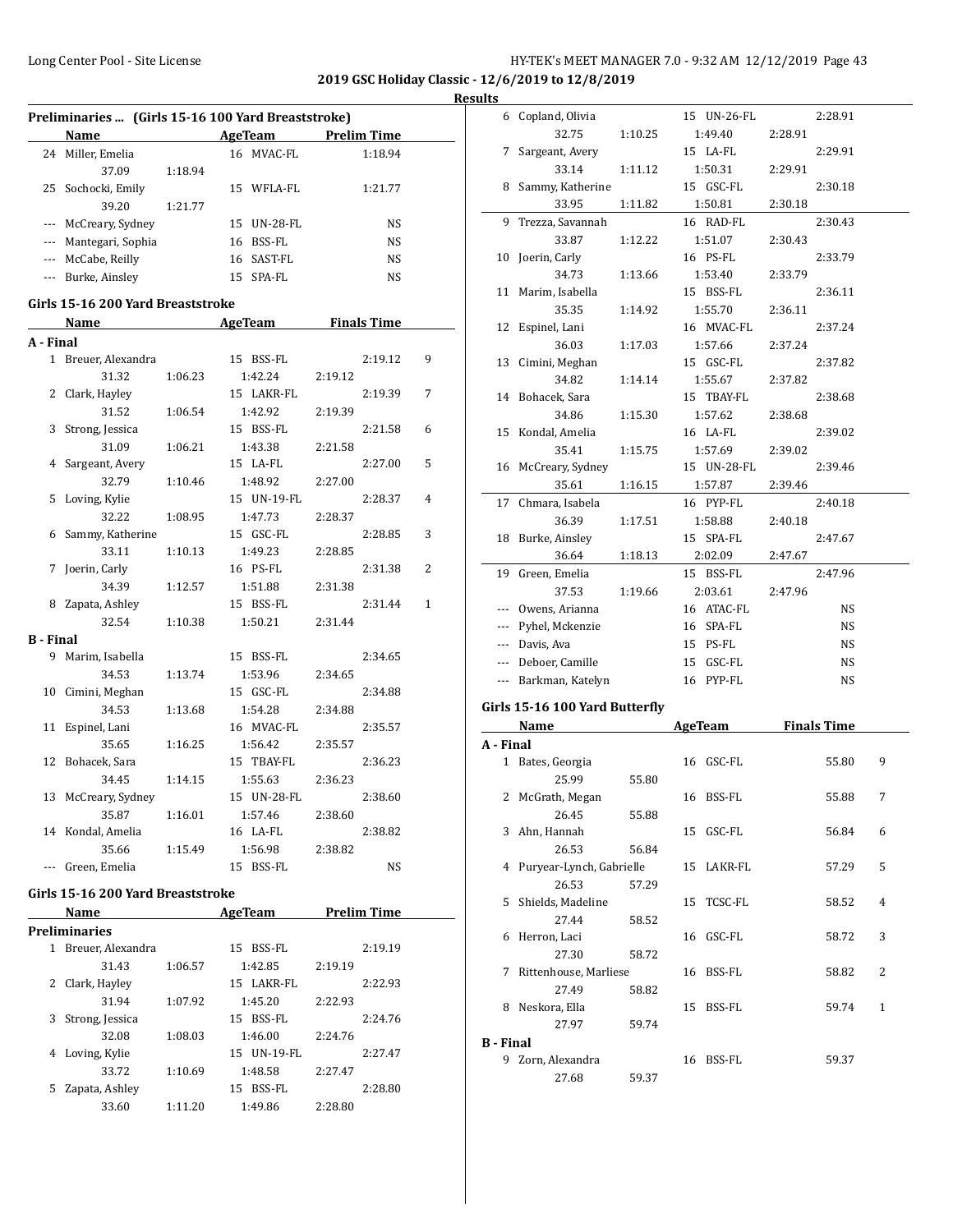**2019 GSC Holiday Classic - 12/6/2019 to 12/8/2019**

**<u>esults</u>** 

|    | B - Final  (Girls 15-16 100 Yard Butterfly)<br>Name |         |    | AgeTeam    | <b>Finals Time</b> |
|----|-----------------------------------------------------|---------|----|------------|--------------------|
|    | 10 Cottle, Michelle                                 |         |    | 15 LAKR-FL | 59.91              |
|    | 27.74                                               |         |    |            |                    |
|    | 11 Degrado, Bianca                                  | 59.91   |    | 16 BSS-FL  | 1:00.02            |
|    |                                                     |         |    |            |                    |
|    | 28.40                                               | 1:00.02 |    |            |                    |
|    | 12 McCabe, Reilly                                   |         |    | 16 SAST-FL | 1:00.07            |
|    | 27.56                                               | 1:00.07 |    |            |                    |
|    | 13 Johnson, Christine                               |         |    | 16 EAJ-FL  | 1:00.09            |
|    | 28.19                                               | 1:00.09 |    |            |                    |
|    | 14 Ray, Jaimie                                      |         |    | 15 SAST-FL | 1:00.53            |
|    | 27.92                                               | 1:00.53 |    |            |                    |
|    | 15 Reeves, Gabriella                                |         |    | 16 GSC-FL  | 1:01.37            |
|    | 28.93                                               | 1:01.37 |    |            |                    |
|    | 16 Cimini, Meghan                                   |         |    | 15 GSC-FL  | 1:03.03            |
|    | 28.70                                               | 1:03.03 |    |            |                    |
|    | Girls 15-16 100 Yard Butterfly                      |         |    |            |                    |
|    | Name                                                |         |    | AgeTeam    | <b>Prelim Time</b> |
|    | <b>Preliminaries</b>                                |         |    |            |                    |
|    | 1 Bates, Georgia                                    |         |    | 16 GSC-FL  | 56.51              |
|    | 26.48                                               | 56.51   |    |            |                    |
|    | 2 Ahn, Hannah                                       |         |    | 15 GSC-FL  | 57.08              |
|    | 26.55                                               | 57.08   |    |            |                    |
|    | 3 Puryear-Lynch, Gabrielle                          |         |    | 15 LAKR-FL | 57.29              |
|    | 26.89                                               | 57.29   |    |            |                    |
|    | 4 McGrath, Megan                                    |         |    | 16 BSS-FL  | 57.65              |
|    | 27.54                                               | 57.65   |    |            |                    |
|    | 5 Herron, Laci                                      |         |    | 16 GSC-FL  | 58.13              |
|    | 27.39                                               | 58.13   |    |            |                    |
|    | 6 Shields, Madeline                                 |         |    | 15 TCSC-FL | 59.08              |
|    | 27.93                                               |         |    |            |                    |
|    | 7 Rittenhouse, Marliese                             | 59.08   |    |            |                    |
|    |                                                     |         |    | 16 BSS-FL  | 59.93              |
|    | 28.01                                               | 59.93   |    |            |                    |
|    | 8 Neskora, Ella                                     |         |    | 15 BSS-FL  | 1:00.24            |
|    | 28.54                                               | 1:00.24 |    |            |                    |
|    | 9 Ray, Jaimie                                       |         |    | 15 SAST-FL | 1:00.30            |
|    | 27.89                                               | 1:00.30 |    |            |                    |
|    | 10 Cottle, Michelle                                 |         |    | 15 LAKR-FL | 1:00.36            |
|    | 27.90                                               | 1:00.36 |    |            |                    |
| 11 | Degrado, Bianca                                     |         |    | 16 BSS-FL  | 1:00.45            |
|    | 28.38                                               | 1:00.45 |    |            |                    |
| 12 | Zorn, Alexandra                                     |         |    | 16 BSS-FL  | 1:00.79            |
|    | 28.45                                               | 1:00.79 |    |            |                    |
| 13 | Johnson, Christine                                  |         | 16 | EAJ-FL     | 1:01.01            |
|    | 28.68                                               | 1:01.01 |    |            |                    |
| 14 | McCabe, Reilly                                      |         | 16 | SAST-FL    | 1:01.04            |
|    | 27.92                                               | 1:01.04 |    |            |                    |
| 15 | Reeves, Gabriella                                   |         | 16 | GSC-FL     | 1:01.45            |
|    | 28.96                                               | 1:01.45 |    |            |                    |
| 16 | Cimini, Meghan                                      |         | 15 | GSC-FL     | 1:01.53            |
|    | 28.57                                               | 1:01.53 |    |            |                    |
| 17 | Shaw, Marcia                                        |         | 16 | ATAC-FL    | 1:01.64            |
|    |                                                     | 1:01.64 |    |            |                    |
|    | 28.71                                               |         |    |            |                    |

18 McGee, Keara 15 SAST-FL 1:01.75

29.03 1:01.75

|           | 19 Waite, Emily                |         | 15 TBAC-FL     |         | 1:01.86            |   |
|-----------|--------------------------------|---------|----------------|---------|--------------------|---|
|           | 29.95                          | 1:01.86 |                |         |                    |   |
|           | 20 Perkins, Sybil              |         | 16 BSS-FL      |         | 1:02.07            |   |
|           | 29.14                          | 1:02.07 |                |         |                    |   |
| 21        | Hinkle, Haven                  |         | 16 SAST-FL     |         | 1:02.25            |   |
|           | 29.03                          | 1:02.25 |                |         |                    |   |
|           | 22 Loving, Kylie               |         | 15 UN-19-FL    |         | 1:02.31            |   |
|           | 28.50                          | 1:02.31 |                |         |                    |   |
| 23        | Trefry, Claire                 |         | 15 GSC-FL      |         | 1:02.76            |   |
|           | 29.55                          | 1:02.76 |                |         |                    |   |
| 24        | Higgs, Isabelle                |         | 15 LA-FL       |         | 1:02.82            |   |
|           | 29.70                          | 1:02.82 |                |         |                    |   |
|           | 25 Caswell, Mary               |         | 16 UN-31-FL    |         | 1:03.04            |   |
|           | 28.10                          | 1:03.04 |                |         |                    |   |
| 26        | Kelly, Avery                   |         | 16 PYP-FL      |         | 1:03.34            |   |
|           | 29.55                          | 1:03.34 |                |         |                    |   |
| 27        | McArthur, Camden               |         | 16 PYP-FL      |         | 1:03.45            |   |
|           | 29.65                          | 1:03.45 |                |         |                    |   |
| 28        | Davis, Ava                     |         | 15 PS-FL       |         | 1:03.68            |   |
|           | 30.37                          | 1:03.68 |                |         |                    |   |
|           | 29 Gerrard, Molly              |         | 16 SPA-FL      |         | 1:04.50            |   |
|           | 29.62                          | 1:04.50 |                |         |                    |   |
|           | 30 Grant, Maslin               |         | 16 SPA-FL      |         | 1:04.62            |   |
|           | 30.02                          | 1:04.62 |                |         |                    |   |
|           | 31 Vaughan, Catherine          |         | 15 TBAY-FL     |         | 1:04.68            |   |
|           | 30.30                          | 1:04.68 |                |         |                    |   |
|           | 32 Pyhel, Mckenzie             |         | 16 SPA-FL      |         | 1:04.74            |   |
|           | 30.78                          | 1:04.74 |                |         |                    |   |
|           | 33 Schmutzler, Sophia          |         | 15 LAKR-FL     |         | 1:05.96            |   |
|           | 30.30                          | 1:05.96 |                |         |                    |   |
|           | 34 Frost, Kaitlyn              |         | 15 LA-FL       |         | 1:06.92            |   |
|           | 30.67                          | 1:06.92 |                |         |                    |   |
|           | 35 Barkman, Katelyn            |         | 16 PYP-FL      |         | 1:09.86            |   |
|           | 31.78                          | 1:09.86 |                |         |                    |   |
|           | --- Mantegari, Sophia          |         | 16 BSS-FL      |         | NS                 |   |
|           | --- Chestang, Emma             |         | 16 LA-FL       |         | NS                 |   |
|           | Girls 15-16 200 Yard Butterfly |         |                |         |                    |   |
|           | <b>Name</b>                    |         | <b>AgeTeam</b> |         | <b>Finals Time</b> |   |
| A - Final |                                |         |                |         |                    |   |
|           | 1 Joerin, Carly                |         | 16 PS-FL       |         | 2:08.16            | 9 |
|           | 28.56                          | 1:01.13 | 1:34.88        | 2:08.16 |                    |   |
| 2         | Herron, Laci                   |         | 16 GSC-FL      |         | 2:09.54            | 7 |
|           | 28.38                          | 1:00.42 | 1:34.20        | 2:09.54 |                    |   |
| 3         | McGrath, Megan                 |         | 16 BSS-FL      |         | 2:10.35            | 6 |
|           | 29.13                          | 1:01.90 | 1:35.86        | 2:10.35 |                    |   |
| 4         | Degrado, Bianca                |         | 16 BSS-FL      |         | 2:11.87            | 5 |
|           | 29.74                          | 1:02.80 | 1:36.77        | 2:11.87 |                    |   |
| 5         | Ahn, Hannah                    |         | 15 GSC-FL      |         | 2:12.19            | 4 |
|           | 28.94                          | 1:01.94 | 1:36.29        | 2:12.19 |                    |   |
| 6         | Higgs, Isabelle                |         | 15 LA-FL       |         | 2:16.75            | 3 |
|           | 29.40                          | 1:03.63 | 1:40.11        | 2:16.75 |                    |   |
| 7         | Lambert, Avery                 |         | 15 BSS-FL      |         | 2:17.47            | 2 |
|           |                                | 1:04.08 | 1:40.32        | 2:17.47 |                    |   |

8 Cimini, Meghan 15 GSC-FL 2:19.02 1 29.40 1:03.56 1:40.26 2:19.02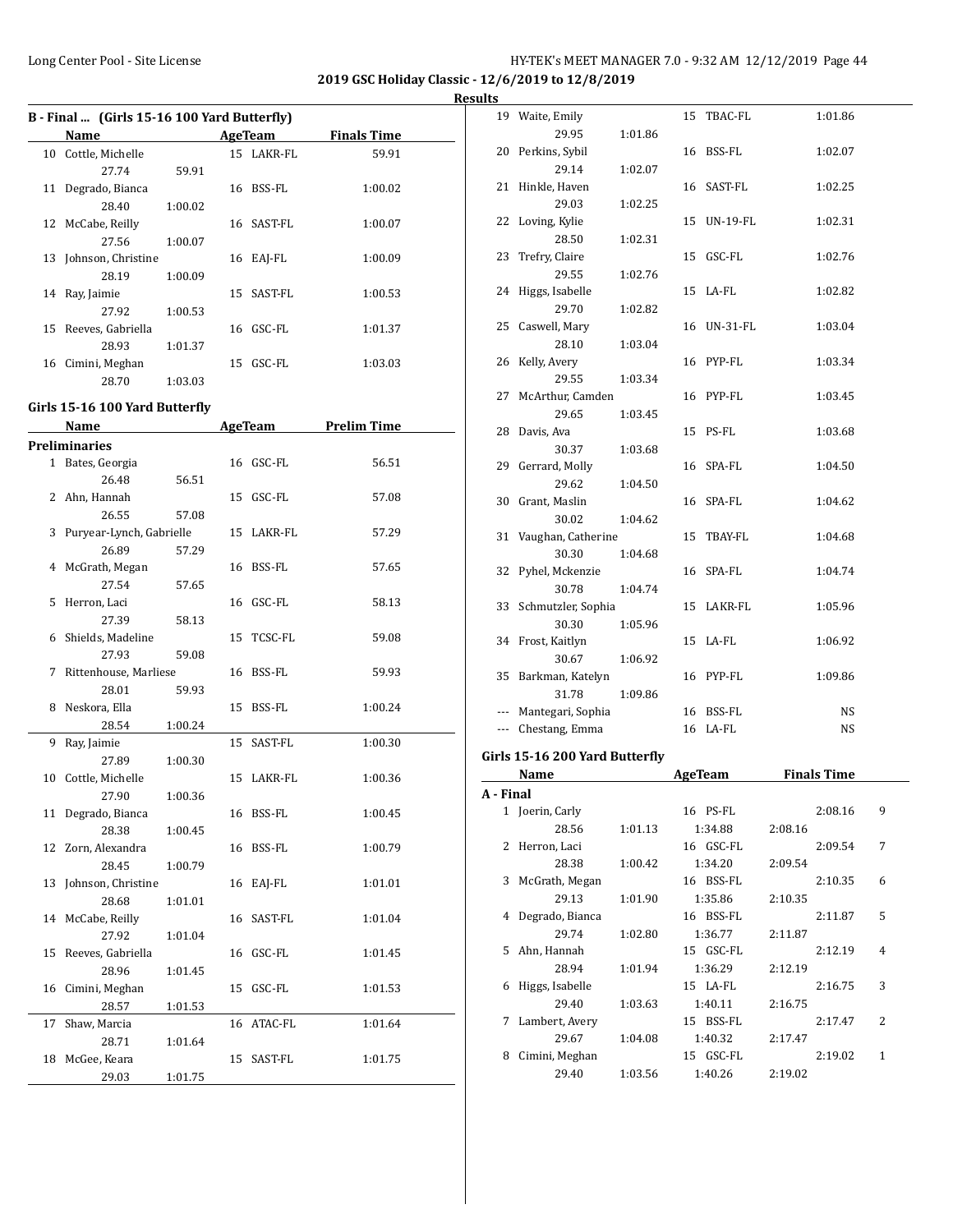7 Joerin, Carly 16 PS-FL 2:10.60 2

**2019 GSC Holiday Classic - 12/6/2019 to 12/8/2019**

# **Results**

| B - Final  (Girls 15-16 200 Yard Butterfly) |                                |         |                       |         |                    |   |  |  |  |
|---------------------------------------------|--------------------------------|---------|-----------------------|---------|--------------------|---|--|--|--|
|                                             | Name                           |         | AgeTeam               |         | <b>Finals Time</b> |   |  |  |  |
| <b>B</b> - Final                            |                                |         |                       |         |                    |   |  |  |  |
|                                             | 9 Frost, Kaitlyn               |         | 15 LA-FL              |         | 2:28.27            |   |  |  |  |
|                                             | 30.99                          | 1:08.33 | 1:48.12               | 2:28.27 |                    |   |  |  |  |
| ---                                         | Sealey, Isabelle               |         | 15 UN-34-FL           |         | NS                 |   |  |  |  |
|                                             | Girls 15-16 200 Yard Butterfly |         |                       |         |                    |   |  |  |  |
|                                             | Name                           |         | AgeTeam Prelim Time   |         |                    |   |  |  |  |
|                                             | <b>Preliminaries</b>           |         |                       |         |                    |   |  |  |  |
| $\mathbf{1}$                                | Sealey, Isabelle               |         | 15 UN-34-FL           |         | 2:07.03            |   |  |  |  |
|                                             | 28.43                          | 1:00.28 | 1:32.97               | 2:07.03 |                    |   |  |  |  |
|                                             | 2 Herron, Laci                 |         | 16 GSC-FL             |         | 2:09.19            |   |  |  |  |
|                                             | 29.38                          | 1:01.93 | 1:34.99               | 2:09.19 |                    |   |  |  |  |
| 3                                           | McGrath, Megan                 |         | 16 BSS-FL             |         | 2:09.40            |   |  |  |  |
|                                             | 29.34                          | 1:01.95 | 1:35.47               | 2:09.40 |                    |   |  |  |  |
| 4                                           | Joerin, Carly                  |         | 16 PS-FL              |         | 2:11.33            |   |  |  |  |
|                                             | 29.76                          | 1:03.29 | 1:37.54               | 2:11.33 |                    |   |  |  |  |
| 5                                           | Degrado, Bianca                |         | 16 BSS-FL             |         | 2:12.71            |   |  |  |  |
|                                             | 29.62                          | 1:02.44 | 1:36.48               | 2:12.71 |                    |   |  |  |  |
|                                             | 6 Ahn, Hannah                  |         | 15 GSC-FL             |         | 2:14.01            |   |  |  |  |
|                                             | 30.31                          | 1:05.26 | 1:39.37               | 2:14.01 |                    |   |  |  |  |
| 7                                           | Johnson, Christine             |         | 16 EAJ-FL             |         | 2:14.79            |   |  |  |  |
|                                             | 29.73                          | 1:04.09 | 1:39.24               | 2:14.79 |                    |   |  |  |  |
|                                             | 8 Higgs, Isabelle              |         | 15 LA-FL              |         | 2:17.16            |   |  |  |  |
|                                             | 30.33                          | 1:05.01 | 1:39.94               | 2:17.16 |                    |   |  |  |  |
| 9                                           | Shilts, Selin                  |         | 15 WIN-FL             |         | 2:18.39            |   |  |  |  |
|                                             | 30.44                          | 1:05.91 | 1:42.47               | 2:18.39 |                    |   |  |  |  |
| 10                                          | Hinkle, Haven                  |         | 16 SAST-FL            |         | 2:19.42            |   |  |  |  |
|                                             | 30.87                          | 1:05.86 | 1:42.59               | 2:19.42 |                    |   |  |  |  |
| 11                                          | Cimini, Meghan                 |         | 15 GSC-FL             |         | 2:19.56            |   |  |  |  |
|                                             | 30.86                          | 1:05.77 | 1:41.46               | 2:19.56 |                    |   |  |  |  |
| 12                                          | Lambert, Avery                 |         | 15 BSS-FL             |         | 2:19.75            |   |  |  |  |
|                                             | 30.33                          | 1:05.35 | 1:42.51               | 2:19.75 |                    |   |  |  |  |
| 13                                          | Shields, Madeline              |         | 15 TCSC-FL            |         | 2:20.44            |   |  |  |  |
|                                             | 30.15                          | 1:05.09 | 1:42.25               | 2:20.44 |                    |   |  |  |  |
|                                             |                                |         |                       |         |                    |   |  |  |  |
| 14                                          | Somrah, Edith                  |         | 16 TBAC-FL<br>1:43.31 |         | 2:23.36            |   |  |  |  |
|                                             | 29.96                          | 1:05.49 |                       | 2:23.36 | 2:37.67            |   |  |  |  |
| 15                                          | Frost, Kaitlyn                 |         | 15 LA-FL              |         |                    |   |  |  |  |
|                                             | 34.02                          | 1:14.60 | 1:56.40               | 2:37.67 |                    |   |  |  |  |
|                                             | --- Puryear-Lynch, Gabrielle   |         | 15 LAKR-FL            |         | NS                 |   |  |  |  |
|                                             | Girls 15-16 200 Yard IM        |         |                       |         |                    |   |  |  |  |
|                                             | Name                           |         | AgeTeam               |         | <b>Finals Time</b> |   |  |  |  |
| A - Final                                   |                                |         |                       |         |                    |   |  |  |  |
| $\mathbf{1}$                                | Zapata, Ashley                 |         | 15 BSS-FL             |         | 2:06.31            | 9 |  |  |  |
|                                             | 27.59                          | 59.33   | 1:36.15               | 2:06.31 |                    |   |  |  |  |
| 2                                           | Breuer, Alexandra              |         | 15 BSS-FL             |         | 2:07.14            | 7 |  |  |  |
|                                             | 28.64                          | 1:02.29 | 1:38.03               | 2:07.14 |                    |   |  |  |  |
| 3                                           | Waite, Emily                   |         | 15 TBAC-FL            |         | 2:07.82            | 6 |  |  |  |
|                                             | 28.50                          | 59.57   | 1:39.11               | 2:07.82 |                    |   |  |  |  |
| 4                                           | Sealey, Isabelle               |         | 15 UN-34-FL           |         | 2:08.04            | 5 |  |  |  |

27.22 59.41 1:38.21 2:08.04 5 Deboer, Camille 15 GSC-FL 2:08.57 4 27.29 1:00.49 1:38.80 2:08.57 6 Sammy, Katherine 15 GSC-FL 2:09.05 3 27.62 59.25 1:36.87 2:09.05

|                  | 28.13                       | 1:01.45 | 1:40.58                  | 2:10.60 |         |   |
|------------------|-----------------------------|---------|--------------------------|---------|---------|---|
|                  | 8 Cottle, Michelle          |         | 15 LAKR-FL               |         | 2:10.70 | 1 |
|                  | 27.53                       | 1:01.29 | 1:40.18                  | 2:10.70 |         |   |
| <b>B</b> - Final |                             |         |                          |         |         |   |
|                  | 9 Rittenhouse, Marliese     |         | 16 BSS-FL                |         | 2:12.56 |   |
|                  | 27.41                       | 1:00.93 | 1:41.21                  | 2:12.56 |         |   |
|                  | 10 Puryear-Lynch, Gabrielle |         | 15 LAKR-FL               |         | 2:12.74 |   |
|                  | 27.74                       | 1:02.20 | 1:42.38                  | 2:12.74 |         |   |
|                  | 11 Herron, Laci             |         | 16 GSC-FL                |         | 2:13.95 |   |
|                  | 27.93                       |         | 1:43.00                  | 2:13.95 |         |   |
|                  |                             | 1:02.52 | 15 BSS-FL                |         |         |   |
|                  | 12 Neskora, Ella            |         |                          |         | 2:14.14 |   |
|                  | 28.51                       | 1:02.98 | 1:43.36                  | 2:14.14 |         |   |
|                  | 13 Strong, Jessica          |         | 15 BSS-FL                |         | 2:14.16 |   |
|                  | 28.00                       | 1:02.71 | 1:42.05                  | 2:14.16 |         |   |
|                  | 14 Loving, Kylie            |         | 15 UN-19-FL              |         | 2:15.48 |   |
|                  | 28.31                       | 1:03.56 | 1:42.70                  | 2:15.48 |         |   |
|                  | 15 Copland, Olivia          |         | 15 UN-26-FL              |         | 2:16.12 |   |
|                  | 30.58                       | 1:06.69 | 1:45.24                  | 2:16.12 |         |   |
|                  | 16 Zorn, Alexandra          |         | 16 BSS-FL                |         | 2:16.32 |   |
|                  | 28.25                       |         | 1:01.79 1:43.73          | 2:16.32 |         |   |
|                  | Girls 15-16 200 Yard IM     |         |                          |         |         |   |
|                  |                             |         |                          |         |         |   |
|                  |                             |         | Name AgeTeam Prelim Time |         |         |   |
|                  | <b>Preliminaries</b>        |         |                          |         |         |   |
|                  | 1 Deboer, Camille           |         | 15 GSC-FL                |         | 2:08.20 |   |
|                  | 27.78                       | 1:00.38 | 1:38.41                  | 2:08.20 |         |   |
|                  | 2 Breuer, Alexandra         |         | 15 BSS-FL                |         | 2:08.94 |   |
|                  | 29.14                       | 1:03.34 | 1:39.37                  | 2:08.94 |         |   |
|                  | 3 Waite, Emily              |         | 15 TBAC-FL               |         | 2:10.54 |   |
|                  | 28.23                       | 1:01.14 | 1:41.87                  | 2:10.54 |         |   |
|                  | 4 Zapata, Ashley            |         | 15 BSS-FL                |         | 2:10.63 |   |
|                  | 28.35                       | 1:04.38 | 1:41.02                  | 2:10.63 |         |   |
|                  | 5 Sealey, Isabelle          |         | 15 UN-34-FL              |         | 2:11.68 |   |
|                  | 27.80                       | 1:00.12 | 1:40.00                  | 2:11.68 |         |   |
| 6                | Joerin, Carly               |         | 16 PS-FL                 |         | 2:12.60 |   |
|                  | 29.13                       | 1:03.33 | 1:42.37                  | 2:12.60 |         |   |
|                  | 7 Cottle, Michelle          |         | 15 LAKR-FL               |         | 2:13.10 |   |
|                  | 28.05                       | 1:02.13 | 1:42.70                  | 2:13.10 |         |   |
|                  | 8 Sammy, Katherine          |         | 15 GSC-FL                |         | 2:13.57 |   |
|                  | 29.16                       | 1:02.47 | 1:41.61                  | 2:13.57 |         |   |
|                  | Puryear-Lynch, Gabrielle    |         | 15 LAKR-FL               |         | 2:14.01 |   |
|                  | 27.99                       | 1:02.60 | 1:42.73                  | 2:14.01 |         |   |
| 10               | Rittenhouse, Marliese       |         | 16 BSS-FL                |         | 2:14.06 |   |
|                  | 28.62                       | 1:02.52 | 1:42.54                  | 2:14.06 |         |   |
| 11               | Strong, Jessica             |         | 15 BSS-FL                |         | 2:15.19 |   |
|                  | 28.79                       | 1:04.09 | 1:43.44                  | 2:15.19 |         |   |
| 12               | Herron, Laci                |         | 16 GSC-FL                |         | 2:15.23 |   |
|                  | 28.35                       | 1:01.69 | 1:43.52                  | 2:15.23 |         |   |
| 13               | Zorn, Alexandra             |         | 16 BSS-FL                |         | 2:15.44 |   |
|                  | 29.10                       | 1:04.09 | 1:44.74                  | 2:15.44 |         |   |
|                  | Neskora, Ella               |         |                          |         | 2:15.79 |   |
| 14               |                             |         | 15 BSS-FL                |         |         |   |
|                  | 29.17                       | 1:03.43 | 1:44.53                  | 2:15.79 |         |   |
| 15               | Loving, Kylie               |         | 15 UN-19-FL              |         | 2:16.69 |   |
|                  | 28.65                       | 1:04.25 | 1:43.42                  | 2:16.69 |         |   |
|                  | 16 Copland, Olivia          |         | 15 UN-26-FL              |         | 2:16.81 |   |
|                  | 31.64                       | 1:07.49 | 1:45.98                  | 2:16.81 |         |   |
|                  |                             |         |                          |         |         |   |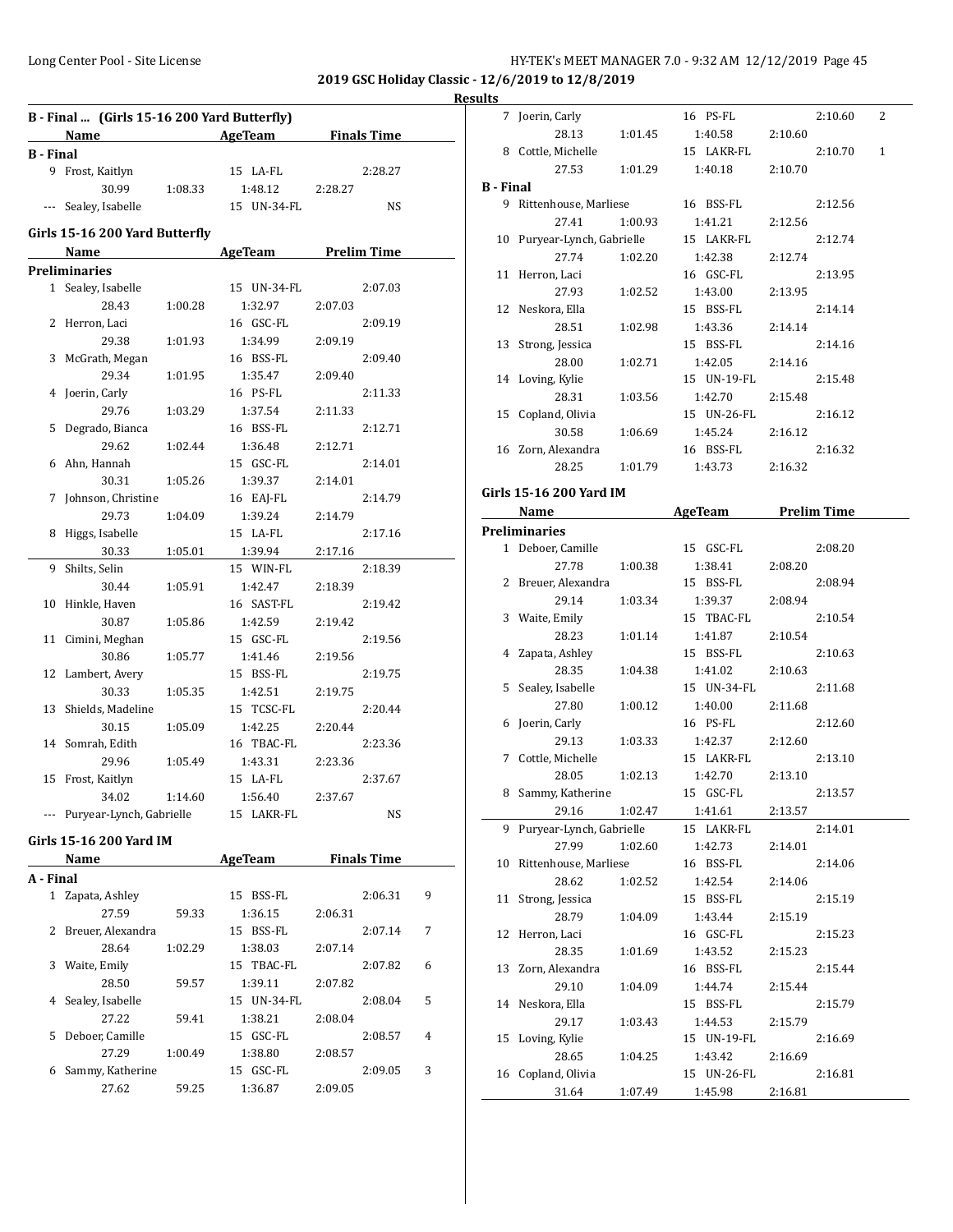**2019 GSC Holiday Classic - 12/6/2019 to 12/8/2019 Results**

| Preliminaries  (Girls 15-16 200 Yard IM) |                       |         |                          |         |                    |  |
|------------------------------------------|-----------------------|---------|--------------------------|---------|--------------------|--|
|                                          | Name                  |         | <b>Example 2</b> AgeTeam |         | <b>Prelim Time</b> |  |
|                                          | 17 Degrado, Bianca    |         | 16 BSS-FL                |         | 2:16.89            |  |
|                                          | 29.02                 | 1:04.94 | 1:45.06                  | 2:16.89 |                    |  |
| 18                                       | Hinkle, Haven         |         | 16 SAST-FL               |         | 2:17.47            |  |
|                                          | 29.46                 | 1:04.44 | 1:45.74                  | 2:17.47 |                    |  |
|                                          |                       |         | 15 BSS-FL                |         |                    |  |
| 19                                       | Lambert, Avery        |         |                          |         | 2:17.91            |  |
|                                          | 30.25                 | 1:05.17 | 1:47.40                  | 2:17.91 |                    |  |
| 20                                       | Rideout, Madeline     |         | 16 RAD-FL                |         | 2:17.93            |  |
|                                          | 29.96                 | 1:06.19 | 1:46.55                  | 2:17.93 |                    |  |
| 21                                       | Reeves, Gabriella     |         | 16 GSC-FL                |         | 2:18.07            |  |
|                                          | 29.29                 | 1:04.69 | 1:47.61                  | 2:18.07 |                    |  |
| 22                                       | Monette, Anna         |         | 16 WVKW-FL               |         | 2:18.49            |  |
|                                          | 27.77                 | 1:01.71 | 1:45.94                  | 2:18.49 |                    |  |
|                                          | 23 Kondal, Amelia     |         | 16 LA-FL                 |         | 2:18.51            |  |
|                                          | 30.25                 | 1:04.57 | 1:45.63                  | 2:18.51 |                    |  |
|                                          | 24 Johnson, Christine |         | 16 EAJ-FL                |         | 2:19.44            |  |
|                                          | 28.89                 | 1:05.07 | 1:47.47                  | 2:19.44 |                    |  |
| 25                                       | Harris, Leah          |         | 15 LA-FL                 |         | 2:19.48            |  |
|                                          | 30.75                 | 1:03.81 | 1:47.66                  | 2:19.48 |                    |  |
| 26                                       | Davis, Ava            |         | 15 PS-FL                 |         | 2:19.50            |  |
|                                          | 30.24                 | 1:05.75 | 1:46.07                  | 2:19.50 |                    |  |
| 27                                       | Sargeant, Avery       |         | 15 LA-FL                 |         | 2:19.62            |  |
|                                          | 30.46                 | 1:06.56 | 1:46.64                  | 2:19.62 |                    |  |
| 28                                       | Grant, Maslin         |         | 16 SPA-FL                |         | 2:19.86            |  |
|                                          | 30.65                 | 1:05.83 | 1:48.14                  | 2:19.86 |                    |  |
|                                          | 29 Vaughan, Catherine |         | 15 TBAY-FL               |         | 2:20.22            |  |
|                                          | 29.25                 | 1:03.20 | 1:46.40                  | 2:20.22 |                    |  |
| 30                                       | Barkman, Katelyn      |         | 16 PYP-FL                |         | 2:20.27            |  |
|                                          | 30.14                 | 1:08.18 | 1:47.04                  | 2:20.27 |                    |  |
| 31                                       | Trezza, Savannah      |         | 16 RAD-FL                |         | 2:20.37            |  |
|                                          | 31.12                 | 1:08.67 | 1:47.15                  | 2:20.37 |                    |  |
| 32                                       | Baker, Mya            |         | 16 SPA-FL                |         | 2:20.86            |  |
|                                          | 32.76                 | 1:09.01 | 1:48.53                  | 2:20.86 |                    |  |
| 33                                       | Chmara, Isabela       |         | 16 PYP-FL                |         | 2:20.95            |  |
|                                          | 30.59                 | 1:09.18 | 1:49.34                  | 2:20.95 |                    |  |
| 34                                       | Shilts, Selin         |         | 15 WIN-FL                |         | 2:21.13            |  |
|                                          | 30.66                 | 1:06.87 | 1:48.18                  | 2:21.13 |                    |  |
| 35                                       | Bohacek, Sara         |         | 15 TBAY-FL               |         | 2:21.39            |  |
|                                          | 30.14                 | 1:06.94 | 1:48.46                  | 2:21.39 |                    |  |
|                                          | 36 Kelly, Avery       |         | 16 PYP-FL                |         | 2:21.50            |  |
|                                          | 30.37                 | 1:07.88 | 1:49.31                  | 2:21.50 |                    |  |
| 37                                       | Cimini, Meghan        |         | 15 GSC-FL                |         | 2:21.63            |  |
|                                          | 29.29                 | 1:05.01 | 1:47.37                  | 2:21.63 |                    |  |
| 38                                       | Rathjen, Grace        |         | 16 BSS-FL                |         | 2:21.83            |  |
|                                          | 30.89                 | 1:07.41 | 1:49.72                  | 2:21.83 |                    |  |
| 39                                       | Somrah, Edith         |         | 16 TBAC-FL               |         | 2:21.96            |  |
|                                          | 29.01                 | 1:04.46 | 1:48.62                  | 2:21.96 |                    |  |
| 40                                       | Haughey, Alexis       |         | 16 PYP-FL                |         | 2:22.54            |  |
|                                          | 30.79                 | 1:07.45 | 1:49.43                  | 2:22.54 |                    |  |
| 41                                       | Higgs, Isabelle       |         | 15 LA-FL                 |         | 2:23.54            |  |
|                                          | 30.81                 | 1:06.83 | 1:52.61                  | 2:23.54 |                    |  |
| 42                                       | Troup, Leah           |         | 15 SJAX-FL               |         | 2:23.86            |  |
|                                          | 31.14                 | 1:07.57 | 1:51.23                  | 2:23.86 |                    |  |
| 43                                       | Turba, Emma           |         | 16 TCSC-FL               |         | 2:23.91            |  |
|                                          | 31.27                 |         | 1:49.13                  | 2:23.91 |                    |  |
|                                          |                       | 1:07.73 |                          |         |                    |  |

| uits      |                              |         |                 |                    |                             |   |
|-----------|------------------------------|---------|-----------------|--------------------|-----------------------------|---|
|           | *44 Pyhel, Mckenzie          |         | 16 SPA-FL       |                    | 2:24.02                     |   |
|           | 30.91                        | 1:08.50 | 1:50.70         | 2:24.02            |                             |   |
|           | *44 McArthur, Camden         |         | 16 PYP-FL       |                    | 2:24.02                     |   |
|           | 30.05                        | 1:07.47 | 1:50.84         | 2:24.02            |                             |   |
|           | 46 McGee, Keara              |         | 15 SAST-FL      |                    | 2:24.87                     |   |
|           | 29.09                        | 1:09.07 | 1:52.39         | 2:24.87            |                             |   |
|           | 47 O'Malley, Meredith        |         | 16 STAR-FL      |                    | 2:25.42                     |   |
|           | 31.34                        | 1:08.74 | 1:51.90         | 2:25.42            |                             |   |
|           | 48 Burke, Ainsley            |         | 15 SPA-FL       |                    | 2:25.92                     |   |
|           | 32.79                        | 1:10.61 | 1:52.66         | 2:25.92            |                             |   |
|           | 49 Marim, Isabella           |         | 15 BSS-FL       |                    | 2:27.44                     |   |
|           | 31.60                        | 1:13.36 | 1:53.00         | 2:27.44            |                             |   |
|           | 50 McCreary, Sydney          |         | 15 UN-28-FL     |                    | 2:28.78                     |   |
|           | 31.45                        | 1:09.63 | 1:54.26         | 2:28.78            |                             |   |
|           | 51 Frost, Kaitlyn            |         | 15 LA-FL        |                    | 2:28.95                     |   |
|           | 31.69                        | 1:08.65 | 1:53.63         | 2:28.95            |                             |   |
|           | 52 Campos, Moana             |         | 15 STAR-FL      |                    | 2:30.42                     |   |
|           | 33.16                        | 1:10.32 | 1:56.30         | 2:30.42            |                             |   |
|           | Jensen, Allea                |         | 15 WFLA-FL      |                    | DQ                          |   |
|           | Butterfly kick - breast      |         |                 |                    |                             |   |
|           | --- Mantegari, Sophia        |         | 16 BSS-FL       |                    | NS                          |   |
|           | --- McCabe, Reilly           |         | 16 SAST-FL      |                    | <b>NS</b>                   |   |
|           | --- Wilkins, Mayson          |         | 15 SJAX-FL      |                    | <b>NS</b>                   |   |
|           | Girls 15-16 400 Yard IM      |         |                 |                    |                             |   |
|           | Name                         |         | AgeTeam         | <b>Finals Time</b> |                             |   |
| A - Final |                              |         |                 |                    |                             |   |
|           | 1 Deboer, Camille            |         | 15 GSC-FL       |                    | 4:25.80                     | 9 |
|           | 27.64                        | 59.79   | 1:33.97         | 2:06.77            |                             |   |
|           | 2:46.13                      | 3:25.85 | 3:56.21         | 4:25.80            |                             |   |
|           | 2 Breuer, Alexandra          |         | 15 BSS-FL       |                    | 4:28.54                     | 7 |
|           | 29.21                        | 1:02.71 | 1:37.41         | 2:12.57            |                             |   |
|           | 2:48.68                      | 3:26.78 | 3:58.04         | 4:28.54            |                             |   |
|           | $CL$ and another $C$ and $C$ |         | $AC$ $APAC$ $D$ |                    | $\sqrt{4.20}$ $\sqrt{6.20}$ |   |

|                  | 29.21             | 1:02.71 | 1:37.41    | 2:12.57 |         |   |
|------------------|-------------------|---------|------------|---------|---------|---|
|                  | 2:48.68           | 3:26.78 | 3:58.04    | 4:28.54 |         |   |
| 3                | Chorpening, Emily |         | 16 ATAC-FL |         | 4:30.46 | 6 |
|                  | 29.17             | 1:01.58 | 1:35.78    | 2:09.34 |         |   |
|                  | 2:50.46           | 3:30.94 | 4:01.52    | 4:30.46 |         |   |
| 4                | Joerin, Carly     |         | 16 PS-FL   |         | 4:31.76 | 5 |
|                  | 28.95             | 1:01.76 | 1:37.60    | 2:12.94 |         |   |
|                  | 2:52.27           | 3:31.64 | 4:02.26    | 4:31.76 |         |   |
| 5                | Zapata, Ashley    |         | 15 BSS-FL  |         | 4:43.95 | 4 |
|                  | 28.71             | 1:00.66 | 1:35.57    | 2:11.98 |         |   |
|                  | 2:52.18           | 3:34.59 | 4:09.89    | 4:43.95 |         |   |
| 6                | Lambert, Avery    |         | 15 BSS-FL  |         | 4:46.06 | 3 |
|                  | 29.42             | 1:02.27 | 1:38.73    | 2:14.99 |         |   |
|                  | 2:58.27           | 3:41.81 | 4:14.66    | 4:46.06 |         |   |
| 7                | Neskora, Ella     |         | 15 BSS-FL  |         | 4:46.25 | 2 |
|                  | 30.56             | 1:04.69 | 1:41.80    | 2:18.87 |         |   |
|                  | 3:00.72           | 3:41.97 | 4:14.90    | 4:46.25 |         |   |
| 8                | Reeves, Gabriella |         | 16 GSC-FL  |         | 4:58.71 | 1 |
|                  | 30.44             | 1:06.20 | 1:44.96    | 2:22.44 |         |   |
|                  | 3:08.23           | 3:53.87 | 4:26.75    | 4:58.71 |         |   |
| <b>B</b> - Final |                   |         |            |         |         |   |
| 9                | Sargeant, Avery   |         | 15 LA-FL   |         | 4:44.80 |   |
|                  | 30.11             | 1:05.95 | 1:43.64    | 2:20.70 |         |   |
|                  | 3:00.07           | 3:39.45 | 4:12.44    | 4:44.80 |         |   |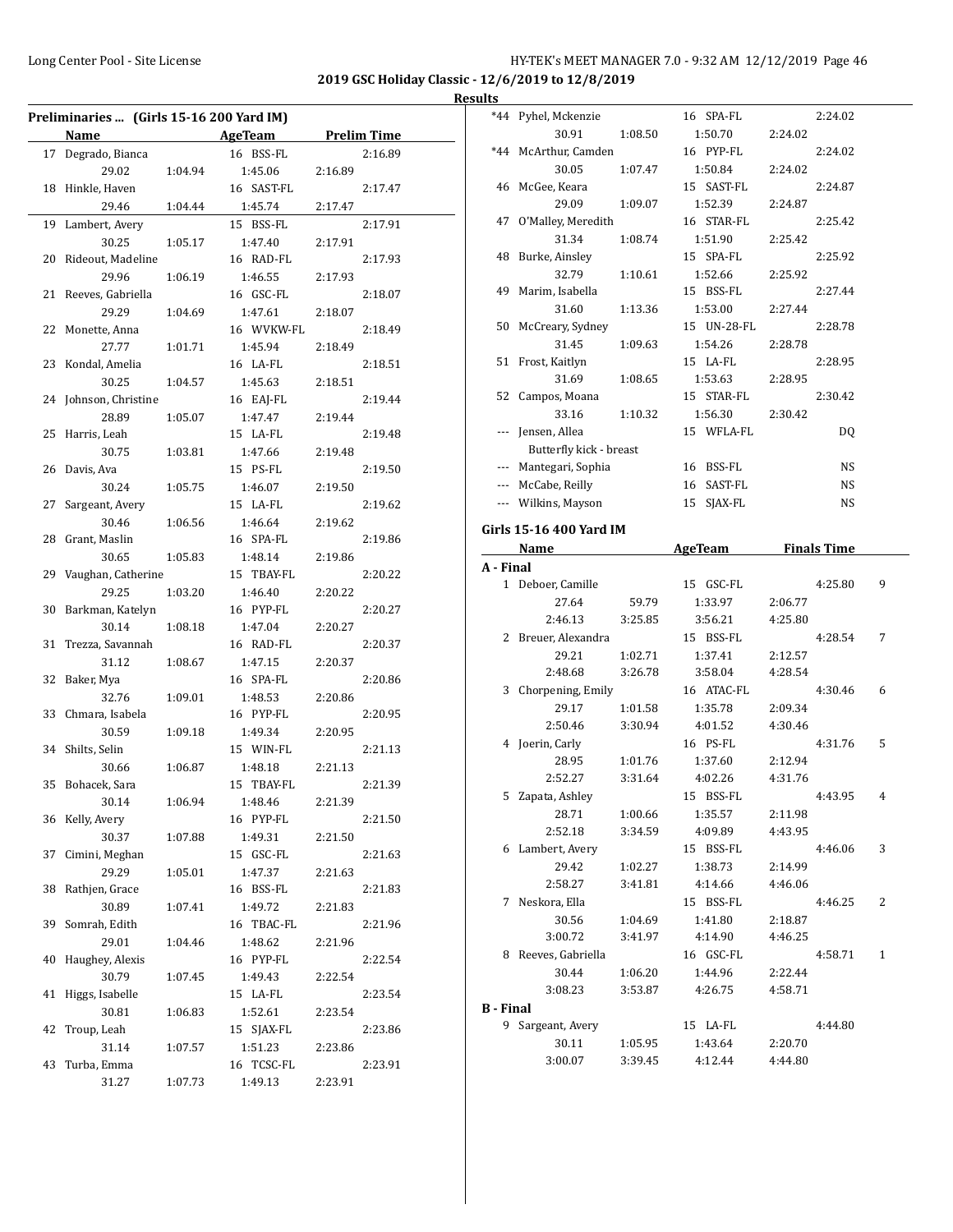#### **Results**

|    | B - Final  (Girls 15-16 400 Yard IM)                                                                                                                                                                                           |         |                |         |                    |
|----|--------------------------------------------------------------------------------------------------------------------------------------------------------------------------------------------------------------------------------|---------|----------------|---------|--------------------|
|    | Name and the second state of the second state of the second state of the second state of the second state of the second state of the second state of the second state of the second state of the second state of the second st |         | <b>AgeTeam</b> |         | <b>Finals Time</b> |
|    | 10 Strong, Jessica                                                                                                                                                                                                             |         | 15 BSS-FL      |         | 4:47.02            |
|    | 28.27                                                                                                                                                                                                                          | 1:01.60 | 1:39.32        | 2:16.56 |                    |
|    | 2:58.18                                                                                                                                                                                                                        | 3:39.79 | 4:13.29        | 4:47.02 |                    |
|    | 11 Bohacek, Sara                                                                                                                                                                                                               |         | 15 TBAY-FL     |         | 4:49.98            |
|    | 29.95                                                                                                                                                                                                                          | 1:05.73 | 1:42.65        | 2:19.79 |                    |
|    | 2:58.95                                                                                                                                                                                                                        | 3:41.31 | 4:16.23        | 4:49.98 |                    |
|    | 12 Cimini, Meghan                                                                                                                                                                                                              |         | 15 GSC-FL      |         | 4:52.77            |
|    | 29.93                                                                                                                                                                                                                          | 1:04.60 | 1:42.57        | 2:20.17 |                    |
|    | 3:02.01                                                                                                                                                                                                                        | 3:44.43 | 4:19.36        | 4:52.77 |                    |
|    | 13 Troup, Leah                                                                                                                                                                                                                 |         | 15 SJAX-FL     |         | 4:57.21            |
|    | 31.09                                                                                                                                                                                                                          | 1:07.87 | 1:46.04        | 2:25.64 |                    |
|    | 3:08.60                                                                                                                                                                                                                        | 3:53.21 | 4:25.69        | 4:57.21 |                    |
|    | 14 Rathjen, Grace                                                                                                                                                                                                              |         | 16 BSS-FL      |         | 4:58.12            |
|    | 30.86                                                                                                                                                                                                                          | 1:06.92 | 1:45.55        | 2:22.26 |                    |
|    | 3:06.36                                                                                                                                                                                                                        | 3:50.97 | 4:25.78        | 4:58.12 |                    |
|    | 15 Frost, Kaitlyn                                                                                                                                                                                                              |         | 15 LA-FL       |         | 5:04.02            |
|    | 32.14                                                                                                                                                                                                                          | 1:10.12 | 1:48.60        | 2:26.75 |                    |
|    | 3:11.26                                                                                                                                                                                                                        | 3:56.83 | 4:31.10        | 5:04.02 |                    |
|    | 16 Davis, Ava                                                                                                                                                                                                                  |         | 15 PS-FL       |         | 5:04.73            |
|    | 32.78                                                                                                                                                                                                                          | 1:10.30 | 1:51.06        | 2:31.23 |                    |
|    | 3:12.11                                                                                                                                                                                                                        | 3:54.35 | 4:29.66        | 5:04.73 |                    |
|    | Girls 15-16 400 Yard IM                                                                                                                                                                                                        |         |                |         |                    |
|    | Name                                                                                                                                                                                                                           |         | AgeTeam        |         | <b>Prelim Time</b> |
|    | <b>Preliminaries</b>                                                                                                                                                                                                           |         |                |         |                    |
|    | 1 Deboer, Camille                                                                                                                                                                                                              |         | 15 GSC-FL      |         | 4:26.83            |
|    | 27.95                                                                                                                                                                                                                          | 1:00.53 | 1:34.90        | 2:09.08 |                    |
|    | 2:46.76                                                                                                                                                                                                                        | 3:25.86 | 3:56.87        | 4:26.83 |                    |
|    | 2 Chorpening, Emily                                                                                                                                                                                                            |         | 16 ATAC-FL     |         | 4:32.03            |
|    | 29.77                                                                                                                                                                                                                          | 1:02.96 | 1:37.95        | 2:11.48 |                    |
|    | 2:52.02                                                                                                                                                                                                                        | 3:31.97 | 4:02.75        | 4:32.03 |                    |
|    | 3 Breuer, Alexandra                                                                                                                                                                                                            |         | 15 BSS-FL      |         | 4:33.06            |
|    | 29.53                                                                                                                                                                                                                          | 1:03.58 | 1:39.63        | 2:15.12 |                    |
|    | 2:53.15                                                                                                                                                                                                                        | 3:31.67 | 4:03.43        | 4:33.06 |                    |
|    | 4 Joerin, Carly                                                                                                                                                                                                                |         | 16 PS-FL       |         | 4:33.55            |
|    | 29.74                                                                                                                                                                                                                          | 1:03.19 | 1:40.07        | 2:15.73 |                    |
|    | 2:54.80                                                                                                                                                                                                                        | 3:33.79 | 4:04.43        | 4:33.55 |                    |
| 5  | Zapata, Ashley                                                                                                                                                                                                                 |         | 15 BSS-FL      |         | 4:37.54            |
|    | 29.34                                                                                                                                                                                                                          | 1:03.01 | 1:40.36        | 2:17.80 |                    |
|    | 2:54.73                                                                                                                                                                                                                        | 3:32.88 | 4:05.35        | 4:37.54 |                    |
|    | 6 Lambert, Avery                                                                                                                                                                                                               |         | 15 BSS-FL      |         | 4:45.12            |
|    | 31.11                                                                                                                                                                                                                          | 1:06.00 | 1:42.36        | 2:18.31 |                    |
|    | 3:00.95                                                                                                                                                                                                                        | 3:42.44 | 4:14.39        | 4:45.12 |                    |
| 7  | Neskora, Ella                                                                                                                                                                                                                  |         | 15 BSS-FL      |         | 4:50.45            |
|    | 30.37                                                                                                                                                                                                                          | 1:04.83 | 1:42.40        | 2:19.53 |                    |
|    | 3:02.19                                                                                                                                                                                                                        | 3:44.99 | 4:18.63        | 4:50.45 |                    |
|    | 8 Reeves, Gabriella                                                                                                                                                                                                            |         | 16 GSC-FL      |         | 4:50.76            |
|    | 29.79                                                                                                                                                                                                                          | 1:04.20 | 1:42.00        | 2:19.26 |                    |
|    | 3:02.84                                                                                                                                                                                                                        | 3:47.65 | 4:19.50        | 4:50.76 |                    |
| 9. | Strong, Jessica                                                                                                                                                                                                                |         | 15 BSS-FL      |         | 4:50.82            |
|    | 28.91                                                                                                                                                                                                                          | 1:02.94 | 1:41.56        | 2:20.33 |                    |
|    | 3:01.77                                                                                                                                                                                                                        | 3:43.53 | 4:17.10        | 4:50.82 |                    |
| 10 | Sargeant, Avery                                                                                                                                                                                                                |         | 15 LA-FL       |         | 4:52.58            |
|    | 30.53                                                                                                                                                                                                                          | 1:06.78 | 1:45.68        | 2:23.61 |                    |
|    | 3:03.28                                                                                                                                                                                                                        | 3:43.97 | 4:18.55        | 4:52.58 |                    |
|    |                                                                                                                                                                                                                                |         |                |         |                    |

|           | 11 Cimini, Meghan            |                    | 15 GSC-FL  |         | 4:52.69            |   |
|-----------|------------------------------|--------------------|------------|---------|--------------------|---|
|           | 30.35                        | 1:05.66            | 1:43.77    | 2:21.00 |                    |   |
|           | 3:02.59                      | 3:44.44            | 4:19.34    | 4:52.69 |                    |   |
|           | 12 Davis, Ava                |                    | 15 PS-FL   |         | 4:56.02            |   |
|           | 31.92                        | 1:09.57            | 1:49.42    | 2:29.10 |                    |   |
|           | 3:08.99                      | 3:49.57            | 4:23.79    | 4:56.02 |                    |   |
|           | 13 Trezza, Savannah          |                    | 16 RAD-FL  |         | 5:00.27            |   |
|           | 32.44                        | 1:09.16            | 1:48.72    | 2:27.75 |                    |   |
|           | 3:07.13                      | 3:47.81            | 4:25.23    | 5:00.27 |                    |   |
|           | 14 Bohacek, Sara             |                    | 15 TBAY-FL |         | 5:00.76            |   |
|           | 31.09                        | 1:07.55            | 1:45.80    | 2:23.32 |                    |   |
|           | 3:06.39                      | 3:50.86            | 4:26.15    | 5:00.76 |                    |   |
|           | 15 Troup, Leah               |                    | 15 SJAX-FL |         | 5:01.01            |   |
|           | 31.33                        |                    | 1:47.39    | 2:26.25 |                    |   |
|           | 3:10.42                      | 1:07.93<br>3:54.89 | 4:28.54    | 5:01.01 |                    |   |
|           |                              |                    | 16 BSS-FL  |         |                    |   |
|           | 16 Rathjen, Grace            |                    |            |         | 5:02.39            |   |
|           | 31.61                        | 1:08.15<br>3:54.29 | 1:48.95    | 2:27.87 |                    |   |
|           | 3:10.46                      |                    | 4:29.15    | 5:02.39 |                    |   |
|           | 17 Frost, Kaitlyn            |                    | 15 LA-FL   |         | 5:02.44            |   |
|           | 31.95                        | 1:08.53            | 1:47.14    | 2:24.88 |                    |   |
|           | 3:09.16                      | 3:54.17            | 4:29.03    | 5:02.44 |                    |   |
|           | 18 Custodio, Bruna           |                    | 16 TBAY-FL |         | 5:08.25            |   |
|           | 33.25                        | 1:12.77            | 1:50.90    | 2:27.95 |                    |   |
|           | 3:14.87                      | 4:00.77            | 4:34.30    | 5:08.25 |                    |   |
|           | Girls 500 Yard Freestyle     |                    |            |         |                    |   |
|           | Name                         |                    | AgeTeam    |         | <b>Finals Time</b> |   |
| A - Final |                              |                    |            |         |                    |   |
|           |                              |                    |            |         |                    |   |
|           |                              |                    |            |         | 4:58.70            | 9 |
|           | 1 Jordan, Katherine<br>26.83 | 55.64              | 17 BSS-FL  | 1:55.30 |                    |   |
|           |                              |                    | 1:25.27    |         |                    |   |
|           | 2:25.20                      | 2:55.31            | 3:25.99    | 3:56.89 |                    |   |
|           | 4:28.11                      | 4:58.70            |            |         |                    |   |
|           | 2 Harris, Haley              |                    | 17 LA-FL   |         | 5:06.22            | 7 |
|           | 26.64                        | 55.64              | 1:26.06    | 1:57.34 |                    |   |
|           | 2:28.92                      | 3:00.23            | 3:31.73    | 4:03.15 |                    |   |
|           | 4:35.15                      | 5:06.22            |            |         |                    |   |
|           | 3 Kupsky, April              |                    | 17 BSS-FL  |         | 5:10.26            | 6 |
|           | 27.65                        | 57.86              | 1:28.69    | 2:00.00 |                    |   |
|           | 2:31.32                      | 3:03.12            | 3:35.26    | 4:07.46 |                    |   |
|           | 4:39.32                      | 5:10.26            |            |         |                    |   |
|           | 4 Growe, Alanna              |                    | 17 SPA-FL  |         | 5:16.22            | 5 |
|           | 28.32                        | 59.18              | 1:30.82    | 2:02.57 |                    |   |
|           | 2:34.76                      | 3:06.74            | 3:39.16    | 4:11.57 |                    |   |
|           | 4:43.86                      | 5:16.22            |            |         |                    |   |
|           | 5 Buchanan, Megan            |                    | 17 LAKR-FL |         | 5:19.15            | 4 |
|           | 29.14                        | 1:00.26            | 1:32.03    | 2:04.37 |                    |   |
|           | 2:37.06                      | 3:09.61            | 3:42.22    | 4:14.70 |                    |   |
|           | 4:47.47                      | 5:19.15            |            |         |                    |   |
|           | 6 York, Madelyn              |                    | 17 ATAC-FL |         | 5:19.22            | 3 |
|           | 28.58                        | 1:00.01            | 1:32.40    | 2:05.11 |                    |   |
|           | 2:37.72                      | 3:10.33            | 3:42.77    | 4:15.15 |                    |   |
|           | 4:47.75                      | 5:19.22            |            |         |                    |   |
|           | 7 Hagy, Riley                |                    | 17 SAST-FL |         | 5:25.75            | 2 |
|           | 29.64                        | 1:01.21            | 1:33.59    | 2:06.51 |                    |   |
|           | 2:39.48                      | 3:12.90            | 3:46.45    | 4:20.18 |                    |   |
|           | 4:53.73                      | 5:25.75            |            |         |                    |   |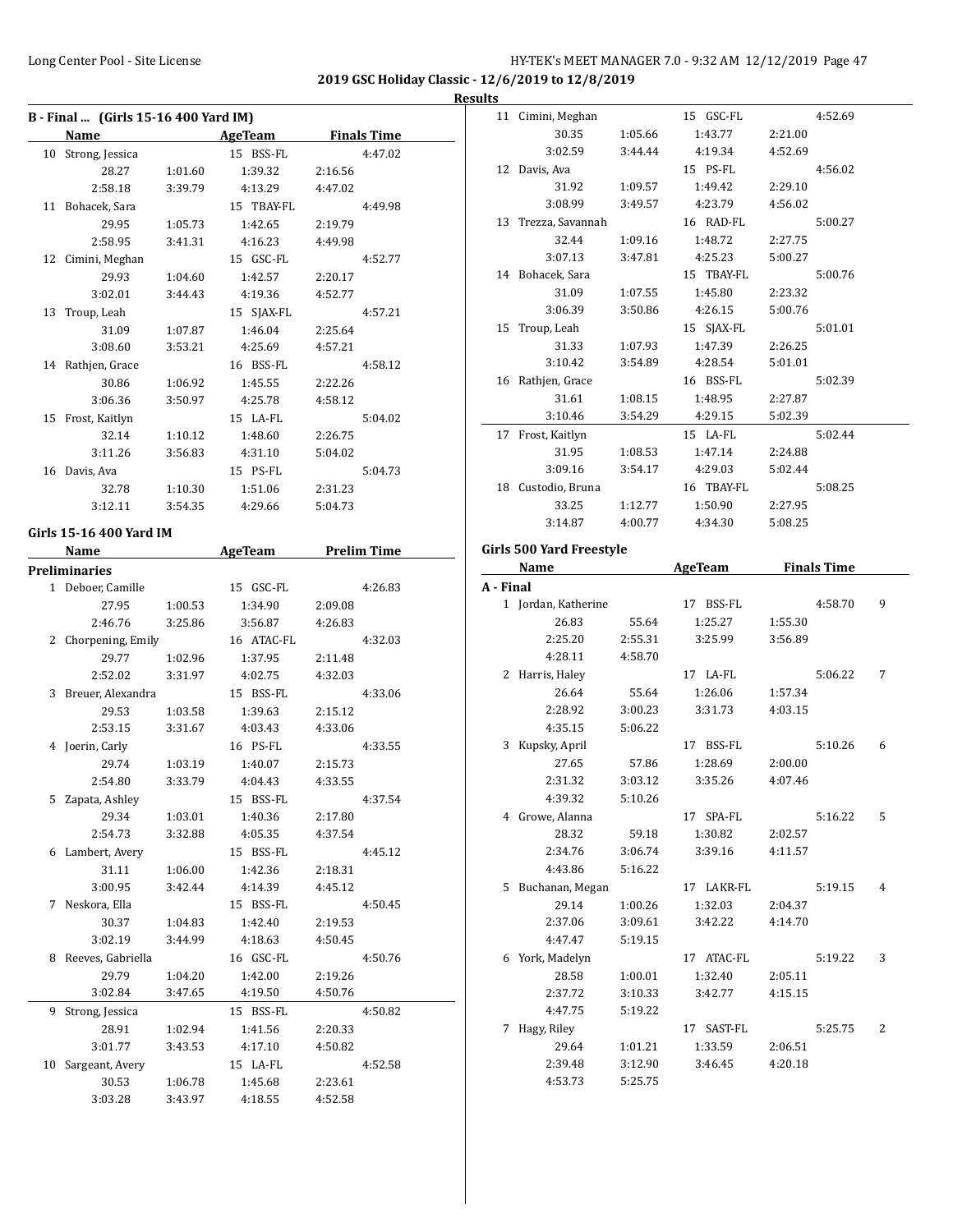**2019 GSC Holiday Classic - 12/6/2019 to 12/8/2019**

#### **Results**

| Girls 500 Yard Freestyle |                      |         |                | <b>Prelim Time</b> |         |
|--------------------------|----------------------|---------|----------------|--------------------|---------|
|                          | Name                 |         | <b>AgeTeam</b> |                    |         |
|                          | <b>Preliminaries</b> |         |                |                    |         |
|                          | 1 Harris, Haley      |         | 17 LA-FL       |                    | 5:13.43 |
|                          | 28.57                | 59.79   | 1:31.81        | 2:04.02            |         |
|                          | 2:35.84              | 3:07.51 | 3:39.43        | 4:11.39            |         |
|                          | 4:42.99              | 5:13.43 |                |                    |         |
| 2                        | Kupsky, April        |         | 17 BSS-FL      |                    | 5:14.20 |
|                          | 29.05                | 1:00.56 | 1:32.42        | 2:04.42            |         |
|                          | 2:36.28              | 3:08.22 | 3:40.34        | 4:12.32            |         |
|                          | 4:43.92              | 5:14.20 |                |                    |         |
| 3                        | Growe, Alanna        |         | 17 SPA-FL      |                    | 5:15.17 |
|                          | 29.14                | 1:00.46 | 1:32.78        | 2:05.09            |         |
|                          | 2:37.38              | 3:09.10 | 3:40.17        | 4:11.70            |         |
|                          | 4:43.52              | 5:15.17 |                |                    |         |
|                          | 4 Jordan, Katherine  |         | 17 BSS-FL      |                    | 5:17.51 |
|                          | 28.90                | 1:00.19 | 1:32.12        | 2:04.10            |         |
|                          | 2:35.89              | 3:07.89 | 3:40.22        | 4:12.62            |         |
|                          | 4:45.19              | 5:17.51 |                |                    |         |
|                          | 5 Buchanan, Megan    |         | 17 LAKR-FL     |                    | 5:19.81 |
|                          | 29.75                | 1:01.68 | 1:33.99        | 2:06.51            |         |
|                          | 2:38.99              | 3:11.75 | 3:44.27        | 4:16.56            |         |
|                          | 4:48.46              | 5:19.81 |                |                    |         |
| 6.                       | York, Madelyn        |         | 17 ATAC-FL     |                    | 5:22.68 |
|                          | 29.56                | 1:02.02 | 1:34.85        | 2:07.63            |         |
|                          | 2:40.36              | 3:13.13 | 3:45.73        | 4:18.14            |         |
|                          | 4:50.83              | 5:22.68 |                |                    |         |
| 7                        | Hagy, Riley          |         | 17 SAST-FL     |                    | 5:28.96 |
|                          | 30.46                | 1:03.48 | 1:36.50        | 2:09.73            |         |
|                          | 2:42.89              | 3:16.11 | 3:49.50        | 4:23.27            |         |
|                          | 4:56.71              | 5:28.96 |                |                    |         |

#### **Girls 1650 Yard Freestyle**

| Name                   |          | AgeTeam      | <b>Finals Time</b>   |
|------------------------|----------|--------------|----------------------|
| Jordan, Katherine<br>1 |          | 17 BSS-FL    | 9<br>17:39.10        |
| 28.72                  | 1:00.28  | 1:32.45      | 2:04.70              |
| 2:36.81                | 3:08.62  | 3:40.54      | 4:12.57              |
| 4:44.53                | 5:16.69  | 5:48.58      | 6:20.63              |
| 6:52.81                | 7:25.11  | 7:57.49      | 8:29.69              |
| 9:02.07                | 9:34.85  | 10:07.19     | 10:39.39             |
| 11:11.74               | 11:43.97 | 12:16.53     | 12:48.70             |
| 13:20.81               | 13:53.36 | 14:25.86     | 14:58.61             |
| 15:31.19               | 16:03.48 | 16:35.83     | 17:07.69<br>17:39.10 |
| Kupsky, April<br>2     |          | BSS-FL<br>17 | 18:03.84<br>7        |
| 29.60                  | 1:02.12  | 1:35.14      | 2:07.84              |
| 2:40.64                | 3:13.55  | 3:46.07      | 4:18.55              |
| 4:51.03                | 5:23.44  | 5:55.98      | 6:28.50              |
| 7:01.35                | 7:34.50  | 8:07.76      | 8:40.96              |
| 9:14.06                | 9:47.01  | 10:20.06     | 10:53.22             |
| 11:26.22               | 11:59.27 | 12:32.38     | 13:05.61             |
| 13:38.40               | 14:11.61 | 14:45.00     | 15:18.31             |
| 15:51.59               | 16:24.96 | 16:58.36     | 17:31.72<br>18:03.84 |

| 3         | Buchanan, Megan          |          | 17 LAKR-FL         |          | 18:09.88           | 6 |
|-----------|--------------------------|----------|--------------------|----------|--------------------|---|
|           | 29.68                    | 1:02.20  | 1:35.38            | 2:08.37  |                    |   |
|           | 2:41.66                  | 3:14.93  | 3:47.89            | 4:21.45  |                    |   |
|           | 4:54.76                  | 5:27.82  | 6:01.18            | 6:34.53  |                    |   |
|           | 7:07.74                  | 7:41.12  | 8:14.31            | 8:47.33  |                    |   |
|           | 9:20.52                  | 9:53.59  | 10:26.78           | 10:59.91 |                    |   |
|           | 11:33.22                 | 12:06.45 | 12:39.73           | 13:12.83 |                    |   |
|           | 13:46.03                 | 14:19.11 | 14:52.21           | 15:25.52 |                    |   |
|           | 15:58.82                 | 16:31.98 | 17:05.13           | 17:37.90 | 18:09.88           |   |
|           |                          |          |                    |          |                    |   |
|           | Girls 400 Yard IM        |          | AgeTeam            |          | <b>Finals Time</b> |   |
|           | Name                     |          |                    |          |                    |   |
| A - Final |                          |          | 17 LA-FL           |          | 4:25.35            | 9 |
|           | 1 Harris, Haley<br>28.84 |          |                    |          |                    |   |
|           |                          | 1:00.78  | 1:34.92<br>3:55.34 | 2:08.68  |                    |   |
|           | 2:46.69                  | 3:24.88  |                    | 4:25.35  |                    |   |
| 2         | Kupsky, April            |          | 17 BSS-FL          |          | 4:30.90            | 7 |
|           | 28.84                    | 1:01.09  | 1:36.56            | 2:10.86  |                    |   |
|           | 2:49.70                  | 3:29.25  | 4:00.74            | 4:30.90  |                    |   |
|           | 3 Shinault, Morgan       |          | 17 TBAC-FL         |          | 4:32.02            | 6 |
|           | 28.09                    | 1:00.15  | 1:33.79            | 2:06.90  |                    |   |
|           | 2:48.48                  | 3:29.82  | 4:01.26            | 4:32.02  |                    |   |
|           | 4 Gavin, Karaline        |          | 17 BSS-FL          |          | 4:36.65            | 5 |
|           | 28.38                    | 1:00.73  | 1:36.96            | 2:13.92  |                    |   |
|           | 2:53.34                  | 3:32.74  | 4:05.14            | 4:36.65  |                    |   |
| 5         | Hagy, Riley              |          | 17 SAST-FL         |          | 4:50.67            | 4 |
|           | 30.36                    | 1:05.17  | 1:43.32            | 2:21.38  |                    |   |
|           | 3:03.34                  | 3:44.99  | 4:18.07            | 4:50.67  |                    |   |
|           | Girls 400 Yard IM        |          |                    |          |                    |   |
|           |                          |          |                    |          |                    |   |
|           | Name                     |          | <b>AgeTeam</b>     |          | <b>Prelim Time</b> |   |
|           | <b>Preliminaries</b>     |          |                    |          |                    |   |
|           | 1 Harris, Haley          |          | 17 LA-FL           |          | 4:29.29            |   |
|           | 29.67                    | 1:02.84  | 1:38.24            | 2:11.95  |                    |   |
|           | 2:49.77                  | 3:27.44  | 3:58.78            | 4:29.29  |                    |   |
| 2         | Kupsky, April            |          | 17 BSS-FL          |          | 4:32.56            |   |
|           | 29.49                    | 1:02.07  | 1:37.64            | 2:12.49  |                    |   |
|           | 2:51.27                  | 3:30.51  | 4:02.37            | 4:32.56  |                    |   |
| 3         | Gavin, Karaline          |          | 17 BSS-FL          |          | 4:32.61            |   |
|           | 29.21                    | 1:02.75  | 1:39.53            | 2:16.22  |                    |   |
|           | 2:54.18                  | 3:32.33  | 4:03.08            | 4:32.61  |                    |   |
| 4         | Shinault, Morgan         |          | 17<br>TBAC-FL      |          | 4:33.46            |   |
|           | 28.14                    | 1:00.37  | 1:35.36            | 2:09.55  |                    |   |
|           | 2:50.65                  | 3:31.52  | 4:03.74            | 4:33.46  |                    |   |
| 5         | Hagy, Riley              |          | SAST-FL<br>17      |          | 4:56.53            |   |
|           | 31.48                    | 1:06.72  | 1:46.08            | 2:25.13  |                    |   |
|           | 3:06.90                  | 3:49.45  | 4:23.31            | 4:56.53  |                    |   |
|           |                          |          |                    |          |                    |   |
|           | Girls 50 Yard Freestyle  |          |                    |          |                    |   |
|           | Name                     |          | <b>AgeTeam</b>     |          | <b>Finals Time</b> |   |
| A - Final |                          |          |                    |          |                    |   |
| 1         | Reisker, Leah            |          | 18 GSC-FL          |          | 23.69              | 9 |
| 2         | Khoo, Ashley             |          | BSS-FL<br>17       |          | 24.12              | 7 |
| 3         | Craft-Williams, Kayla    |          | 18<br>ONDA-PC      |          | 24.19              | 6 |
|           | 4 Russell, Virginia      |          | 18 ATAC-FL         |          | 24.32              | 5 |
| 5         | Giuffrida, Kathryn       |          | 26 TIDE-FL         |          | 24.55              | 4 |
|           | 6 Gavin, Karaline        |          | BSS-FL<br>17       |          | 24.80              | 3 |
| 7         | Davenport, Kylie         |          | GSC-FL<br>17       |          | 25.29              | 2 |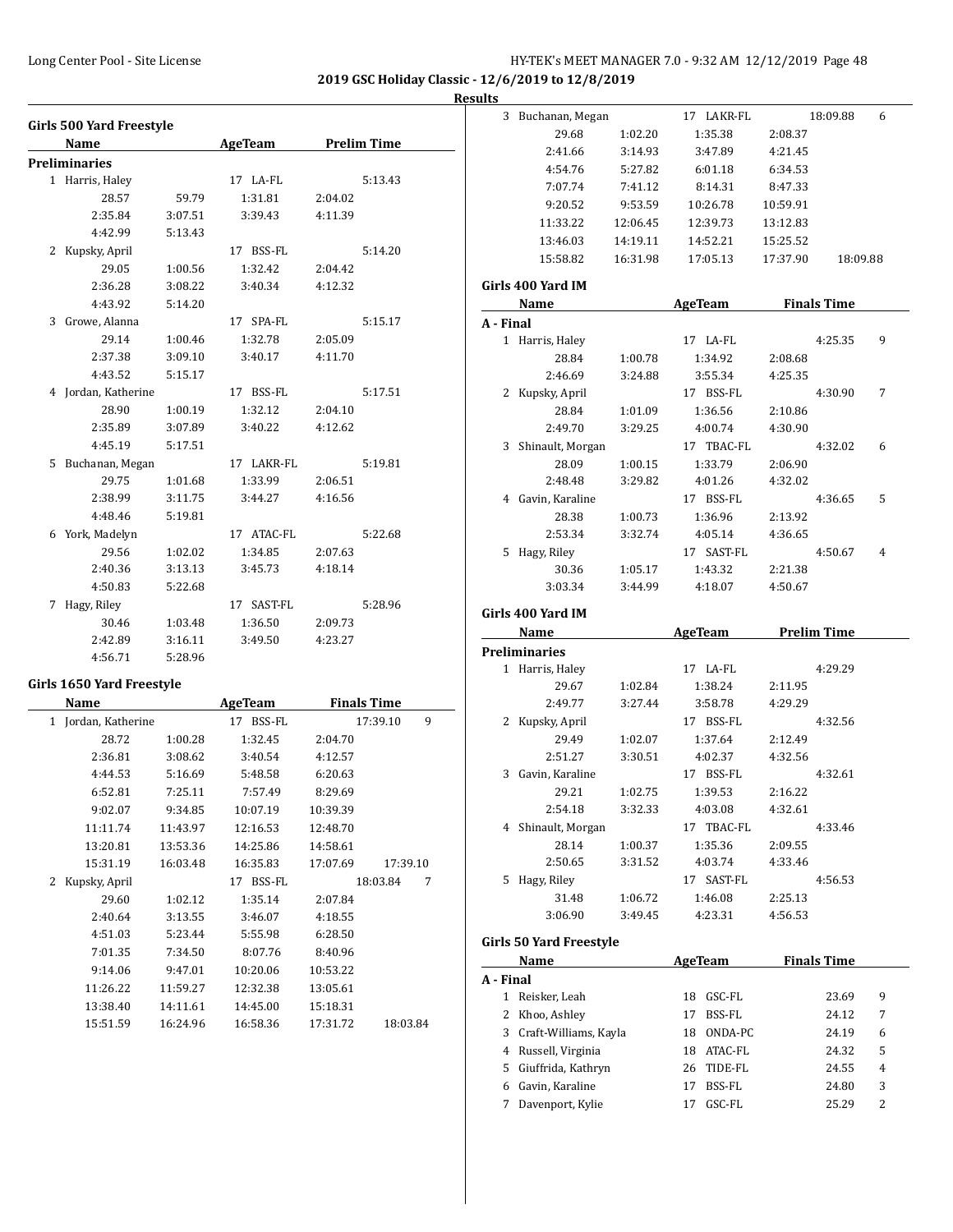|                  | A - Final  (Girls 50 Yard Freestyle) |       |    |                              |                             |   |
|------------------|--------------------------------------|-------|----|------------------------------|-----------------------------|---|
|                  |                                      |       |    |                              |                             |   |
|                  | <b>Name</b><br>8 Larrimore, Allie    |       |    | <b>AgeTeam</b><br>17 SAST-FL | <b>Finals Time</b><br>25.66 | 1 |
|                  |                                      |       |    |                              |                             |   |
| <b>B</b> - Final |                                      |       |    |                              |                             |   |
|                  | 9 Brinton, Allie                     |       | 17 | BSS-FL                       | 25.20                       |   |
| 10               | Thurin, Kelsey                       |       | 17 | PYP-FL                       | 25.73                       |   |
| 11               | Weed, Grace                          |       | 17 | SAST-FL                      | 25.84                       |   |
| 12               | Vitale, Lauren                       |       |    | 17 CS-FL                     | 26.28                       |   |
| 13               | Gearhart, Sydney                     |       |    | 19 LAS-FL                    | 26.32                       |   |
| 14               | McLeavy, Abigail                     |       | 17 | GSC-FL                       | 26.54                       |   |
|                  | 15 Berlin, Abigail                   |       | 17 | SPA-FL                       | 27.01                       |   |
|                  | Girls 50 Yard Freestyle              |       |    |                              |                             |   |
|                  | Name                                 |       |    | AgeTeam                      | <b>Prelim Time</b>          |   |
|                  | <b>Preliminaries</b>                 |       |    |                              |                             |   |
|                  | 1 Reisker, Leah                      |       |    | 18 GSC-FL                    | 24.56                       |   |
| 2                | Khoo, Ashley                         |       | 17 | BSS-FL                       | 24.57                       |   |
| 3                | Russell, Virginia                    |       |    | 18 ATAC-FL                   | 24.71                       |   |
| 4                | Craft-Williams, Kayla                |       |    | 18 ONDA-PC                   | 24.74                       |   |
| 5                | Giuffrida, Kathryn                   |       |    | 26 TIDE-FL                   | 24.91                       |   |
| 6                | Gavin, Karaline                      |       |    | 17 BSS-FL                    | 25.10                       |   |
| 7                | Larrimore, Allie                     |       | 17 | SAST-FL                      | 25.73                       |   |
| 8                | Davenport, Kylie                     |       |    | 17 GSC-FL                    | 25.77                       |   |
|                  |                                      |       |    |                              |                             |   |
| 9                | Weed, Grace                          |       | 17 | SAST-FL                      | 25.90                       |   |
| 10               | Brinton, Allie                       |       | 17 | BSS-FL                       | 26.32                       |   |
| 11               | Thurin, Kelsey                       |       | 17 | PYP-FL                       | 26.51                       |   |
| 12               | Vitale, Lauren                       |       |    | 17 CS-FL                     | 27.00                       |   |
| 13               | McLeavy, Abigail                     |       |    | 17 GSC-FL                    | 27.03                       |   |
|                  | 14 Gearhart, Sydney                  |       |    | 19 LAS-FL                    | 27.33                       |   |
|                  | 15 Berlin, Abigail                   |       | 17 | SPA-FL                       | 27.95                       |   |
|                  | --- Peterson, Leslie                 |       | 17 | TBAC-FL                      | NS                          |   |
|                  | Girls 100 Yard Freestyle             |       |    |                              |                             |   |
|                  | Name                                 |       |    | <b>AgeTeam</b>               | <b>Finals Time</b>          |   |
| A - Final        |                                      |       |    |                              |                             |   |
| 1                | Reisker, Leah                        |       | 18 | GSC-FL                       | 51.63                       | 9 |
|                  | 24.65                                | 51.63 |    |                              |                             |   |
| 2                | Khoo, Ashley                         |       | 17 | BSS-FL                       | 52.36                       | 7 |
|                  | 24.78                                | 52.36 |    |                              |                             |   |
| 3                | Gavin, Karaline                      |       | 17 | BSS-FL                       | 52.78                       | 6 |
|                  | 25.33                                | 52.78 |    |                              |                             |   |
|                  | 4 Giuffrida, Kathryn                 |       | 26 | TIDE-FL                      | 52.82                       | 5 |
|                  | 25.71                                | 52.82 |    |                              |                             |   |
| 5                | Harris, Haley                        |       | 17 | LA-FL                        | 53.28                       | 4 |
|                  | 25.54                                | 53.28 |    |                              |                             |   |
| 6                | Russell, Virginia                    |       | 18 | ATAC-FL                      | 53.64                       | 3 |
|                  | 25.34                                | 53.64 |    |                              |                             |   |
| 7                | Jordan, Katherine                    |       | 17 | BSS-FL                       | 55.10                       | 2 |
|                  | 26.62                                | 55.10 |    |                              |                             |   |
| 8                | Craft-Williams, Kayla                |       | 18 | ONDA-PC                      | 55.49                       | 1 |
|                  | 26.00                                | 55.49 |    |                              |                             |   |
| <b>B</b> - Final |                                      |       |    |                              |                             |   |
| 9.               | Davenport, Kylie                     |       | 17 | GSC-FL                       | 55.36                       |   |
|                  | 26.71                                | 55.36 |    |                              |                             |   |
| 10               | Craig, Kelsie                        |       | 17 | LA-FL                        | 56.99                       |   |
|                  | 27.15                                | 56.99 |    |                              |                             |   |
|                  |                                      |       |    |                              |                             |   |

| <b>Results</b> |                                  |         |    |            |                     |  |
|----------------|----------------------------------|---------|----|------------|---------------------|--|
|                | 11 Gearhart, Sydney<br>27.30     | 57.03   |    | 19 LAS-FL  | 57.03               |  |
|                | 12 Growe, Alanna                 |         |    | 17 SPA-FL  | 58.04               |  |
|                | 27.73<br>13 Hagy, Riley          | 58.04   |    | 17 SAST-FL | 1:00.62             |  |
|                | 29.04<br>--- Vitale, Lauren      | 1:00.62 |    | 17 CS-FL   | NS                  |  |
|                |                                  |         |    |            |                     |  |
|                | Girls 100 Yard Freestyle<br>Name |         |    |            | AgeTeam Prelim Time |  |
|                | <b>Preliminaries</b>             |         |    |            |                     |  |
|                | 1 Reisker, Leah<br>24.98         | 52.21   |    | 18 GSC-FL  | 52.21               |  |
|                | 2 Khoo, Ashley                   |         |    | 17 BSS-FL  | 52.52               |  |
|                | 25.11                            | 52.52   |    |            |                     |  |
|                | 3 Russell, Virginia              |         |    | 18 ATAC-FL | 52.54               |  |
|                | 25.18                            | 52.54   |    |            |                     |  |
|                | 4 Giuffrida, Kathryn<br>25.48    | 52.63   |    | 26 TIDE-FL | 52.63               |  |
|                | 5 Gavin, Karaline<br>25.13       | 52.73   |    | 17 BSS-FL  | 52.73               |  |
|                | 6 Larrimore, Allie               |         |    | 17 SAST-FL | 53.69               |  |
|                | 26.08                            | 53.69   |    |            |                     |  |
|                | 7 Harris, Haley                  |         |    | 17 LA-FL   | 53.70               |  |
|                | 25.73                            | 53.70   |    |            |                     |  |
|                | 8 Jordan, Katherine<br>26.53     |         |    | 17 BSS-FL  | 54.94               |  |
|                | 9 Craft-Williams, Kayla          | 54.94   |    | 18 ONDA-PC | 55.41               |  |
|                | 26.36                            | 55.41   |    |            |                     |  |
|                | 10 Davenport, Kylie              |         |    | 17 GSC-FL  | 55.58               |  |
|                | 26.33                            | 55.58   |    |            |                     |  |
|                | 11 York, Madelyn                 |         |    | 17 ATAC-FL | 55.95               |  |
|                | 27.34                            | 55.95   |    |            |                     |  |
|                | 12 Brinton, Allie                |         |    | 17 BSS-FL  | 56.12               |  |
|                | 26.55                            | 56.12   |    |            |                     |  |
|                | 13 Weed, Grace                   |         |    | 17 SAST-FL | 56.37               |  |
|                | 27.12<br>14 Thurin, Kelsey       | 56.37   |    | 17 PYP-FL  | 56.83               |  |
|                | 26.98                            | 56.83   |    |            |                     |  |
|                | 15 Craig, Kelsie                 |         |    | 17 LA-FL   | 56.98               |  |
|                | 27.19                            | 56.98   |    |            |                     |  |
|                | 16 Goz, Kaitlynne                |         |    | 16 PYP-FL  | 57.42               |  |
|                | 27.12                            | 57.42   |    |            |                     |  |
|                | 17 Vitale, Lauren                |         |    | 17 CS-FL   | 57.60               |  |
|                | 27.55                            | 57.60   |    |            |                     |  |
|                | 18 Sutherland, Sydney            |         |    | 17 STAR-FL | 58.16               |  |
|                | 27.89                            | 58.16   |    |            |                     |  |
|                | 19 Hagy, Riley<br>27.97          |         | 17 | SAST-FL    | 58.41               |  |
|                | 20 Gearhart, Sydney              | 58.41   |    | 19 LAS-FL  | 59.33               |  |
|                | 28.36                            | 59.33   |    |            |                     |  |
|                | 21 Growe, Alanna                 |         | 17 | SPA-FL     | 1:01.29             |  |
|                | 28.92                            | 1:01.29 |    |            |                     |  |
|                | --- Cecchi, Alexa                |         | 17 | MVAC-FL    | NS                  |  |
|                | Peterson, Leslie                 |         | 17 | TBAC-FL    | NS                  |  |
|                |                                  |         |    |            |                     |  |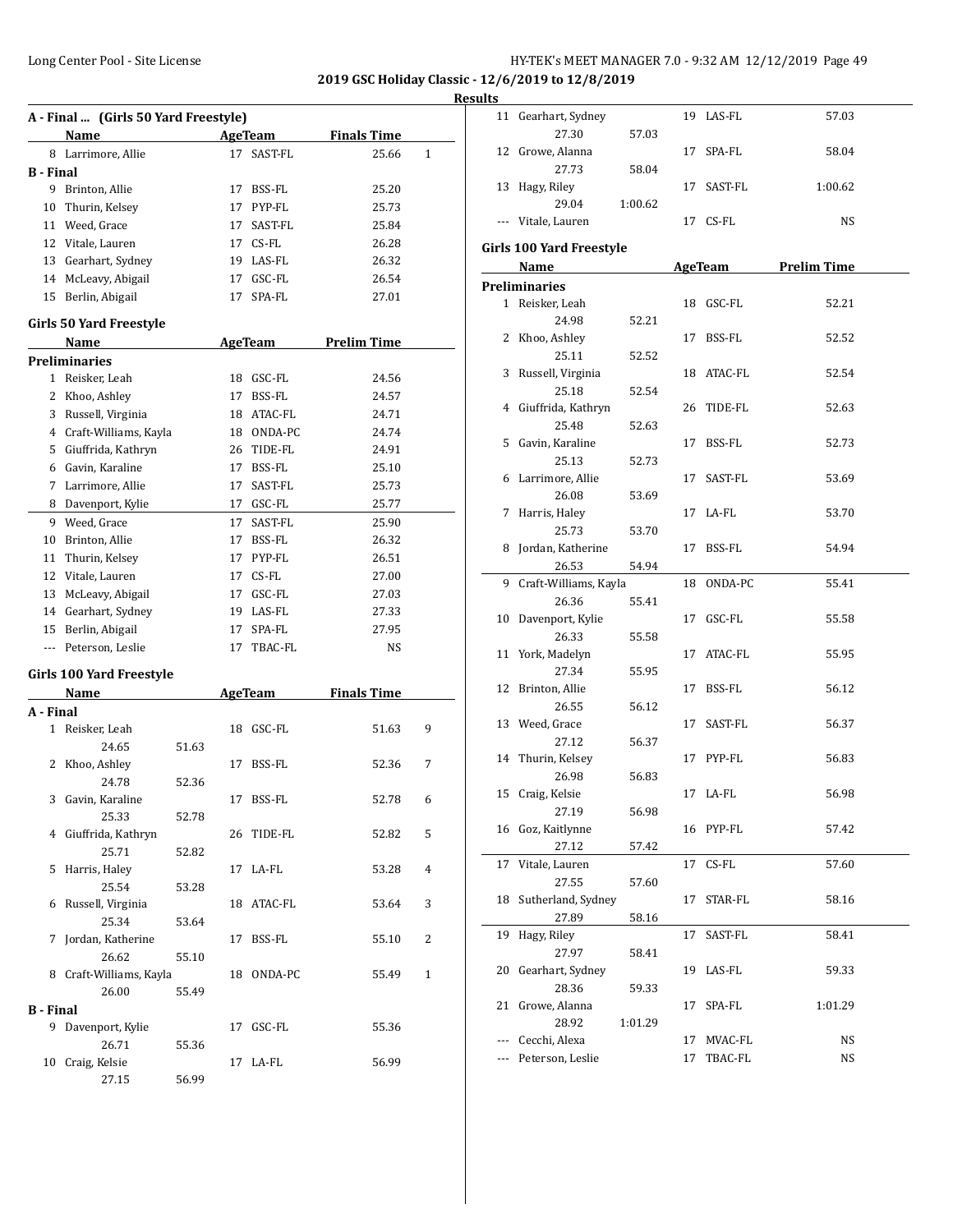**2019 GSC Holiday Classic - 12/6/2019 to 12/8/2019**

### **Results**

|           | Name                     |       | AgeTeam              | <b>Finals Time</b> |                    |   |
|-----------|--------------------------|-------|----------------------|--------------------|--------------------|---|
| A - Final |                          |       |                      |                    |                    |   |
|           | 1 Jordan, Katherine      |       | 17 BSS-FL            |                    | 1:53.28            | 9 |
|           | 26.58                    | 55.16 | 1:24.42              | 1:53.28            |                    |   |
| 2         | Gavin, Karaline          |       | 17 BSS-FL            |                    | 1:53.46            | 7 |
|           | 26.00                    | 54.74 | 1:24.17              | 1:53.46            |                    |   |
| 3         | Russell, Virginia        |       | 18 ATAC-FL           |                    | 1:54.15            | 6 |
|           | 26.83                    | 55.57 | 1:24.74              | 1:54.15            |                    |   |
| 4         | Larrimore, Allie         |       | 17 SAST-FL           |                    | 1:54.63            | 5 |
|           | 26.69                    | 55.73 | 1:24.88              | 1:54.63            |                    |   |
| 5         | Khoo, Ashley             |       | 17 BSS-FL            |                    | 1:56.67            | 4 |
|           | 26.28                    | 55.74 | 1:26.26              | 1:56.67            |                    |   |
| 6         | Kupsky, April            |       | 17 BSS-FL            |                    | 1:56.77            | 3 |
|           | 27.17                    | 57.01 | 1:27.11              | 1:56.77            |                    |   |
| 7         | Growe, Alanna            |       | 17 SPA-FL            |                    | 1:59.21            | 2 |
|           | 27.61                    | 57.34 | 1:28.13              | 1:59.21            |                    |   |
|           | 8 Craft-Williams, Kayla  |       | 18 ONDA-PC           |                    | 2:00.84            | 1 |
|           | 27.22                    | 57.01 | 1:28.43              | 2:00.84            |                    |   |
|           |                          |       |                      |                    |                    |   |
| 9         | B - Final                |       | 17 PYP-FL            |                    |                    |   |
|           | Thurin, Kelsey<br>26.91  |       | 1:28.32              |                    | 1:59.77            |   |
|           |                          | 57.15 |                      | 1:59.77            |                    |   |
|           | 10 Peterson, Leslie      |       | 17 TBAC-FL           |                    | 2:04.23            |   |
|           |                          |       |                      |                    |                    |   |
|           | 27.77                    | 57.82 | 1:30.21              | 2:04.23            |                    |   |
|           | Girls 200 Yard Freestyle |       |                      |                    |                    |   |
|           | Name                     |       | <b>AgeTeam</b>       |                    | <b>Prelim Time</b> |   |
|           | <b>Preliminaries</b>     |       |                      |                    |                    |   |
|           | 1 Gavin, Karaline        |       | 17 BSS-FL            |                    | 1:54.18            |   |
|           | 26.15                    | 54.92 | 1:24.37              | 1:54.18            |                    |   |
|           |                          |       | 17 BSS-FL            |                    | 1:54.37            |   |
|           | 2 Khoo, Ashley<br>26.31  |       |                      |                    |                    |   |
| 3         |                          | 56.04 | 1:25.81<br>17 BSS-FL | 1:54.37            | 1:55.33            |   |
|           | Jordan, Katherine        |       |                      |                    |                    |   |
|           | 26.56                    | 55.75 | 1:25.62              | 1:55.33            |                    |   |
|           | 4 Larrimore, Allie       |       | 17 SAST-FL           |                    | 1:56.09            |   |
|           | 27.17                    | 56.63 | 1:26.30              | 1:56.09            |                    |   |
| 5         | Russell, Virginia        |       | 18 ATAC-FL           |                    | 1:56.14            |   |
|           | 27.02                    | 56.37 | 1:26.42              | 1:56.14            |                    |   |
| 6         | Kupsky, April            |       | 17 BSS-FL            |                    | 1:56.99            |   |
|           | 27.24                    | 56.78 | 1:27.06              | 1:56.99            |                    |   |
| 7         | Growe, Alanna            |       | 17<br>SPA-FL         |                    | 1:59.80            |   |
|           | 27.98                    | 58.33 | 1:29.50              | 1:59.80            |                    |   |
| 8         | Craft-Williams, Kayla    |       | 18 ONDA-PC           |                    | 2:00.55            |   |
|           | 26.52                    | 56.05 | 1:27.25              | 2:00.55            |                    |   |
| 9         | Peterson, Leslie         |       | 17 TBAC-FL           |                    | 2:01.44            |   |
|           | 27.28                    | 57.33 | 1:29.17              | 2:01.44            |                    |   |
| 10        | Thurin, Kelsey           |       | 17 PYP-FL            |                    | 2:03.35            |   |

|           | <b>Name</b>             |       |     | AgeTeam    |  |       |   |  |
|-----------|-------------------------|-------|-----|------------|--|-------|---|--|
| A - Final |                         |       |     |            |  |       |   |  |
|           | 1 Craft-Williams, Kayla |       |     | 18 ONDA-PC |  | 56.26 | 9 |  |
|           | 27.39                   | 56.26 |     |            |  |       |   |  |
|           | 2 Reisker, Leah         |       | 18. | GSC-FL     |  | 56.59 |   |  |
|           | 27.37                   | 56.59 |     |            |  |       |   |  |

| 1 L.S     |                      |         |    |                 |         |                |
|-----------|----------------------|---------|----|-----------------|---------|----------------|
|           | 3 Shinault, Morgan   |         |    | 17 TBAC-FL      | 58.27   | 6              |
|           | 28.76                | 58.27   |    |                 |         |                |
|           | 4 Jordan, Katherine  |         |    | 17 BSS-FL       | 59.53   | 5              |
|           | 28.96                | 59.53   |    |                 |         |                |
| 5.        | Larrimore, Allie     |         | 17 | SAST-FL         | 1:00.51 | $\overline{4}$ |
|           | 29.02                | 1:00.51 |    |                 |         |                |
|           | 6 Shields, Madeline  |         |    | 15 TCSC-FL      | 1:00.59 | 3              |
|           | 29.15                | 1:00.59 |    |                 |         |                |
| 7         | Davenport, Kylie     |         | 17 | GSC-FL          | 1:00.66 | 2              |
|           | 29.16                | 1:00.66 |    |                 |         |                |
| 8         | Gearhart, Sydney     |         |    | 19 LAS-FL       | 1:03.30 | 1              |
|           | 30.72                | 1:03.30 |    |                 |         |                |
| B - Final |                      |         |    |                 |         |                |
| 9         | Rideout, Madeline    |         |    | 16 RAD-FL       | 1:03.26 |                |
|           | 30.52                | 1:03.26 |    |                 |         |                |
|           | 10 Aguirre, Catalina |         |    | $17$ GSC-FL     | 1:04.00 |                |
|           | 30.11                | 1:04.00 |    |                 |         |                |
|           | 11 Turba, Emma       |         |    | 16 TCSC-FL      | 1:04.02 |                |
|           | 31.04                | 1:04.02 |    |                 |         |                |
|           | 12 Goz, Kaitlynne    |         |    | 16 PYP-FL       | 1:05.41 |                |
|           | 31.66                | 1:05.41 |    |                 |         |                |
| 13        | Gillespie, Gabrielle |         | 16 | <b>UN-32-FL</b> | 1:06.37 |                |
|           | 31.37                | 1:06.37 |    |                 |         |                |

#### **Girls 100 Yard Backstroke**

 $\overline{a}$ 

 $\overline{a}$ 

|    | Name                    |         |    | AgeTeam     | <b>Prelim Time</b> |  |
|----|-------------------------|---------|----|-------------|--------------------|--|
|    | Preliminaries           |         |    |             |                    |  |
|    | 1 Craft-Williams, Kayla |         |    | 18 ONDA-PC  | 57.23              |  |
|    | 27.70                   | 57.23   |    |             |                    |  |
|    | 2 Reisker, Leah         |         |    | 18 GSC-FL   | 57.55              |  |
|    | 27.94                   | 57.55   |    |             |                    |  |
| 3  | Shinault, Morgan        |         | 17 | TBAC-FL     | 58.84              |  |
|    | 29.35                   | 58.84   |    |             |                    |  |
|    | 4 Larrimore, Allie      |         |    | 17 SAST-FL  | 1:00.30            |  |
|    | 29.64                   | 1:00.30 |    |             |                    |  |
| 5  | Davenport, Kylie        |         |    | 17 GSC-FL   | 1:01.29            |  |
|    | 29.75                   | 1:01.29 |    |             |                    |  |
| 6  | Shields, Madeline       |         |    | 15 TCSC-FL  | 1:02.81            |  |
|    | 30.25                   | 1:02.81 |    |             |                    |  |
| 7  | Jordan, Katherine       |         |    | 17 BSS-FL   | 1:03.98            |  |
|    | 31.20                   | 1:03.98 |    |             |                    |  |
|    | 8 Gearhart, Sydney      |         |    | 19 LAS-FL   | 1:04.78            |  |
|    | 31.07                   | 1:04.78 |    |             |                    |  |
|    | 9 Turba, Emma           |         |    | 16 TCSC-FL  | 1:05.38            |  |
|    | 32.15                   | 1:05.38 |    |             |                    |  |
|    | 10 Aguirre, Catalina    |         |    | 17 GSC-FL   | 1:05.71            |  |
|    | 30.88                   | 1:05.71 |    |             |                    |  |
|    | 11 Rideout, Madeline    |         |    | 16 RAD-FL   | 1:06.57            |  |
|    | 32.27                   | 1:06.57 |    |             |                    |  |
| 12 | Gillespie, Gabrielle    |         |    | 16 UN-32-FL | 1:07.48            |  |
|    | 32.70                   | 1:07.48 |    |             |                    |  |
|    | 13 Goz, Kaitlynne       |         |    | 16 PYP-FL   | 1:07.49            |  |
|    | 32.55                   | 1:07.49 |    |             |                    |  |
|    | Mantegari, Sophia       |         |    | 16 BSS-FL   | <b>NS</b>          |  |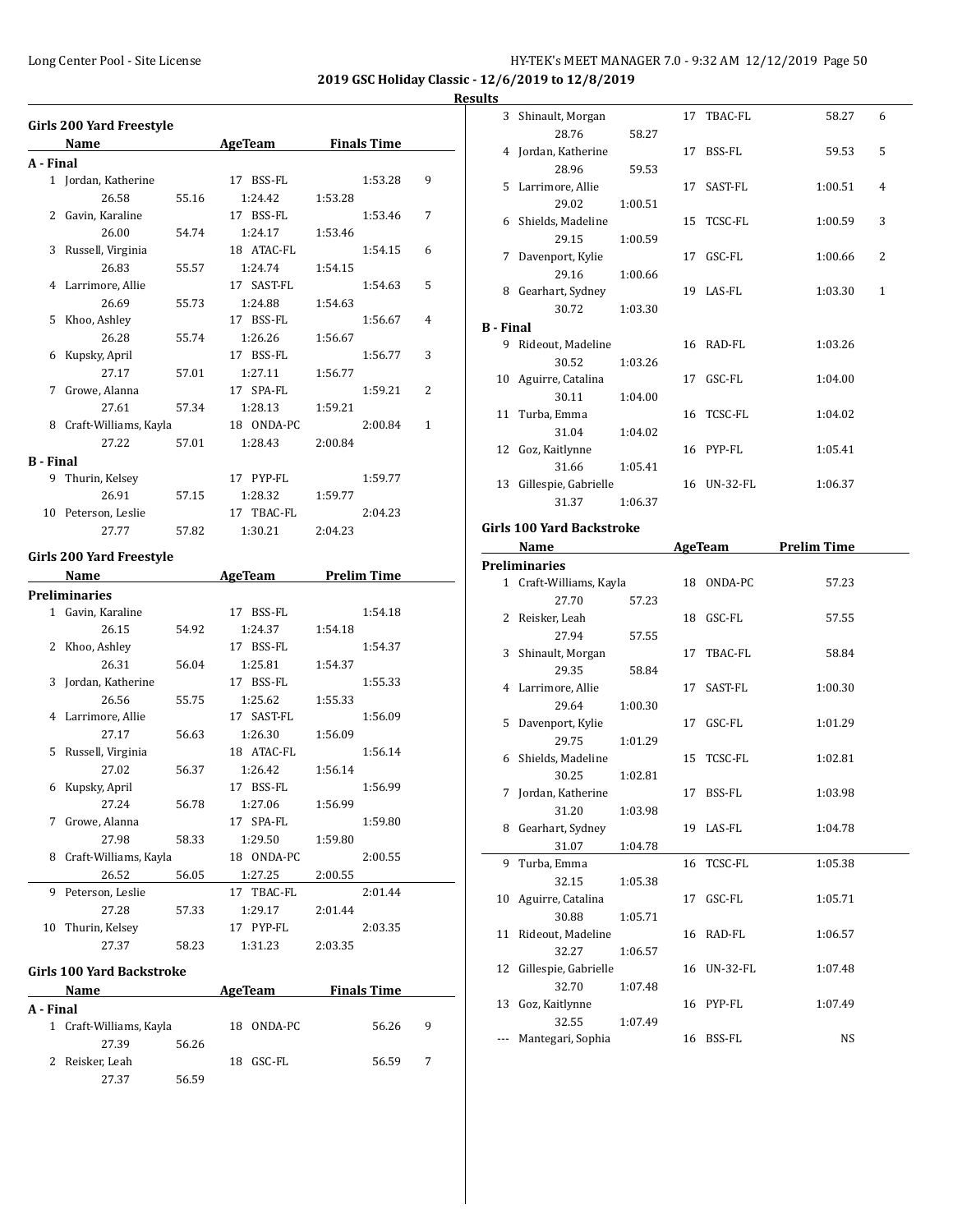**2019 GSC Holiday Classic - 12/6/2019 to 12/8/2019**

#### **Resul**

|   | Girls 200 Yard Backstroke<br><b>AgeTeam</b> Finals Time<br><b>Name</b> |         |                     |            |         |         |   |
|---|------------------------------------------------------------------------|---------|---------------------|------------|---------|---------|---|
|   | A - Final                                                              |         |                     |            |         |         |   |
|   | 1 Craft-Williams, Kayla                                                |         |                     | 18 ONDA-PC |         | 2:02.13 | 9 |
|   | 29.53                                                                  | 1:00.14 | 1:30.30             |            | 2:02.13 |         |   |
|   | 2 Shinault, Morgan                                                     |         | 17 TBAC-FL          |            |         | 2:04.11 | 7 |
|   | 29.53                                                                  | 1:00.93 | 1:32.54             |            | 2:04.11 |         |   |
|   | 3 Reisker, Leah                                                        |         | 18 GSC-FL           |            |         | 2:06.13 | 6 |
|   | 28.68                                                                  | 1:00.75 | 1:33.50             |            | 2:06.13 |         |   |
|   | 4 Jordan, Katherine                                                    |         | 17 BSS-FL           |            |         | 2:08.21 | 5 |
|   | 29.64                                                                  | 1:01.64 | 1:34.90             |            | 2:08.21 |         |   |
|   | 5 Davenport, Kylie                                                     |         | 17 GSC-FL           |            |         | 2:15.93 | 4 |
|   | 31.17                                                                  | 1:05.24 |                     | 1:40.63    | 2:15.93 |         |   |
|   | 6 Growe, Alanna                                                        |         | 17 SPA-FL           |            |         | 2:21.30 | 3 |
|   | 32.25                                                                  | 1:08.11 | 1:45.00             |            |         |         |   |
|   |                                                                        |         |                     |            | 2:21.30 |         |   |
|   | Girls 200 Yard Backstroke                                              |         |                     |            |         |         |   |
|   | Name AgeTeam Prelim Time                                               |         |                     |            |         |         |   |
|   | Preliminaries                                                          |         |                     |            |         |         |   |
|   | 1 Craft-Williams, Kayla                                                |         | 18 ONDA-PC          |            |         | 2:04.71 |   |
|   | 30.19                                                                  | 1:01.40 | 1:32.41             |            | 2:04.71 |         |   |
|   | 2 Shinault, Morgan                                                     |         |                     | 17 TBAC-FL |         | 2:05.54 |   |
|   | 30.32                                                                  | 1:02.58 | 1:34.22             |            | 2:05.54 |         |   |
|   | 3 Reisker, Leah                                                        |         | 18 GSC-FL           |            |         | 2:06.17 |   |
|   | 29.20                                                                  | 1:01.43 | 1:34.28             |            | 2:06.17 |         |   |
|   | 4 Jordan, Katherine                                                    |         | 17 BSS-FL           |            |         | 2:13.31 |   |
|   | 30.76                                                                  | 1:04.46 | 1:38.96             |            | 2:13.31 |         |   |
|   | 5 Davenport, Kylie                                                     |         | 17 GSC-FL           |            |         | 2:15.82 |   |
|   | 30.72                                                                  | 1:04.71 | 1:40.54             |            | 2:15.82 |         |   |
|   | 6 Growe, Alanna                                                        |         | 17 SPA-FL           |            |         | 2:28.69 |   |
|   | 33.52                                                                  | 1:11.34 |                     | 1:49.77    | 2:28.69 |         |   |
|   | Cecchi, Alexa                                                          |         |                     | 17 MVAC-FL |         | NS      |   |
|   | Girls 100 Yard Breaststroke                                            |         |                     |            |         |         |   |
|   | Name                                                                   |         | AgeTeam Finals Time |            |         |         |   |
|   | A - Final                                                              |         |                     |            |         |         |   |
|   | 1 Merton, Emily                                                        |         | 18 EAJ-FL           |            |         | 1:06.42 | 9 |
|   | 31.93                                                                  | 1:06.42 |                     |            |         |         |   |
|   | 2 Weed, Grace                                                          |         | 17 SAST-FL          |            |         | 1:09.00 | 7 |
|   | 32.50                                                                  | 1:09.00 |                     |            |         |         |   |
|   | 3 Rideout, Madeline                                                    |         | 16 RAD-FL           |            |         | 1:09.60 | 6 |
|   | 33.10                                                                  | 1:09.60 |                     |            |         |         |   |
|   | Sutherland, Sydney<br>4                                                |         | 17                  | STAR-FL    |         | 1:09.97 | 5 |
|   | 32.65                                                                  | 1:09.97 |                     |            |         |         |   |
| 5 | McLeavy, Abigail                                                       |         | 17 GSC-FL           |            |         | 1:10.67 | 4 |
|   | 32.90                                                                  | 1:10.67 |                     |            |         |         |   |
|   | Berlin, Abigail<br>6                                                   |         | 17                  | SPA-FL     |         | 1:10.74 | 3 |
|   | 33.82                                                                  | 1:10.74 |                     |            |         |         |   |
|   | Khoo, Ashley<br>7                                                      |         | 17                  | BSS-FL     |         | 1:11.12 | 2 |
|   | 33.68                                                                  | 1:11.12 |                     |            |         |         |   |
|   | Davenport, Kylie<br>8                                                  |         | 17 GSC-FL           |            |         | 1:11.52 | 1 |
|   | 33.67                                                                  | 1:11.52 |                     |            |         |         |   |
|   | <b>B</b> - Final                                                       |         |                     |            |         |         |   |
|   | 9<br>Thurin, Kelsey                                                    |         | 17 PYP-FL           |            |         | 1:09.67 |   |
|   | 33.08                                                                  | 1:09.67 |                     |            |         |         |   |
|   | 10 Hagy, Riley                                                         |         | 17 SAST-FL          |            |         | 1:10.99 |   |
|   | 33.78                                                                  | 1:10.99 |                     |            |         |         |   |

| ults         |                             |         |                     |         |                    |   |
|--------------|-----------------------------|---------|---------------------|---------|--------------------|---|
| 11           | Churchill, Ashleigh         |         | 17 EAJ-FL           |         | 1:11.50            |   |
|              | 33.90                       | 1:11.50 |                     |         |                    |   |
|              | 12 Thomas, Lauren           |         | 17 BSS-FL           |         | 1:12.11            |   |
|              | 34.29                       | 1:12.11 |                     |         |                    |   |
|              | 13 Sellers, Callie          |         | 19 UN-21-FL         |         | 1:12.72            |   |
|              | 34.05                       | 1:12.72 |                     |         |                    |   |
|              | 14 Goz, Kaitlynne           |         | 16 PYP-FL           |         | 1:14.56            |   |
|              | 35.03                       | 1:14.56 |                     |         |                    |   |
|              | 15 Aguirre, Catalina        |         | 17 GSC-FL           |         | 1:16.44            |   |
|              | 34.97                       | 1:16.44 |                     |         |                    |   |
|              |                             |         |                     |         |                    |   |
|              | Girls 100 Yard Breaststroke |         |                     |         |                    |   |
|              | Name                        |         | AgeTeam             |         | <b>Prelim Time</b> |   |
|              | <b>Preliminaries</b>        |         |                     |         |                    |   |
|              | 1 Merton, Emily             |         | 18 EAJ-FL           |         | 1:07.46            |   |
|              | 32.19                       | 1:07.46 |                     |         |                    |   |
|              | 2 Weed, Grace               |         | 17 SAST-FL          |         | 1:09.87            |   |
|              | 32.79                       | 1:09.87 |                     |         |                    |   |
|              | 3 Davenport, Kylie          |         | 17 GSC-FL           |         | 1:10.36            |   |
|              | 32.86                       | 1:10.36 |                     |         |                    |   |
| $*4$         | Khoo, Ashley                |         | 17 BSS-FL           |         | 1:10.81            |   |
|              | 33.43                       | 1:10.81 |                     |         |                    |   |
|              | *4 Sutherland, Sydney       |         | 17 STAR-FL          |         | 1:10.81            |   |
|              | 33.25                       | 1:10.81 |                     |         |                    |   |
|              | 6 McLeavy, Abigail          |         | 17 GSC-FL           |         | 1:10.94            |   |
|              | 33.40                       | 1:10.94 |                     |         |                    |   |
|              | 7 Berlin, Abigail           |         | 17 SPA-FL           |         | 1:11.10            |   |
|              | 34.02                       | 1:11.10 |                     |         |                    |   |
|              | 8 Rideout, Madeline         |         | 16 RAD-FL           |         | 1:11.75            |   |
|              | 33.67                       | 1:11.75 |                     |         |                    |   |
| 9            | Sellers, Callie             |         | 19 UN-21-FL         |         | 1:11.77            |   |
|              | 33.96                       | 1:11.77 |                     |         |                    |   |
|              | 10 Hagy, Riley              |         | 17 SAST-FL          |         | 1:12.06            |   |
|              | 34.65                       | 1:12.06 |                     |         |                    |   |
|              | 11 Thurin, Kelsey           |         | 17 PYP-FL           |         | 1:12.09            |   |
|              | 34.02                       | 1:12.09 |                     |         |                    |   |
|              | 12 Churchill, Ashleigh      |         | 17 EAJ-FL           |         | 1:12.27            |   |
|              | 33.79                       | 1:12.27 |                     |         |                    |   |
|              | 13 Thomas, Lauren           |         | 17 BSS-FL           |         | 1:12.48            |   |
|              | 34.26                       | 1:12.48 |                     |         |                    |   |
|              | 14 Aguirre, Catalina        |         | 17 GSC-FL           |         | 1:14.65            |   |
|              | 34.65                       | 1:14.65 |                     |         |                    |   |
|              | 15 Goz, Kaitlynne           |         | 16 PYP-FL           |         | 1:15.86            |   |
|              | 35.44                       | 1:15.86 |                     |         |                    |   |
|              | Girls 200 Yard Breaststroke |         |                     |         |                    |   |
|              | <b>Name</b>                 |         | AgeTeam Finals Time |         |                    |   |
| A - Final    |                             |         |                     |         |                    |   |
|              | 1 Merton, Emily             |         | 18 EAJ-FL           |         | 2:21.21            | 9 |
|              | 32.12                       | 1:07.58 | 1:43.88             | 2:21.21 |                    |   |
| $\mathbf{2}$ | Gavin, Karaline             |         | 17 BSS-FL           |         | 2:23.96            | 7 |
|              |                             |         |                     |         |                    |   |

32.75 1:09.01 1:46.37 2:23.96 3 Harris, Haley 17 LA-FL 2:25.43 6 32.95 1:10.10 1:47.80 2:25.43 4 Rideout, Madeline 16 RAD-FL 2:27.95 5 33.37 1:11.03 1:49.47 2:27.95 5 Kupsky, April 17 BSS-FL 2:28.80 4 34.13 1:12.28 1:50.57 2:28.80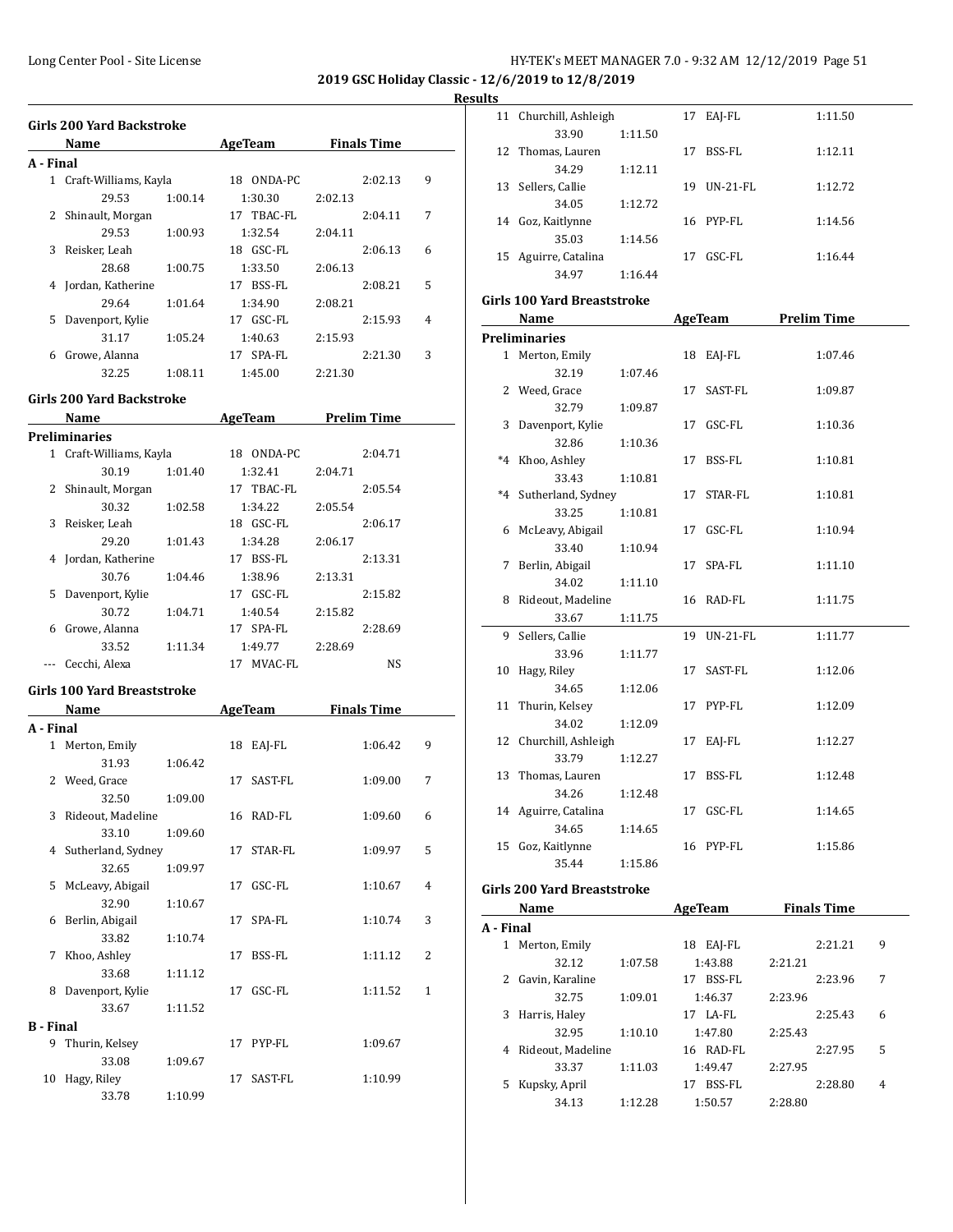**2019 GSC Holiday Classic - 12/6/2019 to 12/8/2019**

|                  |                                          |         |                                      |                    |         | <b>Results</b>       |
|------------------|------------------------------------------|---------|--------------------------------------|--------------------|---------|----------------------|
|                  | A - Final  (Girls 200 Yard Breaststroke) |         |                                      |                    |         | $\mathbf{1}$         |
|                  | Name                                     |         | <b>Example 2 AgeTeam</b>             | <b>Finals Time</b> |         |                      |
|                  | 6 Thatayatikom, Tanya                    |         | 17 GSC-FL                            |                    | 2:32.91 | $\mathbf{1}$<br>3    |
|                  | 33.90                                    | 1:11.92 | 1:51.95                              | 2:32.91            |         |                      |
|                  | 7 Craig, Kelsie                          |         | 17 LA-FL                             |                    | 2:36.01 | $\mathbf{1}$<br>2    |
|                  | 34.07                                    | 1:13.11 | 1:54.15                              | 2:36.01            |         |                      |
|                  | 8 McLeavy, Abigail                       |         | 17 GSC-FL                            |                    | 2:38.79 | $\mathbf{1}$<br>Girl |
|                  | 34.56                                    | 1:14.27 | 1:56.03                              | 2:38.79            |         |                      |
| <b>B</b> - Final |                                          |         |                                      |                    |         | $A - I$              |
|                  | 9 Berlin, Abigail                        |         | 17 SPA-FL                            |                    | 2:33.63 |                      |
|                  | 35.00                                    | 1:13.89 | 1:53.61                              | 2:33.63            |         |                      |
|                  | 10 Sellers, Callie                       |         | 19 UN-21-FL                          |                    | 2:35.72 |                      |
|                  | 35.09                                    | 1:14.23 | 1:54.63                              | 2:35.72            |         |                      |
|                  | 11 Thomas, Lauren                        |         | 17 BSS-FL                            |                    | 2:35.78 |                      |
|                  | 35.44                                    | 1:14.96 | 1:55.49                              | 2:35.78            |         |                      |
|                  | 12 Davenport, Kylie                      |         | 17 GSC-FL                            |                    | 2:36.81 |                      |
|                  | 34.29                                    | 1:13.45 | 1:55.90                              | 2:36.81            |         |                      |
|                  | 13 Hagy, Riley                           |         | 17 SAST-FL                           |                    | 2:37.90 |                      |
|                  | 35.70                                    | 1:15.92 | 1:57.12                              | 2:37.90            |         |                      |
|                  | 14 Buchanan, Megan                       |         | 17 LAKR-FL                           |                    | 2:39.16 |                      |
|                  | 35.67                                    | 1:15.89 | 1:57.21                              | 2:39.16            |         |                      |
|                  | 15 Aguirre, Catalina                     |         | 17 GSC-FL                            |                    | 2:46.99 |                      |
|                  | 36.17                                    | 1:17.98 | 2:02.12                              | 2:46.99            |         |                      |
|                  | <b>Girls 200 Yard Breaststroke</b>       |         |                                      |                    |         |                      |
|                  |                                          |         |                                      |                    |         |                      |
|                  | Name                                     |         | <b>Example 2 AgeTeam</b> Prelim Time |                    |         |                      |
|                  | <b>Preliminaries</b>                     |         |                                      |                    |         | $B - I$              |
|                  | 1 Merton, Emily                          |         | 18 EAJ-FL                            |                    | 2:23.42 |                      |
|                  | 32.81                                    | 1:08.71 | 1:46.32                              | 2:23.42            |         |                      |
|                  | 2 Gavin, Karaline                        |         | 17 BSS-FL                            |                    | 2:27.30 | 1                    |
|                  | 34.08                                    | 1:11.45 | 1:49.52                              | 2:27.30            |         |                      |
|                  | 3 Rideout, Madeline                      |         | 16 RAD-FL                            |                    | 2:29.27 | $\mathbf{1}$         |
|                  | 33.53                                    | 1:11.63 | 1:50.72                              | 2:29.27            |         |                      |
|                  | 4 Harris, Haley                          |         | 17 LA-FL                             |                    | 2:29.95 | $\mathbf{1}$         |
|                  | 33.89                                    | 1:12.03 | 1:51.50                              | 2:29.95            |         |                      |
|                  | 5 Kupsky, April                          |         | 17 BSS-FL                            |                    | 2:30.76 | Girl                 |
|                  | 34.50                                    | 1:12.73 | 1:51.60                              | 2:30.76            |         |                      |
| 6                | Thatayatikom, Tanya                      |         | 17 GSC-FL                            |                    | 2:31.57 | Pre                  |
|                  | 33.47                                    | 1:11.05 | 1:50.45                              | 2:31.57            |         |                      |
|                  | 7 McLeavy, Abigail                       |         | 17 GSC-FL                            |                    | 2:32.94 |                      |
|                  | 33.70                                    | 1:11.66 | 1:52.26                              | 2:32.94            |         |                      |
|                  | 8 Craig, Kelsie                          |         | 17 LA-FL                             |                    | 2:33.31 |                      |
|                  | 33.76                                    | 1:12.40 | 1:52.44                              | 2:33.31            |         |                      |
| 9.               | Berlin, Abigail                          |         | 17 SPA-FL                            |                    | 2:33.78 |                      |
|                  | 34.86                                    | 1:14.17 | 1:53.85                              | 2:33.78            |         |                      |
|                  | 10 Sellers, Callie                       |         | 19 UN-21-FL                          |                    | 2:34.75 |                      |
|                  | 35.36                                    | 1:14.53 | 1:54.40                              | 2:34.75            |         |                      |
| 11               | Thomas, Lauren                           |         | 17 BSS-FL                            |                    | 2:35.16 |                      |
|                  | 35.40                                    | 1:14.81 | 1:54.83                              | 2:35.16            |         |                      |
| 12               | Buchanan, Megan                          |         | 17 LAKR-FL                           |                    | 2:36.07 |                      |
|                  | 35.11                                    | 1:14.51 | 1:55.16                              | 2:36.07            |         |                      |
| 13               | Davenport, Kylie                         |         | 17 GSC-FL                            |                    | 2:37.57 |                      |
|                  | 34.74                                    | 1:14.09 | 1:55.81                              | 2:37.57            |         |                      |
|                  | 14 Sutherland, Sydney                    |         | 17 STAR-FL                           |                    | 2:39.25 |                      |
|                  | 34.97                                    | 1:14.60 | 1:56.16                              | 2:39.25            |         |                      |
|                  | 15 Weed, Grace                           |         | 17 SAST-FL                           |                    | 2:39.86 |                      |
|                  | 35.21                                    | 1:15.39 | 1:57.47                              | 2:39.86            |         |                      |

|                  | 16 Hagy, Riley                                                                                                                                                                                                                 |         |    | 17 SAST-FL          |         | 2:39.93            |              |
|------------------|--------------------------------------------------------------------------------------------------------------------------------------------------------------------------------------------------------------------------------|---------|----|---------------------|---------|--------------------|--------------|
|                  | 36.31                                                                                                                                                                                                                          | 1:16.75 |    | 1:57.98             | 2:39.93 |                    |              |
|                  | 17 Thurin, Kelsey                                                                                                                                                                                                              |         |    | 17 PYP-FL           |         | 2:43.94            |              |
|                  | 34.26                                                                                                                                                                                                                          | 1:16.30 |    | 2:00.95             | 2:43.94 |                    |              |
|                  | 18 Aguirre, Catalina                                                                                                                                                                                                           |         |    | 17 GSC-FL           |         | 2:45.07            |              |
|                  | 35.63                                                                                                                                                                                                                          | 1:16.55 |    | 1:59.99             | 2:45.07 |                    |              |
|                  | <b>Girls 100 Yard Butterfly</b>                                                                                                                                                                                                |         |    |                     |         |                    |              |
|                  | Name and the state of the state of the state of the state of the state of the state of the state of the state of the state of the state of the state of the state of the state of the state of the state of the state of the s |         |    | AgeTeam Finals Time |         |                    |              |
| A - Final        |                                                                                                                                                                                                                                |         |    |                     |         |                    |              |
|                  | 1 Giuffrida, Kathryn                                                                                                                                                                                                           |         |    | 26 TIDE-FL          |         | 54.99              | 9            |
|                  | 25.95                                                                                                                                                                                                                          | 54.99   |    |                     |         |                    |              |
|                  | 2 Larrimore, Allie                                                                                                                                                                                                             |         |    | 17 SAST-FL          |         | 57.39              | 7            |
|                  | 27.07                                                                                                                                                                                                                          | 57.39   |    |                     |         |                    |              |
|                  | 3 Brinton, Allie                                                                                                                                                                                                               |         |    | 17 BSS-FL           |         | 57.65              | 6            |
|                  | 27.08                                                                                                                                                                                                                          | 57.65   |    |                     |         |                    |              |
|                  | 4 Reisker, Leah                                                                                                                                                                                                                |         |    | 18 GSC-FL           |         | 57.91              | 5            |
|                  | 27.11                                                                                                                                                                                                                          | 57.91   |    |                     |         |                    |              |
|                  | 5 Shinault, Morgan                                                                                                                                                                                                             |         |    | 17 TBAC-FL          |         | 58.17              | 4            |
|                  | 27.43                                                                                                                                                                                                                          | 58.17   |    |                     |         |                    |              |
|                  | 6 Harris, Haley                                                                                                                                                                                                                |         |    | 17 LA-FL            |         | 58.39              | 3            |
|                  | 26.99                                                                                                                                                                                                                          | 58.39   |    |                     |         |                    |              |
|                  | 7 Craft-Williams, Kayla                                                                                                                                                                                                        |         |    | 18 ONDA-PC          |         | 59.41              | 2            |
|                  | 27.41                                                                                                                                                                                                                          |         |    |                     |         |                    |              |
|                  |                                                                                                                                                                                                                                | 59.41   |    |                     |         |                    | $\mathbf{1}$ |
|                  | 8 Davenport, Kylie                                                                                                                                                                                                             |         |    | 17 GSC-FL           |         | 1:01.05            |              |
|                  | 28.28                                                                                                                                                                                                                          | 1:01.05 |    |                     |         |                    |              |
| <b>B</b> - Final |                                                                                                                                                                                                                                |         |    |                     |         |                    |              |
|                  | 9 Goz, Kaitlynne                                                                                                                                                                                                               |         |    | 16 PYP-FL           |         | 1:01.56            |              |
|                  | 29.04                                                                                                                                                                                                                          | 1:01.56 |    |                     |         |                    |              |
|                  | 10 Thurin, Kelsey                                                                                                                                                                                                              |         |    | 17 PYP-FL           |         | 1:03.31            |              |
|                  | 29.09                                                                                                                                                                                                                          | 1:03.31 |    |                     |         |                    |              |
|                  | 11 Weed, Grace                                                                                                                                                                                                                 |         |    | 17 SAST-FL          |         | 1:03.96            |              |
|                  | 29.88                                                                                                                                                                                                                          | 1:03.96 |    |                     |         |                    |              |
|                  | 12 Thomas, Lauren                                                                                                                                                                                                              |         |    | 17 BSS-FL           |         | 1:04.19            |              |
|                  | 30.15                                                                                                                                                                                                                          | 1:04.19 |    |                     |         |                    |              |
|                  | <b>Girls 100 Yard Butterfly</b>                                                                                                                                                                                                |         |    |                     |         |                    |              |
|                  | Name                                                                                                                                                                                                                           |         |    | AgeTeam             |         | <b>Prelim Time</b> |              |
|                  | <b>Preliminaries</b>                                                                                                                                                                                                           |         |    |                     |         |                    |              |
|                  | 1 Giuffrida, Kathryn                                                                                                                                                                                                           |         |    | 26 TIDE-FL          |         | 55.52              |              |
|                  | 26.51                                                                                                                                                                                                                          | 55.52   |    |                     |         |                    |              |
|                  | 2 Brinton, Allie                                                                                                                                                                                                               |         |    | 17 BSS-FL           |         | 57.76              |              |
|                  | 27.35                                                                                                                                                                                                                          | 57.76   |    |                     |         |                    |              |
|                  | 3 Harris, Haley                                                                                                                                                                                                                |         |    | 17 LA-FL            |         | 57.91              |              |
|                  | 27.19                                                                                                                                                                                                                          | 57.91   |    |                     |         |                    |              |
|                  | 4 Reisker, Leah                                                                                                                                                                                                                |         | 18 | GSC-FL              |         | 58.01              |              |
|                  | 27.09                                                                                                                                                                                                                          | 58.01   |    |                     |         |                    |              |
|                  | 5 Craft-Williams, Kayla                                                                                                                                                                                                        |         | 18 | ONDA-PC             |         | 58.81              |              |
|                  | 26.99                                                                                                                                                                                                                          | 58.81   |    |                     |         |                    |              |
|                  | 6 Larrimore, Allie                                                                                                                                                                                                             |         | 17 | SAST-FL             |         | 59.03              |              |
|                  | 27.55                                                                                                                                                                                                                          | 59.03   |    |                     |         |                    |              |
| 7                | Shinault, Morgan                                                                                                                                                                                                               |         | 17 | TBAC-FL             |         | 59.05              |              |
|                  | 27.89                                                                                                                                                                                                                          | 59.05   |    |                     |         |                    |              |
|                  | 8 Davenport, Kylie                                                                                                                                                                                                             |         | 17 | GSC-FL              |         | 1:01.82            |              |
|                  | 28.45                                                                                                                                                                                                                          | 1:01.82 |    |                     |         |                    |              |
|                  | 9 Goz, Kaitlynne                                                                                                                                                                                                               |         |    | 16 PYP-FL           |         | 1:01.95            |              |
|                  | 28.92                                                                                                                                                                                                                          | 1:01.95 |    |                     |         |                    |              |
|                  |                                                                                                                                                                                                                                |         |    |                     |         |                    |              |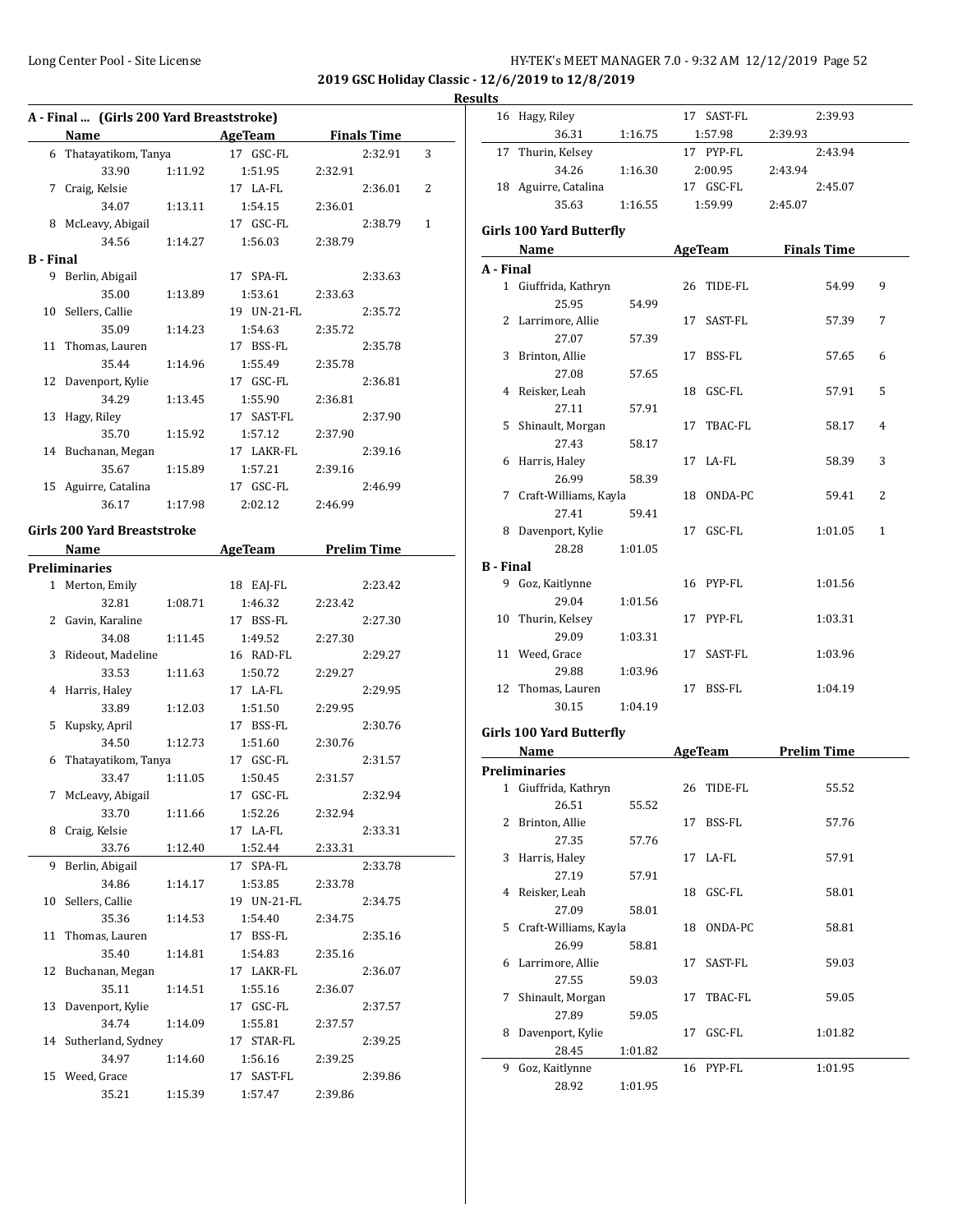**2019 GSC Holiday Classic - 12/6/2019 to 12/8/2019 Results**

| Preliminaries  (Girls 100 Yard Butterfly) |                   |         |    |         |                    |  |  |
|-------------------------------------------|-------------------|---------|----|---------|--------------------|--|--|
|                                           | <b>Name</b>       |         |    | AgeTeam | <b>Prelim Time</b> |  |  |
| 10                                        | Weed, Grace       |         | 17 | SAST-FL | 1:02.44            |  |  |
|                                           | 28.99             | 1:02.44 |    |         |                    |  |  |
| 11                                        | Hagy, Riley       |         | 17 | SAST-FL | 1:04.81            |  |  |
|                                           | 30.37             | 1:04.81 |    |         |                    |  |  |
|                                           | 12 Thurin, Kelsey |         | 17 | PYP-FL  | 1:05.66            |  |  |
|                                           | 30.34             | 1:05.66 |    |         |                    |  |  |
| 13                                        | Thomas, Lauren    |         | 17 | BSS-FL  | 1:05.75            |  |  |
|                                           | 30.28             | 1:05.75 |    |         |                    |  |  |

#### **Girls 200 Yard Butterfly**

|           | Name                  |         | <b>AgeTeam</b> |         | <b>Finals Time</b> |         |   |  |
|-----------|-----------------------|---------|----------------|---------|--------------------|---------|---|--|
| A - Final |                       |         |                |         |                    |         |   |  |
| 1         | Kupsky, April         |         | 17             | BSS-FL  |                    | 2:07.38 | 9 |  |
|           | 28.87                 | 1:01.25 |                | 1:34.57 | 2:07.38            |         |   |  |
| 2         | Larrimore, Allie      |         | 17             | SAST-FL |                    | 2:07.67 | 7 |  |
|           | 27.94                 | 59.24   |                | 1:32.09 | 2:07.67            |         |   |  |
| 3         | Brinton, Allie        |         | 17             | BSS-FL  |                    | 2:10.76 | 6 |  |
|           | 28.89                 | 1:02.25 |                | 1:37.29 | 2:10.76            |         |   |  |
| 4         | Craft-Williams, Kayla |         | 18             | ONDA-PC |                    | 2:18.98 | 5 |  |
|           | 28.47                 | 1:02.15 |                | 1:40.01 | 2:18.98            |         |   |  |
| 5         | Thatayatikom, Tanya   |         | 17             | GSC-FL  |                    | 2:19.15 | 4 |  |
|           | 29.32                 | 1:02.81 |                | 1:39.52 | 2:19.15            |         |   |  |
|           | Shinault, Morgan      |         | 17             | TBAC-FL |                    | NS      |   |  |

#### **Girls 200 Yard Butterfly**

|          | Name                  |         | AgeTeam       | Prelim Time |           |  |
|----------|-----------------------|---------|---------------|-------------|-----------|--|
|          | Preliminaries         |         |               |             |           |  |
| 1        | Giuffrida, Kathryn    |         | 26 TIDE-FL    |             | 2:08.16   |  |
|          | 27.87                 | 59.24   | 1:32.41       | 2:08.16     |           |  |
| 2        | Kupsky, April         |         | BSS-FL<br>17  |             | 2:09.28   |  |
|          | 29.60                 | 1:02.45 | 1:35.98       | 2:09.28     |           |  |
| 3        | Larrimore, Allie      |         | 17 SAST-FL    |             | 2:09.53   |  |
|          | 29.35                 | 1:02.17 | 1:35.97       | 2:09.53     |           |  |
| 4        | Shinault, Morgan      |         | 17 TBAC-FL    |             | 2:11.52   |  |
|          | 28.79                 | 1:01.64 | 1:36.47       | 2:11.52     |           |  |
| 5        | Brinton, Allie        |         | 17 BSS-FL     |             | 2:16.38   |  |
|          | 30.41                 | 1:05.02 | 1:41.14       | 2:16.38     |           |  |
| 6        | Thatayatikom, Tanya   |         | 17 GSC-FL     |             | 2:16.74   |  |
|          | 29.47                 | 1:03.03 | 1:38.53       | 2:16.74     |           |  |
| 7        | Craft-Williams, Kayla |         | 18 ONDA-PC    |             | 2:20.53   |  |
|          | 30.25                 | 1:05.65 | 1:42.04       | 2:20.53     |           |  |
|          | York, Madelyn         |         | ATAC-FL<br>17 |             | NS.       |  |
|          | Hinkle, Haven         |         | SAST-FL<br>16 |             | <b>NS</b> |  |
| $\cdots$ | Goz, Kaitlynne        |         | PYP-FL<br>16  |             | <b>NS</b> |  |
| $\cdots$ | Harris, Haley         |         | 17 LA-FL      |             | NS        |  |

#### **Girls 200 Yard IM**

| Name      |                    |         | AgeTeam       | <b>Finals Time</b> |         |   |
|-----------|--------------------|---------|---------------|--------------------|---------|---|
| A - Final |                    |         |               |                    |         |   |
|           | 1 Harris, Haley    |         | LA-FL<br>17   |                    | 2:07.11 | 9 |
|           | 27.40              | 1:00.35 | 1:37.52       | 2:07.11            |         |   |
|           | 2 Shinault, Morgan |         | TBAC-FL<br>17 |                    | 2:09.46 | 7 |
|           | 27.93              | 58.92   | 1:39.22       | 2:09.46            |         |   |
| 3.        | Gavin, Karaline    |         | BSS-FL<br>17  |                    | 2:09.69 | 6 |
|           | 27.81              | 1:01.64 | 1:39.50       | 2:09.69            |         |   |

|                  | 4 Kupsky, April      |         | 17 BSS-FL  |         | 2:09.94            | 5 |
|------------------|----------------------|---------|------------|---------|--------------------|---|
|                  | 28.75                | 1:02.15 | 1:40.11    | 2:09.94 |                    |   |
| 5                | Buchanan, Megan      |         | 17 LAKR-FL |         | 2:14.53            | 4 |
|                  | 28.99                | 1:02.76 | 1:42.99    | 2:14.53 |                    |   |
| 6                | York, Madelyn        |         | 17 ATAC-FL |         | 2:16.21            | 3 |
|                  | 29.46                | 1:04.70 | 1:45.72    | 2:16.21 |                    |   |
|                  | 7 Hagy, Riley        |         | 17 SAST-FL |         | 2:18.86            | 2 |
|                  | 29.42                | 1:06.13 | 1:46.94    | 2:18.86 |                    |   |
|                  | 8 Thurin, Kelsey     |         | 17 PYP-FL  |         | 2:21.77            | 1 |
|                  | 28.87                | 1:06.72 | 1:48.07    | 2:21.77 |                    |   |
| <b>B</b> - Final |                      |         |            |         |                    |   |
|                  | 9 Berlin, Abigail    |         | 17 SPA-FL  |         | 2:17.59            |   |
|                  | 31.20                | 1:10.57 | 1:46.64    | 2:17.59 |                    |   |
|                  | 10 Weed, Grace       |         | 17 SAST-FL |         | 2:18.67            |   |
|                  | 29.77                | 1:06.07 | 1:46.28    | 2:18.67 |                    |   |
|                  | 11 Goz, Kaitlynne    |         | 16 PYP-FL  |         | 2:22.79            |   |
|                  | 29.60                | 1:06.83 | 1:48.92    | 2:22.79 |                    |   |
|                  | Girls 200 Yard IM    |         |            |         |                    |   |
|                  | Name                 |         | AgeTeam    |         | <b>Prelim Time</b> |   |
|                  | Preliminaries        |         |            |         |                    |   |
|                  | 1 Giuffrida, Kathryn |         | 26 TIDE-FL |         | 2:09.00            |   |
|                  | 27.90                | 1:02.08 | 1:39.33    | 2:09.00 |                    |   |
|                  | 2 Harris, Haley      |         | 17 LA-FL   |         | 2:09.28            |   |
|                  | 27.97                | 1:01.11 | 1:38.99    | 2:09.28 |                    |   |
|                  | 3 Gavin, Karaline    |         | 17 BSS-FL  |         | 2:10.36            |   |
|                  | 27.90                | 1:02.11 | 1:40.33    | 2:10.36 |                    |   |
|                  | 4 Shinault, Morgan   |         | 17 TBAC-FL |         | 2:11.42            |   |
|                  | 28.52                | 1:00.61 | 1:41.17    | 2:11.42 |                    |   |
| 5                | Kupsky, April        |         | 17 BSS-FL  |         | 2:12.76            |   |
|                  | 29.38                | 1:02.84 | 1:41.96    | 2:12.76 |                    |   |
| 6                | York, Madelyn        |         | 17 ATAC-FL |         | 2:17.24            |   |
|                  | 30.32                | 1:06.37 | 1:46.85    | 2:17.24 |                    |   |
|                  | 7 Buchanan, Megan    |         | 17 LAKR-FL |         | 2:18.58            |   |
|                  | 29.43                | 1:04.17 | 1:46.28    | 2:18.58 |                    |   |
|                  | 8 Hagy, Riley        |         | 17 SAST-FL |         | 2:19.29            |   |
|                  | 30.37                | 1:06.76 | 1:47.45    | 2:19.29 |                    |   |
| 9                | Merton, Emily        |         | 18 EAJ-FL  |         | 2:21.31            |   |
|                  | 31.52                | 1:08.73 | 1:47.38    | 2:21.31 |                    |   |
| 10               | Thurin, Kelsey       |         | 17 PYP-FL  |         | 2:21.74            |   |
|                  | 29.56                | 1:05.79 | 1:48.64    | 2:21.74 |                    |   |
| 11               | Berlin, Abigail      |         | 17 SPA-FL  |         | 2:21.94            |   |
|                  | 32.25                | 1:11.63 | 1:49.53    | 2:21.94 |                    |   |
| 12               | Weed, Grace          |         | 17 SAST-FL |         | 2:22.59            |   |
|                  | 31.59                | 1:07.92 | 1:49.08    | 2:22.59 |                    |   |
| 13               | Goz, Kaitlynne       |         | 16 PYP-FL  |         | 2:27.91            |   |
|                  | 30.73                | 1:08.65 | 1:52.44    | 2:27.91 |                    |   |
|                  |                      |         |            |         |                    |   |

## **Girls 400 Yard Freestyle Relay**

| Team                  |         | Relav   | <b>Finals Time</b>   |    |  |
|-----------------------|---------|---------|----------------------|----|--|
| BSS-FL                |         | А       | 3:31.42              | 18 |  |
| 1) Gavin, Karaline 17 |         |         | 2) Zapata, Ashley 15 |    |  |
| 3) Khoo, Ashley 17    |         |         | 4) McGrath, Megan 16 |    |  |
| 25.46                 | 53.30   | 1:18.96 | 1:46.66              |    |  |
| 2:11.42               | 2:39.33 | 3:04.03 | 3:31.42              |    |  |
|                       |         |         |                      |    |  |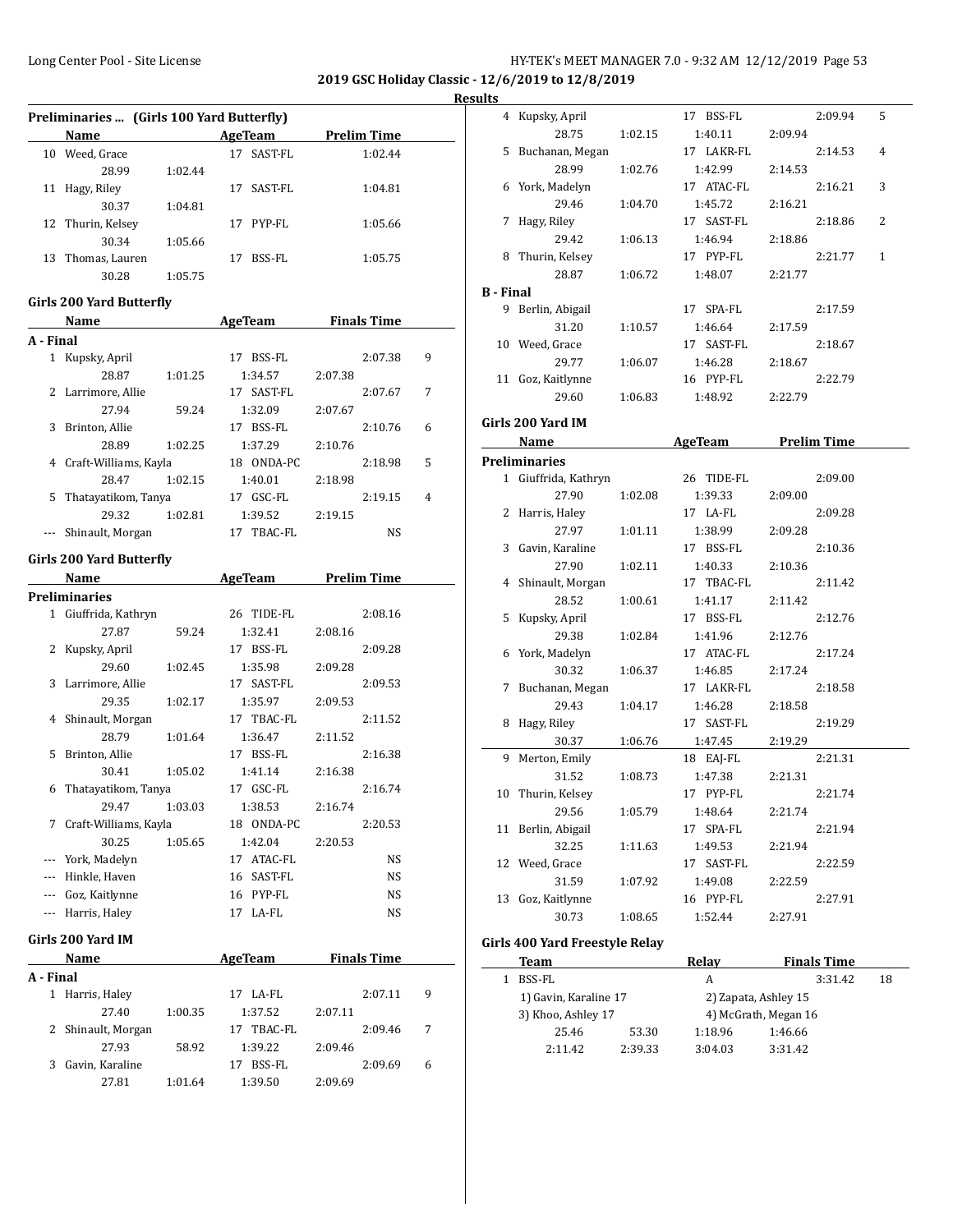# **Results**

|              | (Girls 400 Yard Freestyle Relay) |         |                        |                             |    |  |
|--------------|----------------------------------|---------|------------------------|-----------------------------|----|--|
|              | Team                             |         | Relay                  | <b>Finals Time</b>          |    |  |
| $\mathbf{2}$ | GSC-FL                           |         | A                      | 3:33.35                     | 14 |  |
|              | 1) Reisker, Leah 18              |         |                        | 2) Herron, Laci 16          |    |  |
|              | 3) Bates, Georgia 16             |         |                        | 4) Deboer, Camille 15       |    |  |
|              | 24.70                            | 52.13   | 1:18.32                | 1:47.34                     |    |  |
|              | 2:12.43                          | 2:40.56 | 3:05.34                | 3:33.35                     |    |  |
| 3            | ATAC-FL                          |         | А                      | 3:34.80                     | 12 |  |
|              | 1) Russell, Virginia 18          |         | 2) Howell, Margaret 15 |                             |    |  |
|              | 3) Chorpening, Emily 16          |         |                        | 4) Shaw, Marcia 16          |    |  |
|              | 25.06                            | 52.44   | 1:19.03                | 1:47.64                     |    |  |
|              | 2:13.73                          | 2:41.56 | 3:06.92                | 3:34.80                     |    |  |
|              | 4 TBAC-FL                        |         | A                      | 3:37.66                     | 10 |  |
|              | 1) Waite, Emily 15               |         |                        | 2) Messerschmitt, Taylor 13 |    |  |
|              | 3) Shinault, Morgan 17           |         |                        | 4) Somrah, Edith 16         |    |  |
|              | 25.45                            | 53.31   | 1:19.27                | 1:48.11                     |    |  |
|              | 2:13.58                          | 2:41.88 | 3:08.09                | 3:37.66                     |    |  |
|              | 5 GSC-FL                         |         | B                      | 3:38.21                     | 8  |  |
|              | 1) Sammy, Katherine 15           |         |                        | 2) Reeves, Gabriella 16     |    |  |
|              | 3) Trefry, Claire 15             |         |                        | 4) Ahn, Hannah 15           |    |  |
|              | 25.87                            | 55.24   | 1:21.44                | 1:50.35                     |    |  |
|              | 2:16.24                          | 2:45.31 | 3:10.04                | 3:38.21                     |    |  |
|              | 6 BSS-FL                         |         | B                      | 3:39.07                     | 6  |  |
|              | 1) Zorn, Alexandra 16            |         |                        | 2) Rathjen, Grace 16        |    |  |
|              | 3) Rittenhouse, Marliese 16      |         |                        | 4) Jordan, Katherine 17     |    |  |
|              | 25.80                            | 54.82   | 1:20.70                | 1:49.71                     |    |  |
|              | 2:15.52                          | 2:44.35 | 3:10.17                | 3:39.07                     |    |  |
|              | 7 LA-FL                          |         | A                      | 3:39.60                     | 4  |  |
|              | 1) Harris, Haley 17              |         |                        | 2) Sargeant, Avery 15       |    |  |
|              | 3) Chestang, Emma 16             |         |                        | 4) Higgs, Isabelle 15       |    |  |
|              | 26.12                            | 53.76   | 1:20.40                | 1:50.35                     |    |  |
|              | 2:15.82                          | 2:43.62 | 3:10.07                | 3:39.60                     |    |  |
|              | 8 SAST-FL                        |         | A                      | 3:42.94                     | 2  |  |
|              | 1) McCabe, Reilly 16             |         |                        | 2) Larrimore, Allie 17      |    |  |
|              | 3) Lawlor, Lindsey 16            |         | 4) Chang, Ella 16      |                             |    |  |
|              | 26.22                            | 55.03   | 1:20.59                | 1:48.66                     |    |  |
|              | 2:16.07                          | 2:46.43 | 3:13.75                | 3:42.94                     |    |  |
|              | 9 PYP-FL                         |         | A                      | 3:44.61                     |    |  |
|              | 1) Kelly, Avery 16               |         |                        | 2) Barkman, Katelyn 16      |    |  |
|              | 3) Thurin, Kelsey 17             |         |                        | 4) Okuyama, Maya 16         |    |  |
|              | 27.41                            | 56.13   | 1:23.13                | 1:53.39                     |    |  |
|              | 2:20.16                          | 2:50.33 | 3:16.43                | 3:44.61                     |    |  |
|              | 10 LA-FL                         |         | B                      | 3:45.07                     |    |  |
|              | 1) Kondal, Amelia 16             |         |                        | 2) Gonzalez, Mia 14         |    |  |
|              | 3) Walsh, Ayden 15               |         | 4) Fox, Elle 14        |                             |    |  |
|              | 26.93                            | 57.08   | 1:23.70                | 1:52.64                     |    |  |
|              | 2:19.17                          | 2:48.58 | 3:15.31                | 3:45.07                     |    |  |
|              | 11 STAR-FL                       |         | B                      | 3:53.21                     |    |  |
|              | 1) Muramatsu, Jaiden 16          |         |                        | 2) Campos, Moana 15         |    |  |
|              | 3) Nagy, Julia 15                |         |                        | 4) Megginson, Chloe 13      |    |  |
|              | 27.45                            | 57.32   | 1:25.82                | 1:57.22                     |    |  |
|              | 2:24.25                          | 2:54.57 | 3:22.98                | 3:53.21                     |    |  |
| 12           | SAST-FL                          |         | B                      | 3:53.36                     |    |  |
|              | 1) Hagy, Riley 17                |         |                        | 2) Weed, Grace 17           |    |  |
|              | 3) McGee, Keara 15               |         | 4) Ray, Jaimie 15      |                             |    |  |
|              | 28.66                            | 58.79   | 1:26.38                | 1:56.90                     |    |  |
|              | 2:24.62                          | 2:54.94 | 3:22.54                | 3:53.36                     |    |  |
|              |                                  |         |                        |                             |    |  |

| 13 | STAR-FL                            |                    | А                  | 3:53.70                        |    |
|----|------------------------------------|--------------------|--------------------|--------------------------------|----|
|    | 1) Hoenstine, Kathryn 16           |                    |                    | 2) Beauchamp, Ashley 16        |    |
|    | 3) Sutherland, Sydney 17           |                    |                    | 4) O'Malley, Meredith 16       |    |
|    | 28.37                              | 58.82              | 1:25.59            | 1:55.30                        |    |
|    | 2:24.21                            | 2:55.76            | 3:53.70            |                                |    |
| 14 | SJAX-FL                            |                    | A                  | 3:54.53                        |    |
|    | 1) Hammel, Blakely 11              |                    | 2) Troup, Leah 15  |                                |    |
|    | 3) Domingo, Emma 15                |                    |                    | 4) Finn, Aubrey 14             |    |
|    | 29.26                              | 1:02.33            | 1:29.67            | 2:00.67                        |    |
|    | 2:28.18                            | 2:59.29            | 3:25.47            | 3:54.53                        |    |
| 15 | RAD-FL                             |                    | A                  | 3:56.86                        |    |
|    | 1) Montenegro, Valerie 15          |                    |                    | 2) Trezza, Savannah 16         |    |
|    | 3) Germosen, Isabella 16           |                    |                    | 4) Rideout, Madeline 16        |    |
|    | 28.95                              | 1:00.04            | 1:27.82            | 1:59.18                        |    |
|    | 2:27.40                            | 2:59.29            | 3:26.35            | 3:56.86                        |    |
|    | 16 WFLA-FL                         |                    | A                  | 4:00.08                        |    |
|    | 1) Rinard, Carissa 14              |                    |                    | 2) Jensen, Allea 15            |    |
|    | 3) Golubovic, Maya 13              |                    |                    | 4) Bodruzic, Dora 14           |    |
|    | 28.02                              | 58.32              | 1:27.44            | 1:58.74                        |    |
|    | 2:26.37                            | 2:57.89            | 3:27.54            | 4:00.08                        |    |
| 17 | WVKW-FL                            |                    | A                  | 4:07.75                        |    |
|    | 1) Lemus, Alexia 16                |                    |                    | 2) Brunacci, Isabella 14       |    |
|    | 3) Epple, Alana 14                 |                    |                    | 4) Monette, Anna 16            |    |
|    | 28.77                              | 1:01.03            | 1:32.81            | 2:06.93                        |    |
|    | 2:37.15                            |                    | 3:37.78            | 4:07.75                        |    |
|    |                                    |                    |                    |                                |    |
|    | <b>Girls 400 Yard Medley Relay</b> |                    | Relay              | <b>Finals Time</b>             |    |
|    | Team<br>1 BSS-FL                   |                    | A                  | 3:55.37                        | 18 |
|    | 1) Khoo, Faith 16                  |                    |                    | 2) Zapata, Ashley 15           |    |
|    |                                    |                    |                    |                                |    |
|    |                                    |                    |                    |                                |    |
|    | 3) McGrath, Megan 16               |                    |                    | 4) Gavin, Karaline 17          |    |
|    | 28.46                              | 59.75              | 1:29.91            | 2:05.50                        |    |
|    | 2:31.56                            | 3:01.69            | 3:27.17            | 3:55.37                        |    |
| 2  | BSS-FL                             |                    | B                  | 4:02.60                        | 14 |
|    | 1) Jordan, Katherine 17            |                    |                    | 2) Strong, Jessica 15          |    |
|    | 3) Brinton, Allie 17               |                    |                    | 4) Khoo, Ashley 17             |    |
|    | 29.68                              | 1:01.89            | 1:32.65            | 2:08.62                        |    |
|    | 2:36.11                            | 3:08.02            | 3:33.80            | 4:02.60                        |    |
| 3  | LA-FL                              |                    | A                  | 4:02.81                        | 12 |
|    | 1) Harris, Leah 15                 |                    |                    | 2) Sargeant, Avery 15          |    |
|    | 3) Harris, Haley 17                |                    |                    | 4) Chestang, Emma 16           |    |
|    | 29.34                              | 1:00.68            | 1:33.01            | 2:10.13                        |    |
|    | 2:37.39                            | 3:09.48            | 3:35.03            | 4:02.81                        |    |
|    | 4 GSC-FL                           |                    | B                  | 4:05.24                        | 10 |
|    | 1) Davenport, Kylie 17             |                    |                    | 2) Cimini, Meghan 15           |    |
|    | 3) Ahn, Hannah 15                  |                    | 4) Herron, Laci 16 |                                |    |
|    | 29.24                              | 1:01.50            | 1:34.01            | 2:13.78                        |    |
|    | 2:39.90                            | 3:10.28            | 3:36.06            | 4:05.24                        |    |
|    | 5 SAST-FL                          |                    | A                  | 4:08.43                        | 8  |
|    | 1) Larrimore, Allie 17             |                    | 2) Weed, Grace 17  |                                |    |
|    | 3) Ray, Jaimie 15                  |                    |                    | 4) McCabe, Reilly 16           |    |
|    | 28.64<br>2:39.91                   | 1:00.41<br>3:13.70 | 1:33.09<br>3:38.86 | 2:11.29<br>4:08.43             |    |
|    |                                    |                    | B                  |                                |    |
|    | 6 LA-FL                            |                    |                    | 4:14.62                        | 6  |
|    | 1) Higgs, Isabelle 15              |                    |                    | 2) Kondal, Amelia 16           |    |
|    | 3) Netzley, Emma 14<br>30.53       | 1:04.36            | 1:36.92            | 4) Gonzalez, Mia 14<br>2:15.35 |    |
|    | 2:43.62                            | 3:18.53            | 3:45.53            | 4:14.62                        |    |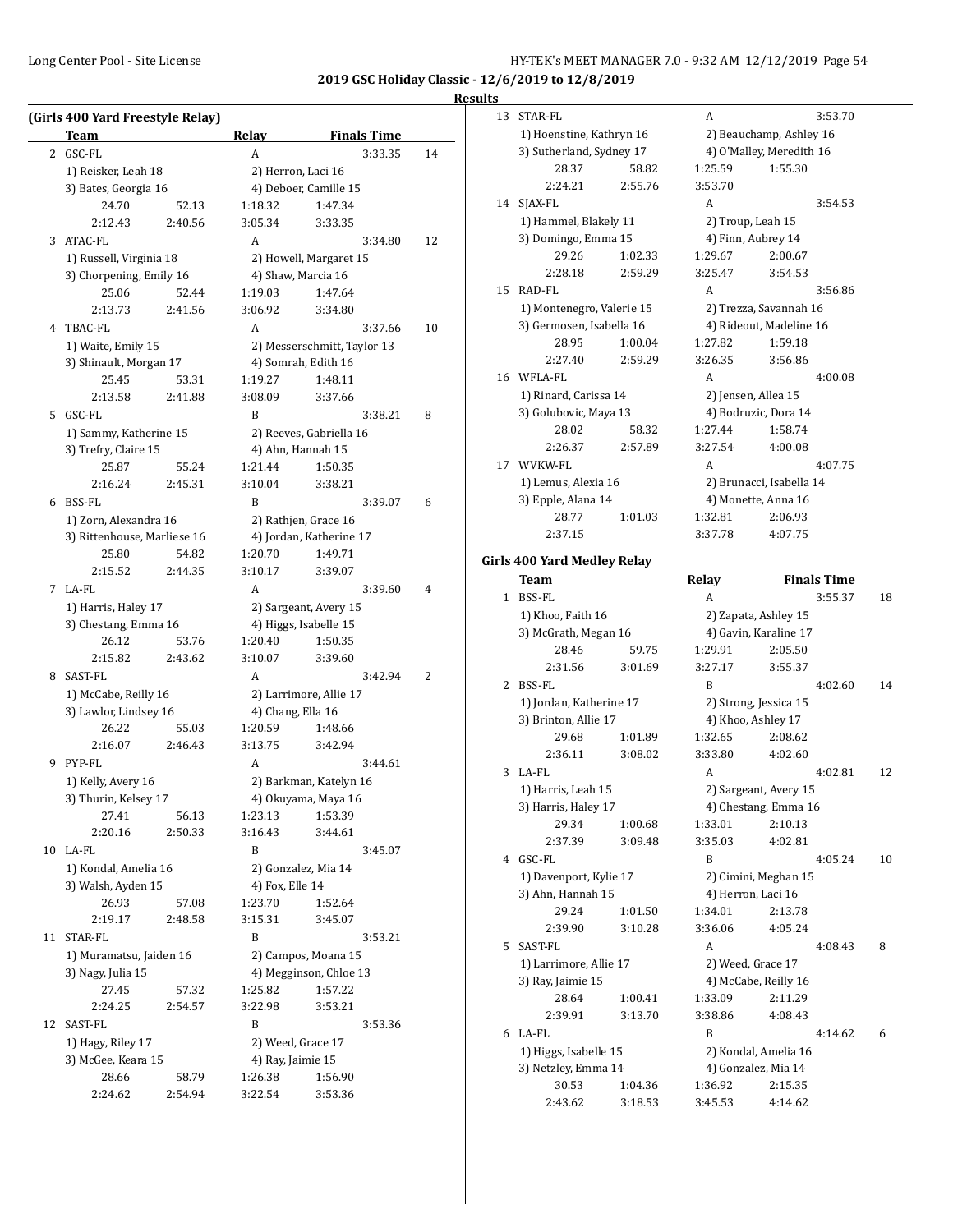#### **Results**

|    | (Girls 400 Yard Medley Relay)<br>Team          |                    | <b>Relay</b>          | <b>Finals Time</b>                              |   |
|----|------------------------------------------------|--------------------|-----------------------|-------------------------------------------------|---|
| 7  | <b>ATAC-FL</b>                                 |                    | A                     | 4:14.74                                         | 4 |
|    | 1) Howell, Margaret 15                         |                    |                       |                                                 |   |
|    | 3) Shaw, Marcia 16                             |                    |                       | 2) Simone, Amelia 14<br>4) Russell, Virginia 18 |   |
|    | 31.44                                          | 1:03.49            | 1:39.12               | 2:19.69                                         |   |
|    | 2:47.49                                        | 3:20.61            | 3:45.88               | 4:14.74                                         |   |
| 8  | <b>TBAC-FL</b>                                 |                    | A                     | 4:16.76                                         | 2 |
|    |                                                |                    |                       |                                                 |   |
|    | 1) Kaloostian, Kendall 14                      |                    |                       | 2) Shinault, Morgan 17                          |   |
|    | 3) Waite, Emily 15<br>30.92                    |                    | 1:37.43               | 4) Ofiara, Yasmine 14<br>2:14.86                |   |
|    | 2:42.30                                        | 1:04.51<br>3:14.93 | 3:44.14               |                                                 |   |
|    |                                                |                    |                       | 4:16.76                                         |   |
| 9  | PYP-FL                                         |                    | A                     | 4:20.43                                         |   |
|    | 1) Goz, Kaitlynne 16<br>3) McArthur, Camden 16 |                    |                       | 2) Barkman, Katelyn 16                          |   |
|    |                                                |                    | 4) Kelly, Avery 16    |                                                 |   |
|    | 33.35                                          | 1:08.76            | 1:42.32               | 2:20.64                                         |   |
|    | 2:49.54                                        | 3:24.88            | 3:51.28               | 4:20.43                                         |   |
|    | 10 STAR-FL                                     |                    | A                     | 4:22.38                                         |   |
|    | 1) Campos, Moana 15                            |                    |                       | 2) Sutherland, Sydney 17                        |   |
|    | 3) O'Malley, Meredith 16                       |                    |                       | 4) Beauchamp, Ashley 16                         |   |
|    | 33.61                                          | 1:09.30            | 1:41.42               | 2:19.77                                         |   |
|    | 2:49.42                                        | 3:26.16            | 3:52.54               | 4:22.38                                         |   |
| 11 | SAST-FL                                        |                    | B                     | 4:25.48                                         |   |
|    | 1) Mudgett, Emma 14                            |                    | 2) Hagy, Riley 17     |                                                 |   |
|    | 3) McGee, Keara 15                             |                    |                       | 4) Lawlor, Lindsey 16                           |   |
|    | 31.77                                          | 1:05.26            | 1:42.27               | 2:22.76                                         |   |
|    | 2:51.87                                        | 3:25.57            | 3:53.36               | 4:25.48                                         |   |
|    | 12 WFLA-FL                                     |                    | A                     | 4:27.86                                         |   |
|    | 1) Rinard, Carissa 14                          |                    | 2) Sochocki, Emily 15 |                                                 |   |
|    | 3) Golubovic, Maya 13                          |                    |                       | 4) Jensen, Allea 15                             |   |
|    | 31.44                                          | 1:20.98            | 1:44.00               |                                                 |   |
|    | 2:56.08                                        | 3:29.79            | 3:57.67               | 4:27.86                                         |   |
| 13 | RAD-FL                                         |                    | A                     | 4:28.38                                         |   |
|    | 1) Rideout, Madeline 16                        |                    |                       | 2) Trezza, Savannah 16                          |   |
|    | 3) Germosen, Isabella 16                       |                    |                       | 4) Montenegro, Valerie 15                       |   |
|    | 32.62                                          | 1:07.56            | 1:41.26               | 2:19.05                                         |   |
|    | 2:50.40                                        | 3:32.95            | 3:56.84               | 4:28.38                                         |   |
|    | GSC-FL                                         |                    | A                     | DQ                                              |   |
|    | Early take-off swimmer #2                      |                    |                       |                                                 |   |
|    | 1) Deboer, Camille 15                          |                    |                       | 2) Sammy, Katherine 15                          |   |
|    | 3) Bates, Georgia 16                           |                    |                       | 4) Reisker, Leah 18                             |   |
|    | 27.56                                          | 58.38              | 1:30.39               | 2:08.16                                         |   |
|    | 2:34.17                                        | 3:04.49            | 3:29.00               | DQ                                              |   |
|    |                                                |                    |                       |                                                 |   |

#### **Boys 10 & Under 50 Yard Freestyle**

| Name |                    |    | AgeTeam | <b>Finals Time</b> |   |
|------|--------------------|----|---------|--------------------|---|
| 1    | Zardavets, Luke    | 10 | NBT-FL  | 27.12              | 9 |
| 2    | McMeeking, Kai     | 10 | H4S-FL  | 27.23              | 7 |
| 3    | Vanscoy, Merrick   | 10 | BAC-FL  | 28.15              | 6 |
| 4    | Yang, Aaron        | 10 | NBT-FL  | 28.37              | 5 |
| 5    | Shapovalov, Robert | 10 | BSS-FL  | 28.50              | 4 |
| 6    | Clark, Jacob       | 10 | LAKR-FL | 28.72              | 3 |
| 7    | Zubero, Zachary    | 10 | EAI-FL  | 29.26              | 2 |
| 8    | McMeeking, Reef    | 8  | H4S-FL  | 29.34              | 1 |
| 9    | White, Brady       | 10 | BSS-FL  | 29.44              |   |
| 10   | Perez, Christian   | 10 | STAR-FL | 30.11              |   |
| 11   | Bennett, Grayson   | 9  | TBAC-FL | 30.12              |   |
| 12   | Jones, Robert      | 10 | SJAX-FL | 30.22              |   |
| 13   | Shi, Matthew       | 8  | LA-FL   | 30.28              |   |

| 14    | Russell, Charles   | 9  | BSS-FL  | 30.89 |
|-------|--------------------|----|---------|-------|
| 15    | Tomas, Austin      | 9  | LA-FL   | 30.99 |
| 16    | Austin, Tobias     | 10 | WFLA-FL | 31.67 |
| $*17$ | Zajac, Miles       | 10 | TCSC-FL | 31.81 |
| $*17$ | Nock, Victor       | 10 | PS-FL   | 31.81 |
| 19    | Hansen, Sawyer     | 8  | SPA-FL  | 31.99 |
| 20    | Berzsenyi, Max     | 10 | SJAX-FL | 32.08 |
| 21    | Stout, Tyler       | 10 | ATAC-FL | 32.16 |
| 22    | Fesenko, Ivan      | 8  | BSS-FL  | 32.37 |
| 23    | Fenniman, Kipton   | 9  | ATAC-FL | 32.57 |
| 24    | Hogan, Gabriel     | 10 | PS-FL   | 32.94 |
| 25    | Tarzia, Michael    | 8  | ISC-FL  | 32.97 |
| 26    | Cusick, John       | 10 | YFFC-FL | 33.11 |
| 27    | Pepito, Eli        | 10 | BSS-FL  | 33.12 |
| 28    | Khunduang, Gozon   | 10 | PS-FL   | 33.19 |
| 29    | Donnellan, Odhran  | 10 | LA-FL   | 33.44 |
| 30    | Balzano, William   | 9  | BSS-FL  | 33.75 |
| 31    | Pletenets, Anthony | 10 | EAJ-FL  | 33.95 |
| 32    | Branon, Daniel     | 9  | BSS-FL  | 34.11 |
| 33    | Kelleter, Joseph   | 10 | SJAX-FL | 34.16 |
| 34    | Poynton, Benjamin  | 10 | LA-FL   | 34.25 |
| 35    | Singley, Trevor    | 10 | EAI-FL  | 34.42 |
| 36    | Lieberman, Lucas   | 9  | BSS-FL  | 34.44 |
| 37    | Dowell, Hunter     | 9  | MAC-FL  | 36.09 |
| 38    | Braddock, Beau     | 8  | YFFC-FL | 37.02 |

#### **Boys 10 & Under 100 Yard Freestyle**

|    | Name                 |         |    | <b>AgeTeam</b> | <b>Finals Time</b> |              |
|----|----------------------|---------|----|----------------|--------------------|--------------|
|    | 1 Zardavets, Luke    |         |    | 10 NBT-FL      | 59.55              | 9            |
|    | 28.48                | 59.55   |    |                |                    |              |
|    | 2 McMeeking, Kai     |         |    | 10 H4S-FL      | 1:01.03            | 7            |
|    | 28.64                | 1:01.03 |    |                |                    |              |
|    | 3 Shapovalov, Robert |         |    | 10 BSS-FL      | 1:03.07            | 6            |
|    | 29.84                | 1:03.07 |    |                |                    |              |
|    | 4 Yang, Aaron        |         |    | 10 NBT-FL      | 1:03.34            | 5            |
|    | 30.52                | 1:03.34 |    |                |                    |              |
|    | 5 Vanscoy, Merrick   |         |    | 10 BAC-FL      | 1:03.44            | 4            |
|    | 30.07                | 1:03.44 |    |                |                    |              |
| 6  | Tomas, Austin        |         | 9  | LA-FL          | 1:04.74            | 3            |
|    | 31.66                | 1:04.74 |    |                |                    |              |
|    | 7 Zubero, Zachary    |         | 10 | EAJ-FL         | 1:05.09            | 2            |
|    | 30.62                | 1:05.09 |    |                |                    |              |
|    | 8 McMeeking, Reef    |         |    | 8 H4S-FL       | 1:06.56            | $\mathbf{1}$ |
|    | 31.38                | 1:06.56 |    |                |                    |              |
|    | 9 Russell, Charles   |         | 9  | BSS-FL         | 1:06.89            |              |
|    | 32.16                | 1:06.89 |    |                |                    |              |
|    | 10 Jones, Robert     |         |    | 10 SJAX-FL     | 1:06.93            |              |
|    | 32.30                | 1:06.93 |    |                |                    |              |
|    | 11 Shi, Matthew      |         | 8  | LA-FL          | 1:07.11            |              |
|    | 32.30                | 1:07.11 |    |                |                    |              |
|    | 12 Hansen, Sawyer    |         | 8  | SPA-FL         | 1:08.09            |              |
|    | 32.56                | 1:08.09 |    |                |                    |              |
|    | 13 Nock, Victor      |         | 10 | PS-FL          | 1:08.86            |              |
|    | 32.23                | 1:08.86 |    |                |                    |              |
|    | 14 Austin, Tobias    |         |    | 10 WFLA-FL     | 1:09.09            |              |
|    | 32.84                | 1:09.09 |    |                |                    |              |
| 15 | Fenniman, Kipton     |         | 9  | ATAC-FL        | 1:09.44            |              |
|    | 32.99                | 1:09.44 |    |                |                    |              |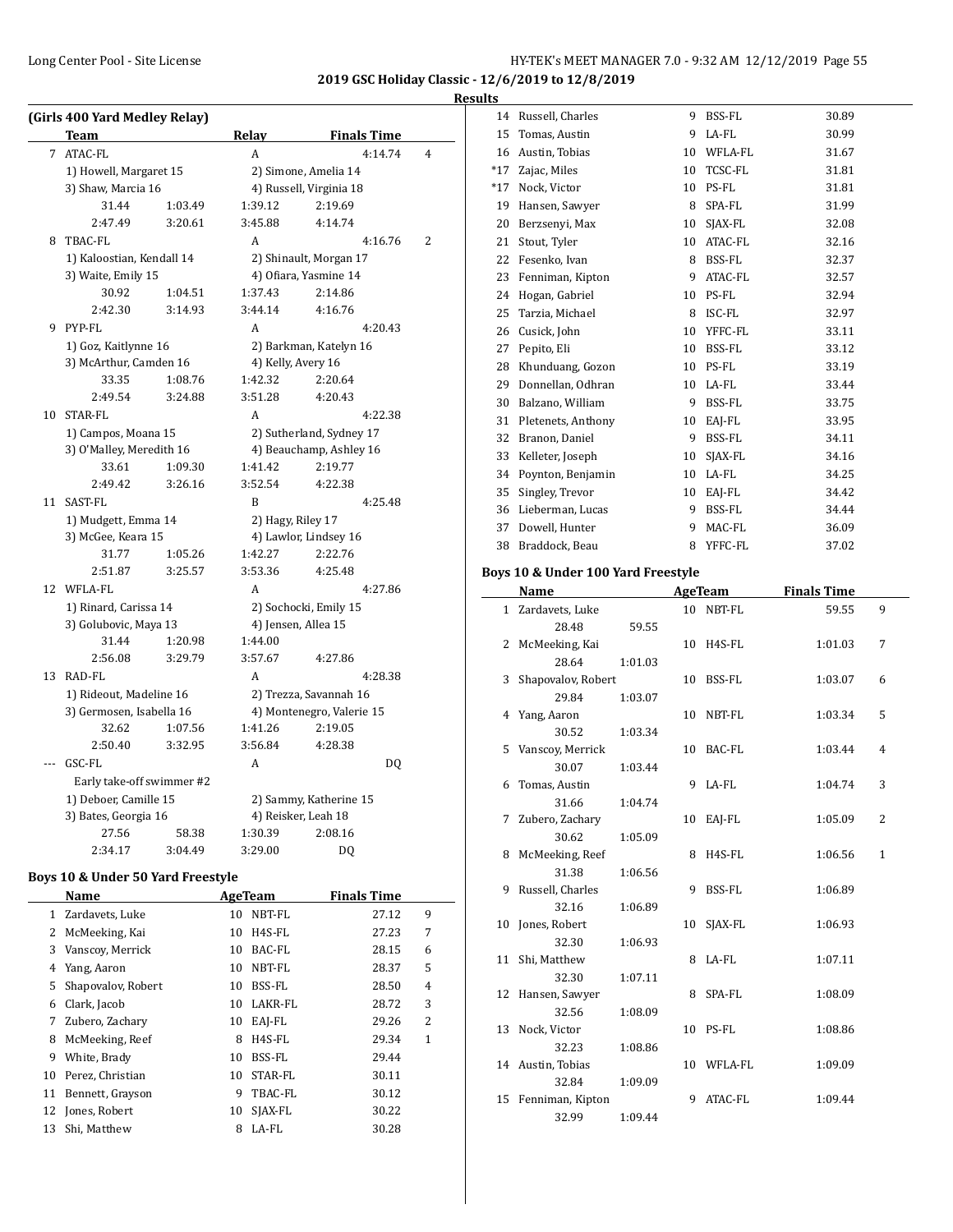$\overline{a}$ 

#### Long Center Pool - Site License **HY-TEK's MEET MANAGER 7.0 - 9:32 AM 12/12/2019** Page 56

**2019 GSC Holiday Classic - 12/6/2019 to 12/8/2019 Results**

| (Boys 10 & Under 100 Yard Freestyle) |                       |         |    |                |                    |  |  |  |
|--------------------------------------|-----------------------|---------|----|----------------|--------------------|--|--|--|
|                                      | Name                  |         |    | <b>AgeTeam</b> | <b>Finals Time</b> |  |  |  |
|                                      | 16 Berzsenyi, Max     |         |    | 10 SJAX-FL     | 1:10.57            |  |  |  |
|                                      | 33.80                 | 1:10.57 |    |                |                    |  |  |  |
| 17                                   | Stout, Tyler          |         |    | 10 ATAC-FL     | 1:11.62            |  |  |  |
|                                      | 34.44                 | 1:11.62 |    |                |                    |  |  |  |
|                                      | 18 Fesenko, Ivan      |         |    | 8 BSS-FL       | 1:11.90            |  |  |  |
|                                      | 34.27                 | 1:11.90 |    |                |                    |  |  |  |
| 19                                   | Khunduang, Gozon      |         |    | 10 PS-FL       | 1:12.30            |  |  |  |
|                                      | 34.19                 | 1:12.30 |    |                |                    |  |  |  |
| 20                                   | Zajac, Miles          |         |    | 10 TCSC-FL     | 1:12.58            |  |  |  |
|                                      | 34.43                 | 1:12.58 |    |                |                    |  |  |  |
| 21                                   | Hogan, Gabriel        |         |    | 10 PS-FL       | 1:12.94            |  |  |  |
|                                      | 35.06                 | 1:12.94 |    |                |                    |  |  |  |
| 22                                   | Singley, Trevor       |         |    | 10 EAJ-FL      | 1:14.33            |  |  |  |
|                                      | 35.21                 | 1:14.33 |    |                |                    |  |  |  |
|                                      | 23 Pletenets, Anthony |         |    | 10 EAJ-FL      | 1:17.01            |  |  |  |
|                                      | 36.00                 | 1:17.01 |    |                |                    |  |  |  |
|                                      | 24 Rick, Isaac        |         | 10 | GSC-FL         | 1:17.09            |  |  |  |
|                                      | 36.31                 | 1:17.09 |    |                |                    |  |  |  |
|                                      | 25 Balzano, William   |         |    | 9 BSS-FL       | 1:18.88            |  |  |  |
|                                      | 34.92                 | 1:18.88 |    |                |                    |  |  |  |
|                                      | 26 Dowell, Hunter     |         |    | 9 MAC-FL       | 1:19.22            |  |  |  |
|                                      | 36.26                 | 1:19.22 |    |                |                    |  |  |  |
|                                      | 27 Branon, Daniel     |         | 9  | BSS-FL         | 1:21.02            |  |  |  |
|                                      | 37.52                 | 1:21.02 |    |                |                    |  |  |  |
|                                      | 28 Varis, Talon       |         | 9  | TCSC-FL        | 1:21.20            |  |  |  |
|                                      | 37.91                 | 1:21.20 |    |                |                    |  |  |  |
|                                      | 29 Morrell, Lukas     |         |    | 9 LA-FL        | 1:22.11            |  |  |  |
|                                      | 37.87                 | 1:22.11 |    |                |                    |  |  |  |
| ---                                  | White, Brady          |         |    | 10 BSS-FL      | <b>NS</b>          |  |  |  |
| ---                                  | Bennett, Grayson      |         | 9  | TBAC-FL        | <b>NS</b>          |  |  |  |
| $\overline{a}$                       | Price, Kenneth        |         | 9  | CFM-FL         | <b>NS</b>          |  |  |  |

#### **Boys 10 & Under 200 Yard Freestyle**

|       | Name               |         | AgeTeam    | <b>Finals Time</b> |              |  |
|-------|--------------------|---------|------------|--------------------|--------------|--|
| $1\,$ | Zardavets, Luke    |         | 10 NBT-FL  | 2:06.28            | 9            |  |
|       | 28.19              | 59.94   | 1:33.15    | 2:06.28            |              |  |
|       | 2 McMeeking, Kai   |         | 10 H4S-FL  | 2:13.52            | 7            |  |
|       | 29.50              | 1:02.95 | 1:38.65    | 2:13.52            |              |  |
|       | 3 Zubero, Zachary  |         | 10 EAI-FL  | 2:16.83            | 6            |  |
|       | 31.29              | 1:07.09 | 1:42.96    | 2:16.83            |              |  |
| 4     | Yang, Aaron        |         | 10 NBT-FL  | 2:16.88            | 5            |  |
|       | 30.53              | 1:05.11 | 1:41.62    | 2:16.88            |              |  |
|       | 5 Perez, Christian |         | 10 STAR-FL | 2:16.94            | 4            |  |
|       | 32.08              | 1:07.10 | 1:42.61    | 2:16.94            |              |  |
|       | 6 Vanscoy, Merrick |         | 10 BAC-FL  | 2:19.17            | 3            |  |
|       | 30.81              | 1:05.86 | 1:43.96    | 2:19.17            |              |  |
| 7     | McMeeking, Reef    |         | 8 H4S-FL   | 2:19.92            | 2            |  |
|       | 30.68              | 1:07.16 | 1:44.62    | 2:19.92            |              |  |
| 8     | Bennett, Grayson   |         | 9 TBAC-FL  | 2:19.96            | $\mathbf{1}$ |  |
|       | 32.36              | 1:07.68 | 1:44.48    | 2:19.96            |              |  |
| 9     | Tomas, Austin      |         | 9 LA-FL    | 2:21.63            |              |  |
|       | 33.31              | 1:09.16 | 1:46.50    | 2:21.63            |              |  |
| 10    | Russell, Charles   |         | 9 BSS-FL   | 2:25.30            |              |  |
|       | 33.42              | 1:11.07 | 1:49.51    | 2:25.30            |              |  |
| 11    | Hansen, Sawyer     |         | 8 SPA-FL   | 2:26.85            |              |  |
|       | 32.81              | 1:10.60 | 1:48.95    | 2:26.85            |              |  |

| 12    | Austin, Tobias                     | 10 WFLA-FL         | 2:32.31            |   |
|-------|------------------------------------|--------------------|--------------------|---|
|       | 34.74<br>1:13.66                   | 1:55.11            | 2:32.31            |   |
| 13    | Fenniman, Kipton                   | 9 ATAC-FL          | 2:37.38            |   |
|       | 35.34<br>1:15.78                   | 1:56.63            | 2:37.38            |   |
| 14    | Poynton, Benjamin                  | 10 LA-FL           | 2:37.67            |   |
|       | 36.31<br>1:16.98                   | 1:58.21            | 2:37.67            |   |
| 15    | Balzano, William                   | 9 BSS-FL           | 2:40.09            |   |
|       | 36.40<br>1:17.40                   | 2:00.02            | 2:40.09            |   |
| 16    | Dowell, Hunter                     | MAC-FL<br>9        | 2:40.65            |   |
|       | 36.87<br>1:19.34                   |                    |                    |   |
|       |                                    | 2:01.53            | 2:40.65            |   |
| 17    | Frosolono, Carlos                  | 10 CFM-FL          | 2:42.53            |   |
|       | 37.48<br>1:20.08                   | 2:02.01            | 2:42.53            |   |
|       | Boys 10 & Under 50 Yard Backstroke |                    |                    |   |
|       | Name                               | <b>AgeTeam</b>     | <b>Finals Time</b> |   |
| 1     | Zardavets, Luke                    | 10<br>NBT-FL       | 32.15              | 9 |
|       | 2 Yang, Aaron                      | 10<br>NBT-FL       | 32.82              | 7 |
| 3     | Clark, Jacob                       | 10<br>LAKR-FL      | 34.05              | 6 |
| 4     | Bennett, Grayson                   | 9<br>TBAC-FL       | 34.10              | 5 |
| 5     | Shapovalov, Robert                 | BSS-FL<br>10       | 34.58              | 4 |
| 6     | McMeeking, Kai                     | 10<br>H4S-FL       | 34.83              | 3 |
| 7     | Zubero, Zachary                    | EAJ-FL<br>10       | 35.02              | 2 |
|       |                                    | 8                  |                    | 1 |
| 8     | McMeeking, Reef                    | H4S-FL             | 35.22              |   |
| 9     | Jones, Robert                      | 10<br>SJAX-FL      | 35.26              |   |
| 10    | Vanscoy, Merrick                   | 10<br>BAC-FL       | 35.32              |   |
| 11    | White, Brady                       | 10<br>BSS-FL       | 35.54              |   |
| 12    | Tomas, Austin                      | 9<br>LA-FL         | 36.00              |   |
| 13    | Berzsenyi, Max                     | 10<br>SJAX-FL      | 36.05              |   |
|       | 14 Hansen, Sawyer                  | SPA-FL<br>8        | 37.41              |   |
| 15    | Dowell, Hunter                     | 9<br>MAC-FL        | 37.92              |   |
| 16    | Khunduang, Gozon                   | 10<br>PS-FL        | 38.14              |   |
| 17    | Balzano, William                   | 9<br>BSS-FL        | 38.42              |   |
| 18    | Zajac, Miles                       | TCSC-FL<br>10      | 38.99              |   |
| 19    | Stout, Tyler                       | ATAC-FL<br>10      | 39.03              |   |
| 20    | Fenniman, Kipton                   | ATAC-FL<br>9       | 39.10              |   |
| 21    | Shi, Matthew                       | LA-FL<br>8         | 39.46              |   |
| 22    | Huffman, Canon                     | 9<br>BSS-FL        | 39.49              |   |
| 23    | Russell, Charles                   | 9<br><b>BSS-FL</b> | 39.58              |   |
| 24    | Rick, Isaac                        | GSC-FL<br>10       | 39.65              |   |
|       | 25 Dorobantu, Constantin-luca      | 9<br>SPA-FL        | 39.89              |   |
| 26    | Donnellan, Odhran                  | 10<br>LA-FL        | 40.67              |   |
| $*27$ | Pepito, Eli                        | 10<br>BSS-FL       | 40.81              |   |
| *27   | Austin, Tobias                     | 10<br>WFLA-FL      | 40.81              |   |
| 29    | Poynton, Benjamin                  | 10<br>LA-FL        | 40.88              |   |
| 30    | Kelleter, Joseph                   | 10<br>SJAX-FL      | 41.43              |   |
| 31    | Morrell, Lukas                     | 9<br>LA-FL         | 41.50              |   |
|       |                                    |                    |                    |   |
| 32    | Varis, Talon                       | 9<br>TCSC-FL       | 41.84              |   |
| 33    | Joos, Leon                         | 8<br>BSS-FL        | 41.93              |   |
| $*34$ | Singley, Trevor                    | 10<br>EAJ-FL       | 42.76              |   |
| *34   | Branon, Daniel                     | 9<br>BSS-FL        | 42.76              |   |
| 36    | Frosolono, Carlos                  | 10<br>CFM-FL       | 42.99              |   |
| 37    | Hogan, Gabriel                     | 10<br>PS-FL        | 43.21              |   |
| 38    | Tarzia, Michael                    | ISC-FL<br>8        | 44.47              |   |
| 39    | Lieberman, Lucas                   | 9<br>BSS-FL        | 45.06              |   |
| 40    | Pletenets, Anthony                 | 10<br>EAJ-FL       | 45.66              |   |
| 41    | Cusick, John                       | 10<br>YFFC-FL      | 47.59              |   |
| 42    | Braddock, Beau                     | 8<br>YFFC-FL       | 50.66              |   |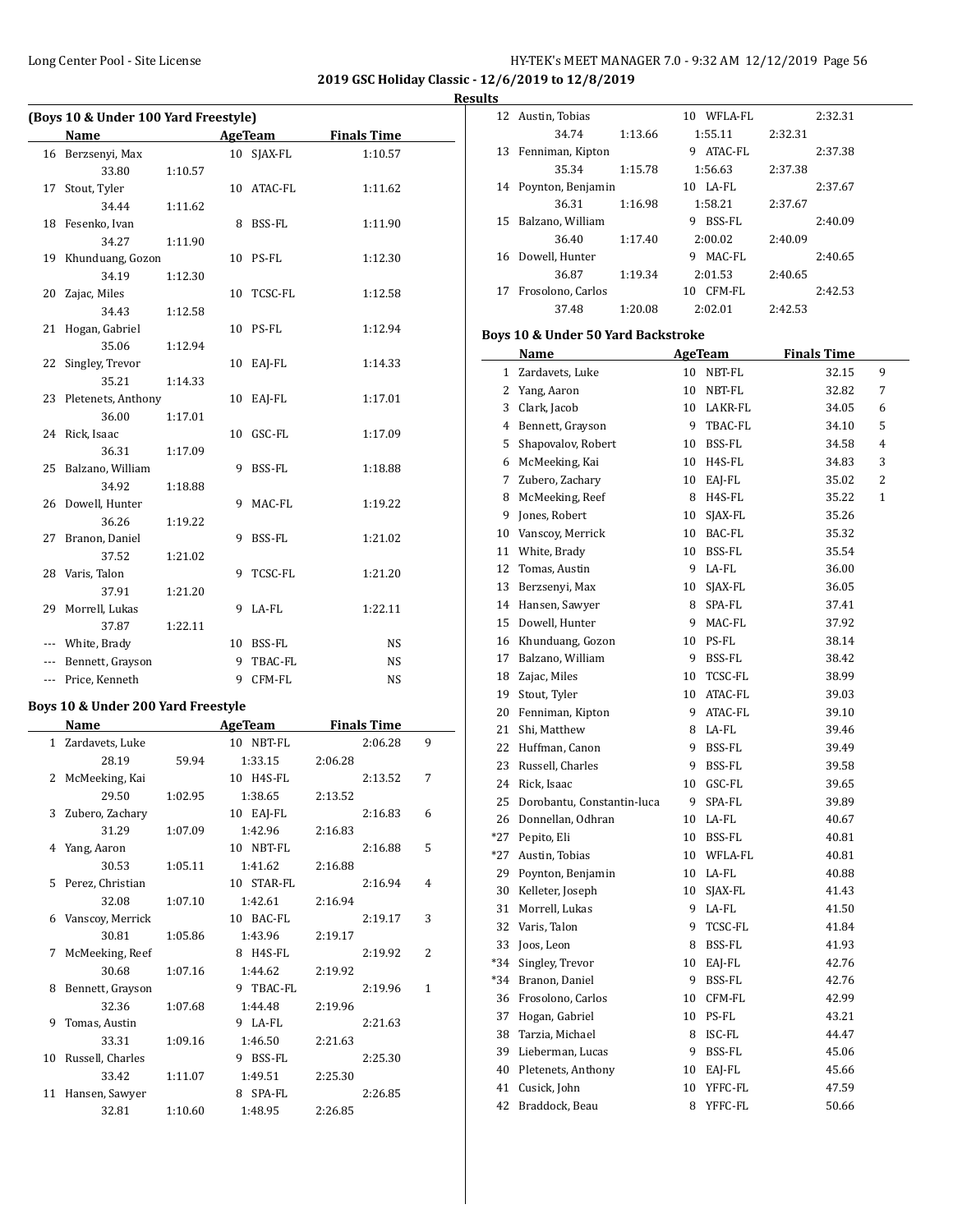**2019 GSC Holiday Classic - 12/6/2019 to 12/8/2019 Result** 

 $\frac{1}{2}$ 

|    | Name                                  |         |    | <b>AgeTeam</b> | <b>Finals Time</b> |              |
|----|---------------------------------------|---------|----|----------------|--------------------|--------------|
|    | 1 Zardavets, Luke                     |         |    | 10 NBT-FL      | 1:08.48            | 9            |
|    | 33.25                                 | 1:08.48 |    |                |                    |              |
|    | 2 Yang, Aaron                         |         |    | 10 NBT-FL      | 1:11.03            | 7            |
|    | 34.28                                 | 1:11.03 |    |                |                    |              |
|    | 3 Bennett, Grayson                    |         |    | 9 TBAC-FL      | 1:13.06            | 6            |
|    | 36.14                                 | 1:13.06 |    |                |                    |              |
|    | 4 Jones, Robert                       |         |    | 10 SJAX-FL     | 1:13.81            | 5            |
|    | 36.37                                 | 1:13.81 |    |                |                    |              |
|    | 5 McMeeking, Kai                      |         |    | 10 H4S-FL      | 1:14.04            | 4            |
|    | 35.88                                 | 1:14.04 |    |                |                    |              |
| 6  | Shapovalov, Robert                    |         |    | 10 BSS-FL      | 1:14.60            | 3            |
|    | 34.91                                 | 1:14.60 |    |                |                    |              |
|    | 7 Vanscoy, Merrick                    |         |    | 10 BAC-FL      | 1:14.74            | 2            |
|    | 36.82                                 | 1:14.74 |    |                |                    |              |
| 8  | Tomas, Austin                         |         | 9  | LA-FL          | 1:15.18            | $\mathbf{1}$ |
|    | 37.14                                 | 1:15.18 |    |                |                    |              |
| 9  | Berzsenyi, Max                        |         |    | 10 SJAX-FL     | 1:15.32            |              |
|    | 37.17                                 | 1:15.32 |    |                |                    |              |
| 10 | McMeeking, Reef                       |         | 8  | H4S-FL         | 1:16.50            |              |
|    | 36.07                                 |         |    |                |                    |              |
| 11 | Hansen, Sawyer                        | 1:16.50 |    | 8 SPA-FL       |                    |              |
|    |                                       |         |    |                | 1:19.27            |              |
|    | 38.57                                 | 1:19.27 |    |                |                    |              |
|    | 12 Fenniman, Kipton                   |         | 9  | ATAC-FL        | 1:19.54            |              |
|    | 39.00                                 | 1:19.54 |    |                |                    |              |
|    | 13 Russell, Charles                   |         | 9  | BSS-FL         | 1:20.33            |              |
|    | 39.18                                 | 1:20.33 |    |                |                    |              |
|    | 14 Stout, Tyler                       |         |    | 10 ATAC-FL     | 1:20.49            |              |
|    | 39.36                                 | 1:20.49 |    |                |                    |              |
|    | 15 Balzano, William                   |         |    | 9 BSS-FL       | 1:21.90            |              |
|    | 39.57                                 | 1:21.90 |    |                |                    |              |
|    | 16 Khunduang, Gozon                   |         |    | 10 PS-FL       | 1:21.93            |              |
|    | 39.04                                 | 1:21.93 |    |                |                    |              |
| 17 | Dowell, Hunter                        |         |    | 9 MAC-FL       | 1:22.96            |              |
|    | 40.14                                 | 1:22.96 |    |                |                    |              |
| 18 | Shi, Matthew                          |         |    | 8 LA-FL        | 1:24.55            |              |
|    | 40.40                                 | 1:24.55 |    |                |                    |              |
| 19 | Donnellan, Odhran                     |         |    | 10 LA-FL       | 1:24.65            |              |
|    | 41.83                                 | 1:24.65 |    |                |                    |              |
| 20 | Joos, Leon                            |         |    | 8 BSS-FL       | 1:25.00            |              |
|    | 41.59                                 | 1:25.00 |    |                |                    |              |
| 21 | Zajac, Miles                          |         | 10 | TCSC-FL        | 1:26.70            |              |
| 22 | Frosolono, Carlos                     |         | 10 | CFM-FL         | 1:27.22            |              |
|    | 42.13                                 | 1:27.22 |    |                |                    |              |
| 23 | Branon, Daniel                        |         | 9  | BSS-FL         | 1:29.49            |              |
|    | 44.40                                 | 1:29.49 |    |                |                    |              |
|    | 24 Morrell, Lukas                     |         | 9  | LA-FL          | 1:29.53            |              |
|    | 42.70                                 | 1:29.53 |    |                |                    |              |
|    | Dorobantu, Constantin-luca            |         |    | 9 SPA-FL       | DQ                 |              |
|    | Shoulders past vertical toward breast |         |    |                |                    |              |
|    | --- White, Brady                      |         |    | 10 BSS-FL      | NS                 |              |
|    |                                       |         |    |                |                    |              |
|    | Boys 10 & Under 50 Yard Breaststroke  |         |    |                |                    |              |

| Name<br>AgeTeam   |           | <b>Finals Time</b> |  |
|-------------------|-----------|--------------------|--|
| 1 Zardavets, Luke | 10 NBT-FL | 35.41              |  |

| ιß  |                   |    |         |         |   |  |
|-----|-------------------|----|---------|---------|---|--|
| 2   | Clark, Jacob      | 10 | LAKR-FL | 35.82   | 7 |  |
| 3   | Zubero, Zachary   | 10 | EAI-FL  | 37.47   | 6 |  |
| 4   | Perez, Christian  | 10 | STAR-FL | 38.37   | 5 |  |
| 5   | Bennett, Grayson  | 9  | TBAC-FL | 38.45   | 4 |  |
| 6   | McMeeking, Reef   | 8  | H4S-FL  | 40.48   | 3 |  |
| 7   | Fenniman, Kipton  | 9  | ATAC-FL | 40.71   | 2 |  |
| 8   | Russell, Charles  | 9  | BSS-FL  | 42.22   | 1 |  |
| 9   | Jones, Robert     | 10 | SJAX-FL | 42.46   |   |  |
| 10  | Branon, Daniel    | 9  | BSS-FL  | 43.15   |   |  |
| 11  | White, Brady      | 10 | BSS-FL  | 43.66   |   |  |
| 12  | Nock, Victor      | 10 | PS-FL   | 44.15   |   |  |
| 13  | Frosolono, Carlos | 10 | CFM-FL  | 44.20   |   |  |
| 14  | Joos, Leon        | 8  | BSS-FL  | 44.66   |   |  |
| 15  | Balzano, William  | 9  | BSS-FL  | 44.78   |   |  |
| 16  | Austin, Tobias    | 10 | WFLA-FL | 45.28   |   |  |
| 17  | Varis, Talon      | 9  | TCSC-FL | 46.71   |   |  |
| 18  | Braddock, Beau    | 8  | YFFC-FL | 1:03.52 |   |  |
| --- | Price, Kenneth    | 9  | CFM-FL  | NS      |   |  |

#### **Boys 10 & Under 100 Yard Breaststroke**

|              | Name               | <b>AgeTeam</b> |    |         | <b>Finals Time</b> |              |  |
|--------------|--------------------|----------------|----|---------|--------------------|--------------|--|
| $\mathbf{1}$ | Clark, Jacob       |                | 10 | LAKR-FL | 1:20.43            | 9            |  |
|              | 37.35              | 1:20.43        |    |         |                    |              |  |
| 2            | Bennett, Grayson   |                | 9  | TBAC-FL | 1:23.48            | 7            |  |
|              | 40.45              | 1:23.48        |    |         |                    |              |  |
| 3            | Perez, Christian   |                | 10 | STAR-FL | 1:23.52            | 6            |  |
|              | 40.26              | 1:23.52        |    |         |                    |              |  |
| 4            | Zubero, Zachary    |                | 10 | EAJ-FL  | 1:24.07            | 5            |  |
|              | 40.40              | 1:24.07        |    |         |                    |              |  |
| 5            | Russell, Charles   |                | 9  | BSS-FL  | 1:29.13            | 4            |  |
|              | 41.60              | 1:29.13        |    |         |                    |              |  |
| 6            | Stout, Tyler       |                | 10 | ATAC-FL | 1:29.35            | 3            |  |
|              | 44.12              | 1:29.35        |    |         |                    |              |  |
| 7            | Shapovalov, Robert |                | 10 | BSS-FL  | 1:29.50            | 2            |  |
|              | 41.54              | 1:29.50        |    |         |                    |              |  |
| 8            | Fenniman, Kipton   |                | 9  | ATAC-FL | 1:30.21            | $\mathbf{1}$ |  |
|              | 42.93              | 1:30.21        |    |         |                    |              |  |
| 9            | Frosolono, Carlos  |                | 10 | CFM-FL  | 1:32.43            |              |  |
|              | 45.77              | 1:32.43        |    |         |                    |              |  |
| 10           | McMeeking, Reef    |                | 8  | H4S-FL  | 1:33.02            |              |  |
|              | 43.90              | 1:33.02        |    |         |                    |              |  |
| 11           | Rick, Isaac        |                | 10 | GSC-FL  | 1:34.12            |              |  |
|              | 44.44              | 1:34.12        |    |         |                    |              |  |
| 12           | Nock, Victor       |                | 10 | PS-FL   | 1:35.76            |              |  |
|              | 44.88              | 1:35.76        |    |         |                    |              |  |
| 13           | Austin, Tobias     |                | 10 | WFLA-FL | 1:36.08            |              |  |
|              | 46.43              | 1:36.08        |    |         |                    |              |  |
| 14           | Balzano, William   |                | 9  | BSS-FL  | 1:36.40            |              |  |
|              | 45.80              | 1:36.40        |    |         |                    |              |  |
| 15           | Hogan, Gabriel     |                | 10 | PS-FL   | 1:37.64            |              |  |
|              | 46.26              | 1:37.64        |    |         |                    |              |  |
| 16           | Jones, Robert      |                | 10 | SJAX-FL | 1:38.81            |              |  |
|              | 46.00              | 1:38.81        |    |         |                    |              |  |
| 17           | Joos, Leon         |                | 8  | BSS-FL  | 1:38.95            |              |  |
|              | 45.95              | 1:38.95        |    |         |                    |              |  |
| 18           | Branon, Daniel     |                | 9  | BSS-FL  | 1:40.25            |              |  |
|              | 47.81              | 1:40.25        |    |         |                    |              |  |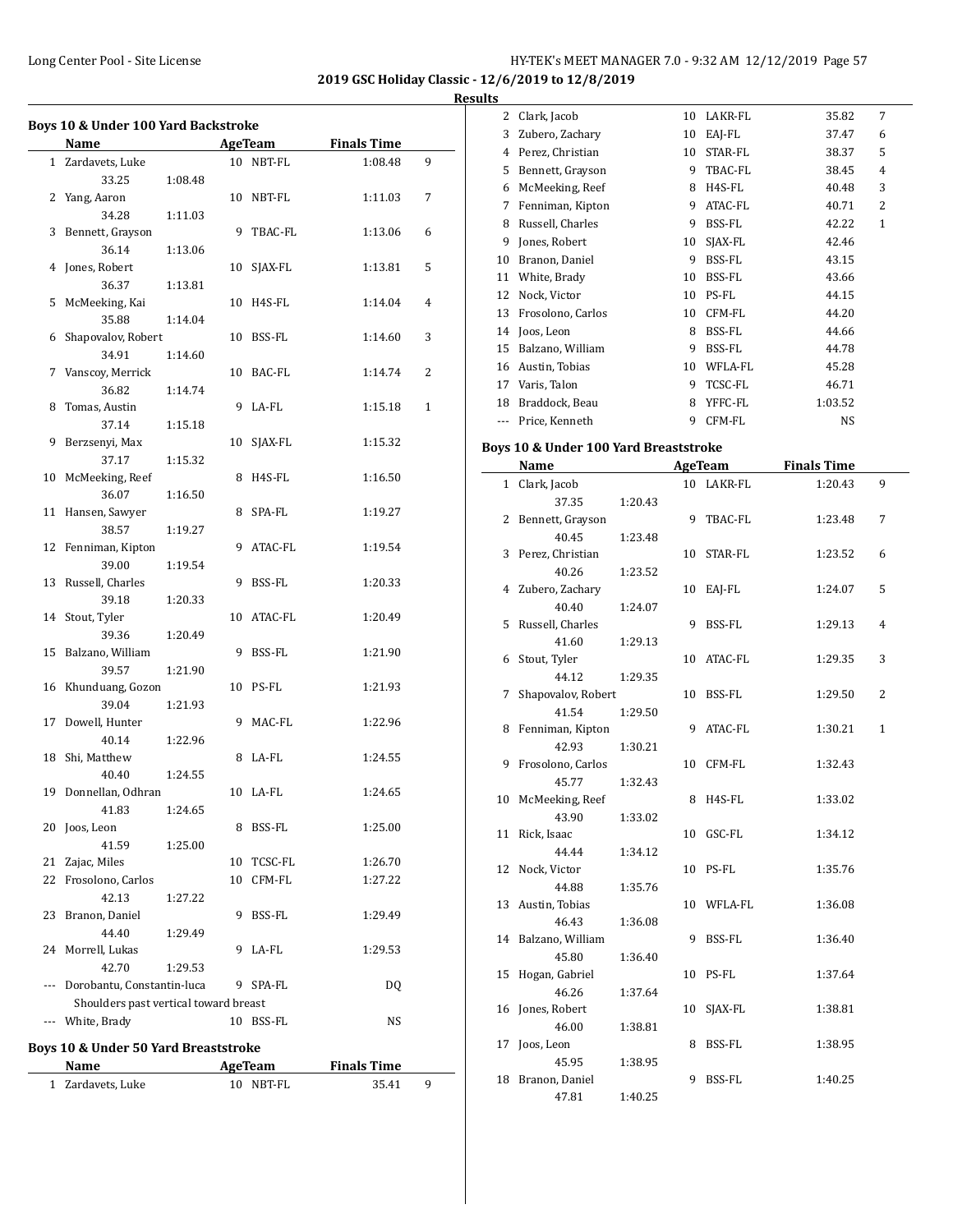$\overline{\phantom{0}}$ 

**Results**

|    | (Boys 10 & Under 100 Yard Breaststroke) |         |    |                |                    |   |
|----|-----------------------------------------|---------|----|----------------|--------------------|---|
|    | Name                                    |         |    | <b>AgeTeam</b> | <b>Finals Time</b> |   |
|    | 19 Varis, Talon                         |         |    | 9 TCSC-FL      | 1:42.40            |   |
|    | 48.29                                   | 1:42.40 |    |                |                    |   |
|    | Boys 10 & Under 50 Yard Butterfly       |         |    |                |                    |   |
|    | Name                                    |         |    | <b>AgeTeam</b> | <b>Finals Time</b> |   |
|    | 1 Zardavets, Luke                       |         |    | 10 NBT-FL      | 29.80              | 9 |
|    | 2 Yang, Aaron                           |         |    | 10 NBT-FL      | 30.32              | 7 |
|    | 3 McMeeking, Kai                        |         |    | 10 H4S-FL      | 30.38              | 6 |
|    | 4 Vanscoy, Merrick                      |         |    | 10 BAC-FL      | 31.96              | 5 |
|    |                                         |         |    |                |                    | 4 |
|    | 5 Perez, Christian                      |         |    | 10 STAR-FL     | 32.10              |   |
|    | 6 Clark, Jacob                          |         |    | 10 LAKR-FL     | 32.98              | 3 |
|    | 7 White, Brady                          |         |    | 10 BSS-FL      | 34.11              | 2 |
|    | 8 Tomas, Austin                         |         |    | 9 LA-FL        | 34.90              | 1 |
|    | 9 Jones, Robert                         |         |    | 10 SJAX-FL     | 35.06              |   |
|    | 10 Berzsenyi, Max                       |         |    | 10 SJAX-FL     | 35.08              |   |
|    | 11 Hansen, Sawyer                       |         |    | 8 SPA-FL       | 35.26              |   |
|    | 12 Nock, Victor                         |         |    | 10 PS-FL       | 35.63              |   |
|    | 13 Austin, Tobias                       |         |    | 10 WFLA-FL     | 36.61              |   |
|    | 14 Fesenko, Ivan                        |         |    | 8 BSS-FL       | 37.21              |   |
|    | 15 Singley, Trevor                      |         |    | 10 EAJ-FL      | 37.89              |   |
|    | 16 Poynton, Benjamin                    |         |    | 10 LA-FL       | 38.16              |   |
|    | 17 Branon, Daniel                       |         | 9  | BSS-FL         | 38.92              |   |
|    |                                         |         |    |                |                    |   |
|    | Boys 10 & Under 100 Yard Butterfly      |         |    |                |                    |   |
|    | Name                                    |         |    | <b>AgeTeam</b> | <b>Finals Time</b> |   |
|    | 1 Zardavets, Luke                       |         | 10 | NBT-FL         | 1:05.42            | 9 |
|    | 30.42                                   | 1:05.42 |    |                |                    |   |
| 2  | Yang, Aaron                             |         | 10 | NBT-FL         | 1:06.49            | 7 |
|    | 30.97                                   | 1:06.49 |    |                |                    |   |
| 3  | McMeeking, Kai                          |         | 10 | H4S-FL         | 1:09.58            | 6 |
|    | 31.73                                   | 1:09.58 |    |                |                    |   |
|    | 4 Perez, Christian                      |         | 10 | STAR-FL        | 1:12.66            | 5 |
|    | 34.28                                   | 1:12.66 |    |                |                    |   |
| 5  | Vanscoy, Merrick                        |         |    | 10 BAC-FL      | 1:14.22            | 4 |
|    | 35.08                                   | 1:14.22 |    |                |                    |   |
|    | 6 Tomas, Austin                         |         |    | 9 LA-FL        | 1:15.48            | 3 |
|    | 36.47                                   | 1:15.48 |    |                |                    |   |
|    | 7 Zubero, Zachary                       |         |    | 10 EAJ-FL      | 1:21.19            | 2 |
|    | 37.63                                   | 1:21.19 |    |                |                    |   |
| 8  | Shi, Matthew                            |         |    | 8 LA-FL        | 1:21.69            | 1 |
|    | 37.60                                   | 1:21.69 |    |                |                    |   |
| 9  | Berzsenyi, Max                          |         |    | 10 SJAX-FL     | 1:22.89            |   |
|    | 38.65                                   | 1:22.89 |    |                |                    |   |
|    |                                         |         |    |                |                    |   |
| 10 | Singley, Trevor                         |         |    | 10 EAJ-FL      | 1:29.38            |   |
|    | 42.84                                   | 1:29.38 |    |                |                    |   |
| 11 | Donnellan, Odhran                       |         | 10 | LA-FL          | 1:31.28            |   |
|    | 41.73                                   | 1:31.28 |    |                |                    |   |
|    | 12 Frosolono, Carlos                    |         | 10 | CFM-FL         | 1:33.96            |   |
|    | 44.06                                   | 1:33.96 |    |                |                    |   |
|    | --- White, Brady                        |         |    | 10 BSS-FL      | NS                 |   |
|    | --- Price, Kenneth                      |         | 9  | CFM-FL         | NS                 |   |
|    | Boys 10 & Under 100 Yard IM             |         |    |                |                    |   |
|    |                                         |         |    |                |                    |   |
|    | Name                                    |         |    | <b>AgeTeam</b> | <b>Finals Time</b> |   |
|    | 1 Yang, Aaron                           |         |    | 10 NBT-FL      | 1:12.44            | 9 |
|    | 33.22                                   | 1:12.44 |    |                |                    |   |

| пs           |                                                |    |                |         |                    |   |
|--------------|------------------------------------------------|----|----------------|---------|--------------------|---|
|              | 2 Zubero, Zachary                              | 10 | EAJ-FL         |         | 1:13.67            | 7 |
| 3            | 35.66<br>1:13.67<br>Bennett, Grayson           | 9  | TBAC-FL        |         | 1:14.94            | 6 |
|              | 35.74<br>1:14.94                               |    |                |         |                    |   |
|              | 4 McMeeking, Reef                              | 8  | H4S-FL         |         | 1:17.07            | 5 |
| 5            | 35.24<br>1:17.07<br>Berzsenyi, Max             | 10 | SJAX-FL        |         | 1:17.11            | 4 |
|              | 34.76<br>1:17.11                               |    |                |         |                    |   |
| 6            | Jones, Robert                                  | 10 | SJAX-FL        |         | 1:17.21            | 3 |
| 7            | 35.09<br>1:17.21<br>Tomas, Austin              | 9  | LA-FL          |         | 1:17.85            | 2 |
|              | 37.11<br>1:17.85                               |    |                |         |                    |   |
| 8            | Vanscoy, Merrick                               | 10 | BAC-FL         |         | 1:18.21            | 1 |
|              | 34.93<br>1:18.21                               |    |                |         |                    |   |
| 9            | Russell, Charles<br>39.16<br>1:19.96           | 9  | BSS-FL         |         | 1:19.96            |   |
|              | 10 White, Brady                                | 10 | BSS-FL         |         | 1:20.27            |   |
|              | 36.90<br>1:20.27                               |    |                |         |                    |   |
| 11           | Hansen, Sawyer<br>35.84<br>1:20.29             | 8  | SPA-FL         |         | 1:20.29            |   |
| 12           | Fenniman, Kipton                               | 9  | ATAC-FL        |         | 1:22.23            |   |
|              | 38.58<br>1:22.23                               |    |                |         |                    |   |
| 13           | Nock, Victor                                   |    | 10 PS-FL       |         | 1:22.42            |   |
| 14           | 37.61<br>1:22.42<br>Dorobantu, Constantin-luca | 9  | SPA-FL         |         | 1:25.90            |   |
|              | 40.37<br>1:25.90                               |    |                |         |                    |   |
| 15           | Joos, Leon                                     | 8  | BSS-FL         |         | 1:26.03            |   |
|              | 40.25<br>1:26.03<br>16 Balzano, William        | 9  | BSS-FL         |         | 1:26.65            |   |
|              | 40.19<br>1:26.65                               |    |                |         |                    |   |
| 17           | Poynton, Benjamin                              | 10 | LA-FL          |         | 1:26.66            |   |
| 18           | 39.93<br>1:26.66<br>Branon, Daniel             | 9  | BSS-FL         |         | 1:26.69            |   |
|              | 40.73<br>1:26.69                               |    |                |         |                    |   |
| 19           | Singley, Trevor                                | 10 | EAJ-FL         |         | 1:28.13            |   |
|              | 40.80<br>1:28.13                               |    |                |         |                    |   |
|              | 20 Fesenko, Ivan<br>40.39<br>1:31.08           | 8  | BSS-FL         |         | 1:31.08            |   |
| ---          | McMeeking, Kai                                 |    | 10 H4S-FL      |         | DQ                 |   |
|              | One hand touch - breast                        |    |                |         |                    |   |
|              | Price, Kenneth                                 |    | 9 CFM-FL       |         | NS                 |   |
|              | Boys 10 & Under 200 Yard IM                    |    |                |         |                    |   |
|              | Name                                           |    | <b>AgeTeam</b> |         | <b>Finals Time</b> |   |
| $\mathbf{1}$ | Zardavets, Luke                                |    | 10 NBT-FL      |         | 2:22.60            | 9 |
|              | 30.51<br>1:07.90                               |    | 1:49.35        | 2:22.60 |                    |   |
| 2            | Yang, Aaron                                    |    | 10 NBT-FL      |         | 2:33.67            | 7 |
|              | 30.87<br>1:10.19                               |    | 1:58.35        | 2:33.67 |                    |   |

3 McMeeking, Kai 10 H4S-FL 2:35.17 6 31.19 1:11.98 1:59.87 2:35.17 4 Bennett, Grayson 9 TBAC-FL 2:35.79 5 35.48 1:13.85 2:00.91 2:35.79 5 Perez, Christian 10 STAR-FL 2:38.43 4 34.09 1:15.37 2:02.48 2:38.43 6 Vanscoy, Merrick 10 BAC-FL 2:41.18 3 34.41 1:13.95 2:06.36 2:41.18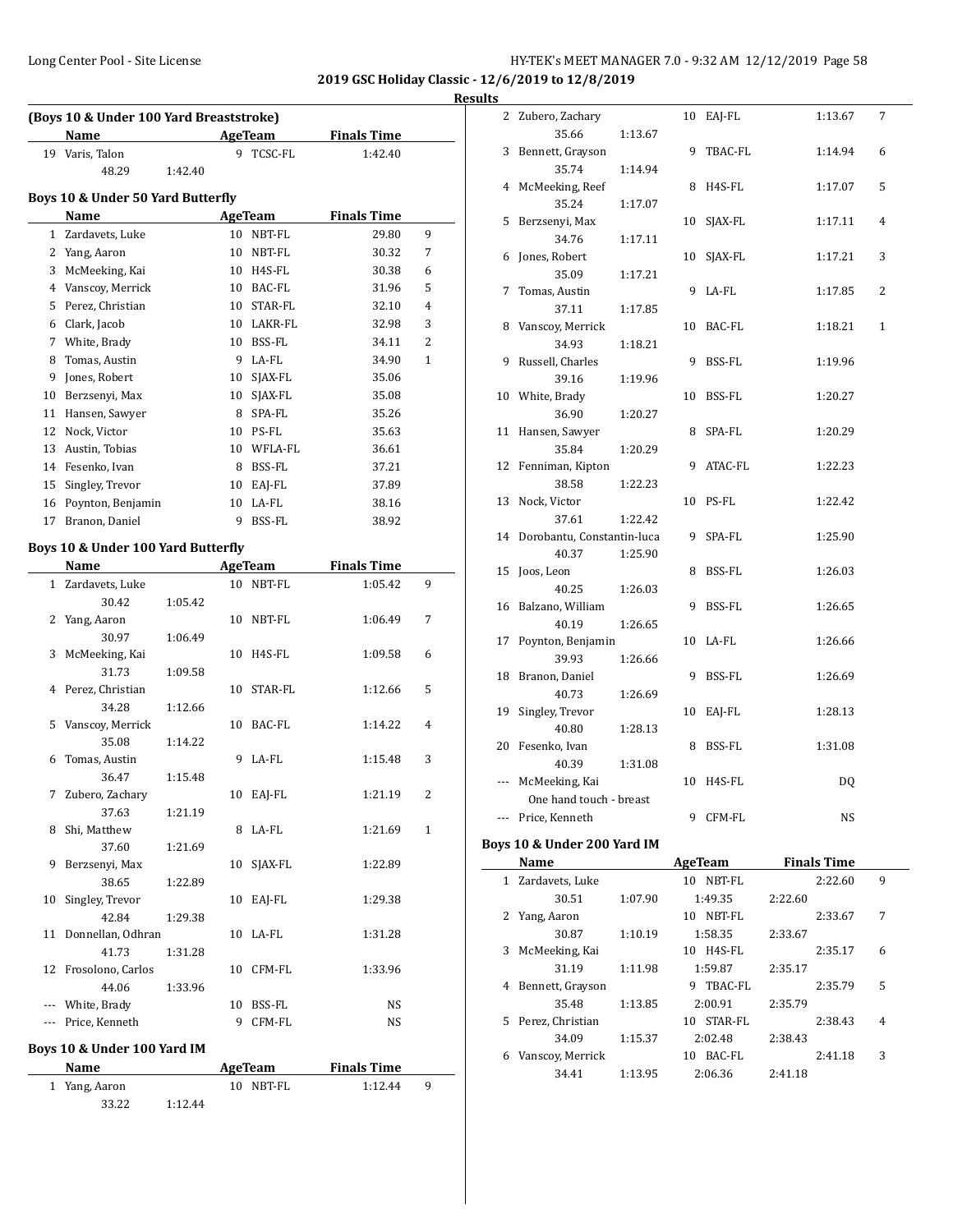| HY-TEK's MEET MANAGER 7.0 - 9:32 AM 12/12/2019 Page 59 |  |
|--------------------------------------------------------|--|
|--------------------------------------------------------|--|

**2019 GSC Holiday Classic - 12/6/2019 to 12/8/2019**

|       | (Boys 10 & Under 200 Yard IM)            |         |                                              |                    |                |
|-------|------------------------------------------|---------|----------------------------------------------|--------------------|----------------|
|       | <b>Name</b>                              |         | <b>AgeTeam</b>                               | <b>Finals Time</b> |                |
| 7     | Shapovalov, Robert                       |         | 10 BSS-FL                                    | 2:44.24            | $\overline{2}$ |
|       | 33.11                                    | 1:15.13 | 2:07.54                                      | 2:44.24            |                |
| 8     | Zubero, Zachary                          |         | 10 EAJ-FL                                    | 2:45.31            | 1              |
|       | 37.85                                    | 1:21.96 | 2:11.09                                      | 2:45.31            |                |
| 9     | Tomas, Austin                            |         | 9 LA-FL                                      | 2:45.44            |                |
|       | 37.30                                    | 1:17.37 | 2:11.28                                      | 2:45.44            |                |
| 10    | Hansen, Sawyer                           |         | 8 SPA-FL                                     | 2:45.51            |                |
|       | 35.92                                    | 1:18.89 | 2:10.71                                      | 2:45.51            |                |
| 11    | McMeeking, Reef                          |         | 8 H4S-FL                                     | 2:46.98            |                |
|       | 37.06                                    | 1:19.87 | 2:11.04                                      | 2:46.98            |                |
| 12    | Shi, Matthew                             |         | 8 LA-FL                                      | 2:49.48            |                |
|       | 36.56                                    | 1:20.61 | 2:13.60                                      | 2:49.48            |                |
| 13    | Fenniman, Kipton                         |         | 9 ATAC-FL                                    | 2:50.16            |                |
|       | 38.14                                    | 1:23.43 | 2:12.83                                      | 2:50.16            |                |
| 14    | Jones, Robert                            |         | 10 SJAX-FL                                   | 2:50.52            |                |
|       | 37.50                                    | 1:18.65 | 2:14.25                                      | 2:50.52            |                |
| 15    | Russell, Charles                         |         | 9 BSS-FL                                     | 2:51.93            |                |
|       | 40.59                                    | 1:23.63 | 2:14.53                                      | 2:51.93            |                |
| 16    | Balzano, William                         |         | 9 BSS-FL                                     | 3:03.56            |                |
|       | 44.22                                    | 1:27.24 | 2:21.91                                      | 3:03.56            |                |
| 17    | Khunduang, Gozon                         |         | 10 PS-FL                                     | 3:03.81            |                |
|       | 40.80                                    | 1:25.49 | 2:22.52                                      | 3:03.81            |                |
| 18    | Branon, Daniel                           |         | 9 BSS-FL                                     | 3:04.77            |                |
|       | 40.98                                    | 1:30.28 | 2:24.20                                      | 3:04.77            |                |
| 19    | Frosolono, Carlos                        |         | 10 CFM-FL                                    | 3:05.63            |                |
|       | 40.81                                    | 1:29.82 | 2:21.27                                      | 3:05.63            |                |
| 20    | Joos, Leon                               |         | 8 BSS-FL                                     | 3:06.07            |                |
|       | 42.97                                    | 1:30.36 | 2:24.71                                      | 3:06.07            |                |
| 21    | Pepito, Eli                              |         | 10 BSS-FL                                    | 3:15.02            |                |
|       | 45.12                                    | 1:30.16 | 2:32.50                                      | 3:15.02            |                |
| ---   | Singley, Trevor                          |         | 10 EAJ-FL                                    | DQ                 |                |
|       |                                          |         | Shoulders past vertical toward breast - back |                    |                |
| $---$ | Berzsenyi, Max                           |         | SJAX-FL<br>10                                | DQ                 |                |
|       | False start - Misc                       |         |                                              |                    |                |
|       |                                          |         |                                              |                    |                |
|       | White, Brady                             |         | 10<br>BSS-FL                                 | NS                 |                |
| $---$ | Price, Kenneth                           |         | 9<br>CFM-FL                                  | <b>NS</b>          |                |
|       | Boys 10 & Under 200 Yard Freestyle Relay |         |                                              |                    |                |
|       | Team                                     |         | Relay                                        | <b>Finals Time</b> |                |
| 1     | <b>BSS-FL</b>                            |         | А                                            | 2:04.52            | 18             |

| 1  | BSS-FL                  |         | A                       | 2:04.52                  | 18 |
|----|-------------------------|---------|-------------------------|--------------------------|----|
|    | 1) White, Brady 10      |         | 2) Fesenko, Ivan 8      |                          |    |
|    | 3) Russell, Charles 9   |         |                         | 4) Shapovalov, Robert 10 |    |
|    | 30.35                   | 1:03.58 | 1:34.93                 | 2:04.52                  |    |
| 2. | LA-FL                   |         | A                       | 2:09.42                  | 14 |
|    | 1) Tomas, Austin 9      |         | 2) Poynton, Benjamin 10 |                          |    |
|    | 3) Donnellan, Odhran 10 |         | 4) Shi, Matthew 8       |                          |    |
|    | 30.81                   | 1:04.82 | 1:38.62                 | 2:09.42                  |    |
| 3  | SJAX-FL                 |         | A                       | 2:14.57                  | 12 |
|    | 1) Berzsenyi, Max 10    |         |                         | 2) Kelleter, Joseph 10   |    |
|    | 3) Duncan, Dawson 10    |         |                         | 4) Jones, Robert 10      |    |
|    | 32.70                   | 1:07.96 | 1:44.28                 | 2:14.57                  |    |

|               | 4 BSS-FL                              | B                             | 2:16.10               |  |
|---------------|---------------------------------------|-------------------------------|-----------------------|--|
|               | 1) Branon, Daniel 9                   |                               | 2) Joos, Leon 8       |  |
|               | 3) Pepito, Eli 10                     |                               | 4) Balzano, William 9 |  |
|               | 34.38<br>1:08.52                      | 1:41.29                       | 2:16.10               |  |
|               | Boys 10 & Under 200 Yard Medley Relay |                               |                       |  |
|               | Team                                  | <b>Relay</b>                  | <b>Finals Time</b>    |  |
|               | 1 BSS-FL                              | A                             | 2:29.25               |  |
|               | 1) Balzano, William 9                 |                               | 2) Branon, Daniel 9   |  |
|               | 3) White, Brady 10                    |                               | 4) Russell, Charles 9 |  |
|               | 37.84<br>1:21.74                      | 1:58.30                       | 2:29.25               |  |
|               | Boys 11-12 50 Yard Freestyle          |                               |                       |  |
|               | Name                                  | AgeTeam                       | <b>Finals Time</b>    |  |
| <b>Finals</b> |                                       |                               |                       |  |
|               | 1 Kravchenko, Andrew                  | 12 CBTS-FL                    | 23.52                 |  |
|               | 2 Lanoue, Walker                      | 12 SAST-FL                    | 23.92                 |  |
|               | 3 Gou, Lang                           | 12 BSS-FL                     | 24.57                 |  |
|               | 4 Ekk, Ethan                          | 12 ATAC-FL                    | 24.66                 |  |
|               | 5 Sammy, William                      | 12 GSC-FL                     | 24.81                 |  |
|               | 6 Griffin, Linus                      | 12 MACG-FL                    | 25.35                 |  |
|               | 7 Kueffer, Walter                     | 12 BSS-FL                     | 25.49                 |  |
|               | 8 Melnychuk, David                    | 12 PYP-FL                     | 25.51                 |  |
|               | Boys 11-12 50 Yard Freestyle          |                               |                       |  |
|               | Name                                  | AgeTeam                       | <b>Prelim Time</b>    |  |
|               | <b>Preliminaries</b>                  |                               |                       |  |
|               | 1 Lanoue, Walker                      | 12 SAST-FL                    | 24.36                 |  |
|               | 2 Kravchenko, Andrew                  | 12 CBTS-FL                    | 24.38                 |  |
|               | 3 Ekk, Ethan                          | 12 ATAC-FL                    | 24.69                 |  |
|               | 4 Sammy, William                      | 12 GSC-FL                     | 24.90                 |  |
|               | 5 Gou, Lang                           | 12 BSS-FL                     | 24.98                 |  |
|               | 6 Kueffer, Walter                     | 12 BSS-FL                     | 25.10                 |  |
|               | 7 Griffin, Linus                      | 12 MACG-FL                    | 25.38                 |  |
|               | 8 Melnychuk, David                    | 12 PYP-FL                     | 25.61                 |  |
|               | 9 Connelly, Rory                      | 12 LAKR-FL                    | 26.02                 |  |
|               | 10 Gear, Brandon                      | 12 SAST-FL                    | 26.03                 |  |
|               | 11 Ekk, Owen                          | 11 ATAC-FL                    | 26.06                 |  |
|               | 12 Healy, Jackson                     | 12 WFLA-FL                    | 26.08                 |  |
|               | 13 Campagnola, Joseph                 | 11<br>WFLA-FL                 | 26.09                 |  |
| 14            | Rahn, Jensen                          | 12<br>ATAC-FL                 | 26.22                 |  |
| 15            | Aguirre, Mateo                        | 12<br>GSC-FL                  | 26.37                 |  |
|               | 16 Chao, Mitchell                     | 12<br>BSS-FL                  | 26.43                 |  |
| 17            | Gonzalez, Kenneth                     | STAR-FL<br>12                 | 26.56                 |  |
| 18            | Burangulov, Abraham                   | GSC-FL<br>12                  | 26.65                 |  |
| 19            | Lopez, Sebastian                      | 12<br>BSS-FL                  | 26.70                 |  |
| 20            | Matyas, Maddox                        | 12<br>SPA-FL                  | 26.77                 |  |
| 21            | Roberts, Liam                         | 11<br><b>UN-20-FL</b>         | 26.81                 |  |
| 22            | Jeong, Sebastian                      | 12 GSC-FL                     | 27.03                 |  |
| 23            | Rabinowitz, Nicholas                  | STAR-FL<br>12                 |                       |  |
|               |                                       |                               | 27.07                 |  |
| 24            | Magyar, Clayton                       | 11<br>BSS-FL                  | 27.18                 |  |
| 25            | Costello, Declan                      | 11<br>NBT-FL                  | 27.22                 |  |
| 26            | Walker, Ramsey                        | 12<br>ISC-FL                  | 27.31                 |  |
| 27            | Lueck, Tate                           | 12<br>EAJ-FL                  | 27.32                 |  |
| 28            | Wendol, Peter                         | 12<br>PYP-FL                  | 27.39                 |  |
| 29            | Dillon, Alexander<br>Gonzalez, Alex   | 12<br>LAKR-FL<br>GSC-FL<br>11 | 27.53<br>27.78        |  |
| 30            |                                       |                               |                       |  |

31 Jeong, Christopher 11 GSC-FL 27.84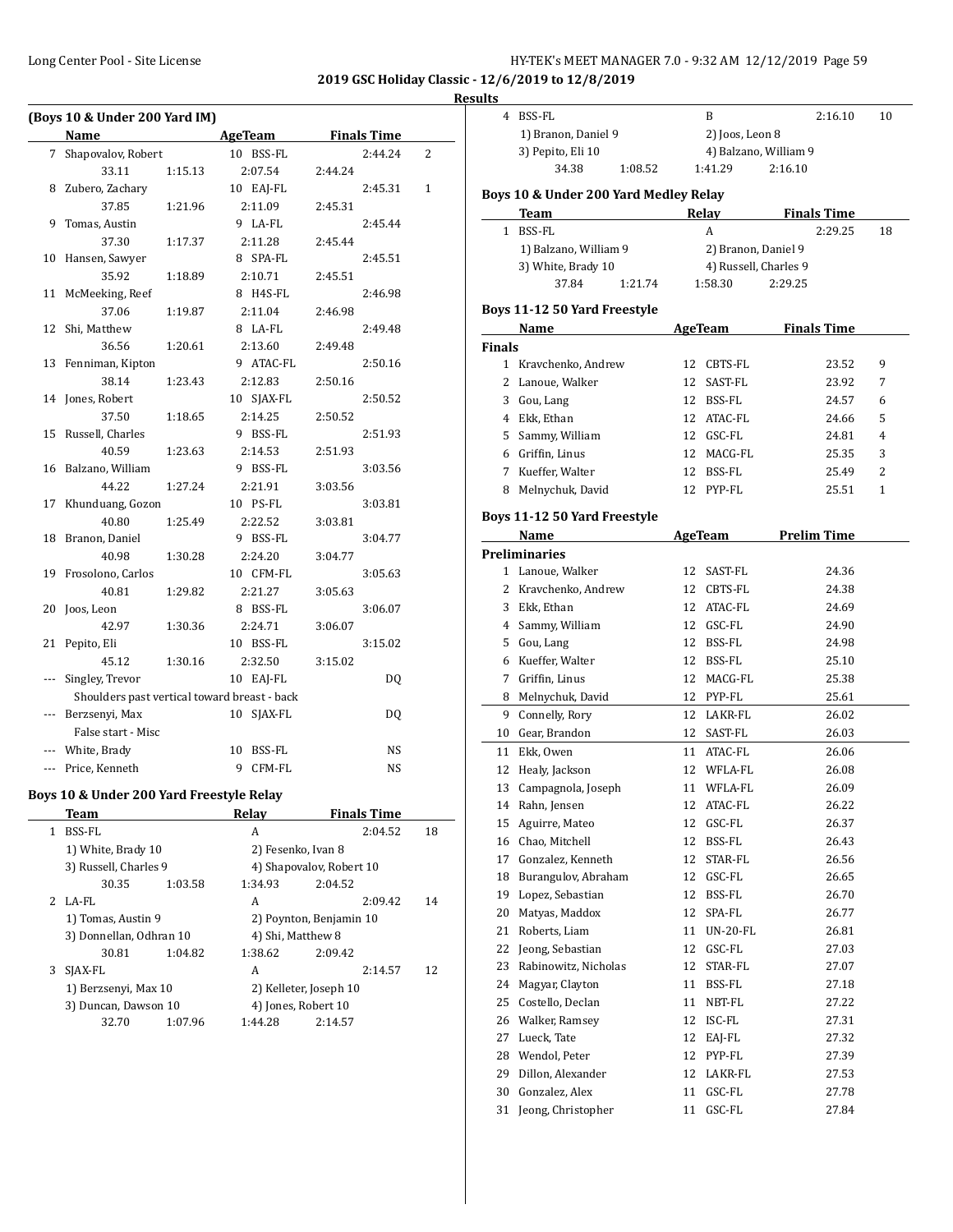**2019 GSC Holiday Classic - 12/6/2019 to 12/8/2019**

|               | Preliminaries  (Boys 11-12 50 Yard Freestyle) |       |    |            |                    |   |
|---------------|-----------------------------------------------|-------|----|------------|--------------------|---|
|               | Name                                          |       |    | AgeTeam    | <b>Prelim Time</b> |   |
| 32            | Gumino, Michael                               |       | 12 | BSS-FL     | 27.86              |   |
|               | 33 Pelkey, Michael                            |       |    | 12 EAJ-FL  | 28.00              |   |
| 34            | Finn, Owen                                    |       | 11 | SJAX-FL    | 28.15              |   |
| 35            | McFadden, Sean                                |       |    | 12 ATAC-FL | 28.24              |   |
|               | 36 Wallace, Cole                              |       |    | 12 EAJ-FL  | 28.30              |   |
| 37            | Himes, Chad                                   |       |    | 12 EAJ-FL  | 28.43              |   |
| 38            | Baci, Peter                                   |       |    | 12 BSS-FL  | 28.52              |   |
| 39            | Wilcox, John                                  |       |    | 11 BSS-FL  | 28.57              |   |
| 40            | Granquist, Taber                              |       |    | 12 ATAC-FL | 28.64              |   |
| 41            | Townsend, Kaden                               |       |    | 12 BSS-FL  | 28.67              |   |
| 42            | Ospina, Samuel                                |       |    | 11 GSC-FL  | 28.90              |   |
| 43            | Clements, Tiernan                             |       |    | 11 PS-FL   | 28.96              |   |
| 44            | Stever, Parker                                |       |    | 11 GSC-FL  | 28.97              |   |
| 45            | Baranov, Mikhail                              |       |    | 11 PS-FL   | 29.07              |   |
| $*46$         | Monsalve, Anatoli                             |       |    | 12 BSS-FL  | 29.21              |   |
| $*46$         | Yarbrough, Corbett                            |       |    | 12 BSS-FL  | 29.21              |   |
| 48            | Korithoski, Aidan                             |       |    | 12 GSC-FL  | 29.61              |   |
| 49            | Resetniks, Edward                             |       |    | 12 STAR-FL | 29.92              |   |
| 50            | Dieffenthaller, David                         |       |    | 11 SPA-FL  | 30.22              |   |
| 51            | Santiago, Osvaldo                             |       |    | 12 YFFC-FL | 30.23              |   |
| 52            | Williams, Adam                                |       |    | 11 PYP-FL  | 30.40              |   |
| 53            | Walsh, Liam                                   |       |    | 11 LA-FL   | 30.63              |   |
| 54            | Butler, Benjamin                              |       |    | 12 GSC-FL  | 30.69              |   |
| 55            | Morrell, Robert                               |       |    | 11 LA-FL   | 30.72              |   |
| 56            | Jones, David                                  |       |    | 12 WFLA-FL | 30.82              |   |
|               | 57 Adams, Harlan                              |       |    | 12 YFFC-FL | 31.32              |   |
|               | --- Brunacci, Massimo                         |       |    | 12 WVKW-FL | NS                 |   |
|               | --- Wilkins, Grady                            |       |    | 11 SJAX-FL | NS                 |   |
|               | --- Cervantes, Miguel                         |       |    | 11 PS-FL   | NS                 |   |
|               |                                               |       |    |            |                    |   |
|               | Boys 11-12 100 Yard Freestyle                 |       |    |            |                    |   |
| <b>Finals</b> | Name                                          |       |    | AgeTeam    | <b>Finals Time</b> |   |
|               | 1 Lanoue, Walker                              |       | 12 | SAST-FL    | 51.90              | 9 |
|               | 24.82                                         | 51.90 |    |            |                    |   |
| 2             | Ekk, Ethan                                    |       |    | 12 ATAC-FL | 52.41              | 7 |
|               | 25.31                                         | 52.41 |    |            |                    |   |
|               | 3 Kravchenko, Andrew                          |       |    | 12 CBTS-FL | 52.42              | 6 |
|               | 25.24                                         | 52.42 |    |            |                    |   |
| 4             | Ekk, Owen                                     |       | 11 | ATAC-FL    | 54.62              | 5 |
|               | 26.40                                         | 54.62 |    |            |                    |   |
| 5             | Sammy, William                                |       |    | 12 GSC-FL  | 54.83              | 4 |
|               | 26.36                                         | 54.83 |    |            |                    |   |
| 6             | Melnychuk, David                              |       | 12 | PYP-FL     | 55.88              | 3 |
|               |                                               |       |    |            |                    |   |

7 Campagnola, Joseph 11 WFLA-FL 56.79 2

--- Kueffer, Walter 12 BSS-FL DQ

**Name AgeTeam Prelim Time** 

1 Lanoue, Walker 12 SAST-FL 52.61

27.25 55.88

27.27 56.79

25.08 52.61

False start

**Preliminaries**

**Boys 11-12 100 Yard Freestyle**

| <b>Results</b> |                              |         |    |             |         |
|----------------|------------------------------|---------|----|-------------|---------|
|                | 2 Ekk, Ethan                 |         |    | 12 ATAC-FL  | 53.05   |
|                | 25.72                        | 53.05   |    |             |         |
|                | 3 Sammy, William             |         |    | 12 GSC-FL   | 54.06   |
|                | 26.18                        | 54.06   |    |             |         |
|                | 4 Kravchenko, Andrew         |         |    | 12 CBTS-FL  | 55.01   |
|                | 26.43                        | 55.01   |    |             |         |
|                | 5 Kueffer, Walter            |         |    | 12 BSS-FL   | 55.52   |
|                | 26.64                        | 55.52   |    |             |         |
|                | 6 Ekk, Owen                  |         |    | 11 ATAC-FL  | 55.70   |
|                | 27.02                        | 55.70   |    |             |         |
|                | *7 Campagnola, Joseph        |         |    | 11 WFLA-FL  | 56.62   |
|                | 27.14                        | 56.62   |    |             |         |
|                | *7 Melnychuk, David          |         |    | 12 PYP-FL   | 56.62   |
|                | 27.29                        | 56.62   |    |             |         |
|                | 9 Connelly, Rory             |         |    | 12 LAKR-FL  | 57.48   |
|                | 27.71<br>10 Lopez, Sebastian | 57.48   |    | 12 BSS-FL   | 57.74   |
|                | 27.54                        | 57.74   |    |             |         |
|                | 11 Roberts, Liam             |         |    | 11 UN-20-FL | 57.94   |
|                | 28.13                        | 57.94   |    |             |         |
|                | 12 Burangulov, Abraham       |         |    | 12 GSC-FL   | 58.12   |
|                | 27.74                        | 58.12   |    |             |         |
|                | 13 Rahn, Jensen              |         |    | 12 ATAC-FL  | 58.25   |
|                | 27.47                        | 58.25   |    |             |         |
|                | 14 Rocha, Brandon            |         |    | 11 SPA-FL   | 58.42   |
|                | 28.10                        | 58.42   |    |             |         |
|                | 15 Brigman, Dillon           |         |    | 11 BSS-FL   | 58.66   |
|                | 28.46                        | 58.66   |    |             |         |
|                | 16 Rabinowitz, Nicholas      |         |    | 12 STAR-FL  | 58.68   |
|                | 27.96                        | 58.68   |    |             |         |
|                | 17 Aguirre, Mateo            |         |    | 12 GSC-FL   | 58.79   |
|                | 27.63                        | 58.79   |    |             |         |
|                | 18 Gonzalez, Alex            |         |    | 11 GSC-FL   | 58.86   |
|                | 28.53<br>19 Martin, Logan    | 58.86   |    | 12 CFM-FL   | 58.87   |
|                | 28.48                        | 58.87   |    |             |         |
|                | 20 Healy, Jackson            |         |    | 12 WFLA-FL  | 58.93   |
|                | 27.39                        | 58.93   |    |             |         |
|                | 21 Matyas, Maddox            |         | 12 | SPA-FL      | 58.94   |
|                | 28.27                        | 58.94   |    |             |         |
|                | 22 Magyar, Clayton           |         |    | 11 BSS-FL   | 59.00   |
|                | 28.83                        | 59.00   |    |             |         |
|                | 23 Chu, Christopher          |         |    | 11 GSC-FL   | 59.33   |
|                | 28.30                        | 59.33   |    |             |         |
|                | 24 Dillon, Alexander         |         |    | 12 LAKR-FL  | 59.44   |
|                | 28.12                        | 59.44   |    |             |         |
|                | 25 Wendol, Peter             |         |    | 12 PYP-FL   | 59.93   |
|                | 28.20                        | 59.93   |    |             |         |
|                | 26 Spendiff, William         |         |    | 12 MAC-FL   | 59.95   |
|                | 28.53                        | 59.95   |    |             |         |
|                | 27 Walker, Ramsey            |         |    | 12 ISC-FL   | 1:00.28 |
| 28             | 28.06<br>Hyde, Seth          | 1:00.28 |    | 11 CFM-FL   | 1:01.48 |
|                | 30.25                        | 1:01.48 |    |             |         |
|                | 29 Townsend, Kaden           |         |    | 12 BSS-FL   | 1:01.56 |
|                | 29.95                        | 1:01.56 |    |             |         |
|                |                              |         |    |             |         |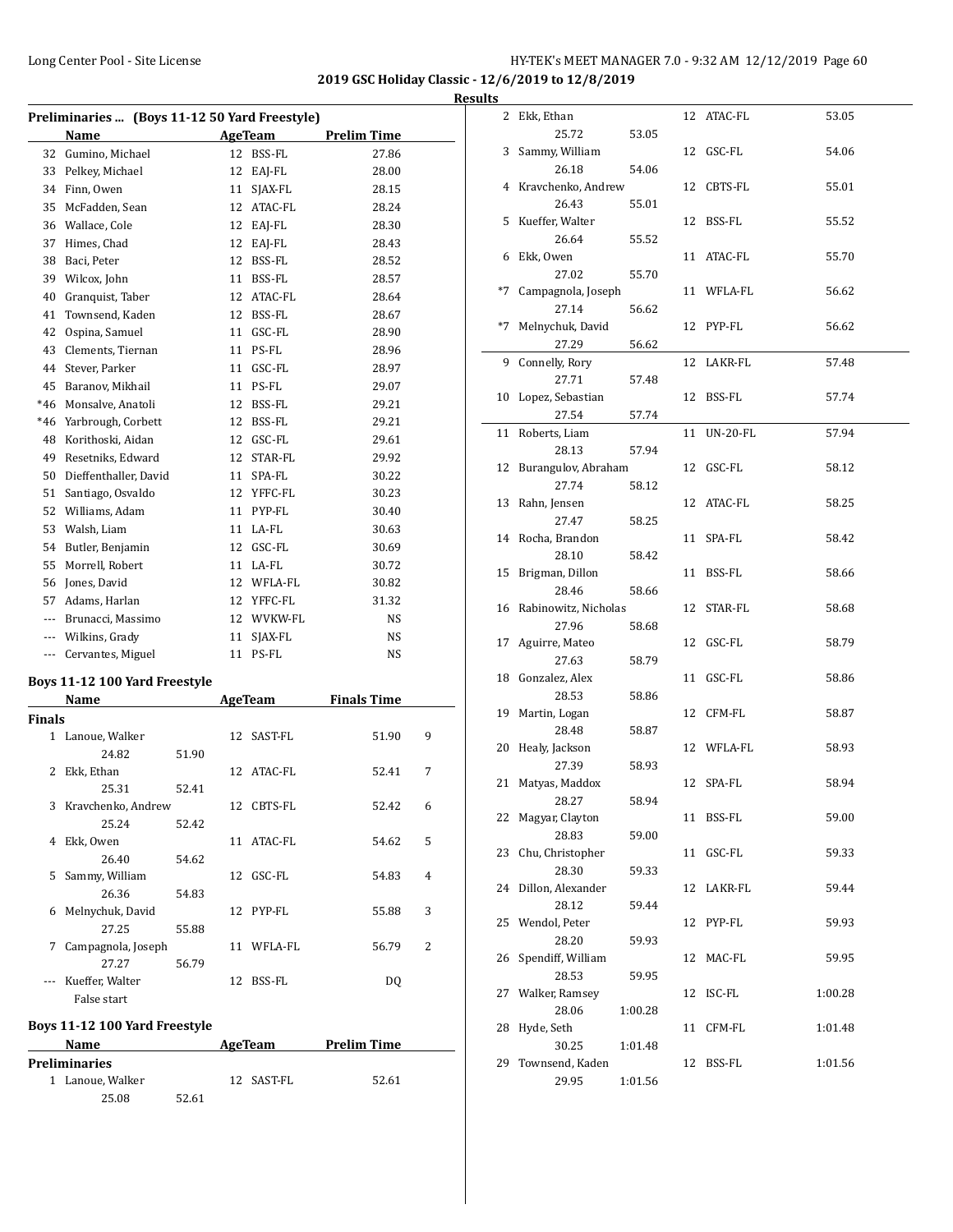**2019 GSC Holiday Classic - 12/6/2019 to 12/8/2019**

| Results |  |
|---------|--|
|         |  |

| Preliminaries  (Boys 11-12 100 Yard Freestyle) |                    |         |    |                |                    |  |  |
|------------------------------------------------|--------------------|---------|----|----------------|--------------------|--|--|
|                                                | Name               |         |    | <b>AgeTeam</b> | <b>Prelim Time</b> |  |  |
| 30                                             | Granquist, Taber   |         | 12 | <b>ATAC-FL</b> | 1:01.58            |  |  |
|                                                | 29.58              | 1:01.58 |    |                |                    |  |  |
| 31                                             | Brunacci, Massimo  |         |    | 12 WVKW-FL     | 1:02.48            |  |  |
|                                                | 29.64              | 1:02.48 |    |                |                    |  |  |
| 32                                             | Finn, Owen         |         | 11 | SJAX-FL        | 1:02.61            |  |  |
|                                                | 29.79              | 1:02.61 |    |                |                    |  |  |
| 33                                             | Tomas, Dylan       |         | 11 | LA-FL          | 1:02.83            |  |  |
|                                                | 30.23              | 1:02.83 |    |                |                    |  |  |
| 34                                             | Monsalve, Anatoli  |         | 12 | BSS-FL         | 1:03.04            |  |  |
|                                                | 30.85              | 1:03.04 |    |                |                    |  |  |
| 35                                             | Clements, Tiernan  |         | 11 | PS-FL          | 1:03.45            |  |  |
|                                                | 29.99              | 1:03.45 |    |                |                    |  |  |
| 36                                             | Stever, Parker     |         | 11 | GSC-FL         | 1:03.54            |  |  |
|                                                | 30.30              | 1:03.54 |    |                |                    |  |  |
| 37                                             | Yarbrough, Corbett |         | 12 | BSS-FL         | 1:03.60            |  |  |
|                                                | 30.67              | 1:03.60 |    |                |                    |  |  |
| 38                                             | Wallace, Cole      |         | 12 | EAJ-FL         | 1:03.62            |  |  |
|                                                | 30.03              | 1:03.62 |    |                |                    |  |  |
| 39                                             | McFadden, Sean     |         | 12 | ATAC-FL        | 1:03.64            |  |  |
|                                                | 29.79              | 1:03.64 |    |                |                    |  |  |
| $*40$                                          | Marsiglio, Phoenix |         | 12 | MACG-FL        | 1:04.12            |  |  |
|                                                | 30.40              | 1:04.12 |    |                |                    |  |  |
| $*40$                                          | Ospina, Samuel     |         | 11 | GSC-FL         | 1:04.12            |  |  |
|                                                | 30.18              | 1:04.12 |    |                |                    |  |  |
| 42                                             | Resetniks, Edward  |         |    | 12 STAR-FL     | 1:04.27            |  |  |
|                                                | 30.54              | 1:04.27 |    |                |                    |  |  |
| 43                                             | Williams, Adam     |         | 11 | PYP-FL         | 1:04.83            |  |  |
|                                                | 31.22              | 1:04.83 |    |                |                    |  |  |
| 44                                             | Jones, David       |         |    | 12 WFLA-FL     | 1:05.34            |  |  |
|                                                | 31.06              | 1:05.34 |    |                |                    |  |  |
| 45                                             | Cervantes, Miguel  |         | 11 | PS-FL          | 1:05.39            |  |  |
|                                                | 31.02              | 1:05.39 |    |                |                    |  |  |
| 46                                             | Baranov, Mikhail   |         |    | 11 PS-FL       | 1:05.53            |  |  |
|                                                | 31.05              | 1:05.53 |    |                |                    |  |  |
| 47                                             | Labonte, Bryce     |         | 12 | CFM-FL         | 1:05.85            |  |  |
|                                                | 32.02              | 1:05.85 |    |                |                    |  |  |
| 48                                             | Santiago, Osvaldo  |         | 12 | YFFC-FL        | 1:08.13            |  |  |
|                                                | 32.18              | 1:08.13 |    |                |                    |  |  |
| 49                                             | Adams, Harlan      |         |    | 12 YFFC-FL     | 1:11.15            |  |  |
|                                                | 33.97              | 1:11.15 |    |                |                    |  |  |

#### **Boys 11-12 200 Yard Freestyle**

|               | Name               |       | <b>AgeTeam</b> | <b>Finals Time</b> |   |
|---------------|--------------------|-------|----------------|--------------------|---|
| <b>Finals</b> |                    |       |                |                    |   |
| 1             | Kravchenko, Andrew |       | CBTS-FL<br>12  | 1:52.76            | 9 |
|               | 26.12              | 54.62 | 1:23.87        | 1:52.76            |   |
|               | Ekk, Ethan         |       | 12 ATAC-FL     | 1:52.85            | 7 |
|               | 26.37              | 54.99 | 1:24.20        | 1:52.85            |   |
| 3             | Lanoue, Walker     |       | 12 SAST-FL     | 1:53.49            | 6 |
|               | 26.38              | 54.90 | 1:24.18        | 1:53.49            |   |
| 4             | Sammy, William     |       | $12$ GSC-FL    | 1:55.51            | 5 |
|               | 26.69              | 56.05 | 1:25.91        | 1:55.51            |   |
| 5.            | Ekk, Owen          |       | ATAC-FL<br>11  | 1:58.35            | 4 |
|               | 27.50              | 57.35 | 1:27.77        | 1:58.35            |   |
| 6             | Prosinski, Simeon  |       | 12 LA-FL       | 1:58.87            | 3 |
|               | 28.12              | 58.40 | 1:29.22        | 1:58.87            |   |

|    | 7 Gear, Brandon               |         | 12 SAST-FL          |         | 1:59.13 | 2            |
|----|-------------------------------|---------|---------------------|---------|---------|--------------|
|    | 27.37                         | 57.14   | 1:28.19             | 1:59.13 |         |              |
|    | 8 Campagnola, Joseph          |         | 11 WFLA-FL          |         | 2:01.31 | $\mathbf{1}$ |
|    | 27.87                         | 58.02   | 1:29.82             | 2:01.31 |         |              |
|    | Boys 11-12 200 Yard Freestyle |         |                     |         |         |              |
|    | Name                          |         | AgeTeam Prelim Time |         |         |              |
|    | Preliminaries                 |         |                     |         |         |              |
|    | 1 Ekk, Ethan                  |         | 12 ATAC-FL          |         | 1:53.06 |              |
|    |                               |         | 1:24.14             | 1:53.06 |         |              |
|    | 26.44                         | 54.87   |                     |         |         |              |
|    | 2 Lanoue, Walker              |         | 12 SAST-FL          |         | 1:55.93 |              |
|    | 27.25                         | 56.69   | 1:26.16             | 1:55.93 |         |              |
|    | 3 Kravchenko, Andrew          |         | 12 CBTS-FL          |         | 1:56.11 |              |
|    | 26.02                         | 54.68   | 1:25.34             | 1:56.11 |         |              |
|    | 4 Sammy, William              |         | 12 GSC-FL           |         | 1:56.92 |              |
|    | 26.83                         | 56.32   | 1:27.01             | 1:56.92 |         |              |
|    | 5 Ekk, Owen                   |         | 11 ATAC-FL          |         | 1:58.38 |              |
|    | 27.12                         | 57.09   | 1:27.92             | 1:58.38 |         |              |
|    | 6 Gear, Brandon               |         | 12 SAST-FL          |         | 1:59.88 |              |
|    | 27.39                         | 57.45   | 1:28.82             | 1:59.88 |         |              |
| 7  | Prosinski, Simeon             |         | 12 LA-FL            |         | 2:01.59 |              |
|    | 28.38                         | 59.13   | 1:30.70             | 2:01.59 |         |              |
| 8  | Campagnola, Joseph            |         | 11 WFLA-FL          |         | 2:01.61 |              |
|    | 27.23                         | 57.39   | 1:29.71             | 2:01.61 |         |              |
| 9. | Magyar, Clayton               |         | 11 BSS-FL           |         | 2:04.37 |              |
|    | 28.46                         | 1:00.38 | 1:32.61             | 2:04.37 |         |              |
|    | 10 Kueffer, Walter            |         | 12 BSS-FL           |         | 2:04.67 |              |
| 11 | Martin, Logan                 |         | 12 CFM-FL           |         | 2:05.24 |              |
|    | 28.92                         | 1:00.27 | 1:32.87             | 2:05.24 |         |              |
|    | 12 Himes, Chad                |         | 12 EAJ-FL           |         | 2:06.28 |              |
|    | 29.07                         | 1:01.63 | 1:34.65             | 2:06.28 |         |              |
|    | 13 Melnychuk, David           |         | 12 PYP-FL           |         | 2:06.46 |              |
|    | 28.73                         | 1:00.86 | 1:33.65             |         |         |              |
|    |                               |         |                     | 2:06.46 | 2:06.66 |              |
|    | 14 Burangulov, Abraham        |         | 12 GSC-FL           |         |         |              |
|    | 29.04                         | 1:01.39 | 1:34.48             | 2:06.66 |         |              |
| 15 | Brigman, Dillon               |         | 11 BSS-FL           |         | 2:06.87 |              |
|    | 30.29                         | 1:02.17 | 1:35.03             | 2:06.87 |         |              |
|    | 16 Matyas, Maddox             |         | 12 SPA-FL           |         | 2:08.07 |              |
|    | 29.07                         | 1:01.97 | 1:35.59             | 2:08.07 |         |              |
|    | 17 Rabinowitz, Nicholas       |         | 12 STAR-FL          |         | 2:08.49 |              |
|    | 29.19                         | 1:02.09 | 1:35.23             | 2:08.49 |         |              |
|    | 18 Rocha, Brandon             |         | 11 SPA-FL           |         | 2:08.69 |              |
|    | 29.16                         | 1:01.98 | 1:35.62             | 2:08.69 |         |              |
| 19 | Lopez, Sebastian              |         | 12 BSS-FL           |         | 2:09.08 |              |
|    | 28.93                         | 1:01.50 | 1:35.52             | 2:09.08 |         |              |
| 20 | Healy, Jackson                |         | 12 WFLA-FL          |         | 2:10.31 |              |
|    | 30.88                         | 1:04.55 | 1:39.00             | 2:10.31 |         |              |
| 21 | Townsend, Kaden               |         | 12 BSS-FL           |         | 2:11.28 |              |
|    | 30.27                         | 1:03.14 | 1:37.60             | 2:11.28 |         |              |
| 22 | Rahn, Jensen                  |         | 12 ATAC-FL          |         | 2:11.35 |              |
|    | 28.23                         | 1:01.08 | 1:35.83             | 2:11.35 |         |              |
| 23 | Chu, Christopher              |         | 11 GSC-FL           |         | 2:11.59 |              |
|    | 29.12                         | 1:01.80 | 1:36.70             | 2:11.59 |         |              |
| 24 | Gumino, Michael               |         | 12 BSS-FL           |         | 2:12.26 |              |
|    | 29.75                         | 1:03.20 | 1:39.31             | 2:12.26 |         |              |
| 25 | Granquist, Taber              |         | 12 ATAC-FL          |         | 2:12.30 |              |
|    | 31.04                         | 1:04.55 | 1:39.02             | 2:12.30 |         |              |
|    |                               |         |                     |         |         |              |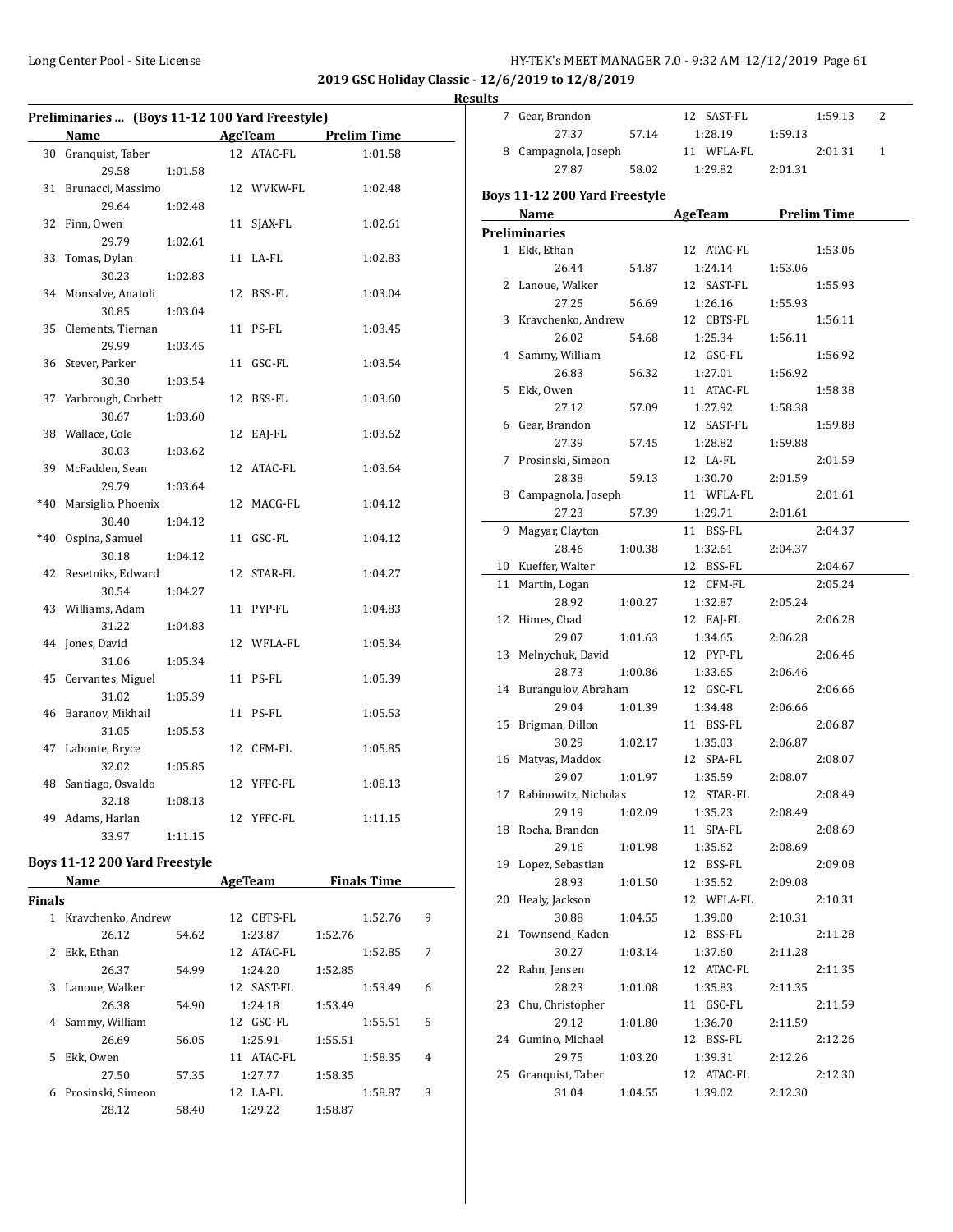#### Long Center Pool - Site License **HY-TEK's MEET MANAGER 7.0 - 9:32 AM 12/12/2019** Page 62

**2019 GSC Holiday Classic - 12/6/2019 to 12/8/2019**

|                                                |         |                |         |                    |   | <b>Results</b> |
|------------------------------------------------|---------|----------------|---------|--------------------|---|----------------|
| Preliminaries  (Boys 11-12 200 Yard Freestyle) |         |                |         |                    |   |                |
| Name AgeTeam Prelim Time                       |         |                |         |                    |   |                |
| 26 Hyde, Seth                                  |         | 11 CFM-FL      |         | 2:12.99            |   |                |
| 31.48                                          | 1:05.15 | 1:39.72        | 2:12.99 |                    |   |                |
| 27 Ritchie, Matthew                            |         | 11 LA-FL       |         | 2:13.73            |   |                |
| 30.13                                          | 1:04.54 | 1:40.21        | 2:13.73 |                    |   |                |
| 28 Baci, Peter                                 |         | 12 BSS-FL      |         | 2:15.06            |   |                |
| 30.17                                          | 1:03.87 | 1:40.09        | 2:15.06 |                    |   |                |
| 29 Wallace, Cole                               |         | 12 EAJ-FL      |         | 2:15.92            |   | 1 <sub>0</sub> |
| 30.08                                          | 1:05.58 | 1:40.19        | 2:15.92 |                    |   |                |
| 30 Yarbrough, Corbett                          |         | 12 BSS-FL      |         | 2:16.38            |   |                |
| 31.97                                          | 1:07.29 | 1:42.76        | 2:16.38 |                    |   |                |
| 31 Stever, Parker                              |         | 11 GSC-FL      |         | 2:17.21            |   | 1              |
| 30.88                                          | 1:06.43 | 1:42.33        | 2:17.21 |                    |   |                |
| 32 Lyle, Edward                                |         | 12 LA-FL       |         | 2:18.03            |   |                |
| 30.90                                          | 1:05.34 | 1:41.35        | 2:18.03 |                    |   |                |
| 33 Williams, Adam                              |         | 11 PYP-FL      |         | 2:18.66            |   | 1              |
| 32.10                                          | 1:07.31 | 1:43.04        | 2:18.66 |                    |   |                |
| 34 Ospina, Samuel                              |         | 11 GSC-FL      |         | 2:20.17            |   |                |
| 31.06                                          | 1:06.66 | 1:44.69        | 2:20.17 |                    |   |                |
| 35 Marsiglio, Phoenix                          |         | 12 MACG-FL     |         | 2:21.50            |   | 1:             |
| 31.69                                          | 1:09.09 | 1:47.04        | 2:21.50 |                    |   |                |
| 36 Clements, Tiernan                           |         | 11 PS-FL       |         | 2:24.67            |   |                |
| 31.34                                          | 1:07.54 | 1:46.21        | 2:24.67 |                    |   |                |
| --- Wilkins, Grady                             |         | 11 SJAX-FL     |         | NS                 |   | 1 <sub>1</sub> |
|                                                |         |                |         |                    |   |                |
| Boys 11-12 500 Yard Freestyle                  |         |                |         |                    |   |                |
| <b>Name</b>                                    |         | <b>AgeTeam</b> |         | <b>Finals Time</b> |   |                |
| 1 Kravchenko, Andrew                           |         | 12 CBTS-FL     |         | 5:09.90            | 9 | 1!             |
| 27.54                                          | 57.81   | 1:29.34        | 2:01.23 |                    |   |                |
| 2:33.17                                        | 3:05.65 | 3:36.20        | 4:07.83 |                    |   |                |
| 4:39.20                                        | 5:09.90 |                |         |                    |   |                |
| 2 Gear, Brandon                                |         | 12 SAST-FL     |         | 5:10.01            | 7 | 1 <sub>0</sub> |
| 27.82                                          | 58.58   | 1:29.89        | 2:01.57 |                    |   |                |
| 2:33.14                                        | 3:04.90 | 3:36.30        | 4:08.11 |                    |   |                |
| 4:39.95                                        | 5:10.01 |                |         |                    |   |                |
| 3 Sammy, William                               |         | 12 GSC-FL      |         | 5:10.19            | 6 | $1^{\prime}$   |
| 27.18                                          | 58.03   | 1:29.33        | 2:00.91 |                    |   |                |
| 2:32.38                                        | 3:04.38 | 3:36.25        | 4:08.19 |                    |   |                |
| 4:40.27                                        | 5:10.19 |                |         |                    |   |                |
| 4 Gou, Lang                                    |         | 12 BSS-FL      |         | 5:18.55            | 5 |                |
| 27.34                                          | 58.23   | 1:30.01        | 2:02.35 |                    |   | $\mathbf{1}$   |
| 2:34.76                                        | 3:07.80 | 3:40.94        | 4:14.04 |                    |   |                |
| 4:46.98                                        | 5:18.55 |                |         |                    |   |                |
| 5 Ekk, Owen                                    |         | 11 ATAC-FL     |         | 5:19.34            | 4 |                |
| 27.88                                          | 58.44   | 1:30.44        | 2:03.02 |                    |   | 1 <sup>1</sup> |
| 2:35.94                                        | 3:09.04 | 3:41.96        | 4:15.32 |                    |   |                |
| 4:48.07                                        | 5:19.34 |                |         |                    |   |                |
| 6 Prosinski, Simeon                            |         | 12 LA-FL       |         | 5:21.05            | 3 |                |
| 29.02                                          | 1:01.40 | 1:34.11        | 2:06.64 |                    |   | $\overline{2}$ |
| 2:39.40                                        | 3:11.97 | 3:44.88        | 4:17.28 |                    |   |                |
| 4:49.94                                        | 5:21.05 |                |         |                    |   |                |
| 7 Biebel, Rex                                  |         | 12 TBAC-FL     |         | 5:27.64            | 2 |                |
| 29.31                                          | 1:01.75 | 1:34.98        | 2:07.82 |                    |   | $2^{\circ}$    |
| 2:40.83                                        | 3:13.95 | 3:47.45        | 4:21.13 |                    |   |                |
| 4:54.74                                        | 5:27.64 |                |         |                    |   |                |
|                                                |         |                |         |                    |   |                |

| 8  | Magyar, Clayton      |         | 11 BSS-FL   |         | 5:29.59 | 1 |
|----|----------------------|---------|-------------|---------|---------|---|
|    | 29.53                | 1:03.07 | 1:37.26     | 2:11.14 |         |   |
|    | 2:45.13              | 3:19.37 | 3:52.79     | 4:26.14 |         |   |
|    | 4:59.21              | 5:29.59 |             |         |         |   |
| 9  | Kueffer, Walter      |         | 12 BSS-FL   |         | 5:30.54 |   |
|    | 30.82                | 1:04.23 | 1:38.12     | 2:11.30 |         |   |
|    | 2:44.88              | 3:18.66 | 3:52.79     | 4:26.02 |         |   |
|    | 4:59.07              | 5:30.54 |             |         |         |   |
| 10 | Brigman, Dillon      |         | 11 BSS-FL   |         | 5:34.38 |   |
|    | 29.69                | 1:03.04 | 1:36.92     | 2:11.11 |         |   |
|    | 2:46.27              | 3:20.36 | 3:54.95     | 4:28.83 |         |   |
|    | 5:02.84              | 5:34.38 |             |         |         |   |
| 11 | Hyde, Seth           |         | 11 CFM-FL   |         | 5:37.52 |   |
|    | 31.40                | 1:04.99 | 1:38.69     | 2:12.87 |         |   |
|    | 2:47.06              | 3:21.67 | 3:55.89     | 4:29.99 |         |   |
|    | 5:04.08              | 5:37.52 |             |         |         |   |
| 12 | Himes, Chad          |         | 12 EAJ-FL   |         | 5:38.50 |   |
|    | 30.17                | 1:03.40 | 1:37.55     | 2:11.86 |         |   |
|    | 2:46.13              | 3:20.85 | 3:55.66     | 4:30.39 |         |   |
|    | 5:05.04              | 5:38.50 |             |         |         |   |
| 13 | Aguirre, Mateo       |         | 12 GSC-FL   |         | 5:41.79 |   |
|    | 30.79                | 1:04.05 | 1:39.10     | 2:13.86 |         |   |
|    | 2:48.72              | 3:23.86 | 4:00.34     | 4:35.69 |         |   |
|    | 5:09.88              | 5:41.79 |             |         |         |   |
| 14 | Stargardt, Tyler     |         | 11 TBAC-FL  |         | 5:43.09 |   |
|    | 30.60                | 1:04.68 | 1:40.33     | 2:16.10 |         |   |
|    | 2:50.95              | 3:26.71 | 4:01.71     | 4:36.34 |         |   |
|    | 5:10.57              | 5:43.09 |             |         |         |   |
| 15 | Rocha, Brandon       |         | 11 SPA-FL   |         | 5:43.25 |   |
|    | 31.15                | 1:05.83 | 1:40.29     | 2:15.53 |         |   |
|    | 2:50.61              | 3:26.38 | 4:01.71     | 4:36.26 |         |   |
|    | 5:10.92              | 5:43.25 |             |         |         |   |
|    | 16 Townsend, Kaden   |         | 12 BSS-FL   |         | 5:44.43 |   |
|    | 30.95                | 1:04.83 | 1:39.66     | 2:14.73 |         |   |
|    | 2:49.75              | 3:25.17 | 4:00.55     | 4:35.70 |         |   |
|    | 5:10.79              | 5:44.43 |             |         |         |   |
| 17 | Bathala, Ethan       |         | 11 UN-04-FL |         | 5:47.24 |   |
|    | 29.96                | 1:03.41 | 1:38.17     | 2:13.56 |         |   |
|    | 2:48.73              | 3:24.87 | 4:01.04     | 4:36.94 |         |   |
|    | 5:12.62              | 5:47.24 |             |         |         |   |
|    | 18 Spendiff, William |         | 12 MAC-FL   |         | 5:49.81 |   |
|    | 30.52                | 1:04.13 | 1:39.74     | 2:15.52 |         |   |
|    | 2:51.19              | 3:27.11 | 4:03.13     | 4:39.06 |         |   |
|    | 5:15.20              | 5:49.81 |             |         |         |   |
| 19 | Monsalve, Anatoli    |         | 12 BSS-FL   |         | 5:58.58 |   |
|    | 31.60                | 1:07.46 | 1:43.10     | 2:19.58 |         |   |
|    | 2:55.96              | 3:33.56 | 4:11.03     | 4:47.97 |         |   |
|    | 5:24.16              | 5:58.58 |             |         |         |   |
| 20 | Brinton, Coby        |         | 12 BSS-FL   |         | 6:01.76 |   |
|    | 32.37                | 1:08.73 | 1:45.40     | 2:22.70 |         |   |
|    | 2:59.47              | 3:36.44 | 4:13.38     | 4:49.74 |         |   |
|    | 5:26.33              | 6:01.76 |             |         |         |   |
| 21 | Baci, Peter          |         | 12 BSS-FL   |         | 6:02.88 |   |
|    | 31.10                | 1:07.42 | 1:44.15     | 2:21.74 |         |   |
|    | 2:59.30              | 3:37.69 | 4:14.89     | 4:52.25 |         |   |
|    | 5:27.83              | 6:02.88 |             |         |         |   |
|    |                      |         |             |         |         |   |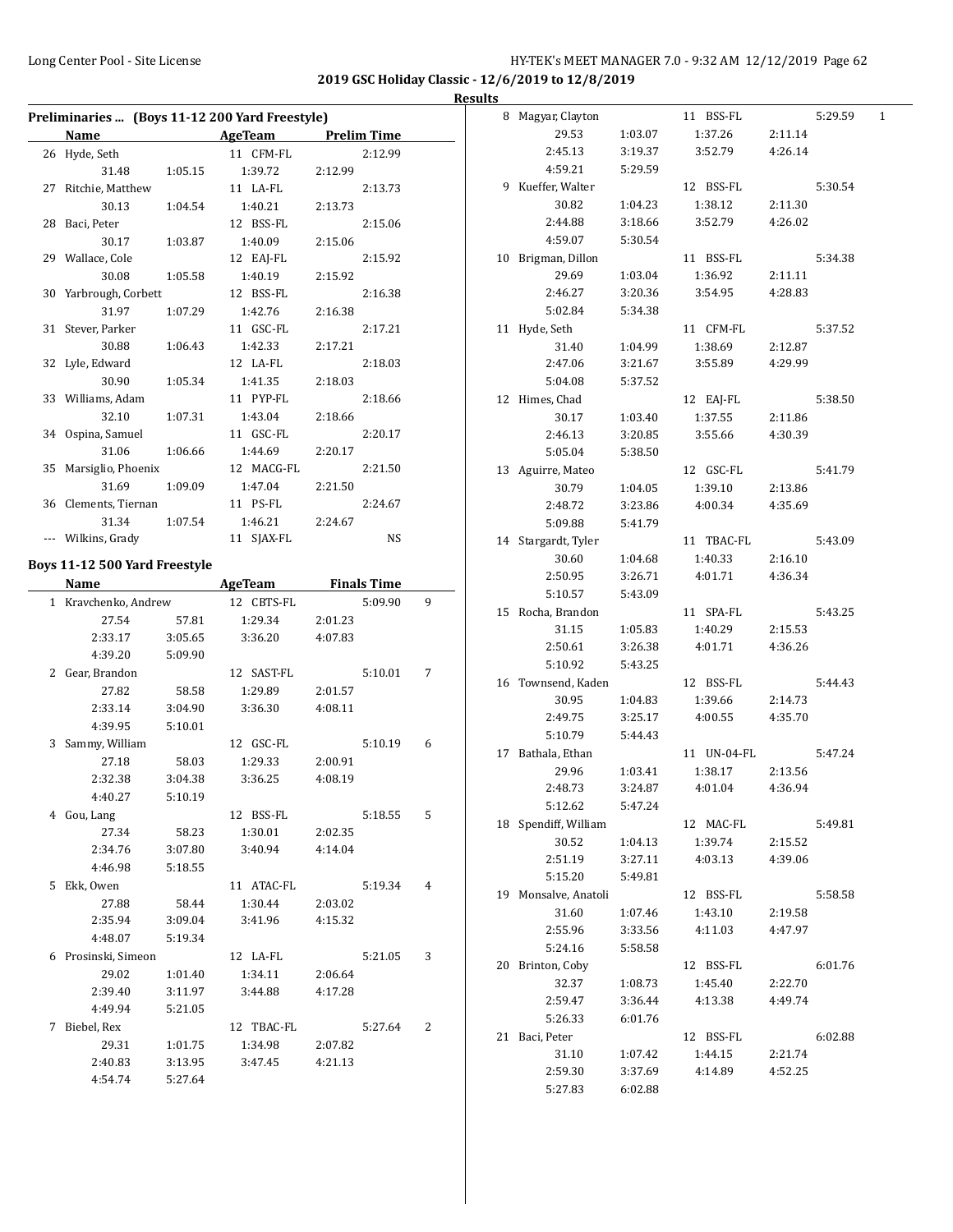#### **Results**

| (Boys 11-12 500 Yard Freestyle) |                                      |         |                |                    |  |  |
|---------------------------------|--------------------------------------|---------|----------------|--------------------|--|--|
|                                 | Name                                 |         | <b>AgeTeam</b> | <b>Finals Time</b> |  |  |
|                                 | 22 Williams, Adam                    |         | 11 PYP-FL      | 6:03.73            |  |  |
|                                 | 32.52                                | 1:08.94 | 1:46.12        | 2:23.29            |  |  |
|                                 | 3:00.83                              | 3:38.39 | 4:15.12        |                    |  |  |
|                                 | 5:28.96                              | 6:03.73 |                |                    |  |  |
|                                 | 23 Yarbrough, Corbett                |         | 12 BSS-FL      | 6:04.15            |  |  |
|                                 | 33.15                                | 1:10.51 | 1:47.48        | 2:25.19            |  |  |
|                                 | 3:02.65                              | 3:40.41 | 4:17.65        | 4:54.76            |  |  |
|                                 | 5:31.32                              | 6:04.15 |                |                    |  |  |
|                                 | 24 Stever, Parker                    |         | 11 GSC-FL      | 6:04.19            |  |  |
|                                 | 33.29                                | 1:10.37 | 1:47.96        | 2:25.52            |  |  |
|                                 | 3:03.04                              | 3:40.86 | 4:17.63        | 4:54.82            |  |  |
|                                 | 5:30.85                              | 6:04.19 |                |                    |  |  |
| 25                              | Dutton, Ethan                        |         | 11 SPA-FL      | 6:06.83            |  |  |
|                                 | 32.77                                | 1:10.25 | 1:48.73        | 2:26.20            |  |  |
|                                 | 3:03.14                              | 3:40.21 | 4:17.65        | 4:55.28            |  |  |
|                                 | 5:31.74                              | 6:06.83 |                |                    |  |  |
|                                 | 26 Resetniks, Edward                 |         | 12 STAR-FL     | 6:13.82            |  |  |
|                                 | 32.15                                | 1:08.69 | 1:46.80        | 2:24.59            |  |  |
|                                 | 3:03.04                              | 3:41.86 | 4:20.70        | 4:59.65            |  |  |
|                                 | 5:38.05                              | 6:13.82 |                |                    |  |  |
|                                 | 27 Canabal, Adrian                   |         | 11 BSS-FL      | 6:25.33            |  |  |
|                                 | 32.97                                | 1:10.28 | 1:49.32        | 2:28.28            |  |  |
|                                 | 3:08.00                              | 3:47.69 | 4:27.68        | 5:08.74            |  |  |
|                                 | 5:48.28                              | 6:25.33 |                |                    |  |  |
|                                 | <b>Boys 11-12 50 Yard Backstroke</b> |         |                |                    |  |  |
|                                 | <b>Name</b>                          |         | <b>AgeTeam</b> | <b>Finals Time</b> |  |  |

| Name   |                  |     | AgeTeam    | <b>Finals Time</b> |     |
|--------|------------------|-----|------------|--------------------|-----|
| Finals |                  |     |            |                    |     |
|        | Ekk, Ethan       | 12. | ATAC-FL    | 27.05              | 9   |
| 2      | Gou, Lang        | 12  | BSS-FL     | 27.45              | 7   |
| 3      | Biebel, Rex      | 12  | TBAC-FL    | 29.30              | 6   |
| 4      | Melnychuk, David |     | 12 PYP-FL  | 29.81              | 5   |
| *5     | Kueffer, Walter  | 12  | BSS-FL     | 29.83              | 3.5 |
| *5     | Griffin, Linus   | 12  | MACG-FL    | 29.83              | 3.5 |
| 7      | Bathala, Ethan   | 11  | $UN-04-FL$ | 30.31              | 2   |
| 8      | Lueck, Tate      | 12  | EAJ-FL     | 30.55              | 1   |
|        |                  |     |            |                    |     |

#### **Boys 11-12 50 Yard Backstroke**

|       | Name                 |    | AgeTeam    | Prelim Time |
|-------|----------------------|----|------------|-------------|
|       | Preliminaries        |    |            |             |
| 1     | Ekk, Ethan           | 12 | ATAC-FL    | 27.49       |
| 2     | Gou, Lang            | 12 | BSS-FL     | 28.20       |
| 3     | Biebel, Rex          | 12 | TBAC-FL    | 29.43       |
| 4     | Kueffer, Walter      | 12 | BSS-FL     | 29.80       |
| 5     | Bathala, Ethan       | 11 | $UN-04-FL$ | 30.34       |
| 6     | Melnychuk, David     | 12 | PYP-FL     | 30.61       |
| 7     | Lueck, Tate          | 12 | EAJ-FL     | 30.91       |
| 8     | Griffin, Linus       | 12 | MACG-FL    | 31.06       |
| 9     | Roberts, Liam        | 11 | $UN-20-FL$ | 31.20       |
| 10    | Jeong, Christopher   | 11 | GSC-FL     | 31.34       |
| 11    | Rabinowitz, Nicholas | 12 | STAR-FL    | 31.38       |
| 12    | Connelly, Rory       | 12 | LAKR-FL    | 31.46       |
| 13    | Himes, Chad          | 12 | EAI-FL     | 31.48       |
| $*14$ | McFadden, Sean       | 12 | ATAC-FL    | 31.55       |
| *14   | Magyar, Clayton      | 11 | BSS-FL     | 31.55       |

| 16  | Sepulveda, Rylan  | 11 | BSS-FL  | 31.56 |
|-----|-------------------|----|---------|-------|
| 17  | Wilcox, John      | 11 | BSS-FL  | 31.64 |
| 18  | Ritchie, Matthew  | 11 | LA-FL   | 31.80 |
| 19  | Gonzalez, Alex    | 11 | GSC-FL  | 32.16 |
| 20  | Spendiff, William | 12 | MAC-FL  | 32.47 |
| 21  | Labonte, Bryce    | 12 | CFM-FL  | 32.82 |
| 22  | Granquist, Taber  | 12 | ATAC-FL | 33.29 |
| 23  | Healy, Jackson    | 12 | WFLA-FL | 33.41 |
| 24  | Walker, Ramsey    | 12 | ISC-FL  | 33.59 |
| 25  | Monsalve, Anatoli | 12 | BSS-FL  | 33.62 |
| 26  | Wallace, Cole     | 12 | EAJ-FL  | 33.80 |
| 27  | Gumino, Michael   | 12 | BSS-FL  | 34.20 |
| 28  | Dutton, Ethan     | 11 | SPA-FL  | 34.66 |
| 29  | Brunacci, Massimo | 12 | WVKW-FL | 34.77 |
| 30  | Cervantes, Miguel | 11 | PS-FL   | 34.96 |
| 31  | Adams, Harlan     | 12 | YFFC-FL | 35.08 |
| 32  | Ospina, Samuel    | 11 | GSC-FL  | 35.66 |
| 33  | Jones, David      | 12 | WFLA-FL | 36.04 |
| 34  | Williams, Adam    | 11 | PYP-FL  | 36.86 |
| 35  | Santiago, Osvaldo | 12 | YFFC-FL | 38.90 |
| --- | Wilkins, Grady    | 11 | SJAX-FL | NS    |

#### **Boys 11-12 100 Yard Backstroke**

|               | Name               |         |    | AgeTeam    | <b>Finals Time</b> |                          |
|---------------|--------------------|---------|----|------------|--------------------|--------------------------|
| <b>Finals</b> |                    |         |    |            |                    |                          |
| 1             | Ekk, Ethan         |         |    | 12 ATAC-FL | 57.46              | 9                        |
|               | 28.37              | 57.46   |    |            |                    |                          |
| 2             | Kravchenko, Andrew |         | 12 | CBTS-FL    | 57.63              | 7                        |
|               | 27.63              | 57.63   |    |            |                    |                          |
| 3             | Sammy, William     |         |    | 12 GSC-FL  | 59.22              | 6                        |
|               | 29.04              | 59.22   |    |            |                    |                          |
| 4             | Gou, Lang          |         |    | 12 BSS-FL  | 59.38              | 5                        |
|               | 28.64              | 59.38   |    |            |                    |                          |
|               | 5 Lanoue, Walker   |         |    | 12 SAST-FL | 1:01.22            | $\overline{4}$           |
|               | 29.60              | 1:01.22 |    |            |                    |                          |
| 6             | Ekk, Owen          |         |    | 11 ATAC-FL | 1:01.91            | 3                        |
|               | 30.53              | 1:01.91 |    |            |                    |                          |
| 7             | Biebel, Rex        |         | 12 | TBAC-FL    | 1:02.39            | $\overline{\mathcal{L}}$ |
|               | 30.67              | 1:02.39 |    |            |                    |                          |
| 8             | Campagnola, Joseph |         | 11 | WFLA-FL    | 1:02.86            | 1                        |
|               | 30.69              | 1:02.86 |    |            |                    |                          |

# **Boys 11-12 100 Yard Backstroke**

|              | Name                 |         | AgeTeam |            | <b>Prelim Time</b> |  |  |
|--------------|----------------------|---------|---------|------------|--------------------|--|--|
|              | <b>Preliminaries</b> |         |         |            |                    |  |  |
| $\mathbf{1}$ | Ekk, Ethan           |         |         | 12 ATAC-FL | 57.17              |  |  |
|              | 27.91                | 57.17   |         |            |                    |  |  |
| 2            | Sammy, William       |         |         | 12 GSC-FL  | 59.60              |  |  |
|              | 29.13                | 59.60   |         |            |                    |  |  |
| 3            | Gou, Lang            |         | 12      | BSS-FL     | 1:00.97            |  |  |
|              | 29.23                | 1:00.97 |         |            |                    |  |  |
|              | 4 Kravchenko, Andrew |         |         | 12 CBTS-FL | 1:01.38            |  |  |
|              | 29.16                | 1:01.38 |         |            |                    |  |  |
| 5.           | Lanoue, Walker       |         |         | 12 SAST-FL | 1:01.67            |  |  |
|              | 30.02                | 1:01.67 |         |            |                    |  |  |
| 6            | Campagnola, Joseph   |         | 11      | WFLA-FL    | 1:01.80            |  |  |
|              | 29.93                | 1:01.80 |         |            |                    |  |  |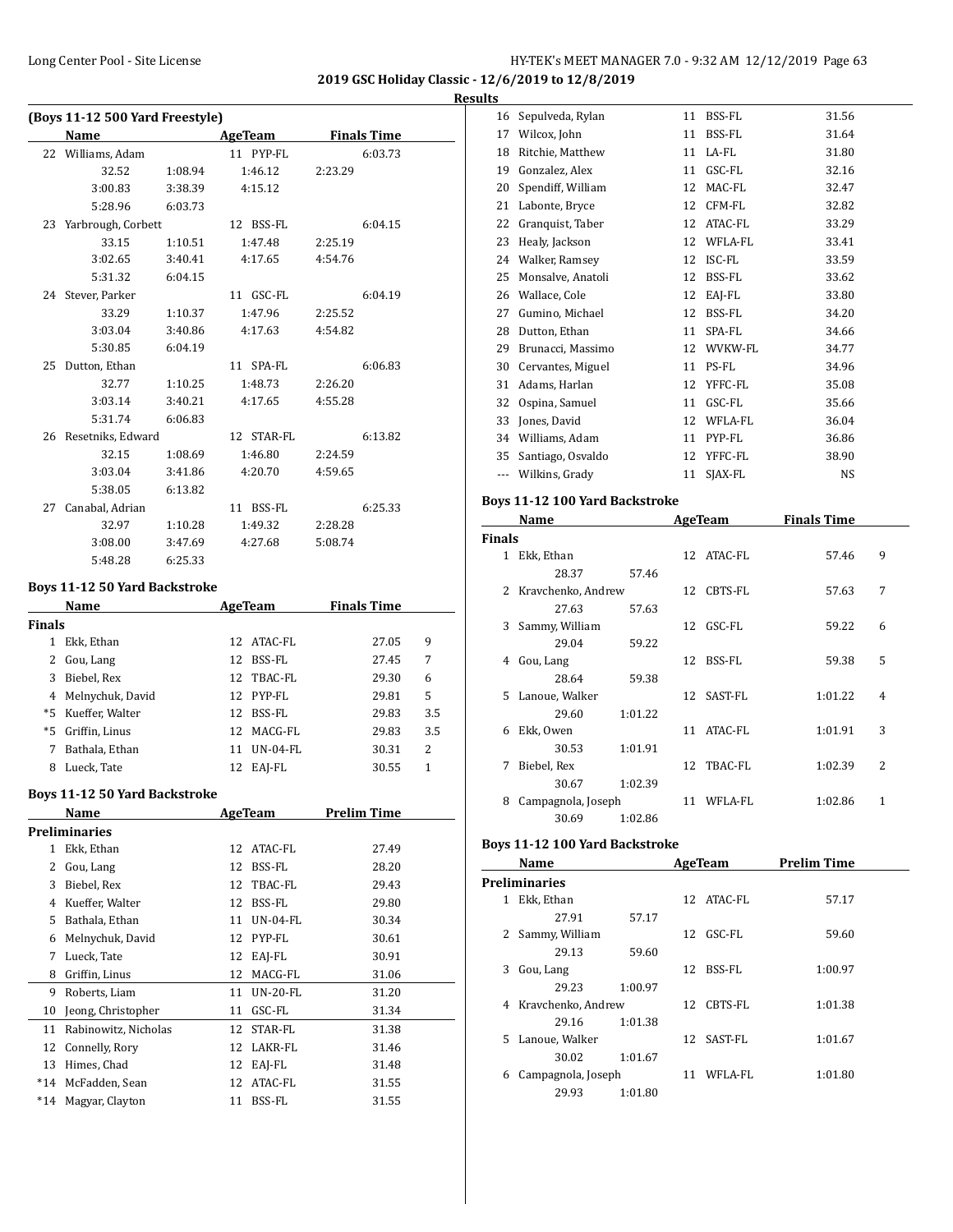| HY-TEK's MEET MANAGER 7.0 - 9:32 AM 12/12/2019 Page 64 |  |  |  |  |
|--------------------------------------------------------|--|--|--|--|
|--------------------------------------------------------|--|--|--|--|

34 Santiago, Osvaldo 12 YFFC-FL 1:23.76

**2019 GSC Holiday Classic - 12/6/2019 to 12/8/2019**

**Results**

| Preliminaries  (Boys 11-12 100 Yard Backstroke) |                                                             |         |    |             |                     |  |  |
|-------------------------------------------------|-------------------------------------------------------------|---------|----|-------------|---------------------|--|--|
|                                                 | <b>Name</b><br><u> 1990 - Jan Barnett, fransk politiker</u> |         |    |             | AgeTeam Prelim Time |  |  |
|                                                 | 7 Ekk, Owen                                                 |         |    | 11 ATAC-FL  | 1:02.48             |  |  |
|                                                 | 30.65                                                       | 1:02.48 |    |             |                     |  |  |
| 8                                               | Biebel, Rex                                                 |         |    | 12 TBAC-FL  | 1:03.01             |  |  |
|                                                 | 30.53                                                       | 1:03.01 |    |             |                     |  |  |
| 9                                               | Melnychuk, David                                            |         |    | 12 PYP-FL   | 1:03.44             |  |  |
|                                                 | 31.30                                                       | 1:03.44 |    |             |                     |  |  |
| 10                                              | Connelly, Rory                                              |         |    | 12 LAKR-FL  | 1:04.72             |  |  |
|                                                 | 31.30                                                       | 1:04.72 |    |             |                     |  |  |
| 11                                              | Bathala, Ethan                                              |         |    | 11 UN-04-FL | 1:04.73             |  |  |
|                                                 | 31.32                                                       | 1:04.73 |    |             |                     |  |  |
|                                                 | 12 Prosinski, Simeon                                        |         |    | 12 LA-FL    | 1:04.75             |  |  |
|                                                 | 31.92                                                       | 1:04.75 |    |             |                     |  |  |
| 13                                              | Chao, Mitchell                                              |         |    | 12 BSS-FL   | 1:05.32             |  |  |
|                                                 | 31.68                                                       | 1:05.32 |    |             |                     |  |  |
|                                                 | 14 Sepulveda, Rylan                                         |         |    | 11 BSS-FL   | 1:05.44             |  |  |
|                                                 | 32.03                                                       | 1:05.44 |    |             |                     |  |  |
| 15                                              | Himes, Chad                                                 |         |    | 12 EAJ-FL   | 1:05.98             |  |  |
|                                                 | 32.40                                                       | 1:05.98 |    |             |                     |  |  |
| 16                                              | Rabinowitz, Nicholas                                        |         |    | 12 STAR-FL  | 1:06.79             |  |  |
|                                                 | 32.18                                                       | 1:06.79 |    |             |                     |  |  |
| 17                                              | Jeong, Christopher                                          |         |    | 11 GSC-FL   | 1:06.94             |  |  |
|                                                 | 32.06                                                       | 1:06.94 |    |             |                     |  |  |
| 18                                              | Magyar, Clayton                                             |         |    | 11 BSS-FL   | 1:07.20             |  |  |
|                                                 | 32.79                                                       | 1:07.20 |    |             |                     |  |  |
| 19                                              | Dillon, Alexander                                           |         |    | 12 LAKR-FL  | 1:07.71             |  |  |
|                                                 | 31.92                                                       | 1:07.71 |    |             |                     |  |  |
|                                                 | 20 McFadden, Sean                                           |         |    | 12 ATAC-FL  | 1:08.17             |  |  |
|                                                 | 32.49                                                       | 1:08.17 |    |             |                     |  |  |
| 21                                              | Ritchie, Matthew                                            |         |    | 11 LA-FL    | 1:08.66             |  |  |
|                                                 | 32.57                                                       | 1:08.66 |    |             |                     |  |  |
|                                                 | 22 Wilcox, John                                             |         |    | 11 BSS-FL   | 1:09.67             |  |  |
|                                                 | 33.66                                                       | 1:09.67 |    |             |                     |  |  |
|                                                 | 23 Wallace, Cole                                            |         |    | 12 EAJ-FL   | 1:10.18             |  |  |
|                                                 | 33.84                                                       | 1:10.18 |    |             |                     |  |  |
|                                                 | 24 Walker, Ramsey                                           |         |    | 12 ISC-FL   | 1:10.41             |  |  |
|                                                 | 33.84                                                       | 1:10.41 |    |             |                     |  |  |
| 25                                              | Stargardt, Tyler                                            |         |    | 11 TBAC-FL  | 1:10.53             |  |  |
|                                                 | 33.35                                                       | 1:10.53 |    |             |                     |  |  |
|                                                 | 26 Labonte, Bryce                                           |         |    | 12 CFM-FL   | 1:11.24             |  |  |
|                                                 | 33.91                                                       | 1:11.24 |    |             |                     |  |  |
| 27                                              | Monsalve, Anatoli                                           |         |    | 12 BSS-FL   | 1:11.42             |  |  |
|                                                 | 34.54                                                       | 1:11.42 |    |             |                     |  |  |
| 28                                              | Granquist, Taber                                            |         | 12 | ATAC-FL     | 1:11.49             |  |  |
|                                                 | 34.04                                                       | 1:11.49 |    |             |                     |  |  |
| 29                                              | Brunacci, Massimo                                           |         |    | 12 WVKW-FL  | 1:13.56             |  |  |
|                                                 | 35.88                                                       | 1:13.56 |    |             |                     |  |  |
| 30                                              | Marsiglio, Phoenix                                          |         |    | 12 MACG-FL  | 1:14.19             |  |  |
|                                                 | 35.87                                                       |         |    |             |                     |  |  |
|                                                 | Cervantes, Miguel                                           | 1:14.19 |    | 11 PS-FL    |                     |  |  |
| 31                                              |                                                             |         |    |             | 1:14.83             |  |  |
|                                                 | 36.14                                                       | 1:14.83 |    |             |                     |  |  |
| 32                                              | Dutton, Ethan                                               |         |    | 11 SPA-FL   | 1:15.57             |  |  |
| 33                                              | 37.02                                                       | 1:15.57 |    |             |                     |  |  |
|                                                 | Adams, Harlan                                               |         |    | 12 YFFC-FL  | 1:16.18             |  |  |
|                                                 | 37.05                                                       | 1:16.18 |    |             |                     |  |  |

|               | 40.27                                  | 1:23.76 |                              |                 |                    |                |
|---------------|----------------------------------------|---------|------------------------------|-----------------|--------------------|----------------|
|               | --- Healy, Jackson                     |         | 12 WFLA-FL                   |                 | NS                 |                |
|               | --- Griffin, Linus                     |         | 12 MACG-FL                   |                 | NS                 |                |
|               | <b>Boys 11-12 200 Yard Backstroke</b>  |         |                              |                 |                    |                |
|               |                                        |         | AgeTeam                      |                 |                    |                |
|               | Name                                   |         |                              |                 | <b>Finals Time</b> |                |
| $\mathbf{1}$  | Ekk. Ethan                             |         | 12 ATAC-FL                   |                 | 2:02.42            | 9              |
|               | 29.03                                  | 59.68   | 1:31.10                      | 2:02.42         |                    |                |
| 2             | Biebel, Rex                            |         | 12 TBAC-FL                   |                 | 2:14.28            | 7              |
|               | 31.70                                  | 1:05.80 | 1:40.48                      | 2:14.28         |                    |                |
| 3             | Himes, Chad                            |         | 12 EAJ-FL                    |                 | 2:19.54            | 6              |
|               | 33.81                                  | 1:09.74 | 1:45.53                      | 2:19.54         |                    |                |
| 4             | Bathala, Ethan                         |         | 11 UN-04-FL                  |                 | 2:21.31            | 5              |
|               | 33.15                                  | 1:08.45 | 1:45.06                      | 2:21.31         |                    |                |
| 5             | Sepulveda, Rylan                       |         | 11 BSS-FL                    |                 | 2:23.26            | 4              |
|               | 34.90                                  | 1:11.84 | 1:48.41                      | 2:23.26         |                    |                |
| 6             | Martin, Logan                          |         | 12 CFM-FL                    |                 | 2:24.38            | 3              |
|               | 34.58                                  | 1:10.82 | 1:47.79                      | 2:24.38         |                    |                |
|               | 7 Wilcox, John                         |         | 11 BSS-FL                    |                 | 2:33.65            | $\overline{c}$ |
|               | 35.55                                  | 1:15.17 | 1:55.40                      | 2:33.65         |                    |                |
|               | <b>Boys 11-12 50 Yard Breaststroke</b> |         |                              |                 |                    |                |
|               | Name                                   |         | AgeTeam                      |                 | <b>Finals Time</b> |                |
| <b>Finals</b> |                                        |         |                              |                 |                    |                |
|               | 1 Joos, Louis                          |         | 12 BSS-FL                    |                 | 31.29              | 9              |
|               | 2 Sammy, William                       |         | 12 GSC-FL                    |                 | 31.96              | 7              |
|               | 3 Wendol, Peter                        |         | 12 PYP-FL                    |                 | 33.10              | 6              |
|               | 4 Gear, Brandon                        |         | 12 SAST-FL                   |                 | 33.13              | 5              |
|               | 5 Burangulov, Abraham                  |         | 12 GSC-FL                    |                 | 33.24              | 4              |
|               | 6 Roberts, Liam                        |         | 11 UN-20-FL                  |                 | 33.51              | 3              |
|               |                                        |         | 12 STAR-FL                   |                 |                    | 2              |
|               | 7 Gonzalez, Kenneth                    |         | 11 BSS-FL                    |                 | 33.68              | $\mathbf{1}$   |
|               | 8 Sepulveda, Rylan                     |         |                              |                 | 34.00              |                |
|               | <b>Boys 11-12 50 Yard Breaststroke</b> |         |                              |                 |                    |                |
|               | Name                                   |         | AgeTeam                      |                 | <b>Prelim Time</b> |                |
|               | <b>Preliminaries</b>                   |         |                              |                 |                    |                |
|               | 1 Joos, Louis                          |         | 12 BSS-FL                    |                 | 31.59              |                |
|               | 2 Sammy, William                       |         | 12 GSC-FL                    |                 | 31.94              |                |
|               | 3 Gear, Brandon                        |         |                              |                 |                    |                |
|               |                                        |         | 12 SAST-FL                   |                 | 32.64              |                |
| 5             | 4 Wendol, Peter                        |         | 12 PYP-FL                    |                 | 33.07              |                |
|               | Gonzalez, Kenneth                      |         | 12 STAR-FL                   |                 | 33.32              |                |
| 6             | Burangulov, Abraham                    |         | 12<br>GSC-FL                 |                 | 33.51              |                |
| 7             | Roberts, Liam                          |         | 11                           | <b>UN-20-FL</b> | 33.71              |                |
| 8             | Sepulveda, Rylan                       |         | 11<br>BSS-FL                 |                 | 34.04              |                |
| 9             | Rocha, Brandon                         |         | 11<br>SPA-FL                 |                 | 34.11              |                |
| 10            | Aguirre, Mateo                         |         | 12<br>GSC-FL                 |                 | 34.61              |                |
| 11            | Bathala, Ethan                         |         | 11                           | <b>UN-04-FL</b> | 34.77              |                |
| 12            | Jeong, Sebastian                       |         | 12<br>GSC-FL                 |                 | 34.97              |                |
| 13            | Costello, Declan                       |         | 11<br>NBT-FL                 |                 | 35.09              |                |
| 14            | Wilcox, John                           |         | 11<br>BSS-FL                 |                 | 35.93              |                |
| 15            | Spendiff, William                      |         | 12<br>MAC-FL                 |                 | 36.22              |                |
| 16            | McFadden, Sean                         |         | 12<br>ATAC-FL                |                 | 36.42              |                |
| 17            | Healy, Jackson                         |         | 12<br>WFLA-FL                |                 | 36.97              |                |
| 18            | Pelkey, Michael                        |         | 12<br>EAJ-FL                 |                 | 36.98              |                |
| 19            |                                        |         | 12                           |                 | 37.13              |                |
|               | Baci, Peter                            |         | BSS-FL                       |                 |                    |                |
| 20<br>21      | Townsend, Kaden<br>Dewangan, Yash      |         | 12<br>BSS-FL<br>12<br>BSS-FL |                 | 37.55<br>37.68     |                |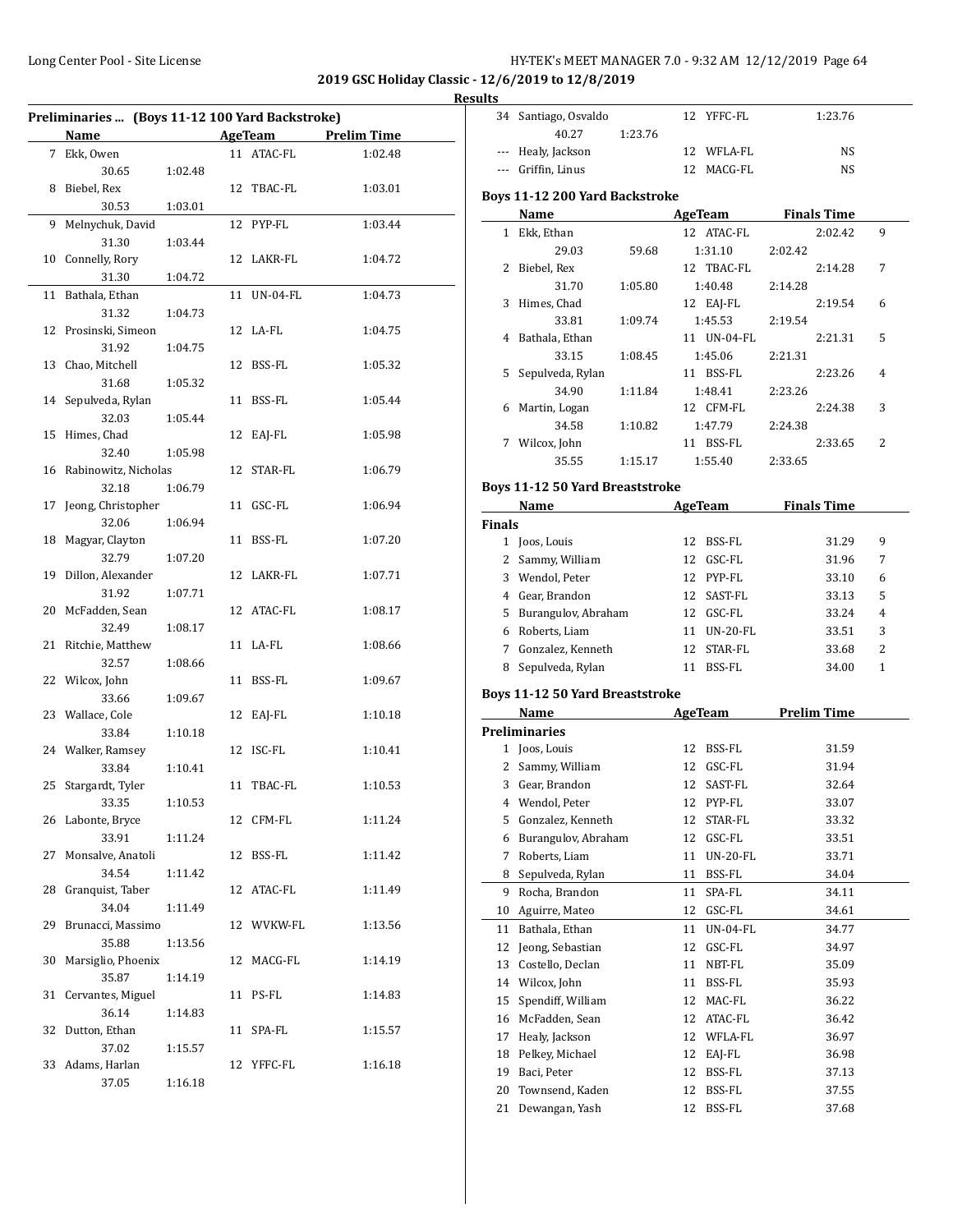**2019 GSC Holiday Classic - 12/6/2019 to 12/8/2019 Results**

| Preliminaries  (Boys 11-12 50 Yard Breaststroke) |                                                 |         |    |                |                     |   |  |
|--------------------------------------------------|-------------------------------------------------|---------|----|----------------|---------------------|---|--|
|                                                  | Name<br><u> 1980 - Johann Barbara, martxa a</u> |         |    | <b>AgeTeam</b> | <b>Prelim Time</b>  |   |  |
|                                                  | 22 Morrell, Robert                              |         |    | 11 LA-FL       | 37.81               |   |  |
|                                                  | 23 Lyle, Edward                                 |         |    | 12 LA-FL       | 38.01               |   |  |
|                                                  | 24 Korithoski, Aidan                            |         |    | 12 GSC-FL      | 38.03               |   |  |
|                                                  | 25 Tomas, Dylan                                 |         |    | 11 LA-FL       | 38.55               |   |  |
|                                                  | 26 Bascelli, Aiden                              |         |    | 12 LA-FL       | 39.00               |   |  |
|                                                  | <b>Boys 11-12 100 Yard Breaststroke</b>         |         |    |                |                     |   |  |
|                                                  | Name                                            |         |    | <b>AgeTeam</b> | <b>Finals Time</b>  |   |  |
| <b>Finals</b>                                    |                                                 |         |    |                |                     |   |  |
|                                                  | 1 Joos, Louis                                   |         | 12 | BSS-FL         | 1:07.67             | 9 |  |
|                                                  | 32.23                                           | 1:07.67 |    |                |                     |   |  |
|                                                  | 2 Sammy, William                                |         |    | 12 GSC-FL      | 1:09.50             | 7 |  |
|                                                  | 32.86                                           | 1:09.50 |    |                |                     |   |  |
|                                                  | 3 Chao, Mitchell                                |         |    | 12 BSS-FL      | 1:10.97             | 6 |  |
|                                                  | 34.03                                           | 1:10.97 |    |                |                     |   |  |
|                                                  | 4 Gonzalez, Kenneth                             |         |    | 12 STAR-FL     | 1:10.98             | 5 |  |
|                                                  | 33.58                                           | 1:10.98 |    |                |                     |   |  |
|                                                  | 5 Wendol, Peter                                 |         |    | 12 PYP-FL      | 1:12.29             | 4 |  |
|                                                  | 33.56                                           |         |    |                |                     |   |  |
|                                                  |                                                 | 1:12.29 |    | 12 GSC-FL      | 1:12.90             | 3 |  |
|                                                  | 6 Burangulov, Abraham                           |         |    |                |                     |   |  |
|                                                  | 34.56                                           | 1:12.90 |    |                |                     |   |  |
|                                                  | 7 Roberts, Liam                                 |         |    | 11 UN-20-FL    | 1:14.14             | 2 |  |
|                                                  | 35.35                                           | 1:14.14 |    |                |                     |   |  |
|                                                  | 8 Costello, Declan                              |         |    | 11 NBT-FL      | 1:16.33             | 1 |  |
|                                                  | 35.92                                           | 1:16.33 |    |                |                     |   |  |
|                                                  | <b>Boys 11-12 100 Yard Breaststroke</b>         |         |    |                |                     |   |  |
|                                                  |                                                 |         |    |                |                     |   |  |
|                                                  | Name                                            |         |    |                | AgeTeam Prelim Time |   |  |
|                                                  | Preliminaries                                   |         |    |                |                     |   |  |
|                                                  | 1 Joos, Louis                                   |         |    | 12 BSS-FL      | 1:08.89             |   |  |
|                                                  | 32.57                                           | 1:08.89 |    |                |                     |   |  |
|                                                  | 2 Sammy, William                                |         |    | 12 GSC-FL      | 1:09.80             |   |  |
|                                                  | 32.91                                           | 1:09.80 |    |                |                     |   |  |
|                                                  | 3 Chao, Mitchell                                |         | 12 | BSS-FL         | 1:10.95             |   |  |
|                                                  | 34.20                                           | 1:10.95 |    |                |                     |   |  |
|                                                  | 4 Gonzalez, Kenneth                             |         | 12 | STAR-FL        | 1:11.51             |   |  |
|                                                  | 33.83                                           | 1:11.51 |    |                |                     |   |  |
|                                                  | 5 Rocha, Brandon                                |         |    | 11 SPA-FL      | 1:12.02             |   |  |
|                                                  | 34.00                                           | 1:12.02 |    |                |                     |   |  |
|                                                  | 6 Wendol, Peter                                 |         |    | 12 PYP-FL      | 1:12.75             |   |  |
|                                                  | 33.81                                           | 1:12.75 |    |                |                     |   |  |
| 7                                                | Burangulov, Abraham                             |         |    | 12 GSC-FL      | 1:12.78             |   |  |
|                                                  | 34.62                                           | 1:12.78 |    |                |                     |   |  |
|                                                  | 8 Roberts, Liam                                 |         |    | 11 UN-20-FL    | 1:14.48             |   |  |
|                                                  | 35.85                                           | 1:14.48 |    |                |                     |   |  |
| 9                                                | Costello, Declan                                |         | 11 | NBT-FL         | 1:15.02             |   |  |
|                                                  | 35.49                                           | 1:15.02 |    |                |                     |   |  |
| 10                                               | Lopez, Sebastian                                |         | 12 | BSS-FL         | 1:17.13             |   |  |
|                                                  | 36.77                                           | 1:17.13 |    |                |                     |   |  |
| 11                                               | Brigman, Dillon                                 |         | 11 | BSS-FL         | 1:17.34             |   |  |
|                                                  | 36.75                                           | 1:17.34 |    |                |                     |   |  |
| 12                                               | Aguirre, Mateo                                  |         | 12 | GSC-FL         | 1:17.77             |   |  |
|                                                  | 36.20                                           | 1:17.77 |    |                |                     |   |  |
|                                                  | 13 Jeong, Sebastian                             |         |    | 12 GSC-FL      | 1:18.12             |   |  |

| ts |                      |         |            |         |
|----|----------------------|---------|------------|---------|
|    | 14 Sepulveda, Rylan  |         | 11 BSS-FL  | 1:18.62 |
|    | 36.94                | 1:18.62 |            |         |
|    | 15 Wilcox, John      |         | 11 BSS-FL  | 1:20.07 |
|    | 37.27                | 1:20.07 |            |         |
|    | 16 Brunacci, Massimo |         | 12 WVKW-FL | 1:20.75 |
|    | 38.31                | 1:20.75 |            |         |
|    | 17 Healy, Jackson    |         | 12 WFLA-FL | 1:21.16 |
|    | 37.53                | 1:21.16 |            |         |
|    | 18 Townsend, Kaden   |         | 12 BSS-FL  | 1:21.31 |
|    | 39.13                | 1:21.31 |            |         |
|    | 19 Dewangan, Yash    |         | 12 BSS-FL  | 1:22.17 |
|    | 38.17                | 1:22.17 |            |         |
|    | 20 Spendiff, William |         | 12 MAC-FL  | 1:23.04 |
|    | 39.04                | 1:23.04 |            |         |
|    | 21 Korithoski, Aidan |         | 12 GSC-FL  | 1:23.08 |
|    | 39.03                | 1:23.08 |            |         |
|    | 22 Resetniks, Edward |         | 12 STAR-FL | 1:23.68 |
|    | 39.50                | 1:23.68 |            |         |
|    | 23 Santiago, Osvaldo |         | 12 YFFC-FL | 1:24.20 |
|    | 39.74                | 1:24.20 |            |         |
|    | 24 Hyde, Seth        |         | 11 CFM-FL  | 1:25.36 |
|    | 40.72                | 1:25.36 |            |         |
|    | 25 Cervantes, Miguel |         | 11 PS-FL   | 1:27.66 |
|    | 40.59                | 1:27.66 |            |         |
|    | 26 Adams, Harlan     |         | 12 YFFC-FL | 1:31.55 |
|    | 44.08                | 1:31.55 |            |         |
|    |                      |         |            |         |

#### **Boys 11-12 200 Yard Breaststroke**

 $\frac{1}{2}$ 

|               | Name                |         | <b>AgeTeam</b> | <b>Finals Time</b> |                          |  |
|---------------|---------------------|---------|----------------|--------------------|--------------------------|--|
| $\mathbf{1}$  | Joos, Louis         |         | 12 BSS-FL      | 2:27.08            | 9                        |  |
|               | 33.93               | 1:11.64 | 1:49.63        | 2:27.08            |                          |  |
| $\mathcal{L}$ | Chao, Mitchell      |         | 12 BSS-FL      | 2:36.77            | 7                        |  |
|               | 36.81               | 1:16.93 | 1:57.65        | 2:36.77            |                          |  |
| 3             | Wendol, Peter       |         | 12 PYP-FL      | 2:37.11            | 6                        |  |
|               | 34.09               | 1:13.97 | 1:55.45        | 2:37.11            |                          |  |
| 4             | Rocha, Brandon      |         | 11 SPA-FL      | 2:37.59            | 5                        |  |
|               | 34.07               | 1:14.04 | 1:55.75        | 2:37.59            |                          |  |
| 5             | Burangulov, Abraham |         | 12 GSC-FL      | 2:37.98            |                          |  |
|               | 34.40               | 1:14.81 | 1:56.33        | 2:37.98            |                          |  |
| 6             | Gonzalez, Kenneth   |         | 12 STAR-FL     | 2:40.51            | 3                        |  |
|               | 35.98               | 1:16.88 | 1:58.77        | 2:40.51            |                          |  |
| 7             | Jeong, Sebastian    |         | 12 GSC-FL      | 2:47.48            | $\overline{\mathcal{L}}$ |  |
|               | 36.88               | 1:19.08 | 2:03.18        | 2:47.48            |                          |  |
| 8             | Lopez, Sebastian    |         | 12 BSS-FL      | 2:53.55            | 1                        |  |
|               | 39.29               | 1:23.20 | 2:08.51        | 2:53.55            |                          |  |
| 9             | Santiago, Osvaldo   |         | 12 YFFC-FL     | 2:57.72            |                          |  |
|               | 39.08               | 1:23.97 | 2:10.60        | 2:57.72            |                          |  |
|               |                     |         |                |                    |                          |  |

### **Boys 11-12 50 Yard Butterfly**

| Name   |                    |     | AgeTeam | <b>Finals Time</b> |                |
|--------|--------------------|-----|---------|--------------------|----------------|
| Finals |                    |     |         |                    |                |
|        | Gou, Lang          | 12  | BSS-FL  | 26.19              | 9              |
|        | 2 Kueffer, Walter  | 12  | BSS-FL  | 27.35              | 7              |
| 3      | Melnychuk, David   | 12. | PYP-FL  | 28.32              | 6              |
| 4      | Campagnola, Joseph | 11  | WFLA-FL | 28.52              | 5              |
| 5.     | Gear, Brandon      | 12  | SAST-FL | 28.62              | $\overline{4}$ |
| 6      | Biebel, Rex        | 12  | TBAC-FL | 28.77              | 3              |
|        | Finn, Owen         |     | SIAX-FL | 28.84              | 2              |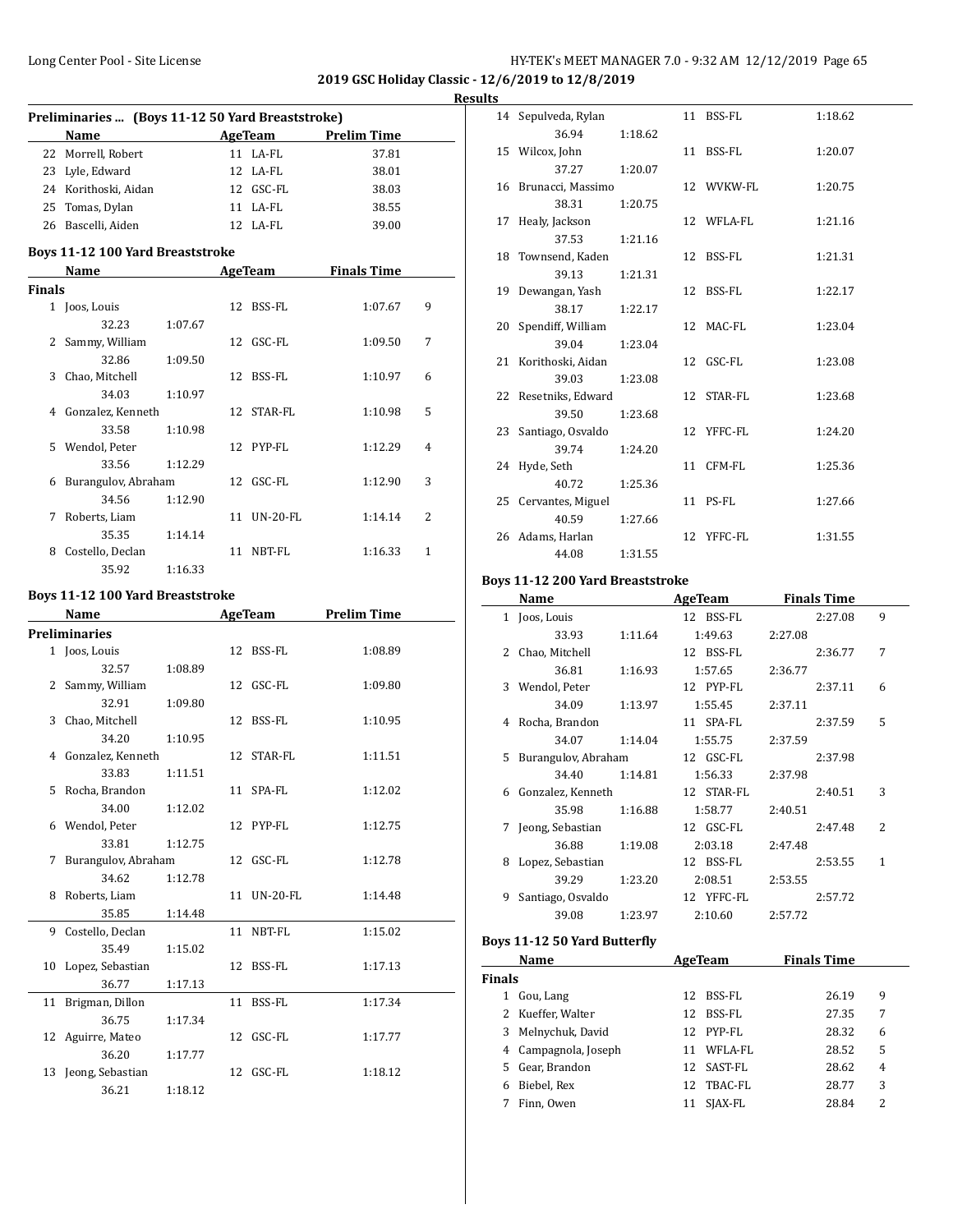**2019 GSC Holiday Classic - 12/6/2019 to 12/8/2019**

**Results**

| Finals  (Boys 11-12 50 Yard Butterfly) |                               |    |                |                    |   |  |  |  |
|----------------------------------------|-------------------------------|----|----------------|--------------------|---|--|--|--|
|                                        | Name                          |    | AgeTeam        | <b>Finals Time</b> |   |  |  |  |
|                                        | 8 Costello, Declan            |    | 11 NBT-FL      | 28.87              | 1 |  |  |  |
|                                        | Boys 11-12 50 Yard Butterfly  |    |                |                    |   |  |  |  |
|                                        | Name                          |    | <b>AgeTeam</b> | <b>Prelim Time</b> |   |  |  |  |
|                                        | <b>Preliminaries</b>          |    |                |                    |   |  |  |  |
|                                        | 1 Gou, Lang                   | 12 | BSS-FL         | 26.38              |   |  |  |  |
| 2                                      | Kueffer, Walter               | 12 | BSS-FL         | 28.17              |   |  |  |  |
|                                        | 3 Gear, Brandon               | 12 | SAST-FL        | 28.55              |   |  |  |  |
|                                        | 4 Biebel, Rex                 |    | 12 TBAC-FL     | 28.75              |   |  |  |  |
|                                        | 5 Campagnola, Joseph          |    | 11 WFLA-FL     | 28.87              |   |  |  |  |
| 6                                      | Melnychuk, David              |    | 12 PYP-FL      | 28.91              |   |  |  |  |
| 7                                      | Costello, Declan              | 11 | NBT-FL         | 29.06              |   |  |  |  |
| 8                                      | Finn, Owen                    | 11 | SJAX-FL        | 29.30              |   |  |  |  |
| 9                                      | Gonzalez, Kenneth             | 12 | STAR-FL        | 29.66              |   |  |  |  |
|                                        | 10 Jeong, Sebastian           | 12 | GSC-FL         | 29.73              |   |  |  |  |
| 11                                     | Lopez, Sebastian              | 12 | BSS-FL         | 29.80              |   |  |  |  |
|                                        | 12 Jeong, Christopher         |    | 11 GSC-FL      | 29.82              |   |  |  |  |
| 13                                     | Rabinowitz, Nicholas          | 12 | STAR-FL        | 29.88              |   |  |  |  |
|                                        | 14 Gonzalez, Alex             |    | 11 GSC-FL      | 30.20              |   |  |  |  |
|                                        | 15 Monsalve, Anatoli          |    | 12 BSS-FL      |                    |   |  |  |  |
|                                        | 16 McFadden, Sean             |    | 12 ATAC-FL     | 30.21<br>30.26     |   |  |  |  |
|                                        |                               |    |                |                    |   |  |  |  |
|                                        | 17 Gumino, Michael            |    | 12 BSS-FL      | 30.27              |   |  |  |  |
|                                        | 18 Burangulov, Abraham        |    | 12 GSC-FL      | 30.32              |   |  |  |  |
|                                        | 19 Himes, Chad                |    | 12 EAJ-FL      | 30.35              |   |  |  |  |
| 20                                     | Matyas, Maddox                |    | 12 SPA-FL      | 30.43              |   |  |  |  |
|                                        | 21 Aguirre, Mateo             |    | 12 GSC-FL      | 30.46              |   |  |  |  |
|                                        | *22 Magyar, Clayton           |    | 11 BSS-FL      | 30.49              |   |  |  |  |
| *22                                    | Stever, Parker                |    | 11 GSC-FL      | 30.49              |   |  |  |  |
|                                        | 24 Wilcox, John               |    | 11 BSS-FL      | 30.51              |   |  |  |  |
| 25                                     | Griffin, Linus                |    | 12 MACG-FL     | 30.75              |   |  |  |  |
|                                        | 26 Brinton, Coby              |    | 12 BSS-FL      | 30.83              |   |  |  |  |
|                                        | 27 Chu, Christopher           |    | 11 GSC-FL      | 30.88              |   |  |  |  |
|                                        | 28 Ritchie, Matthew           |    | 11 LA-FL       | 30.93              |   |  |  |  |
|                                        | 29 Granquist, Taber           |    | 12 ATAC-FL     | 30.99              |   |  |  |  |
| 30                                     | Martin, Logan                 |    | 12 CFM-FL      | 31.16              |   |  |  |  |
| 31                                     | Stargardt, Tyler              |    | 11 TBAC-FL     | 31.36              |   |  |  |  |
| 32                                     | Pelkey, Michael               | 12 | EAJ-FL         | 31.56              |   |  |  |  |
|                                        | 33 Dutton, Ethan              | 11 | SPA-FL         | 31.89              |   |  |  |  |
|                                        | 34 Clements, Tiernan          | 11 | PS-FL          | 32.27              |   |  |  |  |
|                                        | 35 Strombeck, Jack            |    | 11 EAJ-FL      | 32.29              |   |  |  |  |
|                                        | 36 Baci, Peter                |    | 12 BSS-FL      | 32.74              |   |  |  |  |
|                                        | 37 Sun, Andy                  |    | 11 BSS-FL      | 33.32              |   |  |  |  |
|                                        | 38 Dieffenthaller, David      | 11 | SPA-FL         | 33.38              |   |  |  |  |
|                                        | 39 Baranov, Mikhail           |    | 11 PS-FL       | 33.58              |   |  |  |  |
|                                        | 40 Bascelli, Aiden            |    | 12 LA-FL       | 33.73              |   |  |  |  |
|                                        | 41 Collingwood, Richard       |    | 11 LA-FL       | 34.15              |   |  |  |  |
| ---                                    | Wilkins, Grady                | 11 | SJAX-FL        | NS                 |   |  |  |  |
|                                        | Boys 11-12 100 Yard Butterfly |    |                |                    |   |  |  |  |
|                                        | Name                          |    | AgeTeam        | <b>Finals Time</b> |   |  |  |  |
| <b>Finals</b>                          |                               |    |                |                    |   |  |  |  |

1 Gou, Lang 12 BSS-FL 57.97 9

2 Prosinski, Simeon 12 LA-FL 1:01.34 7

26.86 57.97

29.89 1:01.34

|       | 3 Connelly, Rory              |         |    | 12 LAKR-FL | 1:01.71            | 6 |
|-------|-------------------------------|---------|----|------------|--------------------|---|
|       | 29.03                         | 1:01.71 |    |            |                    |   |
| 4     | Biebel, Rex                   |         |    | 12 TBAC-FL | 1:03.43            | 5 |
|       | 29.75                         | 1:03.43 |    |            |                    |   |
|       | 5 Campagnola, Joseph          |         |    | 11 WFLA-FL | 1:03.82            | 4 |
|       | 29.71                         | 1:03.82 |    |            |                    |   |
|       | 6 Gonzalez, Alex              |         |    | 11 GSC-FL  | 1:04.12            | 3 |
|       | 30.26                         | 1:04.12 |    |            |                    |   |
| 7     | Finn, Owen                    |         | 11 | SJAX-FL    | 1:04.36            | 2 |
|       | 30.12                         | 1:04.36 |    |            |                    |   |
|       |                               |         |    |            |                    |   |
|       | 8 Costello, Declan            |         |    | 11 NBT-FL  | 1:04.70            | 1 |
|       | 30.10                         | 1:04.70 |    |            |                    |   |
|       | Boys 11-12 100 Yard Butterfly |         |    |            |                    |   |
|       | Name                          |         |    | AgeTeam    | <b>Prelim Time</b> |   |
|       | <b>Preliminaries</b>          |         |    |            |                    |   |
|       | 1 Gou, Lang                   |         |    | 12 BSS-FL  | 58.08              |   |
|       | 26.65                         | 58.08   |    |            |                    |   |
|       | 2 Connelly, Rory              |         |    | 12 LAKR-FL | 1:01.43            |   |
|       | 29.00                         | 1:01.43 |    |            |                    |   |
|       | 3 Prosinski, Simeon           |         |    | 12 LA-FL   | 1:02.32            |   |
|       | 29.78                         | 1:02.32 |    |            |                    |   |
|       | 4 Campagnola, Joseph          |         |    | 11 WFLA-FL | 1:03.57            |   |
|       | 30.26                         | 1:03.57 |    |            |                    |   |
| 5     | Biebel, Rex                   |         |    | 12 TBAC-FL | 1:03.83            |   |
|       |                               |         |    |            |                    |   |
|       | 30.04                         | 1:03.83 |    |            |                    |   |
| 6     | Finn, Owen                    |         | 11 | SJAX-FL    | 1:04.29            |   |
|       | 30.15                         | 1:04.29 |    |            |                    |   |
|       | 7 Costello, Declan            |         |    | 11 NBT-FL  | 1:04.91            |   |
|       | 30.46                         | 1:04.91 |    |            |                    |   |
|       | 8 Gonzalez, Alex              |         |    | 11 GSC-FL  | 1:05.15            |   |
|       | 31.05                         | 1:05.15 |    |            |                    |   |
| 9     | Chao, Mitchell                |         |    | 12 BSS-FL  | 1:05.20            |   |
|       | 30.95                         | 1:05.20 |    |            |                    |   |
| 10    | Melnychuk, David              |         |    | 12 PYP-FL  | 1:06.19            |   |
|       | 31.00                         | 1:06.19 |    |            |                    |   |
| 11    | Kueffer, Walter               |         | 12 | BSS-FL     | 1:06.33            |   |
|       | 29.69                         | 1:06.33 |    |            |                    |   |
|       | 12 Lopez, Sebastian           |         | 12 | BSS-FL     | 1:06.41            |   |
|       | 31.46                         | 1:06.41 |    |            |                    |   |
|       | 13 Jeong, Christopher         |         |    | 11 GSC-FL  | 1:06.69            |   |
|       | 30.92                         | 1:06.69 |    |            |                    |   |
| 14    | Matyas, Maddox                |         | 12 | SPA-FL     | 1:08.37            |   |
|       | 31.50                         | 1:08.37 |    |            |                    |   |
|       | 15 Chu, Christopher           |         | 11 | GSC-FL     | 1:08.68            |   |
|       | 32.13                         | 1:08.68 |    |            |                    |   |
|       | 16 Burangulov, Abraham        |         | 12 | GSC-FL     | 1:09.10            |   |
|       | 32.09                         | 1:09.10 |    |            |                    |   |
| *17   | Ritchie, Matthew              |         |    | 11 LA-FL   | 1:09.22            |   |
|       | 31.44                         |         |    |            |                    |   |
|       |                               | 1:09.22 |    |            |                    |   |
| $*17$ | Martin, Logan<br>32.52        |         | 12 | CFM-FL     | 1:09.22            |   |
|       |                               | 1:09.22 |    |            |                    |   |
| 19    | Granquist, Taber              |         | 12 | ATAC-FL    | 1:09.76            |   |
|       | 32.09                         | 1:09.76 |    |            |                    |   |
| 20    | Brinton, Coby                 |         |    | 12 BSS-FL  | 1:09.91            |   |
|       | 32.13                         | 1:09.91 |    |            |                    |   |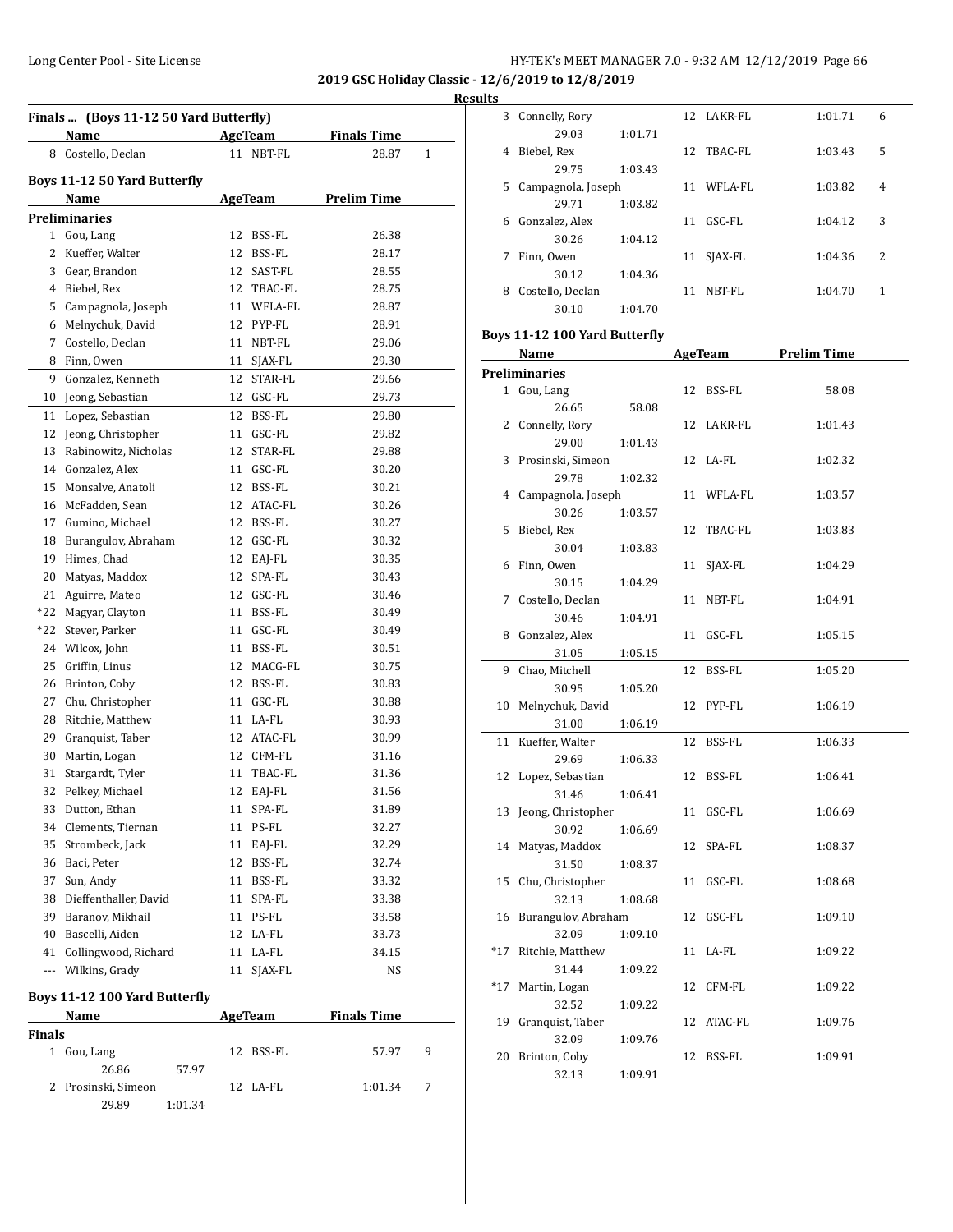$\overline{a}$ 

**2019 GSC Holiday Classic - 12/6/2019 to 12/8/2019 Results**

|    | Preliminaries  (Boys 11-12 100 Yard Butterfly) |         |    |            |                     |  |  |  |
|----|------------------------------------------------|---------|----|------------|---------------------|--|--|--|
|    | Name                                           |         |    |            | AgeTeam Prelim Time |  |  |  |
|    | 21 Stever, Parker                              |         |    | 11 GSC-FL  | 1:10.29             |  |  |  |
|    | 32.55                                          | 1:10.29 |    |            |                     |  |  |  |
|    | 22 Stargardt, Tyler                            |         |    | 11 TBAC-FL | 1:11.36             |  |  |  |
|    | 33.02                                          | 1:11.36 |    |            |                     |  |  |  |
|    | 23 Dillon, Alexander                           |         |    | 12 LAKR-FL | 1:11.63             |  |  |  |
|    | 31.90                                          | 1:11.63 |    |            |                     |  |  |  |
|    | 24 Hyde, Seth                                  |         |    | 11 CFM-FL  | 1:13.23             |  |  |  |
|    | 34.46                                          | 1:13.23 |    |            |                     |  |  |  |
|    | 25 Dutton, Ethan                               |         |    | 11 SPA-FL  | 1:14.19             |  |  |  |
|    | 34.34                                          | 1:14.19 |    |            |                     |  |  |  |
|    | 26 Strombeck, Jack                             |         |    | 11 EAI-FL  | 1:14.43             |  |  |  |
|    | 34.97                                          | 1:14.43 |    |            |                     |  |  |  |
|    | 27 Clements, Tiernan                           |         |    | 11 PS-FL   | 1:15.13             |  |  |  |
|    | 35.17                                          | 1:15.13 |    |            |                     |  |  |  |
|    | 28 Walker, Ramsey                              |         |    | 12 ISC-FL  | 1:16.25             |  |  |  |
|    | 32.49                                          | 1:16.25 |    |            |                     |  |  |  |
| 29 | Baranov, Mikhail                               |         |    | 11 PS-FL   | 1:18.15             |  |  |  |
|    | 34.09                                          | 1:18.15 |    |            |                     |  |  |  |
| 30 | Resetniks, Edward                              |         |    | 12 STAR-FL | 1:19.25             |  |  |  |
|    | 36.19                                          | 1:19.25 |    |            |                     |  |  |  |
|    | Monsalve, Anatoli                              |         | 12 | BSS-FL     | DO.                 |  |  |  |
|    | False start                                    |         |    |            |                     |  |  |  |

#### **Boys 11-12 200 Yard Butterfly**

|    | Name                |         | <b>AgeTeam</b> | <b>Finals Time</b> |   |
|----|---------------------|---------|----------------|--------------------|---|
|    | 1 Prosinski, Simeon |         | $12$ LA-FL     | 2:15.61            | 9 |
|    | 30.75               | 1:04.98 | 1:40.73        | 2:15.61            |   |
| 2  | Biebel, Rex         |         | 12 TBAC-FL     | 2:17.34            | 7 |
|    | 30.32               | 1:04.45 | 1:40.71        | 2:17.34            |   |
| 3  | Joos, Louis         |         | 12 BSS-FL      | 2:19.01            | 6 |
|    | 31.00               | 1:06.71 | 1:42.86        | 2:19.01            |   |
| 4  | Finn, Owen          |         | 11 SJAX-FL     | 2:30.05            | 5 |
|    | 32.49               | 1:11.07 | 1:50.77        | 2:30.05            |   |
| 5. | Martin, Logan       |         | CFM-FL<br>12.  | 2:32.19            | 4 |
|    | 33.95               |         | 1:52.25        | 2:32.19            |   |

#### **Boys 11-12 100 Yard IM**

|               | Name               |         |    | <b>AgeTeam</b> | <b>Finals Time</b> |   |
|---------------|--------------------|---------|----|----------------|--------------------|---|
| <b>Finals</b> |                    |         |    |                |                    |   |
| 1             | Kravchenko, Andrew |         |    | 12 CBTS-FL     | 1:00.33            | 9 |
|               | 28.59              | 1:00.33 |    |                |                    |   |
| $\mathcal{L}$ | Ekk, Ethan         |         |    | 12 ATAC-FL     | 1:00.50            | 7 |
|               | 27.16              | 1:00.50 |    |                |                    |   |
| 3             | Gou, Lang          |         | 12 | BSS-FL         | 1:00.91            | 6 |
|               | 27.46              | 1:00.91 |    |                |                    |   |
| 4             | Ekk, Owen          |         | 11 | ATAC-FL        | 1:02.98            | 5 |
|               | 29.72              | 1:02.98 |    |                |                    |   |
| 5.            | Joos, Louis        |         | 12 | BSS-FL         | 1:03.55            | 4 |
|               | 30.37              | 1:03.55 |    |                |                    |   |
| 6             | Lanoue, Walker     |         | 12 | SAST-FL        | 1:03.60            | 3 |
|               | 28.08              | 1:03.60 |    |                |                    |   |
| 7             | Roberts, Liam      |         | 11 | $UN-20$ - $FL$ | 1:05.86            | 2 |
|               | 31.01              | 1:05.86 |    |                |                    |   |
| 8             | Gonzalez, Alex     |         | 11 | GSC-FL         | 1:06.10            | 1 |
|               | 31.28              | 1:06.10 |    |                |                    |   |

| <b>Boys 11-12 100 Yard IM</b> |                              |         |    |             |                     |  |
|-------------------------------|------------------------------|---------|----|-------------|---------------------|--|
|                               | <b>Name</b>                  |         |    |             | AgeTeam Prelim Time |  |
|                               | <b>Preliminaries</b>         |         |    |             |                     |  |
|                               | 1 Kravchenko, Andrew         |         |    | 12 CBTS-FL  | 1:00.51             |  |
|                               | 27.90                        | 1:00.51 |    |             |                     |  |
|                               | 2 Ekk, Ethan                 |         |    | 12 ATAC-FL  | 1:01.28             |  |
|                               | 28.57                        | 1:01.28 |    |             |                     |  |
|                               | 3 Gou, Lang                  |         |    | 12 BSS-FL   | 1:01.57             |  |
|                               | 27.52                        | 1:01.57 |    |             |                     |  |
|                               | 4 Joos, Louis                |         |    | 12 BSS-FL   | 1:03.72             |  |
|                               | 30.50                        | 1:03.72 |    |             |                     |  |
|                               | 5 Ekk. Owen                  |         |    | 11 ATAC-FL  | 1:03.73             |  |
|                               | 29.79                        | 1:03.73 |    |             |                     |  |
|                               | 6 Lanoue, Walker             |         |    | 12 SAST-FL  | 1:04.20             |  |
|                               | 28.88                        | 1:04.20 |    |             |                     |  |
|                               | 7 Gonzalez, Alex             |         |    | 11 GSC-FL   | 1:05.95             |  |
|                               | 31.41                        | 1:05.95 |    |             |                     |  |
|                               | 8 Roberts, Liam              |         |    | 11 UN-20-FL | 1:05.99             |  |
|                               | 32.05                        | 1:05.99 |    |             |                     |  |
| 9                             | Sepulveda, Rylan             |         |    | 11 BSS-FL   | 1:07.55             |  |
|                               | 31.79                        | 1:07.55 |    |             |                     |  |
|                               | 10 Bathala, Ethan            |         |    | 11 UN-04-FL | 1:07.81             |  |
|                               | 31.31                        | 1:07.81 |    |             |                     |  |
|                               | 11 Wendol, Peter             |         |    | 12 PYP-FL   | 1:08.31             |  |
|                               | 32.38                        | 1:08.31 |    |             |                     |  |
|                               | 12 Brigman, Dillon           |         |    | 11 BSS-FL   | 1:08.96             |  |
|                               | 32.66                        | 1:08.96 |    |             |                     |  |
|                               | 13 Jeong, Christopher        |         |    | 11 GSC-FL   | 1:09.16             |  |
|                               | 31.40<br>14 Chu, Christopher | 1:09.16 |    | 11 GSC-FL   | 1:09.66             |  |
|                               | 33.16                        | 1:09.66 |    |             |                     |  |
| 15                            | Spendiff, William            |         |    | 12 MAC-FL   | 1:09.70             |  |
|                               | 33.11                        | 1:09.70 |    |             |                     |  |
|                               | 16 Rocha, Brandon            |         | 11 | SPA-FL      | 1:09.71             |  |
|                               | 32.49                        | 1:09.71 |    |             |                     |  |
| 17                            | Rahn, Jensen                 |         |    | 12 ATAC-FL  | 1:09.74             |  |
|                               | 31.84                        | 1:09.74 |    |             |                     |  |
| 18                            | Ritchie, Matthew             |         |    | 11 LA-FL    | 1:09.76             |  |
|                               | 31.40                        | 1:09.76 |    |             |                     |  |
|                               | 19 Jeong, Sebastian          |         |    | 12 GSC-FL   | 1:10.04             |  |
|                               | 33.69                        | 1:10.04 |    |             |                     |  |
| 20                            | Finn, Owen                   |         | 11 | SJAX-FL     | 1:10.60             |  |
|                               | 32.34                        | 1:10.60 |    |             |                     |  |
| 21                            | McFadden, Sean               |         |    | 12 ATAC-FL  | 1:10.86             |  |
|                               | 31.98                        | 1:10.86 |    |             |                     |  |
| 22                            | Matyas, Maddox               |         |    | 12 SPA-FL   | 1:11.43             |  |
|                               | 32.53                        | 1:11.43 |    |             |                     |  |
| 23                            | Stargardt, Tyler             |         | 11 | TBAC-FL     | 1:11.47             |  |
|                               | 32.19                        | 1:11.47 |    |             |                     |  |
| 24                            | Healy, Jackson               |         |    | 12 WFLA-FL  | 1:11.52             |  |
|                               | 33.87                        | 1:11.52 |    |             |                     |  |
| 25                            | Stever, Parker               |         |    | 11 GSC-FL   | 1:11.73             |  |
|                               | 33.20                        | 1:11.73 |    |             |                     |  |
|                               | 26 Gumino, Michael           |         |    | 12 BSS-FL   | 1:11.90             |  |
|                               | 32.40                        | 1:11.90 |    |             |                     |  |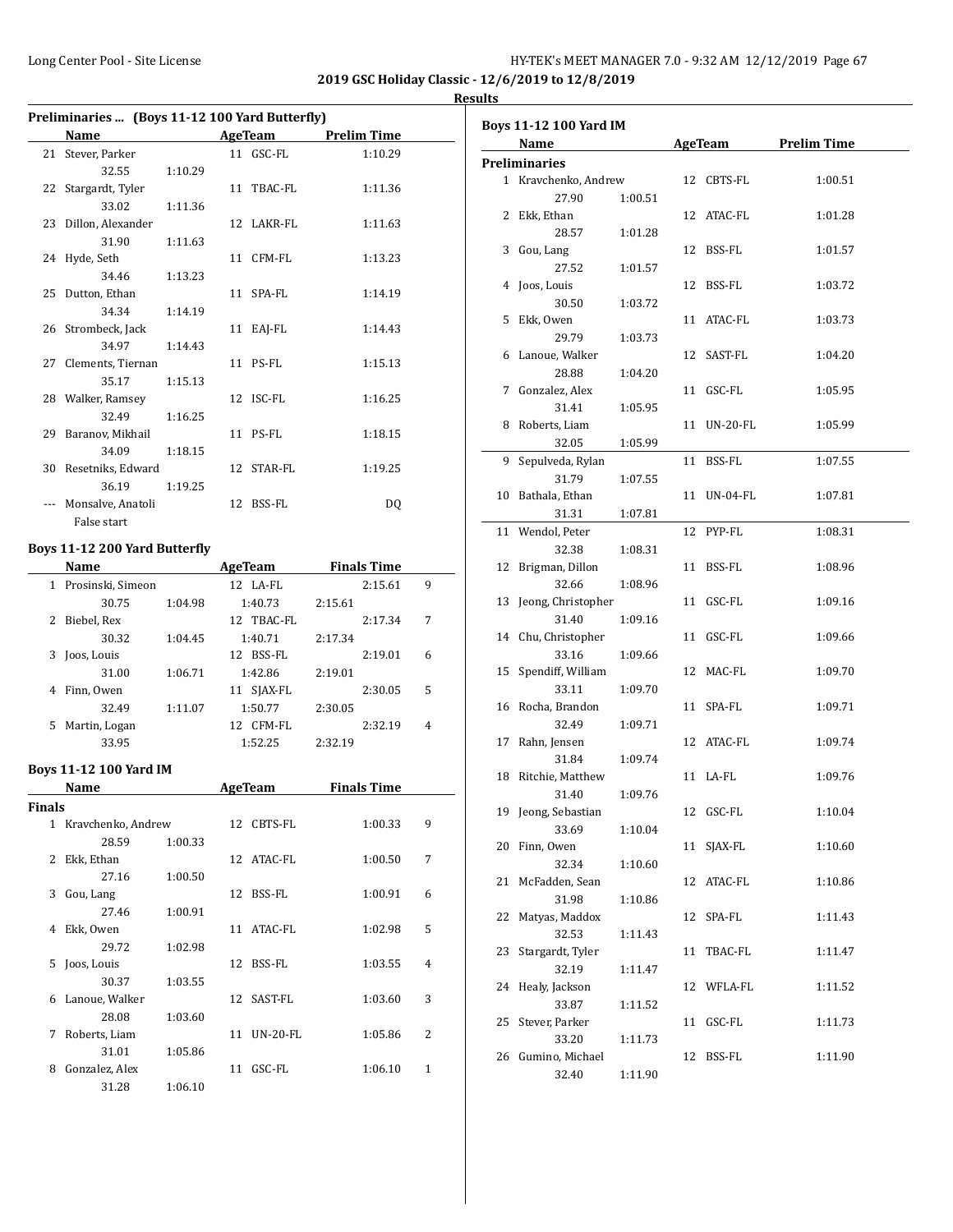**2019 GSC Holiday Classic - 12/6/2019 to 12/8/2019**

**Results**

|          | Preliminaries  (Boys 11-12 100 Yard IM)                                                                                                                                                                                        |         |                       |         |                    |   |
|----------|--------------------------------------------------------------------------------------------------------------------------------------------------------------------------------------------------------------------------------|---------|-----------------------|---------|--------------------|---|
|          | Name and the state of the state of the state of the state of the state of the state of the state of the state of the state of the state of the state of the state of the state of the state of the state of the state of the s |         | AgeTeam               |         | <b>Prelim Time</b> |   |
| 27       | Pelkey, Michael                                                                                                                                                                                                                |         | 12 EAJ-FL             |         | 1:13.18            |   |
|          | 34.37                                                                                                                                                                                                                          | 1:13.18 |                       |         |                    |   |
| 28       | Lyle, Edward                                                                                                                                                                                                                   |         | 12 LA-FL              |         | 1:13.84            |   |
|          | 34.79                                                                                                                                                                                                                          | 1:13.84 |                       |         |                    |   |
| 29       | Hyde, Seth                                                                                                                                                                                                                     |         | 11 CFM-FL             |         | 1:14.29            |   |
|          | 35.01                                                                                                                                                                                                                          | 1:14.29 |                       |         |                    |   |
|          | --- Wilkins, Grady                                                                                                                                                                                                             |         | 11 SJAX-FL            |         | NS                 |   |
|          | --- Griffin, Linus                                                                                                                                                                                                             |         | 12 MACG-FL            |         | NS                 |   |
|          |                                                                                                                                                                                                                                |         |                       |         |                    |   |
|          | <b>Boys 11-12 200 Yard IM</b>                                                                                                                                                                                                  |         |                       |         |                    |   |
|          | Name and the same state of the state of the state of the state of the state of the state of the state of the state of the state of the state of the state of the state of the state of the state of the state of the state of  |         | AgeTeam Finals Time   |         |                    |   |
| Finals   |                                                                                                                                                                                                                                |         |                       |         |                    |   |
|          | 1 Lanoue, Walker                                                                                                                                                                                                               |         | 12 SAST-FL            |         | 2:13.50            | 9 |
|          | 28.28                                                                                                                                                                                                                          | 1:01.20 | 1:43.65               | 2:13.50 |                    |   |
| 2        | Joos, Louis                                                                                                                                                                                                                    |         | 12 BSS-FL             |         | 2:13.59            | 7 |
|          | 29.89                                                                                                                                                                                                                          | 1:05.35 | 1:42.65               | 2:13.59 |                    |   |
| 3        | Ekk, Owen                                                                                                                                                                                                                      |         | 11 ATAC-FL            |         | 2:14.46            | 6 |
|          | 29.84                                                                                                                                                                                                                          | 1:03.35 | 1:44.12               | 2:14.46 |                    |   |
|          | 4 Prosinski, Simeon                                                                                                                                                                                                            |         | 12 LA-FL              |         | 2:16.00            | 5 |
|          | 30.28                                                                                                                                                                                                                          | 1:05.79 | 1:45.45               | 2:16.00 |                    |   |
|          | 5 Chao, Mitchell                                                                                                                                                                                                               |         | 12 BSS-FL             |         | 2:17.75            | 4 |
|          | 30.49                                                                                                                                                                                                                          | 1:06.60 | 1:46.40               | 2:17.75 |                    |   |
| 6        | Connelly, Rory                                                                                                                                                                                                                 |         | 12 LAKR-FL            |         | 2:20.29            | 3 |
|          | 29.79                                                                                                                                                                                                                          | 1:05.17 | 1:47.44               | 2:20.29 |                    |   |
|          | 7 Gonzalez, Kenneth                                                                                                                                                                                                            |         | 12 STAR-FL            |         | 2:26.20            | 2 |
|          | 32.81                                                                                                                                                                                                                          | 1:10.80 | 1:53.02               | 2:26.20 |                    |   |
| $\cdots$ | Campagnola, Joseph                                                                                                                                                                                                             |         | 11 WFLA-FL            |         | DQ                 |   |
|          |                                                                                                                                                                                                                                |         |                       |         |                    |   |
|          | <b>Boys 11-12 200 Yard IM</b>                                                                                                                                                                                                  |         |                       |         |                    |   |
|          | Name and the same of the same of the same of the same of the same of the same of the same of the same of the same of the same of the same of the same of the same of the same of the same of the same of the same of the same  |         | AgeTeam Prelim Time   |         |                    |   |
|          | <b>Preliminaries</b>                                                                                                                                                                                                           |         |                       |         |                    |   |
|          | 1 Ekk, Owen                                                                                                                                                                                                                    |         | 11 ATAC-FL            |         | 2:14.37            |   |
|          | 30.30                                                                                                                                                                                                                          | 1:03.92 | 1:44.13               | 2:14.37 |                    |   |
|          | 2 Lanoue, Walker                                                                                                                                                                                                               |         | 12 SAST-FL            |         | 2:14.66            |   |
|          | 28.61                                                                                                                                                                                                                          | 1:02.23 | 1:44.93               | 2:14.66 |                    |   |
|          | 3 Prosinski, Simeon                                                                                                                                                                                                            |         | 12 LA-FL              |         | 2:15.50            |   |
|          | 30.12                                                                                                                                                                                                                          | 1:05.56 | 1:44.90               | 2:15.50 |                    |   |
|          | 4 Campagnola, Joseph                                                                                                                                                                                                           |         | 11 WFLA-FL            |         | 2:16.30            |   |
|          | 29.09                                                                                                                                                                                                                          |         | 1:45.94               | 2:16.30 |                    |   |
| 5        | Joos, Louis                                                                                                                                                                                                                    |         | 12 BSS-FL             |         | 2:16.34            |   |
|          | 30.44                                                                                                                                                                                                                          | 1:06.54 | 1:44.92               | 2:16.34 |                    |   |
| 6        | Chao, Mitchell                                                                                                                                                                                                                 |         | 12 BSS-FL             |         | 2:17.05            |   |
|          | 30.20                                                                                                                                                                                                                          | 1:06.11 | 1:46.04               | 2:17.05 |                    |   |
| 7        | Connelly, Rory                                                                                                                                                                                                                 |         | 12 LAKR-FL            |         | 2:18.91            |   |
|          | 28.65                                                                                                                                                                                                                          | 1:03.43 |                       | 2:18.91 |                    |   |
| 8        | Gonzalez, Kenneth                                                                                                                                                                                                              |         | 1:46.64<br>12 STAR-FL |         | 2:19.48            |   |
|          |                                                                                                                                                                                                                                |         |                       |         |                    |   |
|          | 30.85                                                                                                                                                                                                                          | 1:05.52 | 1:47.96               | 2:19.48 |                    |   |
| 9        | Gear, Brandon                                                                                                                                                                                                                  |         | 12 SAST-FL            |         | 2:19.72            |   |
|          | 30.03                                                                                                                                                                                                                          | 1:06.44 | 1:47.90               | 2:19.72 |                    |   |
| 10       | Gonzalez, Alex                                                                                                                                                                                                                 |         | 11 GSC-FL             |         | 2:20.96            |   |
|          | 31.16                                                                                                                                                                                                                          | 1:08.77 | 1:49.63               | 2:20.96 |                    |   |
| 11       | Burangulov, Abraham                                                                                                                                                                                                            |         | 12 GSC-FL             |         | 2:21.20            |   |
|          | 30.63                                                                                                                                                                                                                          | 1:06.92 | 1:47.82               | 2:21.20 |                    |   |

| 12                   | Lueck, Tate               |         | 12 EAJ-FL     |         | 2:24.00 |
|----------------------|---------------------------|---------|---------------|---------|---------|
|                      | 31.36                     | 1:07.13 | 1:50.54       | 2:24.00 |         |
| 13                   | Costello, Declan          |         | 11 NBT-FL     |         | 2:25.03 |
|                      | 30.59                     | 1:07.69 | 1:50.54       | 2:25.03 |         |
| 14                   | Jeong, Sebastian          |         | 12 GSC-FL     |         | 2:25.18 |
|                      | 31.28                     | 1:09.08 | 1:53.45       | 2:25.18 |         |
| 15                   | Wendol, Peter             |         | 12 PYP-FL     |         | 2:25.20 |
|                      | 32.28                     | 1:10.24 | 1:50.80       | 2:25.20 |         |
| 16                   | Roberts, Liam             |         | 11 UN-20-FL   |         | 2:25.90 |
|                      | 31.94                     | 1:11.66 | 1:54.35       | 2:25.90 |         |
| 17                   | Jeong, Christopher        |         | 11 GSC-FL     |         | 2:26.28 |
|                      | 30.44                     | 1:07.12 | 1:53.49       | 2:26.28 |         |
| 18                   | Rabinowitz, Nicholas      |         | 12 STAR-FL    |         | 2:26.71 |
|                      | 30.97                     | 1:07.27 | 1:52.92       | 2:26.71 |         |
| 19                   | Bathala, Ethan            |         | 11 UN-04-FL   |         | 2:27.42 |
|                      | 31.25                     |         | 1:53.11       | 2:27.42 |         |
|                      |                           | 1:07.93 | 11 BSS-FL     |         |         |
| 20                   | Sepulveda, Rylan<br>32.85 |         |               |         | 2:27.44 |
|                      |                           | 1:10.42 | 1:52.80       | 2:27.44 |         |
| 21                   | Brigman, Dillon           |         | 11 BSS-FL     |         | 2:28.04 |
|                      | 33.23                     | 1:12.11 | 1:55.54       | 2:28.04 |         |
| 22                   | Ritchie, Matthew          |         | 11 LA-FL      |         | 2:29.48 |
|                      | 32.18                     | 1:08.91 | 1:54.97       | 2:29.48 |         |
| 23                   | Aguirre, Mateo            |         | 12 GSC-FL     |         | 2:30.68 |
|                      | 30.52                     | 1:11.54 | 1:57.04       | 2:30.68 |         |
| 24                   | Finn, Owen                |         | 11<br>SJAX-FL |         | 2:30.75 |
|                      | 30.82                     | 1:09.73 | 1:56.14       | 2:30.75 |         |
| 25                   | Stargardt, Tyler          |         | 11 TBAC-FL    |         | 2:31.87 |
|                      | 31.51                     | 1:09.97 | 1:58.03       | 2:31.87 |         |
| 26                   | Gumino, Michael           |         | 12 BSS-FL     |         | 2:32.30 |
|                      | 30.96                     | 1:09.79 | 1:57.70       | 2:32.30 |         |
| 27                   | Spendiff, William         |         | 12 MAC-FL     |         | 2:34.20 |
|                      | 33.11                     | 1:14.54 | 1:59.92       | 2:34.20 |         |
| 28                   | Resetniks, Edward         |         | 12 STAR-FL    |         | 2:34.24 |
|                      | 34.47                     | 1:14.54 | 2:00.33       | 2:34.24 |         |
| 29                   | Baci, Peter               |         | 12 BSS-FL     |         | 2:34.88 |
|                      | 32.76                     | 1:15.88 | 2:00.64       | 2:34.88 |         |
| 30                   | Griffin, Linus            |         | 12 MACG-FL    |         | 2:34.94 |
|                      | 32.63                     | 1:10.06 | 2:00.32       | 2:34.94 |         |
| 31                   | Hyde, Seth                |         | CFM-FL<br>11  |         | 2:35.91 |
|                      | 33.88                     | 1:14.88 | 2:00.61       | 2:35.91 |         |
| 32                   | Brunacci, Massimo         |         | 12 WVKW-FL    |         | 2:36.56 |
|                      | 34.30                     | 1:12.64 | 1:59.42       | 2:36.56 |         |
| 33                   | Dutton, Ethan             |         | SPA-FL<br>11  |         | 2:36.92 |
|                      | 33.92                     | 1:15.69 | 2:02.91       | 2:36.92 |         |
| 34                   | Walker, Ramsey            |         | ISC-FL<br>12  |         | 2:40.55 |
|                      | 30.97                     | 1:11.27 | 2:05.49       | 2:40.55 |         |
| 35                   | Cervantes, Miguel         |         | PS-FL<br>11   |         | 2:41.33 |
|                      | 33.58                     | 1:14.51 | 2:04.80       | 2:41.33 |         |
| 36                   | Ospina, Samuel            |         | 11 GSC-FL     |         | 2:44.35 |
|                      | 33.49                     | 1:16.37 | 2:06.24       |         |         |
|                      | Clements, Tiernan         |         |               | 2:44.35 |         |
| 37                   |                           |         | PS-FL<br>11   |         | 2:45.32 |
|                      | 33.37                     | 1:15.11 | 2:09.37       | 2:45.32 |         |
| $\scriptstyle\cdots$ | Wilkins, Grady            |         | SJAX-FL<br>11 |         | NS      |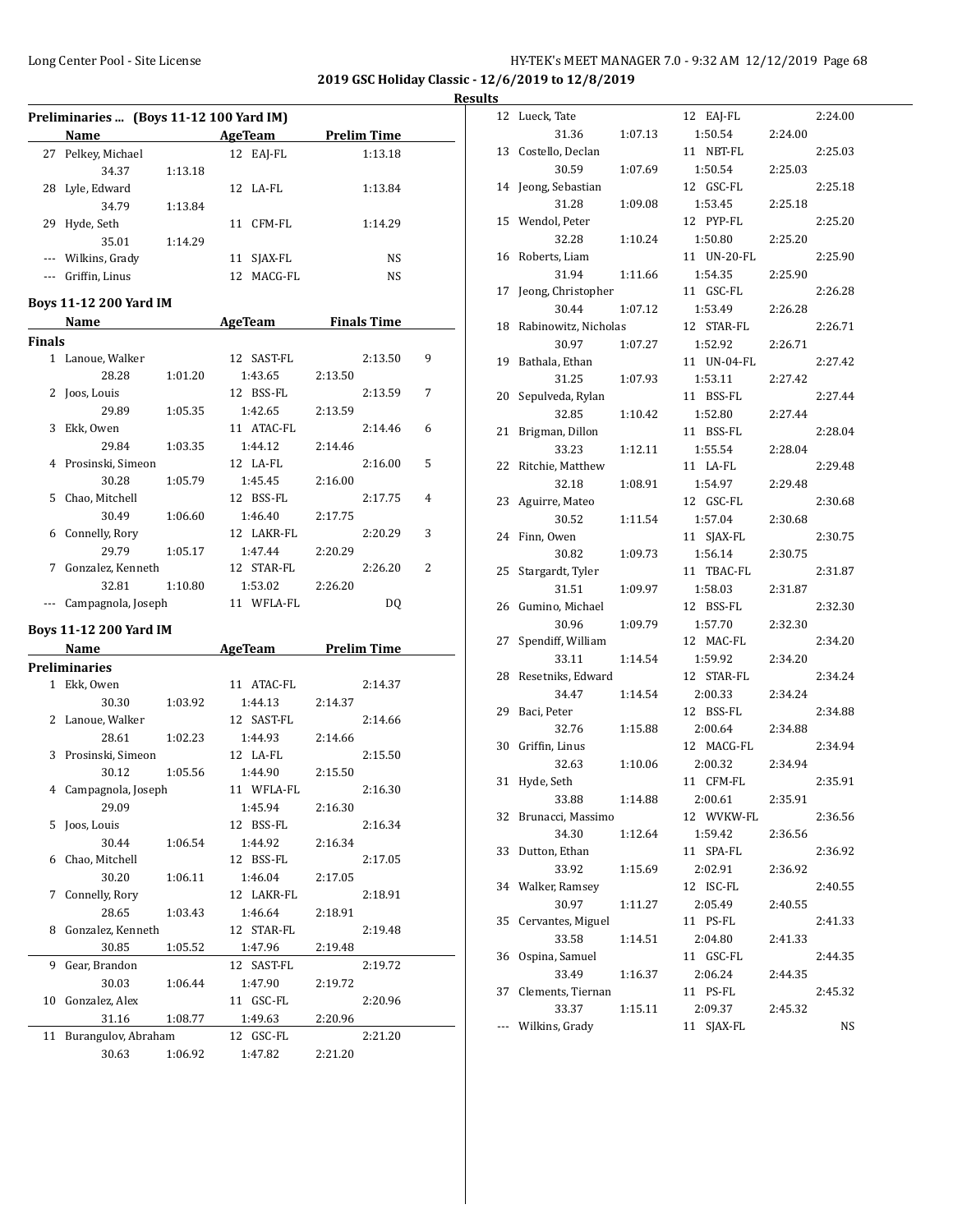**2019 GSC Holiday Classic - 12/6/2019 to 12/8/2019 Results**

 $\overline{a}$ 

#### **Boys 11-12 400 Yard IM Name AgeTeam Finals Time** 1 Prosinski, Simeon 12 LA-FL 4:41.69 9 30.86 1:06.13 1:41.31 2:18.46 2:59.28 3:40.13 4:11.10 4:41.69 2 Joos, Louis 12 BSS-FL 4:49.49 7 31.15 1:07.91 1:46.45 2:25.01 3:04.16 3:44.14 4:16.92 4:49.49 3 Gonzalez, Kenneth 12 STAR-FL 5:07.51 6 34.14 1:14.76 1:57.46 2:37.37 3:18.96 4:02.32 4:35.35 5:07.51 4 Stargardt, Tyler 11 TBAC-FL 5:14.38 5 33.23 1:13.09 1:53.79 2:33.77 3:20.50 4:07.98 4:41.10 5:14.38 5 Brigman, Dillon 11 BSS-FL 5:16.33 4 35.00 1:17.49 2:00.33 2:40.72 3:25.06 4:09.30 4:43.41 5:16.33 6 Townsend, Kaden 12 BSS-FL 5:19.27 3 34.58 1:16.33 1:58.01 2:39.83 3:24.86 4:10.14 4:45.20 5:19.27

#### **Boys 11-12 200 Yard Freestyle Relay**

|              | <b>Team</b>              |       | Relay                     |         | <b>Finals Time</b> |                |
|--------------|--------------------------|-------|---------------------------|---------|--------------------|----------------|
| $\mathbf{1}$ | <b>BSS-FL</b>            |       | А                         |         | 1:43.13            | 18             |
|              | 1) Joos, Louis 12        |       | 2) Chao, Mitchell 12      |         |                    |                |
|              | 3) Kueffer, Walter 12    |       | 4) Gou, Lang 12           |         |                    |                |
|              | 27.23                    | 52.41 | 1:18.03                   | 1:43.13 |                    |                |
| 2            | GSC-FL                   |       | A                         |         | 1:43.84            | 14             |
|              | 1) Aguirre, Mateo 12     |       | 2) Burangulov, Abraham 12 |         |                    |                |
|              | 3) Jeong, Sebastian 12   |       | 4) Sammy, William 12      |         |                    |                |
|              | 26.45                    | 52.63 | 1:19.29                   | 1:43.84 |                    |                |
| 3            | <b>ATAC-FL</b>           |       | A                         |         | 1:44.48            | 12             |
|              | 1) Rahn, Jensen 12       |       | 2) Ekk, Owen 11           |         |                    |                |
|              | 3) McFadden, Sean 12     |       | 4) Ekk, Ethan 12          |         |                    |                |
|              | 26.15                    | 51.61 | 1:19.91                   | 1:44.48 |                    |                |
| 4            | <b>BSS-FL</b>            |       | B                         |         | 1:49.80            | 10             |
|              | 1) Sepulveda, Rylan 11   |       | 2) Wilcox, John 11        |         |                    |                |
|              | 3) Brigman, Dillon 11    |       | 4) Magyar, Clayton 11     |         |                    |                |
|              | 27.60                    | 55.44 | 1:22.89                   | 1:49.80 |                    |                |
| 5            | EAJ-FL                   |       | A                         |         | 1:49.91            | 8              |
|              | 1) Himes, Chad 12        |       | 2) Lueck, Tate 12         |         |                    |                |
|              | 3) Wallace, Cole 12      |       | 4) Pelkey, Michael 12     |         |                    |                |
|              | 28.29                    | 53.92 | 1:22.34                   | 1:49.91 |                    |                |
| 6            | WFLA-FL                  |       | A                         |         | 1:53.18            | 6              |
|              | 1) Campagnola, Joseph 11 |       | 2) Healy, Jackson 12      |         |                    |                |
|              | 3) Jones, David 12       |       | 4) Barr, Hayden 11        |         |                    |                |
|              | 25.61                    | 50.87 | 1:21.94                   | 1:53.18 |                    |                |
| 7            | GSC-FL                   |       | B                         |         | 1:53.93            | 4              |
|              | 1) Jeong, Christopher 11 |       | 2) Chu, Christopher 11    |         |                    |                |
|              | 3) Stever, Parker 11     |       | 4) Ospina, Samuel 11      |         |                    |                |
|              | 27.91                    | 55.59 | 1:25.33                   | 1:53.93 |                    |                |
| 8            | LA-FL                    |       | A                         |         | 1:53.98            | $\overline{2}$ |
|              | 1) Ritchie, Matthew 11   |       | 2) Walsh, Liam 11         |         |                    |                |
|              | 3) Tomas, Dylan 11       |       | 4) Prosinski, Simeon 12   |         |                    |                |
|              | 27.82                    | 59.09 | 1:28.15                   | 1:53.98 |                    |                |

|              | Boys 11-12 200 Yard Medley Relay |         |                           |         |                    |    |
|--------------|----------------------------------|---------|---------------------------|---------|--------------------|----|
|              | <b>Team</b>                      |         | Relay                     |         | <b>Finals Time</b> |    |
| $\mathbf{1}$ | <b>BSS-FL</b>                    |         | A                         |         | 1:54.12            | 18 |
|              | 1) Sepulveda, Rylan 11           |         | 2) Joos, Louis 12         |         |                    |    |
|              | 3) Gou, Lang 12                  |         | 4) Kueffer, Walter 12     |         |                    |    |
|              | 30.32                            | 1:02.03 | 1:28.41                   | 1:54.12 |                    |    |
| 2            | GSC-FL                           |         | A                         |         | 1:55.56            | 14 |
|              | 1) Sammy, William 12             |         | 2) Burangulov, Abraham 12 |         |                    |    |
|              | 3) Jeong, Sebastian 12           |         | 4) Aguirre, Mateo 12      |         |                    |    |
|              | 28.35                            | 1:00.94 | 1:29.71                   | 1:55.56 |                    |    |
| 3            | ATAC-FL                          |         | A                         |         | 1:58.05            | 12 |
|              | 1) McFadden, Sean 12             |         | 2) Ekk, Owen 11           |         |                    |    |
|              | 3) Ekk, Ethan 12                 |         | 4) Rahn, Jensen 12        |         |                    |    |
|              | 31.58                            | 1:05.10 | 1:32.35                   | 1:58.05 |                    |    |
| 4            | <b>BSS-FL</b>                    |         | B                         |         | 2:05.94            | 10 |
|              | 1) Wilcox, John 11               |         | 2) Brigman, Dillon 11     |         |                    |    |
|              | 3) Monsalve, Anatoli 12          |         | 4) Magyar, Clayton 11     |         |                    |    |
|              | 32.29                            | 1:08.79 | 1:39.22                   | 2:05.94 |                    |    |
| 5            | LA-FL                            |         | A                         |         | 2:07.18            | 8  |
|              | 1) Ritchie, Matthew 11           |         | 2) Lyle, Edward 12        |         |                    |    |
|              | 3) Prosinski, Simeon 12          |         | 4) Tomas, Dylan 11        |         |                    |    |
|              | 33.06                            | 1:10.47 | 1:38.67                   | 2:07.18 |                    |    |
| 6            | GSC-FL                           |         | B                         |         | 2:07.55            | 6  |
|              | 1) Jeong, Christopher 11         |         | 2) Korithoski, Aidan 12   |         |                    |    |
|              | 3) Gonzalez, Alex 11             |         | 4) Chu, Christopher 11    |         |                    |    |
|              | 31.54                            | 1:09.68 | 1:39.97                   | 2:07.55 |                    |    |
| 7            | EAJ-FL                           |         | A                         |         | 2:08.26            | 4  |
|              | 1) Himes, Chad 12                |         | 2) Pelkey, Michael 12     |         |                    |    |
|              | 3) Strombeck, Jack 11            |         | 4) Wallace, Cole 12       |         |                    |    |
|              | 31.35                            | 1:06.84 | 1:40.26                   | 2:08.26 |                    |    |
| 8            | WFLA-FL                          |         | A                         |         | 2:10.74            | 2  |
|              | 1) Barr, Hayden 11               |         | 2) Healy, Jackson 12      |         |                    |    |
|              | 3) Campagnola, Joseph 11         |         | 4) Jones, David 12        |         |                    |    |
|              | 38.24                            | 1:13.28 | 1:40.77                   | 2:10.74 |                    |    |

#### **Boys 13-14 50 Yard Freestyle**

|                  | Name               |    | <b>AgeTeam</b> | Finals Time |              |
|------------------|--------------------|----|----------------|-------------|--------------|
| A - Final        |                    |    |                |             |              |
| 1                | Billitto, Andrew   | 14 | WFLA-FL        | 21.36       | 9            |
| 2                | Pletenets, Daniel  | 14 | EAI-FL         | 22.52       | 7            |
| 3                | Weisel, Elliot     | 14 | $UN-11-FL$     | 22.65       | 6            |
| 4                | Lewers, Tristan    | 13 | YFFC-FL        | 23.06       | 5            |
| 5.               | Gonzalez, Patrick  | 14 | STAR-FL        | 23.23       | 4            |
| 6                | Porch, Wyatt       | 13 | BSS-FL         | 23.33       | 3            |
| 7                | O'Neill, Jackson   | 14 | GSC-FL         | 23.51       | 2            |
| 8                | Ducut, Dylan       | 13 | BSS-FL         | 23.58       | $\mathbf{1}$ |
| <b>B</b> - Final |                    |    |                |             |              |
| 9                | Urena, Emil        | 14 | STAR-FL        | 23.25       |              |
| 10               | Godcharles, Wade   | 14 | WFLA-FL        | 23.42       |              |
| 11               | Hardaker, Kameron  | 14 | PYP-FL         | 23.57       |              |
| 12               | Gentry, Ryder      | 14 | ATAC-FL        | 23.64       |              |
| 13               | Barr, Forrest      | 14 | WFLA-FL        | 24.00       |              |
| 14               | Prosinski, Raymond | 14 | LA-FL          | 24.02       |              |
| 15               | Lee, David         | 14 | GSC-FL         | 24.08       |              |
| 16               | Bailey, Parker     |    | 13 LA-FL       | 24.42       |              |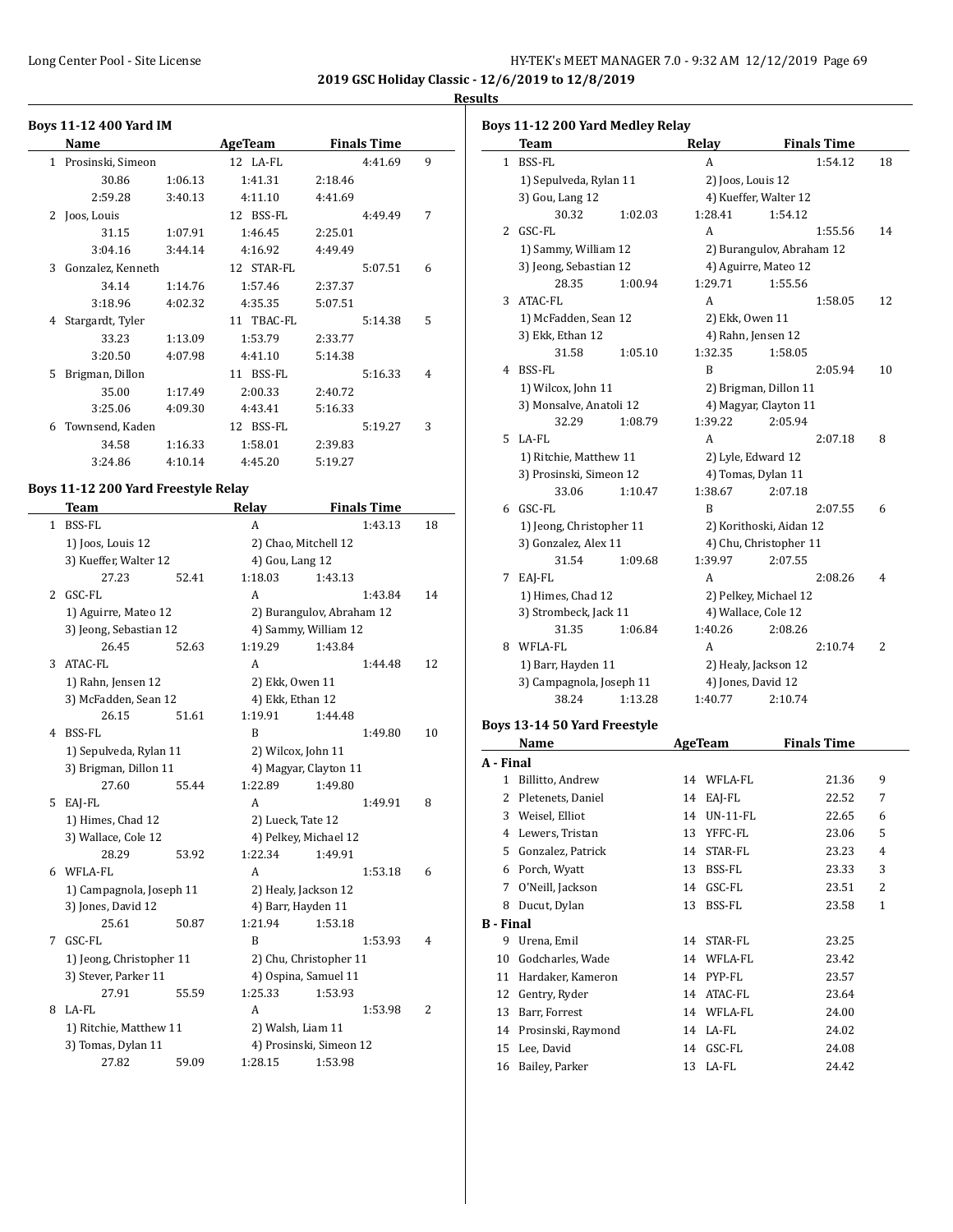**Results**

|           | Boys 13-14 50 Yard Freestyle Swim-off |    |                |                    |   |  |  |  |  |
|-----------|---------------------------------------|----|----------------|--------------------|---|--|--|--|--|
|           | <b>Name</b>                           |    | AgeTeam        | <b>Finals Time</b> |   |  |  |  |  |
|           | - Swim-off                            |    |                |                    |   |  |  |  |  |
| 1         | Higdon, Hanson                        |    | 14 ATAC-FL     | 23.50              |   |  |  |  |  |
| 2         | Parnell, Nicolaas                     |    | 14 BSS-FL      | 23.60              |   |  |  |  |  |
|           | Boys 13-14 50 Yard Freestyle          |    |                |                    |   |  |  |  |  |
|           | Name                                  |    | <b>AgeTeam</b> | <b>Prelim Time</b> |   |  |  |  |  |
|           | <b>Preliminaries</b>                  |    |                |                    |   |  |  |  |  |
|           | 1 Billitto, Andrew                    |    | 14 WFLA-FL     | 21.60              |   |  |  |  |  |
|           | 2 Pletenets, Daniel                   |    | 14 EAJ-FL      | 22.26              |   |  |  |  |  |
|           | 3 Weisel, Elliot                      |    | 14 UN-11-FL    | 22.86              |   |  |  |  |  |
|           | 4 Cecchi, Nicholas                    |    | 14 STAR-FL     | 22.98              |   |  |  |  |  |
|           | 5 Gonzalez, Patrick                   |    | 14 STAR-FL     | 23.46              |   |  |  |  |  |
|           | 6 Porch, Wyatt                        |    | 13 BSS-FL      | 23.47              |   |  |  |  |  |
|           | *7 Ducut, Dylan                       |    | 13 BSS-FL      | 23.51              |   |  |  |  |  |
|           | *7 O'Neill, Jackson                   |    | 14 GSC-FL      | 23.51              |   |  |  |  |  |
|           | 9 Lewers, Tristan                     |    | 13 YFFC-FL     | 23.54              |   |  |  |  |  |
| 10        | Godcharles, Wade                      |    | 14 WFLA-FL     | 23.62              |   |  |  |  |  |
|           | 11 Gentry, Ryder                      |    | 14 ATAC-FL     | 23.74              |   |  |  |  |  |
|           | 12 Barr, Forrest                      |    | 14 WFLA-FL     | 23.76              |   |  |  |  |  |
|           | 13 Urena, Emil                        |    | 14 STAR-FL     | 23.85              |   |  |  |  |  |
|           | 14 Lee, David                         |    | 14 GSC-FL      | 24.02              |   |  |  |  |  |
| *15       | Bailey, Parker                        |    | 13 LA-FL       | 24.11              |   |  |  |  |  |
|           | *15 Hardaker, Kameron                 |    | 14 PYP-FL      | 24.11              |   |  |  |  |  |
|           | 17 Prosinski, Raymond                 |    | 14 LA-FL       | 24.14              |   |  |  |  |  |
| 18        | Higdon, Hanson                        |    | 14 ATAC-FL     | 24.20              |   |  |  |  |  |
|           | 19 Parnell, Nicolaas                  |    | 14 BSS-FL      | 24.20              |   |  |  |  |  |
| *20       | Gonzalez, Israel                      |    | 14 ONDA-PC     | 24.24              |   |  |  |  |  |
| *20       | Erisman, Ryan                         |    | 13 LAKR-FL     | 24.24              |   |  |  |  |  |
|           |                                       |    | 14 TBAC-FL     |                    |   |  |  |  |  |
|           | 22 Williams, Gunner                   |    | 13 PS-FL       | 24.28<br>24.29     |   |  |  |  |  |
| $*24$     | 23 Clements, Aidan                    |    |                |                    |   |  |  |  |  |
| $*24$     | Shahin, Abdelrahman                   |    | 14 BSS-FL      | 24.44              |   |  |  |  |  |
|           | Garcia Flores, Adrian                 |    | 13 STAR-FL     | 24.44              |   |  |  |  |  |
| 26        | Cioffi, William                       |    | 14 LA-FL       | 24.49              |   |  |  |  |  |
|           | 27 Jenkins, Drew                      |    | 14 HOT-FL      | 24.62              |   |  |  |  |  |
| 28        | Meyers-Labenz, Alexander              |    | 13 BSS-FL      | 24.63              |   |  |  |  |  |
| 29        | Culleton, Landen                      |    | 13 GSC-FL      | 24.89              |   |  |  |  |  |
|           | 30 Varis, Ryder                       |    | 13 TCSC-FL     | 25.06              |   |  |  |  |  |
|           | 31 Jones, Zachary                     |    | 14 BSS-FL      | 25.18              |   |  |  |  |  |
|           | 32 Kim, Alex                          |    | 13 SAST-FL     | 25.19              |   |  |  |  |  |
|           | 33 Austin, Thomas                     |    | 13 WFLA-FL     | 25.36              |   |  |  |  |  |
|           | 34 Garofalo, Joe                      |    | 14 SAST-FL     | 25.38              |   |  |  |  |  |
|           | 35 Zeng, Zachary                      |    | 14 PYP-FL      | 25.51              |   |  |  |  |  |
|           | 36 Sargeant, Zachary                  |    | 13 LA-FL       | 25.57              |   |  |  |  |  |
|           | 37 Frost, Thomas                      |    | 13 LA-FL       | 25.75              |   |  |  |  |  |
|           | 38 McGrath, Michael                   |    | 14 BSS-FL      | 25.76              |   |  |  |  |  |
|           | 39 Healy, Robert                      |    | 14 WFLA-FL     | 26.23              |   |  |  |  |  |
|           | 40 Evans, Graham                      |    | 13 EAJ-FL      | 26.29              |   |  |  |  |  |
|           | --- Gotlib, Diogo                     | 14 | BSS-FL         | NS                 |   |  |  |  |  |
|           | Boys 13-14 100 Yard Freestyle         |    |                |                    |   |  |  |  |  |
|           | Name                                  |    | <b>AgeTeam</b> | <b>Finals Time</b> |   |  |  |  |  |
| A - Final |                                       |    |                |                    |   |  |  |  |  |
|           | 1 Billitto, Andrew                    |    | 14 WFLA-FL     | 46.44              | 9 |  |  |  |  |
|           | 22.52<br>46.44                        |    |                |                    |   |  |  |  |  |

| սււა             |                            |       |             |       |              |
|------------------|----------------------------|-------|-------------|-------|--------------|
|                  | 2 Pletenets, Daniel        |       | 14 EAJ-FL   | 48.65 | 7            |
|                  | 23.35                      | 48.65 |             |       |              |
|                  | 3 Wilcox, Jackson          |       | 14 BSS-FL   | 50.03 | 6            |
|                  | 24.56                      | 50.03 |             |       |              |
|                  | 4 Wyatt, Joseph            |       | 14 SAST-FL  | 50.61 | 5            |
|                  | 24.65                      | 50.61 |             |       |              |
|                  | 5 Clements, Aidan          |       | 13 PS-FL    | 50.67 | 4            |
|                  | 24.57                      | 50.67 |             |       |              |
|                  | 6 Gentry, Ryder            |       | 14 ATAC-FL  | 50.83 | 3            |
|                  | 25.03                      | 50.83 |             |       |              |
|                  | 7 O'Neill, Jackson         |       | 14 GSC-FL   | 51.57 | 2            |
|                  | 24.55                      | 51.57 |             |       |              |
|                  | 8 Lee, David               |       | 14 GSC-FL   | 52.17 | $\mathbf{1}$ |
|                  | 25.23                      | 52.17 |             |       |              |
| <b>B</b> - Final |                            |       |             |       |              |
|                  | 9 Gotlib, Diogo            |       | 14 BSS-FL   | 49.97 |              |
|                  | 24.03                      | 49.97 |             |       |              |
|                  | 10 Porch, Wyatt            |       | 13 BSS-FL   | 51.47 |              |
|                  | 24.88                      | 51.47 |             |       |              |
|                  | 11 Barr, Forrest           |       | 14 WFLA-FL  | 51.67 |              |
|                  | 24.46                      | 51.67 | 14 UN-37-FL | 51.73 |              |
|                  | 12 Jansen, Jordan<br>24.79 | 51.73 |             |       |              |
|                  | 13 Lewers, Tristan         |       | 13 YFFC-FL  | 52.14 |              |
|                  | 24.40                      | 52.14 |             |       |              |
|                  | 14 Gonzalez, Israel        |       | 14 ONDA-PC  | 52.20 |              |
|                  | 25.06                      | 52.20 |             |       |              |
|                  | 15 Erisman, Ryan           |       | 13 LAKR-FL  | 52.38 |              |
|                  | 25.50                      | 52.38 |             |       |              |
|                  | 16 Parnell, Nicolaas       |       | 14 BSS-FL   | 53.71 |              |
|                  | 25.39                      | 53.71 |             |       |              |
|                  |                            |       |             |       |              |

#### **Boys 13-14 100 Yard Freestyle**

|   | <b>Name</b>         |       | <b>AgeTeam</b> |            | <b>Prelim Time</b> |
|---|---------------------|-------|----------------|------------|--------------------|
|   | Preliminaries       |       |                |            |                    |
|   | 1 Billitto, Andrew  |       |                | 14 WFLA-FL | 48.86              |
|   | 23.44               | 48.86 |                |            |                    |
|   | 2 Pletenets, Daniel |       |                | 14 EAJ-FL  | 49.65              |
|   | 23.83               | 49.65 |                |            |                    |
|   | 3 Wilcox, Jackson   |       |                | 14 BSS-FL  | 50.65              |
|   | 24.89               | 50.65 |                |            |                    |
|   | 4 Wyatt, Joseph     |       |                | 14 SAST-FL | 50.83              |
|   | 25.05               | 50.83 |                |            |                    |
| 5 | O'Neill, Jackson    |       |                | 14 GSC-FL  | 50.94              |
|   | 24.49               | 50.94 |                |            |                    |
|   | 6 Clements, Aidan   |       |                | 13 PS-FL   | 51.13              |
|   | 25.18               | 51.13 |                |            |                    |
|   | 7 Cecchi, Nicholas  |       |                | 14 STAR-FL | 51.48              |
|   | 25.03               | 51.48 |                |            |                    |
| 8 | Gonzalez, Patrick   |       |                | 14 STAR-FL | 51.82              |
|   | 24.62               | 51.82 |                |            |                    |
| 9 | Lee, David          |       |                | 14 GSC-FL  | 51.99              |
|   | 25.58               | 51.99 |                |            |                    |
|   | 10 Gentry, Ryder    |       |                | 14 ATAC-FL | 52.25              |
|   | 25.69               | 52.25 |                |            |                    |
|   | 11 Bailey, Parker   |       |                | 13 LA-FL   | 52.57              |
|   | 25.45               | 52.57 |                |            |                    |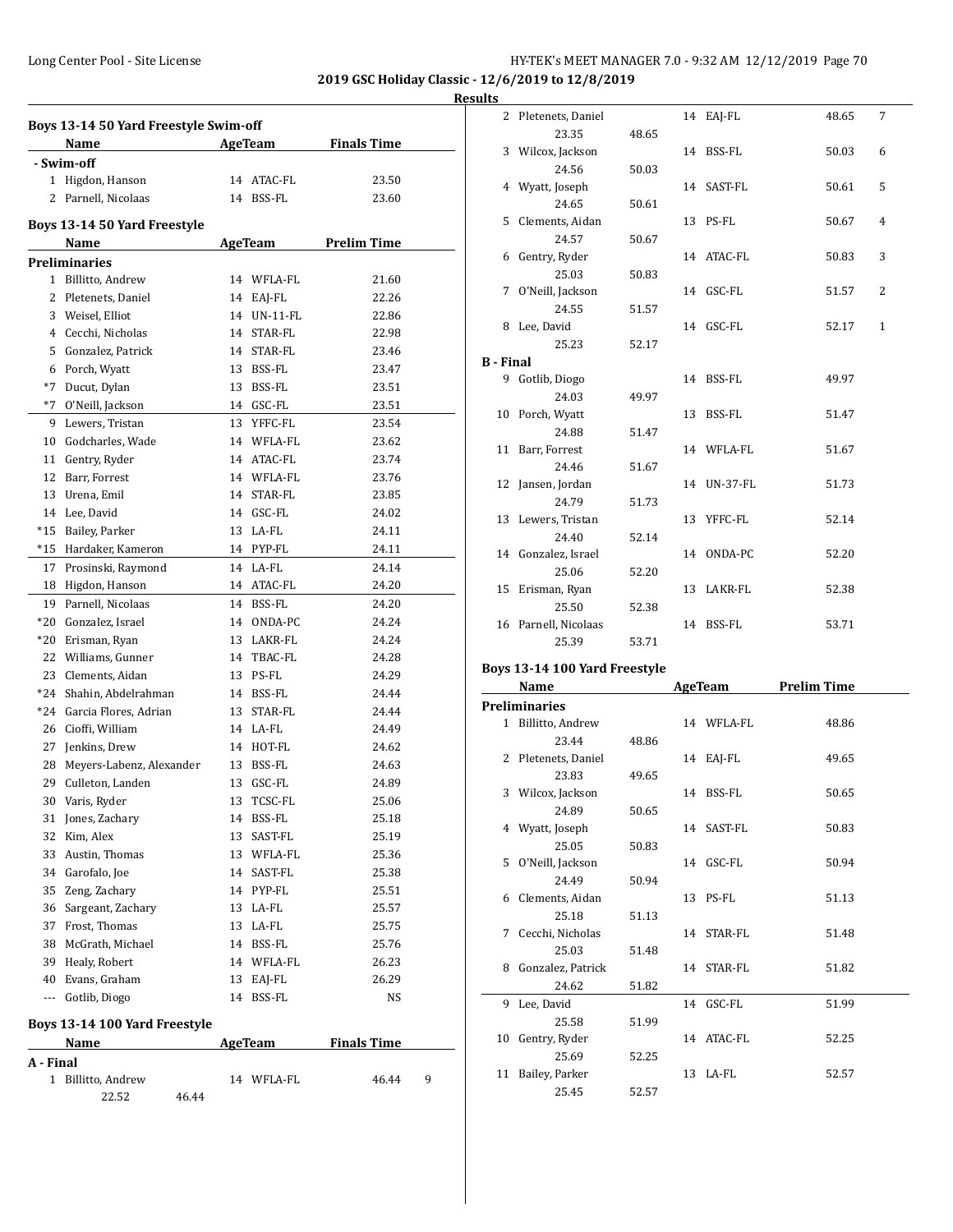**2019 GSC Holiday Classic - 12/6/2019 to 12/8/2019 Results**

|       | Preliminaries  (Boys 13-14 100 Yard Freestyle) |       |             |                    |
|-------|------------------------------------------------|-------|-------------|--------------------|
|       | <b>Name</b>                                    |       | AgeTeam     | <b>Prelim Time</b> |
|       | 12 Jansen, Jordan                              |       | 14 UN-37-FL | 52.60              |
|       | 25.50                                          | 52.60 |             |                    |
|       | 13 Porch, Wyatt                                |       | 13 BSS-FL   | 52.70              |
|       | 25.16                                          | 52.70 |             |                    |
|       | 14 Gonzalez, Israel                            |       | 14 ONDA-PC  | 52.75              |
|       | 25.30                                          | 52.75 |             |                    |
| *15   | Gotlib, Diogo                                  |       | 14 BSS-FL   | 52.78              |
|       | 24.62                                          | 52.78 |             |                    |
| $*15$ | Barr, Forrest                                  |       | 14 WFLA-FL  | 52.78              |
|       | 25.37                                          | 52.78 |             |                    |
|       | 17 Garcia Flores, Adrian                       |       | 13 STAR-FL  | 52.81              |
|       | 25.57                                          | 52.81 |             |                    |
|       | 18 Lewers, Tristan                             |       | 13 YFFC-FL  | 52.91              |
|       | 25.15                                          | 52.91 |             |                    |
|       | 19 Williams, Gunner                            |       | 14 TBAC-FL  | 53.12              |
|       | 25.66                                          | 53.12 |             |                    |
|       | 20 Hardaker, Kameron                           |       | 14 PYP-FL   | 53.21              |
|       | 25.85                                          | 53.21 |             |                    |
|       | 21 Parnell, Nicolaas                           |       | 14 BSS-FL   | 53.27              |
|       | 25.68                                          | 53.27 |             |                    |
|       | 22 Erisman, Ryan                               |       | 13 LAKR-FL  | 53.30              |
|       | 26.21                                          | 53.30 |             |                    |
|       | 23 Bonati, Stefano                             |       | 14 BSS-FL   | 53.38              |
|       | 26.23                                          | 53.38 |             |                    |
|       | 24 Urena, Emil                                 |       | 14 STAR-FL  | 53.55              |
|       | 26.52                                          | 53.55 |             |                    |
|       | 25 Ducut, Dylan                                |       | 13 BSS-FL   | 53.62              |
|       | 25.52                                          | 53.62 |             |                    |
|       | 26 Cioffi, William                             |       | 14 LA-FL    | 53.63              |
|       | 25.72                                          | 53.63 |             |                    |
| 27    | Shahin, Abdelrahman                            |       | 14 BSS-FL   | 53.72              |
|       | 25.94                                          | 53.72 |             |                    |
|       | 28 Godcharles, Wade                            |       | 14 WFLA-FL  | 53.83              |
|       | 25.28                                          | 53.83 |             |                    |
|       | 29 Spillers, Lucas                             |       | 14 LA-FL    | 53.89              |
|       | 25.82                                          | 53.89 |             |                    |
|       | 30 Jenkins, Drew                               |       | 14 HOT-FL   | 54.12              |
|       | 25.64                                          | 54.12 |             |                    |
|       | 31 Palacios, Gianmarco                         |       | 14 BSS-FL   | 54.14              |
|       | 26.54                                          | 54.14 |             |                    |
|       | 32 Berzsenyi, Jackson                          |       | 14 SJAX-FL  | 54.30              |
|       | 26.30                                          | 54.30 |             |                    |
|       | *33 McGrath, Michael                           |       | 14 BSS-FL   | 54.57              |
|       | 26.44                                          | 54.57 |             |                    |
| *33   | Ramos, Dylan                                   |       | 14 LA-FL    | 54.57              |
|       | 26.32                                          | 54.57 |             |                    |
|       | 35 Austin, Thomas                              |       | 13 WFLA-FL  | 55.10              |
|       | 26.69                                          | 55.10 |             |                    |
|       | 36 Garofalo, Joe                               |       | 14 SAST-FL  | 55.32              |
|       | 26.28                                          | 55.32 |             |                    |
|       | 37 Zeng, Zachary                               |       | 14 PYP-FL   | 55.42              |
|       | 26.78                                          | 55.42 |             |                    |
|       | 38 Kim, Alex                                   |       | 13 SAST-FL  | 55.59              |
|       | 26.99                                          | 55.59 |             |                    |

| w  |                   |       |    |            |           |
|----|-------------------|-------|----|------------|-----------|
| 39 | Healy, Robert     |       |    | 14 WFLA-FL | 55.86     |
|    | 27.07             | 55.86 |    |            |           |
| 40 | Sargeant, Zachary |       | 13 | LA-FL      | 55.90     |
|    | 27.47             | 55.90 |    |            |           |
| 41 | Frost, Thomas     |       | 13 | LA-FL      | 55.91     |
|    | 26.59             | 55.91 |    |            |           |
| 42 | Evans, Graham     |       | 13 | EAI-FL     | 56.61     |
|    | 27.96             | 56.61 |    |            |           |
| 43 | Singley, Brody    |       | 13 | EAJ-FL     | 56.89     |
|    | 27.53             | 56.89 |    |            |           |
| 44 | Tandon, Rohan     |       | 14 | EAI-FL     | 57.33     |
|    | 27.59             | 57.33 |    |            |           |
| 45 | Varis, Ryder      |       | 13 | TCSC-FL    | 57.95     |
|    | Higdon, Hanson    |       | 14 | ATAC-FL    | <b>NS</b> |

# **Boys 13-14 200 Yard Freestyle**

|                  | Name                          | <b>AgeTeam</b> |                | <b>Finals Time</b> |   |  |
|------------------|-------------------------------|----------------|----------------|--------------------|---|--|
| A - Final        |                               |                |                |                    |   |  |
|                  | 1 Billitto, Andrew            |                | 14 WFLA-FL     | 1:41.40            | 9 |  |
|                  | 22.99                         | 49.10          | 1:15.47        | 1:41.40            |   |  |
| 2                | Weisel, Elliot                |                | 14 UN-11-FL    | 1:44.95            | 7 |  |
|                  | 23.63                         | 49.57          | 1:17.23        | 1:44.95            |   |  |
| 3                | Weakland, Ralph               |                | 14 EAJ-FL      | 1:46.48            | 6 |  |
|                  | 24.97                         | 51.65          | 1:19.08        | 1:46.48            |   |  |
| 4                | Gentry, Ryder                 |                | 14 ATAC-FL     | 1:47.81            | 5 |  |
|                  | 24.97                         | 51.61          | 1:19.31        | 1:47.81            |   |  |
| 5                | Wyatt, Joseph                 |                | 14 SAST-FL     | 1:49.05            | 4 |  |
|                  | 25.27                         | 52.72          | 1:21.13        | 1:49.05            |   |  |
| 6                | O'Neill, Jackson              |                | 14 GSC-FL      | 1:50.30            | 3 |  |
|                  | 24.72                         | 52.61          | 1:21.41        | 1:50.30            |   |  |
| 7                | Jansen, Jordan                |                | 14 UN-37-FL    | 1:51.38            | 2 |  |
|                  | 26.27                         | 54.09          | 1:22.47        | 1:51.38            |   |  |
|                  | 8 Pletenets, Daniel           |                | 14 EAJ-FL      | 1:52.13            | 1 |  |
|                  | 24.47                         | 51.91          | 1:21.74        | 1:52.13            |   |  |
| <b>B</b> - Final |                               |                |                |                    |   |  |
| 9                | Erisman, Ryan                 |                | 13 LAKR-FL     | 1:50.73            |   |  |
|                  | 25.68                         | 54.10          | 1:22.95        | 1:50.73            |   |  |
| 10               | Pyon, Joseph                  |                | 14 GSC-FL      | 1:50.91            |   |  |
|                  | 25.41                         | 53.67          | 1:22.76        | 1:50.91            |   |  |
|                  | 11 Lee, David                 |                | 14 GSC-FL      | 1:51.10            |   |  |
|                  | 25.82                         | 54.53          | 1:23.12        | 1:51.10            |   |  |
| 12               | Higdon, Hanson                |                | 14 ATAC-FL     | 1:53.14            |   |  |
|                  | 26.33                         | 55.11          | 1:24.11        | 1:53.14            |   |  |
| 13               | Clements, Aidan               |                | 13 PS-FL       | 1:53.65            |   |  |
|                  | 26.10                         | 54.96          | 1:24.79        | 1:53.65            |   |  |
|                  | 14 McGrath, Michael           |                | 14 BSS-FL      | 1:54.00            |   |  |
|                  | 26.47                         | 55.65          | 1:24.62        | 1:54.00            |   |  |
| 15               | Gonzalez, Israel              |                | 14 ONDA-PC     | 1:55.37            |   |  |
|                  | 26.63                         | 55.61          | 1:25.54        | 1:55.37            |   |  |
|                  | 16 Bailey, Parker             |                | 13 LA-FL       | 1:55.59            |   |  |
|                  | 26.68                         | 55.52          | 1:25.46        | 1:55.59            |   |  |
|                  | Boys 13-14 200 Yard Freestyle |                |                |                    |   |  |
|                  | Name                          |                | <b>AgeTeam</b> | <b>Prelim Time</b> |   |  |
|                  |                               |                |                |                    |   |  |

| маше                                                                                                        |  | лестеаш | ттении типе |  |
|-------------------------------------------------------------------------------------------------------------|--|---------|-------------|--|
| <b>Preliminaries</b><br>1 Billitto, Andrew<br>1:45.51<br>14 WFLA-FL<br>50.37<br>1:45.51<br>23.72<br>1:18.10 |  |         |             |  |
|                                                                                                             |  |         |             |  |
|                                                                                                             |  |         |             |  |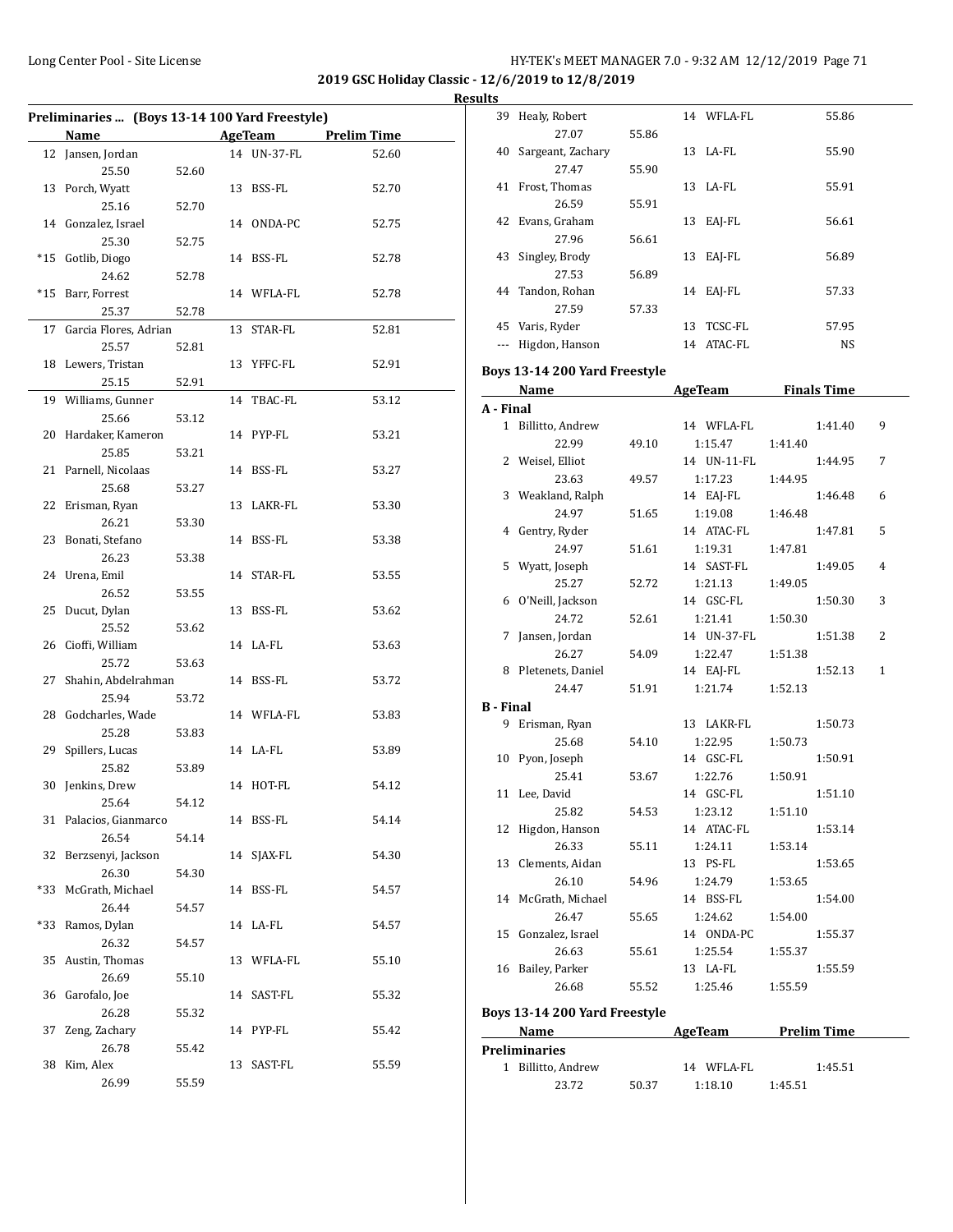**2019 GSC Holiday Classic - 12/6/2019 to 12/8/2019 Results**

|    | Preliminaries  (Boys 13-14 200 Yard Freestyle) |         |                       |         |                    |  |  |  |
|----|------------------------------------------------|---------|-----------------------|---------|--------------------|--|--|--|
|    | Name                                           |         | <b>AgeTeam</b>        |         | <b>Prelim Time</b> |  |  |  |
|    | 2 Weisel, Elliot                               |         | 14 UN-11-FL           |         | 1:46.63            |  |  |  |
|    | 24.75                                          | 52.33   | 1:20.45               | 1:46.63 |                    |  |  |  |
|    | 3 Gentry, Ryder                                |         | 14 ATAC-FL            |         | 1:47.23            |  |  |  |
| 4  | Pletenets, Daniel                              |         | 14 EAJ-FL             |         | 1:48.95            |  |  |  |
|    | 24.43                                          | 51.47   | 1:19.93               | 1:48.95 |                    |  |  |  |
| 5  | Weakland, Ralph                                |         | 14 EAJ-FL             |         | 1:50.92            |  |  |  |
|    | 26.03                                          | 1:50.92 |                       |         |                    |  |  |  |
| 6  | O'Neill, Jackson                               |         | 14 GSC-FL             |         | 1:51.65            |  |  |  |
|    | 25.49                                          | 53.68   | 1:22.63               | 1:51.65 |                    |  |  |  |
| 7  | Jansen, Jordan                                 |         | 14 UN-37-FL           |         | 1:51.81            |  |  |  |
|    | 25.70                                          | 53.51   | 1:22.33               | 1:51.81 |                    |  |  |  |
| 8  | Wyatt, Joseph                                  |         | 14 SAST-FL            |         | 1:52.59            |  |  |  |
|    | 26.31                                          | 54.88   | 1:23.98               | 1:52.59 |                    |  |  |  |
| 9  | Pyon, Joseph                                   |         | 14 GSC-FL             |         | 1:52.95            |  |  |  |
|    | 25.87                                          | 54.58   | 1:24.14               | 1:52.95 |                    |  |  |  |
| 10 | Lee, David                                     |         | 14 GSC-FL             |         | 1:53.29            |  |  |  |
|    | 26.17                                          | 54.18   | 1:23.55               | 1:53.29 |                    |  |  |  |
| 11 | Erisman, Ryan                                  |         | 13 LAKR-FL            |         | 1:53.35            |  |  |  |
|    | 26.52                                          | 55.21   | 1:24.90               | 1:53.35 |                    |  |  |  |
| 12 | Bailey, Parker                                 |         | 13 LA-FL              |         | 1:53.76            |  |  |  |
|    | 27.08                                          | 55.32   | 1:24.39               | 1:53.76 |                    |  |  |  |
| 13 | Higdon, Hanson                                 |         | 14 ATAC-FL            |         | 1:53.97            |  |  |  |
|    | 26.79                                          | 55.78   | 1:24.75               | 1:53.97 |                    |  |  |  |
| 14 | Clements, Aidan                                |         | 13 PS-FL              |         | 1:54.18            |  |  |  |
|    | 26.15                                          | 55.13   | 1:25.21               | 1:54.18 |                    |  |  |  |
| 15 | Gonzalez, Israel                               |         | 14 ONDA-PC            |         | 1:54.75            |  |  |  |
|    | 26.17                                          | 54.74   | 1:24.74               | 1:54.75 |                    |  |  |  |
| 16 | McGrath, Michael                               |         | 14 BSS-FL             |         | 1:54.94            |  |  |  |
|    | 27.15                                          |         | 1:25.55               | 1:54.94 |                    |  |  |  |
| 17 | Bonati, Stefano                                |         | 14 BSS-FL             |         | 1:55.30            |  |  |  |
|    | 26.36                                          | 55.23   | 1:25.05               | 1:55.30 |                    |  |  |  |
| 18 | Garcia Flores, Adrian                          |         | 13 STAR-FL            |         | 1:55.45            |  |  |  |
|    | 26.54                                          | 55.75   | 1:25.49               | 1:55.45 |                    |  |  |  |
| 19 | Berzsenyi, Jackson                             |         | 14 SJAX-FL            |         | 1:56.36            |  |  |  |
|    | 25.67                                          | 54.49   | 1:25.46               | 1:56.36 |                    |  |  |  |
| 20 | Ramos, Dylan                                   |         | 14 LA-FL              |         | 1:56.45            |  |  |  |
|    | 26.22                                          | 55.10   | 1:25.44               | 1:56.45 |                    |  |  |  |
|    | 21 Camp, Benjamin                              |         | 14 CFM-FL             |         | 1:56.84            |  |  |  |
|    | 27.41                                          | 57.01   | 1:26.92               | 1:56.84 |                    |  |  |  |
| 22 | Jones, Zachary                                 |         | 14 BSS-FL             |         | 1:57.56            |  |  |  |
|    | 27.01                                          | 56.43   | 1:26.78               | 1:57.56 |                    |  |  |  |
|    | 23 Williams, Gunner                            |         | 14 TBAC-FL            |         | 1:57.67            |  |  |  |
|    | 26.99                                          | 56.28   | 1:27.30               | 1:57.67 |                    |  |  |  |
| 24 | Shahin, Abdelrahman                            |         | 14 BSS-FL             |         | 1:58.45            |  |  |  |
|    | 26.81                                          | 56.61   | 1:27.50               | 1:58.45 |                    |  |  |  |
| 25 | Spillers, Lucas                                |         | 14 LA-FL              |         | 1:58.62            |  |  |  |
|    | 26.82                                          | 56.90   | 1:27.90               |         |                    |  |  |  |
|    |                                                |         |                       | 1:58.62 |                    |  |  |  |
| 26 | Austin, Thomas<br>27.81                        |         | 13 WFLA-FL<br>1:29.00 |         | 1:59.05            |  |  |  |
| 27 | Cioffi, William                                | 57.83   | 14 LA-FL              | 1:59.05 | 1:59.21            |  |  |  |
|    | 26.47                                          |         | 1:27.50               |         |                    |  |  |  |
| 28 |                                                | 56.22   |                       | 1:59.21 |                    |  |  |  |
|    | Branch, Sabian                                 |         | 13 CFM-FL             |         | 1:59.26            |  |  |  |
|    | 27.99                                          | 58.10   | 1:28.95               | 1:59.26 |                    |  |  |  |

| $*29$ | Haire, Cole          |         | 14 EAJ-FL     |         | 1:59.32   |
|-------|----------------------|---------|---------------|---------|-----------|
|       | 27.36                | 57.49   | 1:28.84       | 1:59.32 |           |
|       | *29 Lewers, Tristan  |         | 13 YFFC-FL    |         | 1:59.32   |
|       | 26.41                | 56.93   | 1:29.16       | 1:59.32 |           |
|       | 31 Sargeant, Zachary |         | 13 LA-FL      |         | 1:59.82   |
|       | 28.26                | 58.50   | 1:29.14       | 1:59.82 |           |
|       | 32 Culleton, Landen  |         | 13 GSC-FL     |         | 2:00.22   |
|       | 27.25                | 57.15   | 1:28.28       | 2:00.22 |           |
|       | 33 Castano, Nathan   |         | 13 ATAC-FL    |         | 2:00.72   |
|       | 28.21                | 59.36   | 1:30.34       | 2:00.72 |           |
|       | 34 Frost, Thomas     |         | 13 LA-FL      |         | 2:01.47   |
|       | 27.01                | 57.73   | 1:29.66       | 2:01.47 |           |
|       | 35 Healy, Robert     |         | 14 WFLA-FL    |         | 2:01.69   |
|       | 28.15                | 59.30   | 1:30.15       | 2:01.69 |           |
|       | 36 Barr, Forrest     |         | 14 WFLA-FL    |         | 2:02.92   |
|       | 28.29                | 59.52   | 1:31.31       | 2:02.92 |           |
| 37    | Singley, Brody       |         | 13 EAJ-FL     |         | 2:03.08   |
|       | 28.53                | 59.60   | 1:32.00       | 2:03.08 |           |
| 38    | Evans, Graham        |         | 13 EAI-FL     |         | 2:03.42   |
|       |                      | 1:00.32 | 1:32.25       | 2:03.42 |           |
| *39   | Ducut, Dylan         |         | 13 BSS-FL     |         | 2:03.59   |
| *39   | Kim, Alex            |         | SAST-FL<br>13 |         | 2:03.59   |
|       |                      | 1:00.88 | 2:03.59       |         |           |
|       | Gonzalez, Patrick    |         | 14 STAR-FL    |         | <b>NS</b> |
|       | Gotlib, Diogo        |         | 14 BSS-FL     |         | <b>NS</b> |
| $---$ | Garofalo, Joe        |         | 14 SAST-FL    |         | <b>NS</b> |
|       |                      |         |               |         |           |

### **Boys 13-14 500 Yard Freestyle**

| Name      |                       |         | <b>AgeTeam</b> | <b>Finals Time</b> |         |                |
|-----------|-----------------------|---------|----------------|--------------------|---------|----------------|
| A - Final |                       |         |                |                    |         |                |
|           | 1 El Aoufir, El Mehdi |         | 14 BSS-FL      |                    | 4:41.15 | 9              |
|           | 25.30                 | 52.52   | 1:20.83        | 1:49.58            |         |                |
|           | 2:18.26               | 2:46.66 | 3:15.82        | 3:44.79            |         |                |
|           | 4:14.02               | 4:41.15 |                |                    |         |                |
|           | 2 Weisel, Elliot      |         | 14 UN-11-FL    |                    | 4:41.55 | 7              |
|           | 24.59                 | 51.90   | 1:20.37        | 1:49.09            |         |                |
|           | 2:18.45               | 2:47.99 | 3:18.06        | 3:47.24            |         |                |
|           | 4:15.43               | 4:41.55 |                |                    |         |                |
| 3         | Prosinski, Raymond    |         | 14 LA-FL       |                    | 4:49.02 | 6              |
|           | 26.22                 | 54.98   | 1:24.24        | 1:53.74            |         |                |
|           | 2:22.96               | 2:52.34 | 3:21.83        | 3:51.45            |         |                |
|           | 4:20.61               | 4:49.02 |                |                    |         |                |
|           | 4 Gentry, Ryder       |         | 14 ATAC-FL     |                    | 4:49.31 | 5              |
|           | 26.21                 | 54.75   | 1:23.97        | 1:53.46            |         |                |
|           | 2:23.21               | 2:53.07 | 3:22.68        | 3:52.51            |         |                |
|           | 4:22.20               | 4:49.31 |                |                    |         |                |
| 5.        | Wyatt, Joseph         |         | 14 SAST-FL     |                    | 4:56.35 | 4              |
|           | 26.56                 | 55.43   | 1:24.99        | 1:54.17            |         |                |
|           | 2:23.70               | 2:53.69 | 3:24.10        | 3:55.37            |         |                |
|           | 4:26.12               | 4:56.35 |                |                    |         |                |
| 6         | Jansen, Jordan        |         | 14 UN-37-FL    |                    | 4:58.37 | 3              |
|           | 27.69                 | 57.08   | 1:26.72        | 1:56.52            |         |                |
|           | 2:26.81               | 2:57.17 | 3:27.71        | 3:58.44            |         |                |
|           | 4:28.57               | 4:58.37 |                |                    |         |                |
|           | 7 Wilcox, Jackson     |         | 14 BSS-FL      |                    | 5:00.64 | $\overline{2}$ |
|           | 25.89                 | 54.64   | 1:24.23        | 1:54.93            |         |                |
|           | 2:25.71               | 2:57.34 | 3:28.40        | 3:59.85            |         |                |
|           | 4:31.02               | 5:00.64 |                |                    |         |                |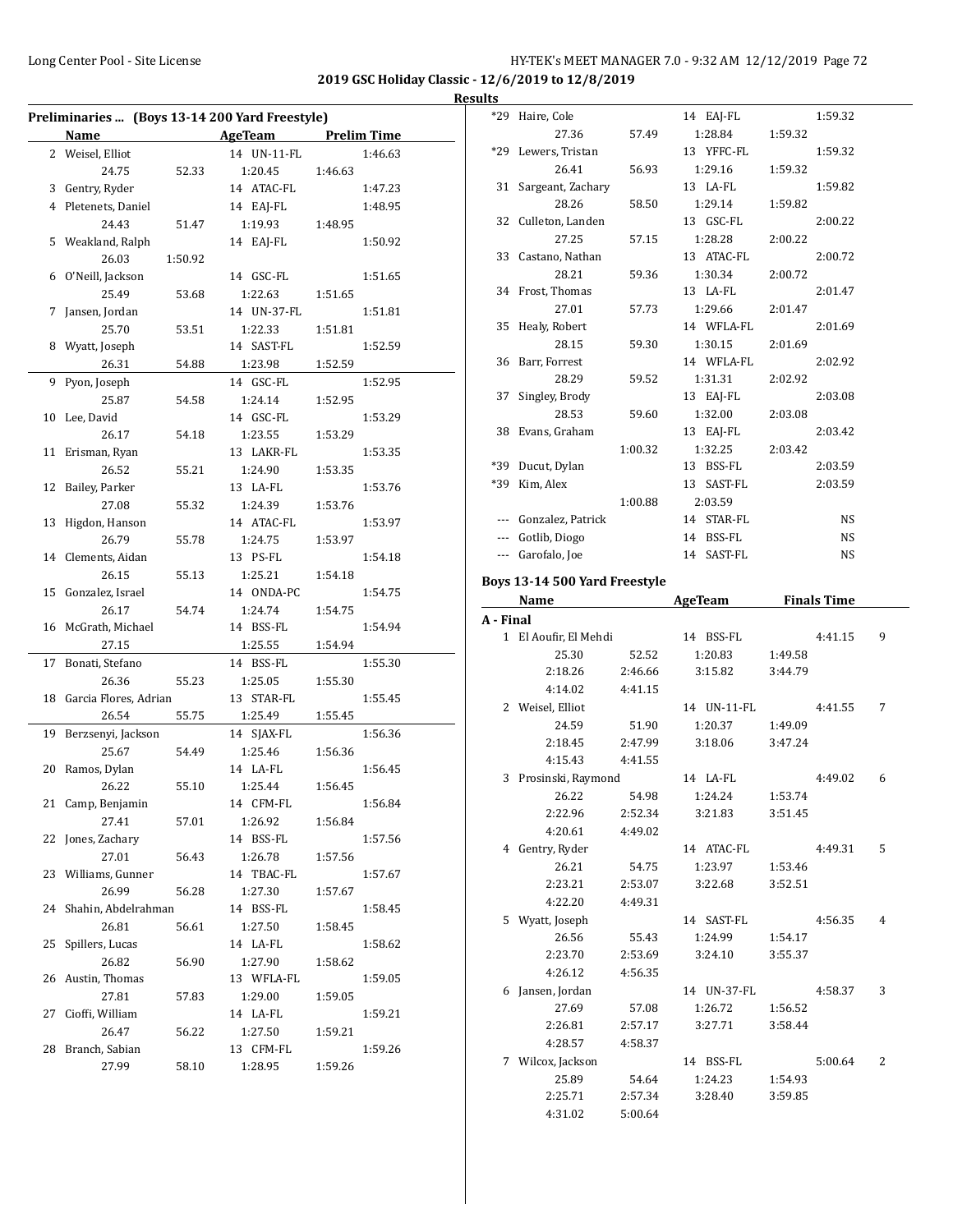**Results**

|                  | A - Final  (Boys 13-14 500 Yard Freestyle)<br>Name AgeTeam Finals Time |                    |                |         |                    |   |
|------------------|------------------------------------------------------------------------|--------------------|----------------|---------|--------------------|---|
|                  | 8 Sunman, Hayden                                                       |                    | 13 BSS-FL      |         | 5:06.05            | 1 |
|                  | 26.28                                                                  | 55.77              | 1:26.51        | 1:57.46 |                    |   |
|                  | 2:28.73                                                                | 3:00.12            | 3:31.34        | 4:03.06 |                    |   |
|                  | 4:35.05                                                                | 5:06.05            |                |         |                    |   |
| <b>B</b> - Final |                                                                        |                    |                |         |                    |   |
|                  | 9 Paro, Aidan                                                          |                    | 14 BSS-FL      |         | 4:57.14            |   |
|                  | 26.97                                                                  | 56.87              | 1:27.23        | 1:57.70 |                    |   |
|                  | 2:28.35                                                                | 2:58.98            | 3:29.16        | 3:59.31 |                    |   |
|                  | 4:28.76                                                                | 4:57.14            |                |         |                    |   |
|                  | 10 Bonati, Stefano                                                     |                    | 14 BSS-FL      |         | 4:59.68            |   |
|                  | 27.13                                                                  | 56.83              | 1:26.99        | 1:57.60 |                    |   |
|                  | 2:28.33                                                                | 2:59.04            | 3:29.55        | 3:59.97 |                    |   |
|                  | 4:30.20                                                                | 4:59.68            |                |         |                    |   |
|                  | 11 Lekov, Arthur                                                       |                    | 14 TBAC-FL     |         | 4:59.70            |   |
|                  |                                                                        |                    |                |         |                    |   |
|                  | 26.75<br>2:25.46                                                       | 55.74              | 1:25.06        | 1:54.97 |                    |   |
|                  |                                                                        | 2:56.31<br>4:59.70 | 3:27.21        | 3:58.28 |                    |   |
|                  | 4:29.39                                                                |                    |                |         |                    |   |
|                  | 12 O'Neill, Jackson                                                    |                    | 14 GSC-FL      |         | 5:05.16            |   |
|                  | 26.37                                                                  | 56.42              | 1:27.24        | 1:58.44 |                    |   |
|                  | 2:29.83                                                                | 3:00.80            | 3:32.37        | 4:04.22 |                    |   |
|                  | 4:35.30                                                                | 5:05.16            |                |         |                    |   |
|                  | 13 Berzsenyi, Jackson                                                  |                    | 14 SJAX-FL     |         | 5:06.51            |   |
|                  | 28.38                                                                  | 59.07              | 1:30.16        | 2:01.42 |                    |   |
|                  | 2:32.22                                                                | 3:03.64            | 3:35.14        | 4:07.19 |                    |   |
|                  | 4:37.32                                                                | 5:06.51            |                |         |                    |   |
|                  | 14 McGrath, Michael                                                    |                    | 14 BSS-FL      |         | 5:08.29            |   |
|                  | 27.32                                                                  | 57.64              | 1:28.11        | 1:58.52 |                    |   |
|                  | 2:29.11                                                                | 3:00.15            | 3:31.84        | 4:04.35 |                    |   |
|                  | 4:36.94                                                                | 5:08.29            |                |         |                    |   |
|                  | 15 McNamara, John                                                      |                    | 13 BSS-FL      |         | 5:10.69            |   |
|                  | 27.79                                                                  | 58.28              | 1:30.09        | 2:01.62 |                    |   |
|                  | 2:33.26                                                                | 3:05.42            | 3:37.22        | 4:08.90 |                    |   |
|                  | 4:40.37                                                                | 5:10.69            |                |         |                    |   |
|                  | 16 Camp, Benjamin                                                      |                    | 14 CFM-FL      |         | 5:13.22            |   |
|                  | 27.54                                                                  | 58.20              | 1:29.62        | 2:01.56 |                    |   |
|                  | 2:33.01                                                                | 3:04.70            | 3:36.85        | 4:08.67 |                    |   |
|                  | 4:39.47                                                                | 5:13.22            |                |         |                    |   |
|                  | Boys 13-14 500 Yard Freestyle                                          |                    |                |         |                    |   |
|                  | Name                                                                   |                    |                |         | <b>Prelim Time</b> |   |
|                  |                                                                        |                    | <b>AgeTeam</b> |         |                    |   |
|                  | <b>Preliminaries</b>                                                   |                    |                |         |                    |   |
|                  | 1 Weisel, Elliot                                                       |                    | 14 UN-11-FL    |         | 4:47.79            |   |
|                  | 25.35                                                                  | 53.46              | 1:22.47        | 1:51.99 |                    |   |
|                  | 2:21.76                                                                | 2:51.66            | 3:21.20        | 3:49.97 |                    |   |
|                  | 4:19.24                                                                | 4:47.79            |                |         |                    |   |
|                  | 2 Gentry, Ryder                                                        |                    | 14 ATAC-FL     |         | 4:48.32            |   |
|                  | 26.25                                                                  | 54.77              | 1:23.72        | 1:52.98 |                    |   |
|                  | 2:22.42                                                                | 2:52.03            | 3:21.62        | 3:51.13 |                    |   |
|                  | 4:20.46                                                                | 4:48.32            |                |         |                    |   |
|                  | 3 Wilcox, Jackson                                                      |                    | 14 BSS-FL      |         | 4:52.02            |   |
|                  | 25.79                                                                  | 54.04              | 1:22.81        | 1:53.08 |                    |   |
|                  | 2:23.03                                                                | 2:53.46            | 3:23.92        | 3:53.98 |                    |   |
|                  | 4:23.89                                                                | 4:52.02            |                |         |                    |   |

|    | 4 Prosinski, Raymond  |         | 14 LA-FL    |         | 4:53.02 |
|----|-----------------------|---------|-------------|---------|---------|
|    | 27.16                 | 56.64   | 1:26.63     | 1:56.81 |         |
|    | 2:26.00               | 2:55.69 | 3:25.07     | 3:54.78 |         |
|    | 4:24.53               | 4:53.02 |             |         |         |
|    | 5 El Aoufir, El Mehdi |         | 14 BSS-FL   |         | 4:54.32 |
|    |                       |         |             |         |         |
|    | 26.00                 | 54.79   | 1:24.39     | 1:54.08 |         |
|    | 2:23.98               | 2:53.62 | 3:23.88     | 3:54.27 |         |
|    | 4:24.96               | 4:54.32 |             |         |         |
|    | 6 Wyatt, Joseph       |         | 14 SAST-FL  |         | 4:56.41 |
|    | 26.53                 | 55.86   | 1:26.03     | 1:56.10 |         |
|    | 2:26.34               | 2:56.24 | 3:26.30     | 3:56.91 |         |
|    | 4:27.40               | 4:56.41 |             |         |         |
|    | 7 Sunman, Hayden      |         | 13 BSS-FL   |         | 4:57.98 |
|    | 26.71                 | 56.43   | 1:27.01     | 1:57.35 |         |
|    | 2:27.92               | 2:58.26 | 3:29.15     | 3:59.95 |         |
|    | 4:30.22               | 4:57.98 |             |         |         |
|    | 8 Jansen, Jordan      |         | 14 UN-37-FL |         | 5:00.31 |
|    | 27.29                 | 55.88   | 1:25.47     | 1:55.40 |         |
|    | 2:26.06               | 2:56.99 | 3:27.73     | 3:59.20 |         |
|    | 4:30.21               | 5:00.31 |             |         |         |
|    | 9 Paro, Aidan         |         | 14 BSS-FL   |         | 5:01.68 |
|    | 27.64                 | 58.04   | 1:29.21     | 2:00.57 |         |
|    | 2:31.46               | 3:02.28 | 3:32.87     | 4:02.90 |         |
|    | 4:32.80               | 5:01.68 |             |         |         |
| 10 | Bonati, Stefano       |         | 14 BSS-FL   |         | 5:01.73 |
|    | 26.52                 | 55.89   | 1:25.73     | 1:56.09 |         |
|    | 2:26.92               | 2:57.88 | 3:28.91     | 3:59.93 |         |
|    | 4:31.17               | 5:01.73 |             |         |         |
|    | 11 Lekov, Arthur      |         | 14 TBAC-FL  |         | 5:03.57 |
|    | 27.02                 | 56.14   | 1:26.07     | 1:56.77 |         |
|    | 2:28.08               | 2:59.31 | 3:30.39     | 4:02.05 |         |
|    | 4:33.58               | 5:03.57 |             |         |         |
| 12 | O'Neill, Jackson      |         | 14 GSC-FL   |         | 5:04.07 |
|    | 26.15                 | 55.38   | 1:25.88     | 1:57.12 |         |
|    | 2:27.97               | 2:58.97 | 3:30.76     | 4:02.43 |         |
|    | 4:33.87               | 5:04.07 |             |         |         |
|    | 13 McGrath, Michael   |         | 14 BSS-FL   |         | 5:04.26 |
|    | 27.53                 | 57.91   | 1:28.91     | 1:59.83 |         |
|    | 2:30.68               | 3:01.44 | 3:32.49     | 4:03.52 |         |
|    | 4:34.60               | 5:04.26 |             |         |         |
| 14 | McNamara, John        |         | 13 BSS-FL   |         | 5:05.12 |
|    | 27.38                 | 57.69   | 1:28.84     | 2:00.05 |         |
|    | 2:31.10               | 3:02.46 | 3:33.67     | 4:05.18 |         |
|    | 4:36.10               | 5:05.12 |             |         |         |
|    |                       |         |             |         |         |
| 15 | Berzsenyi, Jackson    |         | 14 SJAX-FL  |         | 5:10.00 |
|    | 28.05                 | 58.55   | 1:30.08     | 2:02.26 |         |
|    | 2:33.64               | 3:05.48 | 3:36.82     | 4:08.15 |         |
|    | 4:38.99               | 5:10.00 |             |         |         |
| 16 | Camp, Benjamin        |         | 14 CFM-FL   |         | 5:10.89 |
|    | 27.30                 | 57.24   | 1:28.26     | 2:00.52 |         |
|    | 2:32.60               | 3:04.60 | 3:36.66     | 4:08.40 |         |
|    | 4:40.02               | 5:10.89 |             |         |         |
| 17 | Gonzalez, Israel      |         | 14 ONDA-PC  |         | 5:14.29 |
|    | 27.46                 | 58.08   | 1:29.43     | 2:01.08 |         |
|    | 2:33.04               | 3:04.81 | 3:36.90     | 4:09.32 |         |
|    | 4:41.96               | 5:14.29 |             |         |         |
|    |                       |         |             |         |         |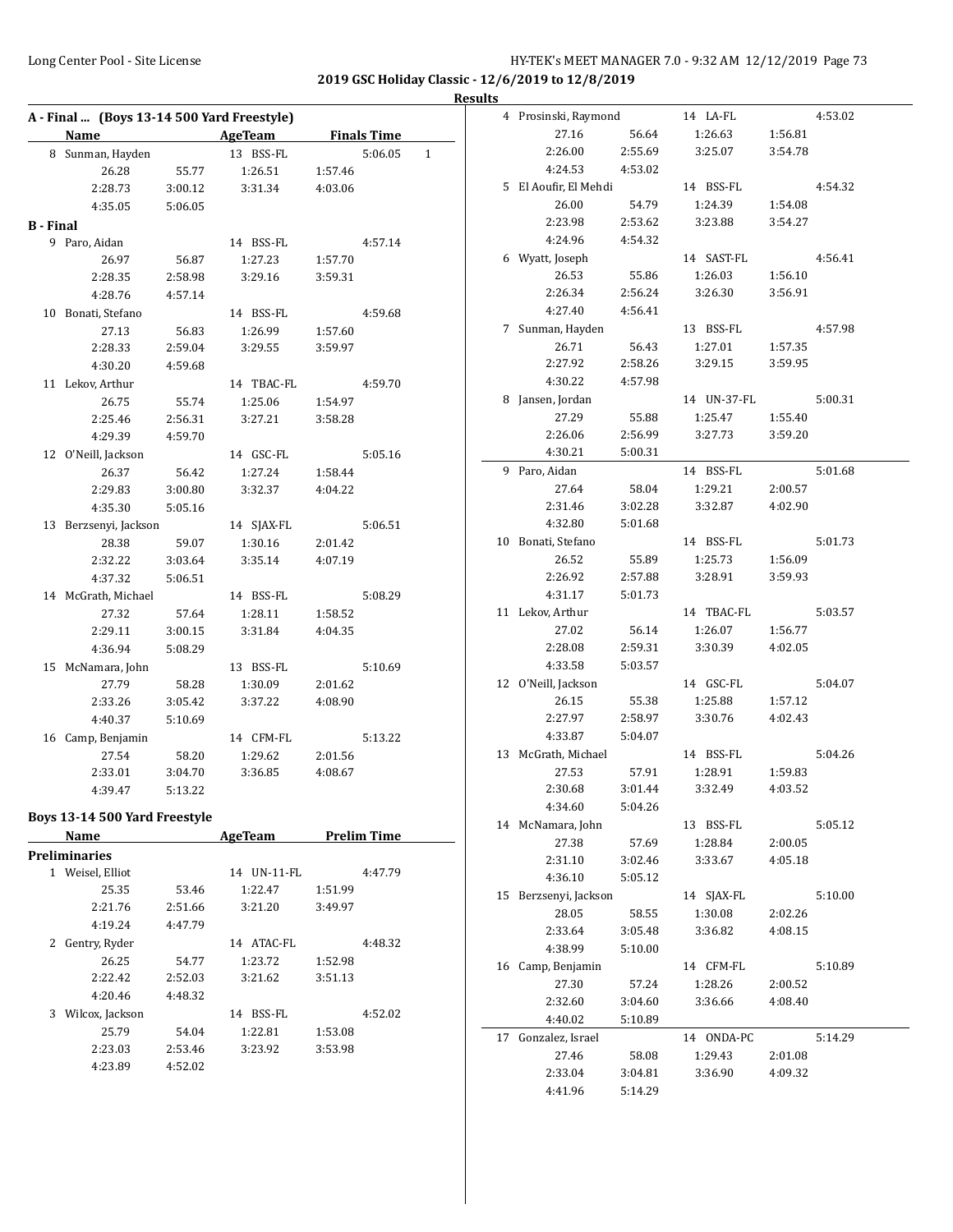$\overline{\phantom{a}}$ 

|  | Results |  |
|--|---------|--|
|--|---------|--|

| Preliminaries  (Boys 13-14 500 Yard Freestyle) |                      |                    |                                       |                    |         |  |  |
|------------------------------------------------|----------------------|--------------------|---------------------------------------|--------------------|---------|--|--|
|                                                | Name                 |                    | <b>Example 21 AgeTeam</b> Prelim Time |                    |         |  |  |
|                                                | 18 Branch, Sabian    |                    | 13 CFM-FL                             |                    | 5:14.96 |  |  |
|                                                | 28.23                | 59.30              | 1:31.06                               | 2:03.38            |         |  |  |
|                                                | 2:35.72              | 3:07.63            | 3:40.25                               | 4:12.56            |         |  |  |
|                                                | 4:44.48              | 5:14.96            |                                       |                    |         |  |  |
| 19                                             | Bass, Ethan          |                    | 13 ATAC-FL                            |                    | 5:15.00 |  |  |
|                                                | 28.71                | 59.77              | 1:31.48                               | 2:03.52            |         |  |  |
|                                                | 2:35.48              | 3:07.38            | 3:39.49                               | 4:11.51            |         |  |  |
|                                                | 4:43.71              | 5:15.00            |                                       |                    |         |  |  |
|                                                | 20 Lee, David        |                    | 14 GSC-FL                             |                    | 5:15.01 |  |  |
|                                                | 28.05                | 58.78              | 1:30.53                               | 2:02.63            |         |  |  |
|                                                | 2:34.77              | 3:07.43            | 3:40.05                               | 4:12.84            |         |  |  |
|                                                | 4:44.59              | 5:15.01            |                                       |                    |         |  |  |
| 21                                             | Sargeant, Zachary    |                    | 13 LA-FL                              |                    | 5:16.70 |  |  |
|                                                | 28.66                | 59.81              | 1:31.63                               | 2:04.16            |         |  |  |
|                                                | 2:36.70              | 3:09.04            | 3:41.25                               | 4:13.21            |         |  |  |
|                                                | 4:45.58              | 5:16.70            |                                       |                    |         |  |  |
|                                                | 22 Ramos, Dylan      |                    | 14 LA-FL                              |                    | 5:17.90 |  |  |
|                                                | 28.13                | 59.74              | 1:31.46                               | 2:04.01            |         |  |  |
|                                                | 2:36.21              | 3:07.52            | 3:38.79                               | 4:11.85            |         |  |  |
|                                                | 4:45.86              | 5:17.90            |                                       |                    |         |  |  |
|                                                | 23 Castano, Nathan   |                    | 13 ATAC-FL                            |                    | 5:18.28 |  |  |
|                                                | 28.40                | 1:00.55            | 1:33.20                               | 2:05.31            |         |  |  |
|                                                | 2:37.90              | 3:09.88            | 3:42.35                               | 4:15.31            |         |  |  |
|                                                | 4:47.48              | 5:18.28            |                                       |                    |         |  |  |
|                                                | 24 Austin, Thomas    |                    | 13 WFLA-FL                            |                    | 5:19.03 |  |  |
|                                                | 27.98                | 59.05              | 1:30.78                               | 2:02.83            |         |  |  |
|                                                | 2:35.24              | 3:07.67            | 3:40.94                               | 4:14.71            |         |  |  |
|                                                | 4:47.06              | 5:19.03            |                                       |                    |         |  |  |
|                                                | 25 Williams, Gunner  |                    | 14 TBAC-FL                            |                    | 5:19.69 |  |  |
|                                                | 27.82                | 59.12              | 1:31.60                               |                    |         |  |  |
|                                                | 2:38.15              | 3:11.56            | 3:43.90                               | 2:04.53<br>4:16.63 |         |  |  |
|                                                | 4:49.22              | 5:19.69            |                                       |                    |         |  |  |
|                                                | 26 Singley, Brody    |                    |                                       |                    | 5:23.91 |  |  |
|                                                | 28.58                |                    | 13 EAJ-FL<br>1:33.66                  | 2:06.67            |         |  |  |
|                                                |                      | 1:00.34            | 3:46.85                               | 4:20.32            |         |  |  |
|                                                | 2:40.61              | 3:13.59<br>5:23.91 |                                       |                    |         |  |  |
|                                                | 4:53.18              |                    | 14 BSS-FL                             |                    |         |  |  |
|                                                | 27 Parnell, Nicolaas |                    |                                       |                    | 5:24.34 |  |  |
|                                                | 27.52                | 58.77              | 1:31.21                               | 2:03.96<br>4:17.98 |         |  |  |
|                                                | 2:37.08              | 3:10.70            | 3:43.44                               |                    |         |  |  |
|                                                | 4:51.53              | 5:24.34            |                                       |                    |         |  |  |
|                                                | 28 Frost, Thomas     |                    | 13 LA-FL                              |                    | 5:24.81 |  |  |
|                                                | 27.83                | 59.50              | 1:32.77                               | 2:06.26            |         |  |  |
|                                                | 2:39.85              | 3:12.77            | 3:46.40                               | 4:19.77            |         |  |  |
|                                                | 4:52.51              | 5:24.81            |                                       |                    |         |  |  |
|                                                | 29 Culleton, Landen  |                    | 13 GSC-FL                             |                    | 5:26.33 |  |  |
|                                                | 27.67                | 57.99              | 1:29.53                               | 2:02.19            |         |  |  |
|                                                | 2:36.38              | 3:10.50            | 3:44.91                               | 4:19.37            |         |  |  |
|                                                | 4:53.56              | 5:26.33            |                                       |                    |         |  |  |
| 30                                             | Evans, Graham        |                    | 13 EAJ-FL                             |                    | 5:26.45 |  |  |
|                                                | 28.73                | 1:01.53            | 1:34.65                               | 2:07.78            |         |  |  |
|                                                | 2:41.23              | 3:14.83            | 3:48.88                               | 4:22.92            |         |  |  |
|                                                | 4:55.79              | 5:26.45            |                                       |                    |         |  |  |

| 31 | Pyle, Noah                     |          | 14 EAJ-FL                |          | 5:32.50         |
|----|--------------------------------|----------|--------------------------|----------|-----------------|
|    | 29.56                          | 1:01.78  | 1:35.98                  | 2:10.42  |                 |
|    | 2:44.40                        | 3:18.31  | 3:52.37                  | 4:26.49  |                 |
|    | 4:59.82                        | 5:32.50  |                          |          |                 |
| 32 | Healy, Robert                  |          | 14 WFLA-FL               |          | 5:37.10         |
|    | 30.78                          | 1:04.15  | 1:38.66                  | 2:13.13  |                 |
|    | 2:47.86                        | 3:22.49  | 3:56.79                  | 4:31.06  |                 |
|    | 5:04.31                        | 5:37.10  |                          |          |                 |
| 33 | Gonzalez, Patrick              |          | 14 STAR-FL               |          | 5:41.68         |
|    | 28.03                          | 59.88    | 1:32.45                  | 2:06.43  |                 |
|    | 2:41.07                        | 3:16.60  | 3:53.62                  | 4:29.74  |                 |
|    | 5:07.26                        | 5:41.68  |                          |          |                 |
|    | --- Porch, Wyatt               |          | 13 BSS-FL                |          | NS              |
|    | Boys 13-14 1650 Yard Freestyle |          |                          |          |                 |
|    |                                |          | Name AgeTeam Finals Time |          |                 |
|    | 1 Gentry, Ryder                |          | 14 ATAC-FL               |          | 16:32.72<br>9   |
|    | 27.34                          | 57.15    | 1:27.09                  | 1:57.34  |                 |
|    | 2:27.64                        | 2:57.98  | 3:28.14                  | 3:58.25  |                 |
|    | 4:28.34                        | 4:58.41  | 5:28.51                  | 5:58.49  |                 |
|    | 6:28.51                        | 6:58.43  | 7:28.43                  | 7:58.50  |                 |
|    | 8:28.41                        | 8:58.37  | 9:28.79                  | 9:59.39  |                 |
|    | 10:29.47                       | 10:59.60 | 11:29.87                 | 12:00.34 |                 |
|    | 12:30.95                       | 13:01.25 | 13:31.70                 | 14:02.05 |                 |
|    | 14:32.32                       | 15:02.87 | 15:33.04                 | 16:03.20 | 16:32.72        |
|    | 2 Weisel, Elliot               |          | 14 UN-11-FL              |          | 16:44.64<br>7   |
|    | 27.52                          | 57.45    | 1:27.83                  | 1:58.74  |                 |
|    | 2:29.25                        | 2:59.42  | 3:29.94                  | 4:00.51  |                 |
|    | 4:30.87                        | 5:02.23  | 5:32.57                  | 6:03.48  |                 |
|    | 6:34.96                        | 7:06.06  | 7:36.64                  | 8:07.80  |                 |
|    | 8:38.06                        | 9:09.16  | 9:40.49                  | 10:11.00 |                 |
|    | 10:41.85                       | 11:13.08 | 11:44.21                 | 12:14.01 |                 |
|    | 12:44.63                       | 13:14.84 | 13:45.55                 | 14:16.59 |                 |
|    | 14:47.06                       | 15:18.75 | 15:46.89                 | 16:17.31 | 16:44.64        |
|    | 3 El Aoufir, El Mehdi          |          | 14 BSS-FL                |          | 17:12.05<br>6   |
|    | 27.33                          | 57.15    | 1:27.76                  | 1:58.42  |                 |
|    | 2:28.84                        | 2:59.23  | 3:30.13                  | 4:00.79  |                 |
|    | 4:31.55                        | 5:03.02  | 5:34.18                  | 6:05.43  |                 |
|    | 6:36.59                        | 7:07.85  | 7:39.24                  | 8:10.77  |                 |
|    | 8:42.19                        | 9:14.08  | 9:45.70                  | 10:17.34 |                 |
|    | 10:49.57                       | 11:21.47 | 11:53.50                 | 12:25.48 |                 |
|    | 12:56.98                       | 13:28.75 | 14:00.69                 | 14:32.86 |                 |
|    | 15:04.95                       | 15:37.45 | 16:09.78                 | 16:41.40 | 17:12.05        |
|    | 4 McGrath, Michael             |          | 14 BSS-FL                |          | 17:15.76<br>- 5 |
|    | 29.36                          | 1:01.14  | 1:33.10                  | 2:04.94  |                 |
|    | 2:36.91                        | 3:08.96  | 3:41.09                  | 4:12.91  |                 |
|    | 4:44.78                        | 5:16.63  | 5:48.43                  | 6:20.11  |                 |
|    | 6:51.61                        | 7:23.33  | 7:54.85                  | 8:26.36  |                 |
|    | 8:58.10                        | 9:29.71  | 10:00.98                 | 10:32.06 |                 |
|    | 11:03.48                       | 11:34.95 | 12:06.45                 | 12:37.77 |                 |
|    | 13:09.14                       | 13:39.98 | 14:11.06                 | 14:42.71 |                 |
|    | 15:14.06                       | 15:44.91 | 16:16.01                 | 16:46.26 | 17:15.76        |
|    |                                |          |                          |          |                 |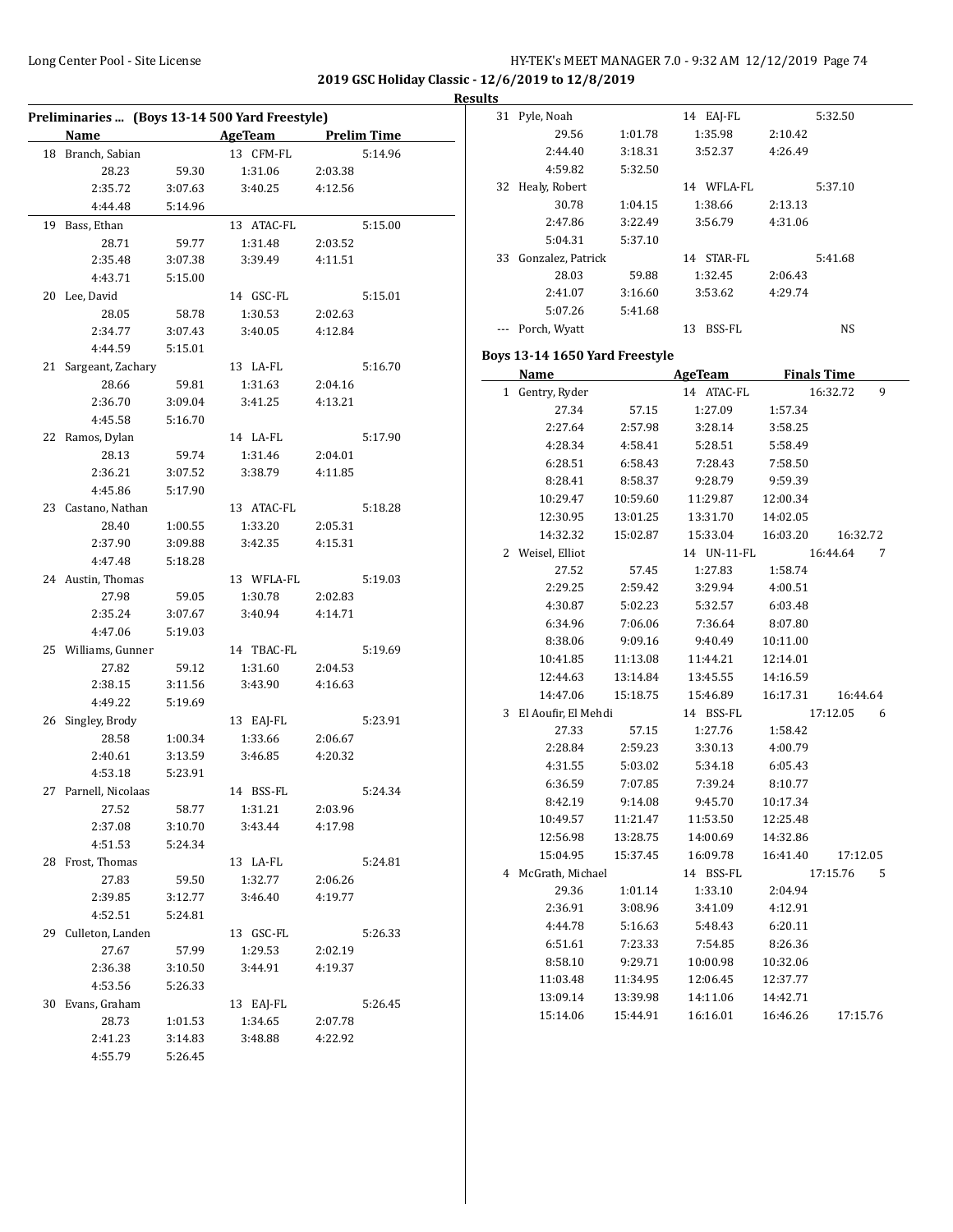|    | (Boys 13-14 1650 Yard Freestyle) |          |                |                      |
|----|----------------------------------|----------|----------------|----------------------|
|    | Name                             |          | <b>AgeTeam</b> | <b>Finals Time</b>   |
|    | 5 Wilcox, Jackson                |          | 14 BSS-FL      | 17:23.58<br>4        |
|    | 28.14                            | 59.06    | 1:30.85        | 2:02.65              |
|    | 2:34.60                          | 3:06.47  | 3:38.18        | 4:10.37              |
|    | 4:42.93                          | 5:15.48  | 5:47.42        | 6:18.99              |
|    | 6:51.29                          | 7:23.11  | 7:54.88        | 8:27.06              |
|    | 8:58.75                          | 9:31.03  | 10:03.00       | 10:34.16             |
|    | 11:05.55                         | 11:37.62 | 12:09.73       | 12:41.30             |
|    | 13:13.05                         | 13:44.42 | 14:15.76       | 14:47.47             |
|    | 15:19.21                         | 15:50.55 | 16:21.33       | 16:53.07<br>17:23.58 |
| 6  | Paro, Aidan                      |          | 14 BSS-FL      | 17:26.55<br>3        |
|    | 30.05                            | 1:02.57  | 1:34.94        | 2:07.61              |
|    | 2:40.29                          | 3:13.13  | 3:45.97        | 4:18.68              |
|    | 4:51.19                          | 5:23.82  | 5:55.70        | 6:27.58              |
|    | 6:59.27                          | 7:30.76  | 8:02.29        | 8:33.81              |
|    | 9:05.33                          | 9:36.56  | 10:07.51       | 10:38.82             |
|    | 11:10.23                         | 11:41.43 | 12:12.73       | 12:44.11             |
|    | 13:15.34                         | 13:46.97 | 14:18.41       | 14:49.99             |
|    | 15:21.46                         | 15:53.04 | 16:24.63       | 16:56.21<br>17:26.55 |
| 7  | Bass, Ethan                      |          | 13 ATAC-FL     | 17:59.61<br>2        |
|    | 30.20                            | 1:03.25  | 1:36.52        | 2:10.04              |
|    | 2:43.24                          | 3:16.71  | 3:50.23        | 4:23.74              |
|    | 4:57.35                          | 5:30.38  | 6:02.90        | 6:36.00              |
|    | 7:08.90                          | 7:41.76  | 8:14.88        | 8:47.81              |
|    | 9:20.67                          | 9:53.54  | 10:26.56       | 10:59.42             |
|    | 11:32.15                         | 12:05.05 | 12:37.67       | 13:10.51             |
|    | 13:43.15                         | 14:15.50 | 14:48.08       | 15:20.08             |
|    | 15:52.38                         | 16:24.52 | 16:56.99       | 17:28.38<br>17:59.61 |
| 8  | Bonati, Stefano                  |          | 14 BSS-FL      | 18:38.88<br>1        |
|    | 31.04                            | 1:04.66  | 1:38.17        | 2:10.98              |
|    | 2:44.12                          | 3:17.06  | 3:50.08        | 4:23.52              |
|    | 4:57.00                          | 5:30.97  | 6:05.04        | 6:39.41              |
|    | 7:13.41                          | 7:47.78  | 8:22.43        | 8:56.52              |
|    | 9:30.84                          | 10:05.00 | 10:39.93       | 11:14.27             |
|    | 11:48.58                         | 12:23.56 | 12:57.88       | 13:32.35             |
|    | 14:07.05                         | 14:42.25 | 15:16.85       | 15:51.36             |
|    | 16:25.32                         | 16:58.83 | 17:32.48       | 18:06.07<br>18:38.88 |
|    | 9 Evans, Graham                  |          | 13 EAJ-FL      | 18:41.80             |
|    | 30.55                            | 1:04.26  | 1:38.11        | 2:12.39              |
|    | 2:47.17                          | 3:21.97  | 3:56.43        | 4:30.69              |
|    | 5:05.47                          | 5:39.86  | 6:14.66        | 6:49.22              |
|    | 7:23.25                          | 7:57.03  | 8:31.26        | 9:05.85              |
|    | 9:39.98                          | 10:14.03 | 10:48.66       | 11:23.21             |
|    | 11:57.97                         | 12:32.24 | 13:06.52       | 13:40.69             |
|    | 14:14.30                         | 14:48.82 | 15:22.22       | 15:56.27             |
|    | 16:30.66                         | 17:03.77 | 17:36.30       | 18:10.52<br>18:41.80 |
| 10 | Sargeant, Zachary                |          | 13 LA-FL       | 19:11.18             |
|    | 30.63                            | 1:03.99  | 1:38.27        | 2:12.22              |
|    | 2:46.48                          | 3:20.75  | 3:55.57        | 4:30.45              |
|    | 5:05.30                          | 5:40.66  | 6:15.86        | 6:50.89              |
|    | 7:26.51                          | 8:02.08  | 8:37.81        | 9:13.16              |
|    | 9:48.58                          | 10:24.26 | 10:59.86       | 11:35.29             |
|    | 12:11.05                         | 12:46.25 | 13:21.51       | 13:57.24             |
|    | 14:32.41                         | 15:07.56 | 15:43.27       | 16:18.05             |
|    | 16:53.10                         | 17:28.19 | 18:03.01       | 18:37.49<br>19:11.18 |

| Boys 13-14 100 Yard Backstroke |                                |         |    |                |                     |              |  |  |
|--------------------------------|--------------------------------|---------|----|----------------|---------------------|--------------|--|--|
|                                | Name                           |         |    |                | AgeTeam Finals Time |              |  |  |
| A - Final                      |                                |         |    |                |                     |              |  |  |
|                                | 1 Billitto, Andrew             |         |    | 14 WFLA-FL     | 51.75               | 9            |  |  |
|                                | 24.95                          | 51.75   |    |                |                     |              |  |  |
|                                | 2 Cecchi, Nicholas             |         |    | 14 STAR-FL     | 54.56               | 7            |  |  |
|                                | 26.33                          | 54.56   |    |                |                     |              |  |  |
|                                | 3 Weakland, Ralph              |         |    | 14 EAJ-FL      | 55.37               | 6            |  |  |
|                                | 26.72                          | 55.37   |    |                |                     |              |  |  |
|                                | 4 Weisel, Elliot               |         |    | 14 UN-11-FL    | 55.69               | 5            |  |  |
|                                | 5 Ramos, Dylan                 |         |    | 14 LA-FL       | 56.57               | 4            |  |  |
|                                | 27.48                          | 56.57   |    |                |                     |              |  |  |
|                                | 6 Sunman, Hayden               |         |    | 13 BSS-FL      | 57.10               | 3            |  |  |
|                                | 27.38                          | 57.10   |    |                |                     |              |  |  |
|                                | 7 Bonati, Stefano              |         |    | 14 BSS-FL      | 57.51               | 2            |  |  |
|                                | 28.02                          | 57.51   |    |                |                     |              |  |  |
|                                | 8 Nguyen, Rich                 |         |    | 14 LA-FL       | 58.12               | $\mathbf{1}$ |  |  |
|                                | 27.85                          | 58.12   |    |                |                     |              |  |  |
| <b>B</b> - Final               |                                |         |    |                |                     |              |  |  |
|                                | 9 Clements, Aidan              |         |    | 13 PS-FL       | 57.34               |              |  |  |
|                                | 28.04                          | 57.34   |    |                |                     |              |  |  |
|                                | 10 Pyon, Joseph                |         |    | 14 GSC-FL      | 57.83               |              |  |  |
|                                | 27.98                          | 57.83   |    |                |                     |              |  |  |
|                                | 11 Erisman, Ryan               |         |    | 13 LAKR-FL     | 58.83               |              |  |  |
|                                | 29.16                          | 58.83   |    |                |                     |              |  |  |
|                                | 12 Urena, Emil                 |         |    | 14 STAR-FL     | 59.12               |              |  |  |
|                                | 28.74                          | 59.12   |    |                |                     |              |  |  |
|                                | 13 McNamara, John              |         |    | 13 BSS-FL      | 59.55               |              |  |  |
|                                | 29.22                          | 59.55   |    |                |                     |              |  |  |
|                                | 14 Jenkins, Drew               |         |    | 14 HOT-FL      | 59.63               |              |  |  |
|                                | 28.75                          | 59.63   |    |                |                     |              |  |  |
|                                | 15 Berzsenyi, Jackson          |         |    | 14 SJAX-FL     | 1:00.56             |              |  |  |
|                                | 29.06                          | 1:00.56 |    |                |                     |              |  |  |
|                                | --- Lewers, Tristan            |         |    | 13 YFFC-FL     | DQ                  |              |  |  |
|                                | False start                    |         |    |                |                     |              |  |  |
|                                |                                |         |    |                |                     |              |  |  |
|                                | Boys 13-14 100 Yard Backstroke |         |    |                |                     |              |  |  |
|                                | Name                           |         |    | <b>AgeTeam</b> | <b>Prelim Time</b>  |              |  |  |
|                                | <b>Preliminaries</b>           |         |    |                |                     |              |  |  |
|                                | 1 Billitto. Andrew             |         |    | 14 WFLA-FL     | 52.24               |              |  |  |
|                                | 25.13                          | 52.24   |    |                |                     |              |  |  |
|                                | 2 Cecchi, Nicholas             |         |    | 14 STAR-FL     | 55.20               |              |  |  |
|                                | 26.91                          | 55.20   |    |                |                     |              |  |  |
|                                | 3 Weakland, Ralph              |         |    | 14 EAJ-FL      | 56.26               |              |  |  |
|                                | 27.46                          | 56.26   |    |                |                     |              |  |  |
| 4                              | Weisel, Elliot                 |         |    | 14 UN-11-FL    | 56.50               |              |  |  |
|                                | 27.70                          | 56.50   |    |                |                     |              |  |  |
| 5                              | Sunman, Hayden                 |         | 13 | <b>BSS-FL</b>  | 56.97               |              |  |  |
|                                | 27.79                          | 56.97   |    |                |                     |              |  |  |
|                                | 6 Ramos, Dylan                 |         |    | 14 LA-FL       | 57.31               |              |  |  |
|                                | 27.70                          | 57.31   |    |                |                     |              |  |  |
| 7                              | Nguyen, Rich                   |         |    | 14 LA-FL       | 58.10               |              |  |  |
|                                | 27.99                          | 58.10   |    |                |                     |              |  |  |
|                                | 8 Bonati, Stefano              |         |    | 14 BSS-FL      | 58.33               |              |  |  |
|                                | 27.76                          | 58.33   |    |                |                     |              |  |  |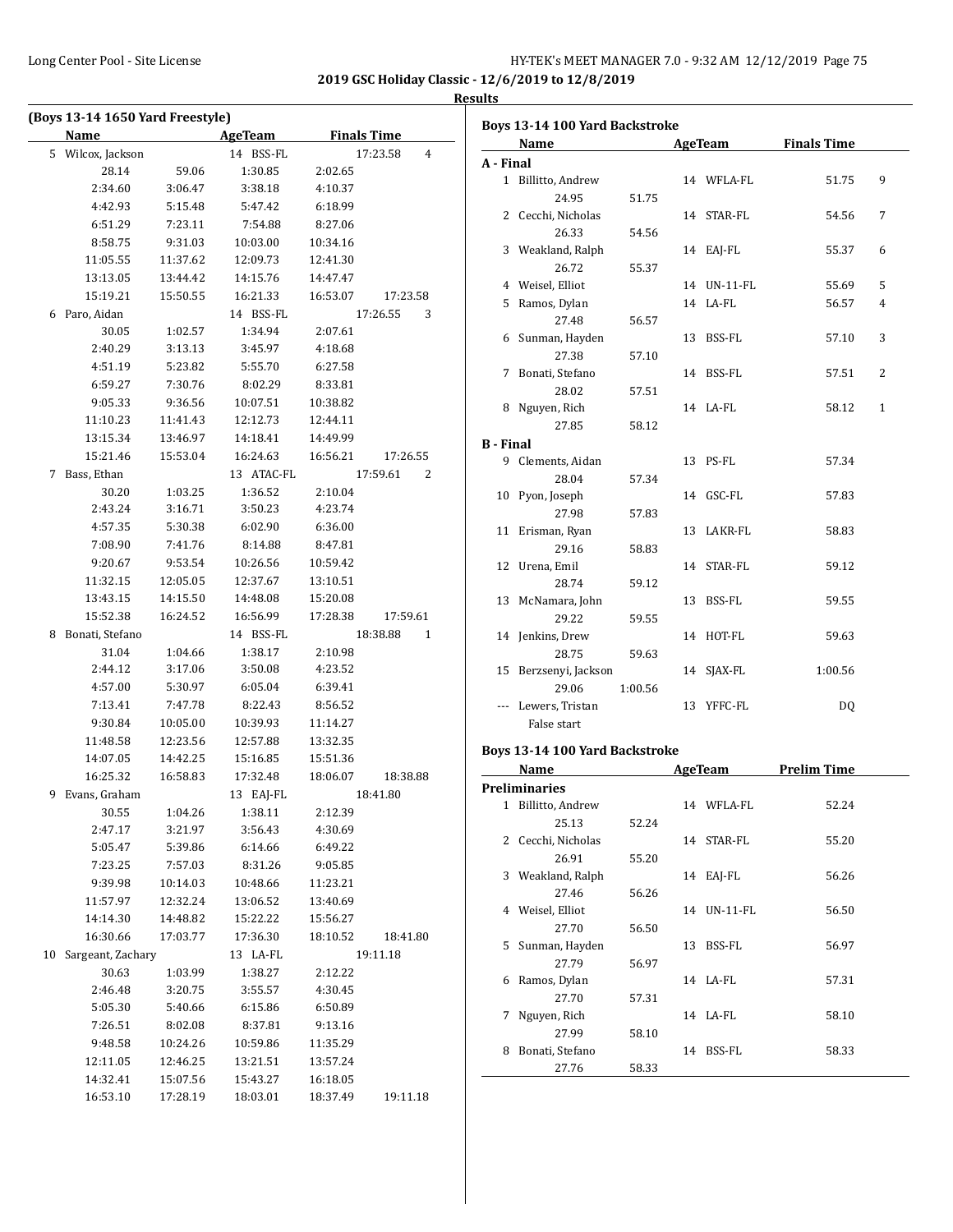| HY-TEK's MEET MANAGER 7.0 - 9:32 AM 12/12/2019 Page 76 |  |  |  |
|--------------------------------------------------------|--|--|--|
|--------------------------------------------------------|--|--|--|

# **Results**

| Preliminaries  (Boys 13-14 100 Yard Backstroke) |                                                                                                                                    |         |  |                      |         |                    |                |
|-------------------------------------------------|------------------------------------------------------------------------------------------------------------------------------------|---------|--|----------------------|---------|--------------------|----------------|
|                                                 | Name<br><u> 1990 - Jan James Barnett, politik e</u> ta idazlea (h. 1918).<br>1901 - Johann Barnett, politik eta idazlea (h. 1918). |         |  | <b>AgeTeam</b>       |         | <b>Prelim Time</b> |                |
|                                                 | 9 Clements, Aidan                                                                                                                  |         |  | 13 PS-FL             |         | 58.43              |                |
|                                                 | 28.59                                                                                                                              | 58.43   |  |                      |         |                    |                |
|                                                 | 10 Pyon, Joseph                                                                                                                    |         |  | 14 GSC-FL            |         | 58.58              |                |
|                                                 | 28.21                                                                                                                              | 58.58   |  |                      |         |                    |                |
|                                                 | 11 McNamara, John                                                                                                                  |         |  | 13 BSS-FL            |         | 59.03              |                |
|                                                 | 28.89                                                                                                                              | 59.03   |  |                      |         |                    |                |
|                                                 | 12 Erisman, Ryan                                                                                                                   |         |  | 13 LAKR-FL           |         | 59.48              |                |
|                                                 | 29.43                                                                                                                              | 59.48   |  |                      |         |                    |                |
|                                                 | 13 Urena, Emil                                                                                                                     |         |  | 14 STAR-FL           |         | 59.62              |                |
|                                                 | 29.24                                                                                                                              | 59.62   |  |                      |         |                    |                |
|                                                 | 14 Lewers, Tristan                                                                                                                 |         |  | 13 YFFC-FL           |         | 59.96              |                |
|                                                 | 29.18                                                                                                                              | 59.96   |  |                      |         |                    |                |
|                                                 | 15 Jenkins, Drew                                                                                                                   |         |  | 14 HOT-FL            |         | 1:00.87            |                |
|                                                 | 29.66                                                                                                                              | 1:00.87 |  |                      |         |                    |                |
|                                                 | 16 Berzsenyi, Jackson                                                                                                              |         |  | 14 SJAX-FL           |         | 1:01.11            |                |
|                                                 | 29.48                                                                                                                              | 1:01.11 |  |                      |         |                    |                |
| 17                                              | Jones, Zachary                                                                                                                     |         |  | 14 BSS-FL            |         | 1:01.21            |                |
|                                                 | 29.64                                                                                                                              | 1:01.21 |  |                      |         |                    |                |
| 18                                              | Tandon, Rohan                                                                                                                      |         |  | 14 EAJ-FL            |         | 1:05.94            |                |
|                                                 | 31.87                                                                                                                              | 1:05.94 |  |                      |         |                    |                |
| 19                                              | Barr, Forrest                                                                                                                      |         |  | 14 WFLA-FL           |         | 1:07.30            |                |
|                                                 | 32.81                                                                                                                              | 1:07.30 |  |                      |         |                    |                |
|                                                 | 20 Healy, Robert                                                                                                                   |         |  | 14 WFLA-FL           |         | 1:10.29            |                |
|                                                 | 34.03                                                                                                                              | 1:10.29 |  |                      |         |                    |                |
|                                                 | --- Gotlib, Diogo                                                                                                                  |         |  | 14 BSS-FL            |         | NS                 |                |
|                                                 |                                                                                                                                    |         |  |                      |         |                    |                |
|                                                 | Boys 13-14 200 Yard Backstroke                                                                                                     |         |  |                      |         |                    |                |
|                                                 | Name                                                                                                                               |         |  | <b>AgeTeam</b>       |         | <b>Finals Time</b> |                |
| A - Final                                       |                                                                                                                                    |         |  |                      |         |                    |                |
|                                                 | 1 Billitto, Andrew                                                                                                                 |         |  | 14 WFLA-FL           |         | 1:50.72            | 9              |
|                                                 | 25.88                                                                                                                              | 54.06   |  | 1:22.80              | 1:50.72 |                    |                |
|                                                 | 2 Sunman, Hayden                                                                                                                   |         |  | 13 BSS-FL            |         | 1:58.22            | 7              |
|                                                 | 28.17                                                                                                                              | 58.04   |  | 1:28.53              | 1:58.22 |                    |                |
|                                                 | 3 Prosinski, Raymond                                                                                                               |         |  | 14 LA-FL             |         | 1:58.42            | 6              |
|                                                 | 27.73                                                                                                                              | 57.74   |  | 1:28.29              | 1:58.42 |                    |                |
|                                                 | 4 Weakland, Ralph                                                                                                                  |         |  | 14 EAJ-FL            |         | 2:00.86            | 5              |
|                                                 | 28.04                                                                                                                              | 58.41   |  | 1:29.75              | 2:00.86 |                    |                |
| 5.                                              | El Aoufir, El Mehdi                                                                                                                |         |  | 14 BSS-FL            |         | 2:01.31            | $\overline{4}$ |
|                                                 | 29.04                                                                                                                              | 59.70   |  | 1:30.75<br>14 GSC-FL | 2:01.31 |                    | 3              |
|                                                 | 6 Pyon, Joseph<br>28.79                                                                                                            |         |  | 1:32.47              |         | 2:04.31            |                |
| 7                                               | McNamara, John                                                                                                                     | 1:00.46 |  | 13 BSS-FL            | 2:04.31 | 2:05.18            | 2              |
|                                                 | 29.29                                                                                                                              | 1:01.18 |  | 1:33.99              | 2:05.18 |                    |                |
| 8                                               | Clements, Aidan                                                                                                                    |         |  | 13 PS-FL             |         | 2:06.57            | 1              |
|                                                 | 28.64                                                                                                                              | 1:00.50 |  | 1:33.92              | 2:06.57 |                    |                |
| <b>B</b> - Final                                |                                                                                                                                    |         |  |                      |         |                    |                |
| 9                                               | Ramos, Dylan                                                                                                                       |         |  | 14 LA-FL             |         | 2:03.46            |                |
|                                                 | 28.98                                                                                                                              | 1:01.21 |  | 1:33.13              | 2:03.46 |                    |                |
|                                                 | 10 Lekov, Arthur                                                                                                                   |         |  | 14 TBAC-FL           |         | 2:04.40            |                |
|                                                 | 29.95                                                                                                                              | 1:01.63 |  | 1:33.02              | 2:04.40 |                    |                |
| 11                                              | Jansen, Jordan                                                                                                                     |         |  | 14 UN-37-FL          |         | 2:06.79            |                |
|                                                 | 29.71                                                                                                                              | 1:01.45 |  | 1:34.18              | 2:06.79 |                    |                |
| 12                                              | Berzsenyi, Jackson                                                                                                                 |         |  | 14 SJAX-FL           |         | 2:09.41            |                |
|                                                 | 29.79                                                                                                                              | 1:02.37 |  | 1:35.81              | 2:09.41 |                    |                |
|                                                 |                                                                                                                                    |         |  |                      |         |                    |                |

|           | 13 Nguyen, Rich                  |         | 14 LA-FL            |         | 2:10.14            |   |
|-----------|----------------------------------|---------|---------------------|---------|--------------------|---|
|           | 30.89                            | 1:04.18 | 1:37.50             | 2:10.14 |                    |   |
|           | Bonati, Stefano                  |         | 14 BSS-FL           |         | NS                 |   |
| $\cdots$  | Tandon, Rohan                    |         | 14 EAJ-FL           |         | NS                 |   |
|           |                                  |         |                     |         |                    |   |
|           | Boys 13-14 200 Yard Backstroke   |         |                     |         |                    |   |
|           | Name                             |         | AgeTeam             |         | <b>Prelim Time</b> |   |
|           | <b>Preliminaries</b>             |         |                     |         |                    |   |
|           | 1 Billitto, Andrew               |         | 14 WFLA-FL          |         | 1:57.56            |   |
|           | 26.51                            | 56.00   | 1:27.01             | 1:57.56 |                    |   |
|           | 2 Prosinski, Raymond             |         | 14 LA-FL            |         | 1:59.48            |   |
|           | 28.03                            | 58.48   | 1:29.00             | 1:59.48 |                    |   |
|           | 3 Cecchi, Nicholas               |         | 14 STAR-FL          |         | 2:02.67            |   |
|           | 28.40                            | 59.47   | 1:30.89             | 2:02.67 |                    |   |
|           | 4 Weakland, Ralph                |         | 14 EAJ-FL           |         | 2:03.04            |   |
|           | 28.96                            | 59.66   | 1:31.41             | 2:03.04 |                    |   |
|           | 5 Clements, Aidan                |         | 13 PS-FL            |         | 2:05.10            |   |
|           | 28.93                            | 1:00.82 | 1:33.62             | 2:05.10 |                    |   |
|           | 6 Sunman, Hayden                 |         | 13 BSS-FL           |         | 2:05.17            |   |
|           | 29.34                            | 1:00.73 | 1:33.12             | 2:05.17 |                    |   |
| 7         | Pyon, Joseph                     |         | 14 GSC-FL           |         | 2:05.20            |   |
|           | 28.86                            | 1:00.18 | 1:32.66             | 2:05.20 |                    |   |
|           | 8 McNamara, John                 |         | 13 BSS-FL           |         | 2:06.63            |   |
|           | 29.55                            | 1:01.56 | 1:34.68             | 2:06.63 |                    |   |
| 9         | El Aoufir, El Mehdi              |         | 14 BSS-FL           |         | 2:06.92            |   |
|           | 29.93                            | 1:01.80 | 1:34.79             | 2:06.92 |                    |   |
| 10        | Jansen, Jordan                   |         | 14 UN-37-FL         |         | 2:07.29            |   |
|           | 30.34                            | 1:02.04 | 1:34.91             | 2:07.29 |                    |   |
|           | 11 Bonati, Stefano               |         | 14 BSS-FL           |         | 2:07.76            |   |
|           | 30.12                            | 1:02.65 | 1:35.58             | 2:07.76 |                    |   |
|           | 12 Ramos, Dylan                  |         | 14 LA-FL            |         | 2:08.10            |   |
|           | 29.56                            | 1:01.50 | 1:34.36             | 2:08.10 |                    |   |
|           | 13 Lekov, Arthur                 |         | 14 TBAC-FL          |         | 2:08.65            |   |
|           | 29.88                            | 1:01.86 | 1:35.57             | 2:08.65 |                    |   |
|           | 14 Berzsenyi, Jackson            |         | 14 SJAX-FL          |         | 2:09.66            |   |
|           | 29.84                            | 1:02.96 | 1:36.45             | 2:09.66 |                    |   |
| 15        | Nguyen, Rich                     |         | 14 LA-FL            |         | 2:14.00            |   |
|           | 31.72                            | 1:05.40 | 1:39.56             | 2:14.00 |                    |   |
|           | 16 Tandon, Rohan                 |         | 14 EAJ-FL           |         |                    |   |
|           |                                  |         |                     |         | 2:19.09            |   |
|           | 32.31                            | 1:07.04 | 1:43.40             | 2:19.09 |                    |   |
|           | Boys 13-14 100 Yard Breaststroke |         |                     |         |                    |   |
|           | Name                             |         | AgeTeam Finals Time |         |                    |   |
| A - Final |                                  |         |                     |         |                    |   |
|           | 1 Porch, Wyatt                   |         | 13 BSS-FL           |         | 1:01.35            | 9 |
|           | 28.30                            | 1:01.35 |                     |         |                    |   |
|           | 2 Parnell, Nicolaas              |         | 14 BSS-FL           |         | 1:01.92            | 7 |
|           | 28.86                            | 1:01.92 |                     |         |                    |   |
|           | 3 Nguyen, Rich                   |         | 14 LA-FL            |         | 1:01.99            | 6 |
|           | 28.83                            | 1:01.99 |                     |         |                    |   |
|           | 4 Pletenets, Daniel              |         | 14 EAJ-FL           |         | 1:02.49            | 5 |
|           | 29.56                            | 1:02.49 |                     |         |                    |   |
|           | 5 Paro, Aidan                    |         | 14 BSS-FL           |         | 1:02.99            | 4 |
|           | 29.57                            | 1:02.99 |                     |         |                    |   |
|           | 6 Wilcox, Jackson                |         | 14 BSS-FL           |         | 1:03.69            | 3 |
|           | 29.81                            | 1:03.69 |                     |         |                    |   |
|           |                                  |         |                     |         |                    |   |

7 Jansen, Jordan 14 UN-37-FL 1:03.91 2

29.91 1:03.91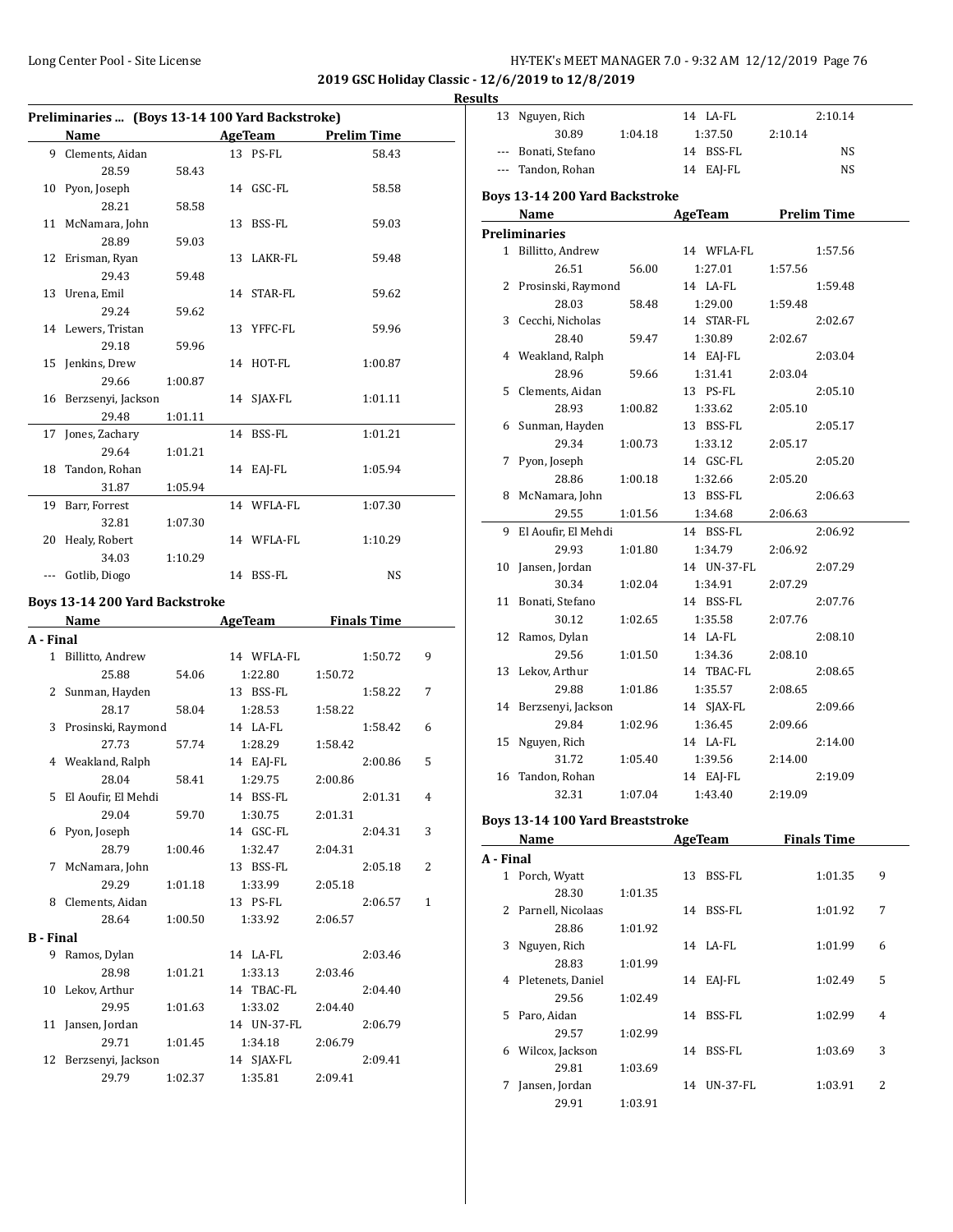# **Results**

|                  | Name                              |         | AgeTeam    | <b>Finals Time</b> |   |
|------------------|-----------------------------------|---------|------------|--------------------|---|
| 8                | Prosinski, Raymond                |         | 14 LA-FL   | 1:03.93            | 1 |
|                  | 30.48                             | 1:03.93 |            |                    |   |
| <b>B</b> - Final |                                   |         |            |                    |   |
| 9                | Shahin, Abdelrahman               |         | 14 BSS-FL  | 1:02.79            |   |
|                  | 29.41                             | 1:02.79 |            |                    |   |
| 10               | Sunman, Hayden                    |         | 13 BSS-FL  | 1:03.15            |   |
|                  | 29.91                             | 1:03.15 |            |                    |   |
|                  | 11 Urena, Emil                    |         | 14 STAR-FL | 1:05.10            |   |
|                  | 30.41                             | 1:05.10 |            |                    |   |
|                  | 12 Godcharles, Wade               |         | 14 WFLA-FL | 1:06.21            |   |
|                  | 30.59                             | 1:06.21 |            |                    |   |
|                  | 13 Jenkins, Drew                  |         | 14 HOT-FL  | 1:07.06            |   |
|                  | 30.93                             | 1:07.06 |            |                    |   |
|                  | 14 Meyers-Labenz, Alexander       |         | 13 BSS-FL  | 1:07.10            |   |
|                  | 31.51                             | 1:07.10 |            |                    |   |
|                  | 15 Lekov, Arthur                  |         | 14 TBAC-FL | 1:07.22            |   |
|                  | 31.66                             | 1:07.22 |            |                    |   |
|                  | Pyon, Joseph                      |         | 14 GSC-FL  | DQ                 |   |
|                  | Non-simultaneous touch            |         |            |                    |   |
|                  | Boys 12.14.100 Voud Brooststuslys |         |            |                    |   |

#### **Boys 13-14 100 Yard Breaststroke**

|    | Name                     |         | <b>AgeTeam</b> | <b>Prelim Time</b> |  |
|----|--------------------------|---------|----------------|--------------------|--|
|    | <b>Preliminaries</b>     |         |                |                    |  |
|    | 1 Porch, Wyatt           |         | 13 BSS-FL      | 1:02.43            |  |
|    | 29.53                    | 1:02.43 |                |                    |  |
|    | 2 Nguyen, Rich           |         | 14 LA-FL       | 1:02.66            |  |
|    | 29.78                    | 1:02.66 |                |                    |  |
| 3  | Pletenets, Daniel        |         | 14 EAJ-FL      | 1:02.78            |  |
|    | 29.62                    | 1:02.78 |                |                    |  |
|    | 4 Parnell, Nicolaas      |         | 14 BSS-FL      | 1:02.90            |  |
|    | 29.67                    | 1:02.90 |                |                    |  |
|    | 5 Paro, Aidan            |         | 14 BSS-FL      | 1:03.39            |  |
|    | 30.01                    | 1:03.39 |                |                    |  |
| 6  | Wilcox, Jackson          |         | 14 BSS-FL      | 1:03.73            |  |
|    | 30.44                    | 1:03.73 |                |                    |  |
| 7  | Prosinski, Raymond       |         | 14 LA-FL       | 1:03.74            |  |
|    | 30.53                    | 1:03.74 |                |                    |  |
| 8  | Jansen, Jordan           |         | 14 UN-37-FL    | 1:04.91            |  |
|    | 30.62                    | 1:04.91 |                |                    |  |
|    | 9 Sunman, Hayden         |         | 13 BSS-FL      | 1:04.97            |  |
|    | 30.95                    | 1:04.97 |                |                    |  |
|    | 10 Shahin, Abdelrahman   |         | 14 BSS-FL      | 1:05.16            |  |
|    | 30.24                    | 1:05.16 |                |                    |  |
|    | 11 Pyon, Joseph          |         | 14 GSC-FL      | 1:05.85            |  |
|    | 30.74                    | 1:05.85 |                |                    |  |
|    | 12 Lekov, Arthur         |         | 14 TBAC-FL     | 1:06.59            |  |
|    | 31.07                    | 1:06.59 |                |                    |  |
|    | 13 Urena, Emil           |         | 14 STAR-FL     | 1:06.81            |  |
|    | 31.31                    | 1:06.81 |                |                    |  |
|    | 14 Jenkins, Drew         |         | 14 HOT-FL      | 1:07.14            |  |
|    | 31.40                    | 1:07.14 |                |                    |  |
| 15 | Meyers-Labenz, Alexander |         | 13 BSS-FL      | 1:07.43            |  |
|    | 31.90                    | 1:07.43 |                |                    |  |

| սււծ             |                                  |         |                     |                    |              |
|------------------|----------------------------------|---------|---------------------|--------------------|--------------|
|                  | 16 Godcharles, Wade              |         | 14 WFLA-FL          | 1:09.00            |              |
|                  | 31.47                            | 1:09.00 |                     |                    |              |
| 17               | Palacios, Gianmarco              |         | 14 BSS-FL           | 1:09.82            |              |
|                  | 32.87                            | 1:09.82 |                     |                    |              |
|                  | Boys 13-14 200 Yard Breaststroke |         |                     |                    |              |
|                  | Name                             |         | AgeTeam Finals Time |                    |              |
| A - Final        |                                  |         |                     |                    |              |
|                  | 1 McNamara, John                 |         | 13 BSS-FL           | 2:13.78            | 9            |
|                  | 30.32                            | 1:04.42 | 1:39.75             | 2:13.78            |              |
|                  | 2 Paro, Aidan                    |         | 14 BSS-FL           | 2:14.52            | 7            |
|                  | 30.24                            | 1:04.63 | 1:39.46             | 2:14.52            |              |
|                  | 3 Prosinski, Raymond             |         | 14 LA-FL            | 2:15.53            | 6            |
|                  | 31.06                            | 1:05.47 | 1:40.70             | 2:15.53            |              |
|                  | 4 Sunman, Hayden                 |         | 13 BSS-FL           | 2:16.39            | 5            |
|                  | 30.76                            | 1:05.27 | 1:41.24             | 2:16.39            |              |
|                  | 5 Pyon, Joseph                   |         | 14 GSC-FL           | 2:18.09            | 4            |
|                  | 31.34                            | 1:06.28 | 1:41.81             | 2:18.09            |              |
|                  | 6 Pletenets, Daniel              |         | 14 EAJ-FL           | 2:18.47            | 3            |
|                  | 30.31                            | 1:05.38 | 1:41.86             | 2:18.47            |              |
| 7                | Nguyen, Rich                     |         | 14 LA-FL            | 2:20.04            | 2            |
|                  | 31.94                            | 1:07.77 | 1:43.60             | 2:20.04            |              |
|                  | 8 Shahin, Abdelrahman            |         | 14 BSS-FL           | 2:23.14            | $\mathbf{1}$ |
|                  | 31.25                            | 1:06.70 | 1:44.44             | 2:23.14            |              |
| <b>B</b> - Final |                                  |         |                     |                    |              |
| 9                | Porch, Wyatt                     |         | 13 BSS-FL           | 2:16.82            |              |
|                  | 29.86                            | 1:03.78 | 1:41.19             | 2:16.82            |              |
|                  | 10 Wilcox, Jackson               |         | 14 BSS-FL           | 2:22.47            |              |
|                  | 31.74                            | 1:08.11 | 1:45.60             | 2:22.47            |              |
|                  | 11 Lekov, Arthur                 |         | 14 TBAC-FL          | 2:24.40            |              |
|                  | 32.74                            | 1:09.49 | 1:46.76             | 2:24.40            |              |
|                  | 12 Parnell, Nicolaas             |         | 14 BSS-FL           | 2:25.58            |              |
|                  | 32.18                            | 1:09.67 | 1:48.33             | 2:25.58            |              |
|                  | 13 Meyers-Labenz, Alexander      |         | 13 BSS-FL           | 2:26.12            |              |
|                  | 32.74                            | 1:09.55 | 1:47.69             | 2:26.12            |              |
|                  | Boys 13-14 200 Yard Breaststroke |         |                     |                    |              |
|                  | <b>Name</b>                      |         | AgeTeam             | <b>Prelim Time</b> |              |
|                  |                                  |         |                     |                    |              |

|   | маше                 |         | детеаш    | гтении типе |
|---|----------------------|---------|-----------|-------------|
|   | <b>Preliminaries</b> |         |           |             |
|   | 1 McNamara, John     |         | 13 BSS-FL | 2:16.45     |
|   | 31.24                | 1:06.65 | 1:42.40   | 2:16.45     |
|   | 2 Paro, Aidan        |         | 14 BSS-FL | 2:16.91     |
|   | 31.80                | 1:06.81 | 1:42.04   | 2:16.91     |
|   | 3 Prosinski, Raymond |         | 14 LA-FL  | 2:18.00     |
|   | 31.89                | 1:06.96 | 1:42.48   | 2:18.00     |
|   | 4 Sunman, Hayden     |         | 13 BSS-FL | 2:20.16     |
|   | 31.96                | 1:07.68 | 1:43.96   | 2:20.16     |
|   | 5 Pyon, Joseph       |         | 14 GSC-FL | 2:20.28     |
|   | 32.18                | 1:07.91 | 1:43.98   | 2:20.28     |
|   | 6 Pletenets, Daniel  |         | 14 EAJ-FL | 2:20.55     |
|   | 31.30                | 1:06.25 | 1:42.82   | 2:20.55     |
| 7 | Nguyen, Rich         |         | 14 LA-FL  | 2:21.18     |
|   | 32.51                | 1:09.26 | 1:45.14   | 2:21.18     |
| 8 | Shahin, Abdelrahman  |         | 14 BSS-FL | 2:21.37     |
|   | 31.17                | 1:06.24 | 1:43.75   | 2:21.37     |
| 9 | Porch, Wyatt         |         | 13 BSS-FL | 2:23.42     |
|   | 32.49                | 1:08.30 | 1:46.66   | 2:23.42     |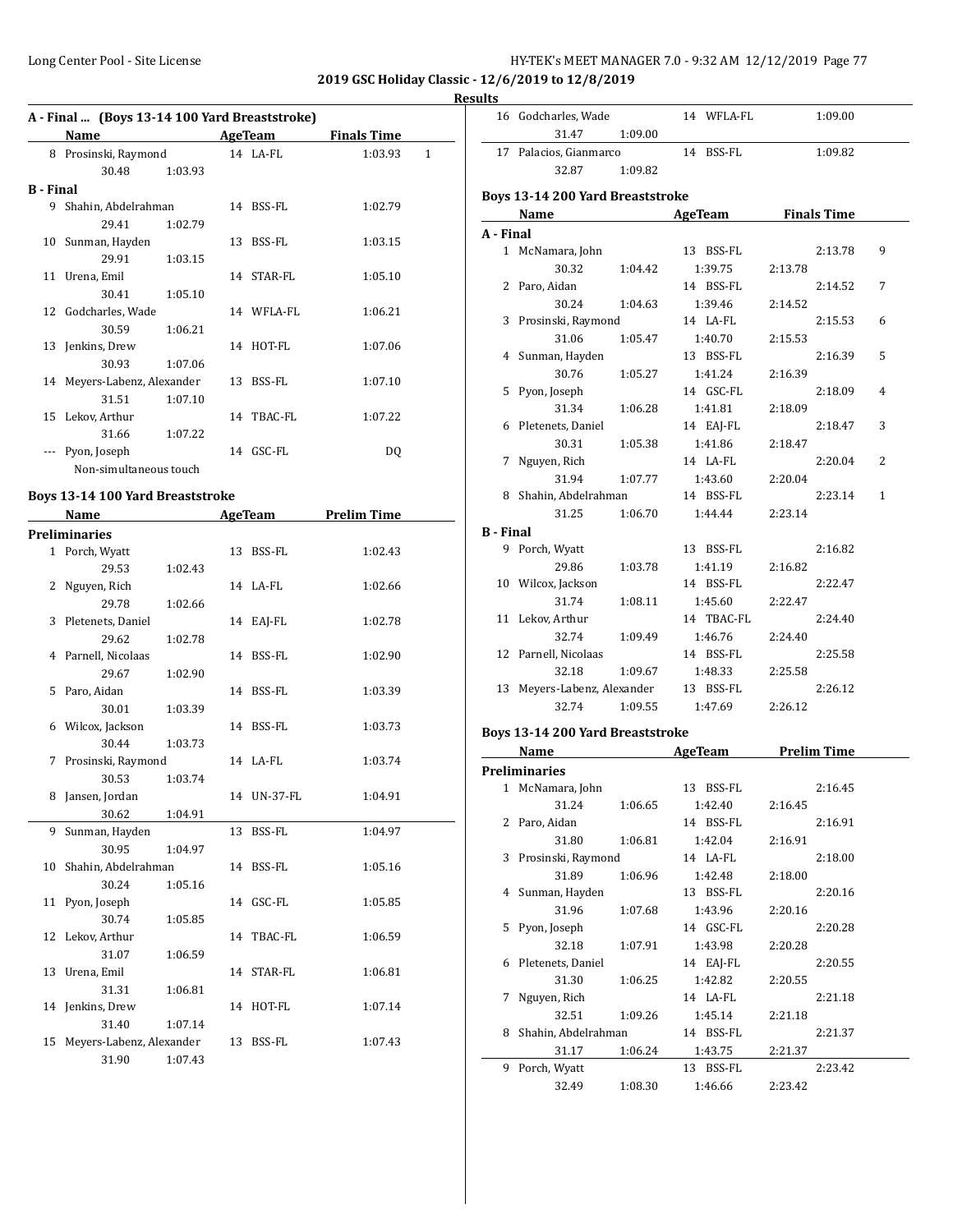# Long Center Pool - Site License **HY-TEK's MEET MANAGER 7.0 - 9:32 AM 12/12/2019** Page 78

**2019 GSC Holiday Classic - 12/6/2019 to 12/8/2019 Results** 

| Preliminaries  (Boys 13-14 200 Yard Breaststroke) |                                                                                                                                                                                                                               |         |    |                     |         |                    |   |
|---------------------------------------------------|-------------------------------------------------------------------------------------------------------------------------------------------------------------------------------------------------------------------------------|---------|----|---------------------|---------|--------------------|---|
|                                                   | Name and the same state of the state of the state of the state of the state of the state of the state of the state of the state of the state of the state of the state of the state of the state of the state of the state of |         |    | AgeTeam             |         | <b>Prelim Time</b> |   |
|                                                   | 10 Wilcox, Jackson                                                                                                                                                                                                            |         |    | 14 BSS-FL           |         | 2:25.51            |   |
|                                                   | 32.88                                                                                                                                                                                                                         | 1:09.68 |    | 1:47.90             | 2:25.51 |                    |   |
|                                                   | 11 Parnell, Nicolaas                                                                                                                                                                                                          |         |    | 14 BSS-FL           |         | 2:26.96            |   |
|                                                   | 12 Lekov, Arthur                                                                                                                                                                                                              |         |    | 14 TBAC-FL          |         |                    |   |
|                                                   |                                                                                                                                                                                                                               |         |    |                     |         | 2:27.10            |   |
|                                                   | 33.33                                                                                                                                                                                                                         | 1:10.84 |    | 1:48.77             | 2:27.10 |                    |   |
|                                                   | 13 Jenkins, Drew                                                                                                                                                                                                              |         |    | 14 HOT-FL           |         | 2:33.33            |   |
|                                                   |                                                                                                                                                                                                                               |         |    | 1:52.52             | 2:33.33 |                    |   |
|                                                   | 14 Meyers-Labenz, Alexander                                                                                                                                                                                                   |         |    | 13 BSS-FL           |         | 2:36.11            |   |
|                                                   | 34.42                                                                                                                                                                                                                         | 1:14.42 |    | 1:55.54             | 2:36.11 |                    |   |
|                                                   | --- Godcharles. Wade                                                                                                                                                                                                          |         |    | 14 WFLA-FL          |         | NS                 |   |
|                                                   | Boys 13-14 100 Yard Butterfly                                                                                                                                                                                                 |         |    |                     |         |                    |   |
|                                                   | <b>Name</b>                                                                                                                                                                                                                   |         |    | AgeTeam Finals Time |         |                    |   |
| A - Final                                         |                                                                                                                                                                                                                               |         |    |                     |         |                    |   |
|                                                   | 1 Billitto, Andrew                                                                                                                                                                                                            |         |    | 14 WFLA-FL          |         | 51.48              | 9 |
|                                                   | 24.29                                                                                                                                                                                                                         | 51.48   |    |                     |         |                    |   |
|                                                   | 2 El Aoufir, El Mehdi                                                                                                                                                                                                         |         |    | 14 BSS-FL           |         | 53.07              | 7 |
|                                                   | 24.86                                                                                                                                                                                                                         | 53.07   |    |                     |         |                    |   |
|                                                   | 3 Wyatt, Joseph                                                                                                                                                                                                               |         |    | 14 SAST-FL          |         | 54.06              | 6 |
|                                                   | 25.85                                                                                                                                                                                                                         | 54.06   |    |                     |         |                    |   |
|                                                   | 4 Higdon, Hanson                                                                                                                                                                                                              |         |    | 14 ATAC-FL          |         | 55.00              | 5 |
|                                                   | 25.68                                                                                                                                                                                                                         | 55.00   |    |                     |         |                    |   |
|                                                   | 5 Weakland, Ralph                                                                                                                                                                                                             |         |    | 14 EAJ-FL           |         | 55.24              | 4 |
|                                                   | 25.97                                                                                                                                                                                                                         | 55.24   |    |                     |         |                    |   |
|                                                   | 6 Weisel, Elliot                                                                                                                                                                                                              |         |    | 14 UN-11-FL         |         | 55.80              | 3 |
|                                                   | 25.68                                                                                                                                                                                                                         |         |    |                     |         |                    |   |
| 7                                                 |                                                                                                                                                                                                                               | 55.80   |    | 14 ATAC-FL          |         |                    | 2 |
|                                                   | Gentry, Ryder                                                                                                                                                                                                                 |         |    |                     |         | 56.14              |   |
|                                                   | 26.28                                                                                                                                                                                                                         | 56.14   |    |                     |         |                    |   |
|                                                   | 8 Paro, Aidan                                                                                                                                                                                                                 |         |    | 14 BSS-FL           |         | 56.17              | 1 |
|                                                   | 26.21                                                                                                                                                                                                                         | 56.17   |    |                     |         |                    |   |
| <b>B</b> - Final                                  |                                                                                                                                                                                                                               |         |    |                     |         |                    |   |
|                                                   | 9 Ducut, Dylan                                                                                                                                                                                                                |         |    | 13 BSS-FL           |         | 56.62              |   |
|                                                   | 25.97                                                                                                                                                                                                                         | 56.62   |    |                     |         |                    |   |
|                                                   | 10 Jansen, Jordan                                                                                                                                                                                                             |         |    | 14 UN-37-FL         |         | 56.88              |   |
|                                                   | 26.42                                                                                                                                                                                                                         | 56.88   |    |                     |         |                    |   |
|                                                   | 11 Lee, David                                                                                                                                                                                                                 |         |    | 14 GSC-FL           |         | 57.24              |   |
|                                                   | 26.50                                                                                                                                                                                                                         | 57.24   |    |                     |         |                    |   |
|                                                   | 12 Pyon, Joseph                                                                                                                                                                                                               |         |    | 14 GSC-FL           |         | 57.29              |   |
|                                                   | 26.94                                                                                                                                                                                                                         | 57.29   |    |                     |         |                    |   |
| 13                                                | O'Neill, Jackson                                                                                                                                                                                                              |         |    | 14 GSC-FL           |         | 57.51              |   |
|                                                   | 26.96                                                                                                                                                                                                                         | 57.51   |    |                     |         |                    |   |
| 14                                                | Clements, Aidan                                                                                                                                                                                                               |         | 13 | PS-FL               |         | 58.06              |   |
|                                                   | 27.19                                                                                                                                                                                                                         | 58.06   |    |                     |         |                    |   |
| 15                                                | Pletenets, Daniel                                                                                                                                                                                                             |         | 14 | EAJ-FL              |         | 58.35              |   |
|                                                   | 26.80                                                                                                                                                                                                                         | 58.35   |    |                     |         |                    |   |
|                                                   | Jones, Zachary                                                                                                                                                                                                                |         | 14 | BSS-FL              |         | DQ                 |   |
|                                                   | False start                                                                                                                                                                                                                   |         |    |                     |         |                    |   |

# **Boys 13-14 100 Yard Butterfly**

|    | Name                  |       |  | AgeTeam    | <b>Prelim Time</b> |  |
|----|-----------------------|-------|--|------------|--------------------|--|
|    | <b>Preliminaries</b>  |       |  |            |                    |  |
| 1. | Billitto, Andrew      |       |  | 14 WFLA-FL | 52.83              |  |
|    | 24.53                 | 52.83 |  |            |                    |  |
|    | 2 El Aoufir, El Mehdi |       |  | 14 BSS-FL  | 54.61              |  |
|    | 25.78                 | 54.61 |  |            |                    |  |

| ults |                             |         |    |             |         |
|------|-----------------------------|---------|----|-------------|---------|
|      | 3 Weisel, Elliot            |         |    | 14 UN-11-FL | 55.14   |
|      | 26.33<br>4 Higdon, Hanson   | 55.14   |    | 14 ATAC-FL  | 55.52   |
|      | 26.32                       | 55.52   |    |             |         |
|      | 5 Wyatt, Joseph             |         |    | 14 SAST-FL  | 56.39   |
|      | 26.98                       | 56.39   |    |             |         |
|      | 6 Weakland, Ralph           |         |    | 14 EAJ-FL   | 56.59   |
|      | 27.16                       | 56.59   |    |             |         |
|      | 7 Paro, Aidan               |         |    | 14 BSS-FL   | 56.83   |
|      | 26.96                       | 56.83   |    |             |         |
|      | 8 Gentry, Ryder             |         |    | 14 ATAC-FL  | 57.19   |
|      | 27.42                       | 57.19   |    |             |         |
|      | 9 Jones, Zachary            |         |    | 14 BSS-FL   | 57.79   |
|      | 27.54                       | 57.79   |    |             |         |
|      | 10 Jansen, Jordan           |         |    | 14 UN-37-FL | 58.17   |
|      | 26.93                       | 58.17   |    |             |         |
|      | 11 O'Neill, Jackson         |         |    | 14 GSC-FL   | 58.24   |
|      | 27.68                       | 58.24   |    |             |         |
|      | *12 Pyon, Joseph            |         |    | 14 GSC-FL   | 58.41   |
|      | 27.43                       | 58.41   |    |             |         |
|      | *12 Clements, Aidan         |         |    | 13 PS-FL    | 58.41   |
|      | 27.50                       | 58.41   |    |             |         |
|      | 14 Lee, David               |         |    | 14 GSC-FL   | 58.54   |
|      | 27.37                       | 58.54   |    |             |         |
|      | 15 Ducut, Dylan             |         |    | 13 BSS-FL   | 58.67   |
|      | 26.84                       | 58.67   |    |             |         |
|      | 16 Pletenets, Daniel        |         |    | 14 EAJ-FL   | 58.76   |
|      | 27.17                       | 58.76   |    |             |         |
|      | 17 Garcia Flores, Adrian    |         |    | 13 STAR-FL  | 58.88   |
|      | 27.71                       | 58.88   |    |             |         |
|      | 18 Gonzalez, Israel         |         |    | 14 ONDA-PC  | 59.43   |
|      | 27.75                       | 59.43   |    |             |         |
|      | 19 Erisman, Ryan            |         |    | 13 LAKR-FL  | 59.75   |
|      | 28.20                       | 59.75   |    |             |         |
|      | 20 Jenkins, Drew            |         |    | 14 HOT-FL   | 1:00.46 |
|      | 28.10                       | 1:00.46 |    |             |         |
|      | 21 Palacios, Gianmarco      |         |    | 14 BSS-FL   | 1:00.56 |
|      | 28.57                       | 1:00.56 |    |             |         |
|      | 22 Castano, Nathan          |         |    | 13 ATAC-FL  | 1:00.85 |
|      | 29.27<br>23 Cioffi, William | 1:00.85 |    |             |         |
|      | 28.21                       | 1:01.65 |    | 14 LA-FL    | 1:01.65 |
|      | 24 Ramos, Dylan             |         |    | 14 LA-FL    | 1:01.84 |
|      | 28.75                       | 1:01.84 |    |             |         |
| 25   | Kim, Alex                   |         | 13 | SAST-FL     | 1:01.86 |
|      | 29.84                       | 1:01.86 |    |             |         |
|      | 26 Austin, Thomas           |         |    | 13 WFLA-FL  | 1:01.88 |
|      | 29.15                       | 1:01.88 |    |             |         |
| 27   | Tandon, Rohan               |         | 14 | EAJ-FL      | 1:02.57 |
|      | 29.04                       | 1:02.57 |    |             |         |
| 28   | Singley, Brody              |         | 13 | EAI-FL      | 1:03.05 |
|      | 30.07                       | 1:03.05 |    |             |         |
| 29   | Lewers, Tristan             |         | 13 | YFFC-FL     | 1:05.02 |
|      | 29.37                       | 1:05.02 |    |             |         |
|      | Gonzalez, Patrick           |         | 14 | STAR-FL     | NS      |
|      |                             |         |    |             |         |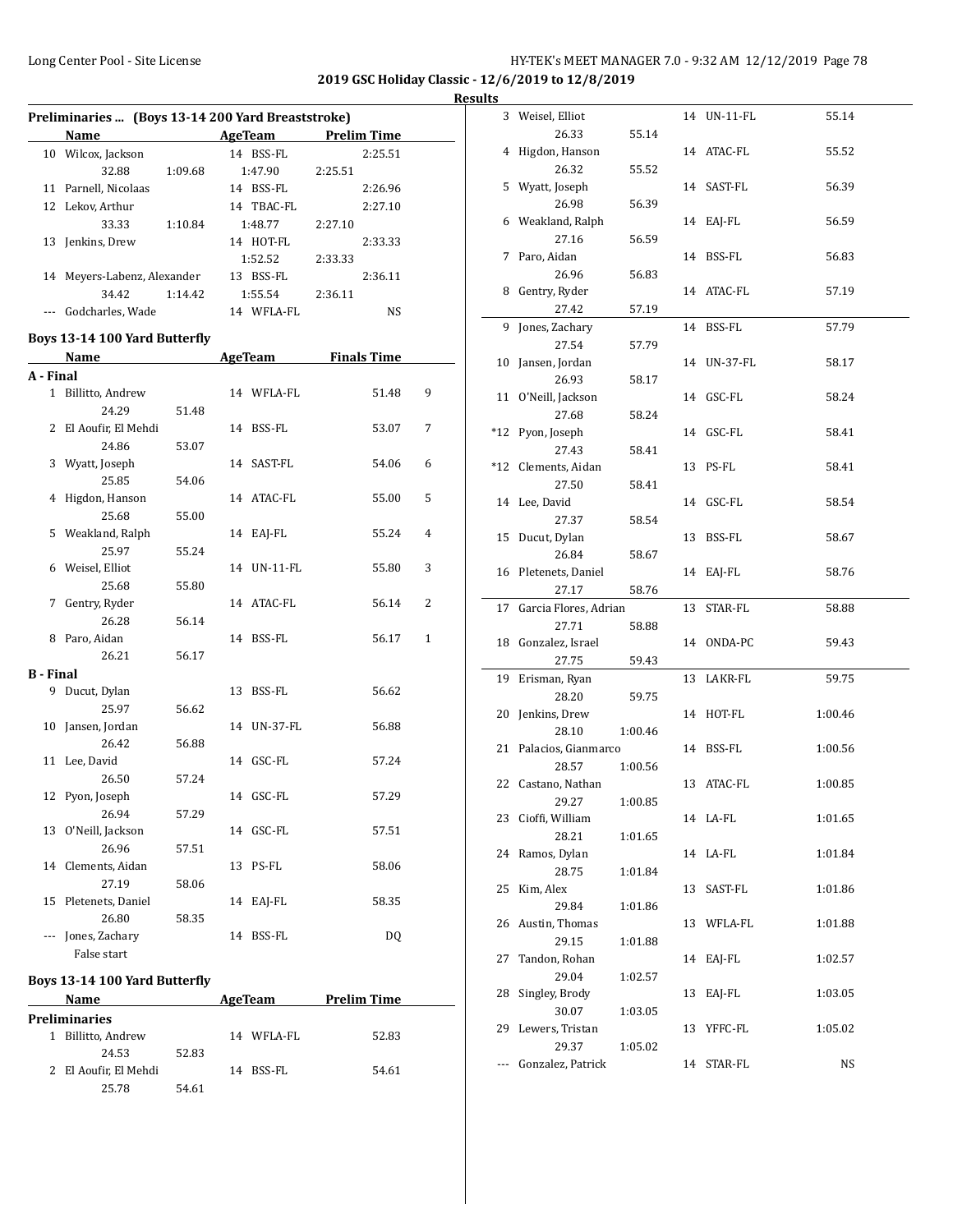# **Boys 13-14 200 Yard Butterfly Name Age Team Finals Time A - Final** 1 El Aoufir, El Mehdi 14 BSS-FL 1:55.53 9 25.69 55.00 1:25.36 1:55.53 2 Wyatt, Joseph 14 SAST-FL 1:58.79 7 26.41 56.08 1:26.92 1:58.79 3 Higdon, Hanson 14 ATAC-FL 2:01.01 6 27.10 57.99 1:29.81 2:01.01 4 Weakland, Ralph 14 EAJ-FL 2:01.16 5 26.23 56.33 1:28.18 2:01.16 5 Jones, Zachary 14 BSS-FL 2:04.12 4 27.18 58.45 1:30.72 2:04.12 6 O'Neill, Jackson 14 GSC-FL 2:07.72 3 27.71 1:00.05 1:33.33 2:07.72 7 Erisman, Ryan 13 LAKR-FL 2:07.82 2 28.50 1:01.65 1:35.51 2:07.82 8 Gonzalez, Israel 14 ONDA-PC 2:12.66 1 28.09 1:01.26 1:35.94 2:12.66 **B - Final** 9 McNamara, John 13 BSS-FL 2:11.62 29.25 1:02.71 1:37.07 2:11.62 10 Singley, Brody 13 EAJ-FL 2:17.26 30.18 1:04.70 1:41.06 2:17.26 **Boys 13-14 200 Yard Butterfly Name Age Team Prelim Time Preliminaries** 1 El Aoufir, El Mehdi 14 BSS-FL 1:58.67 27.03 56.90 1:27.76 1:58.67 2 Wyatt, Joseph 14 SAST-FL 2:00.92 27.26 57.27 1:28.63 2:00.92 3 Weisel, Elliot 14 UN-11-FL 2:01.73 26.79 57.35 1:29.25 2:01.73 4 Weakland, Ralph 14 EAJ-FL 2:03.08 27.45 58.60 1:30.49 2:03.08 5 Jones, Zachary 14 BSS-FL 2:07.47 28.58 1:00.34 1:33.62 2:07.47 6 Higdon, Hanson 14 ATAC-FL 2:08.48 28.96 1:01.35 1:35.16 2:08.48 7 Erisman, Ryan 13 LAKR-FL 2:11.03 30.40 1:03.78 1:37.39 2:11.03 8 O'Neill, Jackson 14 GSC-FL 2:11.06 29.57 1:02.78 1:36.94 2:11.06 9 Gonzalez, Israel 14 ONDA-PC 2:11.80 28.80 1:02.25 1:37.12 2:11.80 10 Cecchi, Nicholas 14 STAR-FL 2:11.98 29.18 1:02.63 1:37.06 2:11.98 11 McNamara, John 13 BSS-FL 2:12.15 29.41 1:03.08 1:37.66 2:12.15 12 Garcia Flores, Adrian 13 STAR-FL 2:13.52 29.97 1:04.50 1:38.96 2:13.52 13 Singley, Brody 13 EAJ-FL 2:22.28 32.59 1:08.79 1:46.23 2:22.28

|                  | <b>Boys 13-14 200 Yard IM</b>               |         |                            |                    |                         |
|------------------|---------------------------------------------|---------|----------------------------|--------------------|-------------------------|
|                  | <b>Name</b>                                 |         | <b>AgeTeam</b>             | <b>Finals Time</b> |                         |
| A - Final        |                                             |         |                            |                    |                         |
|                  | 1 El Aoufir, El Mehdi                       |         | 14 BSS-FL                  |                    | 9<br>1:57.14            |
|                  | 24.78                                       | 55.02   | 1:30.04                    | 1:57.14            |                         |
|                  | 2 Weakland, Ralph                           |         | 14 EAJ-FL                  |                    | 1:59.25<br>7            |
|                  | 25.64                                       | 55.47   | 1:31.27                    | 1:59.25            |                         |
| 3                | Prosinski, Raymond                          |         | 14 LA-FL                   |                    | 6<br>1:59.47            |
|                  | 26.16                                       | 56.21   | 1:32.12                    | 1:59.47            |                         |
| 4                | Paro, Aidan                                 |         | 14 BSS-FL                  |                    | 2:01.28<br>5            |
|                  | 26.45                                       | 57.21   | 1:32.23                    | 2:01.28            |                         |
|                  | 5 Cecchi, Nicholas                          |         | 14 STAR-FL                 |                    | 2:01.58<br>4            |
|                  | 26.19                                       | 56.10   | 1:33.50                    | 2:01.58            |                         |
|                  | 6 Sunman, Hayden                            |         | 13 BSS-FL                  |                    | 3<br>2:02.46            |
|                  | 26.71                                       | 56.96   | 1:33.14                    | 2:02.46            |                         |
|                  | 7 Wyatt, Joseph                             |         | 14 SAST-FL                 |                    | 2:04.16<br>2            |
|                  | 26.27                                       | 58.06   | 1:35.90                    | 2:04.16            |                         |
|                  | 8 Pyon, Joseph                              |         | 14 GSC-FL                  |                    | 2:05.30<br>$\mathbf{1}$ |
|                  | 26.31                                       | 58.27   | 1:35.96                    | 2:05.30            |                         |
| <b>B</b> - Final |                                             |         |                            |                    |                         |
|                  | 9 McNamara, John                            |         | 13 BSS-FL                  |                    | 2:02.65                 |
|                  | 27.71                                       | 59.10   | 1:34.30                    | 2:02.65            |                         |
| 10               | Jansen, Jordan                              |         | 14 UN-37-FL                |                    | 2:02.79                 |
|                  | 26.48                                       | 57.90   | 1:34.29                    | 2:02.79            |                         |
| 11               | Bonati, Stefano                             |         | 14 BSS-FL                  |                    | 2:03.18                 |
|                  | 26.36                                       | 58.08   | 1:34.95                    | 2:03.18            |                         |
| 12               | Pletenets, Daniel                           |         | 14 EAJ-FL                  |                    | 2:04.10                 |
|                  | 26.13                                       | 59.78   | 1:35.87                    | 2:04.10            |                         |
|                  | 13 Wilcox, Jackson                          |         | 14 BSS-FL                  |                    | 2:04.48                 |
|                  | 28.00                                       | 1:00.26 | 1:36.56                    | 2:04.48            |                         |
|                  | 14 Porch, Wyatt                             |         | 13 BSS-FL                  |                    | 2:05.07                 |
|                  | 26.57                                       | 59.38   | 1:36.64                    | 2:05.07            |                         |
| 15               | Gentry, Ryder                               |         | 14 ATAC-FL                 |                    | 2:05.64                 |
|                  | 27.23                                       | 1:00.08 | 1:38.41                    | 2:05.64            |                         |
|                  | 16 Nguyen, Rich                             |         | 14 LA-FL                   |                    | 2:06.31                 |
|                  | 27.41                                       | 1:01.04 | 1:36.92                    | 2:06.31            |                         |
|                  | <b>Boys 13-14 200 Yard IM</b>               |         |                            |                    |                         |
|                  | Name                                        |         | <b>AgeTeam</b> Prelim Time |                    |                         |
|                  |                                             |         |                            |                    |                         |
|                  | <b>Preliminaries</b><br>El Aoufir, El Mehdi |         |                            |                    |                         |
| $\mathbf{1}$     | 25.30                                       |         | 14 BSS-FL                  |                    | 1:59.87                 |
|                  |                                             | 55.91   | 1:32.55                    | 1:59.87            | 2:01.41                 |
| 2                | Weakland, Ralph<br>26.27                    |         | 14 EAJ-FL                  |                    |                         |
|                  |                                             | 57.64   | 1:33.44                    | 2:01.41            |                         |
| 3                | Prosinski, Raymond                          |         | 14 LA-FL                   |                    | 2:01.52                 |
|                  | 27.42                                       | 56.96   | 1:32.32                    | 2:01.52            |                         |
| 4                | Paro, Aidan                                 |         | 14 BSS-FL                  |                    | 2:01.89                 |
|                  | 26.65<br>Sunman, Hayden                     | 58.54   | 1:33.26                    | 2:01.89            |                         |
| 5                |                                             |         | 13 BSS-FL                  |                    | 2:02.60                 |
|                  | 27.36                                       | 57.98   | 1:33.58                    | 2:02.60            |                         |
| 6                | Cecchi, Nicholas                            |         | 14 STAR-FL                 |                    | 2:02.68                 |
|                  | 26.95                                       | 56.95   | 1:34.65                    | 2:02.68            |                         |
| 7                | Wyatt, Joseph                               |         | 14 SAST-FL                 |                    | 2:03.40                 |
|                  | 26.45                                       | 58.60   | 1:36.27                    | 2:03.40            |                         |
| 8                | Pyon, Joseph                                |         | 14 GSC-FL                  |                    | 2:03.44                 |
|                  | 26.61                                       | 58.45   | 1:35.00                    | 2:03.44            |                         |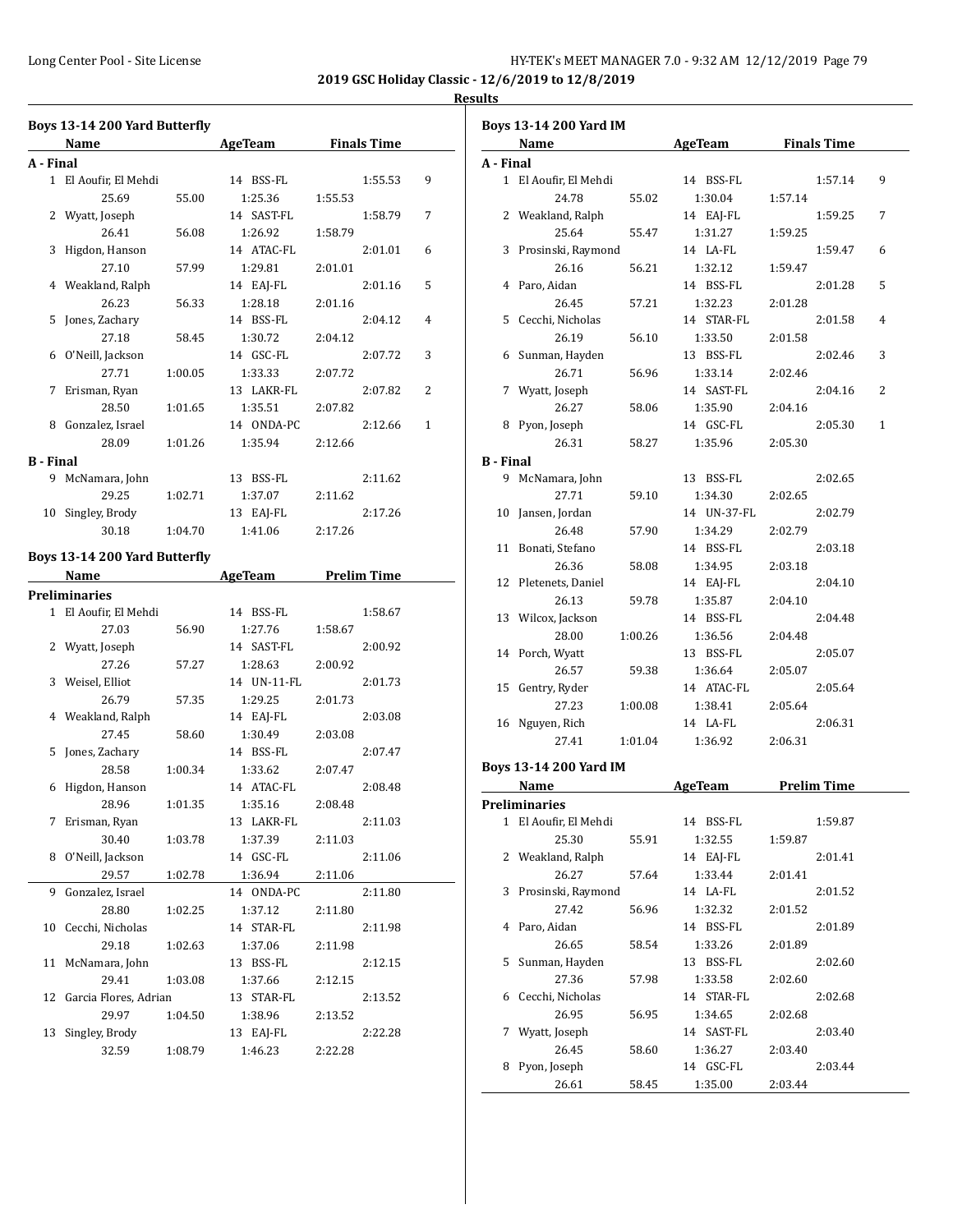| Preliminaries  (Boys 13-14 200 Yard IM) |                       |         |             |         |                    |  |
|-----------------------------------------|-----------------------|---------|-------------|---------|--------------------|--|
|                                         | Name                  |         | AgeTeam     |         | <b>Prelim Time</b> |  |
| 9                                       | Jansen, Jordan        |         | 14 UN-37-FL |         | 2:03.65            |  |
|                                         | 26.56                 | 59.04   | 1:35.21     | 2:03.65 |                    |  |
| 10                                      | McNamara, John        |         | 13 BSS-FL   |         | 2:04.14            |  |
|                                         | 27.67                 | 58.74   | 1:34.78     | 2:04.14 |                    |  |
| 11                                      | Bonati, Stefano       |         | 14 BSS-FL   |         | 2:04.79            |  |
|                                         | 26.17                 | 58.38   | 1:35.94     | 2:04.79 |                    |  |
| 12                                      | Gentry, Ryder         |         | 14 ATAC-FL  |         | 2:05.31            |  |
|                                         | 26.83                 | 1:00.32 | 1:37.36     | 2:05.31 |                    |  |
| 13                                      | Wilcox, Jackson       |         | 14 BSS-FL   |         | 2:05.66            |  |
|                                         | 27.89                 | 1:00.22 | 1:36.38     | 2:05.66 |                    |  |
| 14                                      | Porch, Wyatt          |         | 13 BSS-FL   |         | 2:05.98            |  |
|                                         | 26.74                 | 58.57   | 1:37.79     | 2:05.98 |                    |  |
| 15                                      | Nguyen, Rich          |         | 14 LA-FL    |         | 2:06.30            |  |
|                                         | 27.65                 | 1:00.02 | 1:36.15     | 2:06.30 |                    |  |
| 16                                      | Pletenets, Daniel     |         | 14 EAJ-FL   |         | 2:06.61            |  |
|                                         | 26.35                 | 1:01.15 | 1:37.03     | 2:06.61 |                    |  |
| 17                                      | Clements, Aidan       |         | 13 PS-FL    |         | 2:08.92            |  |
|                                         | 27.43                 | 59.27   | 1:39.83     | 2:08.92 |                    |  |
| 18                                      | Erisman, Ryan         |         | 13 LAKR-FL  |         | 2:09.03            |  |
|                                         | 27.75                 | 1:01.40 | 1:40.50     | 2:09.03 |                    |  |
| 19                                      | Jones, Zachary        |         | 14 BSS-FL   |         | 2:09.08            |  |
|                                         | 27.27                 | 1:00.63 | 1:38.16     | 2:09.08 |                    |  |
| 20                                      | Urena, Emil           |         | 14 STAR-FL  |         | 2:09.44            |  |
|                                         | 26.26                 | 58.18   | 1:38.63     | 2:09.44 |                    |  |
| 21                                      | Lekov, Arthur         |         | 14 TBAC-FL  |         | 2:09.60            |  |
|                                         | 28.38                 | 1:00.80 | 1:39.14     | 2:09.60 |                    |  |
| 22                                      | Bailey, Parker        |         | 13 LA-FL    |         | 2:10.89            |  |
|                                         | 27.22                 | 1:00.79 | 1:41.11     | 2:10.89 |                    |  |
| 23                                      | Parnell, Nicolaas     |         | 14 BSS-FL   |         | 2:10.92            |  |
|                                         | 27.35                 | 1:01.32 | 1:39.66     | 2:10.92 |                    |  |
| 24                                      | Gonzalez, Israel      |         | 14 ONDA-PC  |         | 2:11.11            |  |
|                                         | 28.16                 | 1:02.54 | 1:41.58     | 2:11.11 |                    |  |
| 25                                      | Berzsenyi, Jackson    |         | 14 SJAX-FL  |         | 2:12.03            |  |
|                                         | 28.08                 | 1:01.36 | 1:42.54     | 2:12.03 |                    |  |
| 26                                      | Jenkins, Drew         |         | 14 HOT-FL   |         | 2:12.14            |  |
|                                         | 27.65                 | 1:00.81 | 1:39.39     | 2:12.14 |                    |  |
| 27                                      | McGrath, Michael      |         | 14 BSS-FL   |         | 2:12.30            |  |
|                                         | 28.43                 | 1:02.28 | 1:43.07     | 2:12.30 |                    |  |
| 28                                      | Lee, David            |         | 14 GSC-FL   |         | 2:12.75            |  |
|                                         | 27.08                 | 1:01.38 | 1:42.34     | 2:12.75 |                    |  |
| 29                                      | Garcia Flores, Adrian |         | 13 STAR-FL  |         | 2:13.02            |  |
|                                         | 27.71                 | 1:04.19 | 1:42.64     | 2:13.02 |                    |  |
| 30                                      | Shahin, Abdelrahman   |         | 14 BSS-FL   |         | 2:13.28            |  |
|                                         | 27.27                 | 1:02.06 | 1:40.98     | 2:13.28 |                    |  |
| 31                                      | Austin, Thomas        |         | 13 WFLA-FL  |         | 2:14.74            |  |
|                                         | 28.64                 | 1:04.08 | 1:45.17     | 2:14.74 |                    |  |
| 32                                      | Tandon, Rohan         |         | 14 EAJ-FL   |         | 2:18.47            |  |
|                                         | 28.75                 | 1:04.39 | 1:45.76     | 2:18.47 |                    |  |
| 33                                      | Frost, Thomas         |         | 13 LA-FL    |         | 2:20.06            |  |
|                                         | 29.63                 | 1:06.41 | 1:48.52     | 2:20.06 |                    |  |
| ---                                     | Gotlib, Diogo         |         | 14 BSS-FL   |         | NS                 |  |

|           |  | <b>Boys 13-14 400 Yard IM</b>  |                  |                      |                     |                    |              |
|-----------|--|--------------------------------|------------------|----------------------|---------------------|--------------------|--------------|
| Name      |  |                                |                  |                      | AgeTeam Finals Time |                    |              |
| A - Final |  |                                |                  |                      |                     |                    |              |
|           |  | 1 Billitto, Andrew             |                  | 14 WFLA-FL           |                     | 4:06.05            | 9            |
|           |  | 25.30<br>2:33.64               | 54.38<br>3:11.01 | 1:25.36<br>3:38.90   | 1:55.87<br>4:06.05  |                    |              |
|           |  |                                |                  |                      |                     |                    | 7            |
|           |  | 2 El Aoufir, El Mehdi<br>26.17 | 55.72            | 14 BSS-FL<br>1:27.43 | 1:58.54             | 4:07.05            |              |
|           |  | 2:34.43                        | 3:11.20          | 3:39.70              | 4:07.05             |                    |              |
|           |  | 3 Prosinski, Raymond           |                  | 14 LA-FL             |                     |                    |              |
|           |  | 27.16                          |                  |                      |                     | 4:12.31            | 6            |
|           |  | 2:37.18                        | 58.27<br>3:13.50 | 1:29.91<br>3:43.32   | 2:01.75<br>4:12.31  |                    |              |
|           |  |                                |                  | 14 BSS-FL            |                     |                    | 5            |
|           |  | 4 Paro, Aidan<br>27.69         |                  |                      |                     | 4:19.63            |              |
|           |  | 2:41.57                        | 59.16<br>3:18.10 | 1:33.03<br>3:49.47   | 2:06.96<br>4:19.63  |                    |              |
|           |  |                                |                  |                      |                     | 4:22.28            | 4            |
|           |  | 5 Sunman, Hayden               |                  | 13 BSS-FL            |                     |                    |              |
|           |  | 28.03                          | 1:00.97          | 1:34.03<br>3:52.40   | 2:06.31             |                    |              |
|           |  | 2:44.50                        | 3:22.00          |                      | 4:22.28             |                    |              |
|           |  | 6 Weakland, Ralph              |                  | 14 EAJ-FL            |                     | 4:22.42            | 3            |
|           |  | 26.89                          | 58.23            | 1:32.33              | 2:05.85             |                    |              |
|           |  | 2:44.79                        | 3:23.14          | 3:53.69              | 4:22.42             |                    |              |
|           |  | 7 Porch, Wyatt                 |                  | 13 BSS-FL            |                     | 4:26.60            | 2            |
|           |  | 27.79                          | 1:00.62          | 1:34.37              | 2:08.84             |                    |              |
|           |  | 2:47.80                        | 3:27.00          | 3:56.38              | 4:26.60             |                    |              |
|           |  | 8 Wilcox, Jackson              |                  | 14 BSS-FL            |                     | 4:32.75            | $\mathbf{1}$ |
|           |  | 28.57                          | 1:01.54          | 1:37.27              | 2:12.04             |                    |              |
|           |  | 2:51.14                        | 3:30.59          | 4:02.61              | 4:32.75             |                    |              |
|           |  | <b>B</b> - Final               |                  |                      |                     |                    |              |
|           |  | 9 Lekov, Arthur                |                  | 14 TBAC-FL           |                     | 4:28.24            |              |
|           |  | 29.11                          | 1:02.27          | 1:36.55              | 2:09.56             |                    |              |
|           |  | 2:47.83                        | 3:26.90          | 3:57.91              | 4:28.24             |                    |              |
|           |  | 10 Nguyen, Rich                |                  | 14 LA-FL             |                     | 4:29.10            |              |
|           |  | 29.91                          | 1:02.50          | 1:38.46              | 2:11.00             |                    |              |
|           |  | 2:51.31                        | 3:29.43          | 4:00.72              | 4:29.10             |                    |              |
|           |  | 11 Garcia Flores, Adrian       |                  | 13 STAR-FL           |                     | 4:39.69            |              |
|           |  | 29.43                          | 1:03.32          | 1:41.05              | 2:18.15             |                    |              |
|           |  | 2:57.08                        | 3:37.55          | 4:09.54              | 4:39.69             |                    |              |
|           |  | 12 Bailey, Parker              |                  | 13 LA-FL             |                     | 4:39.85            |              |
|           |  | 28.01                          | 1:00.57          | 1:37.31              | 2:12.93             |                    |              |
|           |  | 2:55.49                        | 3:37.06          | 4:09.14              | 4:39.85             |                    |              |
|           |  | 13 Parnell, Nicolaas           |                  | 14 BSS-FL            |                     | 4:44.52            |              |
|           |  | 29.40                          | 1:03.40          | 1:40.03              | 2:17.53             |                    |              |
|           |  | 2:57.53                        | 3:38.57          | 4:11.38              | 4:44.52             |                    |              |
|           |  | 14 Frost, Thomas               |                  | 13 LA-FL             |                     | 4:48.06            |              |
|           |  | 30.58                          | 1:06.35          | 1:44.92              | 2:22.03             |                    |              |
|           |  | 3:02.57                        | 3:44.08          | 4:16.58              | 4:48.06             |                    |              |
|           |  | 15 Haire, Cole                 |                  | 14 EAJ-FL            |                     | 4:51.95            |              |
|           |  | 28.92                          | 1:03.98          | 1:43.67              | 2:22.18             |                    |              |
|           |  | 3:05.08                        | 3:48.34          | 4:21.01              | 4:51.95             |                    |              |
|           |  |                                |                  |                      |                     |                    |              |
|           |  | Boys 13-14 400 Yard IM         |                  |                      |                     |                    |              |
|           |  | Name                           |                  | AgeTeam              |                     | <b>Prelim Time</b> |              |
|           |  | <b>Preliminaries</b>           |                  |                      |                     |                    |              |
|           |  | 1 Prosinski, Raymond           |                  | 14 LA-FL             |                     | 4:13.19            |              |
|           |  | 27.45                          | 58.60            | 1:30.23              | 2:01.85             |                    |              |
|           |  | 2:38.03                        | 3:14.49          | 3:44.01              | 4:13.19             |                    |              |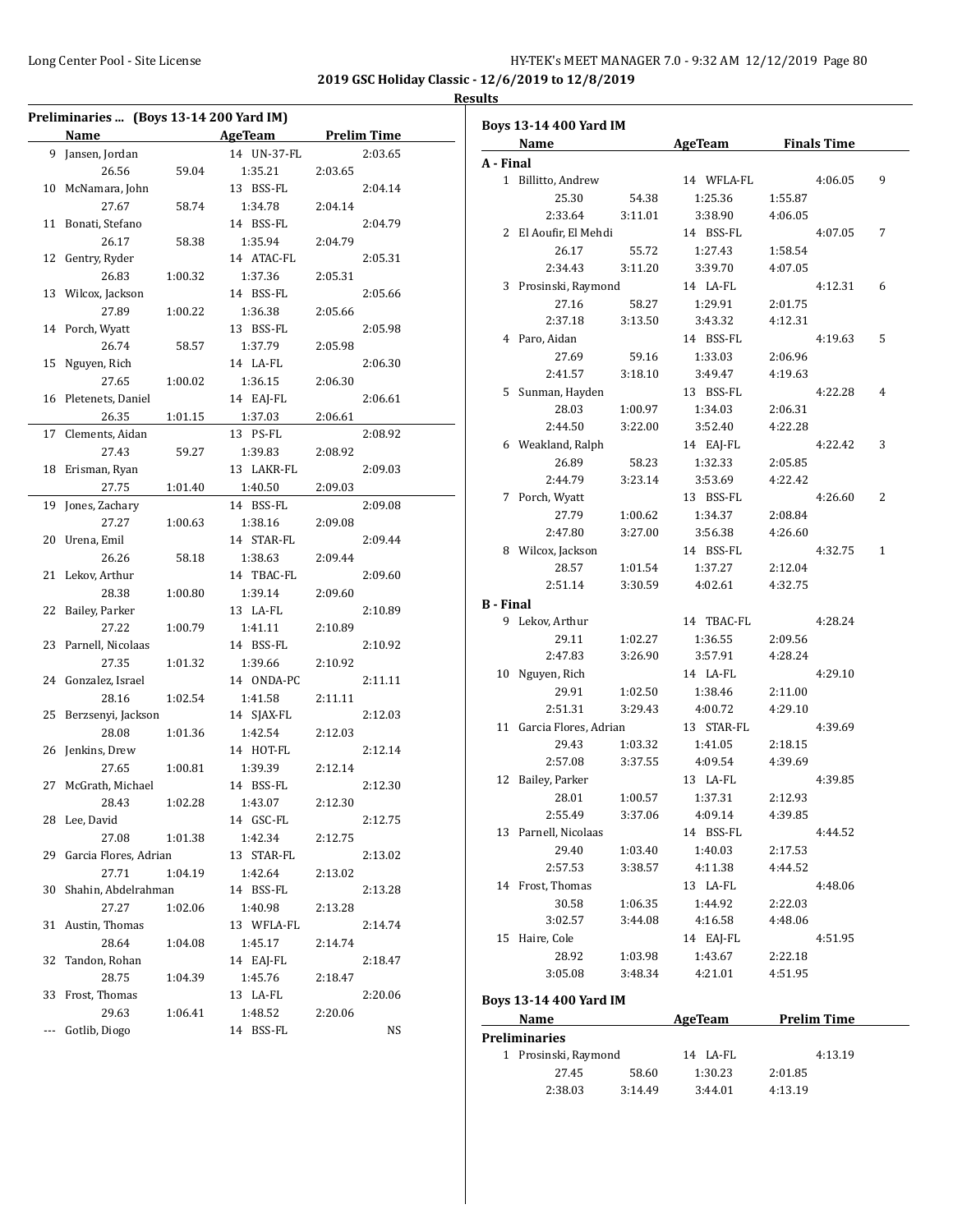| Results |  |
|---------|--|
|         |  |

|    | Preliminaries  (Boys 13-14 400 Yard IM) |         |            |         |                    |
|----|-----------------------------------------|---------|------------|---------|--------------------|
|    | Name                                    |         | AgeTeam    |         | <b>Prelim Time</b> |
|    | 2 Billitto, Andrew                      |         | 14 WFLA-FL |         | 4:15.93            |
|    | 26.91                                   | 56.96   | 1:29.05    | 2:00.52 |                    |
|    | 2:39.76                                 | 3:19.60 | 3:48.17    | 4:15.93 |                    |
|    | 3 Paro, Aidan                           |         | 14 BSS-FL  |         | 4:18.84            |
|    | 27.59                                   | 59.46   | 1:33.05    | 2:06.43 |                    |
|    | 2:41.92                                 | 3:18.77 | 3:49.30    | 4:18.84 |                    |
|    | 4 Weakland, Ralph                       |         | 14 EAJ-FL  |         | 4:21.55            |
|    | 27.35                                   | 58.62   | 1:32.29    | 2:05.88 |                    |
|    | 2:44.02                                 | 3:22.32 | 3:52.30    | 4:21.55 |                    |
|    | 5 Sunman, Hayden                        |         | 13 BSS-FL  |         | 4:24.61            |
|    | 29.51                                   | 1:03.37 | 1:36.80    | 2:09.85 |                    |
|    | 2:47.53                                 | 3:24.40 | 3:55.07    | 4:24.61 |                    |
|    | 6 El Aoufir, El Mehdi                   |         | 14 BSS-FL  |         | 4:25.09            |
|    | 27.57                                   | 58.72   | 1:33.14    | 2:06.86 |                    |
|    | 2:45.96                                 | 3:24.53 | 3:55.67    | 4:25.09 |                    |
|    | 7 Porch, Wyatt                          |         | 13 BSS-FL  |         | 4:26.11            |
|    | 28.76                                   | 1:01.99 | 1:35.85    | 2:10.46 |                    |
|    | 2:49.41                                 | 3:28.75 | 3:57.36    | 4:26.11 |                    |
|    | 8 Wilcox, Jackson                       |         | 14 BSS-FL  |         | 4:29.97            |
|    | 29.42                                   | 1:02.40 | 1:37.84    | 2:12.59 |                    |
|    | 2:51.76                                 | 3:30.88 | 4:01.66    | 4:29.97 |                    |
|    | 9 Lekov, Arthur                         |         | 14 TBAC-FL |         | 4:31.87            |
|    | 29.27                                   | 1:01.69 | 1:36.24    | 2:09.30 |                    |
|    | 2:48.98                                 | 3:29.79 | 4:00.92    | 4:31.87 |                    |
|    | 10 Nguyen, Rich                         |         | 14 LA-FL   |         | 4:38.65            |
|    | 29.07                                   | 1:00.81 | 1:38.09    | 2:11.44 |                    |
|    | 2:53.04                                 | 3:34.10 | 4:07.32    | 4:38.65 |                    |
|    | 11 Lee, David                           |         | 14 GSC-FL  |         | 4:41.10            |
|    | 28.79                                   | 1:02.56 | 1:39.77    | 2:16.26 |                    |
|    | 2:56.88                                 | 3:38.12 | 4:09.42    | 4:41.10 |                    |
|    | 12 Parnell, Nicolaas                    |         | 14 BSS-FL  |         | 4:42.67            |
|    | 28.90                                   | 1:01.85 | 1:39.83    | 2:18.36 |                    |
|    | 2:57.29                                 | 3:38.13 | 4:10.97    | 4:42.67 |                    |
|    | 13 Bailey, Parker                       |         | 13 LA-FL   |         | 4:43.46            |
|    | 29.64                                   | 1:03.70 | 1:41.34    | 2:17.63 |                    |
|    | 2:59.66                                 | 3:42.21 | 4:13.57    | 4:43.46 |                    |
|    | *14 O'Neill, Jackson                    |         | 14 GSC-FL  |         | 4:45.30            |
|    | 28.06                                   | 1:00.75 | 1:38.16    | 2:15.21 |                    |
|    | 2:58.44                                 | 3:42.38 | 4:14.26    | 4:45.30 |                    |
|    | *14 Garcia Flores, Adrian               |         | 13 STAR-FL |         | 4:45.30            |
|    | 29.79                                   | 1:04.02 | 1:42.25    | 2:19.34 |                    |
|    | 3:00.56                                 | 3:41.82 | 4:14.46    | 4:45.30 |                    |
|    | 16 Haire, Cole                          |         | 14 EAJ-FL  |         | 4:52.88            |
|    | 29.15                                   | 1:04.01 | 1:42.90    | 2:21.96 |                    |
|    | 3:06.52                                 | 3:49.94 | 4:22.29    | 4:52.88 |                    |
| 17 | Frost, Thomas                           |         | 13 LA-FL   |         | 4:57.18            |
|    | 30.76                                   | 1:07.75 | 1:46.58    | 2:24.93 |                    |
|    | 3:05.80                                 | 3:49.50 | 4:24.07    | 4:57.18 |                    |
|    |                                         |         |            |         |                    |

# **Boys 13-14 200 Yard Freestyle Relay**

| Team |                           | Relav | <b>Finals Time</b> |                       |  |
|------|---------------------------|-------|--------------------|-----------------------|--|
|      | BSS-FL                    |       | А                  | 18                    |  |
|      | 1) El Aoufir, El Mehdi 14 |       | 2) Ducut, Dylan 13 |                       |  |
|      | 3) Paro, Aidan 14         |       |                    | 4) Wilcox, Jackson 14 |  |
|      | 22.57                     | 45.43 | 1:08.41            | 1:31.38               |  |

| 2 | STAR-FL                     |       | A                       |         | 1:31.54                        | 14 |
|---|-----------------------------|-------|-------------------------|---------|--------------------------------|----|
|   | 1) Cecchi, Nicholas 14      |       | 2) Gonzalez, Patrick 14 |         |                                |    |
|   | 3) Garcia Flores, Adrian 13 |       | 4) Urena, Emil 14       |         |                                |    |
|   | 23.00                       | 45.61 | 1:09.01                 | 1:31.54 |                                |    |
| 3 | WFLA-FL                     |       | A                       |         | 1:34.05                        | 12 |
|   | 1) Billitto, Andrew 14      |       | 2) Godcharles, Wade 14  |         |                                |    |
|   | 3) Barr, Forrest 14         |       | 4) Austin, Thomas 13    |         |                                |    |
|   | 22.24                       | 46.10 | 1:09.58                 | 1:34.05 |                                |    |
| 4 | GSC-FL                      |       | A                       |         | 1:34.67                        | 10 |
|   | 1) O'Neill, Jackson 14      |       | 2) Pyon, Joseph 14      |         |                                |    |
|   | 3) Lee, David 14            |       | 4) Culleton, Landen 13  |         |                                |    |
|   | 23.58                       | 47.28 | 1:10.53                 | 1:34.67 |                                |    |
| 5 | BSS-FL                      |       | B                       |         | 1:36.03                        | 8  |
|   | 1) Sunman, Hayden 13        |       |                         |         | 2) Meyers-Labenz, Alexander 13 |    |
|   | 3) Shahin, Abdelrahman 14   |       | 4) Parnell, Nicolaas 14 |         |                                |    |
|   | 23.57                       | 47.41 | 1:11.77                 | 1:36.03 |                                |    |
| 6 | EAJ-FL                      |       | A                       |         | 1:37.72                        | 6  |
|   | 1) Weakland, Ralph 14       |       | 2) Evans, Graham 13     |         |                                |    |
|   | 3) Singley, Brody 13        |       | 4) Pletenets, Daniel 14 |         |                                |    |
|   | 23.05                       | 48.84 | 1:14.77                 | 1:37.72 |                                |    |
| 7 | ATAC-FL                     |       | A                       |         | 1:39.47                        | 4  |
|   | 1) Higdon, Hanson 14        |       | 2) Bass, Ethan 13       |         |                                |    |
|   | 3) Castano, Nathan 13       |       | 4) Gentry, Ryder 14     |         |                                |    |
|   | 23.68                       | 51.14 | 1:15.92                 | 1:39.47 |                                |    |
| 8 | LA-FL                       |       | A                       |         | 1:39.48                        | 2  |
|   | 1) Bailey, Parker 13        |       | 2) Sargeant, Zachary 13 |         |                                |    |
|   | 3) Frost, Thomas 13         |       | 4) Spillers, Lucas 14   |         |                                |    |
|   | 24.80                       | 49.99 | 1:15.46                 | 1:39.48 |                                |    |

# **Boys 13-14 200 Yard Medley Relay**

 $\overline{\phantom{0}}$ 

|   | <b>Team</b>               |       | Relay   |                             | <b>Finals Time</b> |    |
|---|---------------------------|-------|---------|-----------------------------|--------------------|----|
| 1 | BSS-FL                    |       | A       |                             | 1:42.00            | 18 |
|   | 1) Bonati, Stefano 14     |       |         | 2) Parnell, Nicolaas 14     |                    |    |
|   | 3) El Aoufir, El Mehdi 14 |       |         | 4) Porch, Wyatt 13          |                    |    |
|   | 26.33                     | 54.82 | 1:18.93 | 1:42.00                     |                    |    |
| 2 | WFLA-FL                   |       | A       |                             | 1:43.54            | 14 |
|   | 1) Billitto, Andrew 14    |       |         | 2) Godcharles, Wade 14      |                    |    |
|   | 3) Austin, Thomas 13      |       |         | 4) Barr, Forrest 14         |                    |    |
|   | 23.99                     | 53.52 | 1:21.01 | 1:43.54                     |                    |    |
| 3 | BSS-FL                    |       | B       |                             | 1:43.71            | 12 |
|   | 1) Sunman, Hayden 13      |       |         | 2) Paro, Aidan 14           |                    |    |
|   | 3) Ducut, Dylan 13        |       |         | 4) Wilcox, Jackson 14       |                    |    |
|   | 26.60                     | 56.10 | 1:20.66 | 1:43.71                     |                    |    |
| 4 | STAR-FL                   |       | A       |                             | 1:44.19            | 10 |
|   | 1) Cecchi, Nicholas 14    |       |         | 2) Urena, Emil 14           |                    |    |
|   | 3) Gonzalez, Patrick 14   |       |         | 4) Garcia Flores, Adrian 13 |                    |    |
|   | 25.56                     | 54.92 | 1:20.47 | 1:44.19                     |                    |    |
| 5 | LA-FL                     |       | A       |                             | 1:44.87            | 8  |
|   | 1) Ramos, Dylan 14        |       |         | 2) Nguyen, Rich 14          |                    |    |
|   | 3) Prosinski, Raymond 14  |       |         | 4) Cioffi, William 14       |                    |    |
|   | 26.72                     | 55.83 | 1:21.32 | 1:44.87                     |                    |    |
| 6 | GSC-FL                    |       | A       |                             | 1:47.30            | 6  |
|   | 1) Culleton, Landen 13    |       |         | 2) Pyon, Joseph 14          |                    |    |
|   | 3) Lee, David 14          |       |         | 4) O'Neill, Jackson 14      |                    |    |
|   | 28.89                     | 58.74 | 1:24.45 | 1:47.30                     |                    |    |
| 7 | EAJ-FL                    |       | A       |                             | 1:48.93            | 4  |
|   | 1) Weakland, Ralph 14     |       |         | 2) Pletenets, Daniel 14     |                    |    |
|   | 3) Tandon, Rohan 14       |       |         | 4) Haire, Cole 14           |                    |    |
|   | 26.64                     | 55.34 | 1:23.01 | 1:48.93                     |                    |    |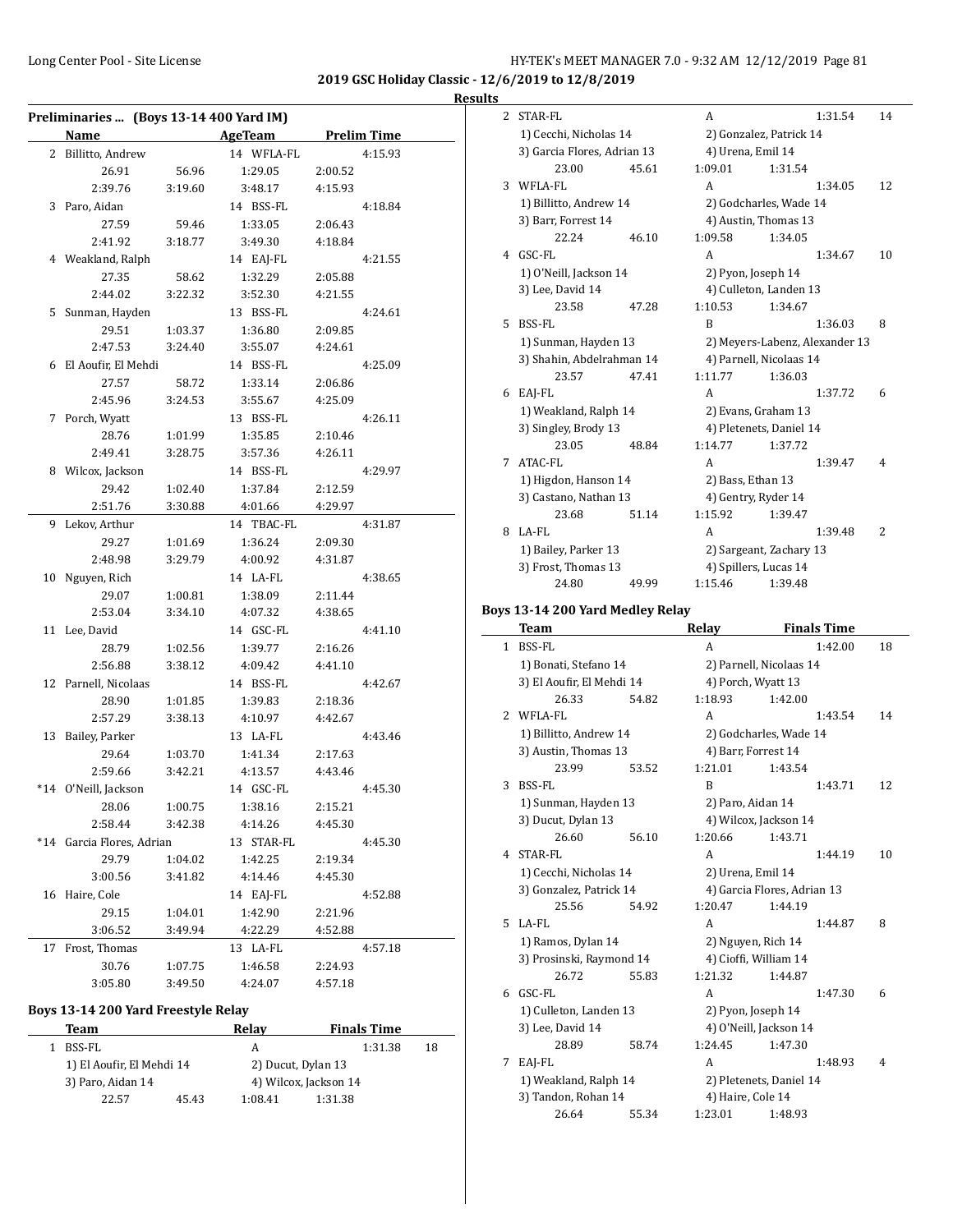**2019 GSC Holiday Classic - 12/6/2019 to 12/8/2019**

**Results**

|                  | (Boys 13-14 200 Yard Medley Relay)<br>Team |    | <b>Relay</b>    | <b>Finals Time</b> |     |
|------------------|--------------------------------------------|----|-----------------|--------------------|-----|
| ---              | ATAC-FL                                    |    | A               | NS                 |     |
|                  | Boys 15-16 50 Yard Freestyle               |    |                 |                    |     |
|                  | Name                                       |    | <b>AgeTeam</b>  | <b>Finals Time</b> |     |
| A - Final        |                                            |    |                 |                    |     |
| 1                | Roberton, Tyler                            | 15 | TBAC-FL         | 21.32              | 9   |
| 2                | Gapinski, David                            | 16 | LA-FL           | 21.60              | 7   |
|                  | 3 Butler, Brooks                           | 15 | ATAC-FL         | 21.90              | 6   |
|                  | 4 Bungert, Alexander                       |    | 16 GSC-FL       | 22.00              | 5   |
|                  | 5 Mackey, Malcolm                          |    | 16 ONDA-PC      | 22.07              | 4   |
|                  | *6 Tirheimer, Chance                       | 16 | TBAY-FL         | 22.21              | 2.5 |
|                  | *6 Campbell, Mason                         |    | 15 LA-FL        | 22.21              | 2.5 |
| 8                | Muramatsu, Brennan                         |    | 15 STAR-FL      | 22.27              | 1   |
| <b>B</b> - Final |                                            |    |                 |                    |     |
| 9                | Perez, Christian                           | 16 | TBAY-FL         | 21.85              |     |
|                  | 10 Walters, Peyton                         |    | 16 PYP-FL       | 22.15              |     |
|                  | 11 Quigg, Samuel                           | 16 | <b>UN-35-FL</b> | 22.31              |     |
|                  | 12 Hulbert, Gage                           | 15 | MAC-FL          | 22.44              |     |
|                  | 13 Sido, Ethan                             | 16 | STAR-FL         | 22.52              |     |
|                  | *14 Athy, Connor                           |    | 15 GSC-FL       | 22.73              |     |
|                  | *14 Vilar, Nicolas                         | 16 | GSC-FL          | 22.73              |     |
| 16               | Reccoppa, Dante                            |    | 16 GSC-FL       | 23.04              |     |
|                  |                                            |    |                 |                    |     |
|                  | Boys 15-16 50 Yard Freestyle               |    |                 |                    |     |
|                  | Name                                       |    | AgeTeam         | <b>Prelim Time</b> |     |
|                  | <b>Preliminaries</b>                       |    |                 |                    |     |
|                  | 1 Roberton, Tyler                          | 15 | TBAC-FL         | 21.39              |     |
|                  | 2 Gapinski, David                          |    | 16 LA-FL        | 21.88              |     |
|                  | 3 Mackey, Malcolm                          |    | 16 ONDA-PC      | 21.98              |     |
|                  | 4 Butler, Brooks                           | 15 | ATAC-FL         | 22.05              |     |
|                  | 5 Campbell, Mason                          | 15 | LA-FL           | 22.11              |     |
|                  | 6 Bungert, Alexander                       |    | 16 GSC-FL       | 22.12              |     |
| 7                | Tirheimer, Chance                          | 16 | TBAY-FL         | 22.13              |     |
| 8                | Muramatsu, Brennan                         | 15 | STAR-FL         | 22.20              |     |
| 9                | Perez, Christian                           | 16 | TBAY-FL         | 22.24              |     |
| 10               | Sido, Ethan                                | 16 | STAR-FL         | 22.33              |     |
| 11               | Walters, Peyton                            |    | 16 PYP-FL       | 22.43              |     |
| 12               | Hulbert, Gage                              | 15 | MAC-FL          | 22.44              |     |
| 13               | Vilar, Nicolas                             | 16 | GSC-FL          | 22.70              |     |
| 14               | Quigg, Samuel                              | 16 | <b>UN-35-FL</b> | 22.78              |     |
| 15               | Athy, Connor                               | 15 | GSC-FL          | 22.83              |     |
| 16               | Reccoppa, Dante                            | 16 | GSC-FL          | 22.93              |     |
| 17               | Caruso, Nicholas                           | 16 | GSC-FL          | 22.95              |     |
|                  | 18 Shehu, Gary                             | 15 | BSS-FL          | 23.00              |     |
| 19               | Kolesnikov, Ivan                           | 15 | TBAY-FL         | 23.04              |     |
| 20               | Lesage, Roman                              | 16 | STAR-FL         | 23.08              |     |
| $*21$            | Kilgore, Ethan                             | 16 | $CS$ -FL        | 23.10              |     |
| *21              | Weed, Carson                               | 15 | SAST-FL         | 23.10              |     |
| 23               | Neel, Curtis                               | 15 | TBAC-FL         | 23.15              |     |
| 24               | Meyers, Andrew                             | 16 | WFLA-FL         | 23.25              |     |
| 25               | Cruz, Lucas                                | 15 | GSC-FL          | 23.33              |     |
|                  | 26 Groudsky, Gary                          | 16 | BSS-FL          | 23.39              |     |
| 27               | Wolking, Benjamin                          | 15 | GSC-FL          | 23.42              |     |
| 28               | Piccarreto, Jonathan                       | 15 | TBAC-FL         | 23.44              |     |
| 29               | Ales, Caelon                               | 16 | ATAC-FL         | 23.51              |     |
|                  |                                            |    |                 |                    |     |

| 30       | Samardzic, Alexander                                                       | 15 | <b>BSS-FL</b> | 23.52 |
|----------|----------------------------------------------------------------------------|----|---------------|-------|
| 31       | Officer, Ty                                                                | 15 | EAJ-FL        | 23.56 |
| 32       | Larson, Evan                                                               | 15 | BSS-FL        | 23.57 |
| 33       | Wurgler, Joshua                                                            | 15 | ATAC-FL       | 23.59 |
| 34       | Choi, Hyungjun                                                             | 15 | GSC-FL        | 23.61 |
| 35       | Songayab, Joseph Ellison                                                   | 15 | GSC-FL        | 23.62 |
| 36       | Chen, Yuheng                                                               | 15 | PS-FL         | 23.64 |
| 37       | Twomey, Joseph                                                             | 16 | TCSC-FL       | 23.67 |
| 38       | Johnson, Drew                                                              |    | 16 RAD-FL     | 23.68 |
| 39       | Grieser, Jackson                                                           | 16 | GSC-FL        | 23.69 |
| *40      | Larue, Ty                                                                  |    | 16 LA-FL      | 23.75 |
| *40      | Zak, Thomas                                                                | 16 | SAST-FL       | 23.75 |
| *40      | James, David                                                               |    | 15 PYP-FL     | 23.75 |
| 43       | Zimmermann, Thomas                                                         | 15 | BSS-FL        | 23.80 |
| 44       | Juhlin, Zachary                                                            |    | 16 ATAC-FL    | 23.82 |
| $*45$    | Cardinal, Ashton                                                           |    | 16 LA-FL      | 23.84 |
| *45      | Canabal, Gabriel                                                           | 15 | BSS-FL        | 23.84 |
| 47       | Ghizzoni, Dominic                                                          | 16 | SPA-FL        | 23.96 |
| 48       | Bowen, James                                                               | 15 | BSS-FL        | 23.97 |
| 49       | McDonald, Preston                                                          | 15 | WFLA-FL       | 24.01 |
| 50       | Ungaro, Ethen                                                              |    | 16 GSC-FL     | 24.03 |
| 51       | Unger, Griffin                                                             | 15 | ATAC-FL       | 24.12 |
| 52       | Malecot, Robert                                                            |    | 16 WFLA-FL    | 24.22 |
| 53       | Nogueira, Joao                                                             |    | 16 MVAC-FL    | 24.28 |
| $*54$    | Jones, John                                                                |    | 15 WFLA-FL    | 24.31 |
| *54      | Sutek, Griffin                                                             |    | 16 UN-39-FL   | 24.31 |
| 56       | Pomozov, Alexandr                                                          | 15 | SPA-FL        | 24.60 |
| 57       | Parman, Chase                                                              |    | 16 UN-33-FL   | 24.82 |
| 58       | Hu, Jay                                                                    |    | 16 WFLA-FL    | 25.87 |
| 59       | Arauz, Bruce                                                               | 15 | YFFC-FL       | 26.15 |
| ---      | Thornsberry, Logan                                                         | 16 | WFLA-FL       | DQ    |
|          | False start                                                                |    |               |       |
| $\cdots$ | Arcaro Neto, Guido                                                         | 16 | MVAC-FL       | DQ    |
|          | False start                                                                |    |               |       |
|          | --- Shrader, Brendan                                                       |    | 16 UN-15-FL   | NS    |
|          | --- Matos, Huber                                                           | 15 | EAJ-FL        | NS    |
|          | --- Wars, Jonas                                                            | 16 | ATAC-FL       | NS    |
| $\cdots$ | Cheung, Zackary                                                            | 15 | BSS-FL        | NS    |
|          | $\overline{1}$ $\overline{2}$ $\overline{3}$ $\overline{0}$ $\overline{0}$ |    |               |       |

# **Boys 15-16 100 Yard Freestyle**

| Name      |                    |       |    | <b>AgeTeam</b> | <b>Finals Time</b> |   |  |
|-----------|--------------------|-------|----|----------------|--------------------|---|--|
| A - Final |                    |       |    |                |                    |   |  |
| 1         | Gapinski, David    |       |    | 16 LA-FL       | 47.11              | 9 |  |
|           | 22.80              | 47.11 |    |                |                    |   |  |
| 2         | Butler, Brooks     |       | 15 | ATAC-FL        | 47.48              | 7 |  |
|           | 22.77              | 47.48 |    |                |                    |   |  |
| 3         | Hall, Jack         |       | 16 | BSS-FL         | 47.55              | 6 |  |
|           | 23.07              | 47.55 |    |                |                    |   |  |
| 4         | Perez, Christian   |       | 16 | TBAY-FL        | 47.61              | 5 |  |
|           | 22.72              | 47.61 |    |                |                    |   |  |
| 5.        | Hulbert, Gage      |       | 15 | MAC-FL         | 47.98              | 4 |  |
|           | 23.17              | 47.98 |    |                |                    |   |  |
| 6         | Thornsberry, Logan |       | 16 | WFLA-FL        | 48.19              | 3 |  |
|           | 23.33              | 48.19 |    |                |                    |   |  |
| 7         | Campbell, Mason    |       |    | $15$ LA-FL     | 48.42              | 2 |  |
|           | 23.43              | 48.42 |    |                |                    |   |  |
| 8         | Mackey, Malcolm    |       | 16 | ONDA-PC        | 48.53              | 1 |  |
|           | 22.66              | 48.53 |    |                |                    |   |  |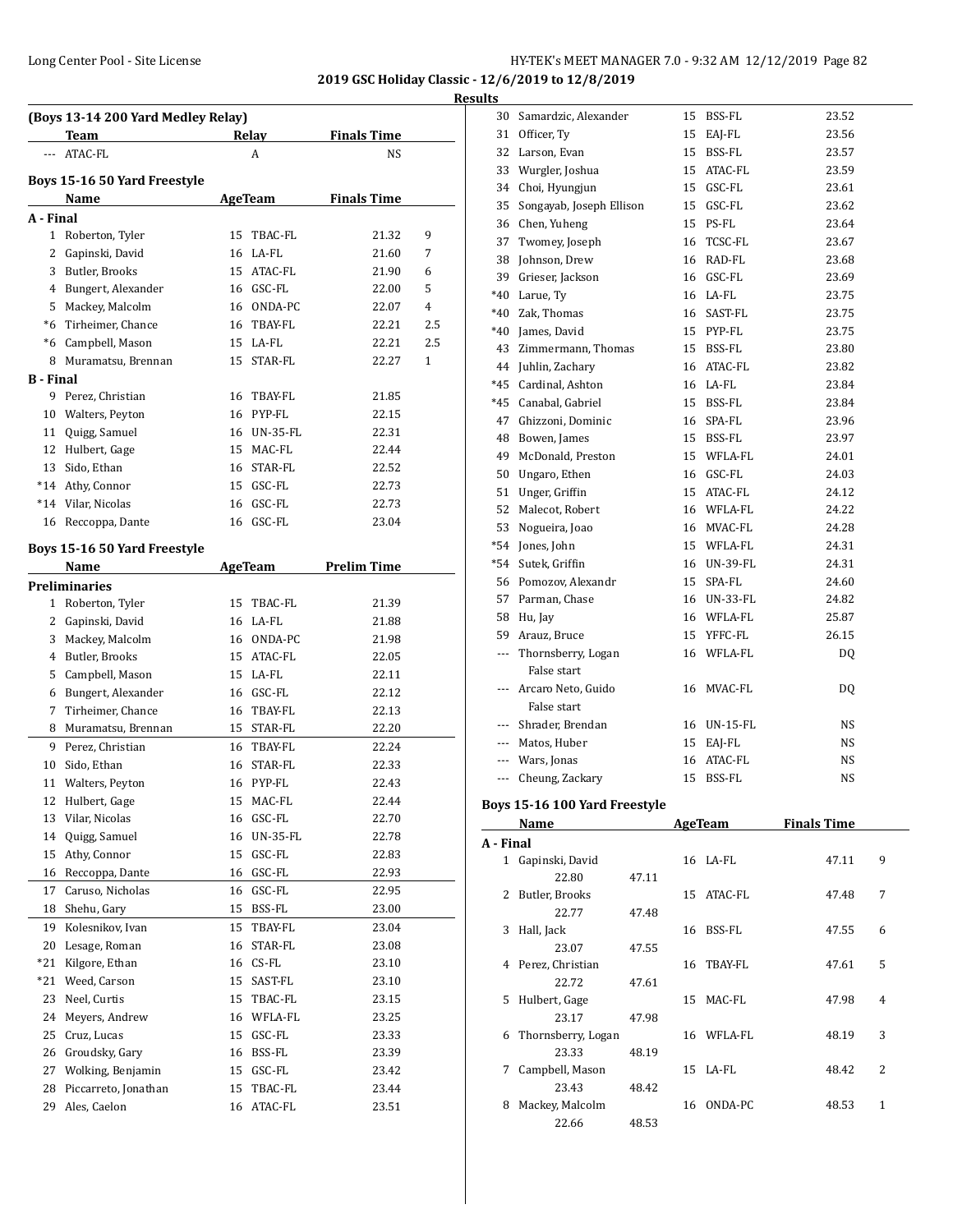**2019 GSC Holiday Classic - 12/6/2019 to 12/8/2019 Results**

|                  | B - Final  (Boys 15-16 100 Yard Freestyle) |       |    |             |       |  |  |  |  |  |
|------------------|--------------------------------------------|-------|----|-------------|-------|--|--|--|--|--|
|                  | Name<br>AgeTeam<br><b>Finals Time</b>      |       |    |             |       |  |  |  |  |  |
| <b>B</b> - Final |                                            |       |    |             |       |  |  |  |  |  |
| 9                | Herrera, Harrison                          |       |    | 16 BSS-FL   | 48.86 |  |  |  |  |  |
|                  | 23.48                                      | 48.86 |    |             |       |  |  |  |  |  |
| 10               | Cavarsan, Caio                             |       |    | 16 MVAC-FL  | 49.05 |  |  |  |  |  |
|                  | 23.77                                      | 49.05 |    |             |       |  |  |  |  |  |
| 11               | Reccoppa, Dante                            |       |    | 16 GSC-FL   | 49.23 |  |  |  |  |  |
|                  | 23.49                                      | 49.23 |    |             |       |  |  |  |  |  |
|                  | 12 Cruz, Lucas                             |       | 15 | GSC-FL      | 49.30 |  |  |  |  |  |
|                  | 23.60                                      | 49.30 |    |             |       |  |  |  |  |  |
| 13               | Fuller, Aidan                              |       | 15 | GSC-FL      | 49.51 |  |  |  |  |  |
|                  | 24.01                                      | 49.51 |    |             |       |  |  |  |  |  |
| 14               | Body, Louis                                |       | 16 | BSS-FL      | 50.24 |  |  |  |  |  |
|                  | 24.29                                      | 50.24 |    |             |       |  |  |  |  |  |
|                  | 15 Subotich, Alexander                     |       |    | 15 UN-18-FL | 50.26 |  |  |  |  |  |
|                  | 24.21                                      | 50.26 |    |             |       |  |  |  |  |  |
|                  | Lesage, Roman                              |       |    | 16 STAR-FL  | NS    |  |  |  |  |  |

# **Boys 15-16 100 Yard Freestyle**

|    | <b>Name</b>            |       |    | <b>AgeTeam</b> | <b>Prelim Time</b> |
|----|------------------------|-------|----|----------------|--------------------|
|    | <b>Preliminaries</b>   |       |    |                |                    |
|    | 1 Roberton, Tyler      |       |    | 15 TBAC-FL     | 46.77              |
|    | 22.48                  | 46.77 |    |                |                    |
|    | 2 Gapinski, David      |       |    | 16 LA-FL       | 48.09              |
|    | 23.44                  | 48.09 |    |                |                    |
| 3  | Hulbert, Gage          |       |    | 15 MAC-FL      | 48.21              |
|    | 23.49                  | 48.21 |    |                |                    |
| 4  | Hall, Jack             |       |    | 16 BSS-FL      | 48.23              |
|    | 23.27                  | 48.23 |    |                |                    |
| 5. | Butler, Brooks         |       |    | 15 ATAC-FL     | 48.24              |
|    | 23.37                  | 48.24 |    |                |                    |
|    | 6 Perez, Christian     |       |    | 16 TBAY-FL     | 48.36              |
|    | 23.54                  | 48.36 |    |                |                    |
|    | 7 Campbell, Mason      |       |    | 15 LA-FL       | 48.50              |
|    | 23.44                  | 48.50 |    |                |                    |
|    | 8 Walters, Peyton      |       |    | 16 PYP-FL      | 48.62              |
|    | 23.59                  | 48.62 |    |                |                    |
| 9  | Mackey, Malcolm        |       |    | 16 ONDA-PC     | 49.00              |
|    | 23.09                  | 49.00 |    |                |                    |
| 10 | Thornsberry, Logan     |       |    | 16 WFLA-FL     | 49.01              |
|    | 23.91                  | 49.01 |    |                |                    |
|    | 11 Muramatsu, Brennan  |       |    | 15 STAR-FL     | 49.14              |
|    | 23.61                  | 49.14 |    |                |                    |
|    | 12 Quigg, Samuel       |       |    | 16 UN-35-FL    | 49.22              |
|    | 23.88                  | 49.22 |    |                |                    |
| 13 | Tirheimer, Chance      |       |    | 16 TBAY-FL     | 49.39              |
|    | 23.95                  | 49.39 |    |                |                    |
|    | 14 Cavarsan, Caio      |       |    | 16 MVAC-FL     | 49.48              |
|    | 23.82                  | 49.48 |    |                |                    |
|    | 15 Sido, Ethan         |       |    | 16 STAR-FL     | 49.64              |
|    | 23.72                  | 49.64 |    |                |                    |
|    | 16 Subotich, Alexander |       |    | 15 UN-18-FL    | 49.79              |
|    | 24.08                  | 49.79 |    |                |                    |
| 17 | Fuller, Aidan          |       | 15 | GSC-FL         | 49.83              |
|    | 24.58                  | 49.83 |    |                |                    |

|       | 18 Lesage, Roman         |       |    | 16 STAR-FL    | 49.84 |
|-------|--------------------------|-------|----|---------------|-------|
|       | 20.82                    | 49.84 |    |               |       |
| $*19$ | Reccoppa, Dante          |       |    | 16 GSC-FL     | 49.87 |
|       | 23.90                    | 49.87 |    |               |       |
| $*19$ | Sanders, Payton          |       |    | 16 PYP-FL     | 49.87 |
|       | 23.84                    | 49.87 |    |               |       |
|       | 21 Herrera, Harrison     |       |    | 16 BSS-FL     | 50.13 |
|       | 24.09                    | 50.13 |    |               |       |
|       | 22 Cruz, Lucas           |       |    | 15 GSC-FL     | 50.35 |
|       | 24.50                    | 50.35 |    |               |       |
| 23    | Body, Louis              |       |    | 16 BSS-FL     | 50.37 |
|       | 24.57                    | 50.37 |    |               |       |
| 24    | Kilgore, Ethan           |       |    | 16 CS-FL      | 50.38 |
|       | 24.57                    | 50.38 |    |               |       |
| 25    | Yearty, Duel             |       |    | 15 ATAC-FL    | 50.57 |
|       | 24.73                    | 50.57 |    |               |       |
|       | 26 Weed, Carson          |       |    | 15 SAST-FL    | 50.70 |
|       | 24.29                    | 50.70 |    |               |       |
|       | 27 Juhlin, Zachary       |       |    | 16 ATAC-FL    | 51.00 |
|       | 24.85                    | 51.00 |    |               |       |
|       | 28 Zak, Thomas           |       |    | 16 SAST-FL    | 51.20 |
|       | 25.17                    | 51.20 |    |               |       |
|       | 29 Grieser, Jackson      |       |    | 16 GSC-FL     | 51.22 |
|       | 24.75                    | 51.22 |    |               |       |
|       | 30 Vilar, Nicolas        |       |    | 16 GSC-FL     | 51.23 |
|       | 24.27                    | 51.23 |    |               |       |
|       | 31 Wurgler, Joshua       |       |    | 15 ATAC-FL    | 51.26 |
|       | 24.86                    | 51.26 |    |               |       |
|       | 32 Athy, Connor          |       |    | 15 GSC-FL     | 51.36 |
|       | 24.92                    | 51.36 |    |               |       |
|       | 33 Cabiling, Ebraham     |       |    | 16 PYP-FL     | 51.51 |
|       | 24.90                    | 51.51 |    |               |       |
|       | 34 Chen, Yuheng          |       |    | 15 PS-FL      | 51.56 |
|       | 24.36                    | 51.56 |    |               |       |
|       | 35 Samardzic, Alexander  |       |    | 15 BSS-FL     | 51.59 |
|       | 24.45                    | 51.59 |    |               |       |
|       | 36 Kolesnikov, Ivan      |       |    | 15 TBAY-FL    | 51.62 |
|       | 24.34                    | 51.62 |    |               |       |
| 37    | Heck, William            |       |    | 15 BSS-FL     | 51.72 |
|       | 25.06                    | 51.72 |    |               |       |
|       | 38 James, David          |       |    | 15 PYP-FL     | 51.75 |
|       | 25.31                    | 51.75 |    |               |       |
|       | 39 Larue, Ty             |       |    | 16 LA-FL      | 51.85 |
|       | 25.13                    | 51.85 |    |               |       |
| 40    | Shehu, Gary              |       |    | 15 BSS-FL     | 51.96 |
|       | 24.81                    | 51.96 |    |               |       |
|       | 41 Whiteley, John        |       | 16 | TBAY-FL       | 51.98 |
|       | 25.05                    | 51.98 |    |               |       |
| 42    | Meyers, Andrew           |       |    | 16 WFLA-FL    | 52.18 |
|       | 24.86                    | 52.18 |    |               |       |
| 43    | Bowen, Jackson           |       | 15 | <b>BSS-FL</b> | 52.20 |
|       | 25.33                    | 52.20 |    |               |       |
| 44    | Songayab, Joseph Ellison |       | 15 | GSC-FL        | 52.37 |
|       | 25.14                    | 52.37 |    |               |       |
| *45   | Wolking, Benjamin        |       | 15 | GSC-FL        | 52.46 |
|       | 25.12                    | 52.46 |    |               |       |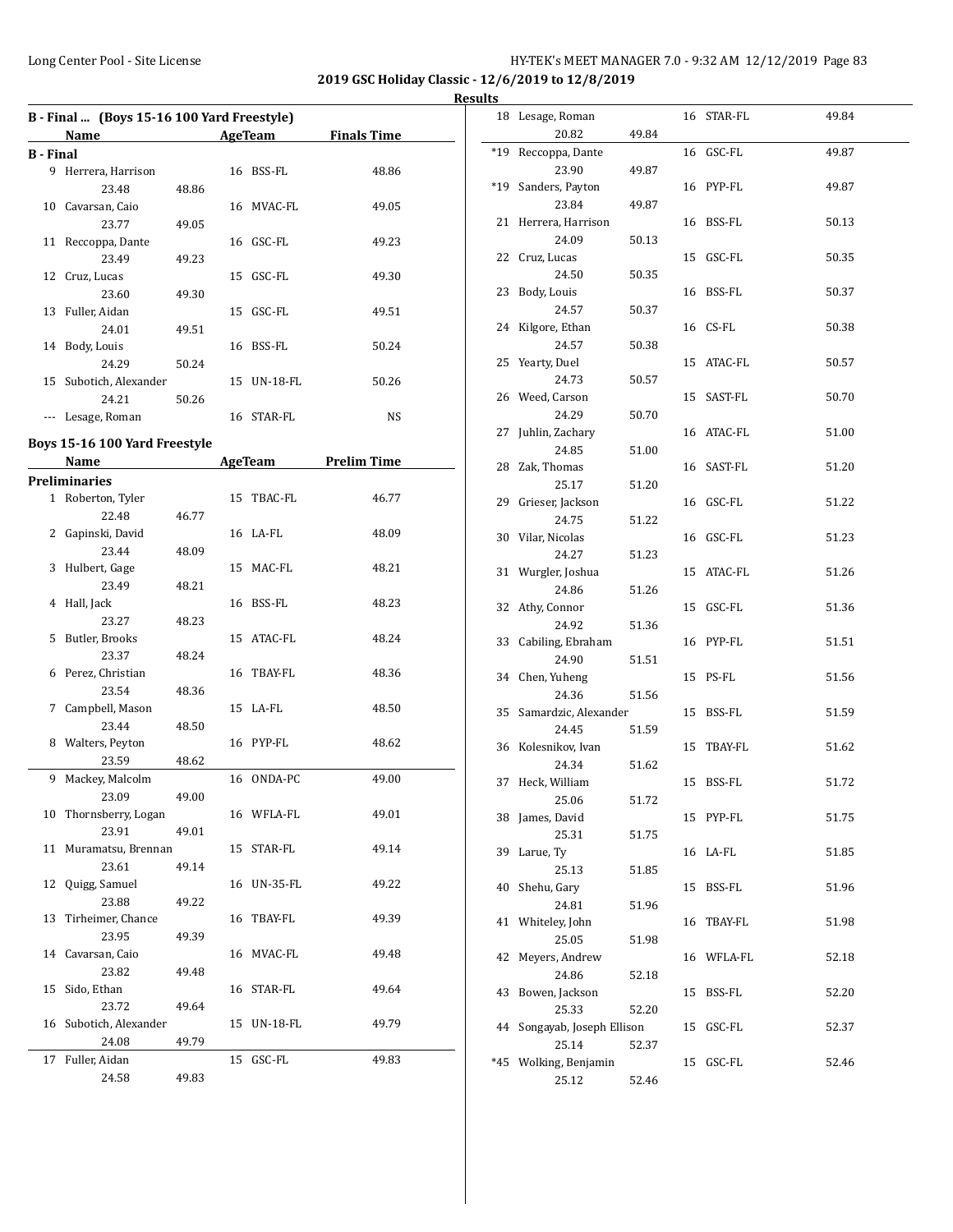| Preliminaries  (Boys 15-16 100 Yard Freestyle) |                      |       |    |                 |                    |  |
|------------------------------------------------|----------------------|-------|----|-----------------|--------------------|--|
|                                                | Name                 |       |    | AgeTeam         | <b>Prelim Time</b> |  |
| $*45$                                          | Johnson, Drew        |       |    | 16 RAD-FL       | 52.46              |  |
|                                                | 25.62                | 52.46 |    |                 |                    |  |
| 47                                             | Twomey, Joseph       |       | 16 | TCSC-FL         | 52.47              |  |
|                                                | 25.13                | 52.47 |    |                 |                    |  |
| 48                                             | McDonald, Preston    |       | 15 | WFLA-FL         | 52.50              |  |
|                                                | 25.08                | 52.50 |    |                 |                    |  |
| *49                                            | Malecot, Robert      |       |    | 16 WFLA-FL      | 52.79              |  |
|                                                | 25.42                | 52.79 |    |                 |                    |  |
| *49                                            | Cardinal, Ashton     |       | 16 | LA-FL           | 52.79              |  |
|                                                | 25.67                | 52.79 |    |                 |                    |  |
| 51                                             | Ghizzoni, Dominic    |       | 16 | SPA-FL          | 52.86              |  |
|                                                | 25.17                | 52.86 |    |                 |                    |  |
| 52                                             | Choi, Hyungjun       |       | 15 | GSC-FL          | 52.87              |  |
|                                                | 25.34                | 52.87 |    |                 |                    |  |
| 53                                             | Parman, Chase        |       | 16 | <b>UN-33-FL</b> | 52.92              |  |
|                                                | 25.67                | 52.92 |    |                 |                    |  |
| $*54$                                          | Bowen, James         |       | 15 | BSS-FL          | 52.94              |  |
|                                                | 25.49                | 52.94 |    |                 |                    |  |
| $*54$                                          | Ungaro, Ethen        |       | 16 | GSC-FL          | 52.94              |  |
|                                                | 25.51                | 52.94 |    |                 |                    |  |
| 56                                             | Groudsky, Gary       |       | 16 | BSS-FL          | 52.96              |  |
|                                                | 25.51                | 52.96 |    |                 |                    |  |
| 57                                             | Jones, John          |       | 15 | WFLA-FL         | 52.99              |  |
|                                                | 25.43                | 52.99 |    |                 |                    |  |
| 58                                             | Dutton, Caleb        |       | 15 | SPA-FL          | 53.03              |  |
|                                                | 25.87                | 53.03 |    |                 |                    |  |
| 59                                             | Canabal, Gabriel     |       | 15 | BSS-FL          | 53.47              |  |
|                                                | 26.06                | 53.47 |    |                 |                    |  |
| 60                                             | Officer, Ty          |       | 15 | EAJ-FL          | 53.52              |  |
|                                                | 25.65                | 53.52 |    |                 |                    |  |
| 61                                             | Makari, Zacharia     |       | 16 | BSS-FL          | 53.78              |  |
|                                                | 25.72                | 53.78 |    |                 |                    |  |
| 62                                             | Pomozov, Alexandr    |       | 15 | SPA-FL          | 54.04              |  |
|                                                | 25.53                | 54.04 |    |                 |                    |  |
| 63                                             | Neel, Curtis         |       |    | 15 TBAC-FL      | 54.62              |  |
|                                                | 64 Hill, Michael     |       | 15 | TCSC-FL         | 54.88              |  |
|                                                | 26.70                | 54.88 |    |                 |                    |  |
|                                                | 65 Hu, Jay           |       |    | 16 WFLA-FL      | 55.00              |  |
|                                                | 25.84                | 55.00 |    |                 |                    |  |
| 66                                             | Unger, Griffin       |       | 15 | ATAC-FL         | 55.17              |  |
|                                                | 25.97                | 55.17 |    |                 |                    |  |
| 67                                             | Arauz, Bruce         |       | 15 | YFFC-FL         | 57.64              |  |
|                                                | 27.04                | 57.64 |    |                 |                    |  |
| ---                                            | Zimmermann, Thomas   |       | 15 | BSS-FL          | DQ                 |  |
|                                                | False start          |       |    |                 |                    |  |
| ---                                            | Piccarreto, Jonathan |       | 15 | TBAC-FL         | NS                 |  |
| ---                                            | Cheung, Zackary      |       | 15 | BSS-FL          | NS                 |  |
| ---                                            | Shrader, Brendan     |       | 16 | UN-15-FL        | NS                 |  |
| ---                                            | Fischer, Harrison    |       | 15 | PYP-FL          | NS                 |  |
| ---                                            | Ales, Caelon         |       | 16 | ATAC-FL         | NS                 |  |
| ---                                            | Wars, Jonas          |       | 16 | ATAC-FL         | NS                 |  |
| ---                                            | Matos, Huber         |       | 15 | EAJ-FL          | NS                 |  |

|                  | Boys 15-16 200 Yard Freestyle                                                                                                                                                                                                  |       |                     |         |                    |                |
|------------------|--------------------------------------------------------------------------------------------------------------------------------------------------------------------------------------------------------------------------------|-------|---------------------|---------|--------------------|----------------|
|                  | Name and the second second second second second second second second second second second second second second second second second second second second second second second second second second second second second second |       | AgeTeam Finals Time |         |                    |                |
| A - Final        |                                                                                                                                                                                                                                |       |                     |         |                    |                |
|                  | 1 Gapinski, David                                                                                                                                                                                                              |       | 16 LA-FL            |         | 1:42.54            | 9              |
|                  | 23.98                                                                                                                                                                                                                          | 49.88 | 1:16.84             | 1:42.54 |                    |                |
|                  | 2 Hall, Jack                                                                                                                                                                                                                   |       | 16 BSS-FL           |         | 1:42.64            | 7              |
|                  | 23.46                                                                                                                                                                                                                          | 49.65 | 1:16.59             | 1:42.64 |                    |                |
|                  | 3 Cote, Benjamin                                                                                                                                                                                                               |       | 16 SPA-FL           |         | 1:42.76            | 6              |
|                  | 23.80                                                                                                                                                                                                                          | 49.62 | 1:16.44             | 1:42.76 |                    |                |
|                  | 4 Meyers, Andrew                                                                                                                                                                                                               |       | 16 WFLA-FL          |         | 1:43.45            | 5              |
|                  | 24.22                                                                                                                                                                                                                          | 50.32 | 1:16.91             | 1:43.45 |                    |                |
|                  | 5 Hulbert, Gage                                                                                                                                                                                                                |       | 15 MAC-FL           |         | 1:43.99            | $\overline{4}$ |
|                  | 23.92                                                                                                                                                                                                                          | 50.20 | 1:17.19             | 1:43.99 |                    |                |
|                  | 6 Bungert, Alexander                                                                                                                                                                                                           |       | 16 GSC-FL           |         | 1:44.07            | 3              |
|                  | 24.46                                                                                                                                                                                                                          | 50.76 | 1:17.84             | 1:44.07 |                    |                |
| 7                | Body, Louis                                                                                                                                                                                                                    |       | 16 BSS-FL           |         | 1:44.39            | 2              |
|                  | 24.57                                                                                                                                                                                                                          | 50.87 | 1:17.75             | 1:44.39 |                    |                |
|                  | 8 Caruso, Nicholas                                                                                                                                                                                                             |       | 16 GSC-FL           |         | 1:44.52            | $\mathbf{1}$   |
|                  | 24.74                                                                                                                                                                                                                          | 51.24 | 1:18.41             | 1:44.52 |                    |                |
| <b>B</b> - Final |                                                                                                                                                                                                                                |       |                     |         |                    |                |
|                  | 9 Perez, Christian                                                                                                                                                                                                             |       | 16 TBAY-FL          |         | 1:43.35            |                |
|                  | 23.80                                                                                                                                                                                                                          | 49.82 | 1:17.00             | 1:43.35 |                    |                |
|                  | 10 Walton, David                                                                                                                                                                                                               |       | 15 BSS-FL           |         | 1:43.62            |                |
|                  | 23.79                                                                                                                                                                                                                          | 49.96 | 1:16.91             | 1:43.62 |                    |                |
|                  | 11 Thornsberry, Logan                                                                                                                                                                                                          |       | 16 WFLA-FL          |         | 1:43.92            |                |
|                  | 24.50                                                                                                                                                                                                                          | 50.95 | 1:17.65             | 1:43.92 |                    |                |
|                  | 12 Campbell, Mason                                                                                                                                                                                                             |       | 15 LA-FL            |         | 1:45.32            |                |
|                  | 24.33                                                                                                                                                                                                                          | 50.75 | 1:17.98             | 1:45.32 |                    |                |
|                  | 13 Wurgler, Joshua                                                                                                                                                                                                             |       | 15 ATAC-FL          |         | 1:45.75            |                |
|                  | 24.81                                                                                                                                                                                                                          | 51.30 | 1:18.83             | 1:45.75 |                    |                |
|                  | 14 Quigg, Samuel                                                                                                                                                                                                               |       | 16 UN-35-FL         |         | 1:45.85            |                |
|                  | 24.15                                                                                                                                                                                                                          | 50.95 | 1:18.33             | 1:45.85 |                    |                |
| 15               | Mackey, Malcolm                                                                                                                                                                                                                |       | 16 ONDA-PC          |         | 1:46.80            |                |
|                  | 23.92                                                                                                                                                                                                                          | 50.22 | 1:18.05             | 1:46.80 |                    |                |
|                  | 16 Butler, Brooks                                                                                                                                                                                                              |       | 15 ATAC-FL          |         | 1:47.69            |                |
|                  | 24.38                                                                                                                                                                                                                          | 51.16 |                     | 1:47.69 |                    |                |
|                  |                                                                                                                                                                                                                                |       | 1:19.31             |         |                    |                |
|                  | Boys 15-16 200 Yard Freestyle                                                                                                                                                                                                  |       |                     |         |                    |                |
|                  | Name                                                                                                                                                                                                                           |       | AgeTeam             |         | <b>Prelim Time</b> |                |
|                  | <b>Preliminaries</b>                                                                                                                                                                                                           |       |                     |         |                    |                |
|                  | 1 Hall, Jack                                                                                                                                                                                                                   |       | 16 BSS-FL           |         | 1:43.33            |                |
|                  | 23.54                                                                                                                                                                                                                          | 49.85 | 1:17.06             | 1:43.33 |                    |                |
| 2                | Cote, Benjamin                                                                                                                                                                                                                 |       | 16 SPA-FL           |         | 1:44.65            |                |
|                  | 24.47                                                                                                                                                                                                                          | 50.59 | 1:17.91             | 1:44.65 |                    |                |
| 3                | Gapinski, David                                                                                                                                                                                                                |       | 16 LA-FL            |         | 1:45.11            |                |
|                  | 25.12                                                                                                                                                                                                                          | 52.27 | 1:18.74             | 1:45.11 |                    |                |
| 4                | Bungert, Alexander                                                                                                                                                                                                             |       | 16 GSC-FL           |         | 1:45.60            |                |
|                  | 25.27                                                                                                                                                                                                                          | 52.84 | 1:19.93             | 1:45.60 |                    |                |
| 5                | Body, Louis                                                                                                                                                                                                                    |       | 16 BSS-FL           |         | 1:45.67            |                |
|                  | 25.17                                                                                                                                                                                                                          | 51.69 | 1:18.57             | 1:45.67 |                    |                |
| 6                | Caruso, Nicholas                                                                                                                                                                                                               |       | 16 GSC-FL           |         | 1:45.76            |                |
|                  | 25.32                                                                                                                                                                                                                          | 52.69 | 1:19.86             | 1:45.76 |                    |                |
| 7                | Hulbert, Gage                                                                                                                                                                                                                  |       | 15 MAC-FL           |         | 1:45.87            |                |
|                  | 24.13                                                                                                                                                                                                                          | 50.40 | 1:17.97             | 1:45.87 |                    |                |
| 8                | Meyers, Andrew                                                                                                                                                                                                                 |       | 16 WFLA-FL          |         | 1:46.53            |                |
|                  |                                                                                                                                                                                                                                |       |                     |         |                    |                |
|                  | 25.61                                                                                                                                                                                                                          | 52.65 | 1:19.77             | 1:46.53 |                    |                |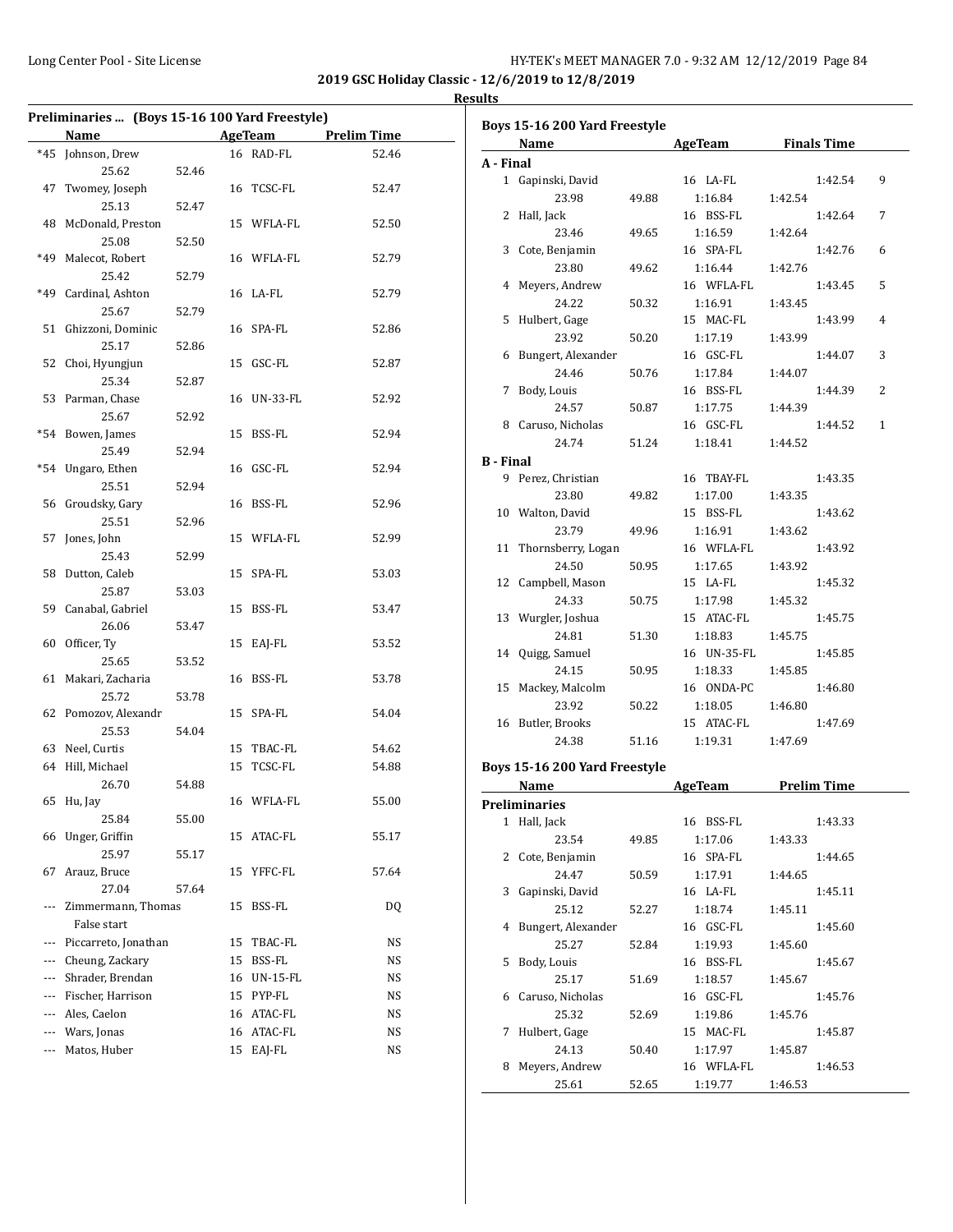$\overline{a}$ 

# Long Center Pool - Site License **HY-TEK's MEET MANAGER 7.0 - 9:32 AM 12/12/2019** Page 85

**2019 GSC Holiday Classic - 12/6/2019 to 12/8/2019 Results**

| Preliminaries  (Boys 15-16 200 Yard Freestyle) |                        |         |                     |         |         |  |
|------------------------------------------------|------------------------|---------|---------------------|---------|---------|--|
|                                                | Name                   |         | AgeTeam Prelim Time |         |         |  |
|                                                | 9 Perez, Christian     |         | 16 TBAY-FL          |         | 1:46.64 |  |
|                                                | 24.82                  | 52.05   | 1:19.60             | 1:46.64 |         |  |
|                                                | 10 Walton, David       |         | 15 BSS-FL           |         | 1:46.67 |  |
|                                                |                        |         | 1:19.53             | 1:46.67 |         |  |
| 11                                             | Mackey, Malcolm        |         | 16 ONDA-PC          |         | 1:47.19 |  |
|                                                | 24.76                  | 51.54   | 1:19.36             | 1:47.19 |         |  |
| 12                                             | Butler, Brooks         |         | 15 ATAC-FL          |         | 1:47.54 |  |
|                                                | 25.25                  | 52.46   | 1:19.90             | 1:47.54 |         |  |
| $*13$                                          | Campbell, Mason        |         | 15 LA-FL            |         | 1:47.58 |  |
|                                                | 24.51                  | 51.19   | 1:18.97             | 1:47.58 |         |  |
|                                                | *13 Quigg, Samuel      |         | 16 UN-35-FL         |         | 1:47.58 |  |
|                                                | 25.11                  | 52.99   | 1:20.32             | 1:47.58 |         |  |
| 15                                             | Thornsberry, Logan     |         | 16 WFLA-FL          |         | 1:47.62 |  |
|                                                | 25.62                  | 52.85   | 1:20.60             | 1:47.62 |         |  |
|                                                | 16 Sido, Ethan         |         | 16 STAR-FL          |         | 1:48.01 |  |
|                                                | 25.28                  | 52.33   | 1:19.97             | 1:48.01 |         |  |
| 17                                             | Wurgler, Joshua        |         | 15 ATAC-FL          |         | 1:48.57 |  |
|                                                | 25.41                  | 52.61   | 1:20.79             | 1:48.57 |         |  |
| 18                                             | Hodge, Benjamin        |         | 15 ATAC-FL          |         | 1:48.73 |  |
|                                                | 25.34                  | 52.33   | 1:20.74             | 1:48.73 |         |  |
| 19                                             | Lesage, Roman          |         | 16 STAR-FL          |         | 1:49.04 |  |
|                                                | 24.76                  | 52.23   | 1:20.60             | 1:49.04 |         |  |
| 20                                             | Juhlin, Zachary        |         | 16 ATAC-FL          |         | 1:49.32 |  |
|                                                | 25.32                  | 52.78   | 1:21.09             | 1:49.32 |         |  |
|                                                | 21 Subotich, Alexander |         | 15 UN-18-FL         |         | 1:49.67 |  |
|                                                | 24.83                  | 52.51   | 1:21.69             | 1:49.67 |         |  |
|                                                | 22 Fuller, Aidan       |         | 15 GSC-FL           |         | 1:49.84 |  |
|                                                | 26.28                  | 54.55   | 1:22.89             | 1:49.84 |         |  |
|                                                | 23 Larue, Ty           |         | 16 LA-FL            |         | 1:50.11 |  |
|                                                | 26.08                  | 54.09   | 1:21.82             | 1:50.11 |         |  |
|                                                | 24 Reccoppa, Dante     |         | 16 GSC-FL           |         | 1:50.20 |  |
|                                                | 25.32                  | 53.05   | 1:21.52             | 1:50.20 |         |  |
| 25                                             | Tirheimer, Chance      |         | 16 TBAY-FL          |         | 1:50.50 |  |
|                                                | 25.10                  | 52.21   | 1:20.99             | 1:50.50 |         |  |
|                                                | 26 Whiteley, John      |         | 16 TBAY-FL          |         | 1:50.55 |  |
|                                                | 25.64                  | 53.19   | 1:21.73             | 1:50.55 |         |  |
|                                                | 27 Yearty, Duel        |         | 15 ATAC-FL          |         | 1:51.17 |  |
|                                                | 25.60                  | 53.24   | 1:21.92             | 1:51.17 |         |  |
|                                                | 28 Arcaro Neto, Guido  |         | 16 MVAC-FL          |         | 1:51.31 |  |
|                                                | 26.08                  | 53.30   | 1:21.80             | 1:51.31 |         |  |
| 29                                             | Grieser, Jackson       |         | 16 GSC-FL           |         | 1:51.83 |  |
|                                                | 25.59                  | 53.13   | 1:21.95             | 1:51.83 |         |  |
| 30                                             | Kilgore, Ethan         |         | 16 CS-FL            |         | 1:52.03 |  |
|                                                | 25.99                  | 54.76   | 1:23.70             | 1:52.03 |         |  |
| 31                                             | Weed, Carson           |         | 15 SAST-FL          |         | 1:52.79 |  |
|                                                | 26.72                  | 55.09   | 1:23.72             | 1:52.79 |         |  |
| 32                                             | Cardinal, Ashton       |         | 16 LA-FL            |         | 1:52.98 |  |
|                                                | 26.26                  | 55.12   | 1:24.12             | 1:52.98 |         |  |
| 33                                             | Zak, Thomas            |         | 16 SAST-FL          |         | 1:53.06 |  |
|                                                | 26.57                  | 55.07   | 1:24.19             | 1:53.06 |         |  |
| 34                                             | Kolesnikov, Ivan       |         | 15 TBAY-FL          |         | 1:53.35 |  |
|                                                | 26.52                  | 54.93   | 1:24.17             | 1:53.35 |         |  |
| 35                                             | Fischer, Harrison      |         | 15 PYP-FL           |         | 1:53.86 |  |
|                                                | 25.68                  | 1:53.86 |                     |         |         |  |
|                                                |                        |         |                     |         |         |  |

| πь          |                               |       |                |         |                    |
|-------------|-------------------------------|-------|----------------|---------|--------------------|
| 36          | Songayab, Joseph Ellison      |       | 15 GSC-FL      |         | 1:54.80            |
|             | 26.28                         | 54.62 | 1:24.35        | 1:54.80 |                    |
| 37          | Allen, Hunter                 |       | 15 TCSC-FL     |         | 1:54.87            |
|             | 27.37                         | 56.39 | 1:25.59        | 1:54.87 |                    |
| 38          | Samardzic, Alexander          |       | 15 BSS-FL      |         | 1:55.14            |
|             | 25.15                         | 53.97 | 1:23.82        | 1:55.14 |                    |
|             | 39 Vilar, Nicolas             |       | 16 GSC-FL      |         | 1:55.27            |
|             | 25.77                         | 53.89 | 1:24.01        | 1:55.27 |                    |
| $*40$       | Bowen, James                  |       | 15 BSS-FL      |         | 1:55.36            |
|             | 26.60                         | 55.91 | 1:25.69        | 1:55.36 |                    |
| $^{\ast}40$ | Cabiling, Ebraham             |       | 16 PYP-FL      |         | 1:55.36            |
|             | 26.39                         | 55.47 | 1:55.36        |         |                    |
| 42          | James, David                  |       | 15 PYP-FL      |         | 1:55.60            |
|             | 26.39                         | 55.61 | 1:25.76        | 1:55.60 |                    |
| 43          | McDonald, Preston             |       | 15 WFLA-FL     |         | 1:55.92            |
|             | 26.19                         | 55.19 | 1:25.92        | 1:55.92 |                    |
|             | 44 Officer, Tv                |       | 15 EAJ-FL      |         | 1:55.96            |
|             | 26.92                         | 55.78 | 1:26.13        | 1:55.96 |                    |
| 45          | Ungaro, Ethen                 |       | 16 GSC-FL      |         | 1:56.25            |
|             | 26.84                         | 56.16 | 1:26.58        | 1:56.25 |                    |
|             | 46 Chen, Yuheng               |       | 15 PS-FL       |         | 1:56.38            |
|             | 25.33                         | 54.14 | 1:25.40        | 1:56.38 |                    |
| 47          | Zimmermann, Thomas            |       | 15 BSS-FL      |         | 1:56.84            |
|             | 26.92                         | 56.52 | 1:26.89        | 1:56.84 |                    |
|             | 48 Ales, Caelon               |       | 16 ATAC-FL     |         | 1:57.23            |
|             | 26.63                         | 55.79 | 1:26.38        | 1:57.23 |                    |
| 49          | Matos, Huber                  |       | 15 EAJ-FL      |         | 1:57.33            |
|             | 27.13                         | 56.32 | 1:26.61        | 1:57.33 |                    |
| 50          | Malecot, Robert               |       | 16 WFLA-FL     |         | 1:57.37            |
|             | 27.33                         | 57.80 | 1:28.65        | 1:57.37 |                    |
| 51          | Jones, John                   |       | 15 WFLA-FL     |         | 1:58.88            |
|             | 27.09                         | 56.97 | 1:28.19        | 1:58.88 |                    |
| $---$       | Dapo, Denis                   |       | 16 PYP-FL      |         | NS                 |
|             | Boys 15-16 500 Yard Freestyle |       |                |         |                    |
|             | Name                          |       | <b>AgeTeam</b> |         | <b>Finals Time</b> |
| A - Final   |                               |       |                |         |                    |

|              | Name               |         | AgeTeam    |         | Finals Time |     |
|--------------|--------------------|---------|------------|---------|-------------|-----|
| A - Final    |                    |         |            |         |             |     |
| $\mathbf{1}$ | Hall, Jack         |         | 16 BSS-FL  |         | 4:38.85     | 9   |
|              | 24.34              | 51.42   | 1:18.92    | 1:47.04 |             |     |
|              | 2:15.69            | 2:44.27 | 3:12.93    | 3:41.91 |             |     |
|              | 4:11.23            | 4:38.85 |            |         |             |     |
| $*2$         | Roberton, Tyler    |         | 15 TBAC-FL |         | 4:38.86     | 6.5 |
|              | 24.57              | 51.80   | 1:19.66    | 1:47.86 |             |     |
|              | 2:16.33            | 2:45.21 | 3:14.34    | 3:43.31 |             |     |
|              | 4:12.04            | 4:38.86 |            |         |             |     |
| $*2$         | Wurgler, Joshua    |         | 15 ATAC-FL |         | 4:38.86     | 6.5 |
|              | 25.15              | 52.33   | 1:20.46    | 1:48.77 |             |     |
|              | 2:17.18            | 2:45.80 | 3:14.69    | 3:43.74 |             |     |
|              | 4:11.80            | 4:38.86 |            |         |             |     |
| 4            | Thornsberry, Logan |         | 16 WFLA-FL |         | 4:39.16     | 5   |
|              | 25.39              | 52.30   | 1:20.13    | 1:48.41 |             |     |
|              | 2:17.19            | 2:45.84 | 3:14.42    | 3:43.31 |             |     |
|              | 4:12.17            | 4:39.16 |            |         |             |     |
| 5.           | Meyers, Andrew     |         | 16 WFLA-FL |         | 4:40.37     | 4   |
|              | 25.51              | 53.18   | 1:21.47    | 1:50.09 |             |     |
|              | 2:18.84            | 2:47.48 | 3:16.03    | 3:44.58 |             |     |
|              | 4:13.10            | 4:40.37 |            |         |             |     |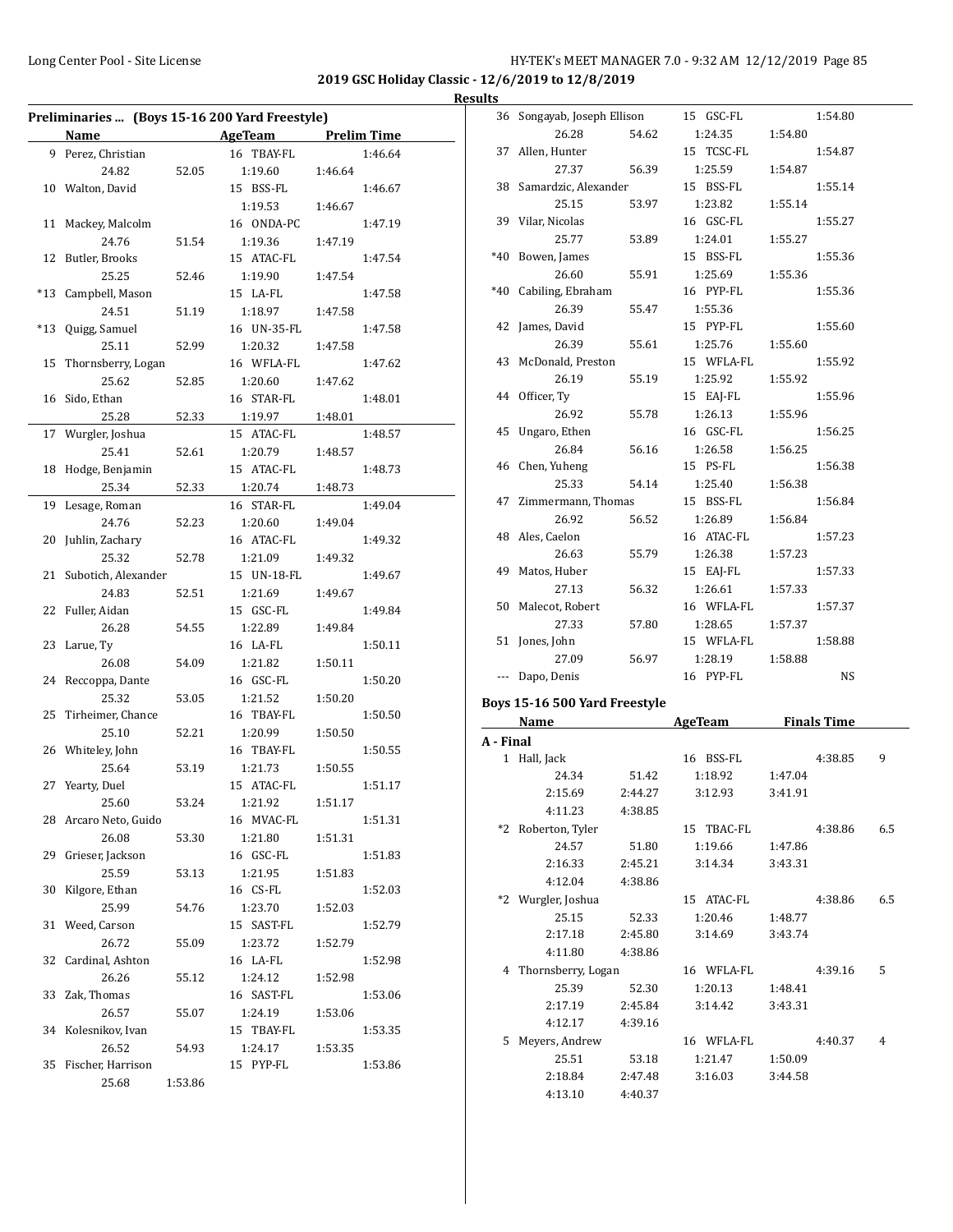$\overline{\phantom{0}}$ 

#### **Results**

| A - Final  (Boys 15-16 500 Yard Freestyle) |                      |         |            |         |                    |   |  |  |
|--------------------------------------------|----------------------|---------|------------|---------|--------------------|---|--|--|
|                                            | Name                 |         | AgeTeam    |         | <b>Finals Time</b> |   |  |  |
|                                            | 6 Caruso, Nicholas   |         | 16 GSC-FL  |         | 4:41.61            | 3 |  |  |
|                                            | 25.21                | 53.05   | 1:21.90    | 1:51.03 |                    |   |  |  |
|                                            | 2:20.08              | 2:48.95 | 3:18.26    | 3:46.73 |                    |   |  |  |
|                                            | 4:15.53              | 4:41.61 |            |         |                    |   |  |  |
|                                            | 7 Hodge, Benjamin    |         | 15 ATAC-FL |         | 4:49.01            | 2 |  |  |
|                                            | 25.29                | 52.65   | 1:20.90    | 1:50.12 |                    |   |  |  |
|                                            | 2:19.81              | 2:49.40 | 3:19.07    | 3:49.07 |                    |   |  |  |
|                                            | 4:19.28              | 4:49.01 |            |         |                    |   |  |  |
|                                            | 8 Sanders, Payton    |         | 16 PYP-FL  |         | 4:53.65            | 1 |  |  |
|                                            | 25.28                | 53.30   | 1:22.38    | 1:52.28 |                    |   |  |  |
|                                            | 2:22.61              | 2:52.93 | 3:23.30    | 3:54.34 |                    |   |  |  |
|                                            | 4:24.72              | 4:53.65 |            |         |                    |   |  |  |
| <b>B</b> - Final                           |                      |         |            |         |                    |   |  |  |
|                                            | 9 Bungert, Alexander |         | 16 GSC-FL  |         | 4:46.20            |   |  |  |
|                                            | 25.99                | 54.45   | 1:23.65    | 1:52.56 |                    |   |  |  |
|                                            | 2:21.73              | 2:50.97 | 3:20.22    | 3:49.64 |                    |   |  |  |
|                                            | 4:18.87              | 4:46.20 |            |         |                    |   |  |  |
|                                            | 10 Gapinski, David   |         | 16 LA-FL   |         | 4:46.22            |   |  |  |
|                                            | 25.66                | 54.46   | 1:23.76    | 1:52.72 |                    |   |  |  |
|                                            | 2:21.58              | 2:50.60 | 3:19.98    | 3:49.63 |                    |   |  |  |
|                                            | 4:18.84              | 4:46.22 |            |         |                    |   |  |  |
|                                            | 11 Dutton, Caleb     |         | 15 SPA-FL  |         | 4:53.53            |   |  |  |
|                                            | 26.85                | 56.18   | 1:26.03    | 1:55.98 |                    |   |  |  |
|                                            | 2:25.85              | 2:55.64 | 3:25.54    | 3:55.27 |                    |   |  |  |
|                                            | 4:24.77              | 4:53.53 |            |         |                    |   |  |  |
|                                            | 12 Herrera, Harrison |         | 16 BSS-FL  |         | 4:54.02            |   |  |  |
|                                            | 26.18                | 55.22   | 1:24.78    | 1:54.83 |                    |   |  |  |
|                                            | 2:24.74              | 2:55.03 | 3:25.39    | 3:55.40 |                    |   |  |  |
|                                            | 4:25.43              | 4:54.02 |            |         |                    |   |  |  |
|                                            | 13 Zak, Thomas       |         | 16 SAST-FL |         | 4:54.04            |   |  |  |
|                                            | 26.02                | 55.15   | 1:25.18    | 1:55.21 |                    |   |  |  |
|                                            | 2:25.51              | 2:55.68 | 3:26.05    | 3:56.32 |                    |   |  |  |
|                                            | 4:26.49              | 4:54.04 |            |         |                    |   |  |  |
|                                            | 14 Larue, Ty         |         | 16 LA-FL   |         | 4:56.18            |   |  |  |
|                                            | 25.99                | 55.06   | 1:24.80    | 1:54.90 |                    |   |  |  |
|                                            | 2:25.36              | 2:55.08 | 3:25.32    | 3:55.71 |                    |   |  |  |
|                                            | 4:26.46              | 4:56.18 |            |         |                    |   |  |  |
|                                            | 15 Reccoppa, Dante   |         | 16 GSC-FL  |         | 4:57.61            |   |  |  |
|                                            | 26.22                | 55.09   | 1:24.86    | 1:55.02 |                    |   |  |  |
|                                            | 2:25.34              | 2:56.05 | 3:26.64    | 3:57.34 |                    |   |  |  |
|                                            | 4:28.14              | 4:57.61 |            |         |                    |   |  |  |
| 16                                         | Mackey, Malcolm      |         | 16 ONDA-PC |         | 5:05.35            |   |  |  |
|                                            | 25.67                | 54.59   | 1:24.90    | 1:55.70 |                    |   |  |  |
|                                            | 2:26.72              | 2:58.30 | 3:30.21    | 4:02.10 |                    |   |  |  |
|                                            | 4:33.97              | 5:05.35 |            |         |                    |   |  |  |
|                                            |                      |         |            |         |                    |   |  |  |

# **Boys 15-16 500 Yard Freestyle**

| <b>Name</b>                     |         | AgeTeam    | <b>Prelim Time</b> |  |  |
|---------------------------------|---------|------------|--------------------|--|--|
| <b>Preliminaries</b>            |         |            |                    |  |  |
| Roberton, Tyler<br>$\mathbf{1}$ |         | 15 TBAC-FL | 4:41.06            |  |  |
| 24.65                           | 51.62   | 1:19.41    | 1:47.44            |  |  |
| 2:15.98                         | 2:44.67 | 3:13.75    | 3:43.04            |  |  |
| 4:12.35                         | 4:41.06 |            |                    |  |  |

|    | 2 Hall, Jack          |         | 16 BSS-FL  |         | 4:41.12 |
|----|-----------------------|---------|------------|---------|---------|
|    | 24.62                 | 52.11   | 1:20.27    | 1:48.70 |         |
|    | 2:17.20               | 2:45.91 | 3:14.94    | 3:44.27 |         |
|    | 4:13.11               | 4:41.12 |            |         |         |
|    | 3 Caruso, Nicholas    |         | 16 GSC-FL  |         | 4:43.86 |
|    | 25.98                 | 54.50   | 1:23.33    | 1:52.48 |         |
|    | 2:21.59               | 2:50.68 | 3:19.82    | 3:48.90 |         |
|    | 4:16.99               | 4:43.86 |            |         |         |
|    | 4 Wurgler, Joshua     |         | 15 ATAC-FL |         | 4:44.94 |
|    | 25.98                 | 54.12   | 1:23.14    | 1:52.33 |         |
|    | 2:21.16               | 2:50.04 | 3:19.62    | 3:48.56 |         |
|    | 4:17.23               | 4:44.94 |            |         |         |
|    | 5 Thornsberry, Logan  |         | 16 WFLA-FL |         | 4:48.20 |
|    | 25.88                 | 53.58   | 1:22.35    | 1:51.63 |         |
|    | 2:21.04               |         |            | 3:50.20 |         |
|    |                       | 2:50.60 | 3:20.43    |         |         |
|    | 4:19.75               | 4:48.20 |            |         |         |
|    | 6 Hodge, Benjamin     |         | 15 ATAC-FL |         | 4:48.58 |
|    | 25.83                 | 53.45   | 1:22.53    | 1:52.33 |         |
|    | 2:22.26               | 2:51.98 | 3:21.38    | 3:51.10 |         |
|    | 4:20.26               | 4:48.58 |            |         |         |
|    | 7 Sanders, Payton     |         | 16 PYP-FL  |         | 4:49.70 |
|    | 25.44                 | 53.43   | 1:22.68    | 1:52.33 |         |
|    | 2:21.80               | 2:51.21 | 3:19.65    | 3:49.61 |         |
|    | 4:20.32               | 4:49.70 |            |         |         |
| 8  | Meyers, Andrew        |         | 16 WFLA-FL |         | 4:50.83 |
|    | 24.96                 | 52.37   | 1:21.24    | 1:50.89 |         |
|    | 2:20.99               | 2:51.29 | 3:21.50    | 3:51.65 |         |
|    | 4:21.69               | 4:50.83 |            |         |         |
|    |                       |         |            |         | 4:50.91 |
| 9  | Bungert, Alexander    |         | 16 GSC-FL  |         |         |
|    | 26.07                 | 54.14   | 1:23.17    | 1:52.37 |         |
|    | 2:21.63               | 2:50.80 | 3:20.74    | 3:50.83 |         |
|    | 4:21.42               | 4:50.91 |            |         |         |
| 10 | Gapinski, David       |         | 16 LA-FL   |         | 4:51.04 |
|    | 25.43                 | 53.74   | 1:22.72    | 1:52.26 |         |
|    | 2:21.90               | 2:51.82 | 3:21.90    | 3:51.87 |         |
|    | 4:21.99               | 4:51.04 |            |         |         |
|    | 11 Herrera, Harrison  |         | 16 BSS-FL  |         | 4:51.87 |
|    | 25.02                 | 52.74   | 1:21.65    | 1:51.68 |         |
|    | 2:22.39               | 2:53.37 | 3:23.84    | 3:54.06 |         |
|    | 4:24.34               | 4:51.87 |            |         |         |
|    | 12 Larue, Ty          |         | 16 LA-FL   |         | 4:52.55 |
|    | 26.75                 | 55.62   | 1:25.90    | 1:56.00 |         |
|    | 2:26.08               | 2:55.69 | 3:25.35    | 3:55.00 |         |
|    | 4:24.12               | 4:52.55 |            |         |         |
|    | 13 Zak, Thomas        |         | 16 SAST-FL |         | 4:53.58 |
|    | 25.71                 | 54.63   | 1:24.19    | 1:54.45 |         |
|    | 2:24.54               | 2:54.40 | 3:24.73    | 3:55.18 |         |
|    | 4:24.97               | 4:53.58 |            |         |         |
|    | 14 Dutton, Caleb      |         | 15 SPA-FL  |         | 4:53.60 |
|    | 27.24                 | 57.08   | 1:26.71    | 1:56.44 |         |
|    | 2:26.81               | 2:56.39 | 3:25.71    | 3:55.05 |         |
|    | 4:24.48               | 4:53.60 |            |         |         |
|    | 15 Arcaro Neto, Guido |         | 16 MVAC-FL |         | 4:54.23 |
|    | 26.48                 | 55.38   | 1:25.11    | 1:54.96 |         |
|    | 2:25.01               | 2:55.06 | 3:25.49    | 3:55.46 |         |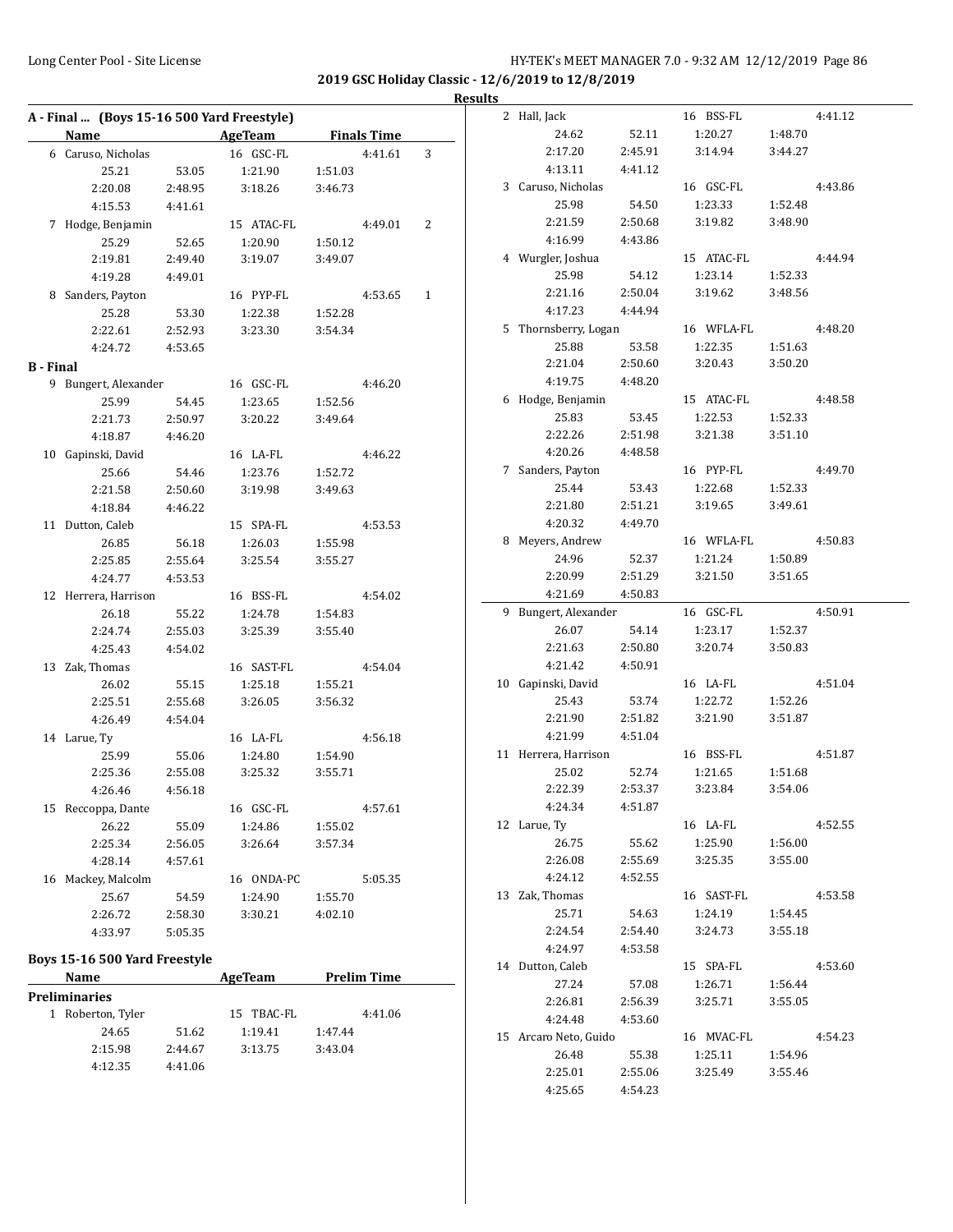|                         |         | Preliminaries  (Boys 15-16 500 Yard Freestyle) |         |         |
|-------------------------|---------|------------------------------------------------|---------|---------|
| Name                    |         | AgeTeam Prelim Time                            |         |         |
| 16 Juhlin, Zachary      |         | 16 ATAC-FL                                     |         | 4:56.20 |
| 27.10                   | 56.24   | 1:26.00                                        | 1:56.29 |         |
| 2:26.42                 | 2:56.53 | 3:26.75                                        | 3:57.26 |         |
| 4:27.73                 | 4:56.20 |                                                |         |         |
| 17 Reccoppa, Dante      |         | 16 GSC-FL                                      |         | 4:57.88 |
| 26.63                   | 55.98   | 1:25.94                                        | 1:56.54 |         |
| 2:26.44                 | 2:56.83 | 3:26.84                                        | 3:57.37 |         |
| 4:28.24                 | 4:57.88 |                                                |         |         |
| 18 Mackey, Malcolm      |         | 16 ONDA-PC                                     |         | 4:58.02 |
| 25.25                   | 53.86   | 1:23.61                                        | 1:53.83 |         |
| 2:24.58                 | 2:54.96 | 3:25.69                                        | 3:56.46 |         |
| 4:27.45                 | 4:58.02 |                                                |         |         |
| 19 Piccarreto, Jonathan |         | 15 TBAC-FL                                     |         | 4:58.63 |
| 26.57                   | 56.05   | 1:25.66                                        | 1:55.54 |         |
| 2:25.93                 | 2:56.45 | 3:27.35                                        | 3:58.11 |         |
| 4:28.84                 | 4:58.63 |                                                |         |         |
| 20 Whiteley, John       |         | 16 TBAY-FL                                     |         | 4:59.22 |
| 26.63                   | 56.27   | 1:26.31                                        | 1:56.85 |         |
| 2:27.42                 | 2:58.29 | 3:28.97                                        | 3:59.49 |         |
| 4:30.42                 | 4:59.22 |                                                |         |         |
| 21 Cardinal, Ashton     |         | 16 LA-FL                                       |         | 4:59.30 |
| 27.11                   | 56.32   | 1:26.55                                        | 1:57.01 |         |
| 2:27.62                 | 2:58.46 | 3:29.12                                        | 4:00.02 |         |
| 4:30.57                 | 4:59.30 |                                                |         |         |
| 22 Larson, Evan         |         | 15 BSS-FL                                      |         | 5:00.44 |
| 26.58                   | 56.42   | 1:26.57                                        | 1:56.77 |         |
|                         | 2:58.21 |                                                | 4:00.02 |         |
| 4:30.85                 | 5:00.44 |                                                |         |         |
| 23 Quigg, Samuel        |         | 16 UN-35-FL                                    |         | 5:00.62 |
| 25.01                   | 53.93   | 1:24.57                                        | 1:55.96 |         |
| 2:27.02                 | 2:58.54 | 3:30.15                                        | 4:02.06 |         |
| 4:33.04                 | 5:00.62 |                                                |         |         |
| 24 Walters, Peyton      |         | 16 PYP-FL                                      |         | 5:01.13 |
| 27.00                   | 56.83   | 1:27.40                                        | 1:58.29 |         |
| 2:28.97                 | 2:59.60 | 3:30.17                                        | 4:00.84 |         |
| 4:31.52                 | 5:01.13 |                                                |         |         |
| 25 Fuller, Aidan        |         | 15 GSC-FL                                      |         | 5:01.61 |
| 26.25                   | 55.92   | 1:25.90                                        | 1:56.62 |         |
| 2:27.51                 | 2:59.23 | 3:30.64                                        | 4:01.90 |         |
| 4:32.68                 | 5:01.61 |                                                |         |         |
| 26 Subotich, Alexander  |         | 15 UN-18-FL                                    |         | 5:01.81 |
| 26.30                   | 55.85   | 1:26.27                                        | 1:57.73 |         |
| 2:28.89                 | 3:00.29 | 3:30.12                                        | 4:01.04 |         |
| 4:31.99                 | 5:01.81 |                                                |         |         |
| 27 Lesage, Roman        |         | 16 STAR-FL                                     |         | 5:02.21 |
| 24.97                   | 53.37   | 1:23.58                                        | 1:54.74 |         |
| 2:25.44                 | 2:56.59 | 3:28.48                                        | 4:00.21 |         |
| 4:31.68                 | 5:02.21 |                                                |         |         |
| *28 Ales, Caelon        |         | 16 ATAC-FL                                     |         | 5:03.17 |
| 26.38                   | 55.10   | 1:24.06                                        | 1:54.68 |         |
| 2:25.95                 | 2:57.70 | 3:28.82                                        | 4:00.98 |         |
| 4:32.38                 | 5:03.17 |                                                |         |         |
|                         |         |                                                |         |         |

|    | *28 Jackman, Nicholas    |         | 15 TCSC-FL  |         | 5:03.17 |
|----|--------------------------|---------|-------------|---------|---------|
|    | 27.24                    | 56.10   | 1:26.52     | 1:57.27 |         |
|    | 2:28.08                  | 2:58.51 | 3:29.65     | 4:01.46 |         |
|    | 4:32.89                  | 5:03.17 |             |         |         |
|    | 30 Bowen, Jackson        |         | 15 BSS-FL   |         | 5:05.04 |
|    | 27.93                    | 58.23   | 1:29.31     | 2:00.68 |         |
|    | 2:31.97                  | 3:02.66 | 3:33.56     | 4:04.04 |         |
|    | 4:34.70                  | 5:05.04 |             |         |         |
| 31 | Kilgore, Ethan           |         | 16 CS-FL    |         | 5:05.75 |
|    | 26.68                    | 56.96   | 1:27.78     | 1:58.52 |         |
|    | 2:30.10                  | 3:01.83 | 3:33.32     | 4:04.81 |         |
|    | 4:36.07                  | 5:05.75 |             |         |         |
|    | 32 McDonald, Preston     |         | 15 WFLA-FL  |         | 5:05.97 |
|    | 26.34                    | 57.00   | 1:28.59     | 2:00.79 |         |
|    | 2:32.30                  | 3:03.22 | 3:34.83     | 4:06.47 |         |
|    | 4:37.54                  | 5:05.97 |             |         |         |
|    | 33 Ghizzoni, Dominic     |         | 16 SPA-FL   |         | 5:09.12 |
|    | 26.53                    | 56.18   | 1:26.76     | 1:58.11 |         |
|    | 2:29.22                  | 3:00.77 | 3:32.72     | 4:05.09 |         |
|    | 4:37.46                  | 5:09.12 |             |         |         |
|    | 34 Makari, Zacharia      |         | 16 BSS-FL   |         | 5:11.73 |
|    | 26.49                    | 55.97   | 1:26.47     | 1:58.52 |         |
|    | 2:30.56                  | 3:02.68 | 3:34.97     | 4:07.74 |         |
|    | 4:40.09                  | 5:11.73 |             |         |         |
|    | 35 Ungaro, Ethen         |         | 16 GSC-FL   |         | 5:12.10 |
|    | 27.30                    | 57.92   | 1:29.14     | 2:01.11 |         |
|    | 2:33.17                  | 3:05.04 | 3:36.81     | 4:09.31 |         |
|    | 4:41.51                  | 5:12.10 |             |         |         |
|    | 36 Weed, Carson          |         | 15 SAST-FL  |         | 5:13.26 |
|    | 27.03                    | 57.34   | 1:28.19     | 1:59.97 |         |
|    | 2:32.73                  | 3:04.93 | 3:37.34     | 4:10.38 |         |
|    | 4:42.62                  | 5:13.26 |             |         |         |
|    | 37 Chimidkhorloo, Erdene |         | 15 PYP-FL   |         | 5:13.49 |
|    | 27.79                    | 57.92   | 1:29.29     | 2:01.03 |         |
|    | 2:33.00                  | 3:05.22 | 3:37.84     | 4:10.08 |         |
|    | 4:42.37                  | 5:13.49 |             |         |         |
|    | 38 Parman, Chase         |         | 16 UN-33-FL |         | 5:13.63 |
|    | 26.56                    | 56.03   | 1:27.15     | 1:59.44 |         |
|    | 2:31.97                  | 3:04.41 | 3:37.14     | 4:09.85 |         |
|    | 4:42.58                  | 5:13.63 |             |         |         |
|    | 39 Allen, Hunter         |         | 15 TCSC-FL  |         | 5:15.35 |
|    | 27.71                    | 58.13   | 1:29.07     | 2:00.99 |         |
|    | 2:33.09                  | 3:05.23 | 3:37.62     | 4:10.47 |         |
|    | 4:43.03                  | 5:15.35 |             |         |         |
|    | 40 Trefry, Andrew        |         | 15 GSC-FL   |         | 5:15.40 |
|    | 28.20                    | 59.00   | 1:31.19     | 2:03.68 |         |
|    | 2:35.95                  | 3:08.32 | 3:40.42     | 4:13.16 |         |
|    | 4:45.52                  | 5:15.40 |             |         |         |
|    | 41 Bowen, James          |         | 15 BSS-FL   |         | 5:15.44 |
|    | 27.71                    | 58.26   | 1:29.73     | 2:01.68 |         |
|    | 2:34.04                  | 3:06.71 | 3:39.32     | 4:11.68 |         |
|    | 4:44.38                  | 5:15.44 |             |         |         |
|    | 42 Malecot, Robert       |         | 16 WFLA-FL  |         | 5:22.98 |
|    | 28.14                    | 59.60   | 1:32.06     | 2:05.57 |         |
|    | 2:38.47                  | 3:12.08 | 3:45.79     | 4:18.94 |         |
|    | 4:52.22                  | 5:22.98 |             |         |         |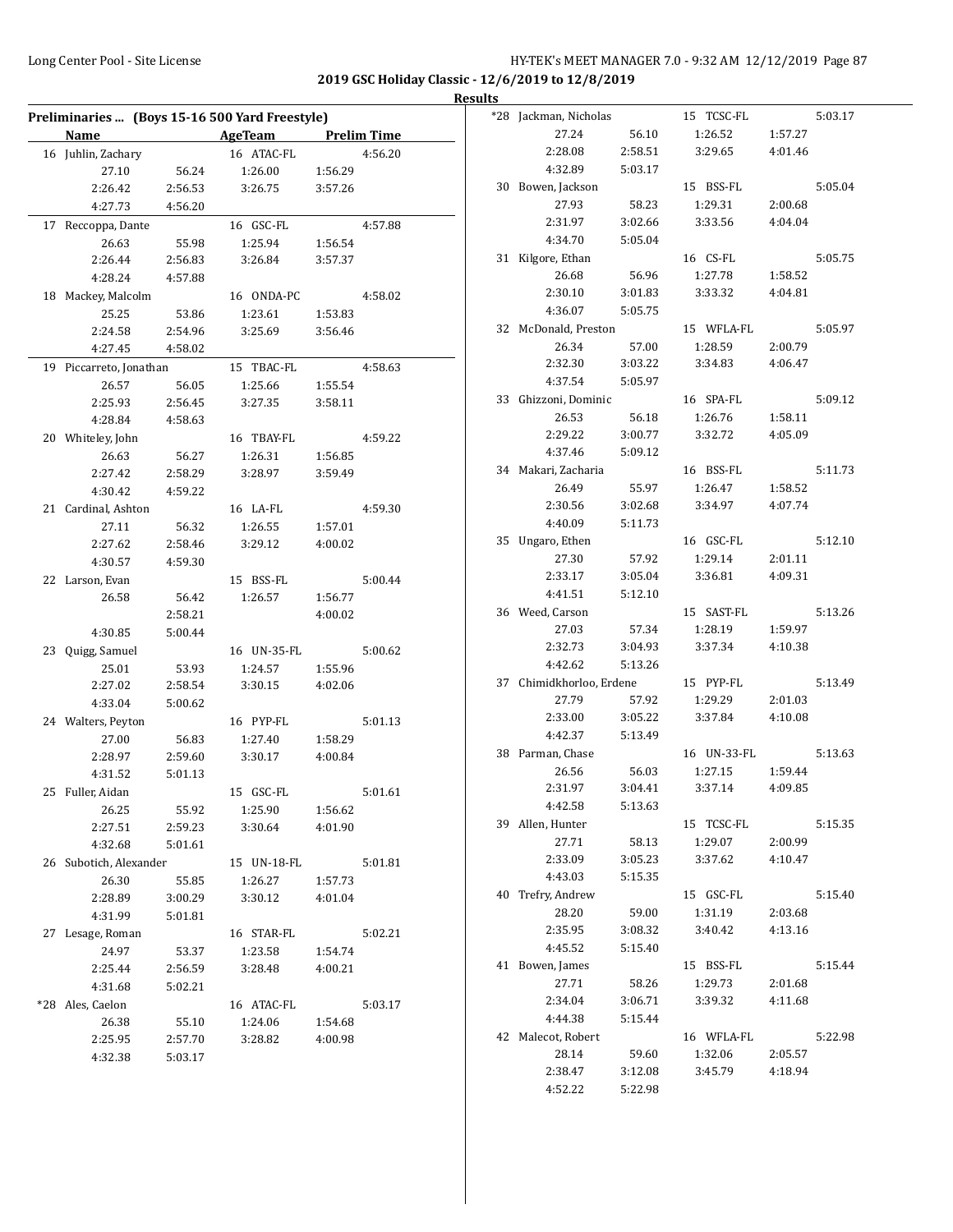**2019 GSC Holiday Classic - 12/6/2019 to 12/8/2019**

**Results**

|   |                      |                                | Preliminaries  (Boys 15-16 500 Yard Freestyle) |          |               |  |
|---|----------------------|--------------------------------|------------------------------------------------|----------|---------------|--|
|   | Name                 |                                | <b>Example 21 AgeTeam</b> Prelim Time          |          |               |  |
|   | 43 Jones, John       |                                | 15 WFLA-FL                                     |          | 5:26.11       |  |
|   | 28.03                | 59.47                          | 1:32.57                                        | 2:06.24  |               |  |
|   |                      | 3:14.10                        | 3:46.89                                        |          |               |  |
|   | 4:53.73              | 5:26.11                        |                                                |          |               |  |
|   | 44 Hu, Jay           |                                | 16 WFLA-FL                                     |          | 5:33.97       |  |
|   | 27.12                | 58.65                          | 1:31.48                                        | 2:05.66  |               |  |
|   | 2:40.34              | 3:15.34                        | 3:49.73                                        | 4:24.13  |               |  |
|   | 4:59.43              | 5:33.97                        |                                                |          |               |  |
|   |                      |                                |                                                |          |               |  |
|   |                      | Boys 15-16 1650 Yard Freestyle |                                                |          |               |  |
|   | Name                 |                                | <b>ExamPedia AgeTeam</b> Finals Time           |          |               |  |
|   | 1 Cote, Benjamin     |                                | 16 SPA-FL                                      |          | 15:44.59<br>9 |  |
|   | 25.60                | 53.18                          | 1:21.57                                        | 1:50.41  |               |  |
|   | 2:19.41              | 2:47.86                        | 3:16.41                                        | 3:44.87  |               |  |
|   | 4:13.29              | 4:42.01                        | 5:10.59                                        | 5:39.53  |               |  |
|   | 6:08.08              | 6:36.83                        | 7:05.53                                        | 7:34.34  |               |  |
|   | 8:03.26              | 8:32.09                        | 9:00.95                                        | 9:29.62  |               |  |
|   |                      |                                |                                                | 11:25.42 |               |  |
|   | 9:58.60              | 10:27.51<br>12:23.31           | 10:56.41                                       |          |               |  |
|   | 11:54.31<br>13:50.49 |                                | 12:52.29                                       | 13:21.33 |               |  |
|   |                      | 14:19.70                       | 14:48.60                                       | 15:17.20 | 15:44.59      |  |
|   | 2 Meyers, Andrew     |                                | 16 WFLA-FL                                     |          | 16:06.07<br>7 |  |
|   | 26.09                | 54.93                          | 1:24.27                                        | 1:53.76  |               |  |
|   | 2:23.47              | 2:52.88                        | 3:22.38                                        | 3:52.10  |               |  |
|   | 4:21.77              | 4:51.30                        | 5:19.48                                        | 5:49.20  |               |  |
|   | 6:18.76              | 6:48.48                        | 7:17.85                                        | 7:47.48  |               |  |
|   | 8:17.23              | 8:46.84                        | 9:16.47                                        | 9:46.21  |               |  |
|   | 10:15.42             | 10:44.08                       | 11:14.03                                       | 11:43.53 |               |  |
|   | 12:13.21             | 12:43.10                       | 13:12.77                                       | 13:42.51 |               |  |
|   | 14:12.27             | 14:41.70                       | 15:10.31                                       | 15:38.67 | 16:06.07      |  |
| 3 | Hall, Jack           |                                | 16 BSS-FL                                      |          | 16:14.80<br>6 |  |
|   | 26.11                | 54.74                          | 1:25.04                                        | 1:54.92  |               |  |
|   | 2:24.54              | 2:53.90                        | 3:23.18                                        | 3:52.78  |               |  |
|   | 4:22.39              | 4:51.89                        | 5:21.53                                        | 5:50.94  |               |  |
|   | 6:20.08              | 6:49.84                        | 7:19.41                                        | 7:49.09  |               |  |
|   | 8:18.56              | 8:48.26                        | 9:18.01                                        | 9:47.76  |               |  |
|   | 10:17.40             | 10:47.26                       | 11:16.92                                       | 11:46.90 |               |  |
|   | 12:16.86             | 12:46.89                       | 13:17.12                                       | 13:47.07 |               |  |
|   | 14:17.08             | 14:47.22                       | 15:17.33                                       | 15:47.12 | 16:14.80      |  |
|   | 4 Caruso, Nicholas   |                                | 16 GSC-FL                                      |          | 16:20.82<br>5 |  |
|   | 26.49                | 55.90                          | 1:25.57                                        | 1:55.64  |               |  |
|   | 2:25.61              | 2:55.82                        | 3:26.57                                        | 3:56.87  |               |  |
|   |                      |                                |                                                |          |               |  |
|   | 4:27.42              | 4:57.66                        | 5:27.51                                        | 5:57.69  |               |  |
|   | 6:27.84              | 6:58.06                        | 7:28.09                                        | 7:58.18  |               |  |
|   | 8:28.14              | 8:57.88                        | 9:27.78                                        | 9:57.78  |               |  |
|   | 10:27.57             | 10:57.54                       | 11:27.50                                       | 11:57.40 |               |  |
|   | 12:26.78             | 12:56.59                       | 13:26.44                                       | 13:56.55 |               |  |
|   | 14:26.50             | 14:55.82                       | 15:25.10                                       | 15:54.11 | 16:20.82      |  |
| 5 | Hodge, Benjamin      |                                | 15 ATAC-FL                                     |          | 16:34.50<br>4 |  |
|   | 26.42                | 55.00                          | 1:24.56                                        | 1:54.45  |               |  |
|   | 2:24.29              | 2:54.31                        | 3:24.31                                        | 3:54.64  |               |  |
|   | 4:24.91              | 4:55.31                        | 5:25.57                                        | 5:55.82  |               |  |
|   | 6:26.22              | 6:56.52                        | 7:26.79                                        | 7:57.05  |               |  |
|   | 8:27.69              | 8:58.02                        | 9:28.36                                        | 9:59.07  |               |  |
|   | 10:29.45             | 11:00.23                       | 11:30.96                                       | 12:00.85 |               |  |
|   | 12:30.97             | 13:01.36                       | 13:31.88                                       | 14:02.53 |               |  |
|   | 14:33.08             | 15:03.49                       | 15:34.28                                       | 16:04.54 | 16:34.50      |  |
|   |                      |                                |                                                |          |               |  |

|    | 6 Himes, Grant     |          | 16 EAJ-FL  |          | 3<br>16:36.57 |
|----|--------------------|----------|------------|----------|---------------|
|    | 27.03              | 56.02    | 1:25.70    | 1:55.54  |               |
|    | 2:25.56            | 2:55.80  | 3:26.07    | 3:55.97  |               |
|    | 4:26.06            | 4:56.25  | 5:26.31    | 5:56.32  |               |
|    | 6:26.80            | 6:57.07  | 7:27.54    | 7:57.94  |               |
|    | 8:28.50            | 8:58.95  | 9:29.42    | 9:59.99  |               |
|    | 10:30.54           | 11:01.01 | 11:31.62   | 12:02.01 |               |
|    | 12:32.45           | 13:03.15 | 13:33.86   | 14:04.41 |               |
|    | 14:35.17           | 15:06.18 | 15:37.14   | 16:07.50 | 16:36.57      |
| 7  | Wurgler, Joshua    |          | 15 ATAC-FL |          | 16:42.23<br>2 |
|    | 27.82              | 57.35    | 1:27.99    | 1:58.43  |               |
|    | 2:28.67            | 2:59.42  | 3:29.69    | 3:59.96  |               |
|    | 4:30.50            | 5:00.80  | 5:31.69    | 6:02.11  |               |
|    | 6:32.46            | 7:02.85  | 7:33.56    | 8:04.02  |               |
|    | 8:34.47            | 9:05.13  | 9:35.59    | 10:06.29 |               |
|    | 10:37.18           | 11:07.91 | 11:38.45   | 12:08.68 |               |
|    | 12:39.28           | 13:10.16 | 13:40.60   | 14:11.13 |               |
|    | 14:41.52           | 15:11.60 | 15:42.00   | 16:12.47 | 16:42.23      |
| 8  | Bungert, Alexander |          | 16 GSC-FL  |          | 16:51.15<br>1 |
|    | 27.02              | 56.72    | 1:27.00    | 1:56.83  |               |
|    | 2:27.05            | 2:56.84  | 3:26.94    | 3:57.20  |               |
|    | 4:27.46            | 4:57.84  | 5:28.39    | 5:59.22  |               |
|    | 6:30.10            | 7:01.01  | 7:31.86    | 8:03.05  |               |
|    | 8:33.83            | 9:04.87  | 9:35.80    | 10:06.89 |               |
|    | 10:37.97           | 11:09.09 | 11:40.23   | 12:11.73 |               |
|    | 12:43.05           | 13:14.49 | 13:45.96   | 14:16.96 |               |
|    | 14:47.92           | 15:18.86 | 15:49.97   | 16:21.24 | 16:51.15      |
| 9  | Dutton, Caleb      |          | 15 SPA-FL  |          | 17:01.16      |
|    | 28.43              | 58.94    | 1:30.53    | 2:02.58  |               |
|    | 2:34.08            | 3:05.65  | 3:37.36    | 4:08.85  |               |
|    | 4:40.34            | 5:11.85  | 5:43.46    | 6:15.05  |               |
|    | 6:46.57            | 7:17.57  | 7:48.81    | 8:20.02  |               |
|    | 8:51.26            | 9:22.59  | 9:53.52    | 10:24.35 |               |
|    | 10:55.23           | 11:26.37 | 11:57.22   | 12:28.18 |               |
|    | 12:58.67           | 13:29.52 | 13:59.99   | 14:30.73 |               |
|    | 15:01.10           | 15:31.41 | 16:01.80   | 16:31.85 | 17:01.16      |
| 10 | Jackman, Nicholas  |          | 15 TCSC-FL |          | 17:29.48      |
|    | 27.77              | 59.10    | 1:31.33    | 2:03.78  |               |
|    | 2:36.27            | 3:08.84  | 3:41.01    | 4:13.22  |               |
|    | 4:44.89            | 5:17.09  | 5:48.41    | 6:19.83  |               |
|    | 6:51.49            | 7:23.90  | 7:55.36    | 8:26.58  |               |
|    | 8:58.40            | 9:30.05  | 10:01.64   | 10:32.91 |               |
|    | 11:04.57           | 11:36.64 | 12:09.10   | 12:41.84 |               |
|    | 13:14.70           | 13:47.17 | 14:20.18   | 14:53.45 |               |
|    | 15:25.28           | 15:56.76 | 16:28.63   | 17:00.73 | 17:29.48      |
| 11 | Cardinal, Ashton   |          | 16 LA-FL   |          | 17:30.79      |
|    | 28.62              |          |            |          |               |
|    | 4:39.17            |          |            |          |               |
|    |                    |          |            | 8:27.29  |               |
|    |                    |          | 16:09.44   | 17:30.79 |               |
|    |                    |          |            |          |               |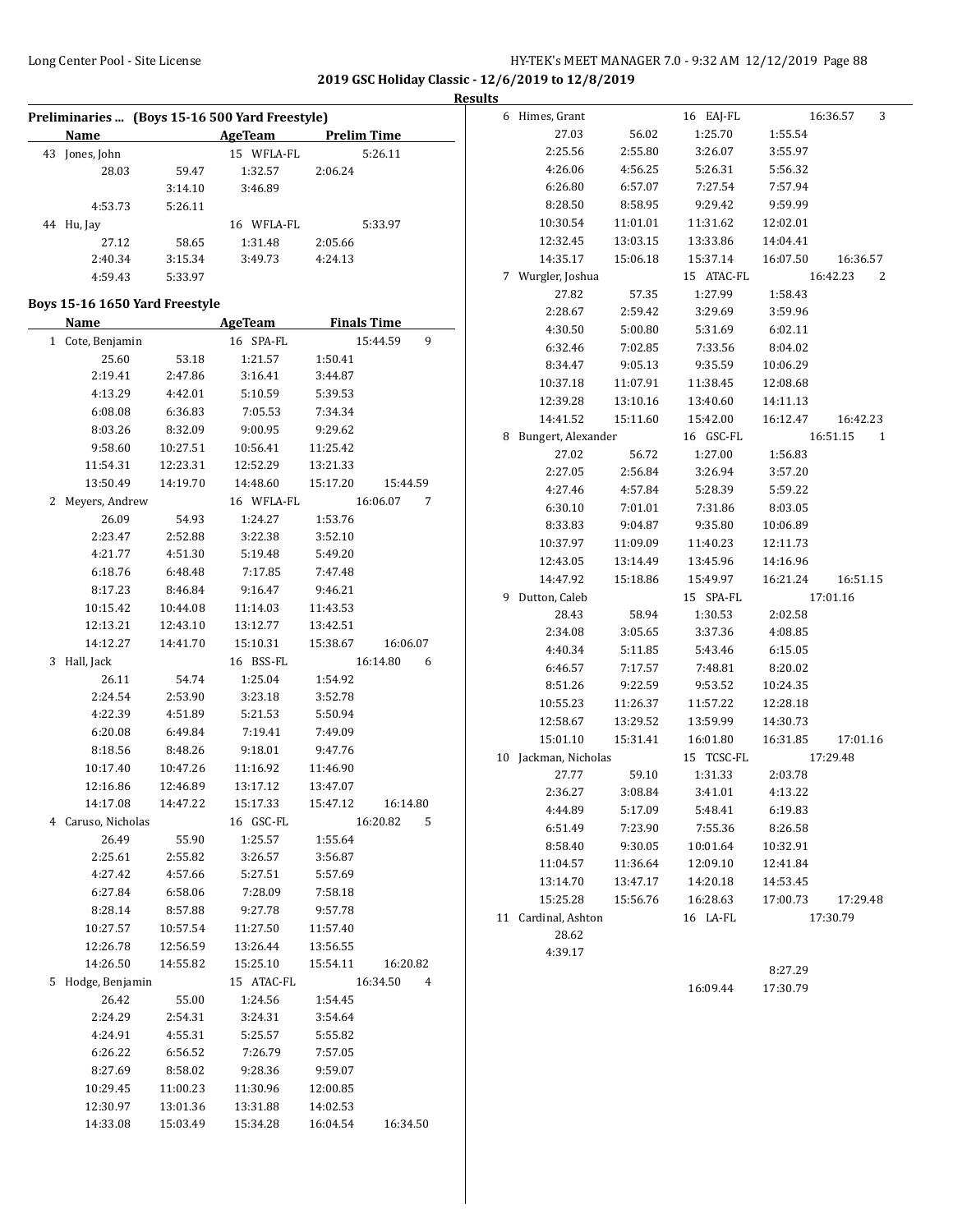**2019 GSC Holiday Classic - 12/6/2019 to 12/8/2019 Results**

|                  | Boys 15-16 100 Yard Backstroke |       |                |                    |                |
|------------------|--------------------------------|-------|----------------|--------------------|----------------|
|                  | Name                           |       | <b>AgeTeam</b> | <b>Finals Time</b> |                |
| A - Final        |                                |       |                |                    |                |
|                  | 1 Walton, David                |       | 15 BSS-FL      | 51.70              | 9              |
|                  | 24.89                          | 51.70 |                |                    |                |
|                  | 2 Muramatsu, Brennan           |       | 15 STAR-FL     | 52.68              | 7              |
|                  | 25.64                          | 52.68 |                |                    |                |
|                  | 3 Body, Louis                  |       | 16 BSS-FL      | 53.02              | 6              |
|                  | 26.27                          | 53.02 |                |                    |                |
|                  | 4 Bungert, Alexander           |       | 16 GSC-FL      | 53.71              | 5              |
|                  | 26.11                          | 53.71 |                |                    |                |
| 5                | Campbell, Mason                |       | 15 LA-FL       | 54.49              | $\overline{4}$ |
|                  | 26.56                          | 54.49 |                |                    |                |
| 6                | Tayag, Nicholas                |       | 16 LA-FL       | 55.25              | 3              |
|                  | 26.53                          | 55.25 |                |                    |                |
| 7                | Reccoppa, Dante                |       | 16 GSC-FL      | 56.02              | 2              |
|                  | 27.06                          | 56.02 |                |                    |                |
| 8                | Groudsky, Gary                 |       | 16 BSS-FL      | 56.08              | 1              |
|                  | 27.34                          | 56.08 |                |                    |                |
| <b>B</b> - Final |                                |       |                |                    |                |
|                  | 9 Perez, Christian             |       | 16 TBAY-FL     | 54.04              |                |
|                  | 26.62                          | 54.04 |                |                    |                |
| 10               | Meyers, Andrew                 |       | 16 WFLA-FL     | 55.47              |                |
|                  | 26.83                          | 55.47 |                |                    |                |
| 11               | Sanders, Payton                |       | 16 PYP-FL      | 55.64              |                |
|                  | 26.86                          | 55.64 |                |                    |                |
|                  | 12 Bowen, James                |       | 15 BSS-FL      | 56.18              |                |
|                  | 27.18                          | 56.18 |                |                    |                |
|                  | 13 Choi, Hyungjun              |       | 15 GSC-FL      | 56.37              |                |
|                  | 27.42                          | 56.37 |                |                    |                |
|                  | 14 Athy, Connor                |       | 15 GSC-FL      | 56.57              |                |
|                  | 28.03                          | 56.57 |                |                    |                |
|                  | 15 Cabiling, Ebraham           |       | 16 PYP-FL      | 58.44              |                |
|                  | 28.02                          | 58.44 |                |                    |                |
|                  | 16 Butler, Brooks              |       | 15 ATAC-FL     | 58.98              |                |
|                  | 27.99                          | 58.98 |                |                    |                |
|                  |                                |       |                |                    |                |

# **Boys 15-16 100 Yard Backstroke**

|   | Name               |       |    | <b>AgeTeam</b> | Prelim Time |
|---|--------------------|-------|----|----------------|-------------|
|   | Preliminaries      |       |    |                |             |
| 1 | Walton, David      |       | 15 | BSS-FL         | 52.32       |
|   | 25.47              | 52.32 |    |                |             |
| 2 | Bungert, Alexander |       | 16 | GSC-FL         | 53.62       |
|   | 26.40              | 53.62 |    |                |             |
| 3 | Body, Louis        |       | 16 | BSS-FL         | 54.12       |
|   | 26.66              | 54.12 |    |                |             |
| 4 | Muramatsu, Brennan |       |    | 15 STAR-FL     | 54.15       |
|   | 26.26              | 54.15 |    |                |             |
| 5 | Reccoppa, Dante    |       |    | 16 GSC-FL      | 55.18       |
|   | 27.24              | 55.18 |    |                |             |
| 6 | Campbell, Mason    |       |    | 15 LA-FL       | 55.23       |
|   | 27.13              | 55.23 |    |                |             |
| 7 | Groudsky, Gary     |       | 16 | BSS-FL         | 55.54       |
|   | 27.08              | 55.54 |    |                |             |
| 8 | Tayag, Nicholas    |       |    | $16$ LA-FL     | 55.55       |
|   | 26.75              | 55.55 |    |                |             |

| սււა      |                                |         |    |                       |         |                    |   |
|-----------|--------------------------------|---------|----|-----------------------|---------|--------------------|---|
| 9         | Perez, Christian               |         |    | 16 TBAY-FL            |         | 55.63              |   |
|           | 27.69                          | 55.63   |    |                       |         |                    |   |
| 10        | Sido, Ethan                    |         |    | 16 STAR-FL            |         | 55.70              |   |
|           | 27.65                          | 55.70   |    |                       |         |                    |   |
|           | 11 Choi, Hyungjun              |         |    | 15 GSC-FL             |         | 56.25              |   |
|           | 27.58                          | 56.25   |    |                       |         |                    |   |
|           | 12 Bowen, James                |         |    | 15 BSS-FL             |         | 56.71              |   |
|           | 27.73                          | 56.71   |    |                       |         |                    |   |
|           | 13 Sanders, Payton             |         |    | 16 PYP-FL             |         | 56.76              |   |
|           | 27.51                          | 56.76   |    |                       |         |                    |   |
|           | 14 Athy, Connor                |         |    | 15 GSC-FL             |         | 57.24              |   |
|           | 27.84                          | 57.24   |    |                       |         |                    |   |
|           | 15 Cabiling, Ebraham           |         |    | 16 PYP-FL             |         | 57.48              |   |
|           | 28.08                          | 57.48   |    |                       |         |                    |   |
|           | 16 Meyers, Andrew              |         |    | 16 WFLA-FL            |         | 57.80              |   |
|           | 28.12                          | 57.80   |    |                       |         |                    |   |
| 17        | Butler, Brooks                 |         | 15 | ATAC-FL               |         | 58.05              |   |
|           | 27.66                          | 58.05   |    |                       |         |                    |   |
|           | 18 Neel, Curtis                |         |    | 15 TBAC-FL            |         | 58.11              |   |
|           | 27.96                          | 58.11   |    |                       |         |                    |   |
| 19        | Subotich, Alexander            |         |    | 15 UN-18-FL           |         | 58.56              |   |
|           | 28.04                          | 58.56   |    |                       |         |                    |   |
|           | 20 Anderson, Matthew           |         |    | 15 ATAC-FL            |         | 59.03              |   |
|           | 29.34                          | 59.03   |    |                       |         |                    |   |
|           | 21 Officer, Ty                 |         |    | 15 EAJ-FL             |         | 59.49              |   |
|           | 29.17                          | 59.49   |    |                       |         |                    |   |
|           | 22 Sutek, Griffin              |         |    | 16 UN-39-FL           |         | 1:00.27            |   |
|           | 29.25                          | 1:00.27 |    |                       |         |                    |   |
|           | 23 Jones, John                 |         |    | 15 WFLA-FL            |         | 1:01.19            |   |
|           | 29.18                          | 1:01.19 |    |                       |         |                    |   |
|           | 24 Makari, Zacharia            |         |    | 16 BSS-FL             |         | 1:03.15            |   |
|           | 29.63                          | 1:03.15 |    |                       |         |                    |   |
|           | --- Kim, Jonathan              |         |    | 16 BSS-FL             |         | NS                 |   |
|           | --- Heck, William              |         |    | 15 BSS-FL             |         | NS                 |   |
|           | --- Dapo, Denis                |         |    | 16 PYP-FL             |         | NS                 |   |
|           | Boys 15-16 200 Yard Backstroke |         |    |                       |         |                    |   |
|           | Name                           |         |    | AgeTeam               |         | <b>Finals Time</b> |   |
| A - Final |                                |         |    |                       |         |                    |   |
|           | 1 Walton, David                |         |    | 15 BSS-FL             |         | 1:52.48            | 9 |
|           | 25.94                          | 54.02   |    | 1:23.00               | 1:52.48 |                    |   |
| 2         | Body, Louis                    |         |    | 16 BSS-FL             |         | 1:53.28            | 7 |
|           | 27.09                          | 55.07   |    | 1:24.15               | 1:53.28 |                    |   |
| 3         | Muramatsu, Brennan             |         |    | 15 STAR-FL            |         | 1:54.23            | 6 |
|           | 26.66                          | 55.45   |    | 1:24.89               | 1:54.23 |                    |   |
| 4         | Bungert, Alexander             |         |    | 16 GSC-FL             |         | 1:56.03            | 5 |
|           | 27.12                          | 56.44   |    | 1:26.60               | 1:56.03 |                    |   |
| 5         | Hall, Jack                     |         |    | 16 BSS-FL             |         | 1:59.24            | 4 |
|           | 27.84                          | 58.05   |    | 1:29.09               | 1:59.24 |                    |   |
| 6         | Campbell, Mason                |         |    | 15 LA-FL              |         | 1:59.42            | 3 |
|           | 27.91                          | 57.85   |    | 1:28.75               | 1:59.42 |                    |   |
| 7         |                                |         |    | 16 GSC-FL             |         | 1:59.44            | 2 |
|           |                                |         |    |                       |         |                    |   |
|           | Reccoppa, Dante                |         |    |                       |         |                    |   |
|           | 27.83                          | 57.91   |    | 1:29.18               | 1:59.44 |                    |   |
| 8         | Anderson, Matthew<br>28.52     | 59.17   |    | 15 ATAC-FL<br>1:30.39 | 2:01.22 | 2:01.22            | 1 |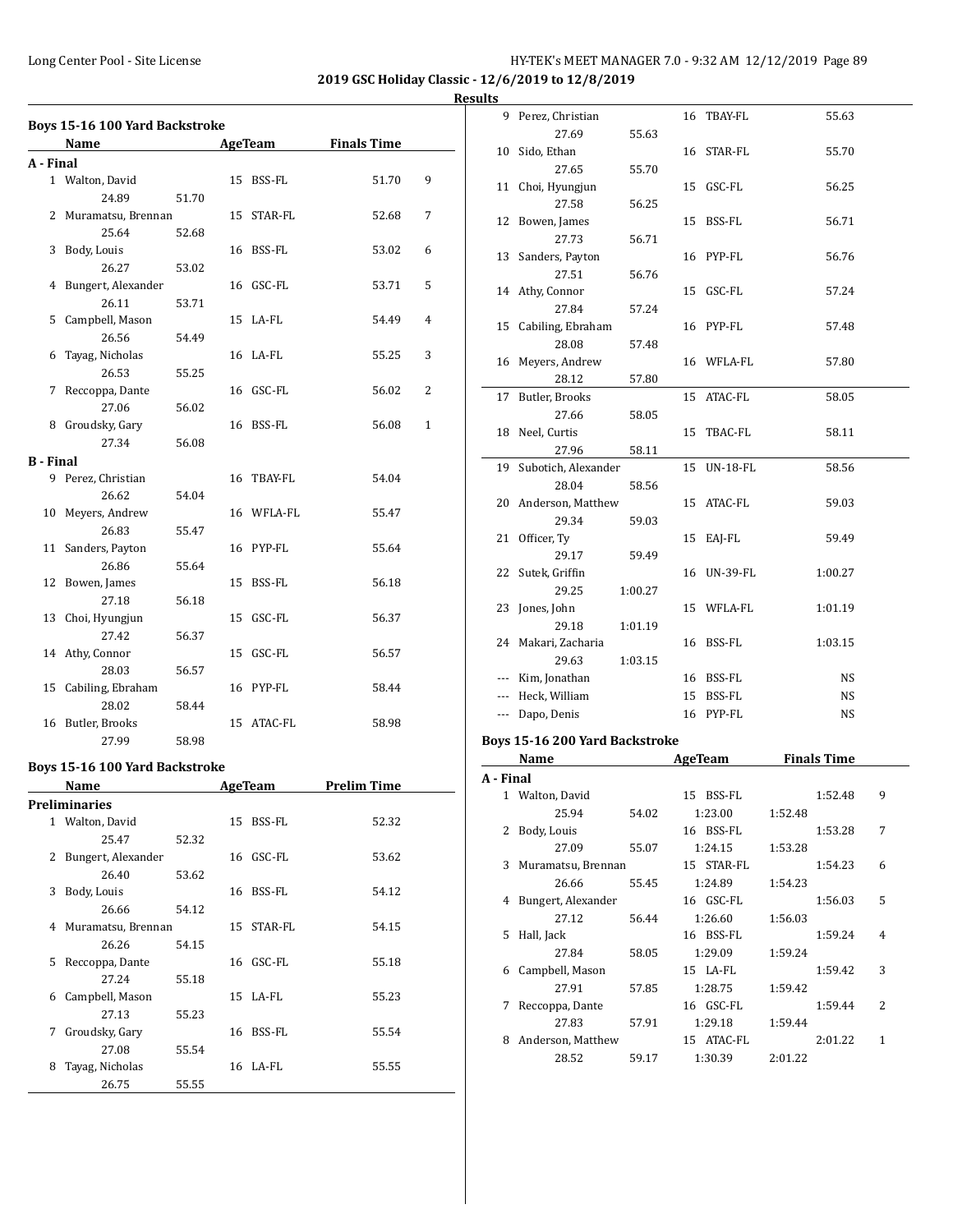#### **Results**

| B - Final  (Boys 15-16 200 Yard Backstroke) |                 |         |            |                    |  |  |  |  |
|---------------------------------------------|-----------------|---------|------------|--------------------|--|--|--|--|
|                                             | Name            |         | AgeTeam    | <b>Finals Time</b> |  |  |  |  |
| B - Final                                   |                 |         |            |                    |  |  |  |  |
| 9                                           | Groudsky, Gary  |         | 16 BSS-FL  | 1:57.97            |  |  |  |  |
|                                             | 28.09           | 57.56   | 1:27.58    | 1:57.97            |  |  |  |  |
| 10                                          | Tayag, Nicholas |         | 16 LA-FL   | 2:01.48            |  |  |  |  |
|                                             | 27.97           | 58.19   | 1:29.24    | 2:01.48            |  |  |  |  |
| 11                                          | Himes, Grant    |         | 16 EAJ-FL  | 2:01.54            |  |  |  |  |
|                                             | 28.51           | 59.33   | 1:30.79    | 2:01.54            |  |  |  |  |
|                                             | 12 Larson, Evan |         | 15 BSS-FL  | 2:02.04            |  |  |  |  |
|                                             | 28.43           | 59.29   | 1:31.15    | 2:02.04            |  |  |  |  |
| 13                                          | Bowen, James    |         | 15 BSS-FL  | 2:02.56            |  |  |  |  |
|                                             | 28.54           | 59.45   | 1:30.91    | 2:02.56            |  |  |  |  |
| 14                                          | Hodge, Benjamin |         | 15 ATAC-FL | 2:04.40            |  |  |  |  |
|                                             | 29.68           | 1:01.01 | 1:33.43    | 2:04.40            |  |  |  |  |
| 15                                          | Athy, Connor    |         | 15 GSC-FL  | 2:05.64            |  |  |  |  |
|                                             | 28.50           | 1:00.30 | 1:33.30    | 2:05.64            |  |  |  |  |
|                                             | Meyers, Andrew  |         | 16 WFLA-FL | <b>NS</b>          |  |  |  |  |

# **Boys 15-16 200 Yard Backstroke**

|    | <b>Name</b>          |         | <b>AgeTeam</b> |         | <b>Prelim Time</b> |
|----|----------------------|---------|----------------|---------|--------------------|
|    | <b>Preliminaries</b> |         |                |         |                    |
|    | 1 Walton, David      |         | 15 BSS-FL      |         | 1:56.97            |
|    | 27.87                | 57.29   | 1:27.55        | 1:56.97 |                    |
| 2  | Muramatsu, Brennan   |         | 15 STAR-FL     |         | 1:57.96            |
|    | 26.92                | 56.10   | 1:27.02        | 1:57.96 |                    |
| 3  | Body, Louis          |         | 16 BSS-FL      |         | 1:58.08            |
|    | 27.98                | 57.15   | 1:27.30        | 1:58.08 |                    |
| 4  | Hall, Jack           |         | 16 BSS-FL      |         | 1:58.18            |
|    | 27.90                | 57.67   | 1:28.28        | 1:58.18 |                    |
| 5  | Campbell, Mason      |         | 15 LA-FL       |         | 2:00.07            |
|    | 28.28                | 58.66   | 1:29.34        | 2:00.07 |                    |
| 6  | Bungert, Alexander   |         | 16 GSC-FL      |         | 2:00.42            |
|    | 27.92                | 58.13   | 1:28.81        | 2:00.42 |                    |
| 7  | Reccoppa, Dante      |         | 16 GSC-FL      |         | 2:00.60            |
|    | 28.82                | 59.64   | 1:30.81        | 2:00.60 |                    |
| 8  | Anderson, Matthew    |         | 15 ATAC-FL     |         | 2:01.79            |
|    | 29.55                | 1:00.21 | 1:31.00        | 2:01.79 |                    |
| 9  | Himes, Grant         |         | 16 EAJ-FL      |         | 2:01.84            |
|    | 29.03                | 1:00.23 | 1:31.26        | 2:01.84 |                    |
| 10 | Groudsky, Gary       |         | 16 BSS-FL      |         | 2:02.14            |
|    | 28.54                | 59.12   | 1:31.39        | 2:02.14 |                    |
| 11 | Bowen, James         |         | 15 BSS-FL      |         | 2:03.35            |
|    | 28.89                | 59.80   | 1:31.48        | 2:03.35 |                    |
| 12 | Tayag, Nicholas      |         | 16 LA-FL       |         | 2:04.47            |
|    | 29.46                | 1:01.71 | 1:32.86        | 2:04.47 |                    |
| 13 | Larson, Evan         |         | 15 BSS-FL      |         | 2:04.62            |
|    | 28.92                | 1:00.36 | 1:32.89        | 2:04.62 |                    |
| 14 | Hodge, Benjamin      |         | 15 ATAC-FL     |         | 2:06.12            |
|    | 29.60                | 1:01.45 | 1:34.09        | 2:06.12 |                    |
| 15 | Quigg, Samuel        |         | 16 UN-35-FL    |         | 2:06.80            |
|    | 29.98                | 1:02.07 | 1:34.51        | 2:06.80 |                    |
| 16 | Sido, Ethan          |         | 16 STAR-FL     |         | 2:07.10            |
|    | 29.60                | 1:01.39 | 1:34.01        | 2:07.10 |                    |
| 17 | Athy, Connor         |         | 15 GSC-FL      |         | 2:07.66            |
|    | 29.55                | 1:01.48 | 1:34.41        | 2:07.66 |                    |

|                  | 18 Cardinal, Ashton              |         |    | 16 LA-FL    |         | 2:07.67            |   |
|------------------|----------------------------------|---------|----|-------------|---------|--------------------|---|
|                  | 30.14                            | 1:02.91 |    | 1:35.73     | 2:07.67 |                    |   |
|                  | 19 Neel, Curtis                  |         |    | 15 TBAC-FL  |         | 2:09.02            |   |
|                  | 28.33                            | 59.65   |    | 1:33.43     | 2:09.02 |                    |   |
|                  | 20 Larue, Tv                     |         |    | 16 LA-FL    |         | 2:09.28            |   |
|                  | 30.94                            | 1:03.07 |    | 2:09.28     |         |                    |   |
| 21               | Meyers, Andrew                   |         |    | 16 WFLA-FL  |         | 2:09.39            |   |
|                  | 30.14                            | 1:02.88 |    | 1:36.29     | 2:09.39 |                    |   |
|                  | 22 Officer, Ty                   |         |    | 15 EAJ-FL   |         | 2:11.03            |   |
|                  | 30.14                            | 1:02.90 |    | 1:36.67     | 2:11.03 |                    |   |
|                  | 23 Makari, Zacharia              |         |    | 16 BSS-FL   |         | 2:14.20            |   |
|                  | 29.90                            | 1:04.06 |    | 1:39.61     | 2:14.20 |                    |   |
| $---$            | Kim, Jonathan                    |         |    | 16 BSS-FL   |         | NS                 |   |
|                  | Boys 15-16 100 Yard Breaststroke |         |    |             |         |                    |   |
|                  |                                  |         |    |             |         | <b>Finals Time</b> |   |
|                  | Name                             |         |    | AgeTeam     |         |                    |   |
| A - Final        |                                  |         |    | 15 BSS-FL   |         | 56.74              | 9 |
|                  | 1 Heck, William<br>26.68         | 56.74   |    |             |         |                    |   |
|                  | 2 Herrera, Harrison              |         |    | 16 BSS-FL   |         | 59.51              | 7 |
|                  | 28.11                            | 59.51   |    |             |         |                    |   |
|                  | 3 Tayag, Nicholas                |         |    | 16 LA-FL    |         | 59.54              | 6 |
|                  | 28.26                            | 59.54   |    |             |         |                    |   |
|                  | 4 Cabiling, Ebraham              |         |    | 16 PYP-FL   |         | 1:00.74            | 5 |
|                  | 28.78                            | 1:00.74 |    |             |         |                    |   |
|                  | 5 Sutek, Griffin                 |         |    | 16 UN-39-FL |         | 1:01.43            | 4 |
|                  | 28.75                            | 1:01.43 |    |             |         |                    |   |
|                  | 6 Mackey, Malcolm                |         |    | 16 ONDA-PC  |         | 1:02.38            | 3 |
|                  | 29.09                            | 1:02.38 |    |             |         |                    |   |
|                  | 7 Bowen, Jackson                 |         |    | 15 BSS-FL   |         | 1:02.46            | 2 |
|                  | 29.40                            | 1:02.46 |    |             |         |                    |   |
|                  | 8 Kolesnikov, Ivan               |         |    | 15 TBAY-FL  |         | 1:02.65            | 1 |
|                  | 28.79                            | 1:02.65 |    |             |         |                    |   |
| <b>B</b> - Final |                                  |         |    |             |         |                    |   |
| 9                | Larson, Evan                     |         |    | 15 BSS-FL   |         | 1:02.73            |   |
|                  | 29.58                            | 1:02.73 |    |             |         |                    |   |
|                  | 10 Hill, Michael                 |         | 15 | TCSC-FL     |         | 1:02.86            |   |
|                  | 29.95                            | 1:02.86 |    |             |         |                    |   |
|                  | 11 Cruz, Lucas                   |         |    | 15 GSC-FL   |         | 1:04.14            |   |
|                  | 29.88                            | 1:04.14 |    |             |         |                    |   |
|                  | 12 Juhlin, Zachary               |         |    | 16 ATAC-FL  |         | 1:04.43            |   |
|                  | 30.54                            | 1:04.43 |    |             |         |                    |   |
| 13               | Unger, Griffin                   |         | 15 | ATAC-FL     |         | 1:05.45            |   |
|                  | 30.59                            | 1:05.45 |    |             |         |                    |   |
| 14               | Matos, Huber                     |         | 15 | EAJ-FL      |         | 1:05.99            |   |
|                  | 30.95                            | 1:05.99 |    |             |         |                    |   |
|                  | 15 Weed, Carson                  |         | 15 | SAST-FL     |         | 1:07.78            |   |
|                  | 31.89                            | 1:07.78 |    |             |         |                    |   |
|                  | Boys 15-16 100 Yard Breaststroke |         |    |             |         |                    |   |
|                  |                                  |         |    |             |         |                    |   |

| Name              |         | AgeTeam   | <b>Prelim Time</b> |  |
|-------------------|---------|-----------|--------------------|--|
| Preliminaries     |         |           |                    |  |
| Heck, William     |         | 15 BSS-FL | 57.46              |  |
| 27.40             | 57.46   |           |                    |  |
| 2 Tayag, Nicholas |         | 16 LA-FL  | 1:00.67            |  |
| 29.42             | 1:00.67 |           |                    |  |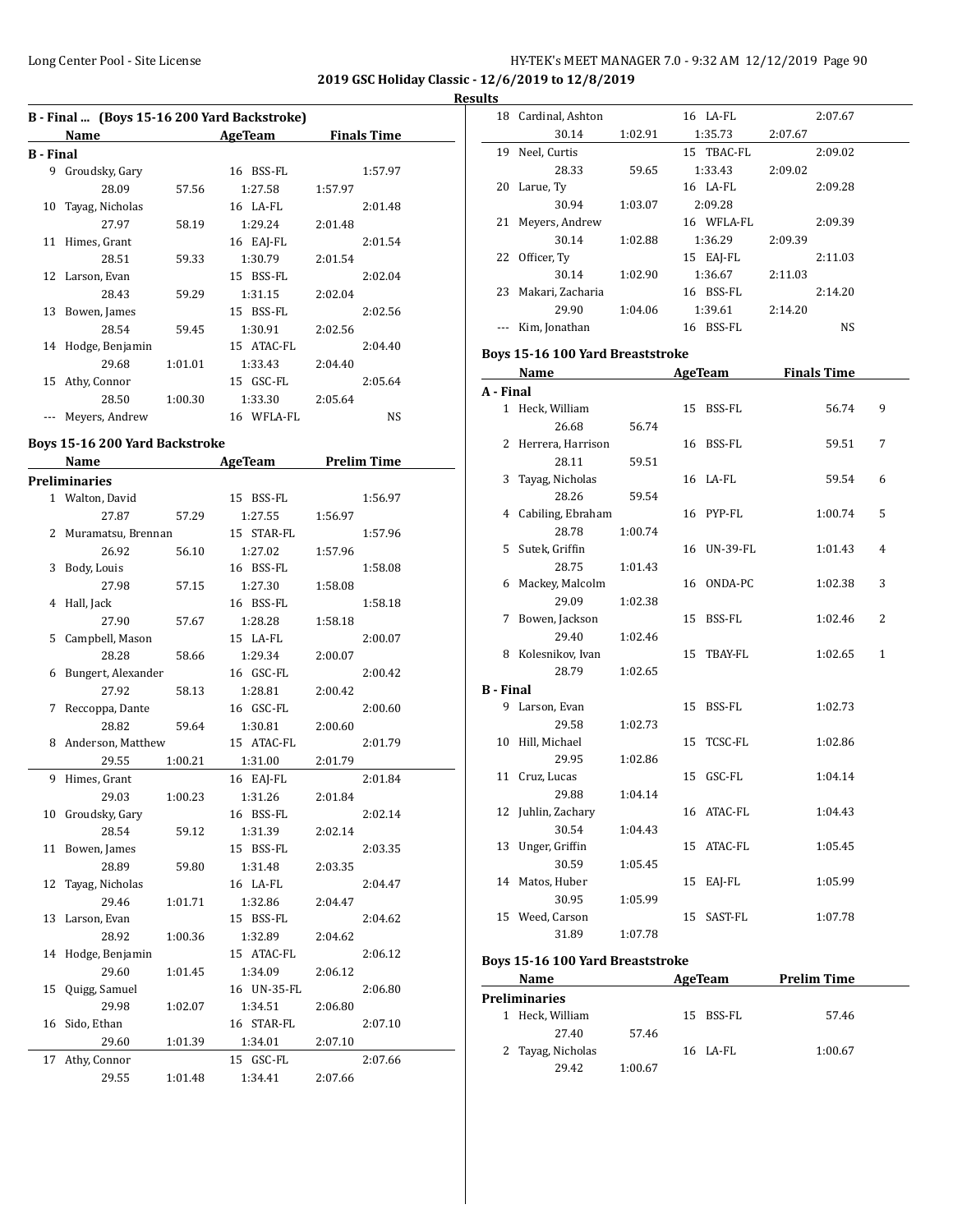| HY-TEK's MEET MANAGER 7.0 - 9:32 AM 12/12/2019 Page 91 |  |  |  |
|--------------------------------------------------------|--|--|--|
|--------------------------------------------------------|--|--|--|

10 Hu, Jay 16 WFLA-FL 2:32.35

**2019 GSC Holiday Classic - 12/6/2019 to 12/8/2019**

**Results**

|                  | Preliminaries  (Boys 15-16 100 Yard Breaststroke) |         |    |                |         |                    |              |
|------------------|---------------------------------------------------|---------|----|----------------|---------|--------------------|--------------|
|                  | Name                                              |         |    | <b>AgeTeam</b> |         | <b>Prelim Time</b> |              |
|                  | 3 Herrera, Harrison                               |         |    | 16 BSS-FL      |         | 1:00.84            |              |
|                  | 28.70                                             | 1:00.84 |    |                |         |                    |              |
| 4                | Cabiling, Ebraham                                 |         |    | 16 PYP-FL      |         | 1:02.03            |              |
|                  | 29.50                                             | 1:02.03 |    |                |         |                    |              |
| 5                | Sutek, Griffin                                    |         |    | 16 UN-39-FL    |         | 1:02.54            |              |
|                  | 29.20                                             | 1:02.54 |    |                |         |                    |              |
| 6                | Kolesnikov, Ivan                                  |         | 15 | TBAY-FL        |         | 1:02.58            |              |
|                  | 29.41                                             | 1:02.58 |    |                |         |                    |              |
| 7                | Mackey, Malcolm                                   |         |    | 16 ONDA-PC     |         | 1:03.16            |              |
|                  | 29.44                                             | 1:03.16 |    |                |         |                    |              |
| 8                | Bowen, Jackson                                    |         | 15 | BSS-FL         |         | 1:03.54            |              |
|                  | 29.99                                             | 1:03.54 |    |                |         |                    |              |
| 9                | Larson, Evan                                      |         | 15 | BSS-FL         |         | 1:03.97            |              |
|                  | 30.55                                             | 1:03.97 |    |                |         |                    |              |
| 10               | Hill, Michael                                     |         | 15 | TCSC-FL        |         | 1:04.20            |              |
|                  | 30.69                                             | 1:04.20 |    |                |         |                    |              |
| 11               | Juhlin, Zachary                                   |         |    | 16 ATAC-FL     |         | 1:05.31            |              |
|                  | 30.91                                             | 1:05.31 |    |                |         |                    |              |
| 12               | Cruz, Lucas                                       |         | 15 | GSC-FL         |         | 1:06.44            |              |
|                  | 31.00                                             | 1:06.44 |    |                |         |                    |              |
| 13               | Matos, Huber                                      |         |    | 15 EAJ-FL      |         | 1:06.79            |              |
|                  |                                                   | 1:06.79 |    |                |         |                    |              |
|                  | 31.90                                             |         |    | 15 ATAC-FL     |         |                    |              |
| 14               | Unger, Griffin                                    |         |    |                |         | 1:06.90            |              |
|                  | 31.51                                             | 1:06.90 |    |                |         |                    |              |
|                  | 15 Weed, Carson                                   |         |    | 15 SAST-FL     |         | 1:09.45            |              |
|                  | 32.32                                             | 1:09.45 |    |                |         |                    |              |
| ---              | Dam, Brayden                                      |         |    | 15 UN-14-FL    |         | NS                 |              |
|                  | --- Cheung, Zackary                               |         |    | 15 BSS-FL      |         | NS                 |              |
|                  | --- Kim, Jonathan                                 |         |    | 16 BSS-FL      |         | NS                 |              |
|                  | --- Shrader, Brendan                              |         |    | 16 UN-15-FL    |         | NS                 |              |
|                  | --- Dapo, Denis                                   |         |    | 16 PYP-FL      |         | NS                 |              |
|                  | Boys 15-16 200 Yard Breaststroke                  |         |    |                |         |                    |              |
|                  | <b>Name</b>                                       |         |    | AgeTeam        |         | <b>Finals Time</b> |              |
| A - Final        |                                                   |         |    |                |         |                    |              |
|                  | 1 Perez, Christian                                |         |    | 16 TBAY-FL     |         | 2:07.15            | 9            |
|                  | 29.06                                             | 1:01.42 |    | 1:34.97        | 2:07.15 |                    |              |
|                  |                                                   |         |    | 16 SPA-FL      |         | 2:07.33            | 7            |
|                  | 2 Cote, Benjamin<br>29.08                         | 1:01.44 |    | 1:34.59        | 2:07.33 |                    |              |
| 3                | Heck, William                                     |         |    | 15 BSS-FL      |         |                    | 6            |
|                  | 28.32                                             |         |    |                |         | 2:07.45            |              |
|                  |                                                   | 1:00.87 |    | 1:34.70        | 2:07.45 |                    |              |
| 4                | Herrera, Harrison                                 |         |    | 16 BSS-FL      |         | 2:11.13            | 5            |
|                  | 28.74                                             | 1:01.20 |    | 1:35.50        | 2:11.13 |                    |              |
| 5                | Tayag, Nicholas                                   |         |    | 16 LA-FL       |         | 2:16.54            | 4            |
|                  | 29.88                                             | 1:03.48 |    | 1:38.74        | 2:16.54 |                    |              |
| 6                | Juhlin, Zachary                                   |         |    | 16 ATAC-FL     |         | 2:17.45            | 3            |
|                  | 30.90                                             | 1:05.26 |    | 1:41.12        | 2:17.45 |                    |              |
| 7                | Larson, Evan                                      |         |    | 15 BSS-FL      |         | 2:18.45            | 2            |
|                  | 30.69                                             | 1:05.47 |    | 1:41.72        | 2:18.45 |                    |              |
|                  | 8 Bowen, Jackson                                  |         |    | 15 BSS-FL      |         | 2:19.06            | $\mathbf{1}$ |
|                  | 30.67                                             | 1:05.45 |    | 1:41.61        | 2:19.06 |                    |              |
| <b>B</b> - Final |                                                   |         |    |                |         |                    |              |
|                  | 9 Cruz, Lucas                                     |         |    | 15 GSC-FL      |         | 2:19.89            |              |
|                  | 30.87                                             | 1:06.56 |    | 1:43.95        | 2:19.89 |                    |              |

|           | 32.63                            | 1:10.17 |                | 1:50.94        | 2:32.35 |                    |   |
|-----------|----------------------------------|---------|----------------|----------------|---------|--------------------|---|
|           | Boys 15-16 200 Yard Breaststroke |         |                |                |         |                    |   |
|           | Name                             |         |                | <b>AgeTeam</b> |         | <b>Prelim Time</b> |   |
|           | <b>Preliminaries</b>             |         |                |                |         |                    |   |
|           | 1 Cote, Benjamin                 |         |                | 16 SPA-FL      |         | 2:09.97            |   |
|           | 30.51                            | 1:03.31 |                | 1:36.87        | 2:09.97 |                    |   |
|           | 2 Herrera, Harrison              |         |                | 16 BSS-FL      |         | 2:11.18            |   |
|           | 29.39                            | 1:02.10 |                | 1:36.31        | 2:11.18 |                    |   |
|           | 3 Heck, William                  |         |                | 15 BSS-FL      |         | 2:12.01            |   |
|           | 29.18                            | 1:02.63 |                | 1:37.26        | 2:12.01 |                    |   |
|           | 4 Perez, Christian               |         |                | 16 TBAY-FL     |         | 2:12.20            |   |
|           | 30.39                            | 1:03.90 |                | 1:38.04        | 2:12.20 |                    |   |
|           | 5 Piccarreto, Jonathan           |         |                | 15 TBAC-FL     |         | 2:17.34            |   |
|           | 31.64                            | 1:06.28 |                | 1:41.96        |         |                    |   |
|           | Tayag, Nicholas                  |         |                | 16 LA-FL       | 2:17.34 | 2:18.25            |   |
| 6         |                                  |         |                |                |         |                    |   |
|           | 31.22                            | 1:06.34 |                | 1:41.98        | 2:18.25 |                    |   |
| 7         | Sanders, Payton                  |         |                | 16 PYP-FL      |         | 2:18.67            |   |
|           | 31.78                            | 1:07.29 |                | 1:43.15        | 2:18.67 |                    |   |
| 8         | Juhlin, Zachary                  |         |                | 16 ATAC-FL     |         | 2:18.98            |   |
|           | 32.79                            | 1:08.23 |                | 1:43.72        | 2:18.98 |                    |   |
| 9         | Cabiling, Ebraham                |         |                | 16 PYP-FL      |         | 2:20.14            |   |
|           | 32.17                            | 1:08.76 |                | 1:44.85        | 2:20.14 |                    |   |
| 10        | Hill, Michael                    |         |                | 15 TCSC-FL     |         | 2:20.56            |   |
|           | 31.76                            | 1:07.55 |                | 1:43.91        | 2:20.56 |                    |   |
|           | 11 Larson, Evan                  |         |                | 15 BSS-FL      |         | 2:20.90            |   |
|           | 31.32                            | 1:07.09 |                | 1:43.98        | 2:20.90 |                    |   |
|           | 12 Bowen, Jackson                |         |                | 15 BSS-FL      |         | 2:22.09            |   |
|           | 31.70                            | 1:07.02 |                | 1:44.46        | 2:22.09 |                    |   |
|           | 13 Cruz, Lucas                   |         |                | 15 GSC-FL      |         | 2:24.15            |   |
|           | 31.79                            | 1:08.88 |                | 1:46.37        | 2:24.15 |                    |   |
| 14        | Songayab, Joseph Ellison         |         |                | 15 GSC-FL      |         | 2:34.02            |   |
|           | 34.49                            | 1:13.78 |                | 1:53.53        | 2:34.02 |                    |   |
| 15        | Hu, Jay                          |         |                | 16 WFLA-FL     |         | 2:34.68            |   |
|           | 34.23                            | 1:12.95 |                | 1:53.39        | 2:34.68 |                    |   |
|           | --- Sutek, Griffin               |         |                | 16 UN-39-FL    |         | NS                 |   |
|           | --- Walton, David                |         |                | 15 BSS-FL      |         | NS                 |   |
|           | --- Cheung, Zackary              |         |                | 15 BSS-FL      |         | NS                 |   |
|           | --- Kim, Jonathan                |         |                | 16 BSS-FL      |         | NS                 |   |
|           |                                  |         |                |                |         |                    |   |
|           | Boys 15-16 100 Yard Butterfly    |         |                |                |         |                    |   |
|           | Name                             |         | <b>AgeTeam</b> |                |         | <b>Finals Time</b> |   |
| A - Final |                                  |         |                |                |         |                    |   |
|           | 1 Perez, Christian               |         |                | 16 TBAY-FL     |         | 50.20              | 9 |
|           | 23.35                            | 50.20   |                |                |         |                    |   |
| 2         | Hulbert, Gage                    |         |                | 15 MAC-FL      |         | 50.69              | 7 |
|           | 24.15                            | 50.69   |                |                |         |                    |   |
|           | 3 Gapinski, David                |         |                | 16 LA-FL       |         | 51.71              | 6 |
|           | 24.45                            | 51.71   |                |                |         |                    |   |
|           | 4 Subotich, Alexander            |         | 15             | UN-18-FL       |         | 52.75              | 5 |
|           | 24.57                            | 52.75   |                |                |         |                    |   |
|           | 5 Heck, William                  |         |                | 15 BSS-FL      |         | 52.79              | 4 |
|           | 24.65                            | 52.79   |                |                |         |                    |   |
| 6         | Thornsberry, Logan               |         |                | 16 WFLA-FL     |         | 52.82              | 3 |
|           | 24.83                            | 52.82   |                |                |         |                    |   |
| 7         | Sido, Ethan                      |         |                | 16 STAR-FL     |         | 52.84              | 2 |
|           | 24.53                            | 52.84   |                |                |         |                    |   |
|           |                                  |         |                |                |         |                    |   |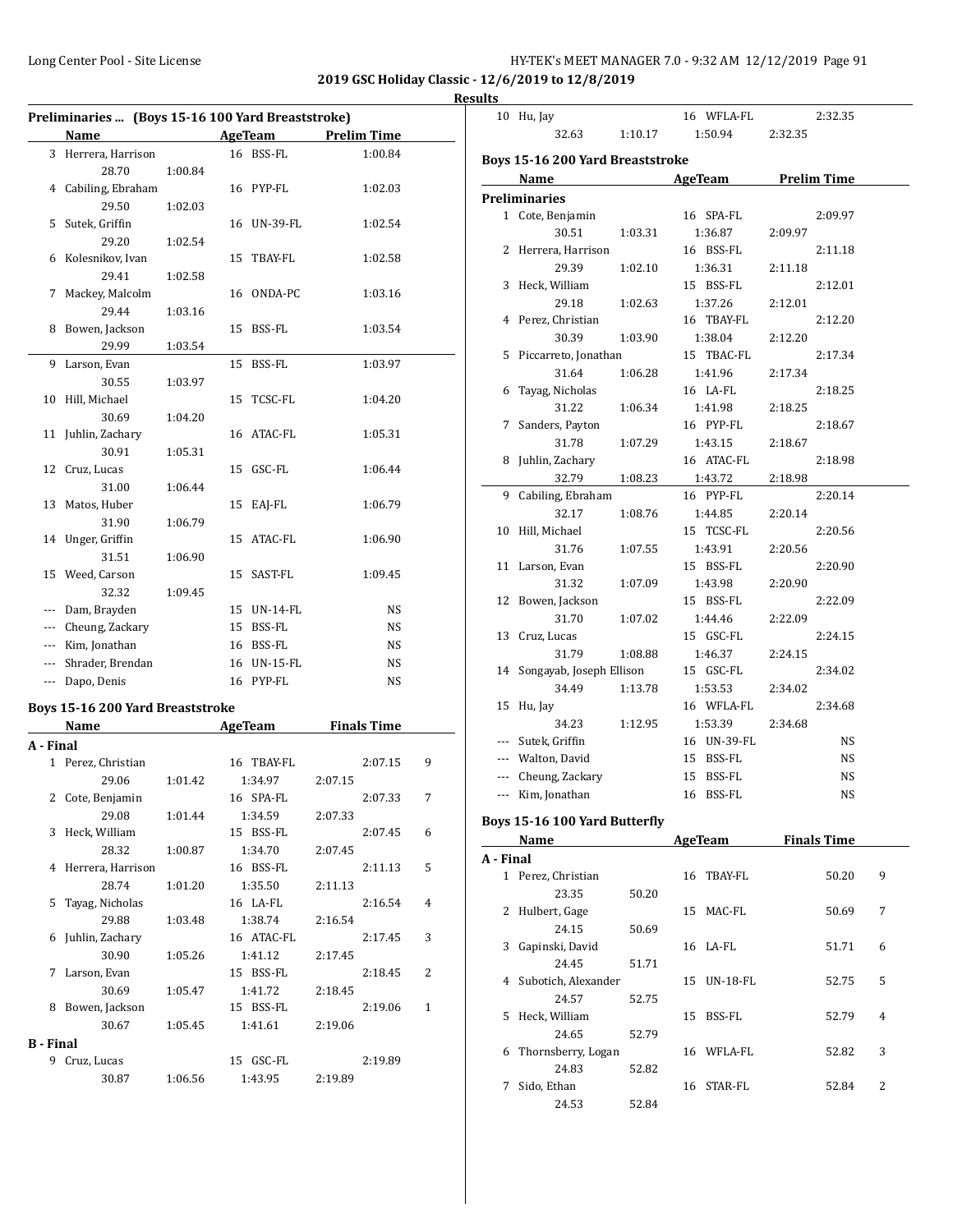**2019 GSC Holiday Classic - 12/6/2019 to 12/8/2019**

**Results**

|           | A - Final  (Boys 15-16 100 Yard Butterfly) |       |            |                    |              |
|-----------|--------------------------------------------|-------|------------|--------------------|--------------|
|           | Name                                       |       | AgeTeam    | <b>Finals Time</b> |              |
|           | 8 Twomey, Joseph                           |       | 16 TCSC-FL | 53.93              | $\mathbf{1}$ |
|           | 25.00                                      | 53.93 |            |                    |              |
| B - Final |                                            |       |            |                    |              |
|           | 9 Caruso, Nicholas                         |       | 16 GSC-FL  | 54.00              |              |
|           | 25.92                                      | 54.00 |            |                    |              |
| 10        | Campbell, Mason                            |       | $15$ LA-FL | 54.02              |              |
|           | 25.37                                      | 54.02 |            |                    |              |
|           | 11 Walters, Peyton                         |       | 16 PYP-FL  | 54.19              |              |
|           | 25.11                                      | 54.19 |            |                    |              |
|           | 12 Kilgore, Ethan                          |       | $16$ CS-FL | 54.46              |              |
|           | 25.09                                      | 54.46 |            |                    |              |
|           | 13 Butler, Brooks                          |       | 15 ATAC-FL | 54.77              |              |
|           | 25.15                                      | 54.77 |            |                    |              |
|           | 14 Bungert, Alexander                      |       | 16 GSC-FL  | 55.05              |              |
|           | 25.66                                      | 55.05 |            |                    |              |
|           | 15 Grieser, Jackson                        |       | 16 GSC-FL  | 55.24              |              |
|           | 25.64                                      | 55.24 |            |                    |              |
|           | 16 Whiteley, John                          |       | 16 TBAY-FL | 55.42              |              |
|           | 26.06                                      | 55.42 |            |                    |              |
|           |                                            |       |            |                    |              |

# **Boys 15-16 100 Yard Butterfly**

|   | Name                  |       | <b>AgeTeam</b> | <b>Prelim Time</b> |
|---|-----------------------|-------|----------------|--------------------|
|   | <b>Preliminaries</b>  |       |                |                    |
|   | 1 Gapinski, David     |       | 16 LA-FL       | 52.21              |
|   | 24.61                 | 52.21 |                |                    |
|   | 2 Heck, William       |       | 15 BSS-FL      | 52.52              |
|   | 24.75                 | 52.52 |                |                    |
|   | 3 Subotich, Alexander |       | 15 UN-18-FL    | 52.55              |
|   | 24.53                 | 52.55 |                |                    |
|   | 4 Perez, Christian    |       | 16 TBAY-FL     | 52.58              |
|   | 24.92                 | 52.58 |                |                    |
| 5 | Hulbert, Gage         |       | 15 MAC-FL      | 53.41              |
|   | 25.29                 | 53.41 |                |                    |
| 6 | Thornsberry, Logan    |       | 16 WFLA-FL     | 53.92              |
|   | 25.35                 | 53.92 |                |                    |
| 7 | Sido, Ethan           |       | 16 STAR-FL     | 54.12              |
|   | 25.57                 | 54.12 |                |                    |
| 8 | Twomey, Joseph        |       | 16 TCSC-FL     | 54.21              |
|   | 25.27                 | 54.21 |                |                    |
| 9 | Campbell, Mason       |       | 15 LA-FL       | 54.49              |
|   | 25.47                 | 54.49 |                |                    |
|   | 10 Caruso, Nicholas   |       | 16 GSC-FL      | 54.54              |
|   | 25.99                 | 54.54 |                |                    |
|   | 11 Walters, Peyton    |       | 16 PYP-FL      | 54.81              |
|   | 26.14                 | 54.81 |                |                    |
|   | 12 Kilgore, Ethan     |       | 16 CS-FL       | 55.16              |
|   | 25.89                 | 55.16 |                |                    |
|   | 13 Grieser, Jackson   |       | 16 GSC-FL      | 56.11              |
|   | 26.02                 | 56.11 |                |                    |
|   | 14 Bungert, Alexander |       | 16 GSC-FL      | 56.17              |
|   | 26.59                 | 56.17 |                |                    |
|   | 15 Whiteley, John     |       | 16 TBAY-FL     | 56.36              |
|   | 26.91                 | 56.36 |                |                    |
|   | 16 Butler, Brooks     |       | 15 ATAC-FL     | 56.49              |
|   | 26.13                 | 56.49 |                |                    |

| 17      | Zak, Thomas             |         | 16 SAST-FL  | 56.50   |
|---------|-------------------------|---------|-------------|---------|
|         | 26.84                   | 56.50   |             |         |
|         | 18 Canabal, Gabriel     |         | 15 BSS-FL   | 56.75   |
|         | 26.26                   | 56.75   |             |         |
|         | 19 Choi, Hyungjun       |         | 15 GSC-FL   | 56.92   |
|         | 26.71                   | 56.92   |             |         |
|         | 20 Tirheimer, Chance    |         | 16 TBAY-FL  | 57.09   |
|         | 26.96                   | 57.09   |             |         |
|         | 21 Meyers, Andrew       |         | 16 WFLA-FL  | 57.21   |
|         | 26.77                   | 57.21   |             |         |
|         | 22 Mackey, Malcolm      |         | 16 ONDA-PC  | 57.26   |
|         | 25.93                   | 57.26   |             |         |
|         | 23 Weed, Carson         |         | 15 SAST-FL  | 57.45   |
|         | 27.13                   | 57.45   |             |         |
|         | 24 Samardzic, Alexander |         | 15 BSS-FL   | 57.52   |
|         | 27.02                   | 57.52   |             |         |
|         | 25 Sutek, Griffin       |         | 16 UN-39-FL | 57.55   |
|         | 26.52                   | 57.55   |             |         |
|         | 26 Lesage, Roman        |         | 16 STAR-FL  | 57.94   |
|         | 26.79                   | 57.94   |             |         |
|         | 27 Cruz, Lucas          |         | 15 GSC-FL   | 57.95   |
|         | 27.35                   | 57.95   |             |         |
|         | 28 Chen, Yuheng         |         | 15 PS-FL    | 58.47   |
|         | 26.90                   | 58.47   |             |         |
| $*29$   | Jones, John             |         | 15 WFLA-FL  | 1:00.53 |
|         | 28.27                   | 1:00.53 |             |         |
|         | *29 Parman, Chase       |         | 16 UN-33-FL | 1:00.53 |
|         | 27.48                   | 1:00.53 |             |         |
|         | 31 McDonald, Preston    |         | 15 WFLA-FL  | 1:02.46 |
|         | 27.95                   | 1:02.46 |             |         |
|         | 32 Malecot, Robert      |         | 16 WFLA-FL  | 1:03.45 |
|         | 29.43                   | 1:03.45 |             |         |
|         | --- Dapo, Denis         |         | 16 PYP-FL   | NS      |
| $- - -$ | Shrader, Brendan        |         | 16 UN-15-FL | NS      |

# **Boys 15-16 200 Yard Butterfly**

|                  | Name               |       | AgeTeam    | <b>Finals Time</b> |                          |
|------------------|--------------------|-------|------------|--------------------|--------------------------|
| A - Final        |                    |       |            |                    |                          |
| $\mathbf{1}$     | Hulbert, Gage      |       | 15 MAC-FL  | 1:51.14            | 9                        |
|                  | 23.79              | 51.68 | 1:20.98    | 1:51.14            |                          |
| 2                | Gapinski, David    |       | $16$ LA-FL | 1:53.80            | 7                        |
|                  | 24.75              | 52.91 | 1:23.08    | 1:53.80            |                          |
| 3                | Thornsberry, Logan |       | 16 WFLA-FL | 1:59.49            | 6                        |
|                  | 25.32              | 54.94 | 1:26.23    | 1:59.49            |                          |
|                  | 4 Walton, David    |       | 15 BSS-FL  | 2:00.81            | 5                        |
|                  | 26.76              | 57.19 | 1:29.18    | 2:00.81            |                          |
|                  | 5 Zak, Thomas      |       | 16 SAST-FL | 2:01.86            | 4                        |
|                  | 26.61              | 56.82 | 1:29.32    | 2:01.86            |                          |
| 6                | Cavarsan, Caio     |       | 16 MVAC-FL | 2:02.74            | 3                        |
|                  | 26.45              | 56.78 | 1:28.88    | 2:02.74            |                          |
| 7                | Choi, Hyungjun     |       | 15 GSC-FL  | 2:06.24            | $\overline{\mathcal{L}}$ |
|                  | 27.26              | 59.11 | 1:31.97    | 2:06.24            |                          |
| 8                | Grieser, Jackson   |       | 16 GSC-FL  | 2:06.70            | 1                        |
|                  | 26.93              | 57.77 | 1:31.28    | 2:06.70            |                          |
| <b>B</b> - Final |                    |       |            |                    |                          |
| 9                | Whiteley, John     |       | 16 TBAY-FL | 2:01.97            |                          |
|                  |                    | 56.94 | 1:28.75    | 2:01.97            |                          |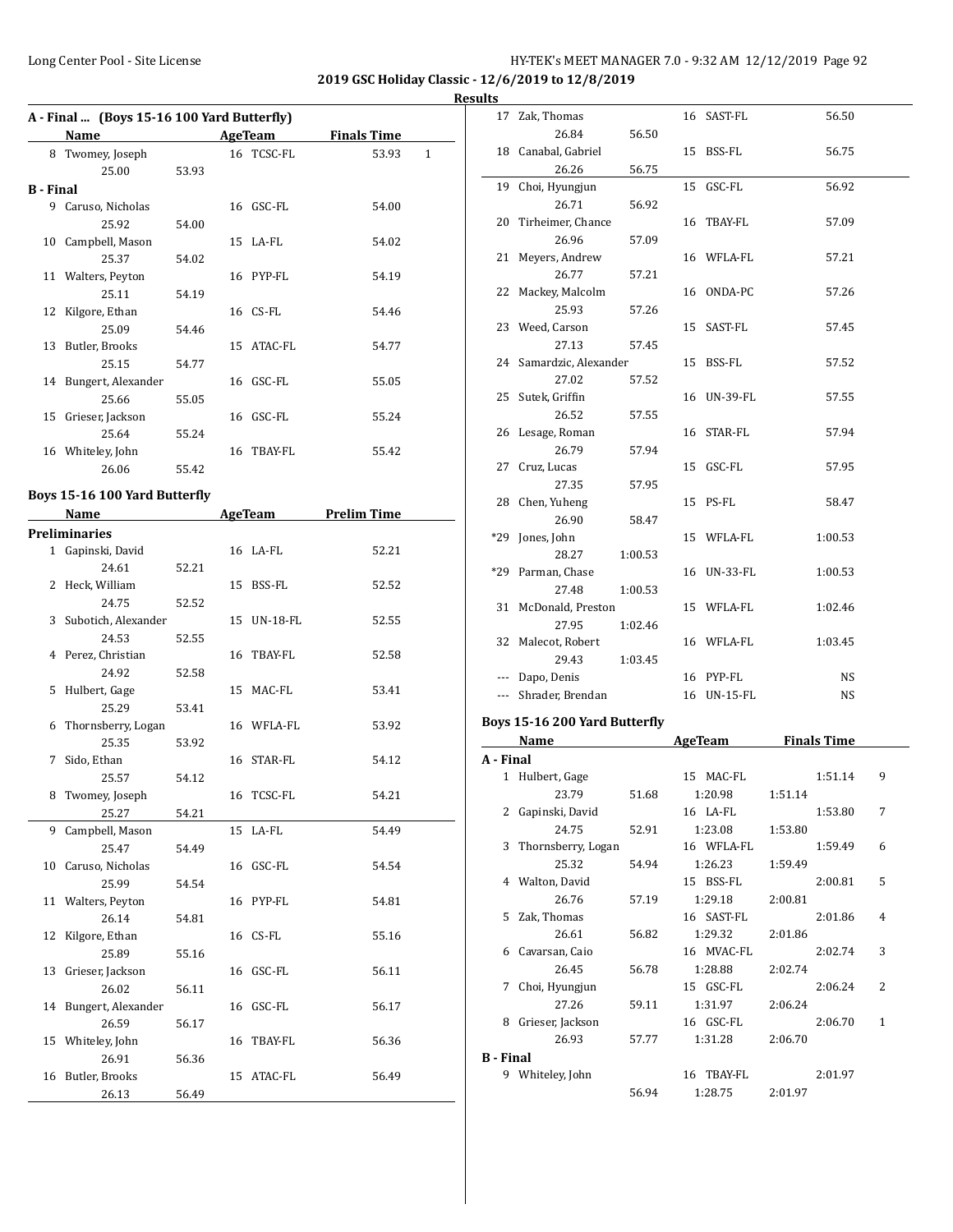4 Roberton, Tyler 15 TBAC-FL 1:56.50 5 24.71 54.81 1:29.62 1:56.50 5 Muramatsu, Brennan 15 STAR-FL 1:58.25 4

**2019 GSC Holiday Classic - 12/6/2019 to 12/8/2019 Results**

|           | B - Final  (Boys 15-16 200 Yard Butterfly) |         |                          |                    |   |
|-----------|--------------------------------------------|---------|--------------------------|--------------------|---|
|           | Name                                       |         | <b>Example 2</b> AgeTeam | <b>Finals Time</b> |   |
|           | 10 Subotich, Alexander                     |         | 15 UN-18-FL              | 2:07.47            |   |
|           | 26.66                                      | 58.96   | 1:33.64                  | 2:07.47            |   |
|           | Boys 15-16 200 Yard Butterfly              |         |                          |                    |   |
|           | Name                                       |         | AgeTeam                  | <b>Prelim Time</b> |   |
|           | <b>Preliminaries</b>                       |         |                          |                    |   |
|           | 1 Hulbert, Gage                            |         | 15 MAC-FL                | 1:51.01            |   |
|           | 24.58                                      | 51.99   | 1:21.10                  | 1:51.01            |   |
|           | 2 Gapinski, David                          |         | 16 LA-FL                 | 1:57.01            |   |
|           | 26.11                                      | 55.57   | 1:26.40                  | 1:57.01            |   |
| 3         | Roberton, Tyler                            |         | 15 TBAC-FL               | 1:57.08            |   |
|           | 25.96                                      | 55.31   | 1:25.57                  | 1:57.08            |   |
| 4         | Twomey, Joseph                             |         | 16 TCSC-FL               | 2:00.56            |   |
|           | 26.37                                      | 56.54   | 1:28.18                  | 2:00.56            |   |
| 5         | Walters, Peyton                            |         | 16 PYP-FL                | 2:01.59            |   |
|           | 26.90                                      | 58.04   | 1:29.61                  | 2:01.59            |   |
| 6         | Walton, David                              |         | 15 BSS-FL                | 2:01.71            |   |
|           | 27.48                                      | 58.52   | 1:31.24                  | 2:01.71            |   |
| 7         | Sanders, Payton                            |         | 16 PYP-FL                | 2:01.98            |   |
|           | 26.46                                      | 56.79   | 1:29.37                  | 2:01.98            |   |
| 8         | Cavarsan, Caio                             |         | 16 MVAC-FL               | 2:02.30            |   |
|           | 26.90                                      | 58.68   | 1:29.93                  | 2:02.30            |   |
| 9         | Zak, Thomas                                |         | 16 SAST-FL               | 2:04.74            |   |
|           | 27.93                                      | 59.66   | 1:32.72                  | 2:04.74            |   |
| 10        | Thornsberry, Logan                         |         | 16 WFLA-FL               | 2:04.86            |   |
|           | 28.03                                      | 59.42   | 1:32.15                  | 2:04.86            |   |
| 11        | Lesage, Roman                              |         | 16 STAR-FL               | 2:05.60            |   |
|           | 27.34                                      | 59.49   | 1:32.76                  | 2:05.60            |   |
| 12        | Grieser, Jackson                           |         | 16 GSC-FL                | 2:07.68            |   |
|           | 27.55                                      | 59.21   | 1:32.65                  | 2:07.68            |   |
| 13        | Choi, Hyungjun                             |         | 15 GSC-FL                | 2:09.24            |   |
|           | 28.77                                      | 1:02.07 | 2:09.24                  |                    |   |
|           | 14 Whiteley, John                          |         | 16 TBAY-FL               | 2:10.00            |   |
|           | 28.28                                      | 1:00.15 | 1:34.56                  | 2:10.00            |   |
| 15        | Muramatsu, Brennan                         |         | 15 STAR-FL               | 2:11.62            |   |
|           | 27.31                                      | 1:00.02 | 1:35.50                  | 2:11.62            |   |
|           | 16 Parman, Chase                           |         | 16 UN-33-FL              | 2:12.30            |   |
|           | 27.89                                      | 1:00.80 | 1:35.83                  | 2:12.30            |   |
| 17        | Subotich, Alexander                        |         | 15 UN-18-FL              | 2:13.19            |   |
|           | 26.42                                      | 59.50   | 1:35.85                  | 2:13.19            |   |
| 18        | Johnson, Drew                              |         | 16 RAD-FL                | 2:22.09            |   |
|           |                                            |         | 1:41.60                  | 2:22.09            |   |
|           | --- Dapo, Denis                            |         | 16 PYP-FL                | NS                 |   |
|           | --- Caruso, Nicholas                       |         | 16 GSC-FL                | NS                 |   |
|           |                                            |         |                          |                    |   |
|           | <b>Boys 15-16 200 Yard IM</b>              |         |                          |                    |   |
|           | Name                                       |         | AgeTeam                  | <b>Finals Time</b> |   |
| A - Final |                                            |         |                          |                    |   |
|           | 1 Walton, David                            |         | 15<br>BSS-FL             | 1:53.18            | 9 |

24.69 53.92 1:26.04 1:53.18 2 Cote, Benjamin 16 SPA-FL 1:53.37 7 24.75 53.52 1:26.69 1:53.37 3 Perez, Christian 16 TBAY-FL 1:54.42 6 24.01 53.47 1:26.82 1:54.42

|                  | 25.11                         | 53.76 | 1:31.41                              | 1:58.25 |         |              |
|------------------|-------------------------------|-------|--------------------------------------|---------|---------|--------------|
|                  | 6 Body, Louis                 |       | 16 BSS-FL                            |         | 1:59.03 | 3            |
|                  | 25.93                         | 55.30 | 1:32.34                              | 1:59.03 |         |              |
| 7                | Sanders, Payton               |       | 16 PYP-FL                            |         | 1:59.21 | 2            |
|                  | 24.97                         | 55.24 | 1:30.61                              | 1:59.21 |         |              |
| 8                | Herrera, Harrison             |       | 16 BSS-FL                            |         | 2:03.87 | $\mathbf{1}$ |
|                  | 26.19                         | 58.30 | 1:34.46                              | 2:03.87 |         |              |
| <b>B</b> - Final |                               |       |                                      |         |         |              |
| 9                | Tayag, Nicholas               |       | 16 LA-FL                             |         | 1:58.46 |              |
|                  | 26.56                         | 55.71 | 1:29.66                              | 1:58.46 |         |              |
| 10               | Sido, Ethan                   |       | 16 STAR-FL                           |         | 1:58.88 |              |
|                  | 24.84                         | 54.25 | 1:29.27                              | 1:58.88 |         |              |
|                  | 11 Larson, Evan               |       | 15 BSS-FL                            |         | 2:01.44 |              |
|                  | 26.17                         | 57.64 | 1:33.14                              | 2:01.44 |         |              |
|                  | 12 Cabiling, Ebraham          |       | 16 PYP-FL                            |         | 2:02.73 |              |
|                  | 27.90                         | 59.23 | 1:33.74                              | 2:02.73 |         |              |
|                  | 13 Cruz, Lucas                |       | 15 GSC-FL                            |         | 2:03.28 |              |
|                  | 26.59                         | 58.65 | 1:35.25                              | 2:03.28 |         |              |
|                  | 14 Bowen, Jackson             |       | 15 BSS-FL                            |         | 2:03.39 |              |
|                  | 27.15                         | 59.46 | 1:34.55                              | 2:03.39 |         |              |
|                  | 15 Mackey, Malcolm            |       | 16 ONDA-PC                           |         | 2:03.92 |              |
|                  | 25.96                         | 57.49 | 1:35.26                              | 2:03.92 |         |              |
|                  | 16 Choi, Hyungjun             |       | 15 GSC-FL                            |         | 2:05.20 |              |
|                  | 26.70                         | 57.85 | 1:35.96                              | 2:05.20 |         |              |
|                  |                               |       |                                      |         |         |              |
|                  | <b>Boys 15-16 200 Yard IM</b> |       |                                      |         |         |              |
|                  | Name                          |       | <b>Example 2 AgeTeam</b> Prelim Time |         |         |              |
|                  | <b>Preliminaries</b>          |       |                                      |         |         |              |
|                  |                               |       |                                      |         |         |              |
|                  | 1 Cote, Benjamin              |       | 16 SPA-FL                            |         | 1:54.86 |              |
|                  | 25.38                         | 54.36 | 1:27.96                              | 1:54.86 |         |              |
|                  | 2 Perez, Christian            |       | 16 TBAY-FL                           |         | 1:55.11 |              |
|                  | 24.02                         | 53.40 | 1:27.60                              | 1:55.11 |         |              |
|                  | 3 Roberton, Tyler             |       | 15 TBAC-FL                           |         | 1:56.64 |              |
|                  | 24.11                         | 54.39 | 1:29.16                              | 1:56.64 |         |              |
|                  | 4 Walton, David               |       | 15 BSS-FL                            |         | 1:56.95 |              |
|                  | 25.71                         | 55.17 | 1:29.48                              | 1:56.95 |         |              |
| 5                | Sanders, Payton               |       | 16 PYP-FL                            |         | 1:58.43 |              |
|                  | 25.04                         | 54.41 | 1:29.71                              | 1:58.43 |         |              |
|                  | 6 Muramatsu, Brennan          |       | 15 STAR-FL                           |         | 2:00.42 |              |
|                  | 24.92                         | 53.40 | 1:32.37                              | 2:00.42 |         |              |
| 7                | Body, Louis                   |       | 16 BSS-FL                            |         | 2:00.70 |              |
|                  | 26.50                         | 55.95 | 1:33.12                              | 2:00.70 |         |              |
| 8                | Herrera, Harrison             |       | 16 BSS-FL                            |         | 2:01.15 |              |
|                  | 25.93                         | 57.47 | 1:32.53                              | 2:01.15 |         |              |
| 9                | Larson, Evan                  |       | 15 BSS-FL                            |         | 2:01.75 |              |
|                  | 26.12                         | 56.75 | 1:32.49                              | 2:01.75 |         |              |
| 10               | Mackey, Malcolm               |       | 16 ONDA-PC                           |         | 2:02.15 |              |
|                  | 25.96                         | 56.97 | 1:33.47                              | 2:02.15 |         |              |
| 11               | Sido, Ethan                   |       | 16 STAR-FL                           |         | 2:02.25 |              |
|                  | 25.29                         | 56.73 | 1:32.48                              | 2:02.25 |         |              |
| 12               | Tayag, Nicholas               |       | 16 LA-FL                             |         | 2:02.37 |              |
|                  | 27.29                         | 56.92 | 1:32.83                              | 2:02.37 |         |              |
| 13               | Cabiling, Ebraham             |       | 16 PYP-FL                            |         | 2:03.13 |              |
|                  | 27.05                         | 58.45 | 1:34.18                              | 2:03.13 |         |              |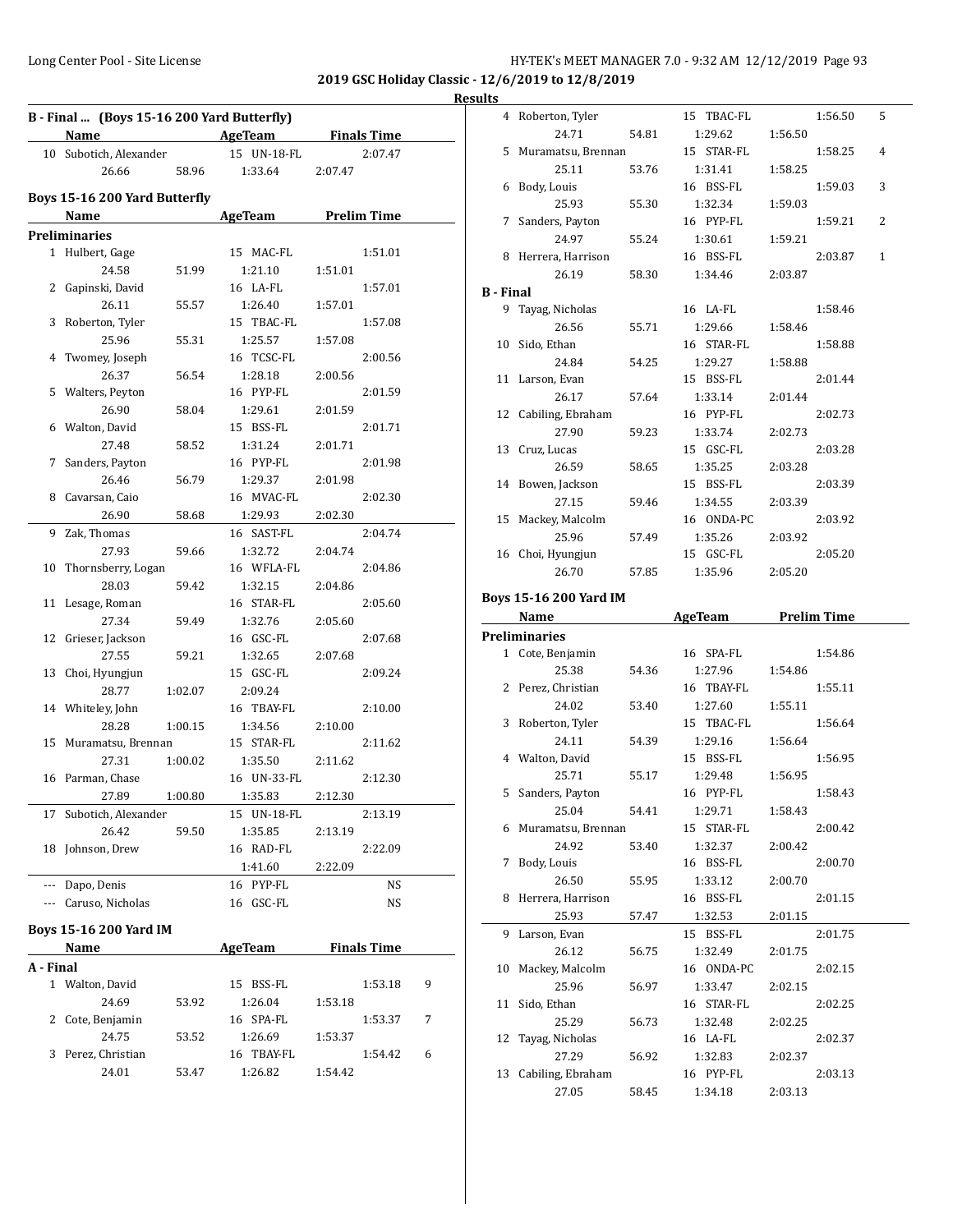|          | Preliminaries  (Boys 15-16 200 Yard IM) |         |                       |         |                    |
|----------|-----------------------------------------|---------|-----------------------|---------|--------------------|
|          | Name                                    |         | AgeTeam               |         | <b>Prelim Time</b> |
|          | 14 Cruz, Lucas                          |         | 15 GSC-FL             |         | 2:03.59            |
|          | 25.98                                   | 58.23   | 1:35.70               | 2:03.59 |                    |
|          | 15 Choi, Hyungjun                       |         | 15 GSC-FL             |         | 2:03.69            |
|          | 26.29                                   | 57.57   | 1:35.09               | 2:03.69 |                    |
|          | 16 Bowen, Jackson                       |         | 15 BSS-FL             |         | 2:04.34            |
|          | 27.01                                   | 59.56   | 1:35.33               | 2:04.34 |                    |
|          | 17 Hill, Michael                        |         | 15 TCSC-FL            |         | 2:04.78            |
|          | 27.49                                   | 1:00.36 | 1:35.67               | 2:04.78 |                    |
|          | 18 Piccarreto, Jonathan                 |         | 15 TBAC-FL            |         | 2:05.68            |
|          | 27.77<br>19 Hodge, Benjamin             | 1:01.96 | 1:37.61<br>15 ATAC-FL | 2:05.68 | 2:06.44            |
|          | 26.49                                   | 58.36   | 1:37.96               | 2:06.44 |                    |
|          | 20 Sutek, Griffin                       |         | 16 UN-39-FL           |         | 2:06.76            |
|          | 26.02                                   | 58.96   | 1:34.94               | 2:06.76 |                    |
|          | 21 Whiteley, John                       |         | 16 TBAY-FL            |         | 2:07.03            |
|          | 26.82                                   | 59.07   | 1:37.90               | 2:07.03 |                    |
|          | 22 Quigg, Samuel                        |         | 16 UN-35-FL           |         | 2:07.09            |
|          | 26.55                                   | 59.73   | 1:39.71               | 2:07.09 |                    |
|          | 23 Walters, Peyton                      |         | 16 PYP-FL             |         | 2:07.19            |
|          | 25.57                                   | 58.78   | 1:37.70               | 2:07.19 |                    |
|          | 24 Twomey, Joseph                       |         | 16 TCSC-FL            |         | 2:07.49            |
|          | 25.38                                   | 58.98   | 1:38.87               | 2:07.49 |                    |
|          | 25 Grieser, Jackson                     |         | 16 GSC-FL             |         | 2:08.31            |
|          | 27.35                                   | 1:01.24 | 1:40.07               | 2:08.31 |                    |
|          | 26 Weed, Carson                         |         | 15 SAST-FL            |         | 2:08.32            |
|          | 26.72                                   | 59.56   | 1:38.22               | 2:08.32 |                    |
|          | 27 Anderson, Matthew                    |         | 15 ATAC-FL            |         | 2:09.78            |
|          | 28.59                                   | 59.86   | 1:40.74               | 2:09.78 |                    |
|          | 28 Makari, Zacharia                     |         | 16 BSS-FL             |         | 2:10.66            |
|          | 27.24                                   | 1:00.62 | 1:40.57               | 2:10.66 |                    |
|          | 29 Songayab, Joseph Ellison             |         | 15 GSC-FL             |         | 2:10.74            |
|          | 27.82                                   | 1:02.08 | 1:41.13               | 2:10.74 |                    |
|          | 30 Chen, Yuheng                         |         | 15 PS-FL              |         | 2:10.98            |
|          | 26.77                                   | 1:00.76 | 1:40.72               | 2:10.98 |                    |
|          | 31 Subotich, Alexander                  |         | 15 UN-18-FL           |         | 2:12.20            |
|          | 25.74                                   | 59.11   | 1:39.83               | 2:12.20 |                    |
|          | 32 Jackman, Nicholas                    |         | 15 TCSC-FL            |         | 2:12.29            |
|          | 27.44                                   | 1:01.00 | 1:40.04               | 2:12.29 |                    |
|          | 33 Parman, Chase                        |         | 16 UN-33-FL           |         | 2:12.45            |
|          | 27.32                                   | 1:02.91 | 1:42.39               | 2:12.45 |                    |
|          | 34 Johnson, Drew                        |         | 16 RAD-FL             |         | 2:14.53            |
|          | 27.13                                   | 1:01.86 | 1:44.13               | 2:14.53 |                    |
|          | 35 Hu, Jay                              |         | 16 WFLA-FL            |         | 2:15.68            |
|          | 28.26                                   | 1:04.31 | 1:44.06               | 2:15.68 |                    |
|          | 36 Arauz, Bruce                         |         | 15 YFFC-FL            |         | 2:37.43            |
|          | 29.46                                   | 1:10.53 | 2:00.34               | 2:37.43 |                    |
|          | --- Hall, Jack                          |         | 16 BSS-FL             |         | DQ                 |
|          | False start - Misc                      |         |                       |         |                    |
|          | Cheung, Zackary                         |         | 15 BSS-FL             |         | NS                 |
| $---$    | Dapo, Denis                             |         | 16 PYP-FL             |         | <b>NS</b>          |
|          | Dam, Brayden                            |         | 15 UN-14-FL           |         | <b>NS</b>          |
| $---$    | Shrader, Brendan                        |         | 16 UN-15-FL           |         | <b>NS</b>          |
| $\cdots$ | Kim, Jonathan                           |         | 16 BSS-FL             |         | NS                 |
|          | Wars, Jonas                             |         | 16 ATAC-FL            |         | NS                 |
|          |                                         |         |                       |         |                    |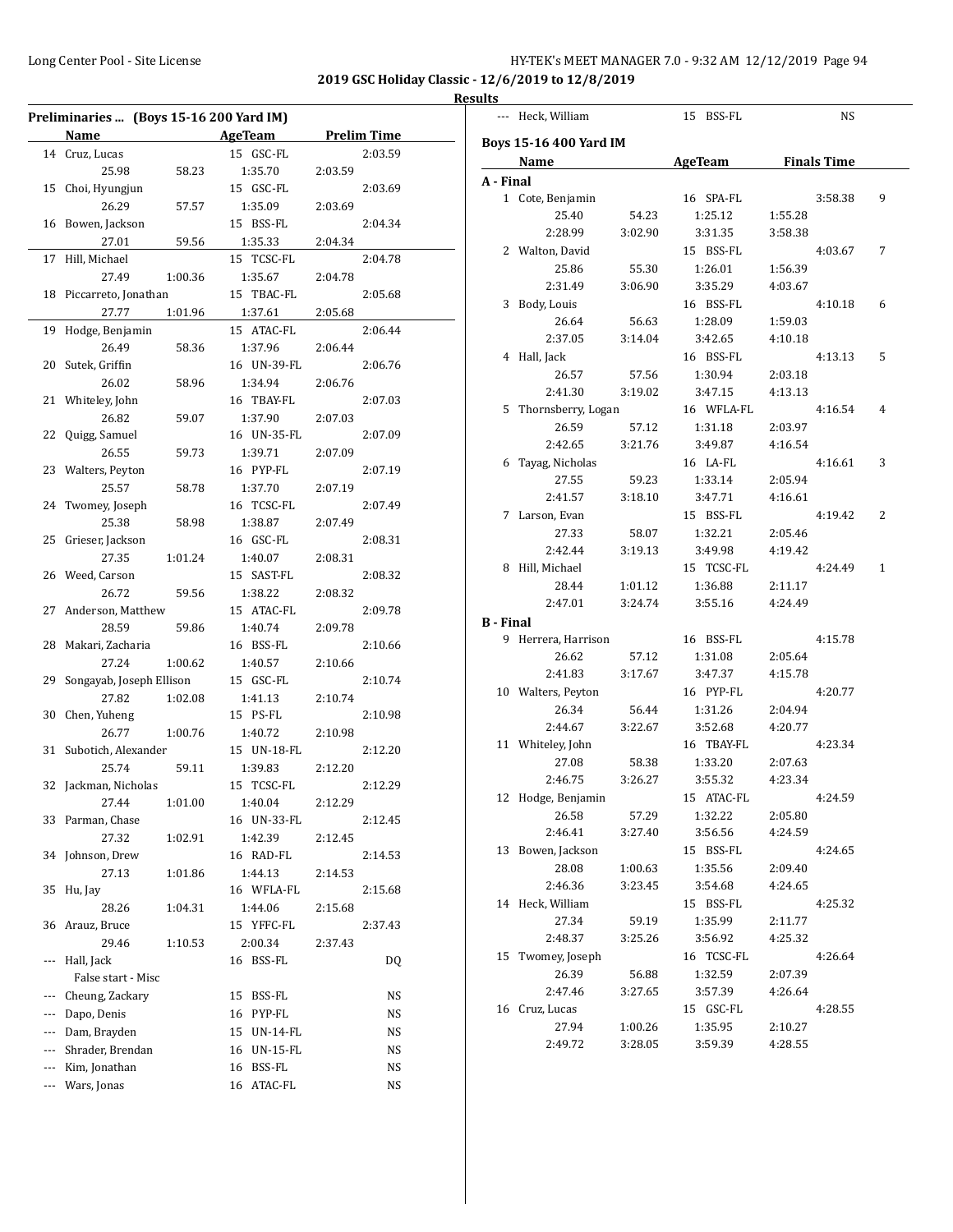#### **Results**

|    | <b>Boys 15-16 400 Yard IM</b> |                  |                       |                    |
|----|-------------------------------|------------------|-----------------------|--------------------|
|    | Name                          |                  | AgeTeam               | <b>Prelim Time</b> |
|    | <b>Preliminaries</b>          |                  |                       |                    |
|    | 1 Cote, Benjamin              |                  | 16 SPA-FL             | 4:01.53            |
|    | 26.44                         | 56.14            | 1:27.46               | 1:57.35            |
|    | 2:31.66                       | 3:05.69          | 3:34.55               | 4:01.53            |
|    | 2 Walton, David               |                  | 15 BSS-FL             | 4:10.42            |
|    | 27.04                         | 57.34            | 1:29.28               | 2:01.38            |
|    | 2:37.46                       | 3:13.13          | 3:42.30               | 4:10.42            |
|    | 3 Body, Louis                 |                  | 16 BSS-FL             | 4:15.88            |
|    | 27.26                         | 58.82            | 1:30.53               | 2:01.97            |
|    | 2:40.15                       | 3:18.63          | 3:47.57               | 4:15.88            |
|    | 4 Tayag, Nicholas             |                  | 16 LA-FL              | 4:17.96            |
|    | 27.27                         | 59.14            | 1:32.09               | 2:05.75            |
|    | 2:40.97                       | 3:17.61          | 3:48.05               | 4:17.96            |
|    | 5 Larson, Evan                |                  | 15 BSS-FL             | 4:21.19            |
|    | 28.35                         | 1:00.38          | 1:33.72               | 2:06.71            |
|    | 2:43.85                       | 3:21.28          | 3:51.75               | 4:21.19            |
|    | 6 Thornsberry, Logan          |                  | 16 WFLA-FL            | 4:23.70            |
|    | 27.49                         | 58.57            | 1:33.49               | 2:06.69            |
|    | 2:45.75                       | 3:25.47          | 3:55.34               | 4:23.70            |
|    | 7 Hill, Michael               |                  | 15 TCSC-FL            | 4:24.41            |
|    | 28.42                         | 1:01.76          | 1:37.07               | 2:11.14            |
|    | 2:47.23                       | 3:23.76          | 3:54.87               | 4:24.41            |
|    | 8 Hall, Jack                  |                  | 16 BSS-FL             | 4:25.01            |
|    | 26.46                         | 57.31            | 1:30.90               | 2:03.13            |
|    | 2:42.33                       | 3:22.13          | 3:56.32               | 4:25.01            |
|    | 9 Hodge, Benjamin             |                  | 15 ATAC-FL            | 4:26.11            |
|    | 28.17                         | 59.59            | 1:34.40               | 2:07.81            |
|    | 2:48.28                       | 3:28.92          | 3:58.49               | 4:26.11            |
|    | 10 Heck, William              |                  | 15 BSS-FL             | 4:27.43            |
|    | 27.95                         | 1:00.20          | 1:35.92               | 2:11.24            |
|    | 2:46.69                       | 3:23.62          | 3:56.60               | 4:27.43            |
|    | 11 Twomey, Joseph             |                  | 16 TCSC-FL            | 4:27.53            |
|    | 26.29                         |                  |                       | 2:06.22            |
|    | 2:46.00                       | 56.07<br>3:26.19 | 1:31.85<br>3:57.23    | 4:27.53            |
|    |                               |                  |                       |                    |
|    | 12 Whiteley, John<br>27.54    |                  | 16 TBAY-FL<br>1:33.46 | 4:28.11            |
|    |                               | 58.79<br>3:28.43 | 3:58.70               | 2:08.51            |
|    | 2:48.57                       |                  |                       | 4:28.11            |
|    | 13 Walters, Peyton            |                  | 16 PYP-FL             | 4:29.24            |
|    | 26.63                         | 57.69            | 1:34.12               | 2:09.40            |
|    | 2:48.59                       | 3:28.45          | 3:59.32               | 4:29.24            |
|    | *14 Cruz, Lucas               |                  | 15 GSC-FL             | 4:29.41            |
|    | 29.27                         | 1:02.71          | 1:38.05               | 2:12.95            |
|    | 2:51.20                       | 3:30.11          | 4:01.49               | 4:29.41            |
|    | *14 Bowen, Jackson            |                  | 15 BSS-FL             | 4:29.41            |
|    | 29.23                         | 1:02.42          | 1:38.53               | 2:13.18            |
|    | 2:48.84                       | 3:26.51          | 3:58.65               | 4:29.41            |
|    | 16 Herrera, Harrison          |                  | 16 BSS-FL             | 4:29.47            |
|    | 27.14                         | 58.74            | 1:34.97               | 2:10.70            |
|    | 2:48.60                       | 3:27.06          | 3:58.06               | 4:29.47            |
| 17 | Choi, Hyungjun                |                  | 15 GSC-FL             | 4:31.86            |
|    | 28.85                         | 1:01.33          | 1:35.92               | 2:09.12            |
|    | 2:49.25                       | 3:30.24          | 4:01.21               | 4:31.86            |

|                  | 18 Cabiling, Ebraham           |         | 16 PYP-FL      |         | 4:33.90            |   |
|------------------|--------------------------------|---------|----------------|---------|--------------------|---|
|                  | 29.48                          | 1:03.72 | 1:38.38        | 2:12.63 |                    |   |
|                  | 2:51.02                        | 3:29.60 | 4:01.67        | 4:33.90 |                    |   |
|                  | 19 Larue, Ty                   |         | 16 LA-FL       |         | 4:35.55            |   |
|                  | 29.34                          | 1:02.91 | 1:36.39        | 2:09.66 |                    |   |
|                  | 2:52.57                        | 3:36.47 | 4:06.21        | 4:35.55 |                    |   |
|                  | 20 Parman, Chase               |         | 16 UN-33-FL    |         | 4:47.11            |   |
|                  | 28.42                          | 1:02.31 | 1:40.98        | 2:17.99 |                    |   |
|                  | 3:00.07                        | 3:42.66 | 4:15.63        | 4:47.11 |                    |   |
|                  | 21 Chen, Yuheng                |         | 15 PS-FL       |         | 4:47.91            |   |
|                  | 28.92                          | 1:02.77 | 1:40.06        | 2:16.50 |                    |   |
|                  | 3:00.70                        | 3:42.33 | 4:15.12        | 4:47.91 |                    |   |
|                  |                                |         |                |         |                    |   |
|                  | <b>Boys 500 Yard Freestyle</b> |         |                |         |                    |   |
|                  | Name                           |         | <u>AgeTeam</u> |         | <b>Finals Time</b> |   |
| A - Final        |                                |         |                |         |                    |   |
|                  | 1 Cancel, Miguel               |         | 20 UNFL-FL     |         | 4:23.52            | 9 |
|                  | 23.68                          | 49.83   | 1:16.39        | 1:43.27 |                    |   |
|                  | 2:10.39                        | 2:37.53 | 3:04.45        | 3:31.07 |                    |   |
|                  | 3:57.63                        | 4:23.52 |                |         |                    |   |
|                  | 2 Ponce De Leon, Rafael Nicola |         | 19 BSS-FL      |         | 4:25.61            | 7 |
|                  | 23.99                          | 50.25   | 1:16.79        | 1:43.31 |                    |   |
|                  | 2:10.32                        | 2:37.47 | 3:04.70        | 3:31.83 |                    |   |
|                  | 3:58.93                        | 4:25.61 |                |         |                    |   |
|                  | 3 Shelton, Thornton            |         | 17 ATAC-FL     |         | 4:32.99            | 6 |
|                  | 25.53                          | 52.70   | 1:19.88        | 1:47.09 |                    |   |
|                  | 2:14.70                        | 2:42.29 | 3:10.15        | 3:37.95 |                    |   |
|                  | 4:05.88                        | 4:32.99 |                |         |                    |   |
|                  | 4 Walker, William              |         | 17 SPA-FL      |         | 4:35.14            | 5 |
|                  | 24.16                          | 50.57   | 1:18.30        | 1:45.98 |                    |   |
|                  | 2:14.01                        | 2:42.43 | 3:10.90        | 3:39.47 |                    |   |
|                  | 4:07.93                        | 4:35.14 |                |         |                    |   |
|                  | 5 Spillers, Nicholas           |         | 18 BSS-FL      |         | 4:42.95            | 4 |
|                  | 24.97                          | 52.15   | 1:20.63        | 1:49.19 |                    |   |
|                  | 2:17.94                        | 2:46.80 | 3:16.65        | 3:45.31 |                    |   |
|                  | 4:14.62                        | 4:42.95 |                |         |                    |   |
|                  | 6 Pastos, Augustus             |         | 17 GSC-FL      |         | 4:43.93            | 3 |
|                  | 25.71                          | 53.42   | 1:22.00        | 1:50.72 |                    |   |
|                  | 2:19.84                        | 2:49.05 | 3:18.34        | 3:47.45 |                    |   |
|                  | 4:16.44                        | 4:43.93 |                |         |                    |   |
|                  | 7 Brockman, Joseph             |         | 18 SPA-FL      |         | 4:46.31            | 2 |
|                  | 25.21                          | 53.14   | 1:20.99        | 1:49.49 |                    |   |
|                  | 2:18.28                        | 2:47.65 | 3:17.05        | 3:46.84 |                    |   |
|                  | 4:17.04                        | 4:46.31 |                |         |                    |   |
|                  | 8 Herron, Jayden               |         | 17 GSC-FL      |         | 4:49.69            | 1 |
|                  | 24.87                          | 52.24   | 1:20.74        | 1:49.92 |                    |   |
|                  | 2:19.73                        | 2:49.64 | 3:19.71        | 3:49.71 |                    |   |
|                  | 4:19.83                        | 4:49.69 |                |         |                    |   |
|                  |                                |         |                |         |                    |   |
| <b>B</b> - Final |                                |         | 17 SPA-FL      |         | 4:36.25            |   |
|                  | 9 DesRosier, Dante             |         |                |         |                    |   |
|                  | 25.81                          | 53.32   | 1:21.35        | 1:49.58 |                    |   |
|                  | 2:17.46                        | 2:45.21 | 3:13.32        | 3:41.22 |                    |   |
|                  | 4:09.63                        | 4:36.25 |                |         |                    |   |
|                  | 10 Pollitt, Nathaniel          |         | 17 LA-FL       |         | 4:47.26            |   |
|                  | 25.69                          | 54.14   | 1:22.64        | 1:51.85 |                    |   |
|                  | 2:20.91                        | 2:50.16 | 3:19.61        | 3:49.11 |                    |   |
|                  | 4:18.44                        | 4:47.26 |                |         |                    |   |
|                  |                                |         |                |         |                    |   |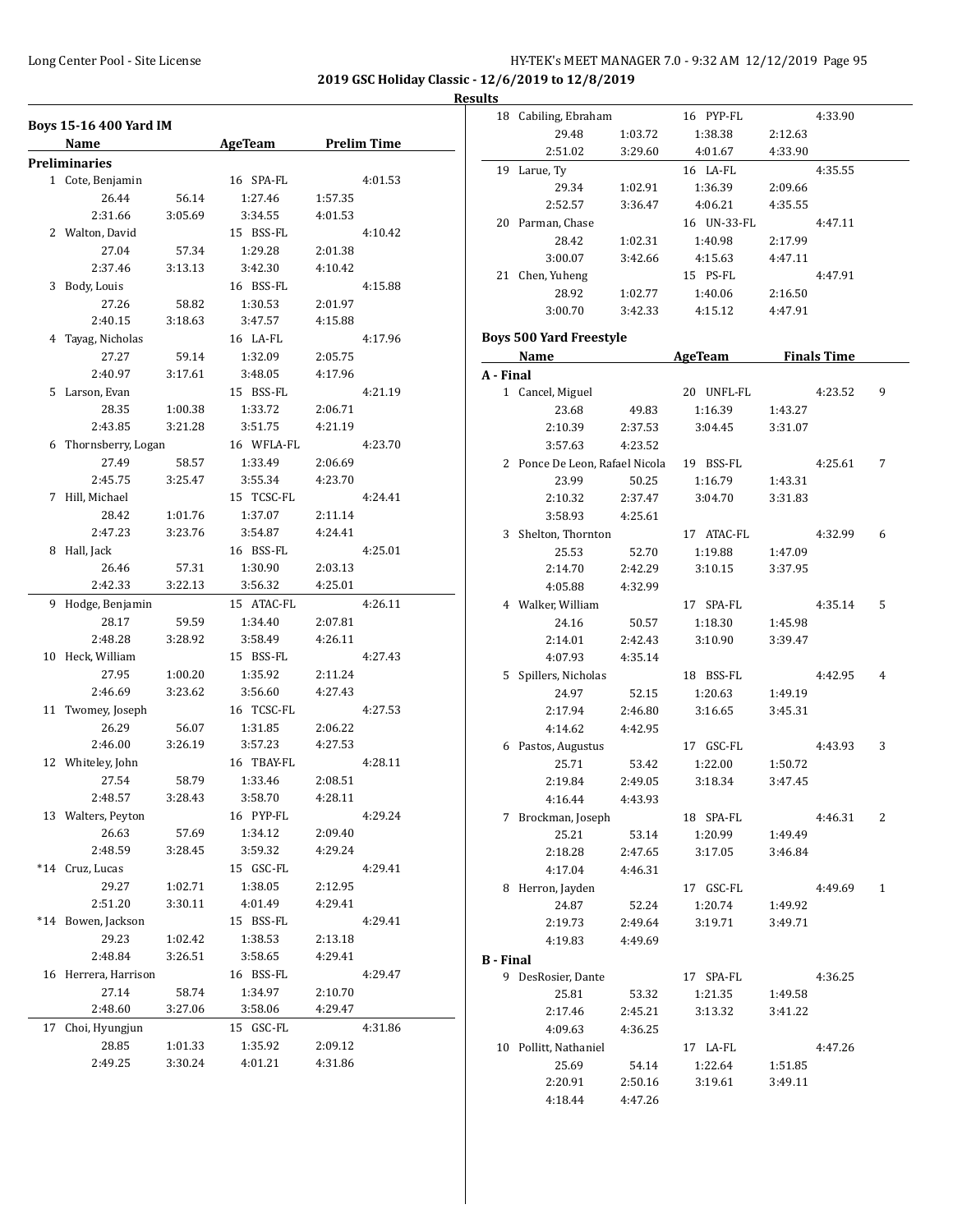**2019 GSC Holiday Classic - 12/6/2019 to 12/8/2019**

**Results** 

| B - Final  (Boys 500 Yard Freestyle) |                                |         |                                       |         |         |  |  |
|--------------------------------------|--------------------------------|---------|---------------------------------------|---------|---------|--|--|
|                                      | Name AgeTeam Finals Time       |         |                                       |         |         |  |  |
|                                      | 11 Wheeler, Austin             |         | 17 EAI-FL                             |         | 4:53.16 |  |  |
|                                      | 26.61                          | 55.05   | 1:24.48                               | 1:54.56 |         |  |  |
|                                      | 2:24.26                        | 2:53.36 | 3:22.96                               | 3:52.56 |         |  |  |
|                                      | 4:23.01                        | 4:53.16 |                                       |         |         |  |  |
|                                      | 12 Ortiz, Gabriel              |         | 17 BSS-FL                             |         | 4:58.29 |  |  |
|                                      | 25.48                          | 53.49   | 1:22.53                               | 1:52.32 |         |  |  |
|                                      | 2:23.11                        | 2:54.54 | 3:26.76                               | 3:58.44 |         |  |  |
|                                      | 4:28.92                        | 4:58.29 |                                       |         |         |  |  |
|                                      | 13 Wurgler, Benjamin           |         | 18 ATAC-FL                            |         | 4:59.01 |  |  |
|                                      | 27.05                          | 56.49   | 1:26.49                               | 1:56.82 |         |  |  |
|                                      | 2:27.17                        | 2:57.60 | 3:28.22                               | 3:58.73 |         |  |  |
|                                      | 4:29.51                        | 4:59.01 |                                       |         |         |  |  |
|                                      | 14 Medina, Jose                |         | 17 BSS-FL                             |         | 5:09.17 |  |  |
|                                      | 25.84                          | 54.29   | 1:24.07                               | 1:55.47 |         |  |  |
|                                      | 2:27.71                        | 3:00.39 | 3:32.53                               | 4:04.82 |         |  |  |
|                                      | 4:37.51                        | 5:09.17 |                                       |         |         |  |  |
|                                      | 15 Godcharles, Rhett           |         | 17 WFLA-FL                            |         | 5:21.18 |  |  |
|                                      | 26.76                          | 56.87   | 1:27.88                               | 1:59.75 |         |  |  |
|                                      | 2:32.68                        | 3:05.90 | 3:39.25                               | 4:12.80 |         |  |  |
|                                      | 4:47.32                        | 5:21.18 |                                       |         |         |  |  |
|                                      | --- Oakes, James               |         | 17 LAKR-FL                            |         | NS      |  |  |
|                                      | <b>Boys 500 Yard Freestyle</b> |         |                                       |         |         |  |  |
|                                      | Name                           |         | <b>Example 21 AgeTeam</b> Prelim Time |         |         |  |  |
|                                      | Preliminaries                  |         |                                       |         |         |  |  |
|                                      | 1 Cancel, Miguel               |         | 20 UNFL-FL                            |         | 4:30.09 |  |  |
|                                      | 24.64                          | 51.91   | 1:19.33                               | 1:46.76 |         |  |  |
|                                      | 2:14.23                        | 2:41.67 | 3:09.05                               | 3:36.49 |         |  |  |
|                                      | 4:03.71                        | 4:30.09 |                                       |         |         |  |  |
|                                      | 2 Ponce De Leon, Rafael Nicola |         | 19 BSS-FL                             |         | 4:32.81 |  |  |
|                                      | 24.49                          | 51.29   | 1:18.46                               | 1:46.00 |         |  |  |
|                                      | 2:13.82                        | 2:41.75 | 3:09.80                               | 3:37.84 |         |  |  |
|                                      | 4:05.87                        | 4:32.81 |                                       |         |         |  |  |
|                                      | 3 Walker, William              |         | 17 SPA-FL                             |         | 4:39.24 |  |  |
|                                      | 24.69                          | 52.37   | 1:20.87                               | 1:48.97 |         |  |  |
|                                      | 2:17.23                        | 2:45.59 | 3:14.39                               | 3:43.02 |         |  |  |
|                                      | 4:11.17                        | 4:39.24 |                                       |         |         |  |  |
|                                      | 4 Herron, Jayden               |         | 17 GSC-FL                             |         | 4:41.41 |  |  |
|                                      | 24.80                          | 52.62   | 1:20.95                               | 1:50.14 |         |  |  |
|                                      | 2:19.30                        | 2:47.93 | 3:16.67                               | 3:45.22 |         |  |  |
|                                      | 4:13.40                        | 4:41.41 |                                       |         |         |  |  |
|                                      | 5 Spillers, Nicholas           |         | 18 BSS-FL                             |         | 4:44.10 |  |  |
|                                      | 25.12                          | 52.68   | 1:21.29                               | 1:50.22 |         |  |  |
|                                      | 2:19.01                        | 2:47.84 | 3:17.13 3:46.40                       |         |         |  |  |
|                                      | 4:15.57                        | 4:44.10 |                                       |         |         |  |  |
| 6                                    | Shelton, Thornton              |         | 17 ATAC-FL                            |         | 4:44.15 |  |  |
|                                      | 26.61                          | 54.36   | 1:22.69                               | 1:51.38 |         |  |  |
|                                      | 2:20.00                        | 2:48.84 | 3:17.84                               | 3:46.63 |         |  |  |
|                                      | 4:15.63                        | 4:44.15 |                                       |         |         |  |  |
| 7                                    | Pastos, Augustus               |         | 17 GSC-FL                             |         | 4:47.02 |  |  |
|                                      | 26.45                          | 54.75   | 1:23.61                               | 1:52.23 |         |  |  |
|                                      | 2:21.20 2:50.51                |         | 3:19.82                               | 3:48.95 |         |  |  |
|                                      | 4:18.87                        | 4:47.02 |                                       |         |         |  |  |

| 8 Brockman, Joseph   |         | 18 SPA-FL       |         | 4:47.50 |
|----------------------|---------|-----------------|---------|---------|
| 26.05                | 54.19   | 1:22.70         | 1:51.48 |         |
| 2:20.88              | 2:50.33 | 3:20.01         | 3:49.35 |         |
| 4:18.69              | 4:47.50 |                 |         |         |
| 9 Pollitt, Nathaniel |         | 17 LA-FL        |         | 4:49.02 |
| 24.86                | 52.67   | 1:21.26         | 1:50.21 |         |
| 2:19.80              | 2:49.62 | 3:19.60         | 3:49.71 |         |
| 4:19.42              | 4:49.02 |                 |         |         |
| 10 DesRosier, Dante  |         | 17 SPA-FL       |         | 4:50.55 |
| 25.51                | 53.28   | 1:21.55         | 1:51.19 |         |
| 2:21.30              | 2:51.38 | 3:21.22         | 3:51.15 |         |
| 4:21.42              | 4:50.55 |                 |         |         |
| 11 Jones, Connor     |         | 18 UN-12-FL     |         | 4:51.75 |
| 25.87                | 54.58   | 1:23.97         | 1:53.74 |         |
| 2:23.40              | 2:53.10 | 3:22.81         | 3:52.69 |         |
| 4:22.52              | 4:51.75 |                 |         |         |
| 12 Wheeler, Austin   |         | 17 EAJ-FL       |         | 4:52.74 |
| 26.27                | 54.70   | 1:24.08         | 1:53.97 |         |
| 2:23.76              | 2:53.78 | 3:24.43         | 3:54.95 |         |
| 4:24.55              | 4:52.74 |                 |         |         |
| 13 Oakes, James      |         | 17 LAKR-FL      |         | 4:53.04 |
| 25.95                | 55.15   | 1:24.43         | 1:54.64 |         |
| 2:24.86              | 2:55.02 | 3:24.62 3:54.35 |         |         |
| 4:23.97              | 4:53.04 |                 |         |         |
| 14 Wurgler, Benjamin |         | 18 ATAC-FL      |         | 4:55.96 |
| 27.06                | 56.61   | 1:26.81         | 1:57.07 |         |
| 2:27.13              | 2:56.96 | 3:27.21         | 3:57.26 |         |
| 4:27.00              | 4:55.96 |                 |         |         |
| 15 Domster, Ty       |         | 18 TCSC-FL      |         | 4:56.52 |
| 26.08                | 55.33   | 1:25.17         | 1:55.13 |         |
| 2:25.25              | 2:55.32 | 3:25.54         | 3:55.73 |         |
| 4:26.15              | 4:56.52 |                 |         |         |
| 16 Harding, William  |         | 17 WIN-FL       |         | 4:56.76 |
| 24.96                | 53.09   | 1:21.91         | 1:51.54 |         |
| 2:22.94              | 2:53.76 | 3:24.69         | 3:55.61 |         |
| 4:27.25              | 4:56.76 |                 |         |         |
| 17 Harris, David     |         | 17 TBAY-FL      |         | 4:58.43 |
| 25.94                | 54.86   | 1:24.69         | 1:54.82 |         |
| 2:25.53              | 2:56.18 | 3:26.84         | 3:57.67 |         |
| 4:28.44              | 4:58.43 |                 |         |         |
| 18 Lawson, Reade     |         | 17 TCSC-FL      |         | 4:58.68 |
| 25.73                | 55.09   | 1:25.19         | 1:55.63 |         |
| 2:26.44              | 2:57.13 | 3:27.94         | 3:58.64 |         |
| 4:29.24              | 4:58.68 |                 |         |         |
| 19 Ortiz, Gabriel    |         | 17 BSS-FL       |         | 5:01.21 |
| 25.56                | 54.48   | 1:23.68         | 1:53.84 |         |
| 2:24.63              | 2:56.01 | 3:27.93         | 3:59.77 |         |
| 4:31.02              | 5:01.21 |                 |         |         |
| 20 Medina, Jose      |         | 17 BSS-FL       |         | 5:01.57 |
| 2:24.84              | 2:56.03 | 3:28.15         | 4:00.19 |         |
| 4:32.13              | 5:01.57 |                 |         |         |
| 21 Godcharles, Rhett |         | 17 WFLA-FL      |         | 5:19.95 |
| 28.56                | 1:00.05 | 1:32.37         | 2:04.60 |         |
| 2:37.46              | 3:09.39 | 3:42.30         | 4:14.66 |         |
| 4:47.88              | 5:19.95 |                 |         |         |
|                      |         |                 |         |         |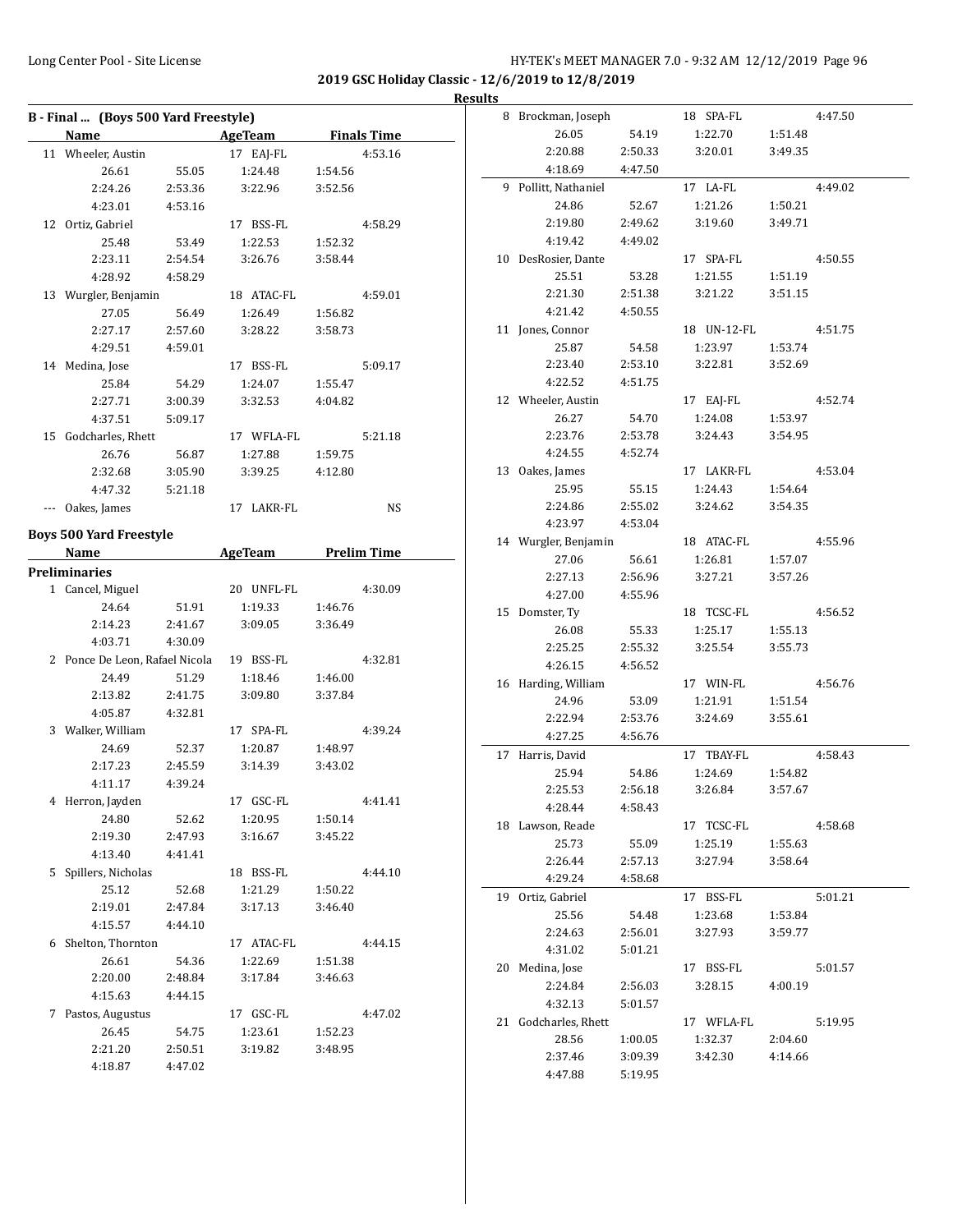**2019 GSC Holiday Classic - 12/6/2019 to 12/8/2019**

**Results**

|              |                                 | Preliminaries  (Boys 500 Yard Freestyle) |                       |                    |               |
|--------------|---------------------------------|------------------------------------------|-----------------------|--------------------|---------------|
|              | Name                            |                                          | <b>AgeTeam</b>        | <b>Prelim Time</b> |               |
|              | --- Hackett, Nick               |                                          | 19 UNFL-FL            |                    | NS            |
|              | <b>Boys 1650 Yard Freestyle</b> |                                          |                       |                    |               |
|              | Name                            |                                          | <b>AgeTeam</b>        | <b>Finals Time</b> |               |
| $\mathbf{1}$ |                                 | Ponce De Leon, Rafael Nicola             | 19 BSS-FL             |                    | 15:33.70<br>9 |
|              | 25.56                           | 53.47                                    | 1:21.80               | 1:50.44            |               |
|              | 2:18.89                         | 2:47.39                                  | 3:15.74               | 3:43.95            |               |
|              | 4:12.20                         | 4:40.34                                  | 5:08.59               | 5:37.08            |               |
|              | 6:05.63                         | 6:34.33                                  | 7:03.32               | 7:31.94            |               |
|              | 8:00.70                         | 8:29.24                                  | 8:57.94               | 9:26.85            |               |
|              | 9:55.77                         | 10:24.51                                 | 10:53.45              | 11:21.76           |               |
|              | 11:49.74                        | 12:18.28                                 | 12:47.20              | 13:15.91           |               |
|              | 13:44.53                        | 14:12.36                                 | 14:39.97              | 15:07.95           |               |
|              |                                 |                                          |                       |                    | 15:33.70      |
| 2            | Shelton, Thornton<br>26.29      | 53.95                                    | 17 ATAC-FL<br>1:22.15 |                    | 15:40.89<br>7 |
|              |                                 |                                          |                       | 1:50.44            |               |
|              | 2:18.78                         | 2:47.47                                  | 3:16.06               | 3:44.42            |               |
|              | 4:12.72                         | 4:41.19                                  | 5:09.70               | 5:38.26            |               |
|              | 6:06.86                         | 6:35.72                                  | 7:04.48               | 7:32.86            |               |
|              | 8:01.22                         | 8:29.52                                  | 8:58.14               | 9:27.05            |               |
|              | 9:55.87                         | 10:24.84                                 | 10:53.68              | 11:22.50           |               |
|              | 11:51.22                        | 12:20.17                                 | 12:48.98              | 13:17.83           |               |
|              | 13:46.72                        | 14:15.47                                 | 14:44.20              | 15:13.13           | 15:40.89      |
| 3            | Walker, William                 |                                          | 17 SPA-FL             |                    | 16:02.09<br>6 |
|              | 25.79                           | 54.25                                    | 1:23.28               | 1:52.28            |               |
|              | 2:21.59                         | 2:51.23                                  | 3:20.99               | 3:50.22            |               |
|              | 4:19.30                         | 4:48.68                                  | 5:18.07               | 5:47.37            |               |
|              | 6:16.72                         | 6:46.04                                  | 7:15.15               | 7:44.69            |               |
|              | 8:13.46                         | 8:42.55                                  | 9:12.13               | 9:41.57            |               |
|              | 10:10.99                        | 10:40.68                                 | 11:10.34              | 11:39.74           |               |
|              | 12:08.75                        | 12:38.56                                 | 13:07.87              | 13:37.25           |               |
|              | 14:06.79                        | 14:36.14                                 | 15:05.15              | 15:33.64           | 16:02.09      |
| 4            | DesRosier, Dante                |                                          | 17 SPA-FL             |                    | 16:02.36<br>5 |
|              | 26.54                           | 54.92                                    | 1:23.61               | 1:52.41            |               |
|              | 2:21.43                         | 2:50.39                                  | 3:19.30               | 3:48.31            |               |
|              | 4:17.54                         | 4:46.84                                  | 5:16.19               | 5:45.46            |               |
|              | 6:14.81                         | 6:44.01                                  | 7:13.35               | 7:42.81            |               |
|              | 8:12.33                         | 8:42.05                                  | 9:11.54               | 9:40.68            |               |
|              | 10:10.17                        | 10:39.71                                 | 11:09.22              | 11:38.78           |               |
|              | 12:08.28                        | 12:37.90                                 | 13:07.66              | 13:37.06           |               |
|              | 14:06.62                        | 14:35.81                                 | 15:05.33              | 15:34.44           | 16:02.36      |
| 5            | Brockman, Joseph                |                                          | 18 SPA-FL             |                    | 16:30.17<br>4 |
|              | 26.74                           | 56.43                                    | 1:26.03               | 1:55.91            |               |
|              | 2:25.66                         | 2:55.91                                  | 3:26.10               | 3:56.25            |               |
|              | 4:26.33                         | 4:56.29                                  | 5:26.68               | 5:56.75            |               |
|              | 6:26.86                         | 6:57.20                                  | 7:27.56               | 7:58.06            |               |
|              | 8:28.04                         | 8:58.50                                  | 9:29.10               | 9:59.41            |               |
|              | 10:29.28                        | 10:59.41                                 | 11:29.91              | 12:00.31           |               |
|              | 12:30.26                        | 13:00.37                                 | 13:30.52              | 14:00.78           |               |
|              | 14:30.99                        | 15:01.45                                 | 15:31.62              | 16:00.89           | 16:30.17      |

|                  | 6 Jones, Connor       |          | 18 UN-12-FL    |          | 16:43.61           | 3 |
|------------------|-----------------------|----------|----------------|----------|--------------------|---|
|                  | 26.56                 | 55.78    | 1:25.49        | 1:55.38  |                    |   |
|                  | 2:25.32               | 2:55.37  | 3:25.48        | 3:55.79  |                    |   |
|                  | 4:25.84               | 4:55.95  | 5:26.13        | 5:56.53  |                    |   |
|                  | 6:27.08               | 6:57.88  | 7:28.81        | 7:59.33  |                    |   |
|                  | 8:30.39               | 9:01.25  | 9:31.90        | 10:02.70 |                    |   |
|                  | 10:33.76              | 11:04.81 | 11:35.90       | 12:06.83 |                    |   |
|                  | 12:38.05              | 13:08.98 | 13:39.90       | 14:11.02 |                    |   |
|                  | 14:42.29              | 15:12.60 | 15:43.18       | 16:13.55 | 16:43.61           |   |
|                  | 7 Pollitt, Nathaniel  |          | 17 LA-FL       |          | 17:18.94           | 2 |
|                  | 27.83                 | 57.77    | 1:28.65        | 1:59.47  |                    |   |
|                  | 2:30.51               | 3:01.37  | 3:32.43        | 4:03.65  |                    |   |
|                  | 4:35.00               | 5:06.52  | 5:38.14        | 6:09.66  |                    |   |
|                  | 6:41.08               | 7:13.24  | 7:45.23        | 8:17.20  |                    |   |
|                  | 8:49.09               | 9:21.24  | 9:53.56        | 10:25.35 |                    |   |
|                  | 10:57.41              | 11:29.21 | 12:00.72       | 12:33.03 |                    |   |
|                  | 13:05.07              | 13:37.12 | 14:09.82       | 14:41.96 |                    |   |
|                  | 15:14.02              | 15:45.85 | 16:17.17       | 16:48.25 | 17:18.94           |   |
|                  | --- Pastos, Augustus  |          | 17 GSC-FL      |          | NS                 |   |
|                  |                       |          |                |          |                    |   |
|                  | Boys 400 Yard IM      |          |                |          |                    |   |
|                  | Name                  |          | <b>AgeTeam</b> |          | <b>Finals Time</b> |   |
| A - Final        |                       |          |                |          |                    |   |
|                  | 1 Cancel, Miguel      |          | 20 UNFL-FL     |          | 3:47.62            | 9 |
|                  | 24.23                 | 51.86    | 1:21.05        | 1:49.71  |                    |   |
|                  | 2:22.47               | 2:55.56  | 3:22.06        | 3:47.62  |                    |   |
|                  | 2 McCloud, Ethan      |          | 18 UNFL-FL     |          | 3:59.18            | 7 |
|                  | 25.28                 | 54.46    | 1:23.66        | 1:52.82  |                    |   |
|                  | 2:27.62               | 3:03.17  | 3:31.37        | 3:59.18  |                    |   |
| 3                | Harris, David         |          | 17 TBAY-FL     |          | 4:05.58            | 6 |
|                  | 26.13                 | 55.68    | 1:26.42        | 1:57.83  |                    |   |
|                  | 2:32.06               | 3:07.63  | 3:37.26        | 4:05.58  |                    |   |
|                  | 4 Shelton, Thornton   |          | 17 ATAC-FL     |          | 4:11.59            | 5 |
|                  | 26.30                 | 55.84    | 1:30.17        | 2:02.92  |                    |   |
|                  | 2:38.85               | 3:15.15  | 3:44.25        | 4:11.59  |                    |   |
|                  | 5 Walker, William     |          | 17 SPA-FL      |          | 4:13.83            | 4 |
|                  | 26.33                 | 57.65    | 1:30.57        | 2:02.54  |                    |   |
|                  | 2:39.99               | 3:17.31  | 3:46.04        | 4:13.83  |                    |   |
| 6                | Jones, Connor         |          | 18 UN-12-FL    |          | 4:14.77            | 3 |
|                  | 26.18                 | 56.60    | 1:28.10        | 1:59.67  |                    |   |
|                  | 2:38.21               | 3:16.86  | 3:46.04        | 4:14.77  |                    |   |
|                  | 7 Domster, Ty         |          | 18 TCSC-FL     |          | 4:20.07            | 2 |
|                  | 26.81                 | 58.59    | 1:33.04        | 2:06.47  |                    |   |
|                  | 2:44.12               | 3:21.40  | 3:51.31        | 4:20.07  |                    |   |
| 8                | Robinson, Christian   |          | 17 STAR-FL     |          | 4:34.26            | 1 |
|                  | 26.91                 | 58.84    | 1:33.16        | 2:07.71  |                    |   |
|                  |                       |          |                |          |                    |   |
|                  | 2:47.81               | 3:28.71  | 4:01.48        | 4:34.26  |                    |   |
| <b>B</b> - Final |                       |          |                |          |                    |   |
|                  | --- Godcharles, Rhett |          | 17 WFLA-FL     |          | DQ                 |   |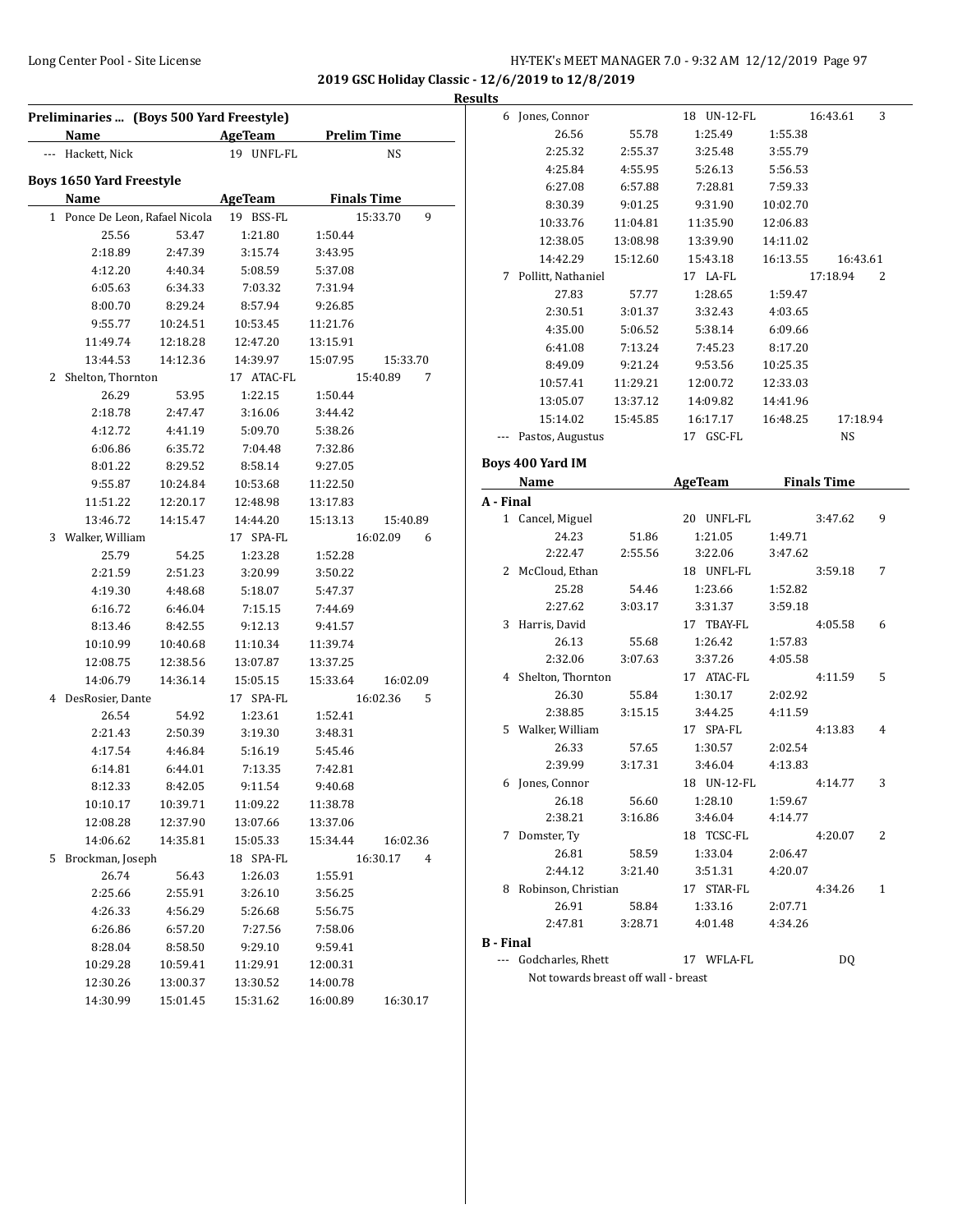#### **Results**

|                  | Boys 400 Yard IM              |         |    |                     |         |         |                |
|------------------|-------------------------------|---------|----|---------------------|---------|---------|----------------|
|                  | Name                          |         |    | AgeTeam Prelim Time |         |         |                |
|                  | Preliminaries                 |         |    |                     |         |         |                |
|                  | 1 Cancel, Miguel              |         |    | 20 UNFL-FL          |         | 3:55.31 |                |
|                  | 25.48                         | 55.22   |    | 1:25.22             | 1:54.21 |         |                |
|                  | 2:27.82                       | 3:01.83 |    | 3:29.17             | 3:55.31 |         |                |
|                  | 2 McCloud, Ethan              |         |    | 18 UNFL-FL          |         | 4:04.22 |                |
|                  | 26.00                         | 55.81   |    | 1:25.28             | 1:55.18 |         |                |
|                  | 2:30.81                       | 3:06.75 |    | 3:35.66             | 4:04.22 |         |                |
|                  | 3 Harris, David               |         |    | 17 TBAY-FL          |         | 4:11.48 |                |
|                  | 26.50                         | 56.86   |    | 1:28.16             | 1:59.60 |         |                |
|                  | 2:34.92                       | 3:11.97 |    | 3:42.05             | 4:11.48 |         |                |
|                  | 4 Shelton, Thornton           |         |    | 17 ATAC-FL          |         | 4:16.71 |                |
|                  | 27.60                         | 58.26   |    | 1:32.75             | 2:05.63 |         |                |
|                  | 2:42.27                       | 3:19.58 |    | 3:49.12             | 4:16.71 |         |                |
|                  | 5 Garcia Nohra, Yrenco Ramon  |         |    | 18 BSS-FL           |         | 4:18.00 |                |
|                  | 28.49                         | 59.48   |    | 1:33.13             | 2:04.92 |         |                |
|                  | 2:41.50                       | 3:18.10 |    | 3:48.44             | 4:18.00 |         |                |
|                  | 6 Walker, William             |         |    | 17 SPA-FL           |         | 4:18.89 |                |
|                  | 27.69                         | 1:00.60 |    | 1:34.34             | 2:07.20 |         |                |
|                  | 2:44.60                       | 3:22.57 |    | 3:51.61             | 4:18.89 |         |                |
| 7                | Jones, Connor                 |         |    | 18 UN-12-FL         |         | 4:19.08 |                |
|                  | 26.96                         | 57.71   |    | 1:29.45             | 2:00.77 |         |                |
|                  | 2:38.93                       | 3:19.13 |    | 3:49.70             | 4:19.08 |         |                |
|                  | 8 Domster, Ty                 |         |    | 18 TCSC-FL          |         | 4:22.88 |                |
|                  | 27.08                         | 58.24   |    | 1:32.81             | 2:06.25 |         |                |
|                  | 2:44.06                       | 3:22.13 |    | 3:53.13             | 4:22.88 |         |                |
|                  | 9 Robinson, Christian         |         |    | 17 STAR-FL          |         | 4:35.43 |                |
|                  | 27.98                         | 59.82   |    | 1:34.27             | 2:09.50 |         |                |
|                  | 2:49.06                       | 3:30.76 |    | 4:03.29             | 4:35.43 |         |                |
|                  | 10 Godcharles, Rhett          |         |    | 17 WFLA-FL          |         | 4:52.57 |                |
|                  | 29.82                         | 1:05.75 |    | 1:43.77             | 2:21.90 |         |                |
|                  | 3:04.24                       | 3:46.81 |    | 4:19.95             | 4:52.57 |         |                |
|                  |                               |         |    |                     |         |         |                |
|                  | <b>Boys 50 Yard Freestyle</b> |         |    |                     |         |         |                |
|                  | <b>Name</b>                   |         |    | AgeTeam Finals Time |         |         |                |
| A - Final        | 1 Szaranek, Jack              |         |    | 21 UNFL-FL          |         |         | 9              |
|                  |                               |         |    |                     |         | 20.32   |                |
|                  | 2 Friese, Eric                |         |    | 20 UNFL-FL          |         | 20.38   | 7              |
| 3                | Ponce De Leon, Rafael Nicola  |         | 19 | BSS-FL              |         | 21.12   | 6              |
| 4                | Stange, Marty                 |         | 21 | UNFL-FL             |         | 21.13   | 5              |
| 5                | Trelka, Kyle                  |         | 29 | RAD-FL              |         | 21.18   | 4              |
| 6                | Knight, Braeden               |         | 17 | EAJ-FL              |         | 21.71   | 3              |
| 7                | Jerger, James                 |         | 18 | SPA-FL              |         | 21.82   | $\overline{c}$ |
| 8                | Dillon, Jonathan              |         | 19 | STAR-FL             |         | 21.85   | 1              |
| <b>B</b> - Final |                               |         |    |                     |         |         |                |
| 9                | Danaj, Bianti                 |         | 17 | BSS-FL              |         | 21.84   |                |
| 10               | Herron, Jayden                |         | 17 | GSC-FL              |         | 21.97   |                |
| 11               | Walker, William               |         | 17 | SPA-FL              |         | 22.07   |                |
| 12               | Han, Bryan                    |         | 17 | GSC-FL              |         | 22.12   |                |
| 13               | Burns, Jonathan               |         | 17 | PYP-FL              |         | 22.39   |                |
| 14               | Lee, Nicholas                 |         | 17 | BSS-FL              |         | 22.50   |                |
| 15               | Eastman, Wade                 |         | 18 | ATAC-FL             |         | 26.06   |                |
| ---              | Helou, Pedro                  |         | 18 | MVAC-FL             |         | NS      |                |

|           | <b>Boys 50 Yard Freestyle</b>          |       |            |                     |   |
|-----------|----------------------------------------|-------|------------|---------------------|---|
|           | Name                                   |       | AgeTeam    | <b>Prelim Time</b>  |   |
|           | <b>Preliminaries</b>                   |       |            |                     |   |
|           | 1 Szaranek, Jack                       |       | 21 UNFL-FL | 20.19               |   |
|           | 2 Davis, Will                          |       | 19 UNFL-FL | 20.33               |   |
|           | 3 Friese, Eric                         |       | 20 UNFL-FL | 20.44               |   |
|           | 4 Davis, Isaac                         |       | 19 UNFL-FL | 20.73               |   |
|           | 5 Toth, Viktor                         |       | 22 UNFL-FL | 21.03               |   |
|           | 6 Stange, Marty                        | 21    | UNFL-FL    | 21.24               |   |
|           | 7 Ponce De Leon, Rafael Nicola         |       | 19 BSS-FL  | 21.29               |   |
|           | 8 Trelka, Kyle                         |       | 29 RAD-FL  | 21.39               |   |
| 9         | Smith, Julian                          |       | 17 EAI-FL  | 21.40               |   |
|           | 10 Jerger, James                       |       | 18 SPA-FL  | 21.55               |   |
|           | 11 Gutierrez, Ivan                     |       | 23 GSC-FL  | 21.82               |   |
|           | *12 Dillon, Jonathan                   |       | 19 STAR-FL | 21.90               |   |
|           | *12 Knight, Braeden                    |       | 17 EAJ-FL  | 21.90               |   |
|           | 14 Eastman, Wade                       |       | 18 ATAC-FL | 21.96               |   |
|           | 15 Herron, Jayden                      |       | 17 GSC-FL  | 21.97               |   |
|           | 16 Han, Bryan                          | 17    | GSC-FL     | 22.02               |   |
|           |                                        |       |            |                     |   |
|           | 17 Danaj, Bianti<br>18 Walker, William | 17    | BSS-FL     | 22.06               |   |
|           |                                        |       | 17 SPA-FL  | 22.11               |   |
|           | 19 Helou, Pedro                        | 18    | MVAC-FL    | 22.22               |   |
| 20        | Spillers, Nicholas                     |       | 18 BSS-FL  | 22.29               |   |
|           | 21 Lee, Nicholas                       |       | 17 BSS-FL  | 22.30               |   |
|           | 22 Harding, William                    |       | 17 WIN-FL  | 22.39               |   |
|           | 23 Bair, Jake                          | 17    | TBAC-FL    | 22.43               |   |
|           | 24 Burns, Jonathan                     |       | 17 PYP-FL  | 22.47               |   |
|           | 25 Rubin, Jacob                        |       | 19 PYP-FL  | 22.50               |   |
|           | 26 Conklin, Evan                       |       | 18 GSC-FL  | 22.55               |   |
|           | 27 Smith, Maxwell                      |       | 18 TBAY-FL | 22.81               |   |
|           | 28 Rosado, Victor                      | 17    | SPA-FL     | 22.84               |   |
|           | 29 Lawson, Reade                       | 17    | TCSC-FL    | 22.85               |   |
|           | 30 Brockman, Joseph                    |       | 18 SPA-FL  | 22.88               |   |
|           | 31 Kugler, Liam                        | 17    | PYP-FL     | 22.92               |   |
| 32        | Shilts, Jeffrey                        |       | 18 WIN-FL  | 22.96               |   |
|           | 33 Christensen, Noah                   |       | 17 HOT-FL  | 23.10               |   |
|           | 34 Rosario, Abdiel                     | 17    | TBAC-FL    | 23.32               |   |
|           | --- Evans, Daniel                      |       | 17 LAS-FL  | NS                  |   |
| $---$     | Tirheimer, Logan                       | 18    | TBAY-FL    | NS                  |   |
|           |                                        |       |            |                     |   |
|           | <b>Boys 100 Yard Freestyle</b>         |       |            |                     |   |
|           | Name                                   |       |            | AgeTeam Finals Time |   |
| A - Final |                                        |       |            |                     |   |
|           | 1 Kravchenko, Lucas                    |       | 19 UNFL-FL | 45.51               | 9 |
|           | 21.75                                  | 45.51 |            |                     |   |
|           | 2 Ponce De Leon, Rafael Nicola         |       | 19 BSS-FL  | 45.85               | 7 |
|           | 22.29                                  | 45.85 |            |                     |   |
|           | 3 Jerger, James                        |       | 18 SPA-FL  | 45.96               | 6 |
|           | 22.15                                  | 45.96 |            |                     |   |
|           | 4 Cote, Lukas                          |       | 18 SPA-FL  | 46.26               | 5 |
|           | 22.34                                  | 46.26 |            |                     |   |
|           | 5 Stange, Marty                        |       | 21 UNFL-FL | 46.62               | 4 |
|           | 22.38                                  | 46.62 |            |                     |   |
|           | 6 Trelka, Kyle                         |       | 29 RAD-FL  | 47.05               | 3 |
|           | 22.44                                  | 47.05 |            |                     |   |
|           |                                        |       |            |                     |   |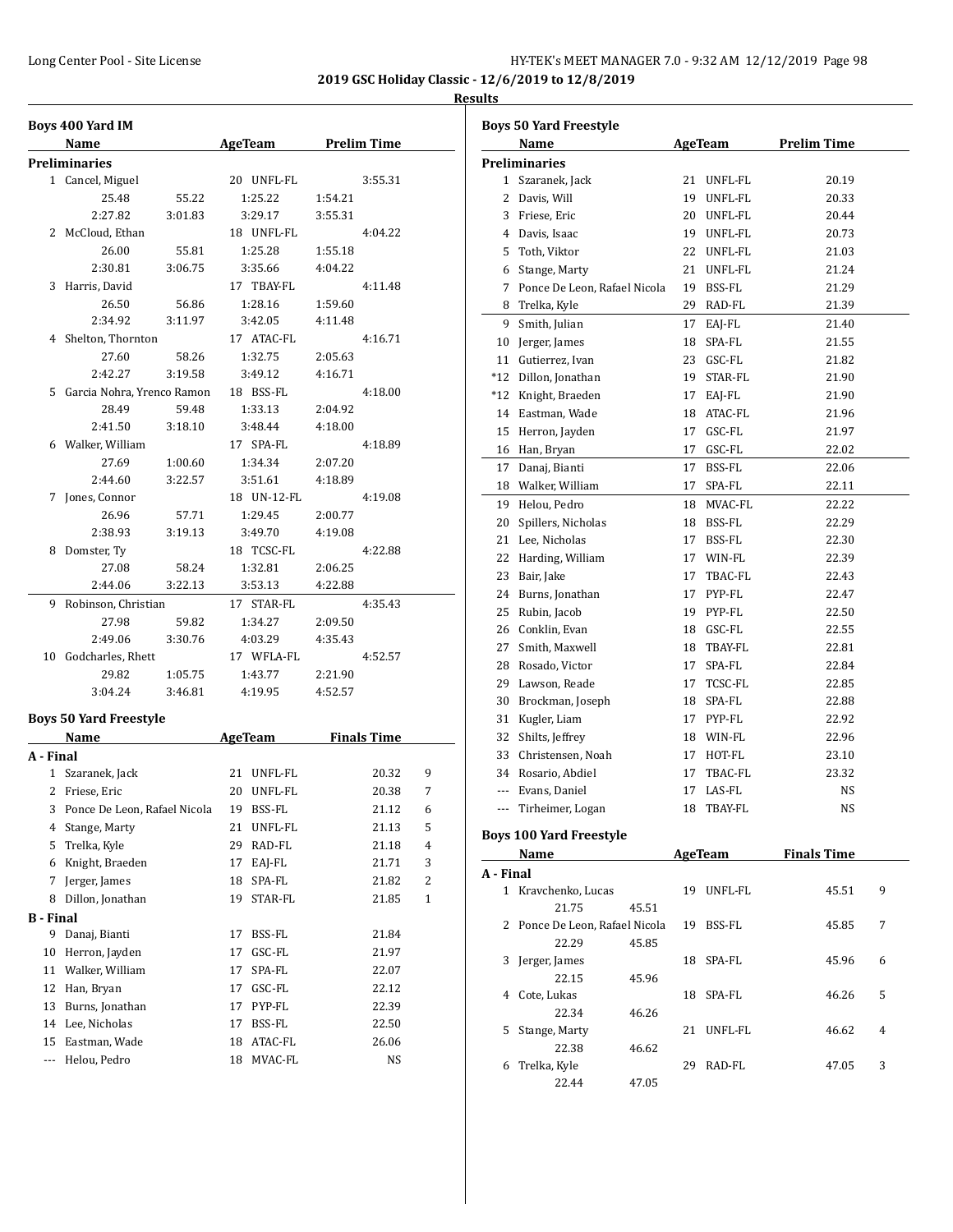**2019 GSC Holiday Classic - 12/6/2019 to 12/8/2019**

|           | A - Final  (Boys 100 Yard Freestyle) |       |  |                |                    |                |  |  |  |
|-----------|--------------------------------------|-------|--|----------------|--------------------|----------------|--|--|--|
|           | Name                                 |       |  | <b>AgeTeam</b> | <b>Finals Time</b> |                |  |  |  |
|           | 7 Walker, William                    |       |  | 17 SPA-FL      | 47.14              | $\overline{2}$ |  |  |  |
|           | 22.68                                | 47.14 |  |                |                    |                |  |  |  |
| 8         | Eastman, Wade                        |       |  | 18 ATAC-FL     | 47.71              | 1              |  |  |  |
|           | 22.91                                | 47.71 |  |                |                    |                |  |  |  |
| B - Final |                                      |       |  |                |                    |                |  |  |  |
| 9         | Khizriev, Danis                      |       |  | 19 BSS-FL      | 47.40              |                |  |  |  |
|           | 22.99                                | 47.40 |  |                |                    |                |  |  |  |
| 10        | Danaj, Bianti                        |       |  | 17 BSS-FL      | 47.44              |                |  |  |  |
|           | 22.50                                | 47.44 |  |                |                    |                |  |  |  |
|           | 11 Helou, Pedro                      |       |  | 18 MVAC-FL     | 47.52              |                |  |  |  |
|           | 22.37                                | 47.52 |  |                |                    |                |  |  |  |
|           | 12 Knight, Braeden                   |       |  | 17 EAJ-FL      | 48.12              |                |  |  |  |
|           | 22.98                                | 48.12 |  |                |                    |                |  |  |  |
|           | 13 Lee, Nicholas                     |       |  | 17 BSS-FL      | 48.27              |                |  |  |  |
|           | 22.93                                | 48.27 |  |                |                    |                |  |  |  |
|           | 14 Herron, Jayden                    |       |  | 17 GSC-FL      | 48.38              |                |  |  |  |
|           | 22.98                                | 48.38 |  |                |                    |                |  |  |  |
|           | 15 Conklin, Evan                     |       |  | 18 GSC-FL      | 48.61              |                |  |  |  |
|           | 23.19                                | 48.61 |  |                |                    |                |  |  |  |
| 16        | Han, Bryan                           |       |  | 17 GSC-FL      | 48.85              |                |  |  |  |
|           | 22.60                                | 48.85 |  |                |                    |                |  |  |  |
|           |                                      |       |  |                |                    |                |  |  |  |

# **Boys 100 Yard Freestyle**

|   | Name                            |       |    | <b>AgeTeam</b> | <b>Prelim Time</b> |
|---|---------------------------------|-------|----|----------------|--------------------|
|   | <b>Preliminaries</b>            |       |    |                |                    |
|   | 1 McGovern, Trevor              |       |    | 18 UN-22-FL    | 46.25              |
|   | 21.88                           | 46.25 |    |                |                    |
|   | *2 Kravchenko, Lucas            |       |    | 19 UNFL-FL     | 46.56              |
|   | 22.32                           | 46.56 |    |                |                    |
|   | *2 Ponce De Leon, Rafael Nicola |       |    | 19 BSS-FL      | 46.56              |
|   | 22.68                           | 46.56 |    |                |                    |
|   | 4 Trelka, Kyle                  |       |    | 29 RAD-FL      | 47.57              |
|   | 22.98                           | 47.57 |    |                |                    |
| 5 | Stange, Marty                   |       |    | 21 UNFL-FL     | 47.58              |
|   | 22.92                           | 47.58 |    |                |                    |
| 6 | Jerger, James                   |       |    | 18 SPA-FL      | 47.64              |
|   | 23.28                           | 47.64 |    |                |                    |
| 7 | Cote, Lukas                     |       |    | 18 SPA-FL      | 47.77              |
|   | 23.26                           | 47.77 |    |                |                    |
|   | 8 Walker, William               |       |    | 17 SPA-FL      | 47.93              |
|   | 23.28                           | 47.93 |    |                |                    |
|   | 9 Eastman, Wade                 |       |    | 18 ATAC-FL     | 48.05              |
|   | 23.39                           | 48.05 |    |                |                    |
|   | 10 Khizriev, Danis              |       |    | 19 BSS-FL      | 48.09              |
|   | 23.32                           | 48.09 |    |                |                    |
|   | 11 Helou, Pedro                 |       |    | 18 MVAC-FL     | 48.14              |
|   | 23.20                           | 48.14 |    |                |                    |
|   | 12 Sutherland, Bryce            |       |    | 17 STAR-FL     | 48.22              |
|   | 23.32                           | 48.22 |    |                |                    |
|   | 13 Spillers, Nicholas           |       |    | 18 BSS-FL      | 48.31              |
|   | 23.21                           | 48.31 |    |                |                    |
|   | 14 Herron, Jayden               |       |    | 17 GSC-FL      | 48.45              |
|   | 22.98                           | 48.45 |    |                |                    |
|   | 15 Danaj, Bianti                |       | 17 | <b>BSS-FL</b>  | 48.55              |
|   | 23.09                           | 48.55 |    |                |                    |

| <b>Results</b> |                                        |       |    |            |       |
|----------------|----------------------------------------|-------|----|------------|-------|
|                | 16 Han, Bryan<br>22.85                 | 48.62 |    | 17 GSC-FL  | 48.62 |
|                |                                        |       |    |            |       |
|                | 17 Conklin, Evan<br>23.65              | 48.74 |    | 18 GSC-FL  | 48.74 |
|                | 18 Knight, Braeden                     |       |    | 17 EAJ-FL  | 48.83 |
|                | 23.55                                  | 48.83 |    |            |       |
|                | 19 Burns, Jonathan                     |       |    | 17 PYP-FL  | 48.87 |
|                | 23.78                                  | 48.87 |    |            |       |
|                | *20 Smith, Maxwell                     |       |    | 18 TBAY-FL | 48.98 |
|                | 23.54                                  | 48.98 |    |            |       |
|                | *20 Lee, Nicholas                      |       |    | 17 BSS-FL  | 48.98 |
|                | 22.97                                  | 48.98 |    |            |       |
|                | *22 Ortanez, Dominic                   |       |    | 17 PYP-FL  | 49.07 |
|                | 23.37                                  | 49.07 |    |            |       |
|                | *22 Dillon, Jonathan                   |       |    | 19 STAR-FL | 49.07 |
|                | 21.43                                  | 49.07 |    |            |       |
|                | 24 Ortiz, Gabriel                      |       |    | 17 BSS-FL  | 49.15 |
|                | 24.06                                  | 49.15 |    |            |       |
|                | 25 Harding, William                    |       |    | 17 WIN-FL  | 49.21 |
|                | 23.20                                  | 49.21 |    |            |       |
|                | 26 Rosado, Victor                      |       |    | 17 SPA-FL  | 49.31 |
|                | 23.94                                  | 49.31 |    |            |       |
|                | 27 Pastos, Augustus                    |       |    | 17 GSC-FL  | 49.69 |
|                | 24.42                                  | 49.69 |    |            |       |
|                | 28 Christensen, Noah                   |       |    | 17 HOT-FL  | 49.78 |
|                | 23.90<br>29 Garcia Nohra, Yrenco Ramon | 49.78 |    | 18 BSS-FL  | 49.91 |
|                | 20.64                                  | 49.91 |    |            |       |
|                | 30 Brockman, Joseph                    |       |    | 18 SPA-FL  | 50.20 |
|                | 24.13                                  | 50.20 |    |            |       |
|                | 31 Lawson, Reade                       |       |    | 17 TCSC-FL | 50.70 |
|                | 24.60                                  | 50.70 |    |            |       |
|                | 32 Rosario, Abdiel                     |       |    | 17 TBAC-FL | 50.83 |
|                | 23.93                                  | 50.83 |    |            |       |
|                | 33 Kugler, Liam                        |       |    | 17 PYP-FL  | 50.90 |
|                | 24.42                                  | 50.90 |    |            |       |
|                | 34 Domster, Ty                         |       |    | 18 TCSC-FL | 51.06 |
|                | 24.42                                  | 51.06 |    |            |       |
|                | 35 Medina, Jose                        |       |    | 17 BSS-FL  | 51.17 |
|                | 24.46                                  | 51.17 |    |            |       |
|                | 36 Laurie, Aiden                       |       |    | 17 BSS-FL  | 51.21 |
|                | 24.75                                  | 51.21 |    |            |       |
| 37             | Shilts, Jeffrey                        |       | 18 | WIN-FL     | 51.73 |
|                | 24.54                                  | 51.73 |    |            |       |
| 38             | Robinson, Christian<br>25.25           |       | 17 | STAR-FL    | 52.67 |
| 39             | Godcharles, Rhett                      | 52.67 | 17 | WFLA-FL    | 56.71 |
|                | 27.04                                  | 56.71 |    |            |       |
|                | --- Evans, Daniel                      |       | 17 | LAS-FL     | NS    |
|                | --- Gutierrez, Ivan                    |       | 23 | GSC-FL     | NS    |
|                | --- Cancel, Miguel                     |       | 20 | UNFL-FL    | NS    |
|                | --- Bair, Jake                         |       | 17 | TBAC-FL    | NS    |
|                | --- Oakes, James                       |       | 17 | LAKR-FL    | NS    |
|                | --- Rubin, Jacob                       |       | 19 | PYP-FL     | NS    |
| ---            | Tirheimer, Logan                       |       | 18 | TBAY-FL    | NS    |
|                |                                        |       |    |            |       |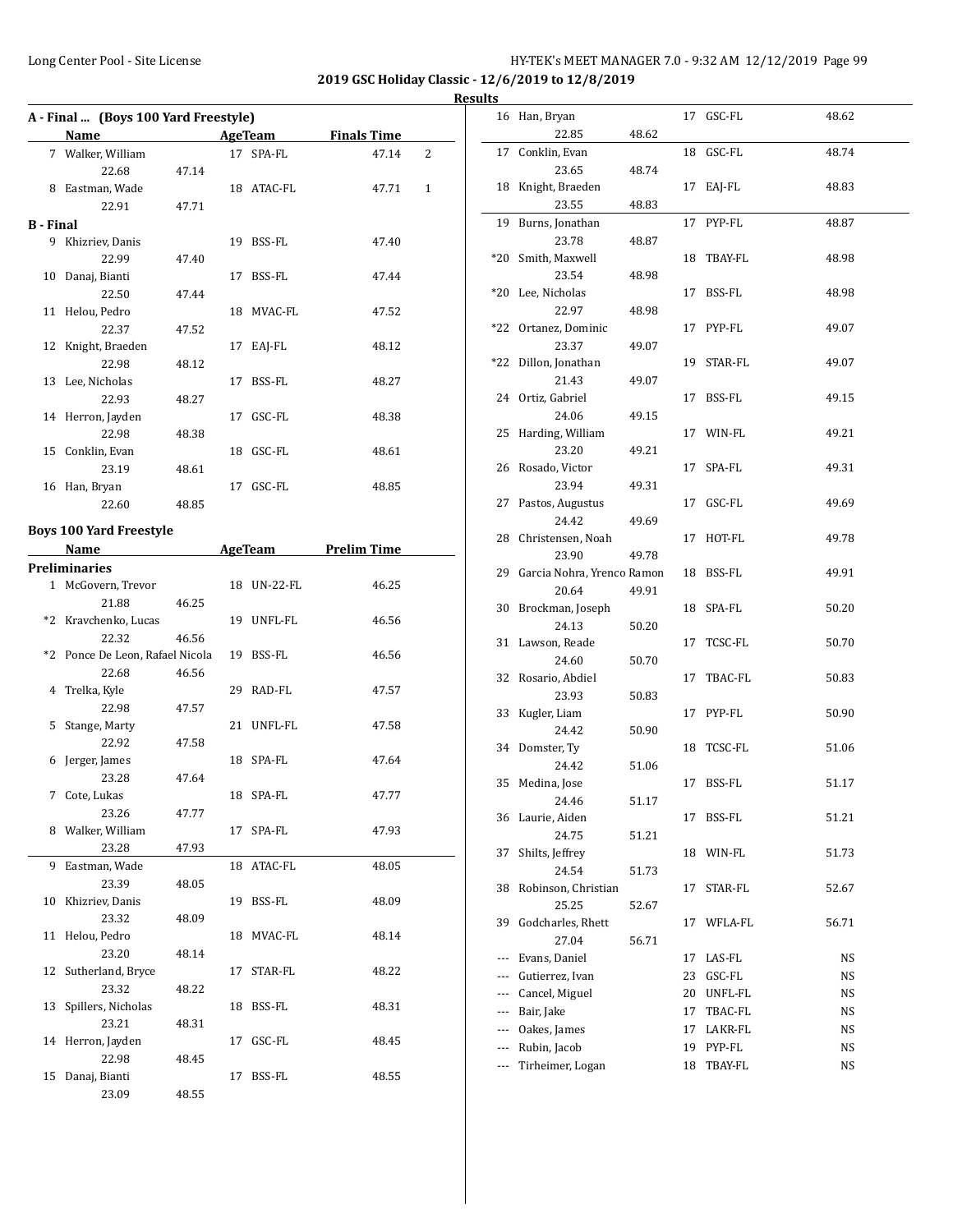**2019 GSC Holiday Classic - 12/6/2019 to 12/8/2019**

# **Results**

|                  | <b>Boys 200 Yard Freestyle</b><br>Name   |       | <b>Example 2.1 AgeTeam</b> Finals Time |         |         |   |
|------------------|------------------------------------------|-------|----------------------------------------|---------|---------|---|
| A - Final        |                                          |       |                                        |         |         |   |
|                  | 1 Ponce De Leon, Rafael Nicola 19 BSS-FL |       |                                        |         | 1:37.97 | 9 |
|                  | 22.83                                    | 47.51 | 1:12.74                                | 1:37.97 |         |   |
| 2                | Kravchenko, Lucas                        |       | 19 UNFL-FL                             |         | 1:38.30 | 7 |
|                  | 22.51                                    |       | 1:12.34                                |         |         |   |
|                  |                                          | 47.02 |                                        | 1:38.30 |         |   |
| 3                | Cote, Lukas                              |       | 18 SPA-FL                              |         | 1:39.79 | 6 |
|                  | 22.72                                    | 47.62 | 1:13.43                                | 1:39.79 |         |   |
| 4                | Hackett, Nick                            |       | 19 UNFL-FL                             |         | 1:40.40 | 5 |
|                  | 23.49                                    | 48.49 | 1:14.22                                | 1:40.40 |         |   |
| 5                | Fox, Nicholas                            |       | 19 UNFL-FL                             |         | 1:40.47 | 4 |
|                  | 23.17                                    | 48.27 | 1:14.42                                | 1:40.47 |         |   |
| 6                | Eastman, Wade                            |       | 18 ATAC-FL                             |         | 1:41.38 | 3 |
|                  | 23.46                                    | 48.98 | 1:15.11                                | 1:41.38 |         |   |
| 7                | Rosado, Victor                           |       | 17 SPA-FL                              |         | 1:43.82 | 2 |
|                  | 23.86                                    | 49.68 | 1:16.45                                | 1:43.82 |         |   |
|                  | 8 Herron, Jayden                         |       | 17 GSC-FL                              |         | 1:44.24 | 1 |
|                  | 23.69                                    | 49.75 | 1:16.92                                | 1:44.24 |         |   |
| <b>B</b> - Final |                                          |       |                                        |         |         |   |
|                  | 9 Jerger, James                          |       | 18 SPA-FL                              |         | 1:40.76 |   |
|                  | 22.91                                    | 48.25 | 1:14.87                                | 1:40.76 |         |   |
| 10               | Stange, Marty                            |       | 21 UNFL-FL                             |         | 1:43.33 |   |
|                  | 23.74                                    | 49.53 | 1:16.69                                | 1:43.33 |         |   |
|                  | 11 Pastos, Augustus                      |       | 17 GSC-FL                              |         | 1:44.73 |   |
|                  | 23.97                                    | 50.43 | 1:18.02                                | 1:44.73 |         |   |
| 12               | Danaj, Bianti                            |       | 17 BSS-FL                              |         | 1:45.80 |   |
|                  | 23.74                                    | 50.33 | 1:17.88                                | 1:45.80 |         |   |
| 13               | Harris, David                            |       | 17 TBAY-FL                             |         | 1:46.73 |   |
|                  | 23.60                                    | 50.22 | 1:18.36                                | 1:46.73 |         |   |
|                  | 14 Knight, Braeden                       |       | 17 EAJ-FL                              |         | 1:47.11 |   |
|                  | 24.40                                    | 51.10 | 1:19.42                                | 1:47.11 |         |   |
|                  | 15 Lee, Nicholas                         |       | 17 BSS-FL                              |         | 1:47.26 |   |
|                  | 23.73                                    | 50.00 | 1:18.12                                | 1:47.26 |         |   |
|                  |                                          |       | 18 GSC-FL                              |         |         |   |
|                  | 16 Conklin, Evan                         |       |                                        |         | 1:49.35 |   |
|                  | 24.54                                    | 51.72 | 1:20.51                                | 1:49.35 |         |   |
|                  | <b>Boys 200 Yard Freestyle</b>           |       |                                        |         |         |   |
|                  | Name                                     |       | <b>Example 2.1 AgeTeam</b> Prelim Time |         |         |   |
|                  | Preliminaries                            |       |                                        |         |         |   |
|                  | 1 Kravchenko, Lucas                      |       | 19 UNFL-FL                             |         | 1:40.50 |   |
|                  | 23.54                                    | 49.02 | 1:14.63                                | 1:40.50 |         |   |
| 2                | Ponce De Leon, Rafael Nicola             |       | 19 BSS-FL                              |         | 1:40.61 |   |
|                  | 23.91                                    | 49.45 | 1:15.01                                | 1:40.61 |         |   |
| 3                | Cancel, Miguel                           |       | 20 UNFL-FL                             |         | 1:41.03 |   |
|                  | 23.69                                    | 49.20 | 1:15.16                                | 1:41.03 |         |   |
| 4                | Fox, Nicholas                            |       | 19 UNFL-FL                             |         | 1:41.52 |   |
|                  | 23.75                                    | 49.53 | 1:15.68                                | 1:41.52 |         |   |
| 5                | Hackett, Nick                            |       | 19 UNFL-FL                             |         | 1:41.60 |   |
|                  | 24.07                                    |       |                                        | 1:41.60 |         |   |
|                  | Cote, Lukas                              | 49.53 | 1:15.45                                |         |         |   |
| 6                |                                          |       | 18 SPA-FL                              |         | 1:42.34 |   |
|                  | 23.62                                    | 49.37 | 1:15.87                                | 1:42.34 |         |   |
| 7                | Adcock, Jake                             |       | 20 UNFL-FL                             |         | 1:42.40 |   |
|                  | 23.41                                    | 49.08 | 1:15.64                                | 1:42.40 |         |   |
| 8                | Eastman, Wade                            |       | 18 ATAC-FL                             |         | 1:42.44 |   |
|                  | 23.64                                    | 49.50 | 1:16.07                                | 1:42.44 |         |   |

|            | 9 Rosado, Victor                       |       | 17 SPA-FL                    |         | 1:43.56  |
|------------|----------------------------------------|-------|------------------------------|---------|----------|
|            | 24.44                                  | 50.29 | 1:16.61                      | 1:43.56 |          |
|            | 10 Herron, Jayden                      |       | 17 GSC-FL                    |         | 1:43.77  |
|            | 23.81                                  | 49.60 | 1:16.33                      | 1:43.77 |          |
|            | 11 Jerger, James                       |       | 18 SPA-FL                    |         | 1:43.89  |
|            | 24.39                                  | 50.19 | 1:16.86                      | 1:43.89 |          |
|            | 12 Garcia Nohra, Yrenco Ramon          |       | 18 BSS-FL                    |         | 1:44.05  |
|            | 25.00                                  | 50.84 | 1:17.30                      | 1:44.05 |          |
|            | 13 Pastos, Augustus                    |       | 17 GSC-FL                    |         | 1:44.98  |
|            | 24.73                                  | 51.40 | 1:18.07                      | 1:44.98 |          |
|            | 14 Harris, David                       |       | 17 TBAY-FL                   |         | 1:45.93  |
|            | 24.49                                  | 51.02 | 1:18.52                      | 1:45.93 |          |
| 15         | Stange, Marty                          |       | 21 UNFL-FL                   |         | 1:45.94  |
|            | 23.96                                  | 50.25 | 1:17.70                      | 1:45.94 |          |
|            |                                        |       | 17 BSS-FL                    |         |          |
|            | 16 Danaj, Bianti                       |       |                              |         | 1:47.17  |
|            | 24.47                                  | 51.31 | 1:19.18                      | 1:47.17 |          |
|            | 17 Eunice, Nicholas                    |       | 18 GSC-FL                    |         | 1:47.62  |
|            | 24.20                                  | 50.97 | 1:19.28                      | 1:47.62 |          |
|            | 18 Lee, Nicholas                       |       | 17 BSS-FL                    |         | 1:48.36  |
|            | 24.41                                  | 51.56 | 1:20.29                      | 1:48.36 |          |
|            | 19 Knight, Braeden                     |       | 17 EAJ-FL                    |         | 1:48.47  |
|            | 25.10                                  | 52.28 | 1:20.47                      | 1:48.47 |          |
|            | 20 Bair, Jake                          |       | 17 TBAC-FL                   |         | 1:48.55  |
|            | 24.88                                  | 51.96 | 1:20.15                      | 1:48.55 |          |
| 21         | Shelton, Thornton                      |       | 17 ATAC-FL                   |         | 1:48.69  |
|            | 25.89                                  | 53.36 | 1:21.28                      | 1:48.69 |          |
|            | 22 Conklin, Evan                       |       | 18 GSC-FL                    |         | 1:48.88  |
|            | 24.86                                  | 52.19 | 1:20.64                      | 1:48.88 |          |
| 23         | Dillon, Jonathan                       |       | 19 STAR-FL                   |         | 1:49.03  |
|            | 24.81                                  | 52.44 | 1:20.31                      | 1:49.03 |          |
| 24         | Ortiz, Gabriel                         |       | 17 BSS-FL                    |         | 1:49.21  |
|            | 24.97                                  | 52.06 | 1:20.61                      | 1:49.21 |          |
| 25         | Helou, Pedro                           |       | 18 MVAC-FL                   |         | 1:49.23  |
|            | 24.91                                  | 52.23 | 1:20.51                      | 1:49.23 |          |
|            | 26 Oakes, James                        |       | 17 LAKR-FL                   |         | 1:49.33  |
|            | 25.07                                  | 52.89 | 1:21.30                      | 1:49.33 |          |
|            | 27 Smith, Maxwell                      |       | 18 TBAY-FL                   |         | 1:49.57  |
|            | 24.57                                  | 51.24 | 1:20.05                      | 1:49.57 |          |
| 28         | Jones, Connor                          |       | 18 UN-12-FL                  |         | 1:49.73  |
|            | 25.51                                  | 53.23 | 1:21.71                      | 1:49.73 |          |
| 29         | Casiple, Kyle                          |       | 17 EAJ-FL                    |         | 1:50.19  |
|            | 25.53                                  | 53.60 | 1:22.25                      | 1:50.19 |          |
| 30         | Domster, Ty                            |       | 18 TCSC-FL                   |         | 1:50.62  |
|            | 25.72                                  | 53.84 | 1:22.78                      | 1:50.62 |          |
| 31         | Aguilu, Joshua                         |       | 17 PYP-FL                    |         | 1:50.71  |
|            | 25.75                                  | 54.04 | 1:22.62                      | 1:50.71 |          |
| 32         | Medina, Jose                           |       | 17 BSS-FL                    |         | 1:51.68  |
|            | 25.31                                  | 52.77 | 1:21.90                      | 1:51.68 |          |
| 33         | Ghizzoni, Dominic                      |       | 16 SPA-FL                    |         | 1:53.66  |
|            | 25.45                                  | 53.94 | 1:23.84                      | 1:53.66 |          |
| 34         | Godcharles, Rhett                      |       | 17 WFLA-FL                   |         | 1:56.25  |
|            | 26.47                                  | 55.61 |                              | 1:56.25 |          |
|            | Walker, William                        |       | 1:25.72<br>17 SPA-FL         |         |          |
| ---        | False start                            |       |                              |         | DQ       |
|            |                                        |       |                              |         |          |
|            |                                        |       |                              |         |          |
| ---<br>--- | Spillers, Nicholas<br>DesRosier, Dante |       | BSS-FL<br>18<br>SPA-FL<br>17 |         | NS<br>NS |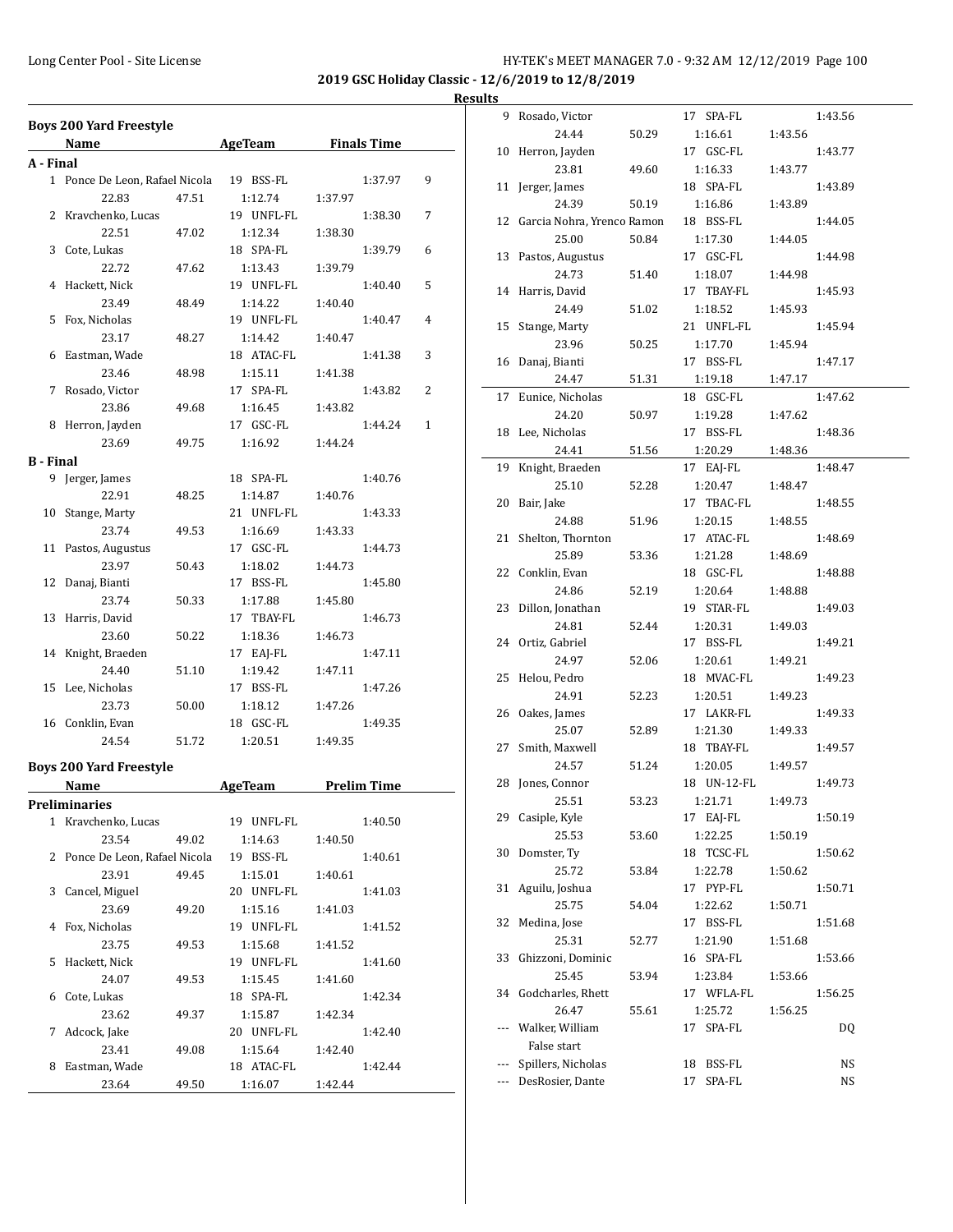#### Long Center Pool - Site License HY-TEK's MEET MANAGER 7.0 - 9:32 AM 12/12/2019 Page 101

**2019 GSC Holiday Classic - 12/6/2019 to 12/8/2019**

|              | <b>Boys 100 Yard Backstroke</b> |       |    |                |                    |   |
|--------------|---------------------------------|-------|----|----------------|--------------------|---|
|              | Name                            |       |    | <b>AgeTeam</b> | <b>Finals Time</b> |   |
| A - Final    |                                 |       |    |                |                    |   |
| $\mathbf{1}$ | Brisco, Dylan                   |       | 20 | UNFL-FL        | 49.92              | 9 |
|              | 24.10                           | 49.92 |    |                |                    |   |
|              | 2 McCloud, Ethan                |       | 18 | UNFL-FL        | 50.44              | 7 |
|              | 24.82                           | 50.44 |    |                |                    |   |
| 3            | Cote, Lukas                     |       | 18 | SPA-FL         | 50.54              | 6 |
|              | 24.61                           | 50.54 |    |                |                    |   |
| 4            | Eastman, Wade                   |       | 18 | ATAC-FL        | 51.15              | 5 |
|              | 24.59                           | 51.15 |    |                |                    |   |
| 5.           | Pastos, Augustus                |       | 17 | GSC-FL         | 53.32              | 4 |
|              | 25.94                           | 53.32 |    |                |                    |   |
| 6            | Harris, David                   |       | 17 | TBAY-FL        | 53.34              | 3 |
|              | 25.64                           | 53.34 |    |                |                    |   |
| 7            | Lee, Nicholas                   |       | 17 | BSS-FL         | 54.01              | 2 |
|              | 26.23                           | 54.01 |    |                |                    |   |
|              | 0 Doir John                     |       | 17 | TDAC EI        | $TA$ $AO$          | 1 |

|                  | 26.23                  | 54.01 |    |                 |            |
|------------------|------------------------|-------|----|-----------------|------------|
| 8                | Bair, Jake             |       | 17 | TBAC-FL         | 54.49<br>1 |
|                  | 26.03                  | 54.49 |    |                 |            |
| <b>B</b> - Final |                        |       |    |                 |            |
| 9                | Kugler, Liam           |       | 17 | PYP-FL          | 53.64      |
|                  | 25.45                  | 53.64 |    |                 |            |
| 10               | Dillon, Jonathan       |       | 19 | STAR-FL         | 55.66      |
|                  | 26.42                  | 55.66 |    |                 |            |
|                  | 11 Jones, Connor       |       | 18 | <b>UN-12-FL</b> | 56.34      |
|                  | 27.20                  | 56.34 |    |                 |            |
|                  | 12 Laurie, Aiden       |       | 17 | BSS-FL          | 56.45      |
|                  | 27.07                  | 56.45 |    |                 |            |
|                  | 13 McDonald, Derek     |       | 17 | PS-FL           | 56.83      |
|                  | 27.25                  | 56.83 |    |                 |            |
|                  | 14 Robinson, Christian |       | 17 | STAR-FL         | 57.25      |
|                  | 27.49                  | 57.25 |    |                 |            |
| 15               | Conklin, Evan          |       | 18 | GSC-FL          | 57.89      |
|                  | 27.89                  | 57.89 |    |                 |            |
|                  | 16 Wurgler, Benjamin   |       | 18 | ATAC-FL         | 58.10      |
|                  | 28.71                  | 58.10 |    |                 |            |

#### **Boys 100 Yard Backstroke**

|    | Name              |       |    | <b>AgeTeam</b> | <b>Prelim Time</b> |
|----|-------------------|-------|----|----------------|--------------------|
|    | Preliminaries     |       |    |                |                    |
| 1  | Fox, Nicholas     |       | 19 | UNFL-FL        | 49.41              |
|    | 23.58             | 49.41 |    |                |                    |
| 2  | Brisco, Dylan     |       | 20 | UNFL-FL        | 50.11              |
|    | 24.27             | 50.11 |    |                |                    |
| 3  | Eastman, Wade     |       | 18 | ATAC-FL        | 51.22              |
|    | 24.96             | 51.22 |    |                |                    |
| 4  | McCloud, Ethan    |       | 18 | UNFL-FL        | 51.32              |
|    | 25.33             | 51.32 |    |                |                    |
| 5. | Cote, Lukas       |       | 18 | SPA-FL         | 51.63              |
|    | 25.23             | 51.63 |    |                |                    |
| 6  | Kravchenko, Lucas |       | 19 | UNFL-FL        | 53.18              |
|    | 25.52             | 53.18 |    |                |                    |
| 7  | Adcock, Jake      |       | 20 | UNFL-FL        | 53.72              |
|    | 25.60             | 53.72 |    |                |                    |
| 8  | Pastos, Augustus  |       | 17 | GSC-FL         | 53.75              |
|    | 26.20             | 53.75 |    |                |                    |

| esults       |                                 |         |             |                    |   |
|--------------|---------------------------------|---------|-------------|--------------------|---|
|              | 9 Harris, David                 |         | 17 TBAY-FL  | 54.40              |   |
|              | 26.20                           | 54.40   |             |                    |   |
|              | 10 Sutherland, Bryce            |         | 17 STAR-FL  | 54.75              |   |
|              | 26.41                           | 54.75   |             |                    |   |
|              | 11 Lee, Nicholas                |         | 17 BSS-FL   | 54.99              |   |
|              | 26.80                           | 54.99   |             |                    |   |
|              | 12 Bair, Jake                   |         | 17 TBAC-FL  | 55.43              |   |
|              | 26.59                           | 55.43   |             |                    |   |
|              | *13 Knight, Braeden             |         | 17 EAJ-FL   | 55.72              |   |
|              | 27.05                           | 55.72   |             |                    |   |
|              | *13 Kugler, Liam                |         | 17 PYP-FL   | 55.72              |   |
|              | 26.53                           | 55.72   |             |                    |   |
|              | *13 Dillon, Jonathan            |         | 19 STAR-FL  | 55.72              |   |
|              | 26.04                           | 55.72   |             |                    |   |
|              | 16 Oakes, James                 |         | 17 LAKR-FL  | 55.78              |   |
|              | 27.19                           | 55.78   |             |                    |   |
| 17           | Jones, Connor                   |         | 18 UN-12-FL | 56.18              |   |
|              | 27.42                           | 56.18   |             |                    |   |
|              | 18 Laurie, Aiden                |         | 17 BSS-FL   | 56.38              |   |
|              | 26.77                           | 56.38   |             |                    |   |
|              | 19 McDonald, Derek              |         | 17 PS-FL    | 56.57              |   |
|              | 27.30                           | 56.57   |             |                    |   |
|              | 20 Conklin, Evan                |         | 18 GSC-FL   | 57.29              |   |
|              | 28.20                           | 57.29   |             |                    |   |
|              | 21 Wurgler, Benjamin            |         | 18 ATAC-FL  | 57.79              |   |
|              | 28.85                           | 57.79   |             |                    |   |
|              | 22 Robinson, Christian          |         | 17 STAR-FL  | 57.95              |   |
|              | 27.76                           | 57.95   |             |                    |   |
|              | 23 Danaj, Bianti                |         | 17 BSS-FL   | 58.49              |   |
|              | 27.23                           | 58.49   |             |                    |   |
|              | 24 Rubin, Jacob                 |         | 19 PYP-FL   | 59.56              |   |
|              | 29.31                           | 59.56   |             |                    |   |
|              | 25 Christensen, Noah            |         | 17 HOT-FL   | 1:01.20            |   |
|              | 30.12                           | 1:01.20 |             |                    |   |
|              | --- Trelka, Kyle                |         | 29 RAD-FL   | <b>NS</b>          |   |
|              | --- Herron, Jayden              |         | 17 GSC-FL   | <b>NS</b>          |   |
|              | --- Panariello, Michael         |         | 17 LA-FL    | <b>NS</b>          |   |
|              |                                 |         |             |                    |   |
|              | <b>Boys 200 Yard Backstroke</b> |         |             |                    |   |
|              | Name                            |         | AgeTeam     | <b>Finals Time</b> |   |
| A - Final    |                                 |         |             |                    |   |
|              | 1 McCloud, Ethan                |         | 18 UNFL-FL  | 1:46.28            | 9 |
|              | 25.10                           | 51.98   | 1:19.25     | 1:46.28            |   |
| $\mathbf{2}$ | Fox, Nicholas                   |         | 19 UNFL-FL  | 1:46.68            | 7 |

|   | 25.10                      | 51.98 | 1:19.25        | 1:46.28 |         |                |
|---|----------------------------|-------|----------------|---------|---------|----------------|
| 2 | Fox, Nicholas              |       | UNFL-FL<br>19  |         | 1:46.68 | 7              |
|   | 24.06                      | 50.84 | 1:18.34        | 1:46.68 |         |                |
| 3 | Cote, Lukas                |       | SPA-FL<br>18   |         | 1:48.23 | 6              |
|   | 25.31                      | 52.44 | 1:20.38        | 1:48.23 |         |                |
| 4 | Eastman, Wade              |       | ATAC-FL<br>18. |         | 1:52.66 | 5              |
|   | 26.00                      | 54.71 | 1:23.77        | 1:52.66 |         |                |
| 5 | Pastos, Augustus           |       | GSC-FL<br>17   |         | 1:56.48 | $\overline{4}$ |
|   | 27.14                      | 56.57 | 1:26.58        | 1:56.48 |         |                |
| 6 | Garcia Nohra, Yrenco Ramon |       | BSS-FL<br>18   |         | 1:57.75 | 3              |
|   | 28.19                      | 58.00 | 1:28.14        | 1:57.75 |         |                |
| 7 | Harris, David              |       | 17 TBAY-FL     |         | 1:57.94 | 2              |
|   | 26.44                      | 55.37 | 1:26.20        | 1:57.94 |         |                |
| 8 | Jones, Connor              |       | UN-12-FL<br>18 |         | 1:58.44 | 1              |
|   | 28.25                      | 57.82 | 1:27.90        | 1:58.44 |         |                |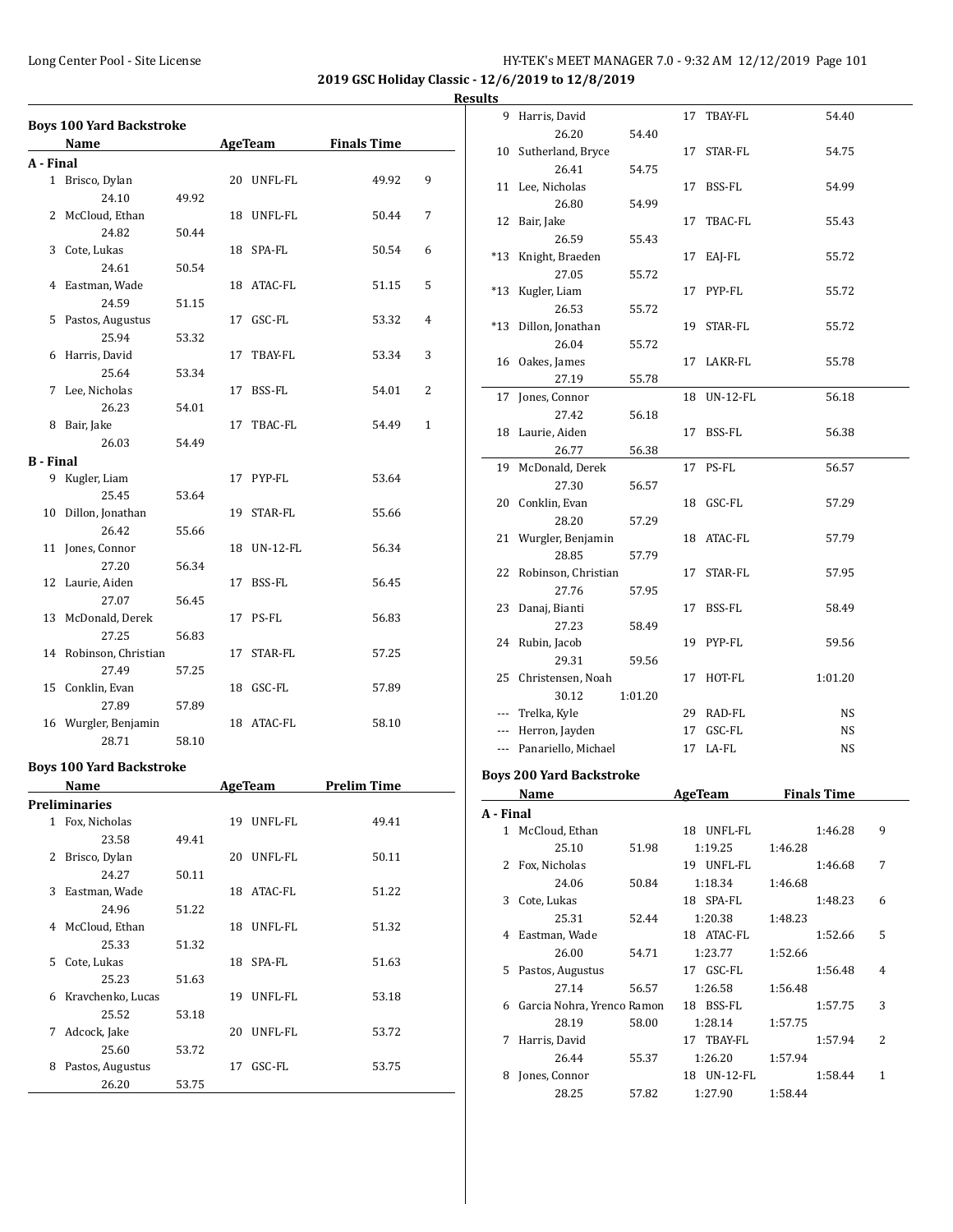**2019 GSC Holiday Classic - 12/6/2019 to 12/8/2019**

# **Results**

| B - Final  (Boys 200 Yard Backstroke) |                                   |         |                          |                     |   |  |  |
|---------------------------------------|-----------------------------------|---------|--------------------------|---------------------|---|--|--|
|                                       | <b>Name</b>                       |         | <b>Example 2</b> AgeTeam | <b>Finals Time</b>  |   |  |  |
| <b>B</b> - Final                      |                                   |         |                          |                     |   |  |  |
|                                       | 9 Wurgler, Benjamin               |         | 18 ATAC-FL               | 2:01.74             |   |  |  |
|                                       | 29.28                             | 59.99   | 1:31.18                  | 2:01.74             |   |  |  |
| 10                                    | McDonald, Derek                   |         | 17 PS-FL                 | 2:01.99             |   |  |  |
|                                       | 28.84                             | 1:00.09 | 1:31.39                  | 2:01.99             |   |  |  |
| $\overline{\phantom{a}}$              | Robinson, Christian               |         | 17 STAR-FL               | NS                  |   |  |  |
|                                       |                                   |         |                          |                     |   |  |  |
|                                       | <b>Boys 200 Yard Backstroke</b>   |         |                          |                     |   |  |  |
|                                       | Name                              |         |                          | AgeTeam Prelim Time |   |  |  |
|                                       | <b>Preliminaries</b>              |         |                          |                     |   |  |  |
|                                       | 1 Cancel, Miguel                  |         | 20 UNFL-FL               | 1:47.74             |   |  |  |
|                                       | 25.54                             | 52.76   | 1:20.40                  | 1:47.74             |   |  |  |
| 2                                     | McCloud, Ethan                    |         | 18 UNFL-FL               | 1:48.97             |   |  |  |
|                                       | 26.01                             | 53.51   | 1:21.31                  | 1:48.97             |   |  |  |
| 3                                     | Fox, Nicholas                     |         | 19 UNFL-FL               | 1:49.86             |   |  |  |
|                                       | 25.10                             | 52.84   | 1:21.22                  | 1:49.86             |   |  |  |
| 4                                     | Cote, Lukas                       |         | 18 SPA-FL                | 1:51.19             |   |  |  |
|                                       | 25.92                             | 53.54   | 1:22.31                  | 1:51.19             |   |  |  |
| 5                                     | Eastman, Wade                     |         | 18 ATAC-FL               | 1:52.97             |   |  |  |
|                                       | 26.36                             | 54.94   | 1:24.24                  | 1:52.97             |   |  |  |
|                                       | 6 Harris, David                   |         | 17 TBAY-FL               | 1:57.31             |   |  |  |
|                                       | 27.62                             | 57.37   | 1:27.83                  | 1:57.31             |   |  |  |
| 7                                     | Pastos, Augustus                  |         | 17 GSC-FL                | 1:58.70             |   |  |  |
|                                       | 27.87                             | 57.66   | 1:28.57                  | 1:58.70             |   |  |  |
| 8                                     | Jones, Connor                     |         | 18 UN-12-FL              | 1:59.59             |   |  |  |
|                                       | 28.61                             | 58.79   | 1:29.73                  | 1:59.59             |   |  |  |
| 9                                     | Garcia Nohra, Yrenco Ramon        |         | 18 BSS-FL                | 1:59.78             |   |  |  |
|                                       | 29.02                             | 59.05   | 1:29.74                  | 1:59.78             |   |  |  |
| 10                                    | Kugler, Liam                      |         | 17 PYP-FL                | 2:00.92             |   |  |  |
|                                       | 27.26                             | 58.02   | 1:29.42                  | 2:00.92             |   |  |  |
| 11                                    | Lawson, Reade                     |         | 17 TCSC-FL               | 2:02.00             |   |  |  |
|                                       | 27.98                             | 59.34   | 1:30.74                  | 2:02.00             |   |  |  |
| 12                                    | Wurgler, Benjamin                 |         | 18 ATAC-FL               | 2:03.10             |   |  |  |
|                                       | 29.95                             | 1:01.15 | 1:32.35                  | 2:03.10             |   |  |  |
| 13                                    | McDonald, Derek                   |         | 17 PS-FL                 | 2:04.99             |   |  |  |
|                                       | 27.88                             | 58.65   | 1:31.35                  | 2:04.99             |   |  |  |
|                                       | 14 Robinson, Christian            |         | 17 STAR-FL               | 2:07.23             |   |  |  |
|                                       | 29.31                             | 1:01.64 | 1:34.68                  | 2:07.23             |   |  |  |
| ---                                   | Herron, Jayden                    |         | GSC-FL<br>17             | NS                  |   |  |  |
| ---                                   | Christensen, Noah                 |         | 17<br>HOT-FL             | NS                  |   |  |  |
|                                       | --- Oakes, James                  |         | 17<br>LAKR-FL            | NS                  |   |  |  |
| ---                                   | Silver, Tyler                     |         | 22<br>UNFL-FL            | NS                  |   |  |  |
|                                       | <b>Boys 100 Yard Breaststroke</b> |         |                          |                     |   |  |  |
|                                       | Name                              |         |                          | <b>Finals Time</b>  |   |  |  |
| A - Final                             |                                   |         | <b>AgeTeam</b>           |                     |   |  |  |
|                                       |                                   |         |                          |                     |   |  |  |
| $\mathbf{1}$                          | Sequera, Juan<br>25.38            |         | 26<br>CS-FL              | 54.06               | 9 |  |  |
|                                       |                                   | 54.06   |                          |                     |   |  |  |
| 2                                     | Brisco, Dylan                     |         | 20<br>UNFL-FL            | 55.46               | 7 |  |  |
|                                       | 26.43                             | 55.46   |                          |                     |   |  |  |
| 3                                     | Hattery, Jack<br>26.89            | 56.75   | 17<br>BSS-FL             | 56.75               | 6 |  |  |
|                                       |                                   |         |                          |                     |   |  |  |

4 Rodriguez, Hector 18 UNFL-FL 57.44 5

27.11 57.44

|                  | 5 Smith, Julian                   |         |    | 17 EAJ-FL      | 57.57              | 4            |
|------------------|-----------------------------------|---------|----|----------------|--------------------|--------------|
|                  | 26.96                             | 57.57   |    |                |                    |              |
|                  | 6 Dieffenthaller, Christopher     |         | 17 | SPA-FL         | 58.18              | 3            |
|                  | 27.64                             | 58.18   |    |                |                    |              |
| 7                | Trelka, Kyle                      |         |    | 29 RAD-FL      | 58.52              | 2            |
|                  | 26.78                             | 58.52   |    |                |                    |              |
|                  | 8 Wheeler, Austin                 |         |    | 17 EAJ-FL      | 58.66              | $\mathbf{1}$ |
|                  | 27.80                             | 58.66   |    |                |                    |              |
| <b>B</b> - Final |                                   |         |    |                |                    |              |
|                  | 9 Lee, Nicholas                   |         |    | 17 BSS-FL      | 59.69              |              |
|                  | 27.84                             | 59.69   |    |                |                    |              |
|                  | 10 Lawson, Reade                  |         |    | 17 TCSC-FL     | 1:01.51            |              |
|                  | 28.75                             | 1:01.51 |    |                |                    |              |
|                  | 11 Christensen, Noah              |         |    | 17 HOT-FL      | 1:02.39            |              |
|                  | 29.42                             | 1:02.39 |    |                |                    |              |
|                  | 12 Walker, William                |         | 17 | SPA-FL         | 1:03.08            |              |
|                  | 29.22                             | 1:03.08 |    |                |                    |              |
|                  | 13 Gilliland, Jackson             |         |    | 18 PYP-FL      | 1:03.54            |              |
|                  | 29.72                             | 1:03.54 |    |                |                    |              |
|                  | 14 Clark, Dylan                   |         |    | 18 SAST-FL     | 1:03.78            |              |
|                  | 30.00                             | 1:03.78 |    |                |                    |              |
|                  | 15 Rosario, Abdiel                |         | 17 | TBAC-FL        | 1:04.53            |              |
|                  | 30.15                             | 1:04.53 |    |                |                    |              |
|                  | --- Chasse, Jonathan              |         |    | 18 WIN-FL      | NS                 |              |
|                  |                                   |         |    |                |                    |              |
|                  | <b>Boys 100 Yard Breaststroke</b> |         |    |                |                    |              |
|                  | Name                              |         |    | <b>AgeTeam</b> | <b>Prelim Time</b> |              |
|                  | <b>Preliminaries</b>              |         |    |                |                    |              |
|                  |                                   |         |    |                |                    |              |
|                  | 1 Brisco, Dylan                   |         |    | 20 UNFL-FL     | 57.23              |              |
|                  | 27.46                             | 57.23   |    |                |                    |              |
|                  | 2 Sequera, Juan                   |         |    | 26 CS-FL       | 57.98              |              |
|                  | 27.72                             | 57.98   |    |                |                    |              |
|                  | 3 Smith, Julian                   |         | 17 | EAJ-FL         | 58.06              |              |
|                  | 27.34                             | 58.06   |    |                |                    |              |
|                  | 4 Hattery, Jack                   |         | 17 | BSS-FL         | 58.21              |              |
|                  | 28.05                             | 58.21   |    |                |                    |              |
|                  | 5 Rodriguez, Hector               |         |    | 18 UNFL-FL     | 58.38              |              |
|                  | 27.74                             | 58.38   |    |                |                    |              |
| 6                | Trelka, Kyle                      |         |    | 29 RAD-FL      | 59.94              |              |
|                  | 27.98                             | 59.94   |    |                |                    |              |
| 7.               | Dieffenthaller, Christopher       |         | 17 | SPA-FL         | 1:00.13            |              |
|                  | 28.17                             | 1:00.13 |    |                |                    |              |
|                  | 8 Wheeler, Austin                 |         | 17 | EAI-FL         | 1:00.15            |              |
|                  | 28.40                             | 1:00.15 |    |                |                    |              |
| 9                | Lee, Nicholas                     |         | 17 | BSS-FL         | 1:00.92            |              |
|                  | 28.64                             | 1:00.92 |    |                |                    |              |
| 10               | Vazquez, Gabriel                  |         | 17 | STAR-FL        | 1:01.67            |              |
|                  | 28.82                             | 1:01.67 |    |                |                    |              |
| 11               | Lawson, Reade                     |         | 17 | TCSC-FL        | 1:02.13            |              |
|                  | 29.11                             | 1:02.13 |    |                |                    |              |
| 12               | Christensen, Noah                 |         | 17 | HOT-FL         | 1:03.08            |              |
|                  | 30.02                             | 1:03.08 |    |                |                    |              |
| 13               | Sutherland, Bryce                 |         | 17 | STAR-FL        | 1:03.24            |              |
|                  | 29.49                             | 1:03.24 |    |                |                    |              |
| 14               | Gilliland, Jackson                |         | 18 | PYP-FL         | 1:04.35            |              |
|                  | 30.12                             | 1:04.35 |    |                |                    |              |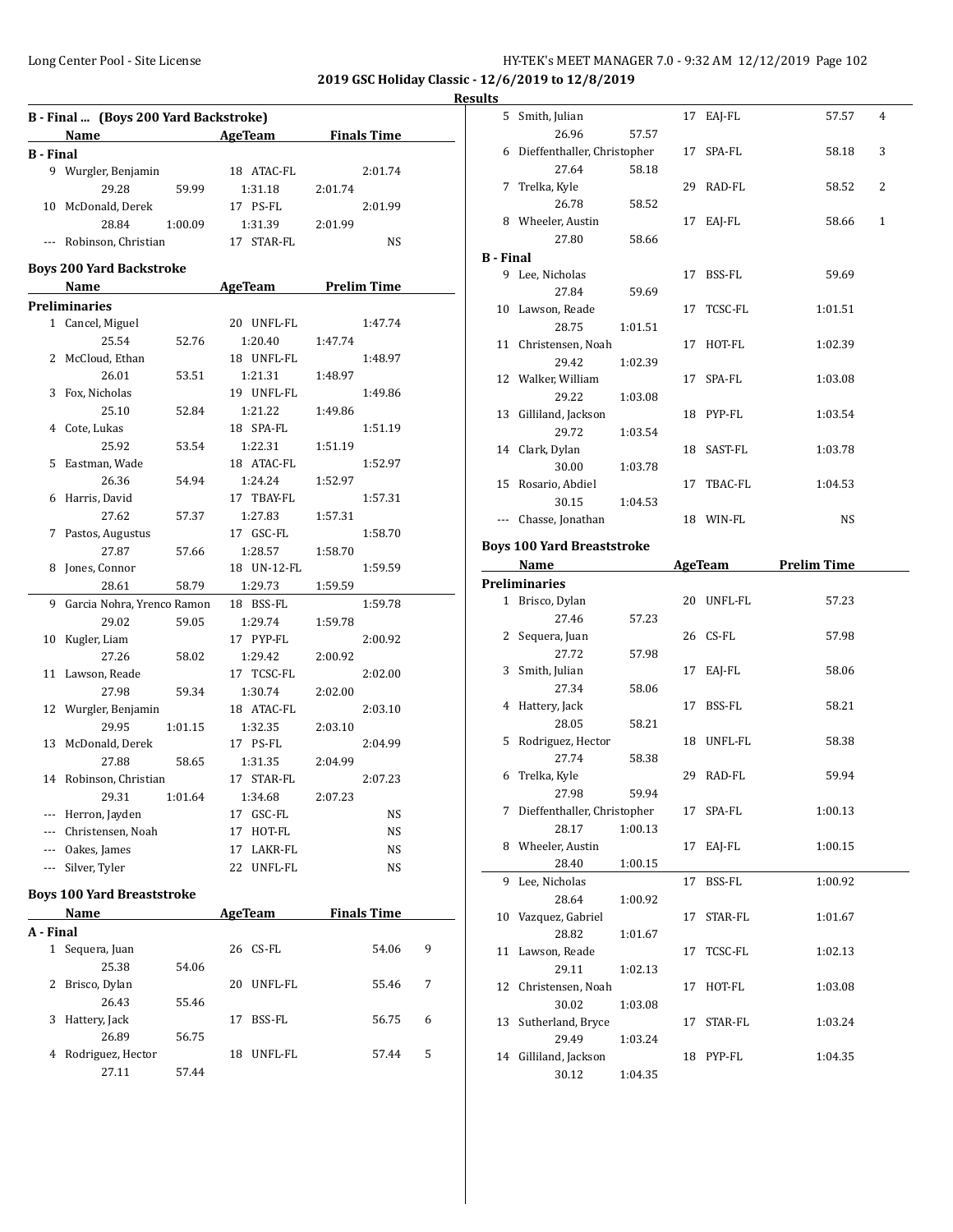**2019 GSC Holiday Classic - 12/6/2019 to 12/8/2019**

**Results**

|    | Preliminaries  (Boys 100 Yard Breaststroke) |                                                                                                                                                                              |             |                                      |   |
|----|---------------------------------------------|------------------------------------------------------------------------------------------------------------------------------------------------------------------------------|-------------|--------------------------------------|---|
|    | Name                                        | $\mathcal{L}^{\mathcal{L}}(\mathcal{L}^{\mathcal{L}})$ and $\mathcal{L}^{\mathcal{L}}(\mathcal{L}^{\mathcal{L}})$ and $\mathcal{L}^{\mathcal{L}}(\mathcal{L}^{\mathcal{L}})$ |             | AgeTeam Prelim Time                  |   |
| 15 | Clark, Dylan<br>29.39                       |                                                                                                                                                                              | 18 SAST-FL  | 1:04.55                              |   |
|    |                                             | 1:04.55                                                                                                                                                                      |             |                                      |   |
|    | 16 Randall, Jalen<br>30.15                  |                                                                                                                                                                              | 17 BSS-FL   | 1:05.19                              |   |
|    |                                             | 1:05.19                                                                                                                                                                      |             |                                      |   |
| 17 | Chasse, Jonathan                            |                                                                                                                                                                              | 18 WIN-FL   | 1:05.30                              |   |
|    | 30.62                                       | 1:05.30                                                                                                                                                                      |             |                                      |   |
|    | 18 Walker, William                          |                                                                                                                                                                              | 17 SPA-FL   | 1:05.51                              |   |
|    | 30.83                                       | 1:05.51                                                                                                                                                                      |             |                                      |   |
| 19 | Rosario, Abdiel                             |                                                                                                                                                                              | 17 TBAC-FL  | 1:06.22                              |   |
|    | 31.36                                       | 1:06.22                                                                                                                                                                      |             |                                      |   |
| 20 | Han, Bryan                                  |                                                                                                                                                                              | 17 GSC-FL   | 1:06.58                              |   |
|    | 30.24                                       | 1:06.58                                                                                                                                                                      |             |                                      |   |
| 21 | Rubin, Jacob                                |                                                                                                                                                                              | 19 PYP-FL   | 1:06.70                              |   |
|    | 31.35                                       | 1:06.70                                                                                                                                                                      |             |                                      |   |
|    | 22 Gamboa, Dominic                          |                                                                                                                                                                              | 17 UN-24-FL | 1:09.02                              |   |
|    | 31.92                                       | 1:09.02                                                                                                                                                                      |             |                                      |   |
|    | --- Panariello, Michael                     |                                                                                                                                                                              | 17 LA-FL    | NS                                   |   |
|    | --- Kugler, Liam                            |                                                                                                                                                                              | 17 PYP-FL   | NS                                   |   |
|    | <b>Boys 200 Yard Breaststroke</b>           |                                                                                                                                                                              |             |                                      |   |
|    | Name                                        |                                                                                                                                                                              |             | <b>Example 2 AgeTeam</b> Finals Time |   |
|    | A - Final                                   |                                                                                                                                                                              |             |                                      |   |
|    | 1 Hattery, Jack                             |                                                                                                                                                                              | 17 BSS-FL   | 2:02.13                              | 9 |
|    | 27.82                                       | 58.91                                                                                                                                                                        | 1:30.59     | 2:02.13                              |   |
|    | 2 Brisco, Dylan                             |                                                                                                                                                                              | 20 UNFL-FL  | 2:03.10                              | 7 |
|    | 27.59                                       | 57.94                                                                                                                                                                        | 1:29.82     | 2:03.10                              |   |
|    | 3 Dieffenthaller, Christopher               |                                                                                                                                                                              | 17 SPA-FL   | 2:07.03                              | 6 |
|    | 28.88                                       | 1:01.18                                                                                                                                                                      | 1:33.30     | 2:07.03                              |   |
| 4  | Rodriguez, Hector                           |                                                                                                                                                                              | 18 UNFL-FL  | 2:07.51                              | 5 |
|    | 28.02                                       | 59.78                                                                                                                                                                        | 1:33.34     | 2:07.51                              |   |
|    | 5 Wheeler, Austin                           |                                                                                                                                                                              | 17 EAJ-FL   | 2:08.27                              | 4 |
|    | 28.68                                       | 1:01.28                                                                                                                                                                      | 1:34.70     | 2:08.27                              |   |
|    | 6 Lee, Nicholas                             |                                                                                                                                                                              | 17 BSS-FL   | 2:13.35                              | 3 |
|    | 29.01                                       | 1:02.36                                                                                                                                                                      | 1:37.43     | 2:13.35                              |   |
|    | 7 Vazquez, Gabriel                          |                                                                                                                                                                              | 17 STAR-FL  | 2:17.21                              | 2 |
|    | 28.97                                       | 1:01.72                                                                                                                                                                      | 1:38.32     | 2:17.21                              |   |
|    | 8 Cobb, Jackson                             |                                                                                                                                                                              | 17 ATAC-FL  | 2:18.05                              | 1 |
|    | 30.76                                       | 1:05.70                                                                                                                                                                      | 1:41.81     | 2:18.05                              |   |
|    | <b>B</b> - Final                            |                                                                                                                                                                              |             |                                      |   |
|    | 9 Rosario, Abdiel                           |                                                                                                                                                                              | 17 TBAC-FL  | 2:23.15                              |   |
|    | 30.82                                       | 1:05.92                                                                                                                                                                      | 1:44.19     | 2:23.15                              |   |
|    |                                             |                                                                                                                                                                              |             |                                      |   |
|    | <b>Boys 200 Yard Breaststroke</b>           |                                                                                                                                                                              |             |                                      |   |
|    | Name                                        |                                                                                                                                                                              | AgeTeam     | <b>Prelim Time</b>                   |   |
|    | <b>Preliminaries</b>                        |                                                                                                                                                                              |             |                                      |   |
|    | 1 Brisco, Dylan                             |                                                                                                                                                                              | 20 UNFL-FL  | 2:06.50                              |   |
|    | 28.37                                       | 59.96                                                                                                                                                                        | 1:32.95     | 2:06.50                              |   |
|    | 2 Hattery, Jack                             |                                                                                                                                                                              | 17 BSS-FL   | 2:08.36                              |   |
|    | 29.42                                       | 1:02.12                                                                                                                                                                      | 1:35.42     | 2:08.36                              |   |
|    | 3 Rodriguez, Hector                         |                                                                                                                                                                              | 18 UNFL-FL  | 2:10.23                              |   |
|    | 29.04                                       | 1:01.24                                                                                                                                                                      | 1:35.35     | 2:10.23                              |   |
|    | 4 Wheeler, Austin                           |                                                                                                                                                                              | 17 EAJ-FL   | 2:11.03                              |   |
|    | 30.65                                       | 1:03.87                                                                                                                                                                      | 1:37.86     | 2:11.03                              |   |
|    |                                             |                                                                                                                                                                              | 17 SPA-FL   | 2:11.82                              |   |
|    | 5 Dieffenthaller, Christopher               |                                                                                                                                                                              |             |                                      |   |

| 1 L.J     |                                 |         |    |            |         |                    |              |
|-----------|---------------------------------|---------|----|------------|---------|--------------------|--------------|
|           | 6 Burns, Jonathan               |         |    | 17 PYP-FL  |         | 2:13.37            |              |
|           | 30.38                           | 1:04.50 |    | 1:38.99    | 2:13.37 |                    |              |
| 7         | Lee, Nicholas                   |         |    | 17 BSS-FL  |         | 2:17.35            |              |
|           | 30.16                           | 1:04.30 |    | 1:40.28    | 2:17.35 |                    |              |
| 8         | Cobb, Jackson                   |         |    | 17 ATAC-FL |         | 2:17.79            |              |
|           | 31.13                           | 1:06.53 |    | 1:42.25    | 2:17.79 |                    |              |
| 9         | Vazquez, Gabriel                |         |    | 17 STAR-FL |         | 2:19.02            |              |
|           | 30.47                           | 1:04.89 |    | 1:41.03    | 2:19.02 |                    |              |
| 10        | Domster, Ty                     |         |    | 18 TCSC-FL |         | 2:24.14            |              |
|           | 32.29                           | 1:08.80 |    | 1:46.59    | 2:24.14 |                    |              |
|           | 11 Rosario, Abdiel              |         |    | 17 TBAC-FL |         | 2:27.50            |              |
|           | 31.71                           | 1:08.25 |    | 1:47.19    | 2:27.50 |                    |              |
|           | --- Trelka, Kyle                |         |    | 29 RAD-FL  |         | NS                 |              |
|           | --- Christensen, Noah           |         |    | 17 HOT-FL  |         | NS                 |              |
|           | --- Panariello, Michael         |         |    | 17 LA-FL   |         | NS                 |              |
|           |                                 |         |    |            |         |                    |              |
|           | <b>Boys 100 Yard Butterfly</b>  |         |    |            |         |                    |              |
|           | Name                            |         |    | AgeTeam    |         | <b>Finals Time</b> |              |
| A - Final |                                 |         |    |            |         |                    |              |
|           | 1 Jerger, James                 |         |    | 18 SPA-FL  |         | 49.62              | 9            |
|           | 23.46                           | 49.62   |    |            |         |                    |              |
| 2         | Hackett, Nick                   |         | 19 | UNFL-FL    |         | 49.88              | 7            |
|           | 23.62                           | 49.88   |    |            |         |                    |              |
| 3         | Hattery, Jack                   |         | 17 | BSS-FL     |         | 50.18              | 6            |
|           | 23.71                           | 50.18   |    |            |         |                    |              |
|           | *4 Ponce De Leon, Rafael Nicola |         |    | 19 BSS-FL  |         | 50.78              | 4.5          |
|           | 23.84                           | 50.78   |    |            |         |                    |              |
| $^*4$     | Bair, Jake                      |         | 17 | TBAC-FL    |         | 50.78              | 4.5          |
|           | 23.51                           | 50.78   |    |            |         |                    |              |
| 6         | Stange, Marty                   |         | 21 | UNFL-FL    |         | 51.00              | 3            |
|           | 23.95                           | 51.00   |    |            |         |                    |              |
| 7         | Adcock, Jake                    |         |    | 20 UNFL-FL |         | 51.31              | 2            |
|           | 23.68                           | 51.31   |    |            |         |                    |              |
|           | 8 Knight, Braeden               |         | 17 | EAJ-FL     |         | 51.49              | $\mathbf{1}$ |
|           | 24.11                           | 51.49   |    |            |         |                    |              |
| B - Final |                                 |         |    |            |         |                    |              |
| 9         | Tirheimer, Logan                |         |    | 18 TBAY-FL |         | 50.84              |              |
|           | 23.36                           | 50.84   |    |            |         |                    |              |
| 10        | Dillon, Jonathan                |         |    | 19 STAR-FL |         | 51.14              |              |
|           | 23.32                           | 51.14   |    |            |         |                    |              |
| 11        | Eastman, Wade                   |         |    | 18 ATAC-FL |         | 51.56              |              |
|           | 24.08                           | 51.56   |    |            |         |                    |              |
| 12        | Harding, William                |         | 17 | WIN-FL     |         | 51.90              |              |
|           | 24.21                           | 51.90   |    |            |         |                    |              |
| $*13$     | Casiple, Kyle                   |         | 17 | EAJ-FL     |         | 52.69              |              |
|           | 24.60                           | 52.69   |    |            |         |                    |              |
| $*13$     | Rosado, Victor                  |         | 17 | SPA-FL     |         | 52.69              |              |
|           | 24.46                           | 52.69   |    |            |         |                    |              |
| 15        | Smith, Julian                   |         | 17 | EAJ-FL     |         | 53.01              |              |
|           | 24.52                           | 53.01   |    |            |         |                    |              |
| 16        | Fox, Nicholas                   |         | 19 | UNFL-FL    |         | 53.20              |              |
|           | 24.41                           | 53.20   |    |            |         |                    |              |
|           |                                 |         |    |            |         |                    |              |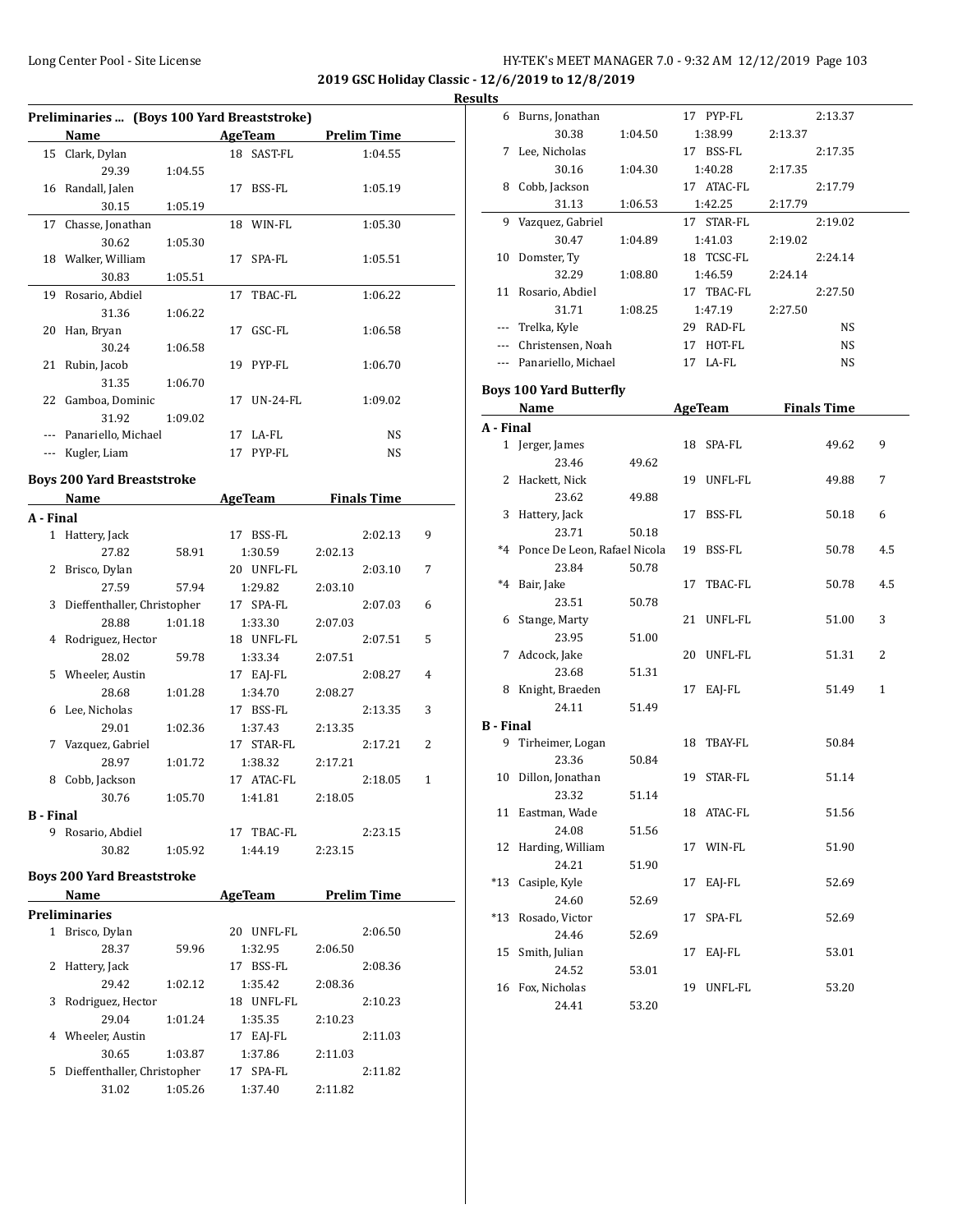**2019 GSC Holiday Classic - 12/6/2019 to 12/8/2019 Results**

|    | <b>Boys 100 Yard Butterfly</b><br>Name |       |    | AgeTeam    | <b>Prelim Time</b> |
|----|----------------------------------------|-------|----|------------|--------------------|
|    | <b>Preliminaries</b>                   |       |    |            |                    |
|    | 1 Hackett, Nick                        |       |    | 19 UNFL-FL | 50.68              |
|    | 23.93                                  | 50.68 |    |            |                    |
|    | 2 Jerger, James                        |       |    | 18 SPA-FL  | 50.76              |
|    | 24.14                                  | 50.76 |    |            |                    |
| 3  | Adcock, Jake                           |       |    | 20 UNFL-FL | 51.05              |
|    | 24.03                                  | 51.05 |    |            |                    |
|    | 4 Stange, Marty                        |       |    | 21 UNFL-FL | 51.11              |
|    | 24.08                                  | 51.11 |    |            |                    |
| 5  | Ponce De Leon, Rafael Nicola           |       |    | 19 BSS-FL  | 51.61              |
|    | 23.99                                  | 51.61 |    |            |                    |
|    | 6 Khizriev, Danis                      |       |    | 19 BSS-FL  | 51.82              |
|    | 23.99                                  | 51.82 |    |            |                    |
| 7  | Hattery, Jack                          |       |    | 17 BSS-FL  | 51.83              |
|    | 24.69                                  | 51.83 |    |            |                    |
| 8  | Knight, Braeden                        |       |    | 17 EAJ-FL  | 51.92              |
|    | 24.30                                  | 51.92 |    |            |                    |
| 9  | Bair, Jake                             |       | 17 | TBAC-FL    | 51.96              |
|    | 24.67                                  | 51.96 |    |            |                    |
|    | 10 Eastman, Wade                       |       |    | 18 ATAC-FL | 52.04              |
|    | 24.65                                  | 52.04 |    |            |                    |
| 11 | Tirheimer, Logan                       |       |    | 18 TBAY-FL | 52.23              |
|    | 24.61                                  | 52.23 |    |            |                    |
|    | 12 Dillon, Jonathan                    |       |    | 19 STAR-FL | 52.31              |
|    | 24.46                                  | 52.31 |    |            |                    |
|    | 13 Smith, Julian                       |       | 17 | EAJ-FL     | 52.41              |
|    | 24.43                                  | 52.41 |    |            |                    |
|    | 14 Harding, William                    |       |    | 17 WIN-FL  | 52.55              |
|    | 24.66                                  | 52.55 |    |            |                    |
| 15 | Fox, Nicholas                          |       |    | 19 UNFL-FL | 52.73              |
|    | 24.43                                  | 52.73 |    |            |                    |
|    | 16 Rosado, Victor                      |       |    | 17 SPA-FL  | 53.17              |
|    | 25.55                                  | 53.17 |    |            |                    |
| 17 | Casiple, Kyle                          |       |    | 17 EAJ-FL  | 53.34              |
|    | 25.24                                  | 53.34 |    |            |                    |
| 18 | Lopez, Jose                            |       | 17 | BSS-FL     | 53.48              |
|    | 24.94                                  | 53.48 |    |            |                    |
| 19 | Lawson, Reade                          |       | 17 | TCSC-FL    | 53.52              |
|    | 25.30                                  | 53.52 |    |            |                    |
| 20 | Helou, Pedro                           |       |    | 18 MVAC-FL | 53.68              |
|    | 25.11                                  | 53.68 |    |            |                    |
| 21 | Gutierrez, Ivan                        |       |    | 23 GSC-FL  | 53.79              |
|    | 25.38                                  | 53.79 |    |            |                    |
| 22 | Dieffenthaller, Christopher            |       | 17 | SPA-FL     | 53.94              |
|    | 25.52                                  | 53.94 |    |            |                    |
| 23 | Han, Bryan                             |       | 17 | GSC-FL     | 54.01              |
|    | 25.57                                  | 54.01 |    |            |                    |
| 24 | Harris, David                          |       | 17 | TBAY-FL    | 54.16              |
|    | 25.45                                  | 54.16 |    |            |                    |
| 25 | Sutherland, Bryce                      |       | 17 | STAR-FL    | 54.26              |
|    | 25.22                                  | 54.26 |    |            |                    |
| 26 | Smith, Maxwell                         |       | 18 | TBAY-FL    | 54.63              |
|    | 25.55                                  | 54.63 |    |            |                    |
|    |                                        |       |    |            |                    |

|                  | 27 Laurie, Aiden                      |       | 17 BSS-FL      | 54.99              |   |  |  |
|------------------|---------------------------------------|-------|----------------|--------------------|---|--|--|
|                  | 25.79                                 |       |                |                    |   |  |  |
|                  |                                       | 54.99 |                |                    |   |  |  |
|                  | 28 Eunice, Nicholas                   |       | 18 GSC-FL      | 55.66              |   |  |  |
|                  | 26.12                                 | 55.66 |                |                    |   |  |  |
|                  | 29 Pastos, Augustus                   |       | 17 GSC-FL      | 56.01              |   |  |  |
|                  | 26.30                                 | 56.01 |                |                    |   |  |  |
|                  | 30 Conklin, Evan                      |       | 18 GSC-FL      | 56.02              |   |  |  |
|                  | 25.96                                 | 56.02 |                |                    |   |  |  |
|                  | 31 Aguilu, Joshua                     |       | 17 PYP-FL      | 56.58              |   |  |  |
|                  | 26.65                                 | 56.58 |                |                    |   |  |  |
|                  | 32 Herron, Jayden                     |       | 17 GSC-FL      | 57.01              |   |  |  |
|                  | 26.56                                 | 57.01 |                |                    |   |  |  |
|                  | 33 Gilliland, Jackson                 |       | 18 PYP-FL      | 57.27              |   |  |  |
|                  | 27.26                                 | 57.27 |                |                    |   |  |  |
|                  | --- Oakes, James                      |       | 17 LAKR-FL     | DQ                 |   |  |  |
|                  | False start                           |       |                |                    |   |  |  |
|                  | --- Kim, Jonathan                     |       | 16 BSS-FL      | NS                 |   |  |  |
|                  | --- Spillers, Nicholas                |       | 18 BSS-FL      | NS                 |   |  |  |
|                  | --- Evans, Daniel                     |       | 17 LAS-FL      | NS                 |   |  |  |
|                  |                                       |       |                |                    |   |  |  |
|                  | --- Panariello, Michael               |       | 17 LA-FL       | NS                 |   |  |  |
|                  | --- Kugler, Liam                      |       | 17 PYP-FL      | NS                 |   |  |  |
|                  | <b>Boys 200 Yard Butterfly</b>        |       |                |                    |   |  |  |
|                  | Name                                  |       | <b>AgeTeam</b> | <b>Finals Time</b> |   |  |  |
| A - Final        |                                       |       |                |                    |   |  |  |
|                  | 1 Cancel, Miguel                      |       | 20 UNFL-FL     | 1:45.25            | 9 |  |  |
|                  | 23.24                                 | 49.73 | 1:16.97        | 1:45.25            |   |  |  |
|                  |                                       |       |                |                    |   |  |  |
|                  | 2 Adcock, Jake                        |       | 20 UNFL-FL     | 1:48.15            | 7 |  |  |
|                  | 23.55                                 | 50.99 | 1:19.47        | 1:48.15            |   |  |  |
| 3                | Rosado, Victor                        |       | 17 SPA-FL      | 1:50.30            | 6 |  |  |
|                  | 24.96                                 | 52.93 | 1:21.62        | 1:50.30            |   |  |  |
| 4                | Jerger, James                         |       | 18 SPA-FL      | 1:50.58            | 5 |  |  |
|                  | 24.52                                 | 51.87 | 1:20.58        | 1:50.58            |   |  |  |
| 5                | Hackett, Nick                         |       | 19 UNFL-FL     | 1:51.66            | 4 |  |  |
|                  | 24.64                                 | 53.00 | 1:21.98        | 1:51.66            |   |  |  |
|                  | 6 Spillers, Nicholas                  |       | 18 BSS-FL      | 1:53.86            | 3 |  |  |
|                  | 24.60                                 | 52.61 | 1:22.23        | 1:53.86            |   |  |  |
| 7                | Hattery, Jack                         |       | 17 BSS-FL      | 1:54.10            | 2 |  |  |
|                  | 25.07                                 | 53.58 | 1:23.31        | 1:54.10            |   |  |  |
| 8                | Knight, Braeden                       |       | 17 EAJ-FL      | 1:55.11            | 1 |  |  |
|                  | 25.56                                 | 55.04 | 1:24.65        | 1:55.11            |   |  |  |
| <b>B</b> - Final |                                       |       |                |                    |   |  |  |
|                  | 9 Brockman, Joseph                    |       | 18 SPA-FL      | 1:57.01            |   |  |  |
|                  | 25.80                                 | 55.17 | 1:25.76        | 1:57.01            |   |  |  |
|                  | 10 Lopez, Jose                        |       | 17 BSS-FL      | 2:00.03            |   |  |  |
|                  | 26.15                                 | 56.53 | 1:27.97        | 2:00.03            |   |  |  |
|                  | 11 Pollitt, Nathaniel                 |       | 17 LA-FL       | 2:03.84            |   |  |  |
|                  | 27.50                                 | 58.21 | 1:31.42        | 2:03.84            |   |  |  |
|                  | 12 McDonald, Derek                    |       | 17 PS-FL       | 2:06.35            |   |  |  |
|                  | 27.18                                 | 58.29 | 1:31.40        | 2:06.35            |   |  |  |
|                  |                                       |       |                |                    |   |  |  |
|                  | <b>Boys 200 Yard Butterfly</b>        |       |                |                    |   |  |  |
|                  | <b>Prelim Time</b><br>Name<br>AgeTeam |       |                |                    |   |  |  |
|                  | Preliminaries                         |       |                |                    |   |  |  |
|                  | 1 Cancel, Miguel                      |       | 20 UNFL-FL     | 1:50.19            |   |  |  |
|                  | 24.97                                 | 53.50 | 1:21.67        | 1:50.19            |   |  |  |
|                  |                                       |       |                |                    |   |  |  |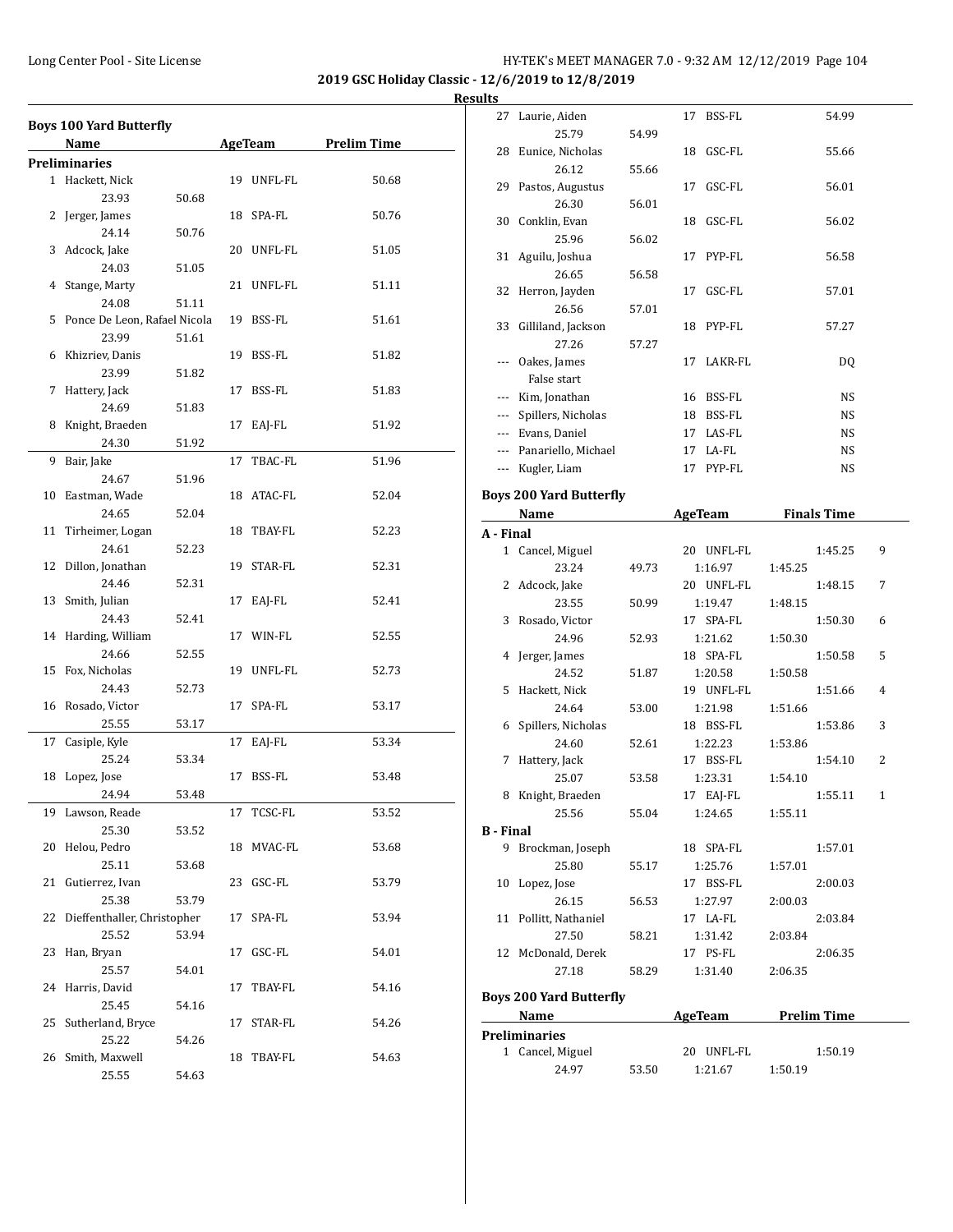| HY-TEK's MEET MANAGER 7.0 - 9:32 AM 12/12/2019 Page 105 |  |  |  |
|---------------------------------------------------------|--|--|--|
|---------------------------------------------------------|--|--|--|

|           | Preliminaries  (Boys 200 Yard Butterfly) |         |                |         |                    |   |  |
|-----------|------------------------------------------|---------|----------------|---------|--------------------|---|--|
|           | Name                                     |         | AgeTeam        |         | <b>Prelim Time</b> |   |  |
|           | 2 Adcock, Jake                           |         | 20 UNFL-FL     |         | 1:50.98            |   |  |
|           | 25.11                                    | 53.96   | 1:22.32        | 1:50.98 |                    |   |  |
| 3         | Hackett, Nick                            |         | 19 UNFL-FL     |         | 1:52.23            |   |  |
|           | 24.98                                    | 53.74   | 1:22.41        | 1:52.23 |                    |   |  |
| 4         | Jerger, James                            |         | 18 SPA-FL      |         | 1:53.59            |   |  |
|           | 25.41                                    | 54.00   | 1:23.51        | 1:53.59 |                    |   |  |
| 5         | Knight, Braeden                          |         | 17 EAJ-FL      |         | 1:55.36            |   |  |
|           | 25.66                                    | 55.37   | 1:25.11        | 1:55.36 |                    |   |  |
| 6         | Rosado, Victor                           |         | 17 SPA-FL      |         | 1:55.39            |   |  |
|           | 26.46                                    | 55.33   | 1:25.66        | 1:55.39 |                    |   |  |
| 7         | Spillers, Nicholas                       |         | 18 BSS-FL      |         | 1:55.94            |   |  |
|           | 25.40                                    | 54.41   | 1:24.80        | 1:55.94 |                    |   |  |
| 8         | Bair, Jake                               |         | 17 TBAC-FL     |         | 1:57.18            |   |  |
|           | 25.95                                    | 55.14   | 1:25.96        | 1:57.18 |                    |   |  |
| 9         | Hattery, Jack                            |         | 17 BSS-FL      |         | 1:57.58            |   |  |
|           | 26.00                                    | 55.87   | 1:26.65        | 1:57.58 |                    |   |  |
| 10        | Brockman, Joseph                         |         | 18 SPA-FL      |         | 1:58.07            |   |  |
|           | 26.43                                    | 55.94   | 1:26.29        | 1:58.07 |                    |   |  |
| 11        | Harding, William                         |         | 17 WIN-FL      |         | 1:59.74            |   |  |
|           | 26.55                                    | 56.61   | 1:27.96        | 1:59.74 |                    |   |  |
| 12        | Lopez, Jose                              |         | 17 BSS-FL      |         | 2:01.41            |   |  |
|           | 26.86                                    | 58.19   | 1:30.00        | 2:01.41 |                    |   |  |
| 13        | Pollitt, Nathaniel                       |         | 17 LA-FL       |         | 2:06.73            |   |  |
|           | 28.46                                    | 1:00.24 | 1:33.45        | 2:06.73 |                    |   |  |
|           | 14 Helou, Pedro                          |         | 18 MVAC-FL     |         | 2:08.83            |   |  |
|           | 26.57                                    | 57.69   | 1:31.71        | 2:08.83 |                    |   |  |
|           | 15 McDonald, Derek                       |         | 17 PS-FL       |         | 2:09.03            |   |  |
|           | 27.67                                    | 1:00.25 | 1:34.27        | 2:09.03 |                    |   |  |
|           | 16 Shilts, Jeffrey                       |         | 18 WIN-FL      |         | 2:09.53            |   |  |
|           | 27.23                                    | 58.82   | 1:32.15        | 2:09.53 |                    |   |  |
|           | --- Dillon, Jonathan                     |         | 19 STAR-FL     |         | NS                 |   |  |
|           | --- Panariello, Michael                  |         | 17 LA-FL       |         | NS                 |   |  |
|           |                                          |         |                |         |                    |   |  |
|           | Boys 200 Yard IM                         |         |                |         |                    |   |  |
|           | Name                                     |         | <b>AgeTeam</b> |         | <b>Finals Time</b> |   |  |
| A - Final |                                          |         |                |         |                    |   |  |
|           | 1 Cancel, Miguel                         |         | 20 UNFL-FL     |         | 1:47.98            | 9 |  |
|           | 23.23                                    | 50.30   | 1:22.47        | 1:47.98 |                    |   |  |
|           | 2 Sequera, Juan                          |         | 26 CS-FL       |         | 1:49.06            | 7 |  |
|           | 23.71                                    | 51.98   | 1:23.19        | 1:49.06 |                    |   |  |
| 3         | Brisco, Dylan                            |         | 20 UNFL-FL     |         | 1:49.63            | 6 |  |
|           | 23.44                                    | 51.22   | 1:22.88        | 1:49.63 |                    |   |  |
| 4         | McCloud, Ethan                           |         | 18 UNFL-FL     |         | 1:51.67            | 5 |  |
|           | 24.37                                    | 52.28   | 1:25.02        | 1:51.67 |                    |   |  |
| 5         | Jerger, James                            |         | 18 SPA-FL      |         | 1:52.43            | 4 |  |
|           | 23.99                                    | 52.64   | 1:26.55        | 1:52.43 |                    |   |  |
| 6         | Cote, Lukas                              |         | 18 SPA-FL      |         | 1:52.51            | 3 |  |
|           | 23.98                                    | 51.16   | 1:26.22        | 1:52.51 |                    |   |  |
| 7         | Hattery, Jack                            |         | 17 BSS-FL      |         | 1:53.93            | 2 |  |
|           | 24.26                                    | 53.83   | 1:26.51        | 1:53.93 |                    |   |  |
| ---       | Harris, David                            |         | 17 TBAY-FL     |         | DQ                 |   |  |
|           | Not towards breast off wall - breast     |         |                |         |                    |   |  |

| <b>B</b> - Final |                               |       |                |         |                    |  |
|------------------|-------------------------------|-------|----------------|---------|--------------------|--|
|                  | 9 Dieffenthaller, Christopher |       | 17 SPA-FL      |         | 1:55.53            |  |
|                  | 25.24                         | 54.63 | 1:27.80        | 1:55.53 |                    |  |
|                  | 10 Lee, Nicholas              |       | 17 BSS-FL      |         | 1:56.20            |  |
|                  | 25.50                         | 54.65 | 1:28.50        | 1:56.20 |                    |  |
|                  | 11 Burns, Jonathan            |       | 17 PYP-FL      |         | 1:57.17            |  |
|                  | 25.96                         | 57.94 | 1:30.53        | 1:57.17 |                    |  |
|                  | 12 Rodriguez, Hector          |       | 18 UNFL-FL     |         | 1:57.47            |  |
|                  | 25.42                         | 56.69 | 1:29.42        | 1:57.47 |                    |  |
|                  | 13 Rosado, Victor             |       | 17 SPA-FL      |         | 1:57.56            |  |
|                  | 25.14                         | 56.33 | 1:31.20        | 1:57.56 |                    |  |
|                  | 14 Bair, Jake                 |       | 17 TBAC-FL     |         | 1:59.71            |  |
|                  | 24.74                         | 55.35 | 1:32.24        | 1:59.71 |                    |  |
|                  | 15 Wheeler, Austin            |       | 17 EAJ-FL      |         | 1:59.84            |  |
|                  | 26.97                         | 58.66 | 1:32.21        | 1:59.84 |                    |  |
|                  | 16 Ortiz, Gabriel             |       | 17 BSS-FL      |         | 2:01.09            |  |
|                  | 25.13                         | 56.51 | 1:33.11        | 2:01.09 |                    |  |
|                  |                               |       |                |         |                    |  |
|                  | <b>Boys 200 Yard IM</b>       |       |                |         |                    |  |
|                  | Name                          |       | <b>AgeTeam</b> |         | <b>Prelim Time</b> |  |
|                  | <b>Preliminaries</b>          |       |                |         |                    |  |
|                  | 1 Cancel, Miguel              |       | 20 UNFL-FL     |         | 1:49.29            |  |
|                  | 23.10                         | 50.64 | 1:23.42        | 1:49.29 |                    |  |
|                  | 2 Brisco, Dylan               |       | 20 UNFL-FL     |         | 1:51.31            |  |
|                  | 24.38                         | 52.07 | 1:24.75        | 1:51.31 |                    |  |
|                  | 3 Adcock, Jake                |       | 20 UNFL-FL     |         | 1:52.88            |  |
|                  | 24.38                         | 53.09 | 1:26.92        | 1:52.88 |                    |  |
|                  | 4 Sequera, Juan               |       | 26 CS-FL       |         | 1:53.43            |  |
|                  | 24.39                         | 53.28 | 1:25.63        | 1:53.43 |                    |  |
|                  | 5 McCloud, Ethan              |       | 18 UNFL-FL     |         | 1:53.53            |  |
|                  | 24.28                         | 51.83 | 1:25.83        | 1:53.53 |                    |  |
|                  | 6 Jerger, James               |       | 18 SPA-FL      |         | 1:54.78            |  |
|                  | 24.34                         | 53.00 | 1:28.30        | 1:54.78 |                    |  |
|                  | 7 Harris, David               |       | 17 TBAY-FL     |         | 1:55.30            |  |
|                  | 24.90                         | 54.40 | 1:28.21        | 1:55.30 |                    |  |
|                  | 8 Hattery, Jack               |       | 17 BSS-FL      |         | 1:56.31            |  |
|                  |                               |       |                |         |                    |  |
|                  | 24.65                         | 55.61 | 1:29.09        | 1:56.31 |                    |  |
|                  | 9 Cote, Lukas                 |       | 18 SPA-FL      |         | 1:56.94            |  |
|                  | 24.49                         | 52.40 | 1:29.07        | 1:56.94 |                    |  |
|                  | 10 Lee, Nicholas              |       | 17 BSS-FL      |         | 1:57.14            |  |
|                  | 25.66                         | 55.58 | 1:29.59        | 1:57.14 |                    |  |
| 11               | Rodriguez, Hector             |       | 18 UNFL-FL     |         | 1:57.79            |  |
|                  | 25.66                         | 57.08 | 1:28.96        | 1:57.79 |                    |  |
| 12               | Dieffenthaller, Christopher   |       | 17 SPA-FL      |         | 1:58.27            |  |
|                  | 25.42                         | 56.01 | 1:30.29        | 1:58.27 |                    |  |
| 13               | Burns, Jonathan               |       | 17 PYP-FL      |         | 1:59.25            |  |
|                  | 26.43                         | 58.04 | 1:31.26        | 1:59.25 |                    |  |
| 14               | Wheeler, Austin               |       | 17 EAJ-FL      |         | 1:59.64            |  |
|                  | 26.94                         | 58.92 | 1:31.74        | 1:59.64 |                    |  |
| 15               | Rosado, Victor                |       | 17 SPA-FL      |         | 2:00.24            |  |
|                  | 25.06                         | 56.54 | 1:32.76        | 2:00.24 |                    |  |
| 16               | Knight, Braeden               |       | 17 EAJ-FL      |         | 2:01.10            |  |
|                  | 24.71                         | 55.59 | 1:31.98        | 2:01.10 |                    |  |
| 17               | Bair, Jake                    |       | 17 TBAC-FL     |         | 2:01.34            |  |
|                  | 24.69                         | 55.87 | 1:32.85        | 2:01.34 |                    |  |
| 18               | Ortiz, Gabriel                |       | 17 BSS-FL      |         | 2:01.53            |  |
|                  | 25.32                         | 56.18 | 1:32.92        | 2:01.53 |                    |  |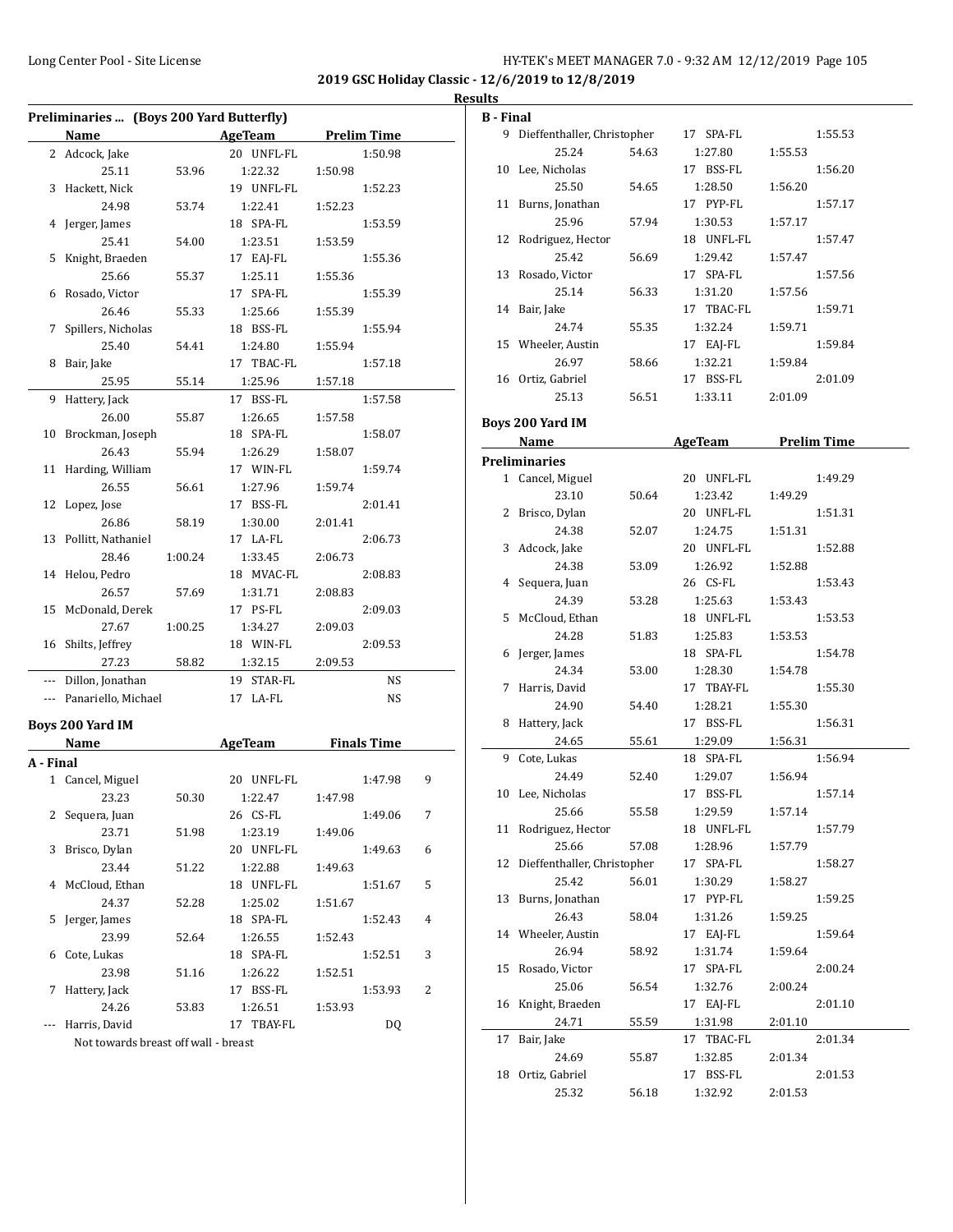| HY-TEK's MEET MANAGER 7.0 - 9:32 AM 12/12/2019 Page 106 |  |  |  |
|---------------------------------------------------------|--|--|--|
|---------------------------------------------------------|--|--|--|

| Results |  |
|---------|--|
|         |  |

|    | Preliminaries  (Boys 200 Yard IM) |         |              |         |         |  |
|----|-----------------------------------|---------|--------------|---------|---------|--|
|    | Name                              |         | AgeTeam      |         |         |  |
| 19 | Smith, Maxwell                    |         | 18 TBAY-FL   |         | 2:01.73 |  |
|    | 25.39                             | 55.89   | 1:32.68      | 2:01.73 |         |  |
| 20 | Jones, Connor                     |         | 18 UN-12-FL  |         | 2:02.16 |  |
|    | 26.42                             | 56.32   | 1:33.64      | 2:02.16 |         |  |
| 21 | Domster, Ty                       |         | 18 TCSC-FL   |         | 2:03.08 |  |
|    | 26.28                             | 58.16   | 1:34.62      | 2:03.08 |         |  |
|    | 22 Christensen, Noah              |         | 17 HOT-FL    |         | 2:05.34 |  |
|    | 27.19                             | 1:00.23 | 1:36.75      | 2:05.34 |         |  |
| 23 | Robinson, Christian               |         | 17 STAR-FL   |         | 2:07.28 |  |
|    | 26.31                             | 57.59   | 1:36.55      | 2:07.28 |         |  |
|    | 24 McDonald, Derek                |         | 17 PS-FL     |         | 2:08.37 |  |
|    | 27.17                             | 57.83   | 1:37.86      | 2:08.37 |         |  |
| 25 | Godcharles, Rhett                 |         | 17 WFLA-FL   |         | 2:20.36 |  |
|    | 29.96                             | 1:06.57 | 1:48.51      | 2:20.36 |         |  |
|    | Eunice, Nicholas                  |         | GSC-FL<br>18 |         | NS.     |  |
|    | Panariello, Michael               |         | 17 LA-FL     |         | NS      |  |

# **Boys 400 Yard Freestyle Relay**

|   | <b>Team</b>                      |         | Relay                |                          | <b>Finals Time</b>                 |    |
|---|----------------------------------|---------|----------------------|--------------------------|------------------------------------|----|
| 1 | <b>BSS-FL</b>                    |         | А                    |                          | 3:09.62                            | 18 |
|   | 1) Walton, David 15              |         | 2) Hall, Jack 16     |                          |                                    |    |
|   | 3) Danaj, Bianti 17              |         |                      |                          | 4) Ponce De Leon, Rafael Nicola 19 |    |
|   | 23.32                            | 48.93   | 1:11.19              | 1:36.08                  |                                    |    |
|   | 1:58.26                          | 2:23.02 | 2:45.05              | 3:09.62                  |                                    |    |
| 2 | <b>BSS-FL</b>                    |         | B                    |                          | 3:10.23                            | 14 |
|   | 1) Garcia Nohra, Yrenco Ramon 18 |         |                      | 2) Khizriev, Danis 19    |                                    |    |
|   | 3) Ortiz, Gabriel 17             |         | 4) Hattery, Jack 17  |                          |                                    |    |
|   | 23.41                            | 48.41   | 1:10.93              | 1:35.61                  |                                    |    |
|   | 1:58.76                          | 2:23.45 | 2:45.90              | 3:10.23                  |                                    |    |
| 3 | STAR-FL                          |         | A                    |                          | 3:12.91                            | 12 |
|   | 1) Sutherland, Bryce 17          |         |                      | 2) Muramatsu, Brennan 15 |                                    |    |
|   | 3) Lesage, Roman 16              |         | 4) Sido, Ethan 16    |                          |                                    |    |
|   | 23.18                            | 47.87   | 1:10.39              | 1:36.07                  |                                    |    |
|   | 1:59.15                          | 2:24.86 | 2:47.40              | 3:12.91                  |                                    |    |
| 4 | GSC-FL                           |         | A                    |                          | 3:14.72                            | 10 |
|   | 1) Herron, Jayden 17             |         | 2) Han, Bryan 17     |                          |                                    |    |
|   | 3) Athy, Connor 15               |         |                      | 4) Grieser, Jackson 16   |                                    |    |
|   | 22.60                            | 47.22   | 1:09.36              | 1:34.61                  |                                    |    |
|   | 1:58.70                          | 2:24.62 | 2:48.24              | 3:14.72                  |                                    |    |
| 5 | LA-FL                            |         | A                    |                          | 3:17.17                            | 8  |
|   | 1) Gapinski, David 16            |         |                      | 2) Tayag, Nicholas 16    |                                    |    |
|   | 3) Campbell, Mason 15            |         | 4) Nguyen, Rich 14   |                          |                                    |    |
|   | 23.39                            | 48.22   | 1:11.68              | 1:38.23                  |                                    |    |
|   | 2:01.22                          | 2:26.52 | 2:50.44              | 3:17.17                  |                                    |    |
| 6 | WFLA-FL                          |         | A                    |                          | 3:18.26                            | 6  |
|   | 1) Billitto, Andrew 14           |         |                      | 2) Thornsberry, Logan 16 |                                    |    |
|   | 3) Meyers, Andrew 16             |         |                      | 4) McDonald, Preston 15  |                                    |    |
|   | 23.31                            | 48.25   | 1:11.41              | 1:37.32                  |                                    |    |
|   | 2:00.24                          | 2:26.08 | 2:50.61              | 3:18.26                  |                                    |    |
| 7 | ATAC-FL                          |         | A                    |                          | 3:18.43                            | 4  |
|   | 1) Eastman, Wade 18              |         |                      | 2) Juhlin, Zachary 16    |                                    |    |
|   | 3) Hodge, Benjamin 15            |         | 4) Butler, Brooks 15 |                          |                                    |    |
|   | 23.19                            | 48.29   | 1:12.27              | 1:39.35                  |                                    |    |
|   | 2:03.69                          | 2:30.28 | 2:53.14              | 3:18.43                  |                                    |    |

| w  |                                |         |                          |         |         |   |
|----|--------------------------------|---------|--------------------------|---------|---------|---|
| 8  | PYP-FL                         |         | A                        |         | 3:19.14 | 2 |
|    | 1) Walters, Peyton 16          |         | 2) Cabiling, Ebraham 16  |         |         |   |
|    | 3) Burns, Jonathan 17          |         | 4) Kugler, Liam 17       |         |         |   |
|    | 23.33                          | 48.48   | 1:12.47                  | 1:39.77 |         |   |
|    | 2:02.87                        | 2:28.17 | 2:52.03                  | 3:19.14 |         |   |
| 9  | GSC-FL                         |         | B                        |         | 3:19.61 |   |
|    | 1) Conklin, Evan 18            |         | 2) Bungert, Alexander 16 |         |         |   |
|    | 3) Songayab, Joseph Ellison 15 |         | 4) Vilar, Nicolas 16     |         |         |   |
|    | 23.28                          | 48.43   | 1:11.50                  | 1:37.09 |         |   |
|    | 2:01.44                        | 2:29.07 | 2:52.52                  | 3:19.61 |         |   |
| 10 | SAST-FL                        |         | A                        |         | 3:29.66 |   |
|    | 1) Weed, Carson 15             |         | 2) Wyatt, Joseph 14      |         |         |   |
|    | 3) Zak, Thomas 16              |         | 4) Garofalo, Joe 14      |         |         |   |
|    | 24.76                          | 50.95   | 1:16.29                  | 1:44.13 |         |   |
|    | 2:08.95                        | 2:35.96 | 3:01.57                  | 3:29.66 |         |   |
|    | WFLA-FL                        |         | R                        |         | NS      |   |
|    | STAR-FL                        |         | B                        |         | NS      |   |
|    |                                |         |                          |         |         |   |

# **Boys 400 Yard Medley Relay**

|   | Team                               |         | Relay               | <b>Finals Time</b>             |    |
|---|------------------------------------|---------|---------------------|--------------------------------|----|
| 1 | <b>BSS-FL</b>                      |         | A                   | 3:29.08                        | 18 |
|   | 1) Walton, David 15                |         | 2) Heck, William 15 |                                |    |
|   | 3) Ponce De Leon, Rafael Nicola 19 |         | 4) Danaj, Bianti 17 |                                |    |
|   | 24.99                              | 51.85   | 1:18.74             | 1:50.08                        |    |
|   | 2:13.65                            | 2:41.98 | 3:04.18             | 3:29.08                        |    |
| 2 | BSS-FL                             |         | B                   | 3:34.53                        | 14 |
|   | 1) Body, Louis 16                  |         |                     | 2) Herrera, Harrison 16        |    |
|   | 3) Hattery, Jack 17                |         | 4) Hall, Jack 16    |                                |    |
|   | 26.64                              | 54.86   | 1:23.28             | 1:56.25                        |    |
|   | 2:19.89                            | 2:47.00 | 3:09.21             | 3:34.53                        |    |
| 3 | STAR-FL                            |         | А                   | 3:37.95                        | 12 |
|   | 1) Muramatsu, Brennan 15           |         |                     | 2) Sutherland, Bryce 17        |    |
|   | 3) Sido, Ethan 16                  |         |                     | 4) Lesage, Roman 16            |    |
|   | 25.23                              | 52.58   | 1:20.21             | 1:53.58                        |    |
|   | 2:18.19                            | 2:47.00 | 3:11.24             | 3:37.95                        |    |
| 4 | LA-FL                              |         | A                   | 3:38.96                        | 10 |
|   | 1) Campbell, Mason 15              |         |                     | 2) Tayag, Nicholas 16          |    |
|   | 3) Gapinski, David 16              |         | 4) Larue, Ty 16     |                                |    |
|   | 26.93                              | 55.89   | 1:23.77             | 1:56.40                        |    |
|   | 2:20.51                            | 2:48.32 | 3:12.44             | 3:38.96                        |    |
| 5 | ATAC-FL                            |         | A                   | 3:43.79                        | 8  |
|   | 1) Eastman, Wade 18                |         |                     | 2) Juhlin, Zachary 16          |    |
|   | 3) Higdon, Hanson 14               |         |                     | 4) Butler, Brooks 15           |    |
|   | 25.15                              | 52.21   | 1:23.02             | 1:58.56                        |    |
|   | 2:24.59                            | 2:54.64 | 3:17.78             | 3:43.79                        |    |
| 6 | GSC-FL                             |         | R                   | 3:45.43                        | 6  |
|   | 1) Bungert, Alexander 16           |         |                     | 2) Songayab, Joseph Ellison 15 |    |
|   | 3) Caruso, Nicholas 16             |         | 4) Conklin, Evan 18 |                                |    |
|   | 26.48                              | 54.17   | 1:25.45             | 2:01.79                        |    |
|   | 2:26.82                            | 2:56.79 | 3:20.09             | 3:45.43                        |    |
| 7 | WFLA-FL                            |         | A                   | 3:45.60                        | 4  |
|   | 1) Billitto, Andrew 14             |         |                     | 2) Godcharles, Wade 14         |    |
|   | 3) Thornsberry, Logan 16           |         |                     | 4) Meyers, Andrew 16           |    |
|   | 25.80                              | 53.59   | 1:23.69             | 2:00.24                        |    |
|   | 2:26.28                            | 2:56.19 | 3:19.46             | 3:45.60                        |    |